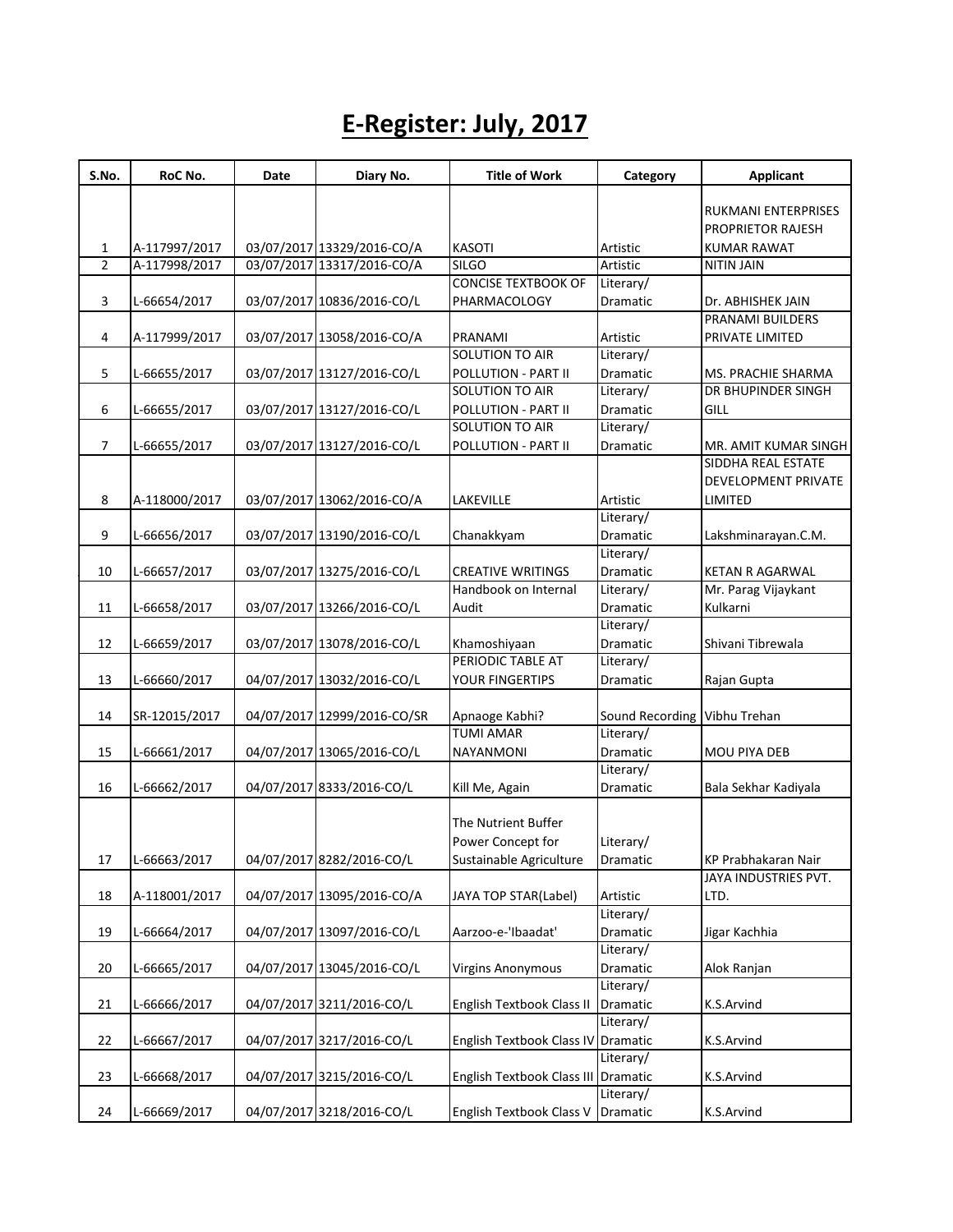| Literary/<br><b>DWARK PURI GOSWAMI</b><br>Dramatic<br>25<br>04/07/2017 14015/2016-CO/L<br>L-66670/2017<br>HAMNE KIYA HAI<br>SHIVARTHI<br>DOWELL S 1 TO 1<br>Literary/<br>MR. JAYANTIBHAI<br>26<br>04/07/2017 1436/2016-CO/L<br>SOFTWARE<br>L-66671/2017<br>Dramatic<br>SHANKARBHAI PATEL<br><b>BREECH HINGED WEDGE</b><br><b>CAM LOCKING-LUGS</b><br>MECHANISM (EKANSH'S<br><b>WEDGE CAM</b><br>MECHANISM) FOR<br><b>SHORT RECOIL</b><br>Literary/<br>27<br>04/07/2017 13039/2016-CO/L<br><b>WEAPONS.</b><br>Dramatic<br>L-66672/2017<br><b>EKANSH CHATURVEDI</b><br>Mahendrakumar<br>Literary/<br>28<br>L-66673/2017<br>04/07/2017 8325/2016-CO/L<br>Sleep within Seconds<br>Revabhai Patel<br>Dramatic<br><b>HANDWRITING</b><br>Literary/<br>MR P.V RAJESH PRO MS<br>IMPROVEMENT COURSE Dramatic<br>29<br>L-66674/2017<br>04/07/2017 14451/2016-CO/L<br><b>GLOBAL ACADEMY</b><br>Literary/<br>30<br>L-66675/2017<br>04/07/2017 14215/2016-CO/L<br><b>Dramatic</b><br>JAYAHO<br>G. KRISHAN MOHAN<br>Day To Day Spoken<br>Literary/<br>31<br>L-66676/2017<br>04/07/2017 13013/2016-CO/L<br>English Easy Grammar<br>Dramatic<br>K. Selva Vinayagan<br>Literary/<br><b>MS SHREM MONTAGE</b><br>32<br>L-66677/2017<br>04/07/2017 14455/2016-CO/L<br>Dramatic<br><b>MY DIARY</b><br><b>MYDIARY LLP</b><br>Literary/<br>33<br>L-66678/2017<br>04/07/2017 13043/2016-CO/L<br>Secrets of the Seers<br>Tina Sadhwani<br>Dramatic<br>MR PRASHANT GOSALIA<br>04/07/2017 14441/2016-CO/A<br>34<br>A-118002/2017<br>Artistic<br><b>VINOD CHAHA</b><br>MS VINOD TEA<br>VRAJLAL JADAVBHAI<br>35<br>A-118003/2017<br>04/07/2017 14054/2016-CO/A<br>MP NARMADA GOLD<br>Artistic<br>VAGHASIYA MAC<br>ANUPAM KUMAR GUPTA<br><b>ADP PLASTIC COVER</b><br>PRO. MS ADITRI POLY<br>36<br>04/07/2017 14093/2016-CO/A<br><b>BLOCK</b><br><b>PLAST</b><br>A-118004/2017<br>Artistic<br>Literary/<br>04/07/2017 12057/2016-CO/L<br>37<br>L-66679/2017<br>I love you<br>Dramatic<br>A. Bernardshaw<br>Discovery - An<br>instrument that can<br>make you look deep<br>Literary/<br>38<br>04/07/2017 13589/2016-CO/L<br>within<br>L-66680/2017<br>Dramatic<br>J.M. Sampath<br><b>BALAJI WAFERS PVT.</b><br>39<br>A-118005/2017<br>04/07/2017 11358/2016-CO/A<br><b>BALAJI WHEELOS LABEL</b><br>Artistic<br>LTD.<br>M/S MADE EASY<br>Literary/<br><b>BASICS OF PROJECT</b><br>40<br>L-66681/2017<br>04/07/2017 13883/2016-CO/L<br>MANAGEMENT<br>Dramatic<br><b>PUBLICATIONS</b><br><b>BASICS OF MATERIAL</b><br><b>SCIENCE AND</b><br>Literary/<br>M/S MADE EASY<br>41<br>04/07/2017 13885/2016-CO/L<br>ENGINEERING<br>Dramatic<br><b>PUBLICATIONS</b><br>L-66682/2017<br>RNEWABLE SOURCE OF<br><b>ENERGY MECHANICAL</b><br>Literary/<br>M/S MADE EASY<br>42<br>04/07/2017 13887/2016-CO/L<br><b>PUBLICATIONS</b><br>L-66683/2017<br>ENGINEERING<br>Dramatic<br>ETHICS AND VALUES IN | S.No. | RoC No. | <b>Date</b> | Diary No. | <b>Title of Work</b> | Category  | <b>Applicant</b> |
|--------------------------------------------------------------------------------------------------------------------------------------------------------------------------------------------------------------------------------------------------------------------------------------------------------------------------------------------------------------------------------------------------------------------------------------------------------------------------------------------------------------------------------------------------------------------------------------------------------------------------------------------------------------------------------------------------------------------------------------------------------------------------------------------------------------------------------------------------------------------------------------------------------------------------------------------------------------------------------------------------------------------------------------------------------------------------------------------------------------------------------------------------------------------------------------------------------------------------------------------------------------------------------------------------------------------------------------------------------------------------------------------------------------------------------------------------------------------------------------------------------------------------------------------------------------------------------------------------------------------------------------------------------------------------------------------------------------------------------------------------------------------------------------------------------------------------------------------------------------------------------------------------------------------------------------------------------------------------------------------------------------------------------------------------------------------------------------------------------------------------------------------------------------------------------------------------------------------------------------------------------------------------------------------------------------------------------------------------------------------------------------------------------------------------------------------------------------------------------------------------------------------------------------------------------------------------------------------------------------------------------------------------------------------------------------------------------------------------------------------------------------------------------------------------------------------------------------------------------|-------|---------|-------------|-----------|----------------------|-----------|------------------|
|                                                                                                                                                                                                                                                                                                                                                                                                                                                                                                                                                                                                                                                                                                                                                                                                                                                                                                                                                                                                                                                                                                                                                                                                                                                                                                                                                                                                                                                                                                                                                                                                                                                                                                                                                                                                                                                                                                                                                                                                                                                                                                                                                                                                                                                                                                                                                                                                                                                                                                                                                                                                                                                                                                                                                                                                                                                        |       |         |             |           |                      |           |                  |
|                                                                                                                                                                                                                                                                                                                                                                                                                                                                                                                                                                                                                                                                                                                                                                                                                                                                                                                                                                                                                                                                                                                                                                                                                                                                                                                                                                                                                                                                                                                                                                                                                                                                                                                                                                                                                                                                                                                                                                                                                                                                                                                                                                                                                                                                                                                                                                                                                                                                                                                                                                                                                                                                                                                                                                                                                                                        |       |         |             |           |                      |           |                  |
|                                                                                                                                                                                                                                                                                                                                                                                                                                                                                                                                                                                                                                                                                                                                                                                                                                                                                                                                                                                                                                                                                                                                                                                                                                                                                                                                                                                                                                                                                                                                                                                                                                                                                                                                                                                                                                                                                                                                                                                                                                                                                                                                                                                                                                                                                                                                                                                                                                                                                                                                                                                                                                                                                                                                                                                                                                                        |       |         |             |           |                      |           |                  |
|                                                                                                                                                                                                                                                                                                                                                                                                                                                                                                                                                                                                                                                                                                                                                                                                                                                                                                                                                                                                                                                                                                                                                                                                                                                                                                                                                                                                                                                                                                                                                                                                                                                                                                                                                                                                                                                                                                                                                                                                                                                                                                                                                                                                                                                                                                                                                                                                                                                                                                                                                                                                                                                                                                                                                                                                                                                        |       |         |             |           |                      |           |                  |
|                                                                                                                                                                                                                                                                                                                                                                                                                                                                                                                                                                                                                                                                                                                                                                                                                                                                                                                                                                                                                                                                                                                                                                                                                                                                                                                                                                                                                                                                                                                                                                                                                                                                                                                                                                                                                                                                                                                                                                                                                                                                                                                                                                                                                                                                                                                                                                                                                                                                                                                                                                                                                                                                                                                                                                                                                                                        |       |         |             |           |                      |           |                  |
|                                                                                                                                                                                                                                                                                                                                                                                                                                                                                                                                                                                                                                                                                                                                                                                                                                                                                                                                                                                                                                                                                                                                                                                                                                                                                                                                                                                                                                                                                                                                                                                                                                                                                                                                                                                                                                                                                                                                                                                                                                                                                                                                                                                                                                                                                                                                                                                                                                                                                                                                                                                                                                                                                                                                                                                                                                                        |       |         |             |           |                      |           |                  |
|                                                                                                                                                                                                                                                                                                                                                                                                                                                                                                                                                                                                                                                                                                                                                                                                                                                                                                                                                                                                                                                                                                                                                                                                                                                                                                                                                                                                                                                                                                                                                                                                                                                                                                                                                                                                                                                                                                                                                                                                                                                                                                                                                                                                                                                                                                                                                                                                                                                                                                                                                                                                                                                                                                                                                                                                                                                        |       |         |             |           |                      |           |                  |
|                                                                                                                                                                                                                                                                                                                                                                                                                                                                                                                                                                                                                                                                                                                                                                                                                                                                                                                                                                                                                                                                                                                                                                                                                                                                                                                                                                                                                                                                                                                                                                                                                                                                                                                                                                                                                                                                                                                                                                                                                                                                                                                                                                                                                                                                                                                                                                                                                                                                                                                                                                                                                                                                                                                                                                                                                                                        |       |         |             |           |                      |           |                  |
|                                                                                                                                                                                                                                                                                                                                                                                                                                                                                                                                                                                                                                                                                                                                                                                                                                                                                                                                                                                                                                                                                                                                                                                                                                                                                                                                                                                                                                                                                                                                                                                                                                                                                                                                                                                                                                                                                                                                                                                                                                                                                                                                                                                                                                                                                                                                                                                                                                                                                                                                                                                                                                                                                                                                                                                                                                                        |       |         |             |           |                      |           |                  |
|                                                                                                                                                                                                                                                                                                                                                                                                                                                                                                                                                                                                                                                                                                                                                                                                                                                                                                                                                                                                                                                                                                                                                                                                                                                                                                                                                                                                                                                                                                                                                                                                                                                                                                                                                                                                                                                                                                                                                                                                                                                                                                                                                                                                                                                                                                                                                                                                                                                                                                                                                                                                                                                                                                                                                                                                                                                        |       |         |             |           |                      |           |                  |
|                                                                                                                                                                                                                                                                                                                                                                                                                                                                                                                                                                                                                                                                                                                                                                                                                                                                                                                                                                                                                                                                                                                                                                                                                                                                                                                                                                                                                                                                                                                                                                                                                                                                                                                                                                                                                                                                                                                                                                                                                                                                                                                                                                                                                                                                                                                                                                                                                                                                                                                                                                                                                                                                                                                                                                                                                                                        |       |         |             |           |                      |           |                  |
|                                                                                                                                                                                                                                                                                                                                                                                                                                                                                                                                                                                                                                                                                                                                                                                                                                                                                                                                                                                                                                                                                                                                                                                                                                                                                                                                                                                                                                                                                                                                                                                                                                                                                                                                                                                                                                                                                                                                                                                                                                                                                                                                                                                                                                                                                                                                                                                                                                                                                                                                                                                                                                                                                                                                                                                                                                                        |       |         |             |           |                      |           |                  |
|                                                                                                                                                                                                                                                                                                                                                                                                                                                                                                                                                                                                                                                                                                                                                                                                                                                                                                                                                                                                                                                                                                                                                                                                                                                                                                                                                                                                                                                                                                                                                                                                                                                                                                                                                                                                                                                                                                                                                                                                                                                                                                                                                                                                                                                                                                                                                                                                                                                                                                                                                                                                                                                                                                                                                                                                                                                        |       |         |             |           |                      |           |                  |
|                                                                                                                                                                                                                                                                                                                                                                                                                                                                                                                                                                                                                                                                                                                                                                                                                                                                                                                                                                                                                                                                                                                                                                                                                                                                                                                                                                                                                                                                                                                                                                                                                                                                                                                                                                                                                                                                                                                                                                                                                                                                                                                                                                                                                                                                                                                                                                                                                                                                                                                                                                                                                                                                                                                                                                                                                                                        |       |         |             |           |                      |           |                  |
|                                                                                                                                                                                                                                                                                                                                                                                                                                                                                                                                                                                                                                                                                                                                                                                                                                                                                                                                                                                                                                                                                                                                                                                                                                                                                                                                                                                                                                                                                                                                                                                                                                                                                                                                                                                                                                                                                                                                                                                                                                                                                                                                                                                                                                                                                                                                                                                                                                                                                                                                                                                                                                                                                                                                                                                                                                                        |       |         |             |           |                      |           |                  |
|                                                                                                                                                                                                                                                                                                                                                                                                                                                                                                                                                                                                                                                                                                                                                                                                                                                                                                                                                                                                                                                                                                                                                                                                                                                                                                                                                                                                                                                                                                                                                                                                                                                                                                                                                                                                                                                                                                                                                                                                                                                                                                                                                                                                                                                                                                                                                                                                                                                                                                                                                                                                                                                                                                                                                                                                                                                        |       |         |             |           |                      |           |                  |
|                                                                                                                                                                                                                                                                                                                                                                                                                                                                                                                                                                                                                                                                                                                                                                                                                                                                                                                                                                                                                                                                                                                                                                                                                                                                                                                                                                                                                                                                                                                                                                                                                                                                                                                                                                                                                                                                                                                                                                                                                                                                                                                                                                                                                                                                                                                                                                                                                                                                                                                                                                                                                                                                                                                                                                                                                                                        |       |         |             |           |                      |           |                  |
|                                                                                                                                                                                                                                                                                                                                                                                                                                                                                                                                                                                                                                                                                                                                                                                                                                                                                                                                                                                                                                                                                                                                                                                                                                                                                                                                                                                                                                                                                                                                                                                                                                                                                                                                                                                                                                                                                                                                                                                                                                                                                                                                                                                                                                                                                                                                                                                                                                                                                                                                                                                                                                                                                                                                                                                                                                                        |       |         |             |           |                      |           |                  |
|                                                                                                                                                                                                                                                                                                                                                                                                                                                                                                                                                                                                                                                                                                                                                                                                                                                                                                                                                                                                                                                                                                                                                                                                                                                                                                                                                                                                                                                                                                                                                                                                                                                                                                                                                                                                                                                                                                                                                                                                                                                                                                                                                                                                                                                                                                                                                                                                                                                                                                                                                                                                                                                                                                                                                                                                                                                        |       |         |             |           |                      |           |                  |
|                                                                                                                                                                                                                                                                                                                                                                                                                                                                                                                                                                                                                                                                                                                                                                                                                                                                                                                                                                                                                                                                                                                                                                                                                                                                                                                                                                                                                                                                                                                                                                                                                                                                                                                                                                                                                                                                                                                                                                                                                                                                                                                                                                                                                                                                                                                                                                                                                                                                                                                                                                                                                                                                                                                                                                                                                                                        |       |         |             |           |                      |           |                  |
|                                                                                                                                                                                                                                                                                                                                                                                                                                                                                                                                                                                                                                                                                                                                                                                                                                                                                                                                                                                                                                                                                                                                                                                                                                                                                                                                                                                                                                                                                                                                                                                                                                                                                                                                                                                                                                                                                                                                                                                                                                                                                                                                                                                                                                                                                                                                                                                                                                                                                                                                                                                                                                                                                                                                                                                                                                                        |       |         |             |           |                      |           |                  |
|                                                                                                                                                                                                                                                                                                                                                                                                                                                                                                                                                                                                                                                                                                                                                                                                                                                                                                                                                                                                                                                                                                                                                                                                                                                                                                                                                                                                                                                                                                                                                                                                                                                                                                                                                                                                                                                                                                                                                                                                                                                                                                                                                                                                                                                                                                                                                                                                                                                                                                                                                                                                                                                                                                                                                                                                                                                        |       |         |             |           |                      |           |                  |
|                                                                                                                                                                                                                                                                                                                                                                                                                                                                                                                                                                                                                                                                                                                                                                                                                                                                                                                                                                                                                                                                                                                                                                                                                                                                                                                                                                                                                                                                                                                                                                                                                                                                                                                                                                                                                                                                                                                                                                                                                                                                                                                                                                                                                                                                                                                                                                                                                                                                                                                                                                                                                                                                                                                                                                                                                                                        |       |         |             |           |                      |           |                  |
|                                                                                                                                                                                                                                                                                                                                                                                                                                                                                                                                                                                                                                                                                                                                                                                                                                                                                                                                                                                                                                                                                                                                                                                                                                                                                                                                                                                                                                                                                                                                                                                                                                                                                                                                                                                                                                                                                                                                                                                                                                                                                                                                                                                                                                                                                                                                                                                                                                                                                                                                                                                                                                                                                                                                                                                                                                                        |       |         |             |           |                      |           |                  |
|                                                                                                                                                                                                                                                                                                                                                                                                                                                                                                                                                                                                                                                                                                                                                                                                                                                                                                                                                                                                                                                                                                                                                                                                                                                                                                                                                                                                                                                                                                                                                                                                                                                                                                                                                                                                                                                                                                                                                                                                                                                                                                                                                                                                                                                                                                                                                                                                                                                                                                                                                                                                                                                                                                                                                                                                                                                        |       |         |             |           |                      |           |                  |
|                                                                                                                                                                                                                                                                                                                                                                                                                                                                                                                                                                                                                                                                                                                                                                                                                                                                                                                                                                                                                                                                                                                                                                                                                                                                                                                                                                                                                                                                                                                                                                                                                                                                                                                                                                                                                                                                                                                                                                                                                                                                                                                                                                                                                                                                                                                                                                                                                                                                                                                                                                                                                                                                                                                                                                                                                                                        |       |         |             |           |                      |           |                  |
|                                                                                                                                                                                                                                                                                                                                                                                                                                                                                                                                                                                                                                                                                                                                                                                                                                                                                                                                                                                                                                                                                                                                                                                                                                                                                                                                                                                                                                                                                                                                                                                                                                                                                                                                                                                                                                                                                                                                                                                                                                                                                                                                                                                                                                                                                                                                                                                                                                                                                                                                                                                                                                                                                                                                                                                                                                                        |       |         |             |           |                      |           |                  |
|                                                                                                                                                                                                                                                                                                                                                                                                                                                                                                                                                                                                                                                                                                                                                                                                                                                                                                                                                                                                                                                                                                                                                                                                                                                                                                                                                                                                                                                                                                                                                                                                                                                                                                                                                                                                                                                                                                                                                                                                                                                                                                                                                                                                                                                                                                                                                                                                                                                                                                                                                                                                                                                                                                                                                                                                                                                        |       |         |             |           |                      |           |                  |
|                                                                                                                                                                                                                                                                                                                                                                                                                                                                                                                                                                                                                                                                                                                                                                                                                                                                                                                                                                                                                                                                                                                                                                                                                                                                                                                                                                                                                                                                                                                                                                                                                                                                                                                                                                                                                                                                                                                                                                                                                                                                                                                                                                                                                                                                                                                                                                                                                                                                                                                                                                                                                                                                                                                                                                                                                                                        |       |         |             |           |                      |           |                  |
|                                                                                                                                                                                                                                                                                                                                                                                                                                                                                                                                                                                                                                                                                                                                                                                                                                                                                                                                                                                                                                                                                                                                                                                                                                                                                                                                                                                                                                                                                                                                                                                                                                                                                                                                                                                                                                                                                                                                                                                                                                                                                                                                                                                                                                                                                                                                                                                                                                                                                                                                                                                                                                                                                                                                                                                                                                                        |       |         |             |           |                      |           |                  |
|                                                                                                                                                                                                                                                                                                                                                                                                                                                                                                                                                                                                                                                                                                                                                                                                                                                                                                                                                                                                                                                                                                                                                                                                                                                                                                                                                                                                                                                                                                                                                                                                                                                                                                                                                                                                                                                                                                                                                                                                                                                                                                                                                                                                                                                                                                                                                                                                                                                                                                                                                                                                                                                                                                                                                                                                                                                        |       |         |             |           |                      |           |                  |
|                                                                                                                                                                                                                                                                                                                                                                                                                                                                                                                                                                                                                                                                                                                                                                                                                                                                                                                                                                                                                                                                                                                                                                                                                                                                                                                                                                                                                                                                                                                                                                                                                                                                                                                                                                                                                                                                                                                                                                                                                                                                                                                                                                                                                                                                                                                                                                                                                                                                                                                                                                                                                                                                                                                                                                                                                                                        |       |         |             |           |                      |           |                  |
|                                                                                                                                                                                                                                                                                                                                                                                                                                                                                                                                                                                                                                                                                                                                                                                                                                                                                                                                                                                                                                                                                                                                                                                                                                                                                                                                                                                                                                                                                                                                                                                                                                                                                                                                                                                                                                                                                                                                                                                                                                                                                                                                                                                                                                                                                                                                                                                                                                                                                                                                                                                                                                                                                                                                                                                                                                                        |       |         |             |           |                      |           |                  |
|                                                                                                                                                                                                                                                                                                                                                                                                                                                                                                                                                                                                                                                                                                                                                                                                                                                                                                                                                                                                                                                                                                                                                                                                                                                                                                                                                                                                                                                                                                                                                                                                                                                                                                                                                                                                                                                                                                                                                                                                                                                                                                                                                                                                                                                                                                                                                                                                                                                                                                                                                                                                                                                                                                                                                                                                                                                        |       |         |             |           |                      |           |                  |
|                                                                                                                                                                                                                                                                                                                                                                                                                                                                                                                                                                                                                                                                                                                                                                                                                                                                                                                                                                                                                                                                                                                                                                                                                                                                                                                                                                                                                                                                                                                                                                                                                                                                                                                                                                                                                                                                                                                                                                                                                                                                                                                                                                                                                                                                                                                                                                                                                                                                                                                                                                                                                                                                                                                                                                                                                                                        |       |         |             |           |                      |           |                  |
|                                                                                                                                                                                                                                                                                                                                                                                                                                                                                                                                                                                                                                                                                                                                                                                                                                                                                                                                                                                                                                                                                                                                                                                                                                                                                                                                                                                                                                                                                                                                                                                                                                                                                                                                                                                                                                                                                                                                                                                                                                                                                                                                                                                                                                                                                                                                                                                                                                                                                                                                                                                                                                                                                                                                                                                                                                                        |       |         |             |           |                      |           |                  |
|                                                                                                                                                                                                                                                                                                                                                                                                                                                                                                                                                                                                                                                                                                                                                                                                                                                                                                                                                                                                                                                                                                                                                                                                                                                                                                                                                                                                                                                                                                                                                                                                                                                                                                                                                                                                                                                                                                                                                                                                                                                                                                                                                                                                                                                                                                                                                                                                                                                                                                                                                                                                                                                                                                                                                                                                                                                        |       |         |             |           |                      |           |                  |
|                                                                                                                                                                                                                                                                                                                                                                                                                                                                                                                                                                                                                                                                                                                                                                                                                                                                                                                                                                                                                                                                                                                                                                                                                                                                                                                                                                                                                                                                                                                                                                                                                                                                                                                                                                                                                                                                                                                                                                                                                                                                                                                                                                                                                                                                                                                                                                                                                                                                                                                                                                                                                                                                                                                                                                                                                                                        |       |         |             |           |                      |           |                  |
|                                                                                                                                                                                                                                                                                                                                                                                                                                                                                                                                                                                                                                                                                                                                                                                                                                                                                                                                                                                                                                                                                                                                                                                                                                                                                                                                                                                                                                                                                                                                                                                                                                                                                                                                                                                                                                                                                                                                                                                                                                                                                                                                                                                                                                                                                                                                                                                                                                                                                                                                                                                                                                                                                                                                                                                                                                                        |       |         |             |           |                      |           |                  |
|                                                                                                                                                                                                                                                                                                                                                                                                                                                                                                                                                                                                                                                                                                                                                                                                                                                                                                                                                                                                                                                                                                                                                                                                                                                                                                                                                                                                                                                                                                                                                                                                                                                                                                                                                                                                                                                                                                                                                                                                                                                                                                                                                                                                                                                                                                                                                                                                                                                                                                                                                                                                                                                                                                                                                                                                                                                        |       |         |             |           |                      |           |                  |
|                                                                                                                                                                                                                                                                                                                                                                                                                                                                                                                                                                                                                                                                                                                                                                                                                                                                                                                                                                                                                                                                                                                                                                                                                                                                                                                                                                                                                                                                                                                                                                                                                                                                                                                                                                                                                                                                                                                                                                                                                                                                                                                                                                                                                                                                                                                                                                                                                                                                                                                                                                                                                                                                                                                                                                                                                                                        |       |         |             |           |                      |           |                  |
|                                                                                                                                                                                                                                                                                                                                                                                                                                                                                                                                                                                                                                                                                                                                                                                                                                                                                                                                                                                                                                                                                                                                                                                                                                                                                                                                                                                                                                                                                                                                                                                                                                                                                                                                                                                                                                                                                                                                                                                                                                                                                                                                                                                                                                                                                                                                                                                                                                                                                                                                                                                                                                                                                                                                                                                                                                                        |       |         |             |           |                      |           |                  |
|                                                                                                                                                                                                                                                                                                                                                                                                                                                                                                                                                                                                                                                                                                                                                                                                                                                                                                                                                                                                                                                                                                                                                                                                                                                                                                                                                                                                                                                                                                                                                                                                                                                                                                                                                                                                                                                                                                                                                                                                                                                                                                                                                                                                                                                                                                                                                                                                                                                                                                                                                                                                                                                                                                                                                                                                                                                        |       |         |             |           |                      |           |                  |
|                                                                                                                                                                                                                                                                                                                                                                                                                                                                                                                                                                                                                                                                                                                                                                                                                                                                                                                                                                                                                                                                                                                                                                                                                                                                                                                                                                                                                                                                                                                                                                                                                                                                                                                                                                                                                                                                                                                                                                                                                                                                                                                                                                                                                                                                                                                                                                                                                                                                                                                                                                                                                                                                                                                                                                                                                                                        |       |         |             |           |                      |           |                  |
|                                                                                                                                                                                                                                                                                                                                                                                                                                                                                                                                                                                                                                                                                                                                                                                                                                                                                                                                                                                                                                                                                                                                                                                                                                                                                                                                                                                                                                                                                                                                                                                                                                                                                                                                                                                                                                                                                                                                                                                                                                                                                                                                                                                                                                                                                                                                                                                                                                                                                                                                                                                                                                                                                                                                                                                                                                                        |       |         |             |           |                      |           |                  |
|                                                                                                                                                                                                                                                                                                                                                                                                                                                                                                                                                                                                                                                                                                                                                                                                                                                                                                                                                                                                                                                                                                                                                                                                                                                                                                                                                                                                                                                                                                                                                                                                                                                                                                                                                                                                                                                                                                                                                                                                                                                                                                                                                                                                                                                                                                                                                                                                                                                                                                                                                                                                                                                                                                                                                                                                                                                        |       |         |             |           |                      |           |                  |
|                                                                                                                                                                                                                                                                                                                                                                                                                                                                                                                                                                                                                                                                                                                                                                                                                                                                                                                                                                                                                                                                                                                                                                                                                                                                                                                                                                                                                                                                                                                                                                                                                                                                                                                                                                                                                                                                                                                                                                                                                                                                                                                                                                                                                                                                                                                                                                                                                                                                                                                                                                                                                                                                                                                                                                                                                                                        |       |         |             |           |                      |           |                  |
|                                                                                                                                                                                                                                                                                                                                                                                                                                                                                                                                                                                                                                                                                                                                                                                                                                                                                                                                                                                                                                                                                                                                                                                                                                                                                                                                                                                                                                                                                                                                                                                                                                                                                                                                                                                                                                                                                                                                                                                                                                                                                                                                                                                                                                                                                                                                                                                                                                                                                                                                                                                                                                                                                                                                                                                                                                                        |       |         |             |           |                      |           |                  |
|                                                                                                                                                                                                                                                                                                                                                                                                                                                                                                                                                                                                                                                                                                                                                                                                                                                                                                                                                                                                                                                                                                                                                                                                                                                                                                                                                                                                                                                                                                                                                                                                                                                                                                                                                                                                                                                                                                                                                                                                                                                                                                                                                                                                                                                                                                                                                                                                                                                                                                                                                                                                                                                                                                                                                                                                                                                        |       |         |             |           |                      |           |                  |
|                                                                                                                                                                                                                                                                                                                                                                                                                                                                                                                                                                                                                                                                                                                                                                                                                                                                                                                                                                                                                                                                                                                                                                                                                                                                                                                                                                                                                                                                                                                                                                                                                                                                                                                                                                                                                                                                                                                                                                                                                                                                                                                                                                                                                                                                                                                                                                                                                                                                                                                                                                                                                                                                                                                                                                                                                                                        |       |         |             |           |                      |           |                  |
|                                                                                                                                                                                                                                                                                                                                                                                                                                                                                                                                                                                                                                                                                                                                                                                                                                                                                                                                                                                                                                                                                                                                                                                                                                                                                                                                                                                                                                                                                                                                                                                                                                                                                                                                                                                                                                                                                                                                                                                                                                                                                                                                                                                                                                                                                                                                                                                                                                                                                                                                                                                                                                                                                                                                                                                                                                                        |       |         |             |           |                      |           |                  |
|                                                                                                                                                                                                                                                                                                                                                                                                                                                                                                                                                                                                                                                                                                                                                                                                                                                                                                                                                                                                                                                                                                                                                                                                                                                                                                                                                                                                                                                                                                                                                                                                                                                                                                                                                                                                                                                                                                                                                                                                                                                                                                                                                                                                                                                                                                                                                                                                                                                                                                                                                                                                                                                                                                                                                                                                                                                        |       |         |             |           | ENGINEERING          | Literary/ | M/S MADE EASY    |
| 04/07/2017 13892/2016-CO/L<br>43<br>L-66684/2017<br>PROFESSION<br>Dramatic<br><b>PUBLICATIONS</b>                                                                                                                                                                                                                                                                                                                                                                                                                                                                                                                                                                                                                                                                                                                                                                                                                                                                                                                                                                                                                                                                                                                                                                                                                                                                                                                                                                                                                                                                                                                                                                                                                                                                                                                                                                                                                                                                                                                                                                                                                                                                                                                                                                                                                                                                                                                                                                                                                                                                                                                                                                                                                                                                                                                                                      |       |         |             |           |                      |           |                  |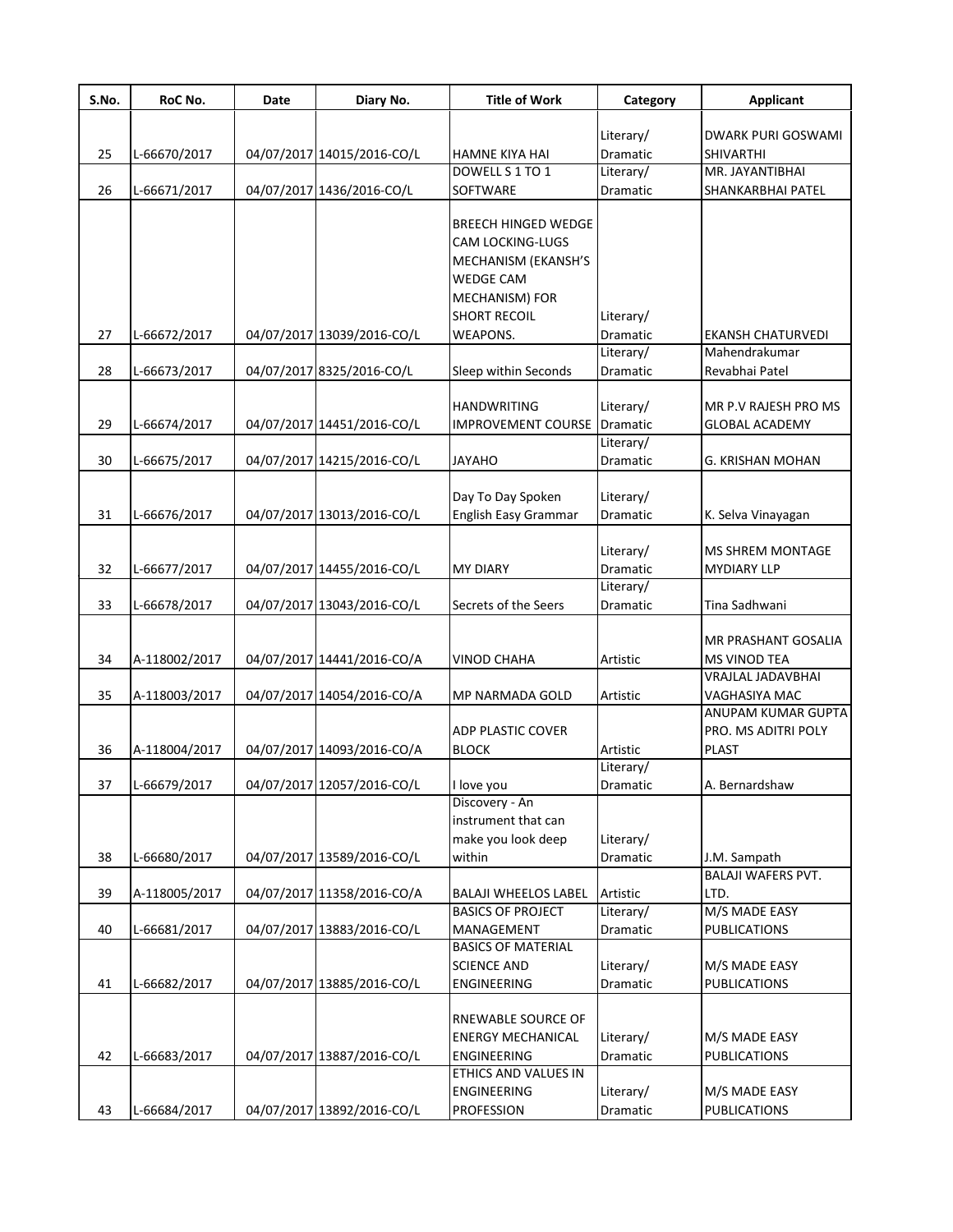| S.No. | RoC No.       | Date | Diary No.                  | <b>Title of Work</b>        | Category        | <b>Applicant</b>          |
|-------|---------------|------|----------------------------|-----------------------------|-----------------|---------------------------|
|       |               |      |                            | <b>RAEES</b>                |                 |                           |
|       |               |      |                            | <b>UNMANUFACTURED</b>       |                 |                           |
| 44    | A-118006/2017 |      | 04/07/2017 8456/2016-CO/A  | <b>TOBACCO</b>              | Artistic        | <b>MS VIJAY CHEMICALS</b> |
|       |               |      |                            | <b>FSM YOUR FAMILY</b>      |                 | S. M. I. MOHAMED          |
| 45    | A-118007/2017 |      | 04/07/2017 11476/2016-CO/A | <b>SHOPPING MALL</b>        | Artistic        | ABUBACKER,                |
|       |               |      |                            |                             |                 | MS LIGHT BITE FOODS       |
| 46    | A-118008/2017 |      | 04/07/2017 11955/2016-CO/A | # SLAP                      | Artistic        | <b>PVT LTD</b>            |
|       |               |      |                            | Panacea for                 | Literary/       |                           |
| 47    | L-66685/2017  |      | 04/07/2017 11842/2016-CO/L | Periodontology              | Dramatic        | Priyam Mishra             |
|       |               |      |                            |                             |                 | Viswaroopa Davi Shri      |
|       |               |      |                            |                             |                 | Karumariamman             |
|       |               |      |                            | KODI MAHALINGA              |                 | Religious & Charitable    |
|       |               |      |                            |                             |                 |                           |
| 48    | A-118009/2017 |      | 04/07/2017 10979/2016-CO/A | THIRUMENI<br>A HANDBOOK OF  | Artistic        | Trust                     |
|       |               |      |                            |                             |                 |                           |
|       |               |      |                            | <b>COMPUTER SCIENCE-</b>    | Literary/       | <b>TWO MINDS</b>          |
| 49    | L-66686/2017  |      | 04/07/2017 12109/2016-CO/L | VOLUME 1                    | Dramatic        | TECHNOLOGY PVT. LTD.      |
|       |               |      |                            |                             | Literary/       |                           |
| 50    | L-66687/2017  |      | 04/07/2017 12197/2016-CO/L | My Crescent                 | Dramatic        | Deepika Rana              |
|       |               |      |                            |                             |                 |                           |
|       |               |      |                            | priyappetta naattukaare     | Literary/       |                           |
| 51    | L-66688/2017  |      | 04/07/2017 12089/2016-CO/L | mike testing                | <b>Dramatic</b> | sreejith bhasi            |
|       |               |      |                            | Learn Apache Jmeter by      | Literary/       |                           |
| 52    | L-66689/2017  |      | 04/07/2017 12124/2016-CO/L | Example                     | Dramatic        | Jagdeep Jain              |
|       |               |      |                            | Learn Apache Jmeter by      | Literary/       |                           |
| 53    | L-66689/2017  |      | 04/07/2017 12124/2016-CO/L | Example                     | Dramatic        | Sai Matam                 |
|       |               |      |                            |                             |                 |                           |
|       |               |      |                            | KAJAL HENNA ORGANIC         |                 | <b>VENARAM PUKHARAMJI</b> |
| 54    | A-118010/2017 |      | 04/07/2017 10652/2016-CO/A | <b>MEHANDI CONE</b>         | Artistic        | <b>CHOUHAN</b>            |
|       |               |      |                            |                             |                 |                           |
|       |               |      |                            |                             |                 | <b>VENARAM PUKHARAMJI</b> |
| 55    | A-118011/2017 |      | 04/07/2017 10654/2016-CO/A | KAJAL HAIR HENNA            | Artistic        | CHOUHAN                   |
|       |               |      |                            |                             |                 |                           |
|       |               |      |                            | <b>AUTOMATION OF</b>        |                 |                           |
|       |               |      |                            | DISTANCE BASED HALTS        | Computer        |                           |
| 56    | SW-9118/2017  |      | 04/07/2017 5297/2016-CO/SW | WITH FUZZY SHIFTS           | Software        | Dalip                     |
|       |               |      |                            |                             |                 |                           |
|       |               |      |                            | AUTOMATION OF               |                 |                           |
|       |               |      |                            | <b>DISTANCE BASED HALTS</b> | Computer        |                           |
| 57    | SW-9118/2017  |      | 04/07/2017 5297/2016-CO/SW | WITH FUZZY SHIFTS           | Software        | Vijay Kumar               |
|       |               |      |                            |                             |                 |                           |
|       |               |      |                            | <b>AUTOMATION OF</b>        |                 |                           |
|       |               |      |                            | <b>DISTANCE BASED HALTS</b> | Computer        |                           |
| 58    | SW-9118/2017  |      | 04/07/2017 5297/2016-CO/SW | WITH FUZZY SHIFTS           | Software        | Sushil Kumar              |
|       |               |      |                            | <b>BHARAT GAURAV</b>        |                 |                           |
|       |               |      |                            | (BHARAT SURAKSHA            |                 |                           |
| 59    | A-118012/2017 |      | 04/07/2017 41720/2013-CO/A | PARISHAD)                   | Artistic        | DR. ARVIND GANDHI         |
|       |               |      |                            |                             |                 |                           |
|       |               |      |                            | <b>INDIAN HUMAN RIGHTS</b>  |                 |                           |
| 60    | A-118013/2017 |      | 04/07/2017 41721/2013-CO/A | COMMITTEE - I.H.R.C.        | Artistic        | DR. ARVIND GANDHI         |
|       |               |      |                            | <b>BHARAT-BHUSHAN</b>       |                 |                           |
|       |               |      |                            | (BHARAT SURAKSHA            |                 |                           |
| 61    | A-118014/2017 |      | 04/07/2017 41719/2013-CO/A | PARISHAD)                   | Artistic        | DR. ARVIND GANDHI         |
|       |               |      |                            |                             |                 |                           |
|       |               |      |                            | BHARAT-SHRI (BHARAT         |                 |                           |
| 62    | A-118015/2017 |      | 04/07/2017 41718/2013-CO/A | <b>SURAKSHA PARISHAD)</b>   | Artistic        | DR. ARVIND GANDHI         |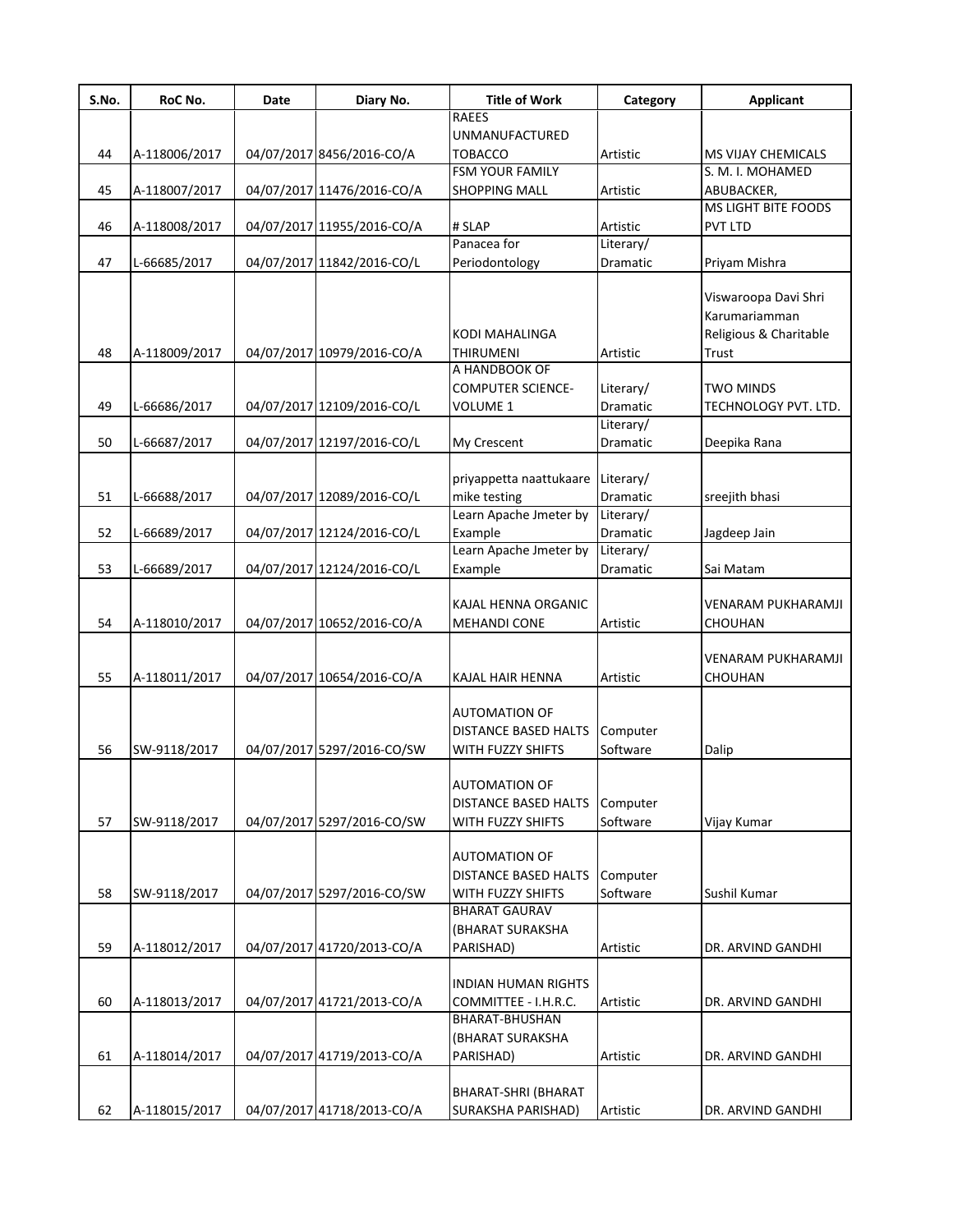| S.No. | RoC No.       | Date | Diary No.                  | <b>Title of Work</b>                     | Category  | <b>Applicant</b>              |
|-------|---------------|------|----------------------------|------------------------------------------|-----------|-------------------------------|
|       |               |      |                            | <b>BHARAT-DARPAN (</b>                   |           |                               |
|       |               |      |                            | <b>BHARAT SURAKSHA</b>                   |           |                               |
| 63    | A-118016/2017 |      | 04/07/2017 41716/2013-CO/A | PARISHAD)                                | Artistic  | DR. ARVIND GANDHI             |
|       |               |      |                            | BANARAS-GAURAV                           |           |                               |
|       |               |      |                            | (BHARAT SURAKSHA                         |           |                               |
| 64    | A-118017/2017 |      | 04/07/2017 41714/2013-CO/A | PARISHAD)                                | Artistic  | DR. ARVIND GANDHI             |
|       |               |      |                            | BANARAS-SHRI (BHARAT                     |           |                               |
| 65    | A-118018/2017 |      | 04/07/2017 41713/2013-CO/A | SURAKSHA PARISHAD)                       | Artistic  |                               |
|       |               |      |                            |                                          |           | DR. ARVIND GANDHI             |
|       |               |      |                            | <b>IMPLEMENTATION OF</b>                 |           |                               |
|       |               |      |                            | SLIDING PRESSURE                         |           |                               |
|       |               |      |                            |                                          |           |                               |
|       |               |      |                            | <b>SETPOINT BASED HPBP</b>               | Literary/ | <b>BHARAT HEAVY</b>           |
| 66    | L-66690/2017  |      | 04/07/2017 13425/2016-CO/L | <b>CONTROLS</b>                          | Dramatic  | ELECTRICALS LIMITED           |
|       |               |      |                            | 10AX/20A SPST (NON-                      |           |                               |
|       |               |      |                            | ILLUMINATED) 1                           |           |                               |
|       |               |      |                            | <b>MODULE SWITCH FOR</b>                 |           |                               |
|       |               |      |                            | TMS-01 MODEL:-                           |           | <b>Teknic Electromeconics</b> |
| 67    | A-118019/2017 |      | 04/07/2017 3552/2016-CO/A  | "CLASSICO" SERIES                        | Artistic  | Pvt. Ltd.                     |
|       |               |      |                            | <b>ASSEMBLY OF DRESS</b>                 |           |                               |
|       |               |      |                            | PLATE & MOUNTING                         |           | <b>Teknic Electromeconics</b> |
| 68    | A-118020/2017 |      | 04/07/2017 3613/2016-CO/A  | PLATE - 18 MODULES                       | Artistic  | Pvt. Ltd.                     |
|       |               |      |                            | 10AX/20A SPST                            |           |                               |
|       |               |      |                            | (ILLUMINATED) 1                          |           |                               |
|       |               |      |                            | MODULE SWITCH FOR                        |           |                               |
|       |               |      |                            | TMS-01 MODEL:-                           |           | <b>Teknic Electromeconics</b> |
| 69    | A-118021/2017 |      | 04/07/2017 3557/2016-CO/A  | "CLASSICO" SERIES                        | Artistic  | Pvt. Ltd.                     |
|       |               |      |                            | 10AX/20A SPDT 1                          |           |                               |
|       |               |      |                            | <b>MODULE SWITCH FOR</b>                 |           |                               |
|       |               |      |                            | TMS-01 MODEL:-                           |           | <b>Teknic Electromeconics</b> |
| 70    | A-118022/2017 |      | 04/07/2017 3558/2016-CO/A  | "CLASSICO" SERIES                        | Artistic  | Pvt. Ltd.                     |
|       |               |      |                            |                                          |           |                               |
|       |               |      |                            | 10AX SPST                                |           |                               |
|       |               |      |                            | (ILLUMINATED) 1                          |           |                               |
|       |               |      |                            | MODULE BELL SWITCH                       |           |                               |
|       |               |      |                            | FOR TMS-01 MODEL:-                       |           | <b>Teknic Electromeconics</b> |
|       |               |      |                            |                                          |           | Pvt. Ltd.                     |
| 71    | A-118023/2017 |      | 04/07/2017 3559/2016-CO/A  | "CLASSICO" SERIES                        | Artistic  |                               |
|       |               |      |                            | 10AX SPST (NON-                          |           |                               |
|       |               |      |                            | ILLUMINATED) 1                           |           |                               |
|       |               |      |                            |                                          |           |                               |
|       |               |      |                            | MODULE BELL SWITCH                       |           |                               |
|       |               |      |                            | FOR TMS-01 MODEL:-                       |           | <b>Teknic Electromeconics</b> |
| 72    | A-118024/2017 |      | 04/07/2017 3560/2016-CO/A  | "CLASSICO" SERIES<br>10AX/20A SPST (NON- | Artistic  | Pvt. Ltd.                     |
|       |               |      |                            |                                          |           |                               |
|       |               |      |                            | ILLUMINATED) 2                           |           |                               |
|       |               |      |                            | <b>MODULES SWITCH FOR</b>                |           |                               |
|       |               |      |                            | TMS-01 MODEL:-                           |           | <b>Teknic Electromeconics</b> |
| 73    | A-118025/2017 |      | 04/07/2017 3561/2016-CO/A  | "CLASSICO" SERIES                        | Artistic  | Pvt. Ltd.                     |
|       |               |      |                            | 10AX/20A SPST                            |           |                               |
|       |               |      |                            | (ILLUMINATED) 2                          |           |                               |
|       |               |      |                            | <b>MODULES SWITCH FOR</b>                |           |                               |
|       |               |      |                            | TMS-01 MODEL:-                           |           | <b>Teknic Electromeconics</b> |
| 74    | A-118026/2017 |      | 04/07/2017 3562/2016-CO/A  | "CLASSICO" SERIES                        | Artistic  | Pvt. Ltd.                     |
|       |               |      |                            | 10AX/20A SPDT 2                          |           |                               |
|       |               |      |                            | <b>MODULES SWITCH FOR</b>                |           |                               |
|       |               |      |                            | TMS-01 MODEL:-                           |           | <b>Teknic Electromeconics</b> |
| 75    | A-118027/2017 |      | 04/07/2017 3563/2016-CO/A  | "CLASSICO" SERIES                        | Artistic  | Pvt. Ltd.                     |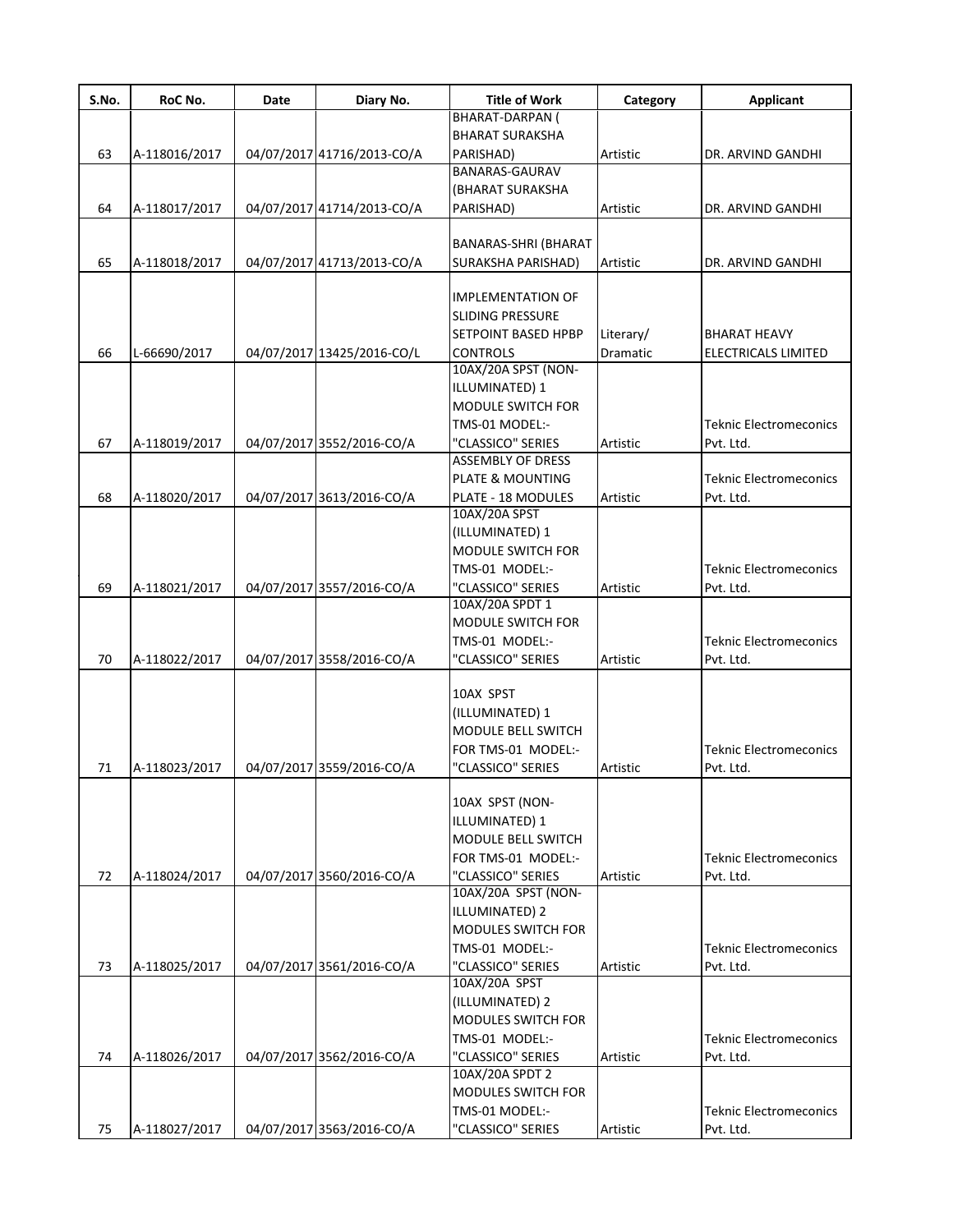| S.No. | RoC No.       | Date | Diary No.                 | <b>Title of Work</b>                          | Category | <b>Applicant</b>                           |
|-------|---------------|------|---------------------------|-----------------------------------------------|----------|--------------------------------------------|
|       |               |      |                           |                                               |          |                                            |
|       |               |      |                           | 10AX SPST<br>(ILLUMINATED) 2                  |          |                                            |
|       |               |      |                           | <b>MODULES BELL SWITCH</b>                    |          |                                            |
|       |               |      |                           | FOR TMS-01 MODEL:-                            |          | <b>Teknic Electromeconics</b>              |
| 76    | A-118028/2017 |      | 04/07/2017 3566/2016-CO/A | "CLASSICO" SERIES                             | Artistic | Pvt. Ltd.                                  |
|       |               |      |                           |                                               |          |                                            |
|       |               |      |                           | 10AX SPST (NON-                               |          |                                            |
|       |               |      |                           | ILLUMINATED) 2                                |          |                                            |
|       |               |      |                           | MODULES BELL SWITCH                           |          |                                            |
|       |               |      |                           | FOR TMS-01 MODEL:-                            |          | <b>Teknic Electromeconics</b>              |
| 77    | A-118029/2017 |      | 04/07/2017 3568/2016-CO/A | "CLASSICO" SERIES                             | Artistic | Pvt. Ltd.                                  |
|       |               |      |                           | 32A DP SWITCH FOR                             |          |                                            |
|       |               |      |                           | TMS-01 MODEL:-                                |          | <b>Teknic Electromeconics</b>              |
| 78    | A-118030/2017 |      | 04/07/2017 3571/2016-CO/A | "CLASSICO" SERIES                             | Artistic | Pvt. Ltd.                                  |
|       |               |      |                           | <b>6A OBLONG SOCKET FOR</b>                   |          |                                            |
|       |               |      |                           | TMS-01 MODEL:-                                |          | <b>Teknic Electromeconics</b>              |
| 79    | A-118031/2017 |      | 04/07/2017 3573/2016-CO/A | "CLASSICO" SERIES                             | Artistic | Pvt. Ltd.                                  |
|       |               |      |                           | <b>6A SEMI-UNIVERSAL</b>                      |          |                                            |
|       |               |      |                           | SOCKET FOR TMS-01                             |          |                                            |
|       |               |      |                           | MODEL:- "CLASSICO"                            |          | <b>Teknic Electromeconics</b>              |
| 80    | A-118032/2017 |      | 04/07/2017 3574/2016-CO/A | <b>SERIES</b>                                 | Artistic | Pvt. Ltd.                                  |
|       |               |      |                           | 16A SOCKET FOR TMS-01                         |          |                                            |
|       |               |      |                           | MODEL:- "CLASSICO"                            |          | <b>Teknic Electromeconics</b>              |
| 81    | A-118033/2017 |      | 04/07/2017 3575/2016-CO/A | <b>SERIES</b>                                 | Artistic | Pvt. Ltd.                                  |
|       |               |      |                           | 6/16A COMBINATION                             |          |                                            |
|       |               |      |                           | SOCKET FOR TMS-01                             |          |                                            |
|       |               |      |                           | MODEL:- "CLASSICO"                            |          | <b>Teknic Electromeconics</b>              |
| 82    | A-118034/2017 |      | 04/07/2017 3576/2016-CO/A | <b>SERIES</b>                                 | Artistic | Pvt. Ltd.                                  |
|       |               |      |                           | ONE MODULE FAN                                |          |                                            |
| 83    |               |      | 04/07/2017 3577/2016-CO/A | <b>REGULATOR MODEL:-</b><br>"CLASSICO" SERIES | Artistic | <b>Teknic Electromeconics</b><br>Pvt. Ltd. |
|       | A-118035/2017 |      |                           | <b>TWO MODULES FAN</b>                        |          |                                            |
|       |               |      |                           | <b>REGULATOR MODEL:-</b>                      |          | <b>Teknic Electromeconics</b>              |
| 84    | A-118036/2017 |      | 04/07/2017 3599/2016-CO/A | "CLASSICO" SERIES                             | Artistic | Pvt. Ltd.                                  |
|       |               |      |                           | <b>ASSEMBLY OF DRESS</b>                      |          |                                            |
|       |               |      |                           | PLATE & MOUNTING                              |          | <b>Teknic Electromeconics</b>              |
| 85    | A-118037/2017 |      | 04/07/2017 3600/2016-CO/A | PLATE - 1 MODULE                              | Artistic | Pvt. Ltd.                                  |
|       |               |      |                           | ASSEMBLY OF DRESS                             |          |                                            |
|       |               |      |                           | PLATE & MOUNTING                              |          | <b>Teknic Electromeconics</b>              |
| 86    | A-118038/2017 |      | 04/07/2017 3601/2016-CO/A | PLATE - 2 MODULES                             | Artistic | Pvt. Ltd.                                  |
|       |               |      |                           | ASSEMBLY OF DRESS                             |          |                                            |
|       |               |      |                           | PLATE & MOUNTING                              |          | <b>Teknic Electromeconics</b>              |
| 87    | A-118039/2017 |      | 04/07/2017 3604/2016-CO/A | PLATE - 3 MODULES                             | Artistic | Pvt. Ltd.                                  |
|       |               |      |                           | ASSEMBLY OF DRESS                             |          |                                            |
|       |               |      |                           | PLATE & MOUNTING                              |          | <b>Teknic Electromeconics</b>              |
| 88    | A-118040/2017 |      | 04/07/2017 3605/2016-CO/A | PLATE - 4 MODULES                             | Artistic | Pvt. Ltd.                                  |
|       |               |      |                           | ASSEMBLY OF DRESS                             |          |                                            |
|       |               |      |                           | <b>PLATE &amp; MOUNTING</b>                   |          | <b>Teknic Electromeconics</b>              |
| 89    | A-118041/2017 |      | 04/07/2017 3606/2016-CO/A | PLATE - 6 MODULES                             | Artistic | Pvt. Ltd.                                  |
|       |               |      |                           | ASSEMBLY OF DRESS                             |          |                                            |
|       |               |      |                           | PLATE & MOUNTING                              |          | <b>Teknic Electromeconics</b>              |
| 90    | A-118042/2017 |      | 04/07/2017 3609/2016-CO/A | PLATE - 8 MODULES                             | Artistic | Pvt. Ltd.                                  |
|       |               |      |                           |                                               |          |                                            |
|       |               |      |                           | <b>ASSEMBLY OF DRESS</b>                      |          |                                            |
|       |               |      |                           | PLATE & MOUNTING                              |          | <b>Teknic Electromeconics</b>              |
| 91    | A-118043/2017 |      | 04/07/2017 3610/2016-CO/A | PLATE - 8Sq. MODULES                          | Artistic | Pvt. Ltd.                                  |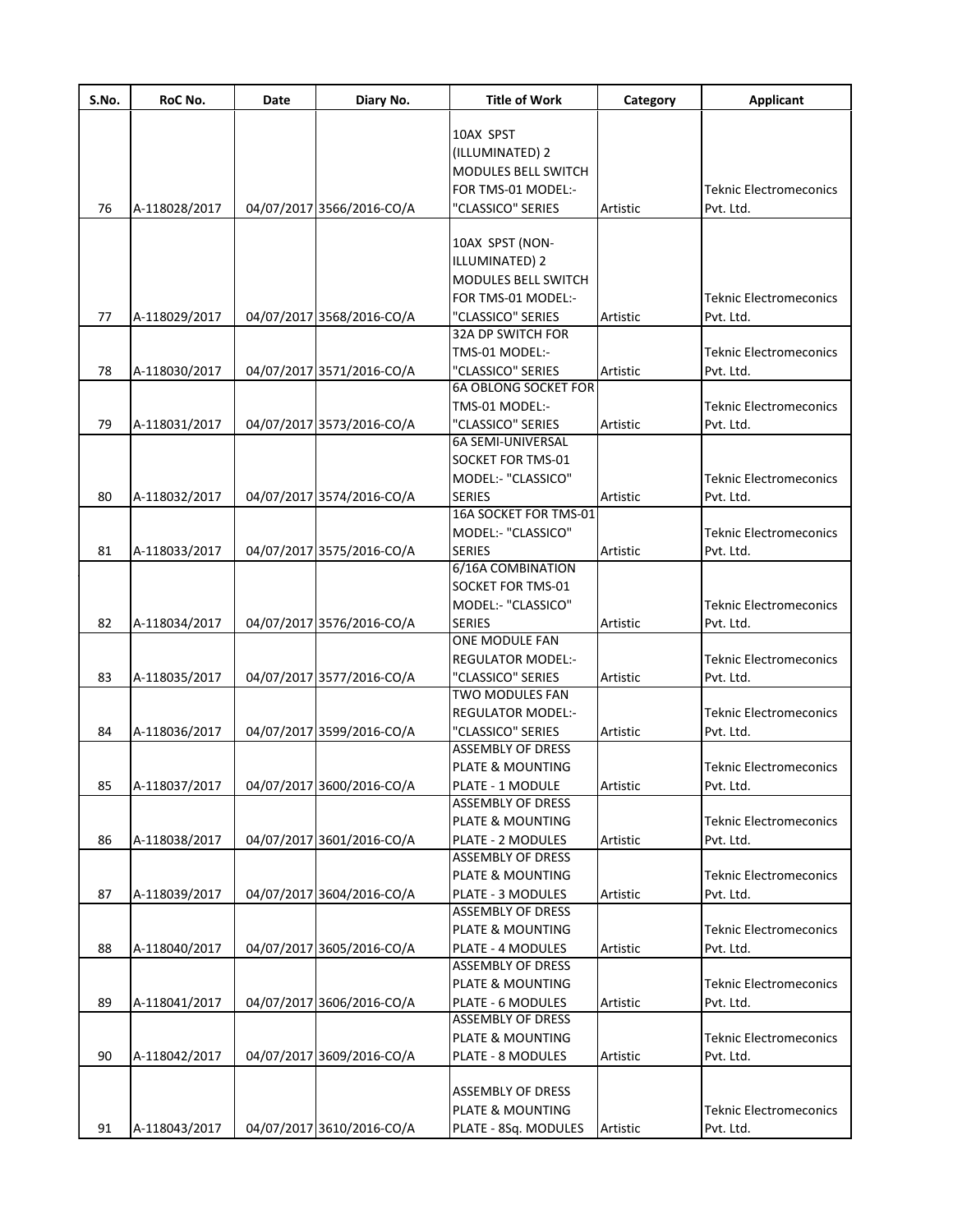| S.No. | RoC No.       | Date | Diary No.                  | <b>Title of Work</b>              | Category  | <b>Applicant</b>              |
|-------|---------------|------|----------------------------|-----------------------------------|-----------|-------------------------------|
|       |               |      |                            | <b>ASSEMBLY OF DRESS</b>          |           |                               |
|       |               |      |                            | <b>PLATE &amp; MOUNTING</b>       |           | <b>Teknic Electromeconics</b> |
| 92    | A-118044/2017 |      | 04/07/2017 3612/2016-CO/A  | PLATE - 12 MODULES                | Artistic  | Pvt. Ltd.                     |
|       |               |      |                            | M3M ONE-KEY RESI-                 |           | <b>M3M INDIA PRIVATE</b>      |
| 93    | A-118045/2017 |      | 04/07/2017 11281/2016-CO/A | <b>MENTS</b>                      | Artistic  | LIMITED                       |
|       |               |      |                            |                                   | Literary/ |                               |
| 94    | L-66691/2017  |      | 04/07/2017 14681/2016-CO/L | <b>GOONJ</b>                      | Dramatic  | Shekhar Pathak                |
|       |               |      |                            |                                   |           | M3M INDIA PRIVATE             |
| 95    | A-118046/2017 |      | 04/07/2017 11299/2016-CO/A | <b>M3M WOODSHIRE</b>              | Artistic  | LIMITED                       |
|       |               |      |                            | <b>M3M PANORAMA</b>               |           | M3M INDIA PRIVATE             |
| 96    | A-118047/2017 |      | 04/07/2017 11278/2016-CO/A | <b>EXCLUSIVE 36 SUITES</b>        | Artistic  | LIMITED                       |
|       |               |      |                            | <b>NEXA APPLICATION</b>           | Literary/ | MARUTI SUZUKI INDIA           |
| 97    | L-66692/2017  |      | 04/07/2017 13426/2016-CO/L | <b>USER MANUAL</b>                | Dramatic  | LIMITED                       |
|       |               |      |                            |                                   |           | <b>M3M INDIA PRIVATE</b>      |
| 98    | A-118048/2017 |      | 04/07/2017 11273/2016-CO/A | M3M ZONE                          | Artistic  | LIMITED                       |
|       |               |      |                            |                                   |           |                               |
|       |               |      |                            | <b>M3M URBANA BUSINESS</b>        |           |                               |
|       |               |      |                            |                                   |           | M3M INDIA PRIVATE             |
|       |               |      |                            | PARK The Workplace of             |           |                               |
| 99    | A-118049/2017 |      | 04/07/2017 11269/2016-CO/A | the Future                        | Artistic  | LIMITED                       |
|       |               |      |                            |                                   |           | <b>M3M INDIA PRIVATE</b>      |
| 100   | A-118050/2017 |      | 04/07/2017 11242/2016-CO/A | <b>M3M NATURE SQUARE</b>          | Artistic  | LIMITED                       |
|       |               |      |                            |                                   |           |                               |
|       |               |      |                            | M3M COSMO +                       |           | M3M INDIA PRIVATE             |
| 101   | A-118051/2017 |      | 04/07/2017 11285/2016-CO/A | Convenience Care Clinics Artistic |           | LIMITED                       |
|       |               |      |                            |                                   |           | M3M INDIA PRIVATE             |
| 102   | A-118052/2017 |      | 04/07/2017 11274/2016-CO/A | M3M COSMOPOLITAN                  | Artistic  | LIMITED                       |
|       |               |      |                            |                                   |           | M3M INDIA PRIVATE             |
| 103   | A-118053/2017 |      | 05/07/2017 11288/2016-CO/A | M3M JOY                           | Artistic  | LIMITED                       |
|       |               |      |                            |                                   |           |                               |
|       |               |      |                            | <b>M3M LATITUDE LIVING</b>        |           | <b>M3M INDIA PRIVATE</b>      |
| 104   | A-118054/2017 |      | 05/07/2017 11283/2016-CO/A | WITH ATTITUDE                     | Artistic  | LIMITED                       |
|       |               |      |                            |                                   |           |                               |
|       |               |      |                            | <b>M3M MILANO</b>                 |           |                               |
|       |               |      |                            | PREMIUM RESIDENCES                |           |                               |
|       |               |      |                            | FOR A STYLISH,                    |           | <b>M3M INDIA PRIVATE</b>      |
| 105   | A-118055/2017 |      | 05/07/2017 11286/2016-CO/A | <b>NATURAL LIFE</b>               |           | LIMITED                       |
|       |               |      |                            |                                   | Artistic  |                               |
|       |               |      |                            |                                   |           |                               |
| 106   | A-118056/2017 |      | 05/07/2017 49718/2014-CO/A | PURAVANKARA (GOLD)                | Artistic  | RAVI PURAVANKARA              |
|       |               |      |                            |                                   |           | M3M INDIA PRIVATE             |
| 107   | A-118057/2017 |      | 05/07/2017 11292/2016-CO/A | M3M ESCALA                        | Artistic  | LIMITED                       |
|       |               |      |                            |                                   |           | M3M INDIA PRIVATE             |
| 108   | A-118058/2017 |      | 05/07/2017 11289/2016-CO/A | M3M SIERRA 68                     | Artistic  | LIMITED                       |
| 109   | A-118059/2017 |      | 05/07/2017 11271/2015-CO/A | <b>COMIC CIRCLES</b>              | Artistic  | MS. NIYATI KANAKIA            |
|       |               |      |                            | M3M GOLFESTATE                    |           | M3M INDIA PRIVATE             |
| 110   | A-118060/2017 |      | 05/07/2017 11271/2016-CO/A | Fairway East                      | Artistic  | LIMITED                       |
|       |               |      |                            | <b>MANUFACTURING</b>              | Literary/ | <b>MRKV</b>                   |
| 111   | L-66693/2017  |      | 05/07/2017 3433/2016-CO/L  | PROCESS III                       | Dramatic  | CHANNAVEERACHARI              |
|       |               |      |                            |                                   |           |                               |
| 112   | A-118061/2017 |      | 05/07/2017 1497/2016-CO/A  | <b>THECOOLIO</b>                  | Artistic  | KULPREET KAUR NANDA           |
|       |               |      |                            | API AVON Self Adhesive            |           |                               |
| 113   | A-118062/2017 |      | 05/07/2017 7288/2016-CO/A  | Tape                              | Artistic  | NARENDER NATH JAIN            |
|       |               |      |                            |                                   | Literary/ |                               |
|       |               |      |                            |                                   |           |                               |
| 114   | L-66694/2017  |      | 05/07/2017 14704/2016-CO/L | Nixwrap Sarvnaash                 | Dramatic  | Nachiketas Waychal            |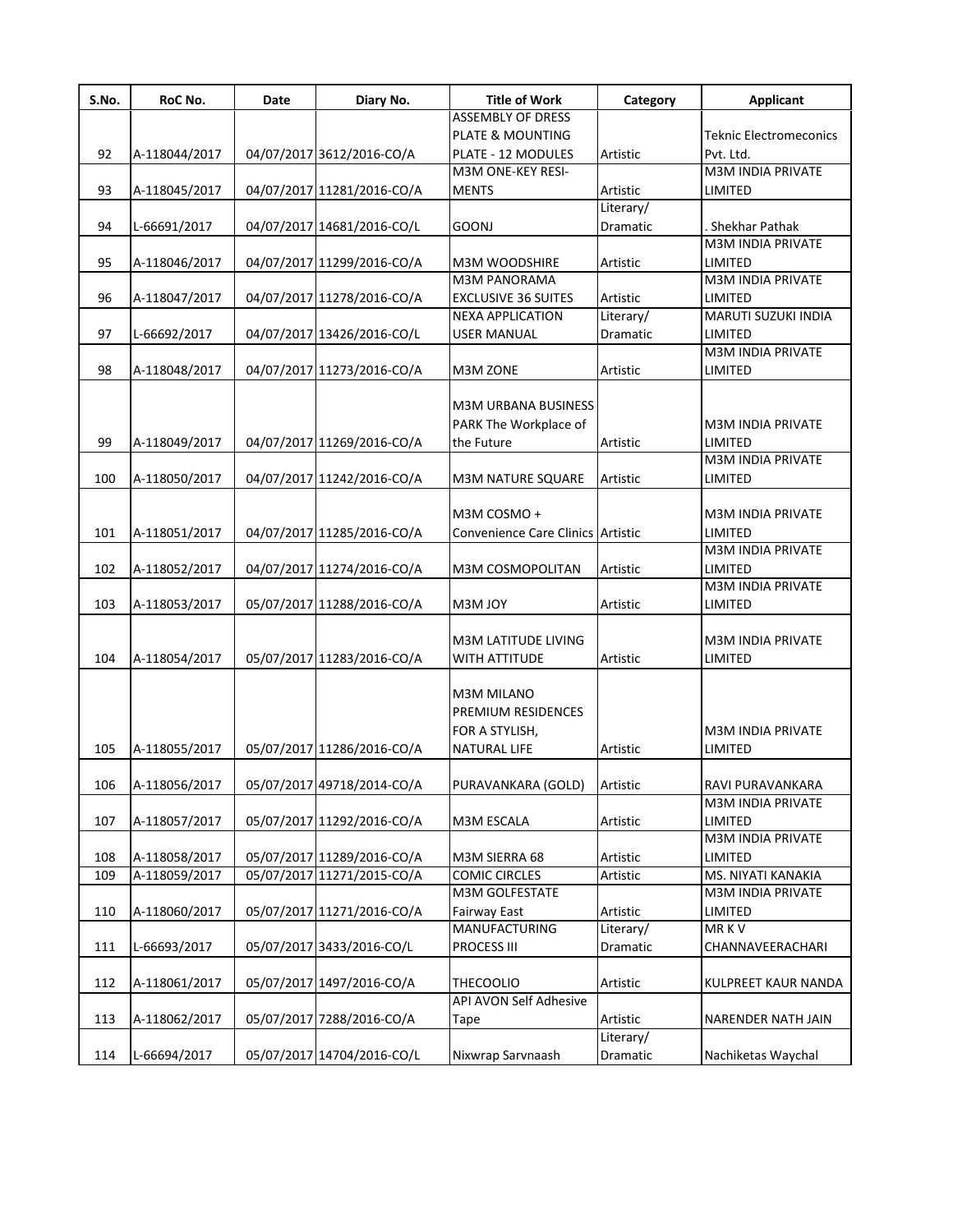| S.No. | RoC No.       | Date | Diary No.                   | <b>Title of Work</b>            | Category      | <b>Applicant</b>            |
|-------|---------------|------|-----------------------------|---------------------------------|---------------|-----------------------------|
|       |               |      |                             |                                 |               | R. MUGUNTHAN AND R.         |
|       |               |      |                             |                                 |               | <b>SUDHAGAR, TRADING IN</b> |
|       |               |      |                             |                                 |               | PARTNERSHIP AS A.D.N.       |
| 115   | A-118063/2017 |      | 05/07/2017 6481/2016-CO/A   | V.I.P. DETERGENT CAKE           | Artistic      | <b>SOAP WORKS</b>           |
|       |               |      |                             |                                 | Literary/     |                             |
| 116   | L-66695/2017  |      | 05/07/2017 14742/2016-CO/L  | Nixwrap Sunny                   | Dramatic      | Nachiketas Waychal          |
|       |               |      |                             |                                 | Literary/     |                             |
| 117   | L-66696/2017  |      | 05/07/2017 14702/2016-CO/L  | Nixwrap Bipolar                 | Dramatic      | Nachiketas Waychal          |
|       |               |      |                             |                                 |               | M/S INNER SELF              |
|       |               |      |                             | <b>ELIMINATION FEAR AND</b>     | Cinematograph | <b>INTEGRATION</b>          |
| 118   | CF-3851/2017  |      | 05/07/2017 11925/2016-CO/CF | <b>ANXIETY COURSE</b>           | Film          | <b>WORLDWIDE</b>            |
|       |               |      |                             | <b>DOWELL'S</b>                 | Literary/     | MR JAYANTIBHAI              |
| 119   | L-66697/2017  |      | 05/07/2017 822/2016-CO/L    | <b>INTRODUCING</b>              | Dramatic      | SHANKARBHAI PATEL           |
|       |               |      |                             |                                 |               | M/S INNER SELF              |
|       |               |      |                             | <b>HAPPINESS COURSE IN</b>      | Cinematograph | <b>INTEGRATION</b>          |
| 120   | CF-3852/2017  |      | 05/07/2017 11926/2016-CO/CF | <b>HINDI</b>                    | Film          | <b>WORLDWIDE</b>            |
|       |               |      |                             | <b>M3M ST. ANDREWS</b>          |               | <b>M3M INDIA PRIVATE</b>    |
| 121   | A-118064/2017 |      | 05/07/2017 11309/2016-CO/A  | <b>GOLF RESIDENCES</b>          | Artistic      | <b>LIMITED</b>              |
|       |               |      |                             |                                 |               | M/S INNER SELF              |
|       |               |      |                             | <b>HAPPY RELATIONSHIP IN</b>    | Cinematograph | <b>INTEGRATION</b>          |
|       |               |      |                             |                                 |               | <b>WORLDWIDE</b>            |
| 122   | CF-3853/2017  |      | 05/07/2017 11927/2016-CO/CF | <b>ENGLISH</b>                  | Film          | M/S INNER SELF              |
|       |               |      |                             |                                 |               | <b>INTEGRATION</b>          |
|       |               |      |                             |                                 | Cinematograph |                             |
| 123   | CF-3854/2017  |      | 05/07/2017 11928/2016-CO/CF | PURPOSE OF LIFE                 | Film          | <b>WORLDWIDE</b>            |
|       |               |      |                             |                                 |               | M3M INDIA PRIVATE           |
| 124   | A-118065/2017 |      | 05/07/2017 11310/2016-CO/A  | <b>M3M TEE POINT</b>            | Artistic      | LIMITED                     |
|       |               |      |                             |                                 |               | <b>M3M INDIA PRIVATE</b>    |
| 125   | A-118066/2017 |      | 05/07/2017 11312/2016-CO/A  | M3M BIZ                         | Artistic      | <b>LIMITED</b>              |
|       |               |      |                             |                                 |               |                             |
|       |               |      |                             |                                 |               |                             |
|       |               |      |                             | <b>Experimental Analysis of</b> |               |                             |
|       |               |      |                             | Radial Heat Sink with           |               |                             |
|       |               |      |                             | Hollow Cylinder for High        |               |                             |
|       |               |      |                             | Power LED Downlight             | Literary/     |                             |
| 126   | L-66698/2017  |      | 05/07/2017 8736/2016-CO/L   | Application                     | Dramatic      | <b>ABHIJIT BHASKAR GAME</b> |
|       |               |      |                             |                                 |               | <b>M3M INDIA PRIVATE</b>    |
| 127   | A-118067/2017 |      | 05/07/2017 11304/2016-CO/A  | M3M LEARN                       | Artistic      | LIMITED                     |
|       |               |      |                             |                                 |               |                             |
|       |               |      |                             |                                 |               | 1) MR. KAMLESH NENSI        |
|       |               |      |                             |                                 |               | GADA, 2) MR. MUKESH         |
|       |               |      |                             |                                 |               | KARSAN PATEL, 3) MR.        |
| 128   | A-118068/2017 |      | 05/07/2017 10657/2016-CO/A  | PURE CLASS (LOGO)               | Artistic      | MEHUL BHANJI SATRA          |
|       |               |      |                             |                                 | Literary/     |                             |
| 129   | L-66699/2017  |      | 05/07/2017 10760/2016-CO/L  | Captain Why                     | Dramatic      | Sanjay Santwan              |
|       |               |      |                             |                                 |               |                             |
|       |               |      |                             | M3M WOODSHIRE                   |               |                             |
|       |               |      |                             | SECTOR 107, DWARKA              |               |                             |
|       |               |      |                             | EXPRESSWAY,                     |               | M3M INDIA PRIVATE           |
| 130   | A-118069/2017 |      | 05/07/2017 11301/2016-CO/A  | <b>GURGOAN</b>                  | Artistic      | LIMITED                     |
|       |               |      |                             |                                 |               | M3M INDIA PRIVATE           |
| 131   | A-118070/2017 |      | 05/07/2017 11302/2016-CO/A  | M3M URBANA Premium              | Artistic      | LIMITED                     |
|       |               |      |                             |                                 |               |                             |
|       |               |      |                             |                                 |               |                             |
|       |               |      |                             |                                 |               | <b>GOSWAMI ENGINEERING</b>  |
|       |               |      |                             |                                 |               | <b>WORKS PROPRIETOR</b>     |
|       |               |      |                             |                                 |               |                             |
| 132   | A-118071/2017 |      | 05/07/2017 13361/2016-CO/A  | <b>GMC</b>                      | Artistic      | SHAITANPURI GOSWAMI         |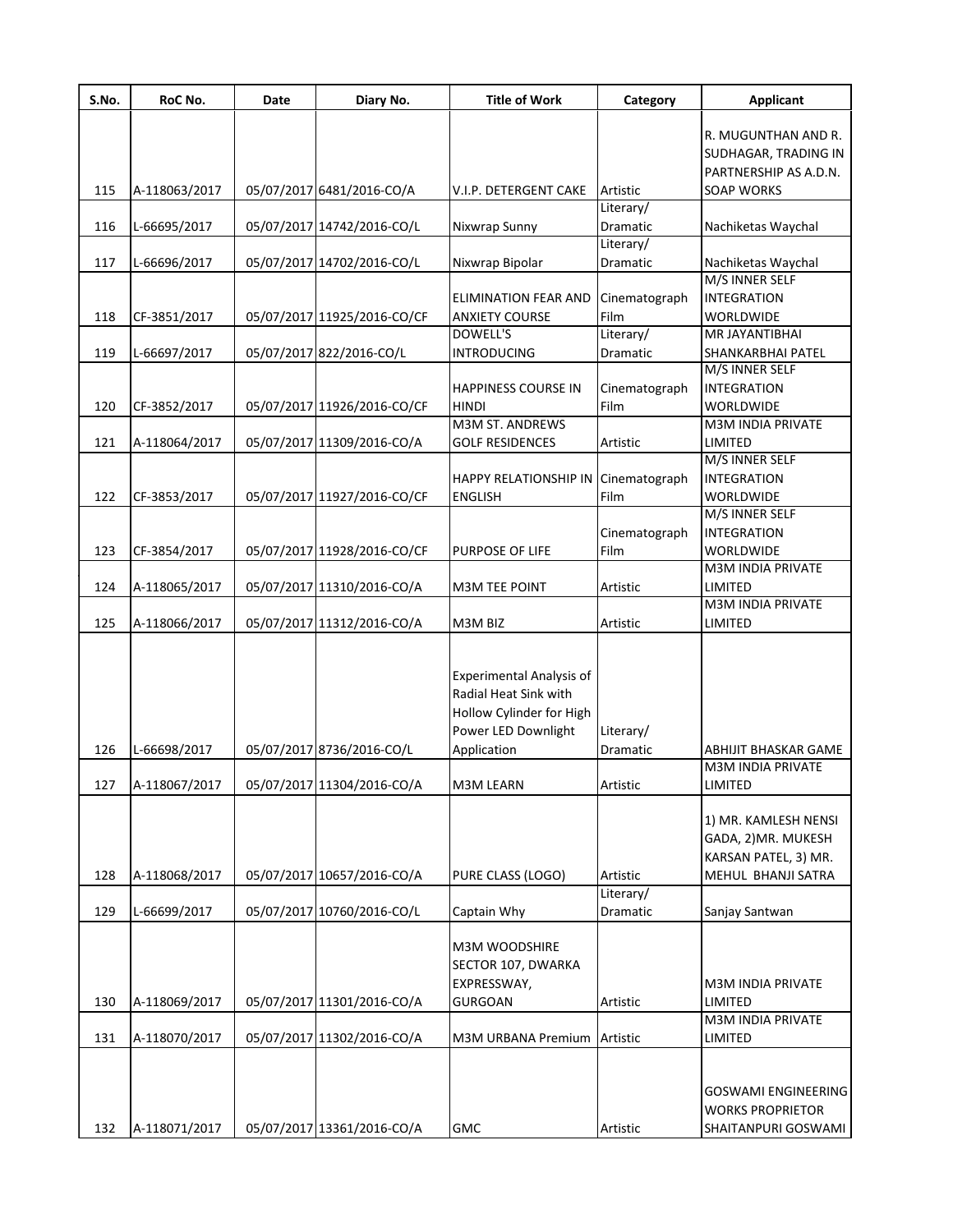| S.No. | RoC No.       | Date | Diary No.                   | <b>Title of Work</b>     | Category        | Applicant                 |
|-------|---------------|------|-----------------------------|--------------------------|-----------------|---------------------------|
|       |               |      |                             |                          |                 | <b>M3M INDIA PRIVATE</b>  |
| 133   | A-118072/2017 |      | 05/07/2017 11306/2016-CO/A  | M3M ROYAL REGALIA        | Artistic        | LIMITED                   |
|       |               |      |                             |                          | Literary/       |                           |
| 134   | L-66700/2017  |      | 05/07/2017 14705/2016-CO/L  | Nixwrap DontHoldBack     | <b>Dramatic</b> | Nachiketas Waychal        |
|       |               |      |                             |                          | Literary/       |                           |
| 135   | L-66701/2017  |      | 05/07/2017 11199/2016-CO/L  | we are not duffers       | Dramatic        | shrikrishna pandey        |
|       |               |      |                             |                          | Literary/       |                           |
| 136   | L-66702/2017  |      | 05/07/2017 14741/2016-CO/L  | Nixwrap Machine Wars     | Dramatic        | Nachiketas Waychal        |
|       |               |      |                             | <b>M3M GOLFESTATE</b>    |                 | <b>M3M INDIA PRIVATE</b>  |
| 137   | A-118073/2017 |      | 05/07/2017 11307/2016-CO/A  | Fairway West             | Artistic        | LIMITED                   |
|       |               |      |                             |                          |                 | <b>M3M INDIA PRIVATE</b>  |
| 138   | A-118074/2017 |      | 05/07/2017 11279/2016-CO/A  | M3M CARE                 | Artistic        | LIMITED                   |
|       |               |      |                             |                          |                 |                           |
|       |               |      |                             | PURAVANKARA (BLUE,       |                 |                           |
| 139   | A-118075/2017 |      | 05/07/2017 49720/2014-CO/A  | GOLD, SILVER - II)       | Artistic        | RAVI PURAVANKARA          |
|       |               |      |                             |                          | Literary/       |                           |
| 140   | L-66703/2017  |      | 05/07/2017 11524/2016-CO/L  | Animalistic              | Dramatic        | Saurabh Ahuja             |
|       |               |      |                             |                          |                 | <b>M3M INDIA PRIVATE</b>  |
| 141   | A-118076/2017 |      | 05/07/2017 11275/2016-CO/A  | M3M GLOBAL               | Artistic        | <b>LIMITED</b>            |
|       |               |      |                             |                          |                 |                           |
|       |               |      |                             |                          | Literary/       | Venkata Poorna Chandra    |
| 142   | L-66704/2017  |      | 05/07/2017 13530/2016-CO/L  | Akshrabaysam             | Dramatic        | Rao Mynampati             |
|       |               |      |                             |                          |                 | <b>M3M INDIA PRIVATE</b>  |
| 143   | A-118077/2017 |      | 05/07/2017 11296/2016-CO/A  | M3M LIFE                 | Artistic        | LIMITED                   |
|       |               |      |                             |                          |                 | <b>M3M INDIA PRIVATE</b>  |
| 144   | A-118078/2017 |      | 05/07/2017 11276/2016-CO/A  | THE EXPERIA              | Artistic        | LIMITED                   |
|       |               |      |                             |                          | Literary/       |                           |
| 145   | L-66705/2017  |      | 05/07/2017 13867/2016-CO/L  | <b>ARPAN</b>             | Dramatic        | <b>ANIL RELE</b>          |
|       |               |      |                             |                          | Computer        |                           |
| 146   | SW-9119/2017  |      | 05/07/2017 13623/2016-CO/SW | <b>COSTRACKER</b>        | Software        | <b>ANKUR BAKSHI</b>       |
|       |               |      |                             |                          |                 |                           |
|       |               |      |                             |                          |                 | SHINE STAR HOSPITALITY    |
| 147   | A-118079/2017 |      | 05/07/2017 13360/2016-CO/A  | <b>LEMON DROPS</b>       | Artistic        | PRIVATE LIMITED           |
|       |               |      |                             | <b>BASIC ELECTRICAL</b>  |                 |                           |
|       |               |      |                             | <b>ENGINEERING</b>       |                 |                           |
|       |               |      |                             | <b>ELECTRONICS</b>       | Literary/       | <b>MS MADE EASY</b>       |
| 148   | L-66706/2017  |      | 05/07/2017 13888/2016-CO/L  | <b>ENGINEERING</b>       | Dramatic        | PUBLICATIONS              |
|       |               |      |                             |                          |                 |                           |
|       |               |      |                             | FIONA with the Device of |                 |                           |
| 149   | A-118080/2017 |      | 05/07/2017 12444/2016-CO/A  | face of Lady             | Artistic        | Suresh Jain (Proprietor)  |
|       |               |      |                             |                          |                 |                           |
|       |               |      |                             | <b>ENGINEERING</b>       |                 |                           |
|       |               |      |                             | <b>MATHEMATICS AND</b>   | Literary/       | <b>MS MADE EASY</b>       |
| 150   | L-66707/2017  |      | 05/07/2017 13890/2016-CO/L  | NUMERICAL ANALYSIS       | Dramatic        | <b>PUBLICATIONS</b>       |
|       |               |      |                             | The Love It Could Have   | Literary/       |                           |
| 151   | L-66708/2017  |      | 05/07/2017 12918/2016-CO/L  | Been!                    | Dramatic        | Sunny Chhabra             |
|       |               |      |                             |                          | Computer        | <b>XECUTE HR SOLUTIOS</b> |
| 152   | SW-9120/2017  |      | 05/07/2017 5215/2016-CO/SW  | <b>HRMS</b>              | Software        | PVT. LTD.                 |
|       |               |      |                             |                          | Literary/       |                           |
| 153   | L-66709/2017  |      | 05/07/2017 12911/2016-CO/L  | 99 Marigold Mornings     | Dramatic        | Jagruti Gala              |
|       |               |      |                             |                          | Literary/       | SADANAND SHRIPAD          |
| 154   | L-66710/2017  |      | 05/07/2017 12996/2016-CO/L  | SPORTS CALENDAR          | Dramatic        | <b>KANE</b>               |
|       |               |      |                             | YE DESH HAI VEER         | Literary/       | SADANAND SHRIPAD          |
| 155   | L-66711/2017  |      | 05/07/2017 12997/2016-CO/L  | JAWANO KA                | Dramatic        | KANE                      |
|       |               |      |                             |                          |                 |                           |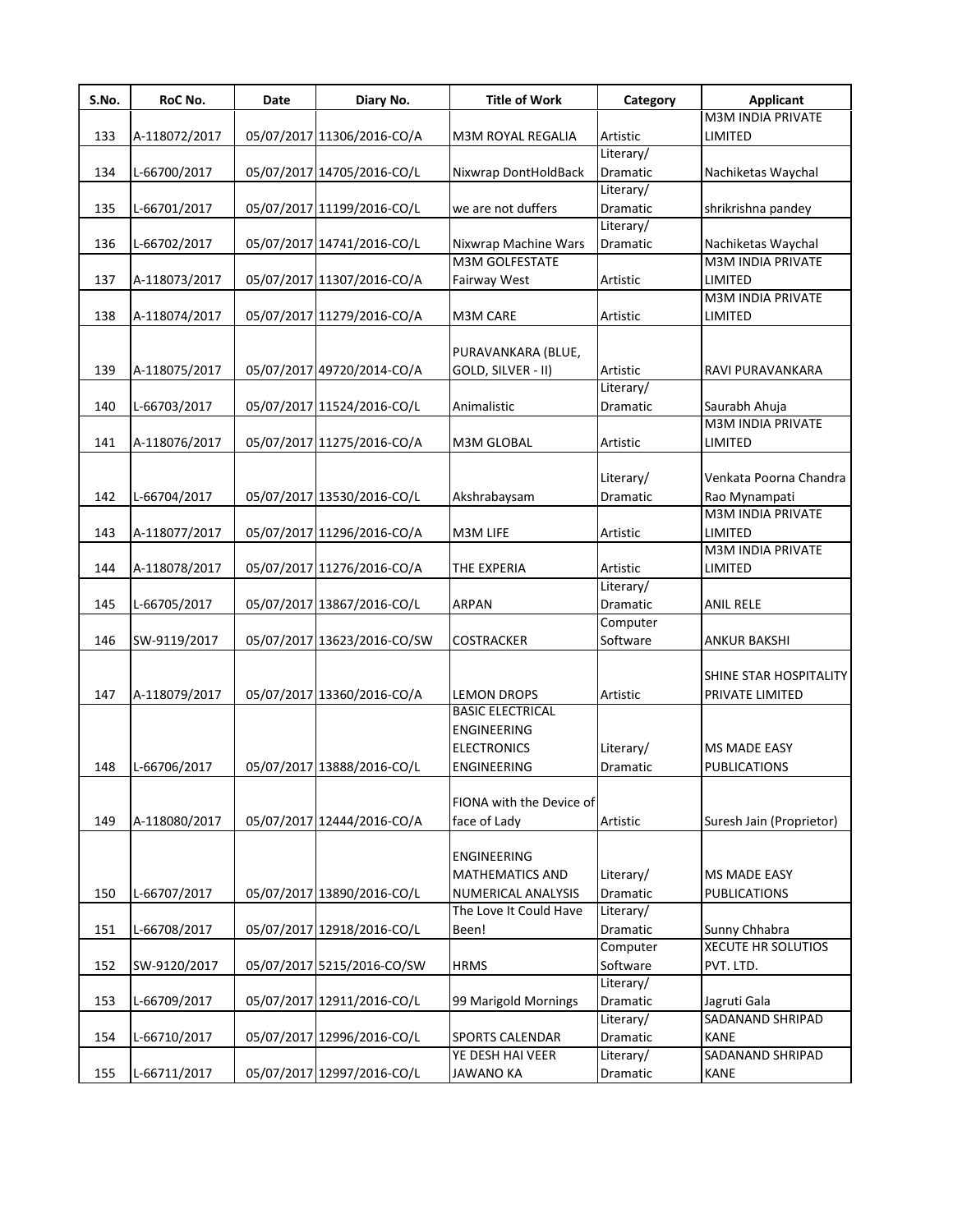| S.No. | RoC No.       | Date | Diary No.                  | <b>Title of Work</b>           | Category      | Applicant                  |
|-------|---------------|------|----------------------------|--------------------------------|---------------|----------------------------|
|       |               |      |                            | <b>GENERAL PRINCIPLES OF</b>   |               |                            |
|       |               |      |                            | DESIGN, DRAWING AND            | Literary/     | <b>IES MASTER</b>          |
| 156   | L-66712/2017  |      | 05/07/2017 12776/2016-CO/L | <b>SAFETY</b>                  | Dramatic      | <b>PUBLICATION</b>         |
|       |               |      |                            |                                |               |                            |
|       |               |      |                            |                                |               |                            |
|       |               |      |                            | STANDARDS & QUALITY            |               |                            |
|       |               |      |                            | <b>PRACTICES IN</b>            |               |                            |
|       |               |      |                            | PRODUCTION, CONSTRU            |               |                            |
|       |               |      |                            | CTION, MAINTENANCE & Literary/ |               | <b>IES MASTER</b>          |
| 157   | L-66713/2017  |      | 05/07/2017 12766/2016-CO/L | <b>SERVICES</b>                | Dramatic      | PUBLICATION                |
|       |               |      |                            |                                | Literary/     |                            |
| 158   | L-66714/2017  |      | 05/07/2017 12925/2016-CO/L | Between the two                | Dramatic      | Rajiv Sehgal               |
| 159   |               |      | 05/07/2017 12440/2016-CO/A | ZEEYA                          | Artistic      |                            |
|       | A-118081/2017 |      |                            |                                | Literary/     | Suresh Jain (Proprietor)   |
| 160   | L-66715/2017  |      | 05/07/2017 12947/2016-CO/L | Live to Your Potential         | Dramatic      | Manish Singh Panwar        |
|       |               |      |                            |                                | Literary/     |                            |
| 161   | L-66716/2017  |      | 05/07/2017 12805/2016-CO/L | Zero Minute Yoga               | Dramatic      | <b>Bidhya Bhusan Singh</b> |
|       |               |      |                            |                                | Literary/     |                            |
| 162   | L-66717/2017  |      | 05/07/2017 10493/2016-CO/L | P-1000                         | Dramatic      | Joydip Roy Chowdhury       |
|       |               |      |                            |                                | Literary/     | Krishna Ramnath            |
| 163   | L-66718/2017  |      | 05/07/2017 12906/2016-CO/L | KAVITANCHI BAAG                | Dramatic      | Mhaske                     |
|       |               |      |                            |                                | Literary/     |                            |
| 164   | L-66719/2017  |      | 05/07/2017 12883/2016-CO/L |                                | 4801 Dramatic | Abhishek K Nair            |
|       |               |      |                            | <b>SURTIKART.COM FOR</b>       |               |                            |
|       |               |      |                            | YOUR LOVERS WITH THE           |               |                            |
|       |               |      |                            | DEVICE OF HEART AND            |               | Vishal Ramesh Dholiya      |
| 165   | A-118082/2017 |      | 05/07/2017 12541/2016-CO/A | <b>CART</b>                    | Artistic      | (Proprietor)               |
|       |               |      |                            |                                |               |                            |
|       |               |      |                            | Fuzzy Techniques for           |               |                            |
|       |               |      |                            | Enhancement of Low             | Literary/     |                            |
| 166   | L-66720/2017  |      | 05/07/2017 13965/2016-CO/L | Contrast Images                | Dramatic      | Shital Bhaskar Nikam       |
|       |               |      |                            |                                |               | <b>MINDSARRAY</b>          |
|       |               |      |                            |                                |               | <b>TECHNOLOGIES PVT.</b>   |
| 167   | A-118083/2017 |      | 05/07/2017 12735/2016-CO/A | PAY <sub>1</sub>               | Artistic      | LTD.                       |
|       |               |      |                            | <b>Staying Healthy in</b>      | Literary/     |                            |
| 168   | L-66721/2017  |      | 05/07/2017 12884/2016-CO/L | Modern India                   | Dramatic      | Gita Mathai                |
|       |               |      |                            |                                | Literary/     |                            |
| 169   | L-66722/2017  |      | 05/07/2017 10444/2016-CO/L | Perfectly Imperfect            | Dramatic      | Prabhu Subramanian         |
|       |               |      |                            |                                | Literary/     |                            |
| 170   | L-66723/2017  |      | 05/07/2017 12904/2016-CO/L | With God in the Pocket.        | Dramatic      | Anoop Saxena               |
| 171   | A-118084/2017 |      | 05/07/2017 13914/2016-CO/A | <b>NEW TINA MINA</b>           | Artistic      | MS KAMAL FASHION           |
| 172   | A-118085/2017 |      | 05/07/2017 13876/2016-CO/A | <b>SPR BUILDTECH LABEL</b>     | Artistic      | SANJEEV SALUJA             |
|       |               |      |                            |                                |               |                            |
|       |               |      |                            |                                |               |                            |
|       |               |      |                            | Method of assessment           |               |                            |
|       |               |      |                            | of medical Internship          |               |                            |
|       |               |      |                            | with Cumulative Grade          |               |                            |
|       |               |      |                            | Points Average System          |               |                            |
|       |               |      |                            | model at DMIMS DU,             | Literary/     |                            |
| 173   | L-66724/2017  |      | 05/07/2017 12956/2016-CO/L | Wardha                         | Dramatic      | Dr. R C Goyal              |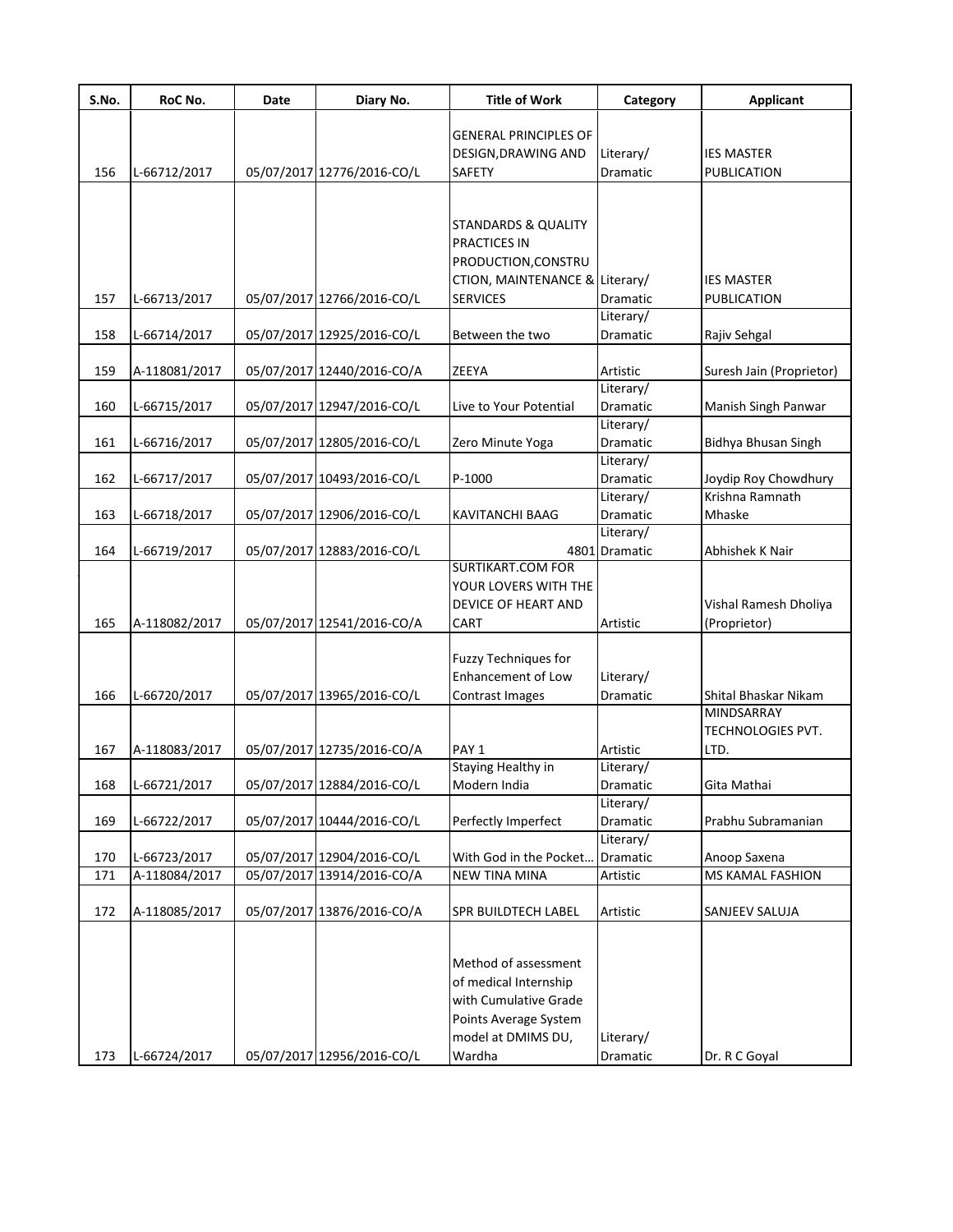| S.No. | RoC No.       | Date | Diary No.                  | <b>Title of Work</b>                | Category              | <b>Applicant</b>                    |
|-------|---------------|------|----------------------------|-------------------------------------|-----------------------|-------------------------------------|
|       |               |      |                            |                                     |                       |                                     |
|       |               |      |                            | Method of assessment                |                       |                                     |
|       |               |      |                            | of medical Internship               |                       |                                     |
|       |               |      |                            | with Cumulative Grade               |                       |                                     |
|       |               |      |                            | Points Average System               |                       |                                     |
|       |               |      |                            | model at DMIMS DU,                  | Literary/             |                                     |
| 174   | L-66724/2017  |      | 05/07/2017 12956/2016-CO/L | Wardha                              | Dramatic              | Dr. S R Tankhiwale                  |
|       |               |      |                            |                                     |                       |                                     |
|       |               |      |                            | Method of assessment                |                       |                                     |
|       |               |      |                            | of medical Internship               |                       |                                     |
|       |               |      |                            | with Cumulative Grade               |                       |                                     |
|       |               |      |                            | Points Average System               |                       |                                     |
|       |               |      |                            | model at DMIMS DU,                  | Literary/             |                                     |
| 175   | L-66724/2017  |      | 05/07/2017 12956/2016-CO/L | Wardha                              | Dramatic              | Dr. Sonali G. Choudhari             |
|       |               |      |                            |                                     | Literary/             |                                     |
| 176   | L-66725/2017  |      | 05/07/2017 12808/2016-CO/L | Ishq Musafir                        | Dramatic              | Vipin Shafaq Dhyani                 |
|       |               |      |                            |                                     |                       |                                     |
|       |               |      |                            | SAFAL SAMAJ MAIN                    |                       |                                     |
|       |               |      | 05/07/2017 12822/2016-CO/L | VYAKTITVA NIRMAN KE                 | Literary/             | RAKSHA SINGH                        |
| 177   | L-66726/2017  |      |                            | <b>APEKSHIT NAITIK GUN</b>          | Dramatic              |                                     |
|       |               |      |                            | SAFAL SAMAJ MAIN                    |                       |                                     |
|       |               |      |                            | <b>VYAKTITVA NIRMAN KE</b>          | Literary/             | <b>SUBODH KUMAR</b>                 |
| 178   | L-66726/2017  |      | 05/07/2017 12822/2016-CO/L | <b>APEKSHIT NAITIK GUN</b>          | Dramatic              | <b>DWIVEDI</b>                      |
|       |               |      |                            |                                     |                       |                                     |
|       |               |      |                            | SAFAL SAMAJ MAIN                    |                       |                                     |
|       |               |      |                            | <b>VYAKTITVA NIRMAN KE</b>          | Literary/             | SANTOSH KUMAR                       |
| 179   | L-66726/2017  |      | 05/07/2017 12822/2016-CO/L | APEKSHIT NAITIK GUN                 | Dramatic              | SHARMA                              |
| 180   | A-118086/2017 |      | 05/07/2017 13675/2016-CO/A | DHANHAR VISHESH                     | Artistic              | DHANHAR MASALA<br>BHANDAR PVT. LTD. |
|       |               |      |                            | The Best Years of Our               | Literary/             |                                     |
| 181   | L-66727/2017  |      | 05/07/2017 12799/2016-CO/L | Lives                               | Dramatic              | Vishal Dhawan                       |
|       |               |      |                            | Nixwrap Supply Chain                | Literary/             |                                     |
| 182   | L-66728/2017  |      | 05/07/2017 14755/2016-CO/L | Parmatma                            | Dramatic              | Nachiketas Waychal                  |
|       |               |      |                            | 28 Jobs 28 Weeks 28                 | Literary/             |                                     |
| 183   | L-66729/2017  |      | 05/07/2017 12800/2016-CO/L | <b>States</b>                       | Dramatic              | Jubanashwa Mishra                   |
| 184   | A-118087/2017 |      | 05/07/2017 13869/2016-CO/A | <b>AARTI JELLY STICKS</b>           | Artistic              | MR. JAY GULWANI                     |
| 185   | A-118088/2017 |      | 05/07/2017 13871/2016-CO/A | <b>SHREE INDUSTRIES</b>             | Artistic              | MR. ANIL VAGRECHA                   |
| 186   | A-118089/2017 |      | 05/07/2017 13866/2016-CO/A | SAIRANDHRHI                         | Artistic              | MR. AJAY GOYAL                      |
|       |               |      |                            |                                     |                       | M/S OASIS COMMERCIAL                |
| 187   | A-118090/2017 |      | 05/07/2017 13868/2016-CO/A | <b>MASTANI SHAAM</b>                | Artistic              | PVT. LTD.                           |
|       |               |      |                            |                                     |                       |                                     |
|       |               |      |                            |                                     |                       | M/S OASIS COMMERCIAL                |
| 188   | A-118091/2017 |      | 05/07/2017 13873/2016-CO/A | <b>CASH MALLA</b>                   | Artistic              | PVT. LTD.                           |
|       |               |      |                            |                                     | Literary/             |                                     |
| 189   | L-66730/2017  |      | 05/07/2017 12948/2016-CO/L | I Sailed My Life on a Ship Dramatic |                       | Meenakshi luthra                    |
| 190   | L-66731/2017  |      | 05/07/2017 10516/2016-CO/L | Beghar Kavitao Ka Ghar              | Literary/<br>Dramatic | Medha Bhatt                         |
|       |               |      |                            | PPT- SOCIETY ROLE FOR               | Literary/             |                                     |
| 191   | L-66732/2017  |      | 05/07/2017 13307/2016-CO/L | YOUTH                               | Dramatic              | RAKSHA SINGH                        |
|       |               |      |                            | PPT- SOCIETY ROLE FOR               | Literary/             |                                     |
| 192   | L-66732/2017  |      | 05/07/2017 13307/2016-CO/L | YOUTH                               | Dramatic              | <b>AASHI SINGH</b>                  |
|       |               |      |                            |                                     |                       |                                     |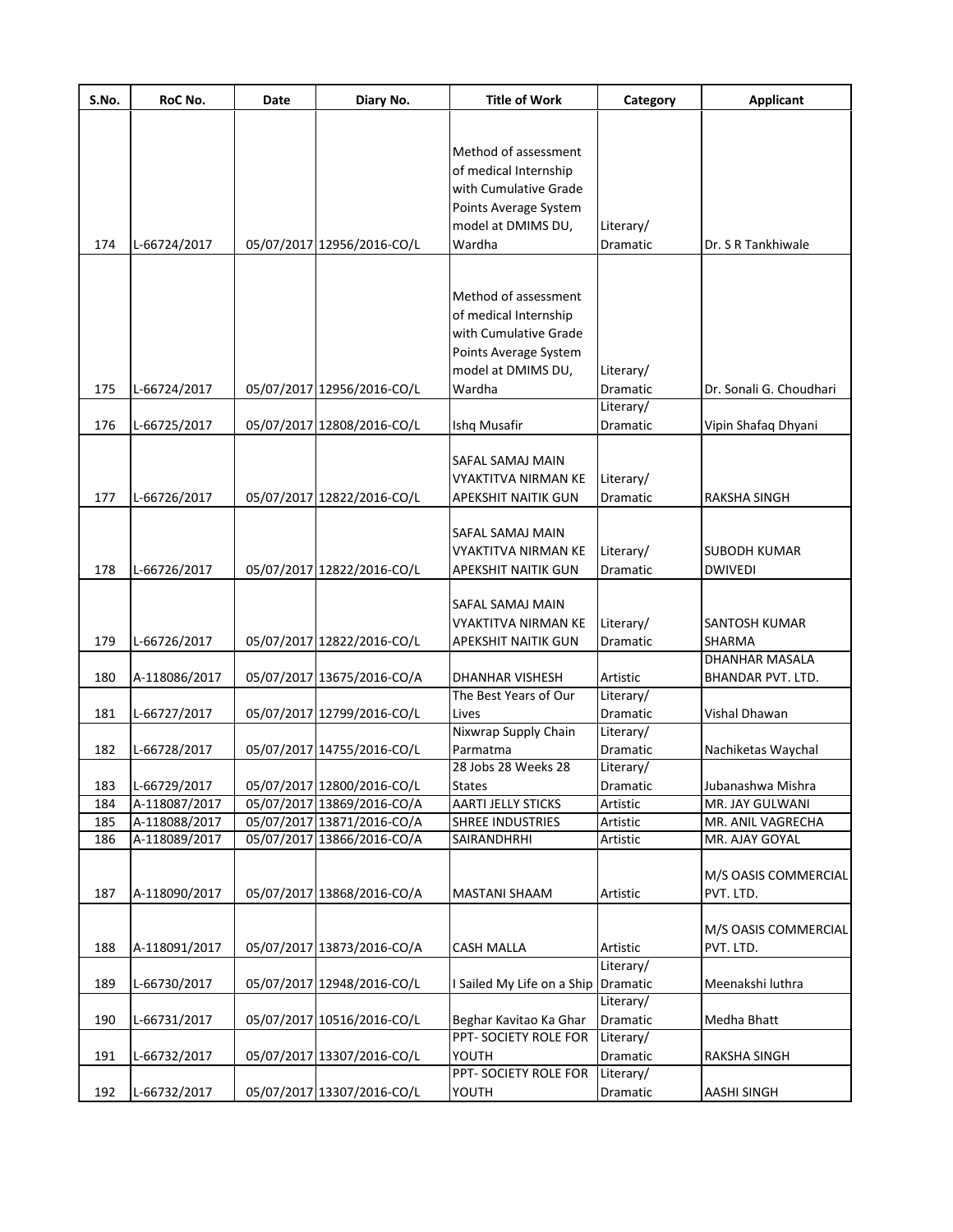| S.No. | RoC No.       | Date | Diary No.                  | <b>Title of Work</b>         | Category        | <b>Applicant</b>        |
|-------|---------------|------|----------------------------|------------------------------|-----------------|-------------------------|
|       |               |      |                            | The Innocuous Kiss &         | Literary/       |                         |
| 193   | L-66733/2017  |      | 05/07/2017 12810/2016-CO/L | <b>Other Short Stories</b>   | Dramatic        | Anjali Warhadpande      |
| 194   | A-118092/2017 |      | 05/07/2017 7905/2016-CO/A  | <b>ARTI LABEL</b>            | Artistic        | <b>AJAY KUMAR GUPTA</b> |
|       |               |      |                            |                              |                 |                         |
|       |               |      |                            | Predictive modeling for      |                 |                         |
|       |               |      |                            | optimal selection of cabs    |                 |                         |
|       |               |      |                            | based on Historical and      | Literary/       |                         |
| 195   | L-66734/2017  |      | 05/07/2017 12747/2016-CO/L | Dynamic objectives           | Dramatic        | Raunak Kapoorr          |
|       |               |      |                            |                              |                 |                         |
|       |               |      |                            | Predictive modeling for      |                 |                         |
|       |               |      |                            | optimal selection of cabs    |                 |                         |
|       |               |      |                            | based on Historical and      | Literary/       |                         |
| 196   | L-66734/2017  |      | 05/07/2017 12747/2016-CO/L | Dynamic objectives           | Dramatic        | Dr. Varun Gupta         |
|       |               |      |                            |                              |                 |                         |
|       |               |      |                            | Life of a PM in Support &    | Literary/       |                         |
| 197   | L-66735/2017  |      | 05/07/2017 12915/2016-CO/L | Maintenance                  | Dramatic        | Ravikumar Peddibhotla   |
| 198   | A-118093/2017 |      | 05/07/2017 49723/2014-CO/A | PURAVANKARA (SILVER)         | Artistic        | RAVI PURAVANKARA        |
|       |               |      |                            |                              | Literary/       |                         |
| 199   | L-66736/2017  |      | 05/07/2017 12916/2016-CO/L | Parinda                      | Dramatic        | Saurabh Dwivedi         |
|       |               |      |                            |                              | Literary/       |                         |
| 200   | L-66737/2017  |      | 05/07/2017 12430/2016-CO/L | <b>Guns and Glories</b>      | Dramatic        | Pratap Singh Mehta      |
|       |               |      |                            |                              |                 |                         |
|       |               |      |                            |                              | Literary/       | Anand Radhakrishnan     |
| 201   | L-66738/2017  |      | 05/07/2017 12722/2016-CO/L | Apperception                 | <b>Dramatic</b> | Menon                   |
|       |               |      |                            |                              | Literary/       |                         |
| 202   | L-66739/2017  |      | 05/07/2017 14751/2016-CO/L | Nixwrap Endsem               | <b>Dramatic</b> | Nachiketas Waychal      |
|       |               |      |                            | www.sustineoenergy.co        | Literary/       |                         |
| 203   | L-66740/2017  |      | 05/07/2017 12679/2016-CO/L | m                            | Dramatic        | Jayaraman Kuppuswamy    |
|       |               |      |                            |                              |                 | DR. ARVIND AGARWAL      |
|       |               |      |                            |                              |                 | S/O. LATE SH. T.K.      |
| 204   | A-118094/2017 |      | 05/07/2017 13662/2016-CO/A | <b>DEKHO NETWORK</b>         | Artistic        | AGARWAL                 |
|       |               |      |                            | <b>WEIGHT LESSNESS</b>       |                 |                         |
|       |               |      |                            | <b>FORMS A HEAVENLY</b>      | Literary/       | <b>KRISHNA MOHAN</b>    |
| 205   | L-66741/2017  |      | 05/07/2017 11100/2016-CO/L | <b>MASS</b>                  | Dramatic        | AGRAWAL                 |
|       |               |      |                            |                              | Literary/       | M. Mansoor Sheik        |
| 206   | L-66742/2017  |      | 05/07/2017 11287/2016-CO/L | <b>KAKKAN KAMRAJ</b>         | <b>Dramatic</b> | Saleem                  |
|       |               |      |                            | The Keepers Of Curse         | Literary/       |                         |
| 207   | L-66743/2017  |      | 05/07/2017 13580/2016-CO/L | Sand                         | Dramatic        | Anoop Bhandari          |
|       |               |      |                            |                              |                 |                         |
|       |               |      |                            | MEE NATHURAM GODSE Literary/ |                 | UDAY DHURAT PRO. MS     |
| 208   | L-66744/2017  |      | 05/07/2017 11507/2016-CO/L | <b>BOLTOY</b>                | Dramatic        | <b>MAULI PRODUCTION</b> |
|       |               |      |                            |                              |                 |                         |
|       |               |      |                            |                              | Literary/       | Venkata Poorna Chandra  |
| 209   | L-66745/2017  |      | 05/07/2017 13512/2016-CO/L | Aangla Akshrabayasam         | Dramatic        | Rao Mynampati           |
| 210   | A-118095/2017 |      | 05/07/2017 13438/2016-CO/A | SANGISATHI (LABEL)           | Artistic        | Sanjiv Kumar            |
|       |               |      |                            |                              |                 |                         |
|       |               |      |                            | <b>NENO THIYARI OF</b>       |                 |                         |
|       |               |      |                            | FLAYAT 112 VARSH             |                 |                         |
|       |               |      |                            |                              |                 |                         |
|       |               |      |                            | PACHHI EK BHARATIYA          |                 |                         |
|       |               |      |                            | <b>VIDHYARTHI PAYLOTE</b>    |                 |                         |
|       |               |      |                            | SODHYU AROPLANE              | Literary/       | HARESH HARSHADRAY       |
| 211   | L-66746/2017  |      | 05/07/2017 12536/2016-CO/L | <b>UDVANU KARAN!</b>         | Dramatic        | MEHTA                   |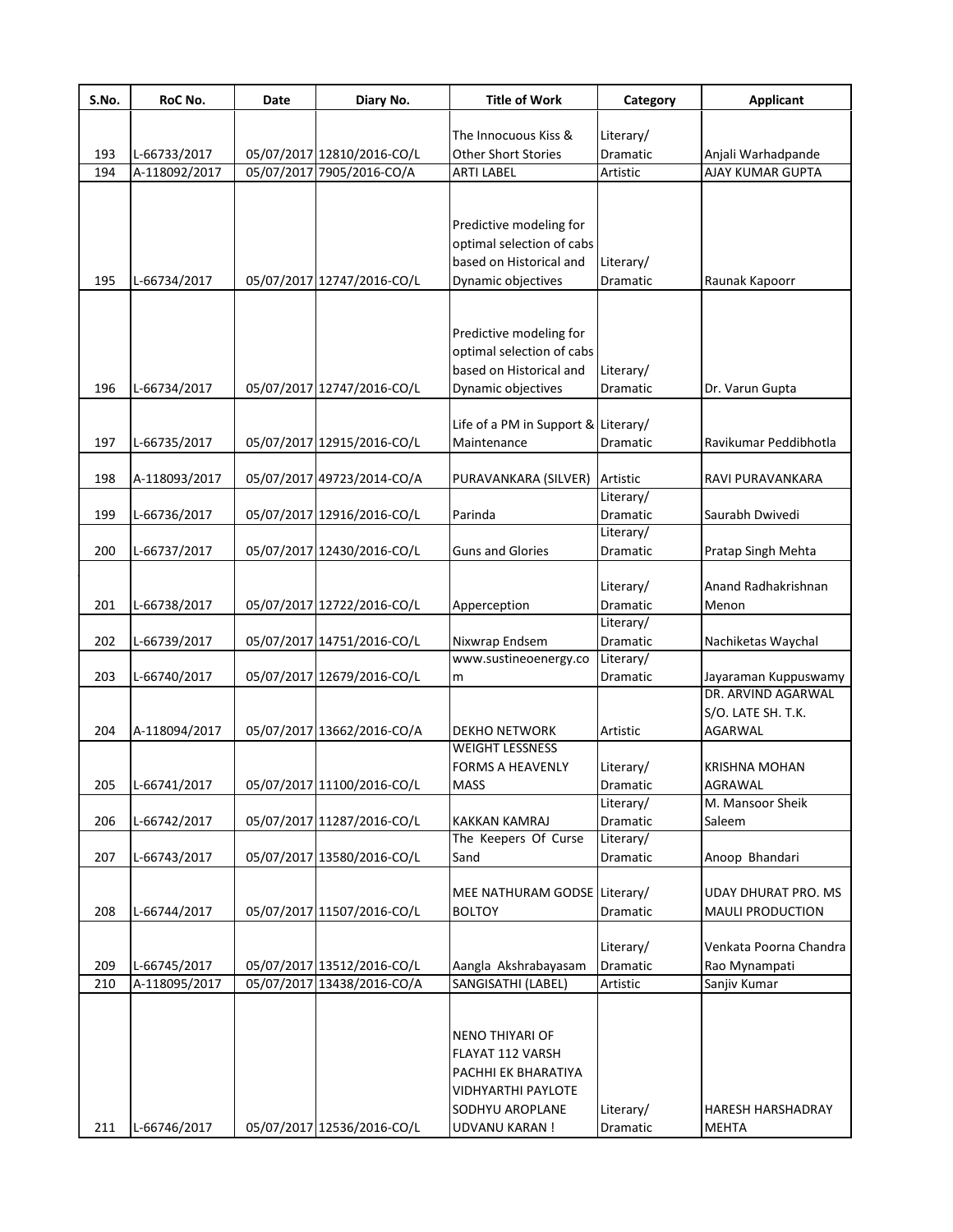| S.No. | RoC No.       | Date | Diary No.                   | <b>Title of Work</b>      | Category  | <b>Applicant</b>           |
|-------|---------------|------|-----------------------------|---------------------------|-----------|----------------------------|
|       |               |      |                             | <b>NANO THEORY OF</b>     |           |                            |
|       |               |      |                             | FLIGHT AFTER 112 YEARS    |           |                            |
|       |               |      |                             | AN INDIAN STUDENT         |           |                            |
|       |               |      |                             | PILOT HAS INVENTED        |           |                            |
|       |               |      |                             | <b>REASON OF AIRCRAFT</b> | Literary/ | <b>HARESH HARSHADRAY</b>   |
| 212   | L-66747/2017  |      | 05/07/2017 12534/2016-CO/L  | <b>FLYING</b>             | Dramatic  | <b>MEHTA</b>               |
|       |               |      |                             |                           | Literary/ |                            |
| 213   | L-66748/2017  |      | 05/07/2017 12681/2016-CO/L  | GIS (Great Indian Sports) | Dramatic  | Sudip Sarkar               |
|       |               |      |                             |                           |           |                            |
| 214   | A-118096/2017 |      | 05/07/2017 11060/2016-CO/A  | <b>NBI NATIONAL BRUSH</b> | Artistic  | ANUPAM JAIN                |
|       |               |      |                             |                           |           |                            |
| 215   | A-118097/2017 |      | 05/07/2017 11064/2016-CO/A  | <b>SHYAM SUNDER</b>       | Artistic  | JAIN JATIN SUNDERLAL       |
|       |               |      |                             |                           |           |                            |
|       |               |      |                             | BABA HI-FI MAWA           |           | <b>MR SUDHAMA</b>          |
| 216   | A-118098/2017 |      | 05/07/2017 12214/2015-CO/A  | ROASTED BREAD             | Artistic  | <b>GYANCHAND SUKHWANI</b>  |
|       |               |      |                             |                           | Computer  |                            |
| 217   | SW-9121/2017  |      | 05/07/2017 51825/2014-CO/SW |                           | Software  |                            |
|       |               |      |                             | ThePaperSetter            |           | Hardik Agrawal             |
|       |               |      |                             |                           |           |                            |
|       |               |      |                             | <b>Industrial Vacuum</b>  |           |                            |
|       |               |      |                             | Cleaner-VACTRUCK-         |           | <b>TPS Infrastructure</b>  |
| 218   | A-118099/2017 |      | 05/07/2017 51865/2014-CO/A  | 900P (High Discharge)     | Artistic  | Limited                    |
|       |               |      |                             |                           |           |                            |
|       |               |      |                             | industrial Vacuum         |           |                            |
|       |               |      |                             | Cleaner- VAC RAIL CUM     |           |                            |
|       |               |      |                             | ROAD 750P (High           |           |                            |
|       |               |      |                             | Discharge) (Pressure      |           | <b>TPS INFRASTRUCTURE</b>  |
| 219   | A-118100/2017 |      | 05/07/2017 51867/2014-CO/A  | Discharge)                | Artistic  | LIMITED                    |
|       |               |      |                             |                           |           |                            |
|       |               |      |                             | Musicality-Indias' First  |           |                            |
|       |               |      |                             |                           | Literary/ |                            |
| 220   | L-66749/2017  |      | 05/07/2017 12574/2016-CO/L  | Music Festival for Kids   | Dramatic  | Prachi Gambhir Datta       |
|       |               |      |                             |                           |           |                            |
|       |               |      |                             |                           | Literary/ | <b>EKISTIC CONSULTANCY</b> |
| 221   | L-66750/2017  |      | 05/07/2017 12571/2016-CO/L  | <b>ES - PRONOUNS</b>      | Dramatic  | SERVICES PVT.LTD.          |
|       |               |      |                             |                           |           |                            |
|       |               |      |                             | <b>METAL TRANSPORT</b>    |           | <b>TPS INFRASTRUCTURE</b>  |
| 222   | A-118101/2017 |      | 05/07/2017 51916/2014-CO/A  | <b>VEHICLE</b>            | Artistic  | LIMITED                    |
|       |               |      |                             |                           |           | MR SAVINDER SINGH          |
| 223   | A-118102/2017 |      | 05/07/2017 11974/2016-CO/A  | <b>CRYSTAL</b>            | Artistic  | <b>GUGBNANI</b>            |
|       |               |      |                             |                           |           |                            |
|       |               |      |                             |                           |           | PRAVINKUMAR                |
|       |               |      |                             |                           |           | MAGANBHAI BHALODIA,        |
|       |               |      |                             |                           |           | RAJEHKUMAR LALJIBHAI       |
|       |               |      |                             |                           |           |                            |
| 224   | A-118103/2017 |      | 05/07/2017 11960/2016-CO/A  | <b>ATLANTIK</b>           | Artistic  | <b>FULTARIA</b>            |
|       |               |      |                             |                           | Literary/ |                            |
| 225   | L-66751/2017  |      | 05/07/2017 12338/2016-CO/L  | JAWAN                     | Dramatic  | UNNIKRISHNAN R             |
|       |               |      |                             | ROUNAK WITH A DEVICE      |           | M/S. RAUNAK FOOD           |
| 226   | A-118104/2017 |      | 05/07/2017 11991/2016-CO/A  | OF RFP                    | Artistic  | <b>PRODUCTS</b>            |
|       |               |      |                             | <b>MODI'S CHATORI</b>     |           |                            |
|       |               |      |                             | <b>SNACKS MASALA</b>      |           | M/S. ISHAN SNACKS AND      |
| 227   | A-118105/2017 |      | 05/07/2017 11992/2016-CO/A  | MUNCH WITH A GIRL         | Artistic  | NAMKIN PVT. LTD.           |
|       |               |      |                             |                           |           | LAKSHACHANDI               |
|       |               |      |                             |                           |           | DEVELOPERS PRIVATE         |
| 228   | A-118106/2017 |      | 05/07/2017 12146/2016-CO/A  | DEVICE OF HOMA            | Artistic  | LIMITED                    |
|       |               |      |                             |                           |           |                            |
|       |               |      |                             |                           |           |                            |
|       |               |      |                             | COMBINED DESILTING        |           | <b>TPS INFRASTRUCTURE</b>  |
| 229   | A-118107/2017 |      | 05/07/2017 51917/2014-CO/A  | <b>MACHINE</b>            | Artistic  | limited                    |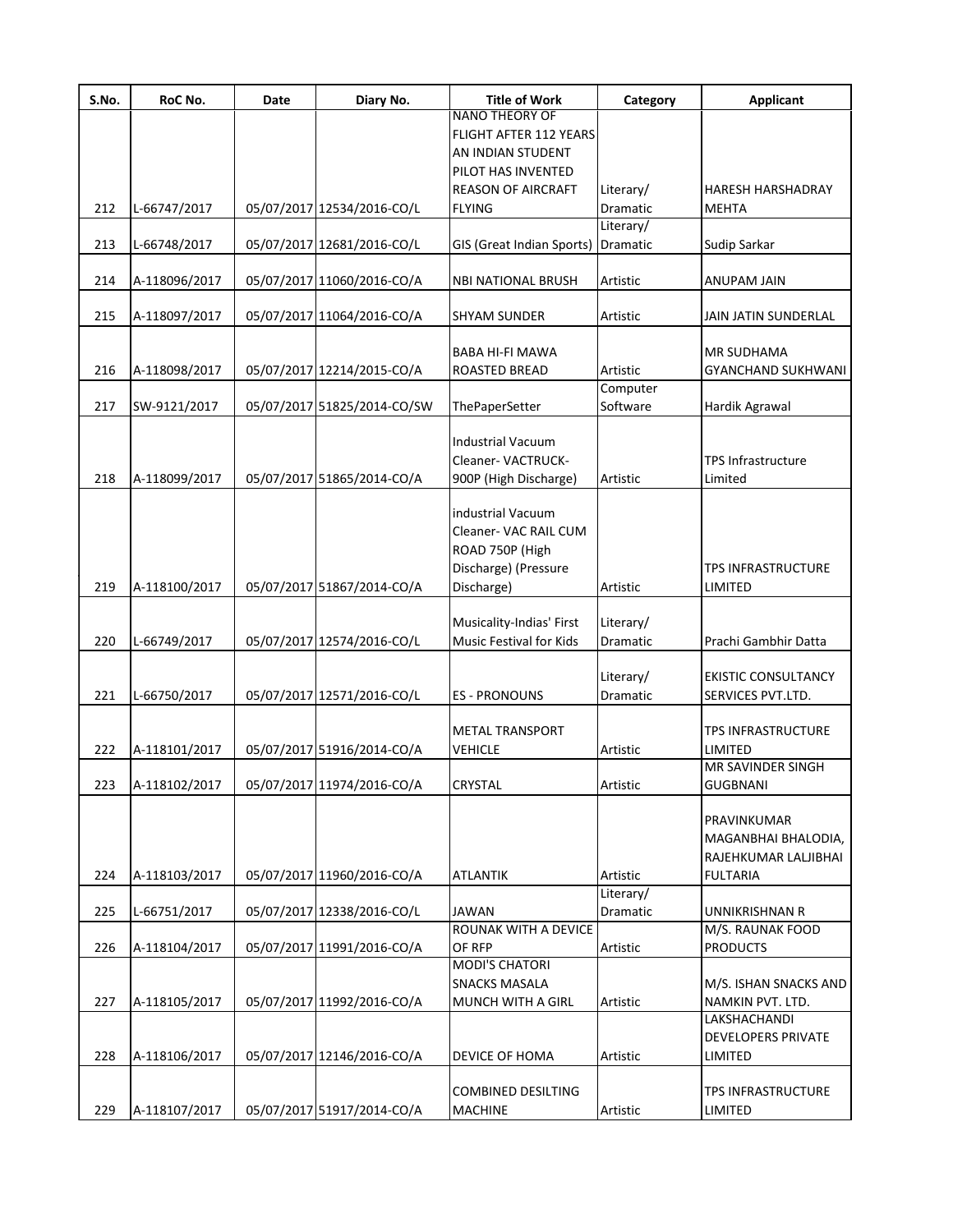| S.No. | RoC No.       | Date | Diary No.                  | <b>Title of Work</b>                 | Category              | <b>Applicant</b>                |
|-------|---------------|------|----------------------------|--------------------------------------|-----------------------|---------------------------------|
| 230   | A-118108/2017 |      | 05/07/2017 12106/2016-CO/A | THE IQ STORE LABEL                   | Artistic              | M/S JPH EDUCATION LLP           |
|       |               |      |                            |                                      |                       |                                 |
|       |               |      |                            | <b>AESTHETICS OF</b>                 |                       |                                 |
|       |               |      |                            | PHYSICAL EQUATIONS                   |                       |                                 |
| 231   | L-66752/2017  |      | 05/07/2017 13090/2016-CO/L | AND PRINCIPLES,<br>PLUS; BOOK-1      | Literary/<br>Dramatic | N MOHANACHANDRAN<br><b>NAIR</b> |
| 232   | A-118109/2017 |      | 05/07/2017 11976/2016-CO/A | SOORAJ                               | Artistic              | M/S GURDIP SINGH                |
|       |               |      |                            |                                      |                       | <b>DECORA AUTO FORGE</b>        |
| 233   | A-118110/2017 |      | 05/07/2017 4894/2016-CO/A  | <b>DECORA</b>                        | Artistic              | PVT. LTD.                       |
|       |               |      |                            |                                      |                       | DPB PRODUCTS PVT.               |
| 234   | A-118111/2017 |      | 05/07/2017 4895/2016-CO/A  | <b>DPB</b>                           | Artistic              | LTD.                            |
|       |               |      |                            |                                      |                       | <b>DPB PRODUCTS PVT.</b>        |
| 235   | A-118112/2017 |      | 05/07/2017 4896/2016-CO/A  | <b>DIVYASTRA</b>                     | Artistic              | LTD.                            |
|       |               |      |                            |                                      | Literary/             | V. PRAGALATHAN                  |
| 236   | L-66753/2017  |      | 05/07/2017 10902/2016-CO/L | <b>SPOKEN ENGLISH</b>                | Dramatic              | PALANIVEL                       |
|       |               |      |                            | <b>VAISHALI WITH A DEVICE</b>        |                       |                                 |
|       |               |      |                            | OF ARTISTIC LION IN                  |                       |                                 |
|       |               |      |                            | THE MIDDLE OF A                      |                       |                                 |
| 237   | A-118113/2017 |      | 05/07/2017 11993/2016-CO/A | <b>TRIANGLE</b>                      | Artistic              | M/S. VAISHALI SWEET.            |
| 238   | A-118114/2017 |      | 05/07/2017 12009/2016-CO/A | VMARLEX                              | Artistic              | MR. BHARAT M. GALA              |
|       |               |      |                            |                                      |                       | MR. GUALM RASOOL                |
|       |               |      |                            |                                      |                       | MASTAN, MR. VIJU C.             |
| 239   | A-118115/2017 |      | 05/07/2017 9670/2016-CO/A  | <b>TAO DESIGN</b>                    | Artistic              | VERGHESE                        |
|       |               |      |                            |                                      |                       |                                 |
|       |               |      |                            | <b>FURNACE CHARGING</b>              |                       | <b>TPS INFRASTRUCTURE</b>       |
| 240   | A-118116/2017 |      | 05/07/2017 51924/2014-CO/A | <b>CAR</b>                           | Artistic              | LIMITED                         |
| 241   |               |      | 05/07/2017 11559/2016-CO/A |                                      |                       |                                 |
|       | A-118117/2017 |      |                            | PURE NISE SUSPENSION                 | Artistic              | VAIBHAV VOHRA                   |
|       |               |      |                            | SHEE NARNARAYAN                      |                       |                                 |
|       |               |      |                            | <b>HOUSING</b>                       |                       |                                 |
|       |               |      |                            | <b>CORPORATION WITH</b>              |                       | ANIL KUMAR KANITLAL             |
| 242   | A-118118/2017 |      | 05/07/2017 11032/2016-CO/A | <b>DEVICE OF HOME LABEL Artistic</b> |                       | <b>PATEL</b>                    |
|       |               |      |                            |                                      |                       |                                 |
| 243   | A-118119/2017 |      | 05/07/2017 49719/2014-CO/A | PURAVANKARA (BLUE)                   | Artistic              | RAVI PURAVANKARA                |
|       |               |      |                            |                                      |                       |                                 |
|       |               |      |                            | Shishya Upanishad-                   |                       |                                 |
|       |               |      |                            | Kathayein Guru aur                   | Literary/             | Tejgyan Global                  |
| 244   | L-66754/2017  |      | 05/07/2017 11498/2016-CO/L | Shishya Sakshatkar ki.               | Dramatic              | Foundation                      |
|       |               |      |                            |                                      | Literary/             |                                 |
| 245   | L-66755/2017  |      | 05/07/2017 13434/2016-CO/L | <b>NT VIRUS</b>                      | Dramatic              | <b>NEERAJ TAMBOLI</b>           |
|       |               |      |                            |                                      |                       | M/S HASSANAND & CO.,            |
| 246   | A-118120/2017 |      | 05/07/2017 12011/2016-CO/A | H AND C PARAG'S                      | Artistic              | <b>PROP</b>                     |
|       |               |      |                            |                                      | Literary/             | Dinesh Kumar S/O Babu           |
| 247   | L-66756/2017  |      | 05/07/2017 11527/2016-CO/L | englishstudy.co.in                   | Dramatic              | Ram                             |
|       |               |      |                            |                                      |                       |                                 |
|       |               |      |                            | PURAVANKARA (BLUE,                   |                       |                                 |
| 248   | A-118121/2017 |      | 05/07/2017 49722/2014-CO/A | GOLD, SILVER - I)                    | Artistic              | RAVI PURAVANKARA                |
|       |               |      |                            |                                      |                       |                                 |
| 249   | A-118122/2017 |      | 05/07/2017 49725/2014-CO/A | PURAVANKARA (BLACK)                  | Artistic              | RAVI PURAVANKARA                |
|       |               |      |                            |                                      |                       |                                 |
|       |               |      |                            |                                      | Literary/             | Venkata Poorna Chandra          |
| 250   | L-66757/2017  |      | 05/07/2017 13532/2016-CO/L | Bala Abayasam                        | Dramatic              | Rao Mynampati                   |
|       |               |      |                            |                                      |                       |                                 |
|       |               |      |                            | <b>Brilliance Improvement</b>        | Literary/             | Venkata Poorna Chandra          |
| 251   | L-66758/2017  |      | 05/07/2017 13513/2016-CO/L | Wrtting Book - 1                     | Dramatic              | Rao Mynampati                   |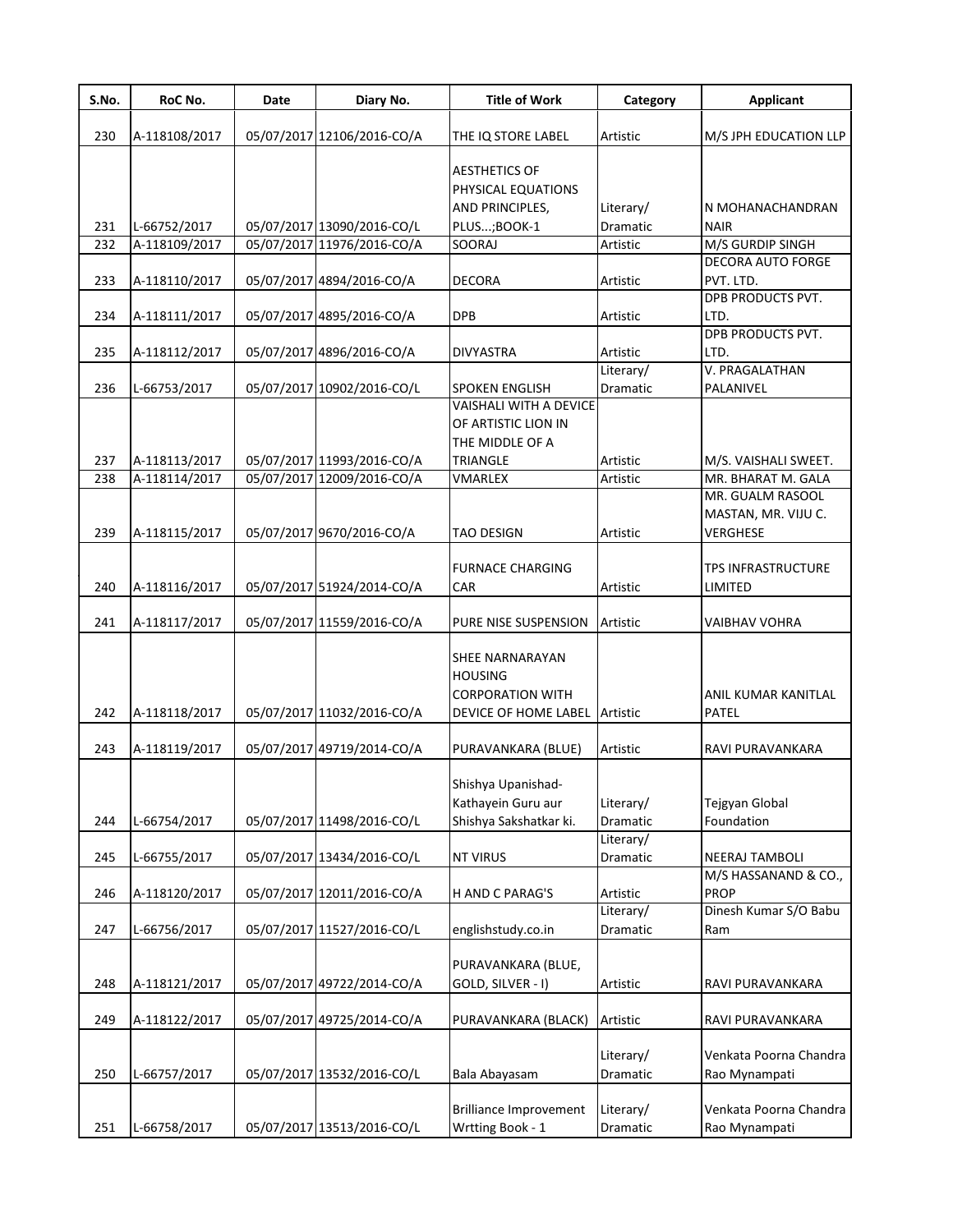| S.No. | RoC No.       | <b>Date</b> | Diary No.                  | <b>Title of Work</b>             | Category              | <b>Applicant</b>                                                     |
|-------|---------------|-------------|----------------------------|----------------------------------|-----------------------|----------------------------------------------------------------------|
| 252   | L-66759/2017  |             | 05/07/2017 13515/2016-CO/L | Telugu Chati Rata<br>Abaysam     | Literary/<br>Dramatic | Venkata Poorna Chandra<br>Rao Mynampati                              |
| 253   | A-118123/2017 |             | 05/07/2017 12354/2016-CO/A | MMTC-PAMP INDIA<br>$WEB-1$       | Artistic              | RAJESH KHOSLA,<br>MANAGING DIRECTOR,<br>MMTC-PAMP INDIA PVT.<br>LTD. |
| 254   | A-118124/2017 |             | 05/07/2017 12355/2016-CO/A | MMTC-PAMP INDIA<br>WEB-2         | Artistic              | RAJESH KHOSLA,<br>MANAGING DIRECTOR,<br>MMTC-PAMP INDIA PVT.<br>LTD. |
| 255   | A-118125/2017 |             | 05/07/2017 12357/2016-CO/A | MMTC-PAMP INDIA<br>WEB-3         | Artistic              | RAJESH KHOSLA,<br>MANAGING DIRECTOR,<br>MMTC-PAMP INDIA PVT.<br>LTD. |
| 256   | A-118126/2017 |             | 05/07/2017 12360/2016-CO/A | MMTC-PAMP INDIA<br>WEB-4         | Artistic              | RAJESH KHOSLA,<br>MANAGING DIRECTOR,<br>MMTC-PAMP INDIA PVT.<br>LTD. |
| 257   | A-118127/2017 |             | 05/07/2017 12361/2016-CO/A | MMTC-PAMP INDIA<br>WEB-5         | Artistic              | RAJESH KHOSLA,<br>MANAGING DIRECTOR,<br>MMTC-PAMP INDIA PVT.<br>LTD. |
| 258   | A-118128/2017 |             | 05/07/2017 12362/2016-CO/A | MMTC-PAMP INDIA<br>WEB-6         | Artistic              | RAJESH KHOSLA,<br>MANAGING DIRECTOR,<br>MMTC-PAMP INDIA PVT.<br>LTD. |
| 259   | A-118129/2017 |             | 05/07/2017 12363/2016-CO/A | MMTC-PAMP INDIA<br>WEB-7         | Artistic              | RAJESH KHOSLA,<br>MANAGING DIRECTOR,<br>MMTC-PAMP INDIA PVT.<br>LTD. |
| 260   | A-118130/2017 |             | 05/07/2017 12365/2016-CO/A | MMTC-PAMP INDIA<br>WEB-8         | Artistic              | RAJESH KHOSLA,<br>MANAGING DIRECTOR,<br>MMTC-PAMP INDIA PVT.<br>LTD. |
| 261   | A-118131/2017 |             | 05/07/2017 12366/2016-CO/A | MMTC-PAMP INDIA<br>WEB-9         | Artistic              | RAJESH KHOSLA,<br>MANAGING DIRECTOR,<br>MMTC-PAMP INDIA PVT.<br>LTD. |
| 262   | A-118132/2017 |             | 05/07/2017 12368/2016-CO/A | MMTC-PAMP INDIA<br><b>WEB-10</b> | Artistic              | RAJESH KHOSLA,<br>MANAGING DIRECTOR,<br>MMTC-PAMP INDIA PVT.<br>LTD. |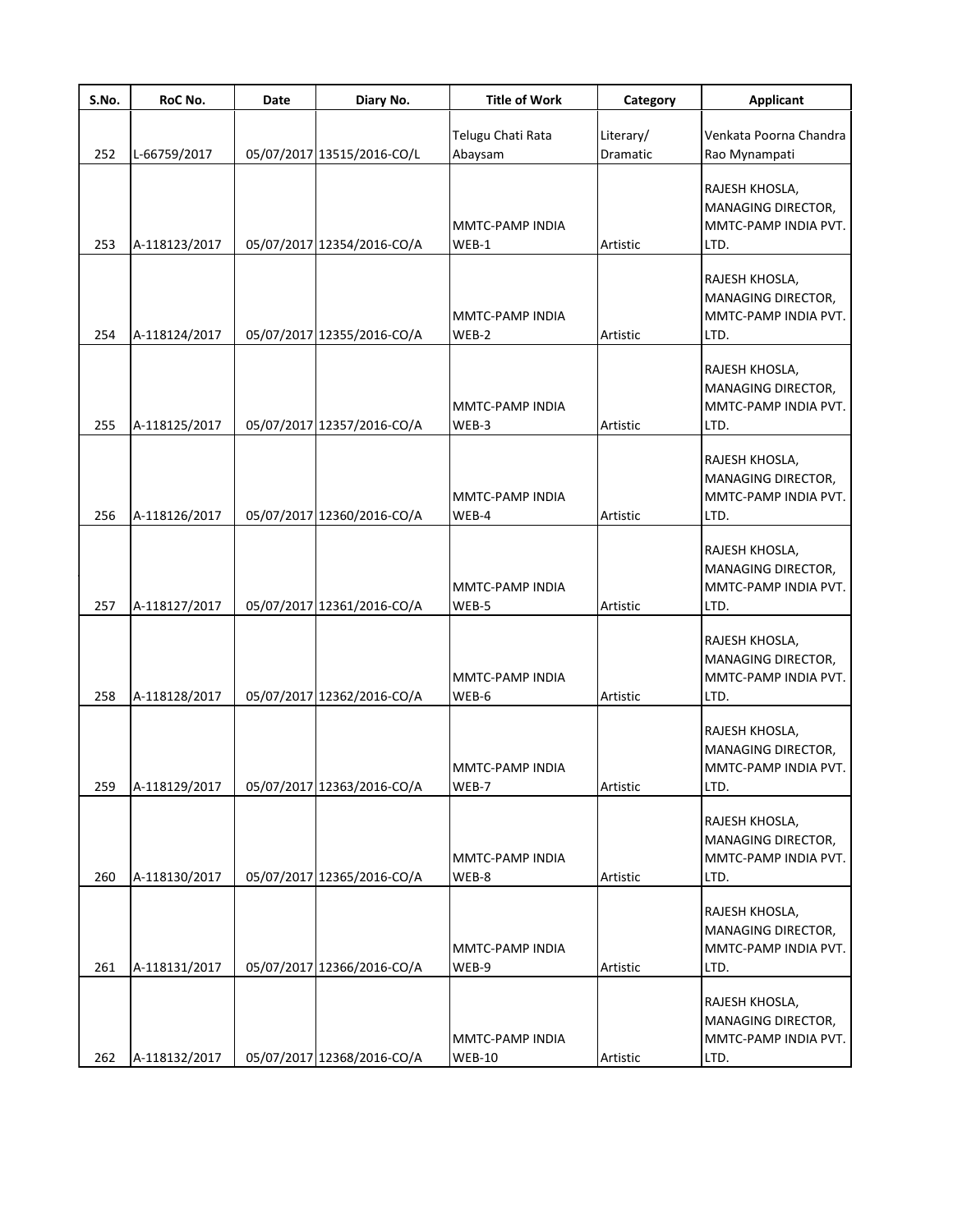| S.No. | RoC No.       | Date | Diary No.                  | <b>Title of Work</b>             | Category | <b>Applicant</b>                                                     |
|-------|---------------|------|----------------------------|----------------------------------|----------|----------------------------------------------------------------------|
| 263   | A-118133/2017 |      | 05/07/2017 12369/2016-CO/A | MMTC-PAMP INDIA<br>$WEB-11$      | Artistic | RAJESH KHOSLA,<br>MANAGING DIRECTOR,<br>MMTC-PAMP INDIA PVT.<br>LTD. |
| 264   | A-118134/2017 |      | 05/07/2017 12370/2016-CO/A | MMTC-PAMP INDIA<br><b>WEB-12</b> | Artistic | RAJESH KHOSLA,<br>MANAGING DIRECTOR,<br>MMTC-PAMP INDIA PVT.<br>LTD. |
| 265   | A-118135/2017 |      | 05/07/2017 12371/2016-CO/A | MMTC-PAMP INDIA<br><b>WEB-13</b> | Artistic | RAJESH KHOSLA,<br>MANAGING DIRECTOR,<br>MMTC-PAMP INDIA PVT.<br>LTD. |
| 266   | A-118136/2017 |      | 05/07/2017 12372/2016-CO/A | MMTC-PAMP INDIA<br><b>WEB-14</b> | Artistic | RAJESH KHOSLA,<br>MANAGING DIRECTOR,<br>MMTC-PAMP INDIA PVT.<br>LTD. |
| 267   | A-118137/2017 |      | 05/07/2017 12373/2016-CO/A | MMTC-PAMP INDIA<br><b>WEB-15</b> | Artistic | RAJESH KHOSLA,<br>MANAGING DIRECTOR,<br>MMTC-PAMP INDIA PVT.<br>LTD. |
| 268   | A-118138/2017 |      | 05/07/2017 12374/2016-CO/A | MMTC-PAMP INDIA<br><b>WEB-16</b> | Artistic | RAJESH KHOSLA,<br>MANAGING DIRECTOR,<br>MMTC-PAMP INDIA PVT.<br>LTD. |
| 269   | A-118139/2017 |      | 05/07/2017 12375/2016-CO/A | MMTC-PAMP INDIA<br><b>WEB-17</b> | Artistic | RAJESH KHOSLA,<br>MANAGING DIRECTOR,<br>MMTC-PAMP INDIA PVT.<br>LTD. |
| 270   | A-118140/2017 |      | 05/07/2017 12376/2016-CO/A | MMTC-PAMP INDIA<br><b>WEB-18</b> | Artistic | RAJESH KHOSLA,<br>MANAGING DIRECTOR,<br>MMTC-PAMP INDIA PVT.<br>LTD. |
| 271   | A-118141/2017 |      | 05/07/2017 12377/2016-CO/A | MMTC-PAMP INDIA<br><b>WEB-19</b> | Artistic | RAJESH KHOSLA,<br>MANAGING DIRECTOR,<br>MMTC-PAMP INDIA PVT.<br>LTD. |
| 272   | A-118142/2017 |      | 05/07/2017 12378/2016-CO/A | MMTC-PAMP INDIA<br><b>WEB-20</b> | Artistic | RAJESH KHOSLA,<br>MANAGING DIRECTOR,<br>MMTC-PAMP INDIA PVT.<br>LTD. |
| 273   | A-118143/2017 |      | 05/07/2017 12379/2016-CO/A | MMTC-PAMP INDIA<br><b>WEB-21</b> | Artistic | RAJESH KHOSLA,<br>MANAGING DIRECTOR,<br>MMTC-PAMP INDIA PVT.<br>LTD. |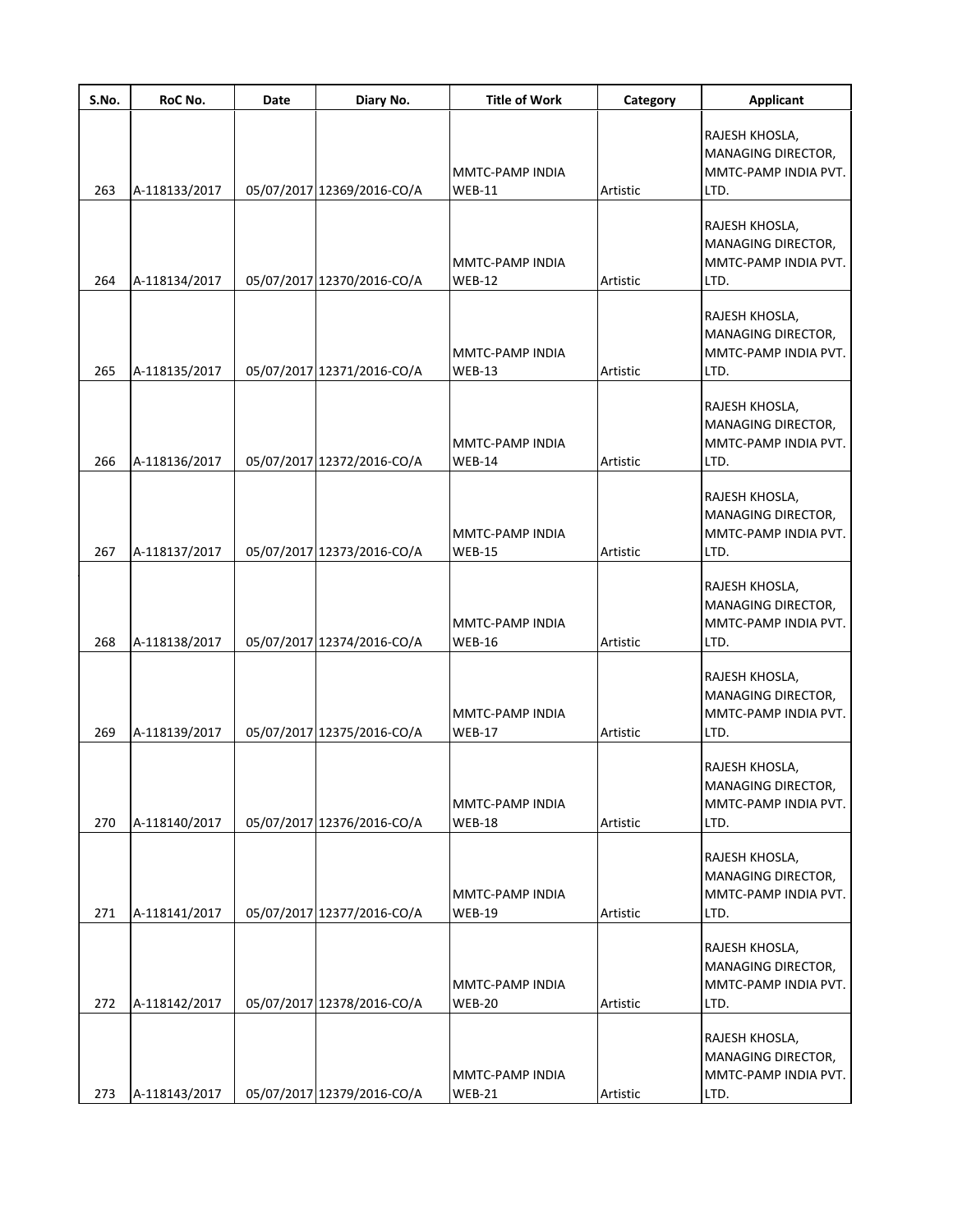| S.No. | RoC No.       | Date | Diary No.                  | <b>Title of Work</b>                    | Category              | <b>Applicant</b>                                                         |
|-------|---------------|------|----------------------------|-----------------------------------------|-----------------------|--------------------------------------------------------------------------|
| 274   | A-118144/2017 |      | 05/07/2017 12380/2016-CO/A | MMTC-PAMP INDIA<br><b>WEB-22</b>        | Artistic              | RAJESH KHOSLA,<br>MANAGING DIRECTOR,<br>MMTC-PAMP INDIA PVT.<br>LTD.     |
| 275   | A-118145/2017 |      | 05/07/2017 12381/2016-CO/A | MMTC-PAMP INDIA<br><b>WEB-23</b>        | Artistic              | RAJESH KHOSLA,<br>MANAGING DIRECTOR,<br>MMTC-PAMP INDIA PVT.<br>LTD.     |
| 276   | A-118146/2017 |      | 05/07/2017 12382/2016-CO/A | MMTC-PAMP INDIA<br><b>WEB-24</b>        | Artistic              | RAJESH KHOSLA,<br>MANAGING DIRECTOR,<br>MMTC-PAMP INDIA PVT.<br>LTD.     |
| 277   | A-118147/2017 |      | 05/07/2017 12383/2016-CO/A | MMTC-PAMP INDIA<br><b>WEB-25</b>        | Artistic              | RAJESH KHOSLA,<br>MANAGING DIRECTOR,<br>MMTC-PAMP INDIA PVT.<br>LTD.     |
| 278   | A-118148/2017 |      | 05/07/2017 12385/2016-CO/A | MMTC-PAMP INDIA<br><b>WEB-26</b>        | Artistic              | RAJESH KHOSLA,<br>MANAGING DIRECTOR,<br>MMTC-PAMP INDIA PVT.<br>LTD.     |
| 279   | A-118149/2017 |      | 05/07/2017 12386/2016-CO/A | MMTC-PAMP INDIA<br><b>WEB-27</b>        | Artistic              | RAJESH KHOSLA,<br>MANAGING DIRECTOR,<br>MMTC-PAMP INDIA PVT.<br>LTD.     |
| 280   | A-118150/2017 |      | 05/07/2017 12387/2016-CO/A | MMTC-PAMP INDIA<br><b>WEB-28</b>        | Artistic              | RAJESH KHOSLA,<br>MANAGING DIRECTOR,<br>MMTC-PAMP INDIA PVT.<br>LTD.     |
| 281   | A-118151/2017 |      | 05/07/2017 12388/2016-CO/A | MMTC-PAMP INDIA<br><b>WEB-29</b>        | Artistic              | RAJESH KHOSLA,<br>MANAGING DIRECTOR,<br>MMTC-PAMP INDIA PVT.<br>LTD.     |
| 282   | A-118152/2017 |      | 05/07/2017 12389/2016-CO/A | MMTC-PAMP INDIA<br><b>WEB-30</b>        | Artistic              | RAJESH KHOSLA,<br>MANAGING DIRECTOR,<br>MMTC-PAMP INDIA PVT.<br>LTD.     |
| 283   | A-118153/2017 |      | 05/07/2017 12390/2016-CO/A | MMTC-PAMP INDIA<br><b>WEB-31</b>        | Artistic              | RAJESH KHOSLA,<br>MANAGING DIRECTOR,<br>MMTC-PAMP INDIA PVT.<br>LTD.     |
| 284   | L-66760/2017  |      | 05/07/2017 9642/2016-CO/L  | <b>B</b> Ground West                    | Literary/<br>Dramatic | Siddhartha Bhasker                                                       |
| 285   | A-118154/2017 |      | 05/07/2017 12891/2016-CO/A | PONVANDU DETERGENT<br><b>CAKE SUPER</b> | Artistic              | A.J. SARAVANAN, SOLE<br>PROPRIETOR, TRADING<br>AS JAYAPUSHPBAM<br>AGENCY |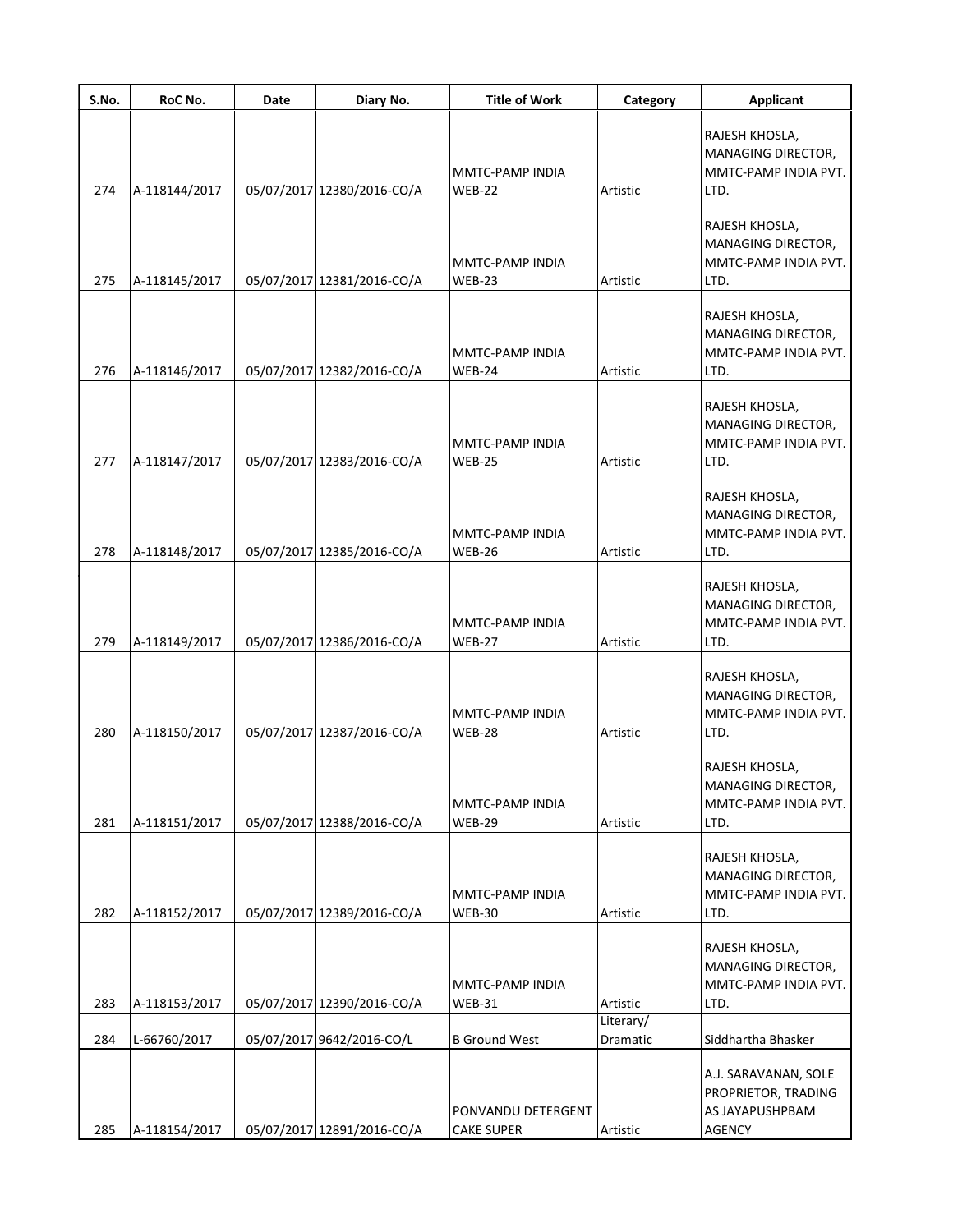| S.No. | RoC No.       | Date | Diary No.                  | <b>Title of Work</b>               | Category              | <b>Applicant</b>              |
|-------|---------------|------|----------------------------|------------------------------------|-----------------------|-------------------------------|
|       |               |      |                            | Narkothar Kalai Saangiya Literary/ |                       |                               |
| 286   | L-66761/2017  |      | 05/07/2017 13253/2016-CO/L | Nigazhvurai                        | Dramatic              | Dr.J.G. Shanmuganathan        |
|       |               |      |                            |                                    |                       |                               |
|       |               |      |                            | <b>SHREEMADBHAGWAT</b>             | Literary/             | SHREEMADBHAGWAT               |
| 287   | L-66762/2017  |      | 05/07/2017 11670/2016-CO/L | <b>HRIDAY</b>                      | Dramatic              | <b>HRIDAY SEWA NYAS</b>       |
|       |               |      |                            |                                    | Literary/             |                               |
| 288   | L-66763/2017  |      | 05/07/2017 14060/2016-CO/L | THE EVIL ASPIRES                   | Dramatic              | D. SUFIAN                     |
|       |               |      |                            | Pride's Alkaine RO Water           |                       |                               |
|       |               |      |                            | Purifier with Cool &               |                       |                               |
|       |               |      |                            | Normal Water for                   | Literary/             |                               |
| 289   | L-66764/2017  |      | 05/07/2017 10439/2016-CO/L | Vehicles                           | Dramatic              | Sagar Appaso Savant           |
|       |               |      |                            |                                    | Literary/             |                               |
| 290   | L-66765/2017  |      | 05/07/2017 9650/2016-CO/L  | Halos & Heartbreak                 | Dramatic              | Clive Pope                    |
|       |               |      |                            | <b>APCOLITE PREMIUM</b>            |                       |                               |
| 291   | A-118155/2017 |      | 05/07/2017 14460/2016-CO/A | <b>SATIN ENAMEL LABEL</b>          | Artistic              | <b>ASIAN PAINTS LIMITED</b>   |
|       |               |      |                            | <b>APCOLITE PREMIUM</b>            |                       |                               |
| 292   | A-118156/2017 |      | 05/07/2017 14461/2016-CO/A | <b>GLOSS ENAMEL LABEL</b>          | Artistic              | <b>ASIAN PAINTS LIMITED</b>   |
|       |               |      |                            |                                    | Literary/             |                               |
| 293   | L-66766/2017  |      | 05/07/2017 13126/2016-CO/L | Convergence                        | <b>Dramatic</b>       | Radhakrishna Panicker         |
| 294   | A-118157/2017 |      | 05/07/2017 10530/2016-CO/A | MY CAPTAIN BRAND                   | Artistic              | <b>VIREN H VORA</b>           |
|       |               |      |                            |                                    |                       | M/S I G FOODS &               |
| 295   | A-118158/2017 |      | 05/07/2017 14108/2016-CO/A | <b>ZESTO LABEL</b>                 | Artistic              | <b>BEVERAGE PVT LTD</b>       |
|       |               |      |                            |                                    |                       |                               |
|       |               |      |                            | MADAM PRESIDENT RISE Literary/     |                       |                               |
| 296   | L-66767/2017  |      | 05/07/2017 10536/2016-CO/L | OF MATRIARCHY                      | Dramatic              | <b>Puneet Mathur</b>          |
|       |               |      |                            |                                    |                       |                               |
|       |               |      |                            | TIGER BRAND SWARNA                 |                       |                               |
|       |               |      |                            | <b>GANGA IMPROVED</b>              |                       | M/S SUDARSHAN SEEDS           |
| 297   | A-118159/2017 |      | 05/07/2017 14109/2016-CO/A | PADDY SEEDS LABEL                  | Artistic              | PVT LTD                       |
|       |               |      |                            |                                    |                       |                               |
|       |               |      |                            |                                    |                       |                               |
|       |               |      |                            | <b>PALTU GHARELU</b>               |                       |                               |
|       |               |      |                            | <b>SUWAN PRASHIKSHAN</b>           | Literary/             |                               |
| 298   | L-66768/2017  |      | 05/07/2017 10449/2016-CO/L | DHARAMPITA PADHATI                 | Dramatic              | ANIMESH CHATURVEDI<br>ANIMESH |
|       |               |      |                            | PRAN DHARA 500ML                   |                       | BHATTACHARYA, W S S           |
| 299   | A-118160/2017 |      | 05/07/2017 14110/2016-CO/A | LABEL                              | Artistic              | O, DIRECTOR                   |
| 300   | A-118161/2017 |      | 05/07/2017 5303/2016-CO/A  | DIAMOND MURI                       | Artistic              | M/S S.K. ENTERPRISE           |
|       |               |      |                            |                                    |                       | ANIMESH                       |
|       |               |      |                            | PRAN DHARA 1 LITER                 |                       | BHATTACHARYA, W S S           |
| 301   | A-118162/2017 |      | 05/07/2017 14111/2016-CO/A | LABEL                              | Artistic              | O, DIRECTOR                   |
|       |               |      |                            |                                    |                       |                               |
|       |               |      |                            | PRAN DHARA 500ML                   |                       | ANIMESH                       |
|       |               |      |                            | FOR INDIAN RAILWAYS                |                       | BHATTACHARYA, W S S           |
| 302   | A-118163/2017 |      | 05/07/2017 14112/2016-CO/A | <b>ONLY LABEL</b>                  | Artistic              | O, DIRECTOR                   |
|       |               |      |                            |                                    | Literary/             |                               |
| 303   | L-66769/2017  |      | 05/07/2017 10495/2016-CO/L | G.K. TRICKS PART - 4               | Dramatic              | RAVI MOHAN UPADHYAY           |
|       |               |      |                            |                                    |                       |                               |
|       |               |      |                            | PRAN DHARA 1 LITER                 |                       | ANIMESH                       |
|       |               |      |                            | FOR INDIAN RAILWAYS                |                       | BHATTACHARYA, W S S           |
| 304   | A-118164/2017 |      | 05/07/2017 14113/2016-CO/A | ONLY LABEL                         | Artistic              | O, DIRECTOR                   |
|       |               |      |                            | <b>AUTOMATIC TWIN</b>              |                       |                               |
| 305   | L-66770/2017  |      | 05/07/2017 10471/2016-CO/L | <b>MOTION ELECTRIC</b>             | Literary/<br>Dramatic |                               |
|       |               |      |                            | POWERED SCISSORS                   |                       | ASHISH VERMA                  |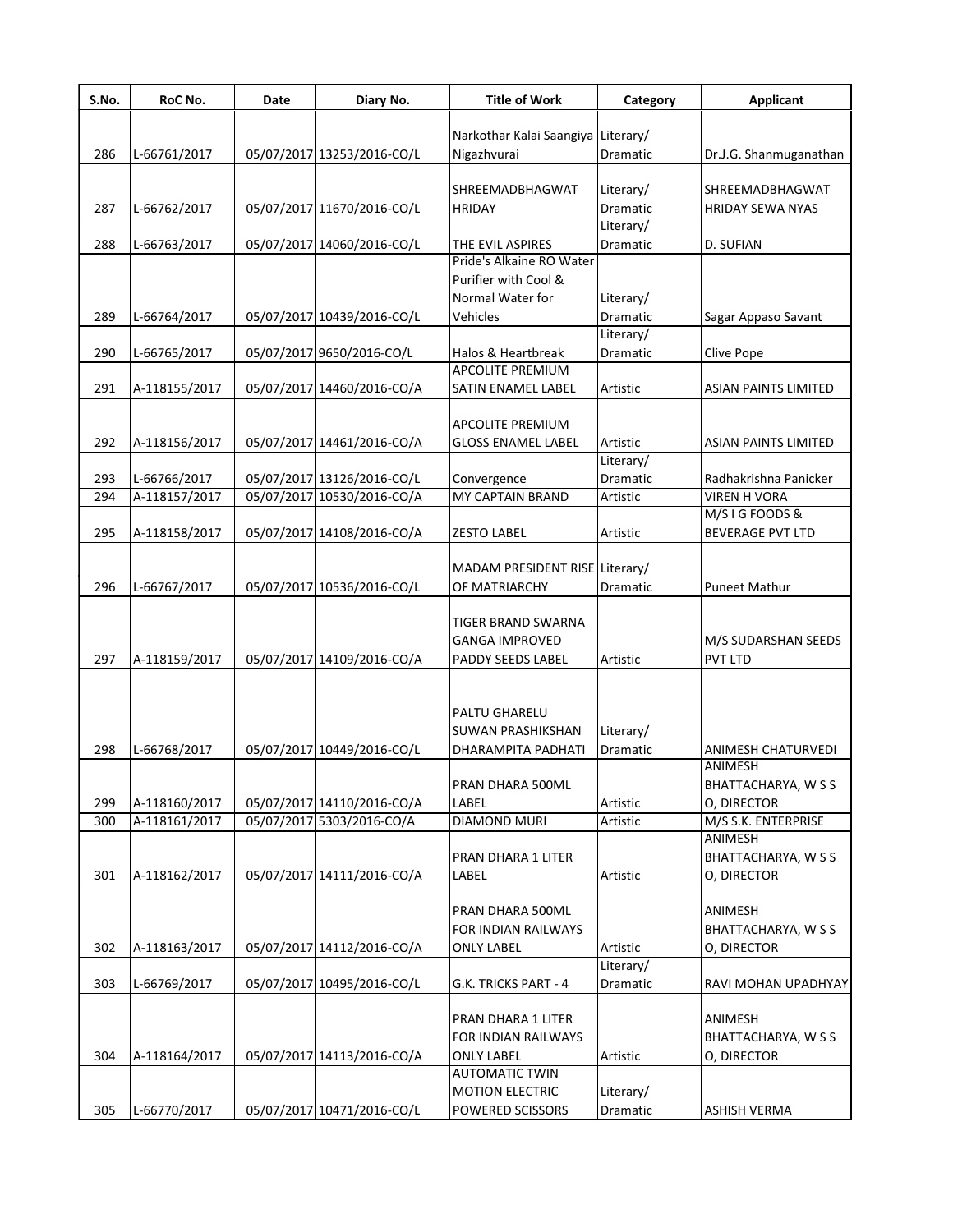| S.No. | RoC No.       | Date | Diary No.                   | <b>Title of Work</b>                         | Category                    | <b>Applicant</b>                                  |
|-------|---------------|------|-----------------------------|----------------------------------------------|-----------------------------|---------------------------------------------------|
|       |               |      |                             |                                              | Literary/                   |                                                   |
| 306   | L-66771/2017  |      | 05/07/2017 13284/2016-CO/L  | Disha                                        | Dramatic                    | Dhiraj Mehta                                      |
|       |               |      |                             | <b>CORD EXTENSION</b>                        | Literary/                   |                                                   |
| 307   | L-66772/2017  |      | 05/07/2017 10472/2016-CO/L  | MOBILE CHARGER<br><b>LEWIS BERGER ITRAIN</b> | Dramatic                    | <b>ASHISH VERMA</b><br><b>BERGER PAINTS INDIA</b> |
|       |               |      |                             |                                              |                             |                                                   |
| 308   | A-118165/2017 |      | 05/07/2017 14344/2016-CO/A  | LABEL                                        | Artistic                    | LIMITED                                           |
|       |               |      |                             |                                              |                             | <b>NAND KISHORE</b>                               |
| 309   | A-118166/2017 |      | 05/07/2017 5596/2016-CO/A   | RITU<br>LEWIS BERGER IMPERIA                 | Artistic                    | CHANDNA<br><b>BERGER PAINTS INDIA</b>             |
| 310   | A-118167/2017 |      |                             |                                              |                             | LIMITED                                           |
|       |               |      | 05/07/2017 14345/2016-CO/A  | LABEL                                        | Artistic                    |                                                   |
| 311   | L-66773/2017  |      | 05/07/2017 5315/2016-CO/L   | O MERE SHONA RE                              | Literary/<br>Dramatic       | RAJ RAJYANA                                       |
|       |               |      |                             | <b>LEWIS BERGER</b>                          |                             |                                                   |
|       |               |      |                             | <b>WOODKEEPER EASY</b>                       |                             | <b>BERGER PAINTS INDIA</b>                        |
|       |               |      |                             |                                              |                             |                                                   |
| 312   | A-118168/2017 |      | 05/07/2017 14346/2016-CO/A  | CLEAN 2K PU                                  | Artistic                    | LIMITED                                           |
|       |               |      |                             | LEWIS BERGER EXPRESS                         |                             | <b>BERGER PAINTS INDIA</b>                        |
| 313   | A-118169/2017 |      | 05/07/2017 14347/2016-CO/A  | PAINTING                                     | Artistic                    | LIMITED                                           |
|       |               |      |                             | <b>ECOMAC A QUALITY</b>                      |                             |                                                   |
| 314   | A-118170/2017 |      | 05/07/2017 14348/2016-CO/A  | PRODUCT FROM RPI                             | Artistic                    | <b>ROBIN THOMAS</b>                               |
|       |               |      |                             |                                              |                             | PAN SEEDS PRIVATE                                 |
| 315   | A-118171/2017 |      | 05/07/2017 14349/2016-CO/A  | PAN LABEL                                    | Artistic                    | LIMITED                                           |
|       |               |      |                             |                                              |                             | <b>INDIAN LEATHER</b>                             |
| 316   | A-118172/2017 |      | 05/07/2017 14350/2016-CO/A  | LEXPO                                        | Artistic                    | <b>TECHNOLOGISTS</b>                              |
|       |               |      |                             |                                              |                             |                                                   |
|       |               |      |                             |                                              | Literary/                   | <b>DWARKA PURI</b>                                |
| 317   | L-66774/2017  |      | 05/07/2017 14009/2016-CO/L  | <b>KAKORI KAND</b>                           | Dramatic                    | <b>GOSWAMI SHIVARTHI</b>                          |
|       |               |      |                             |                                              | Literary/                   |                                                   |
| 318   | L-66775/2017  |      | 05/07/2017 13288/2016-CO/L  | <b>Endless Pain</b>                          | Dramatic                    | Nirmalendu Das                                    |
|       |               |      |                             |                                              |                             |                                                   |
|       |               |      |                             | WAGH BAKRI KADAK                             |                             |                                                   |
|       |               |      |                             | <b>AUR TAJGIBHARI</b>                        |                             | THE GUJRAT TEA DEPOT                              |
| 319   | A-118173/2017 |      | 05/07/2017 14307/2016-CO/A  | PREMIUM PATTI CHAI                           | Artistic                    | CO.                                               |
|       |               |      |                             |                                              |                             |                                                   |
| 320   | A-118174/2017 |      | 05/07/2017 14148/2016-CO/A  | <b>HOME FIESTA</b>                           | Artistic                    | N. K. REALTORS PVT LTD                            |
|       |               |      |                             |                                              |                             | RELIBO PHARMA INDIA                               |
| 321   | A-118175/2017 |      | 05/07/2017 14276/2016-CO/A  | <b>RELIV HONEY LABEL</b>                     | Artistic                    | PVT LTD                                           |
|       |               |      |                             |                                              |                             |                                                   |
|       |               |      |                             |                                              |                             | Director General                                  |
|       |               |      |                             |                                              |                             | Research &                                        |
|       |               |      |                             |                                              |                             | Development, Defence                              |
|       |               |      |                             |                                              |                             | Research & Development                            |
|       |               |      |                             | <b>TROPO Link Prediction</b>                 | Computer                    | Organization, Ministry of                         |
| 322   | SW-9122/2017  |      | 05/07/2017 8018/2016-CO/SW  | Software Version 1.0                         | Software                    | De                                                |
|       |               |      |                             | BHAVANUVADIT                                 |                             |                                                   |
|       |               |      |                             | SARVADNYA SHRI                               |                             |                                                   |
|       |               |      |                             | CHAKRADHARANCHE                              | Literary/                   | MR. SITARAM KRISHNA                               |
| 323   | L-66776/2017  |      | 05/07/2017 14297/2016-CO/L  | LILACHARITRA                                 | Dramatic                    | <b>KUDAV</b>                                      |
|       |               |      |                             |                                              |                             | MR MAHENDRA                                       |
| 324   | A-118176/2017 |      | 05/07/2017 14236/2016-CO/A  | M&B                                          | Artistic                    | <b>GULWANI</b>                                    |
|       |               |      |                             |                                              |                             | <b>MS MITTAL AGRO</b>                             |
| 325   | A-118177/2017 |      | 05/07/2017 3680/2016-CO/A   | MITTAL CATTLE FEED                           | Artistic                    | <b>INDUSTRIES</b>                                 |
| 326   | A-118178/2017 |      | 05/07/2017 14273/2016-CO/A  | <b>TORMAN</b>                                | Artistic                    | HARSH MITTAL, PROP                                |
|       |               |      |                             |                                              |                             |                                                   |
| 327   | A-118179/2017 |      | 05/07/2017 14302/2016-CO/A  | MF SPORTS LABEL                              | Artistic                    | DHARMENDER NARULA                                 |
|       |               |      |                             |                                              |                             |                                                   |
| 328   | SR-12016/2017 |      | 05/07/2017 35540/2013-CO/SR | <b>KASH YE PAL</b>                           | Sound Recording SAHIL ARORA |                                                   |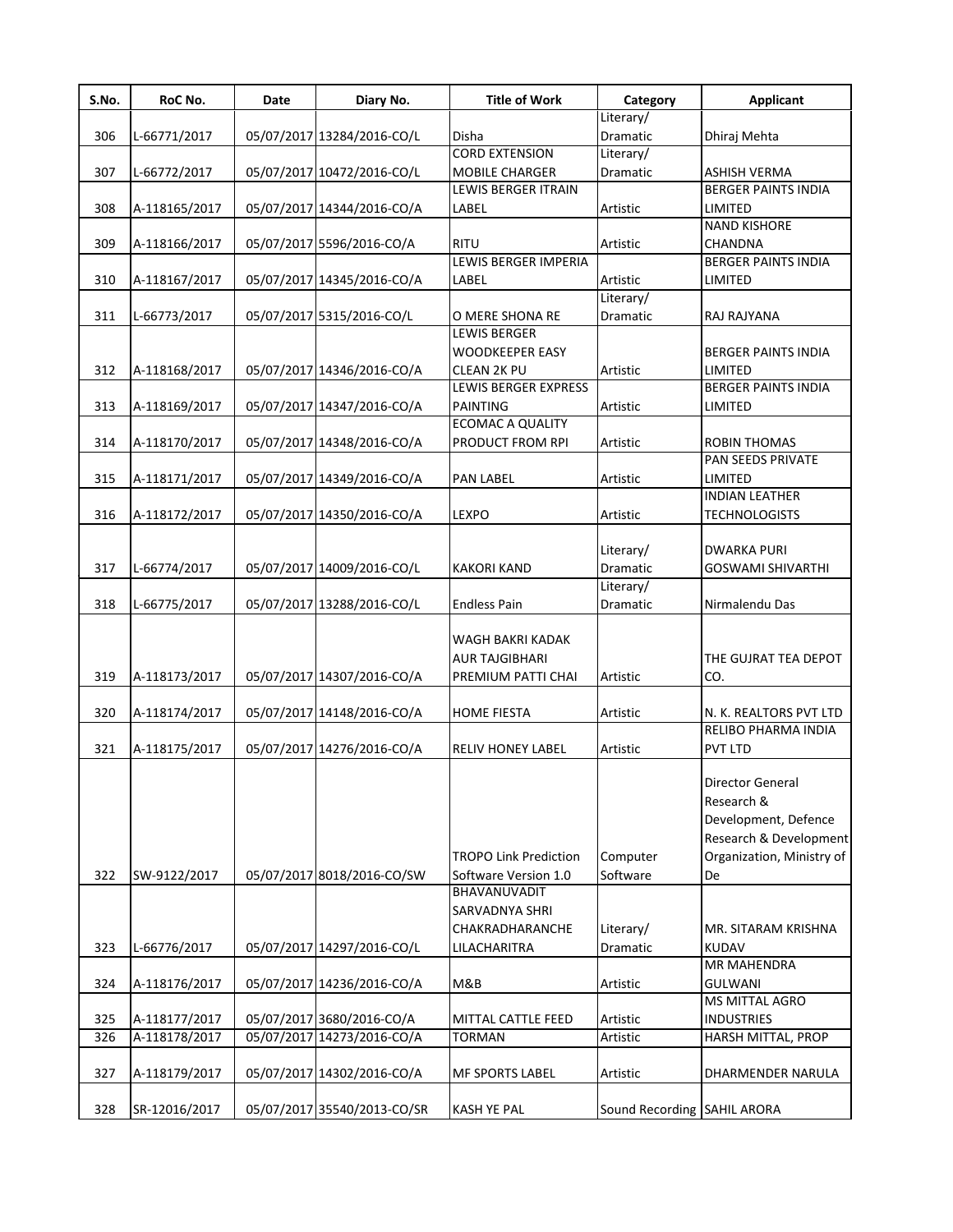| S.No. | RoC No.       | Date | Diary No.                  | <b>Title of Work</b>                           | Category                     | <b>Applicant</b>                     |
|-------|---------------|------|----------------------------|------------------------------------------------|------------------------------|--------------------------------------|
|       |               |      |                            |                                                |                              |                                      |
| 329   | L-66777/2017  |      | 05/07/2017 12101/2016-CO/L | PROPERTY SMART CARD                            | Literary/<br><b>Dramatic</b> | MURTUZA MASOODBHAI<br><b>BHARMAL</b> |
| 330   | A-118180/2017 |      | 05/07/2017 11966/2016-CO/A | <b>RAJHANS</b>                                 | Artistic                     | M/S. VARIETY PAPERS                  |
|       |               |      |                            |                                                |                              | M/S. SHREE JEE                       |
| 331   | A-118181/2017 |      | 05/07/2017 12206/2016-CO/A | <b>SWEEICY</b>                                 | Artistic                     | FASHION.                             |
|       |               |      |                            |                                                |                              |                                      |
| 332   | A-118182/2017 |      | 05/07/2017 12207/2016-CO/A | ANRY                                           | Artistic                     | M/S. KRITIKA APPARELS                |
| 333   | A-118183/2017 |      | 05/07/2017 12209/2016-CO/A | JKJS                                           | Artistic                     | M/S. KEITIKA<br>APPARESLS.           |
|       |               |      |                            |                                                |                              | M/S. VIJAYPAL VINEET                 |
| 334   | A-118184/2017 |      | 05/07/2017 12211/2016-CO/A | <b>GOLDEN QUEEN</b>                            | Artistic                     | KUMAR & CO.                          |
|       |               |      |                            |                                                |                              | M/S. VIJAYPAL VINEET                 |
| 335   | A-118185/2017 |      | 05/07/2017 12212/2016-CO/A | <b>GOLDEN TEMPLE</b>                           | Artistic                     | KUMAR & CO.                          |
|       |               |      |                            | <b>FLOURISH WITH DEVICE</b>                    |                              |                                      |
| 336   | A-118186/2017 |      | 05/07/2017 12002/2016-CO/A | OF WOMEN                                       | Artistic                     | <b>MS. JIT KHATTRI</b>               |
|       |               |      |                            |                                                |                              | PSG INDUSTRIAL                       |
| 337   | A-118187/2017 |      | 05/07/2017 11989/2016-CO/A | PSG LOGO                                       | Artistic                     | <b>INSTITUTE</b>                     |
|       |               |      |                            |                                                |                              | <b>SYSTOPIC</b>                      |
| 338   | A-118188/2017 |      | 05/07/2017 11996/2016-CO/A | <b>SYSTOPIC'S TOPP LS</b>                      | Artistic                     | <b>LABORATORIES LIMITED</b>          |
|       |               |      |                            | KATHREENAYUM                                   |                              |                                      |
|       |               |      |                            | MOONU PUNNAYA                                  | Literary/                    |                                      |
| 339   | L-66778/2017  |      | 05/07/2017 12012/2016-CO/L | LANMARUM                                       | <b>Dramatic</b>              | <b>SUDHAKARAN K V</b>                |
|       |               |      |                            |                                                | Literary/                    | JAFAFERALI KASMALI                   |
| 340   | L-66779/2017  |      | 05/07/2017 11939/2016-CO/L | <b>FERALI</b>                                  | Dramatic                     | <b>RATTONSEY</b>                     |
|       |               |      |                            |                                                |                              |                                      |
|       |               |      |                            |                                                |                              | M/S. NIFD-INSTITUTE OF               |
| 341   | A-118189/2017 |      | 05/07/2017 11998/2016-CO/A | <b>INIFD GEN NEXT</b>                          | Artistic                     | FASHION DESIGN LTD.                  |
|       |               |      |                            |                                                |                              |                                      |
|       |               |      |                            |                                                |                              |                                      |
|       |               |      |                            | <b>INIFD GEN NEXT</b>                          |                              | M/S. NIFD- INSTITUTE OF              |
| 342   | A-118190/2017 |      | 05/07/2017 11999/2016-CO/A | <b>FASHION WEEK</b>                            | Artistic                     | FASHION DESIGN LTD.                  |
|       |               |      |                            | SOFTWARE FOR                                   |                              |                                      |
|       |               |      |                            | <b>GENERIC IO MODULE</b>                       |                              |                                      |
|       |               |      |                            | USED IN SEE/DVR                                | Computer                     | <b>BHARAT HEAVY</b>                  |
| 343   | SW-9123/2017  |      | 05/07/2017 7606/2016-CO/SW | <b>APPLICATIONS</b>                            | Software                     | <b>ELECTRICALS LIMITED</b>           |
|       |               |      |                            | WEB BASED REMOTE                               | Computer                     | <b>BHARAT HEAVY</b>                  |
| 344   | SW-9124/2017  |      | 05/07/2017 7619/2016-CO/SW | MONITORING SYSTEM                              | Software                     | ELECTRICALS LIMITED                  |
|       |               |      |                            |                                                |                              |                                      |
|       |               |      |                            | SOFTWARE FOR                                   |                              |                                      |
|       |               |      |                            | <b>AUTOMATED</b>                               |                              |                                      |
|       |               |      |                            | MECHANICAL DESIGN,                             |                              |                                      |
|       |               |      |                            | MODELING & DRAFTING                            |                              |                                      |
|       |               |      |                            | OF KAPLAN TURBINES                             | Computer                     | <b>BHARAT HEAVY</b>                  |
| 345   | SW-9125/2017  |      | 05/07/2017 7575/2016-CO/SW | <b>MODEL</b>                                   | Software                     | <b>ELECTRICALS LIMITED</b>           |
|       |               |      |                            |                                                |                              |                                      |
|       |               |      |                            | SOFTWARE FOR                                   |                              |                                      |
|       |               |      |                            | <b>FREQUENCY DOMAIN</b>                        |                              |                                      |
|       |               |      |                            | <b>ANALYSIS OF PRESSURE</b>                    | Computer                     | <b>BHARAT HEAVY</b>                  |
| 346   | SW-9126/2017  |      | 05/07/2017 7571/2016-CO/SW | <b>PULSATIONS</b>                              | Software                     | ELECTRICALS LIMITED                  |
|       |               |      |                            | <b>ONLINE MATERIAL</b>                         | Computer                     | <b>BHARAT HEAVY</b>                  |
| 347   | SW-9127/2017  |      | 05/07/2017 7598/2016-CO/SW | <b>ESTIMATION SYSTEM</b><br>mPORTAL-MOBILE APP | Software                     | ELECTRICALS LIMITED                  |
|       |               |      |                            | FOR BHEL BHOPAL                                | Computer                     | <b>BHARAT HEAVY</b>                  |
| 348   | SW-9128/2017  |      | 05/07/2017 7603/2016-CO/SW | <b>EMPLOYEES</b>                               | Software                     | ELECTRICALS LIMITED                  |
|       |               |      |                            |                                                |                              |                                      |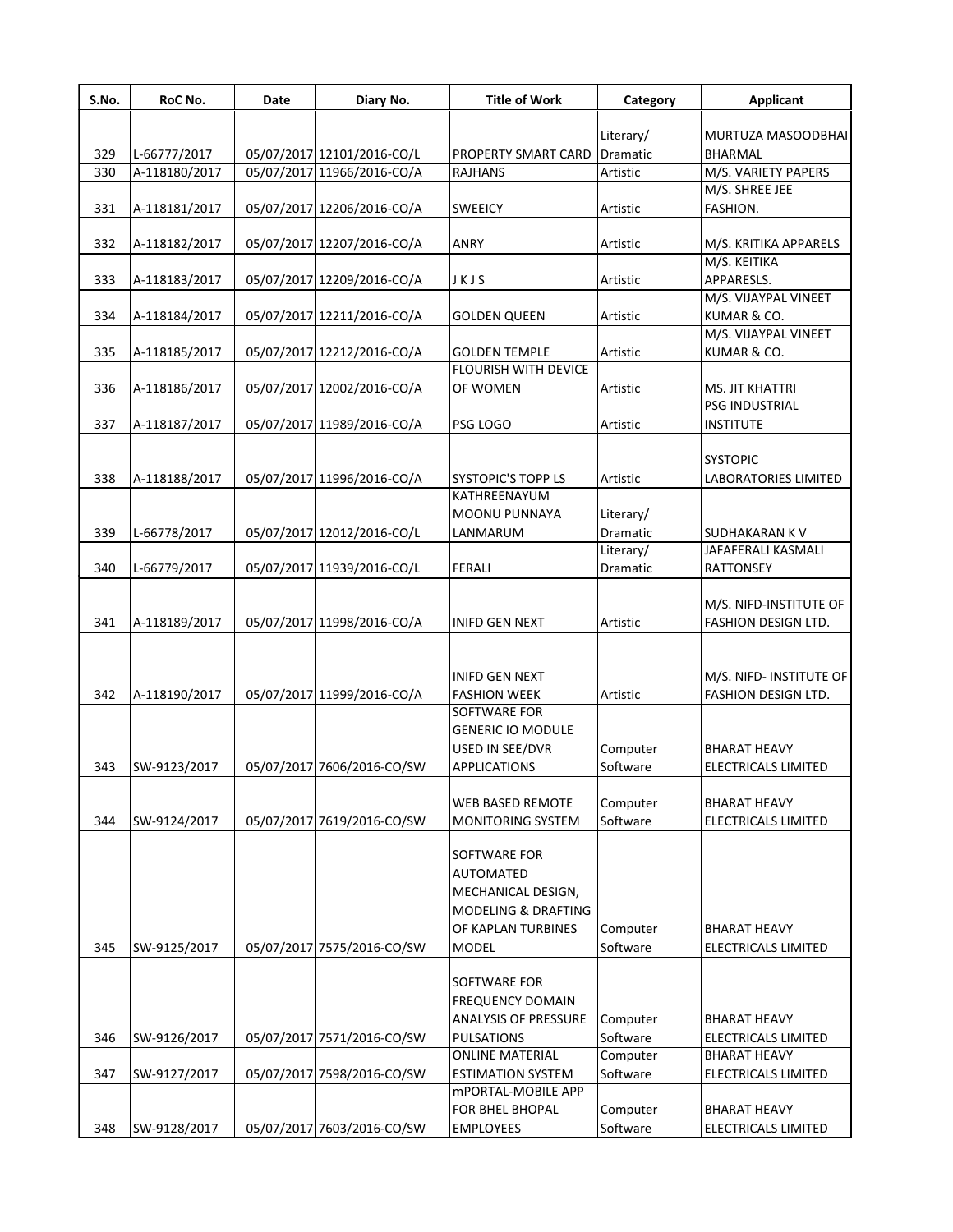| S.No. | RoC No.       | Date | Diary No.                  | <b>Title of Work</b>              | Category  | <b>Applicant</b>                                        |
|-------|---------------|------|----------------------------|-----------------------------------|-----------|---------------------------------------------------------|
|       |               |      |                            | LAW CASE                          | Computer  | <b>BHARAT HEAVY</b>                                     |
| 349   | SW-9129/2017  |      | 05/07/2017 7676/2016-CO/SW | MANAGEMENT SYSTEM                 | Software  | ELECTRICALS LIMITED                                     |
|       |               |      |                            |                                   | Literary/ |                                                         |
| 350   | L-66780/2017  |      | 05/07/2017 11159/2016-CO/L | Kadavuludan Sila Naatkal Dramatic |           | M CHANDRASEKARAN                                        |
|       |               |      |                            |                                   |           | <b>MS GOLDLINE BOOKS</b>                                |
| 351   | A-118191/2017 |      | 05/07/2017 11425/2016-CO/A | GB MERIT LABEL                    | Artistic  | AND ALLIED<br><b>INDUSTRIERS</b>                        |
|       |               |      |                            |                                   |           |                                                         |
|       |               |      |                            |                                   | Literary/ | <b>EKISTIC CONSULTANCY</b>                              |
| 352   | L-66781/2017  |      | 05/07/2017 12585/2016-CO/L | <b>ES-PLURALS</b>                 | Dramatic  | SERVICES PVT.LTD.                                       |
|       |               |      |                            |                                   |           | RAPID ELECTROTECH                                       |
| 353   | A-118192/2017 |      | 05/07/2017 11190/2016-CO/A | Rapid                             | Artistic  | PVT. LTD.                                               |
|       |               |      |                            |                                   |           | M/s Kirorimal Kashiram                                  |
|       |               |      |                            | <b>DOUBLE DEER GOLD</b>           |           | <b>Marketing And Agencies</b>                           |
| 354   | A-118193/2017 |      | 05/07/2017 9628/2016-CO/A  | LABEL                             | Artistic  | Pvt. Ltd.,                                              |
|       |               |      |                            |                                   |           |                                                         |
|       |               |      |                            |                                   |           | M/s Kirorimal Kashiram                                  |
|       |               |      |                            | <b>DOUBLE DEER SILVER</b>         |           | <b>Marketing And Agencies</b>                           |
| 355   | A-118194/2017 |      | 05/07/2017 9630/2016-CO/A  | LABEL                             | Artistic  | Pvt. Ltd.,                                              |
|       |               |      |                            |                                   |           | M/s Kirorimal Kashiram                                  |
|       |               |      |                            | DOUBLE DEER TOPAZ                 |           | <b>Marketing And Agencies</b>                           |
| 356   | A-118195/2017 |      | 05/07/2017 9633/2016-CO/A  | LABEL                             | Artistic  | Pvt. Ltd.,                                              |
|       |               |      |                            |                                   |           |                                                         |
|       |               |      |                            |                                   |           | M/s Kirorimal Kashiram                                  |
|       |               |      | 05/07/2017 9634/2016-CO/A  | DOUBLE DEER HARROZ                |           | <b>Marketing And Agencies</b>                           |
| 357   | A-118196/2017 |      |                            | LABEL                             | Artistic  | Pvt. Ltd.,                                              |
|       |               |      |                            |                                   |           | M/s Kirorimal Kashiram                                  |
|       |               |      |                            | DOUBLE DEER PREMIUM               |           | <b>Marketing And Agencies</b>                           |
| 358   | A-118197/2017 |      | 05/07/2017 9635/2016-CO/A  | LABEL                             | Artistic  | Pvt. Ltd.,                                              |
|       |               |      |                            |                                   |           |                                                         |
|       |               |      |                            | <b>DOUBLE DEER</b>                |           | M/s Kirorimal Kashiram<br><b>Marketing And Agencies</b> |
| 359   | A-118198/2017 |      | 05/07/2017 9636/2016-CO/A  | MAGESTIC LABEL                    | Artistic  | Pvt. Itd.,                                              |
|       |               |      |                            |                                   |           |                                                         |
|       |               |      |                            |                                   |           | M/s Kirorimal Kashiram                                  |
|       |               |      |                            | DOUBLE DEER PAKWAN                |           | <b>Marketing And Agencies</b>                           |
| 360   | A-118199/2017 |      | 05/07/2017 9637/2016-CO/A  | LABEL                             | Artistic  | Pvt. Ltd.,                                              |
|       |               |      |                            |                                   | Literary/ |                                                         |
| 361   | L-66782/2017  |      | 05/07/2017 12423/2016-CO/L | <b>SMARTONOMICS</b>               | Dramatic  | SACHIN SHARMA.                                          |
|       |               |      |                            |                                   |           | M/s Kirorimal Kashiram                                  |
|       |               |      |                            | DOUBLE DEER CLASSIC               |           | <b>Marketing And Agencies</b>                           |
| 362   | A-118200/2017 |      | 05/07/2017 9638/2016-CO/A  | LABEL                             | Artistic  | Pvt. Ltd.,                                              |
|       |               |      |                            |                                   |           |                                                         |
|       |               |      |                            | DOUBLE DEER REGAL                 |           | M/s Kirorimal Kashiram<br><b>Marketing And Agencies</b> |
| 363   | A-118201/2017 |      | 05/07/2017 9639/2016-CO/A  | LABEL                             | Artistic  | Pvt. Ltd.,                                              |
|       |               |      |                            |                                   |           |                                                         |
|       |               |      |                            |                                   |           | Dr. G. N. Singh,                                        |
|       |               |      |                            |                                   |           | Government of India,                                    |
|       |               |      |                            | Indian Pharmacopoeia              | Literary/ | Ministry of Health &                                    |
| 364   | L-66783/2017  |      | 05/07/2017 10898/2016-CO/L | 2014 Addendum 2016                | Dramatic  | Family Welfare                                          |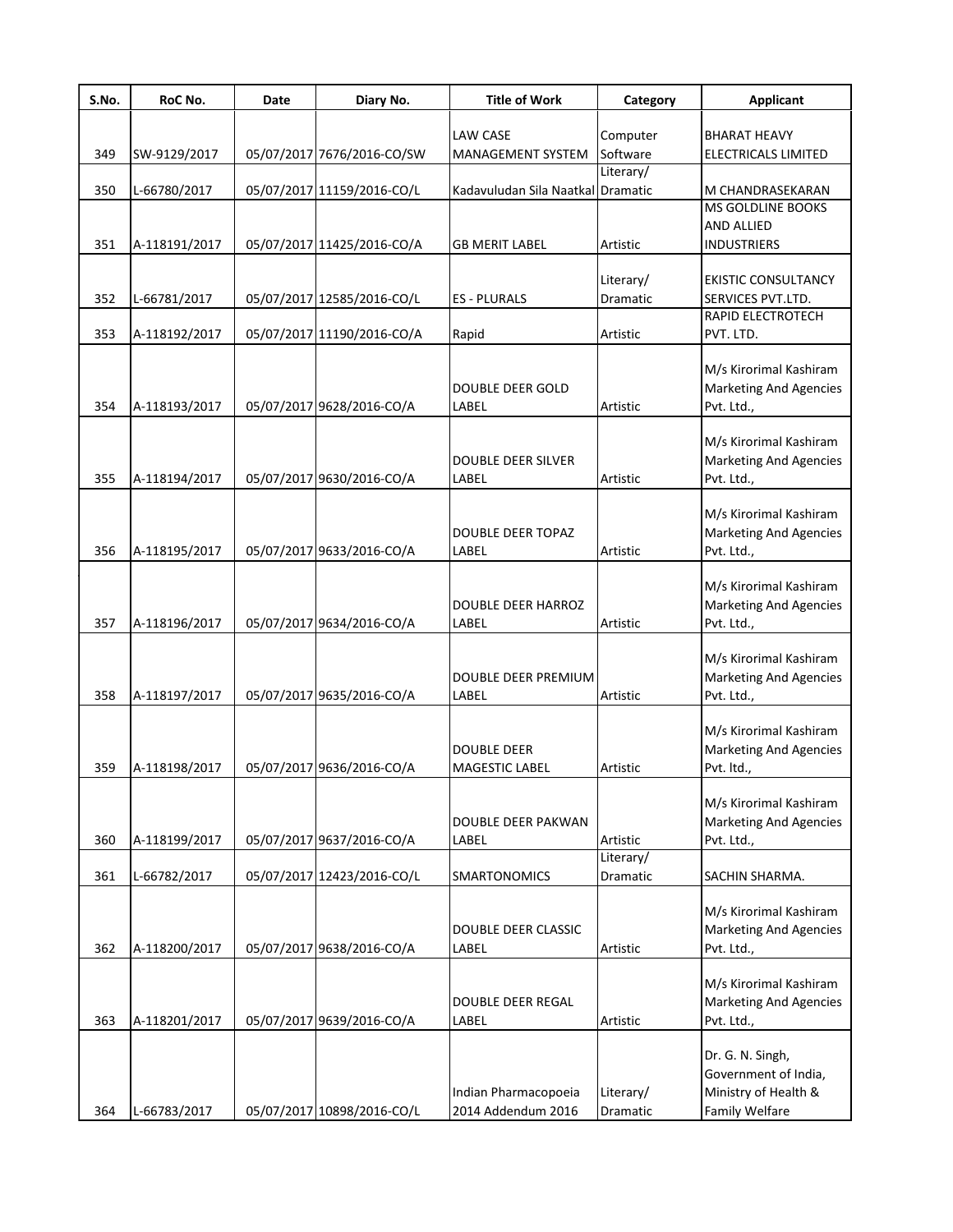| S.No. | RoC No.       | Date | Diary No.                   | <b>Title of Work</b>          | Category  | <b>Applicant</b>           |
|-------|---------------|------|-----------------------------|-------------------------------|-----------|----------------------------|
|       |               |      |                             |                               |           |                            |
|       |               |      |                             |                               |           |                            |
|       |               |      |                             | 'ALGORITHM MANAGED            | Computer  | ASABI WEALTH PRIVATE       |
| 365   | SW-9130/2017  |      | 05/07/2017 52077/2014-CO/SW | <b>INVESTMENT SYSTEM'</b>     | Software  | LIMITED                    |
|       |               |      |                             |                               |           | M/S MALHOTRA               |
| 366   | A-118203/2017 |      | 06/07/2017 14640/2016-CO/A  | STETHOSCOPE LABLE             | Artistic  | <b>SURGICAL INDUSTRIES</b> |
| 367   | A-118204/2017 |      | 06/07/2017 13626/2016-CO/A  | <b>AMBEDKAR POSTER 7</b>      | Artistic  | Ketan G. Aghade            |
| 368   | A-118205/2017 |      | 06/07/2017 12984/2016-CO/A  | <b>NAZEER FOODS</b>           | Artistic  | <b>AFTAB AHMED</b>         |
| 369   | A-118206/2017 |      | 06/07/2017 13636/2016-CO/A  | AHILYADEVI 9                  | Artistic  | Ketan G. Aghade            |
|       |               |      |                             |                               | Literary/ |                            |
| 370   | L-66784/2017  |      | 06/07/2017 12603/2016-CO/L  | <b>Falling Indians</b>        | Dramatic  | Zubin Paul Driver          |
|       |               |      |                             |                               |           |                            |
|       |               |      |                             |                               |           | (1) Mr. Umesh N. Vora      |
|       |               |      |                             |                               |           | and (2) Mr. Satish         |
|       |               |      |                             | "Cebate-GM ACTIVE +"          |           | Kantilal Mehta of M/s.     |
| 371   | A-118207/2017 |      | 06/07/2017 13591/2016-CO/A  | Carton                        | Artistic  | <b>Universal Twin Labs</b> |
|       |               |      |                             |                               |           |                            |
|       |               |      |                             | Indian History and            | Literary/ | M/s Spectrum Telugu        |
| 372   | L-66785/2017  |      | 06/07/2017 12655/2016-CO/L  | Culture(1526-1964)            | Dramatic  | <b>Publishing House</b>    |
|       |               |      |                             |                               | Literary/ |                            |
| 373   | L-66786/2017  |      | 06/07/2017 14542/2016-CO/L  | Aaina                         | Dramatic  | Smriti Bhoker              |
|       |               |      |                             |                               | Literary/ |                            |
| 374   | L-66787/2017  |      | 06/07/2017 14521/2016-CO/L  | Ishwar                        | Dramatic  | Nivedita Chakravorty       |
| 375   | A-118208/2017 |      | 06/07/2017 14555/2016-CO/A  | <b>ARTISTIC</b>               | Artistic  | Shubham Kashyap            |
|       |               |      |                             | <b>LIASES FORAS REAL</b>      |           |                            |
|       |               |      |                             | <b>ESTATE RATING AND</b>      |           | <b>MR PANKAJ SURESH</b>    |
| 376   | A-118209/2017 |      | 06/07/2017 14599/2016-CO/A  | <b>RESEARCH PVT LTD</b>       | Artistic  | <b>KAPOOR</b>              |
|       |               |      |                             |                               |           | <b>MR PANKAJ SURESH</b>    |
| 377   | A-118210/2017 |      | 06/07/2017 14600/2016-CO/A  | PROPERTYSCIENCE.COM           | Artistic  | <b>KAPOOR</b>              |
|       |               |      |                             |                               |           | <b>MR JOBY PULLATTU</b>    |
|       |               |      |                             | 100 % COSTOMIZED              |           | MATHEW MS JM               |
|       |               |      |                             | $KITCHEN + 3$                 | Literary/ | LIFESTYLE INTERIOR         |
| 378   | L-66788/2017  |      | 06/07/2017 11314/2016-CO/L  | <b>WARDROBES</b>              | Dramatic  | PROJECTS PVT LTD           |
|       |               |      |                             |                               | Literary/ | Sri Krishna Sudheer        |
| 379   | L-66789/2017  |      | 06/07/2017 14533/2016-CO/L  | <b>Farmers Stress Index</b>   | Dramatic  | Patoju                     |
|       |               |      |                             |                               | Literary/ |                            |
| 380   | L-66789/2017  |      | 06/07/2017 14533/2016-CO/L  | Farmers Stress Index          | Dramatic  | Sasmita Swain              |
|       |               |      |                             |                               | Literary/ |                            |
| 381   | L-66789/2017  |      | 06/07/2017 14533/2016-CO/L  | Farmers Stress Index          | Dramatic  | Gunvant A Birajdar         |
|       |               |      |                             |                               | Literary/ |                            |
| 382   | L-66790/2017  |      | 06/07/2017 14523/2016-CO/L  | YADAN CYCLE DIYAN             | Dramatic  | <b>GURINDER SINGH</b>      |
|       |               |      |                             | Sillage - the fragrance of    | Literary/ |                            |
| 383   | L-66791/2017  |      | 06/07/2017 14550/2016-CO/L  | love                          | Dramatic  | Mona Soorma                |
|       |               |      |                             |                               |           |                            |
|       |               |      |                             |                               |           |                            |
|       |               |      |                             | <b>Breaths and Heartbeats</b> |           |                            |
|       |               |      |                             | ~Infinitesimal rhymes of      | Literary/ |                            |
| 384   | L-66792/2017  |      | 06/07/2017 14552/2016-CO/L  | infinite passions             | Dramatic  | Mona Soorma                |
|       |               |      |                             |                               | Literary/ | Tejgyan Global             |
| 385   | L-66793/2017  |      | 06/07/2017 11491/2016-CO/L  | 100 percent Karma             | Dramatic  | Foundation                 |
|       |               |      |                             |                               |           |                            |
|       |               |      |                             | Soulful Stirrings ~ The       | Literary/ |                            |
| 386   | L-66794/2017  |      | 06/07/2017 14553/2016-CO/L  | Voice From Within             | Dramatic  | Mona Soorma                |
|       |               |      |                             |                               |           |                            |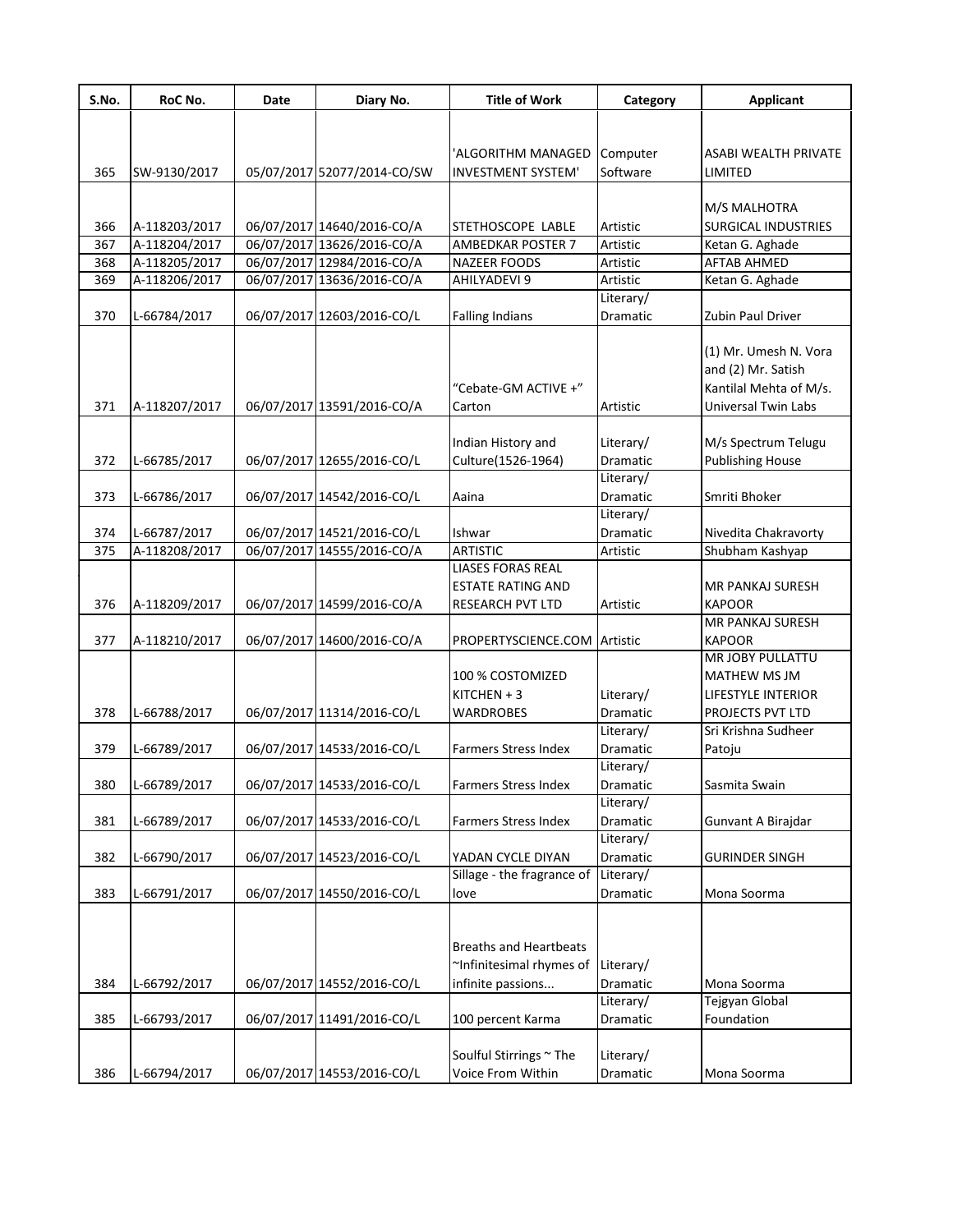| S.No. | RoC No.       | Date | Diary No.                   | <b>Title of Work</b>                    | Category              | <b>Applicant</b>           |
|-------|---------------|------|-----------------------------|-----------------------------------------|-----------------------|----------------------------|
|       |               |      |                             |                                         |                       | (1) Mr. Umesh N. Vora      |
|       |               |      |                             |                                         |                       | and (2) Mr. Satish         |
|       |               |      |                             |                                         |                       | Kantilal Mehta of M/s.     |
| 387   | A-118211/2017 |      | 06/07/2017 13628/2016-CO/A  | "Sofraxine-DX" Carton                   | Artistic              | <b>Universal Twin Labs</b> |
|       |               |      |                             | Dancing Stars - the                     | Literary/             |                            |
| 388   | L-66795/2017  |      | 06/07/2017 14551/2016-CO/L  | rhythms of love                         | Dramatic              | Mona Soorma                |
|       |               |      |                             |                                         | Literary/             |                            |
| 389   | L-66796/2017  |      | 06/07/2017 12613/2016-CO/L  | Towards a Holistic Life                 | Dramatic              | Dr Manohar Lal Sharma      |
|       |               |      |                             |                                         | Literary/             |                            |
| 390   | L-66797/2017  |      | 06/07/2017 14588/2016-CO/L  | TU FIR MERI MAA BAN                     | Dramatic              | SHIV NARAYAN SINGH         |
|       |               |      |                             |                                         | Literary/             |                            |
| 391   | L-66798/2017  |      | 06/07/2017 11327/2016-CO/L  | The BNO<br><b>VIDYARTHIYON SEE VOL</b>  | Dramatic              | Manoj Jain                 |
| 392   |               |      |                             | <b>ONE</b>                              | Literary/             |                            |
|       | L-66799/2017  |      | 06/07/2017 14604/2016-CO/L  |                                         | Dramatic<br>Literary/ | <b>SHIV NARAYAN SINGH</b>  |
| 393   | L-66800/2017  |      | 06/07/2017 10172/2016-CO/L  | Mehandi                                 | Dramatic              | Vinita Kalyani             |
|       |               |      |                             | <b>VIDYARTHION SEE</b>                  | Literary/             |                            |
| 394   | L-66801/2017  |      | 06/07/2017 14601/2016-CO/L  | <b>KHAND 2</b>                          | Dramatic              | <b>SHIV NARAYAN</b>        |
|       |               |      |                             |                                         | Literary/             |                            |
| 395   | L-66802/2017  |      | 06/07/2017 12399/2016-CO/L  | Rang Tarang                             | Dramatic              | <b>Bhanwar Singh</b>       |
|       |               |      |                             |                                         |                       |                            |
|       |               |      |                             | Matrutva ne                             |                       |                            |
|       |               |      |                             | margdarshan,                            | Literary/             |                            |
| 396   | L-66803/2017  |      | 06/07/2017 12329/2016-CO/L  | Sonography na sahare                    | Dramatic              | Dr B I Patel               |
|       |               |      |                             |                                         |                       |                            |
|       |               |      |                             |                                         |                       | (1) Mr. Umesh N. Vora      |
|       |               |      |                             |                                         |                       | and (2) Mr. Satish         |
|       |               |      |                             |                                         |                       | Kantilal Mehta of M/s.     |
| 397   | A-118212/2017 |      | 06/07/2017 13634/2016-CO/A  | "Dermi5+" Carton                        | Artistic              | Universal Twin Labs        |
| 398   | A-118213/2017 |      | 06/07/2017 12345/2016-CO/A  | <b>BHARATVASI</b>                       | Artistic              | <b>BHAGA RAM</b>           |
|       |               |      |                             |                                         |                       |                            |
|       |               |      |                             |                                         |                       | NEERAJ ARORA,              |
| 399   | A-118214/2017 |      | 06/07/2017 11419/2016-CO/A  | Dillards gold                           | Artistic              | Propritor of P. PRODUTS    |
| 400   | A-118215/2017 |      | 06/07/2017 12348/2016-CO/A  | <b>HERBAL DAILY</b>                     | Artistic              | <b>ASHOK MEHTA</b>         |
|       |               |      |                             |                                         | Literary/             |                            |
| 401   | L-66804/2017  |      | 06/07/2017 12533/2016-CO/L  | <b>BHARTI KA VEER</b>                   | Dramatic              | SUBHASH SHARMA             |
|       |               |      |                             | 365 Spiritual                           | Literary/             | Tejgyan Global             |
| 402   | L-66805/2017  |      | 06/07/2017 11492/2016-CO/L  | Affirmations.                           | Dramatic              | Foundation                 |
|       |               |      |                             | My Picture book of                      | Literary/             |                            |
| 403   | L-66806/2017  |      | 06/07/2017 12392/2016-CO/L  | Numbers 1 to 20                         | Dramatic              | Mrs. Tahmina Anjum         |
|       |               |      |                             |                                         | Literary/             |                            |
| 404   | L-66807/2017  |      | 06/07/2017 12353/2016-CO/L  | NUMBERS 1 TO 20<br>INTEGRATED CIP MGMT. | Dramatic              | Mrs. Tahmina Anjum         |
|       |               |      |                             | <b>SYSTEM FOR PCPS AND</b>              | Computer              | <b>BHARAT HEAVY</b>        |
| 405   | SW-9131/2017  |      | 06/07/2017 12466/2016-CO/SW | FB                                      | Software              | ELECTRICALS LIMITED        |
|       |               |      |                             | Mann ki Bechaini se                     | Literary/             | Tejgyan Global             |
| 406   | L-66808/2017  |      | 06/07/2017 11494/2016-CO/L  | Mukti                                   | Dramatic              | Foundation                 |
|       |               |      |                             | Man - God WISDOM                        |                       |                            |
|       |               |      |                             | AMONG SCATTERED                         | Literary/             |                            |
| 407   | L-66809/2017  |      | 06/07/2017 13553/2016-CO/L  | <b>WORDS</b>                            | Dramatic              | Dr. GEORGE P.G             |
|       |               |      |                             |                                         | Literary/             |                            |
| 408   | L-66810/2017  |      | 06/07/2017 10347/2016-CO/L  | SCORE 10                                | Dramatic              | Navjeev Pal Hind           |
|       |               |      |                             |                                         | Literary/             |                            |
| 409   | L-66811/2017  |      | 06/07/2017 12577/2016-CO/L  | DIVINE COMEDY                           | Dramatic              | NAVANEETH R NADH           |
|       |               |      |                             |                                         |                       |                            |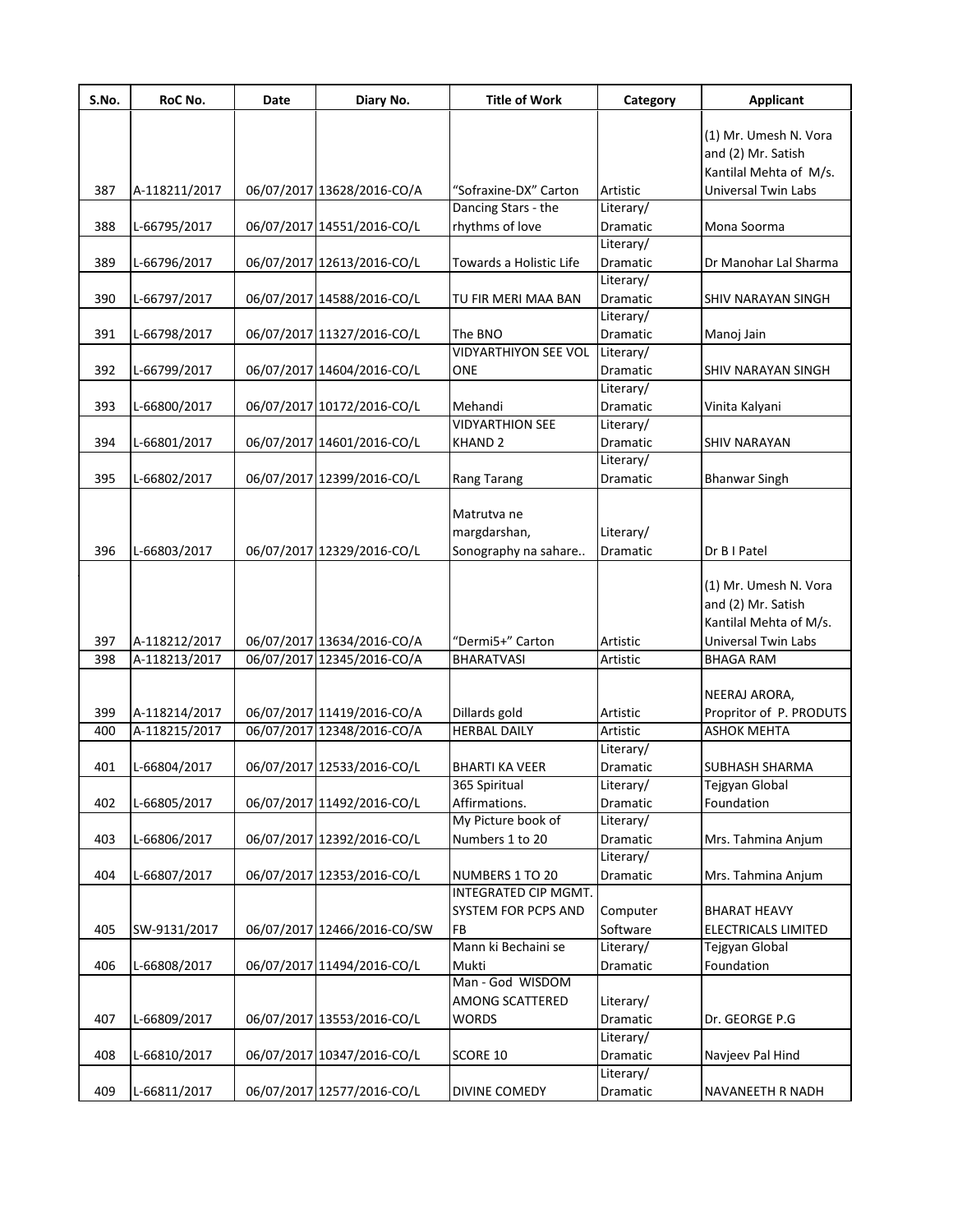| S.No. | RoC No.       | Date | Diary No.                   | <b>Title of Work</b>            | Category              | <b>Applicant</b>                  |
|-------|---------------|------|-----------------------------|---------------------------------|-----------------------|-----------------------------------|
|       |               |      |                             |                                 |                       |                                   |
|       |               |      |                             |                                 | Computer              | DR VAIDIK NATURAL                 |
| 410   | SW-9132/2017  |      | 06/07/2017 12544/2016-CO/SW | WWW.DVNC.ONLINE                 | Software<br>Literary/ | CARE PRIVATE LIMITED              |
| 411   | L-66812/2017  |      | 06/07/2017 11261/2016-CO/L  |                                 | Dramatic              | Rishi Pal Chauhan                 |
|       |               |      |                             |                                 |                       | Anookool Facilities               |
| 412   | A-118216/2017 |      | 06/07/2017 13400/2016-CO/A  | ANOOKOOL LOGO                   | Artistic              | Private Limited                   |
|       |               |      |                             | God Tv Mobile Network           | Computer              |                                   |
| 413   | SW-9133/2017  |      | 06/07/2017 12682/2016-CO/SW | App                             | Software              | <b>Evans Francis</b>              |
|       |               |      |                             | Switching Theory &              | Literary/             |                                   |
| 414   | L-66813/2017  |      | 06/07/2017 11505/2016-CO/L  | Finite Automata                 | Dramatic              | Ankita Tijare                     |
|       |               |      |                             | Switching Theory &              | Literary/             |                                   |
| 415   | L-66813/2017  |      | 06/07/2017 11505/2016-CO/L  | Finite Automata                 | Dramatic              | Prasanna Palsodkar                |
|       |               |      |                             | Switching Theory &              | Literary/             |                                   |
| 416   | L-66813/2017  |      | 06/07/2017 11505/2016-CO/L  | Finite Automata                 | Dramatic              | Mahesh Pawar                      |
|       |               |      |                             |                                 |                       |                                   |
|       |               |      |                             | Decision aspect                 |                       |                                   |
|       |               |      |                             | Prioritization for              | Literary/             |                                   |
| 417   | L-66814/2017  |      | 06/07/2017 12333/2016-CO/L  | <b>Incremental Software</b>     | Dramatic              | Siddharth Sethi                   |
|       |               |      |                             |                                 |                       |                                   |
|       |               |      |                             | Decision aspect                 |                       |                                   |
|       |               |      |                             | Prioritization for              | Literary/             |                                   |
| 418   | L-66814/2017  |      | 06/07/2017 12333/2016-CO/L  | <b>Incremental Software</b>     | Dramatic              | Dr. Varun Gupta                   |
|       |               |      |                             |                                 |                       | <b>DINESH CHANDRA</b>             |
| 419   | A-118217/2017 |      | 06/07/2017 12647/2016-CO/A  | PARAFAME                        | Artistic              | <b>GUPTA</b>                      |
|       |               |      |                             |                                 |                       | JOY BHAVYA PLYBOARDS              |
|       |               |      |                             |                                 |                       |                                   |
| 420   | A-118218/2017 |      | 06/07/2017 13353/2016-CO/A  | <b>COPPER</b>                   | Artistic              | PRIVATE LIMITED                   |
| 421   | A-118219/2017 |      | 06/07/2017 13629/2016-CO/A  | <b>AZAD PHARMA</b>              | Artistic              | <b>AZAD PHARMA</b><br>PROGRESSIVE |
|       |               |      |                             |                                 |                       | <b>DISTRIBUTORS PRIVATE</b>       |
| 422   | A-118220/2017 |      | 06/07/2017 13624/2016-CO/A  | PAYAL NIKILA                    | Artistic              | LIMITED                           |
|       |               |      |                             |                                 |                       |                                   |
|       |               |      |                             |                                 |                       |                                   |
|       |               |      |                             | SOFTWARE PROGRAM                |                       |                                   |
|       |               |      |                             | FOR THE PREDICTION OF           |                       |                                   |
|       |               |      |                             | TEMPERATURE                     |                       |                                   |
|       |               |      |                             | DISTRIBUTION IN THE             |                       |                                   |
|       |               |      |                             | WELDMENTS THROUGH               |                       |                                   |
|       |               |      |                             | <b>TRANSIENT THERMAL</b>        | Computer              | <b>BHARAT HEAVY</b>               |
| 423   | SW-9134/2017  |      | 06/07/2017 12458/2016-CO/SW | <b>ANALYSIS</b>                 | Software              | ELECTRICALS LIMITED               |
|       |               |      |                             |                                 | Computer              | M/s. ITECH Business               |
| 424   | SW-9135/2017  |      | 06/07/2017 12464/2016-CO/SW | V-Office                        | Software              | Solutions Pvt. Ltd.               |
|       |               |      |                             | If Only Words Could             | Literary/             |                                   |
| 425   | L-66815/2017  |      | 06/07/2017 12665/2016-CO/L  | <b>Breathe</b>                  | Dramatic              | Jazz G. Sethi                     |
|       |               |      |                             |                                 | Computer              |                                   |
| 426   | SW-9136/2017  |      | 06/07/2017 12545/2016-CO/SW | Mywardrobedress                 | Software              | Neeraj Maheshwari                 |
|       |               |      |                             |                                 |                       |                                   |
|       |               |      |                             | AAZAD HIND GOLAWALA             |                       | SALEMANBHAI M.                    |
| 427   | A-118221/2017 |      | 06/07/2017 12015/2016-CO/A  | WITH AHG LOGO                   | Artistic              | MALEK                             |
|       |               |      |                             |                                 |                       |                                   |
|       |               |      |                             | Genius - e-access (Secure       |                       |                                   |
|       |               |      |                             | Workflow Driven Access Computer |                       | In-Solutions Global               |
| 428   | SW-9137/2017  |      | 06/07/2017 12559/2016-CO/SW | Controls)                       | Software              | Private Limited                   |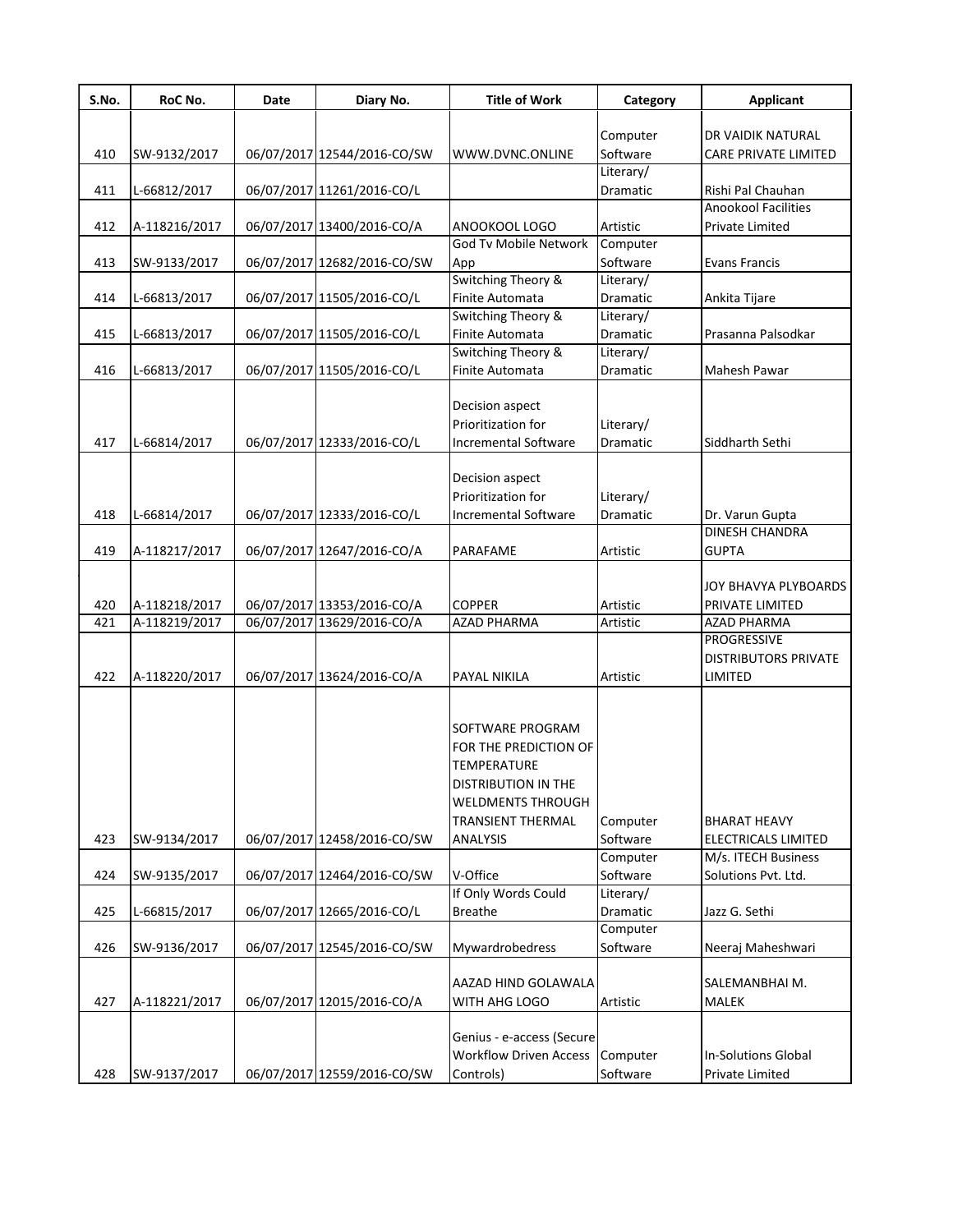| S.No. | RoC No.       | Date | Diary No.                   | <b>Title of Work</b>          | Category  | <b>Applicant</b>             |
|-------|---------------|------|-----------------------------|-------------------------------|-----------|------------------------------|
|       |               |      |                             |                               |           |                              |
|       |               |      |                             |                               |           | PRAVINSINH K.                |
|       |               |      |                             |                               |           | VAGHELA, GULABBA P.          |
|       |               |      |                             |                               |           | VAGHELA,                     |
|       |               |      |                             |                               |           | DHARMENDRASINGH P.           |
|       |               |      |                             |                               |           | VAGHELA, HARDEEPSINH         |
| 429   | A-118222/2017 |      | 06/07/2017 12013/2016-CO/A  | FTI                           | Artistic  | P. VAGHELA                   |
|       |               |      |                             |                               |           | <b>VIPESHBHAI SHANTIBHAI</b> |
| 430   | A-118223/2017 |      | 06/07/2017 12019/2016-CO/A  | TILAK TAL LABEL               | Artistic  | JINJA                        |
|       |               |      |                             | <b>Genius Transaction Fee</b> | Computer  | <b>In-Solutions Global</b>   |
| 431   | SW-9138/2017  |      | 06/07/2017 12499/2016-CO/SW | Management                    | Software  | Private Limited              |
|       |               |      |                             |                               |           | SALIM SHAHBUDDEN             |
| 432   | A-118224/2017 |      | 06/07/2017 12023/2016-CO/A  | <b>MANN LABEL</b>             | Artistic  | PANJWANI                     |
|       |               |      |                             |                               |           |                              |
|       |               |      |                             |                               |           | NILESH B. BABARIYA,          |
|       |               |      |                             |                               |           | JITENDRA P VEKARIYA,         |
| 433   | A-118225/2017 |      | 06/07/2017 12022/2016-CO/A  | <b>GOVIND LABEL</b>           | Artistic  | NILESH D.SANGANI             |
| 434   | A-118226/2017 |      | 06/07/2017 12314/2016-CO/A  | <b>LIBERTY GOLD LOGO</b>      | Artistic  | <b>GUNUKULA PULLAIAH</b>     |
|       |               |      |                             |                               |           | VIPESHBHAI SHANTIBHAI        |
| 435   | A-118227/2017 |      | 06/07/2017 12021/2016-CO/A  | TILAK VARIYALI LABEL          | Artistic  | JINJA                        |
|       |               |      |                             |                               |           | <b>VIPESHBHAI SHANTIBHAI</b> |
| 436   | A-118228/2017 |      | 06/07/2017 12020/2016-CO/A  | TILAL DHANADAL LABEL          | Artistic  | <b>JINJA</b>                 |
|       |               |      |                             |                               | Literary/ |                              |
| 437   | L-66816/2017  |      | 06/07/2017 12652/2016-CO/L  | Kise Gaali de Raha            | Dramatic  | Hitesh Choubisa              |
|       |               |      |                             |                               |           | <b>HARDIK V PATEL AND</b>    |
| 438   | A-118229/2017 |      | 06/07/2017 12024/2016-CO/A  | AZZARO LABEL                  | Artistic  | <b>HEMAL J. PATEL</b>        |
| 439   | A-118230/2017 |      | 06/07/2017 12026/2016-CO/A  | YOUR WITH Y LOGO              | Artistic  | <b>BHARAT D PATEL</b>        |
|       |               |      |                             |                               |           |                              |
|       |               |      |                             | <b>IMPROVISATION OF</b>       |           |                              |
|       |               |      |                             |                               |           |                              |
|       |               |      |                             | REUSABILITY ORIENTED          | Literary/ |                              |
| 440   | L-66817/2017  |      | 06/07/2017 12347/2016-CO/L  | SOFTWARE TESTING              | Dramatic  | Akshay Mehta                 |
|       |               |      |                             |                               |           |                              |
|       |               |      |                             | <b>IMPROVISATION OF</b>       |           |                              |
|       |               |      |                             | REUSABILITY ORIENTED          | Literary/ |                              |
| 441   | L-66817/2017  |      | 06/07/2017 12347/2016-CO/L  | SOFTWARE TESTING              | Dramatic  | Dr. Varun Gupta              |
|       |               |      |                             |                               |           | AMIT KIRTI MAGIA,            |
|       |               |      |                             |                               |           | KETKI C DAVDA, AND           |
| 442   | A-118231/2017 |      | 06/07/2017 12027/2016-CO/A  | <b>HOTEL CASA LABEL</b>       | Artistic  | <b>CHETAN DAVDA</b>          |
|       |               |      |                             | Structured                    |           |                              |
|       |               |      |                             | Comprehensive                 |           |                              |
|       |               |      |                             | Assessment of                 | Literary/ |                              |
| 443   | L-66818/2017  |      | 06/07/2017 12330/2016-CO/L  | Competency                    | Dramatic  | Tripti K Srivastava          |
|       |               |      |                             | Structured                    |           |                              |
|       |               |      |                             | Comprehensive                 |           |                              |
|       |               |      |                             | Assessment of                 | Literary/ |                              |
| 444   | L-66818/2017  |      | 06/07/2017 12330/2016-CO/L  | Competency                    | Dramatic  | Lalitbhushan Waghmare        |
|       |               |      |                             | Requirement                   |           |                              |
|       |               |      |                             | Prioritization based          |           |                              |
|       |               |      |                             | Software Testing of           |           |                              |
|       |               |      |                             |                               |           |                              |
|       |               |      |                             | Incremental                   | Literary/ |                              |
| 445   | L-66819/2017  |      | 06/07/2017 12424/2016-CO/L  | Development                   | Dramatic  | Yatin Vij                    |
|       |               |      |                             | Requirement                   |           |                              |
|       |               |      |                             | Prioritization based          |           |                              |
|       |               |      |                             | Software Testing of           |           |                              |
|       |               |      |                             | Incremental                   | Literary/ |                              |
| 446   | L-66819/2017  |      | 06/07/2017 12424/2016-CO/L  | Development                   | Dramatic  | Dr. Varun Gupta              |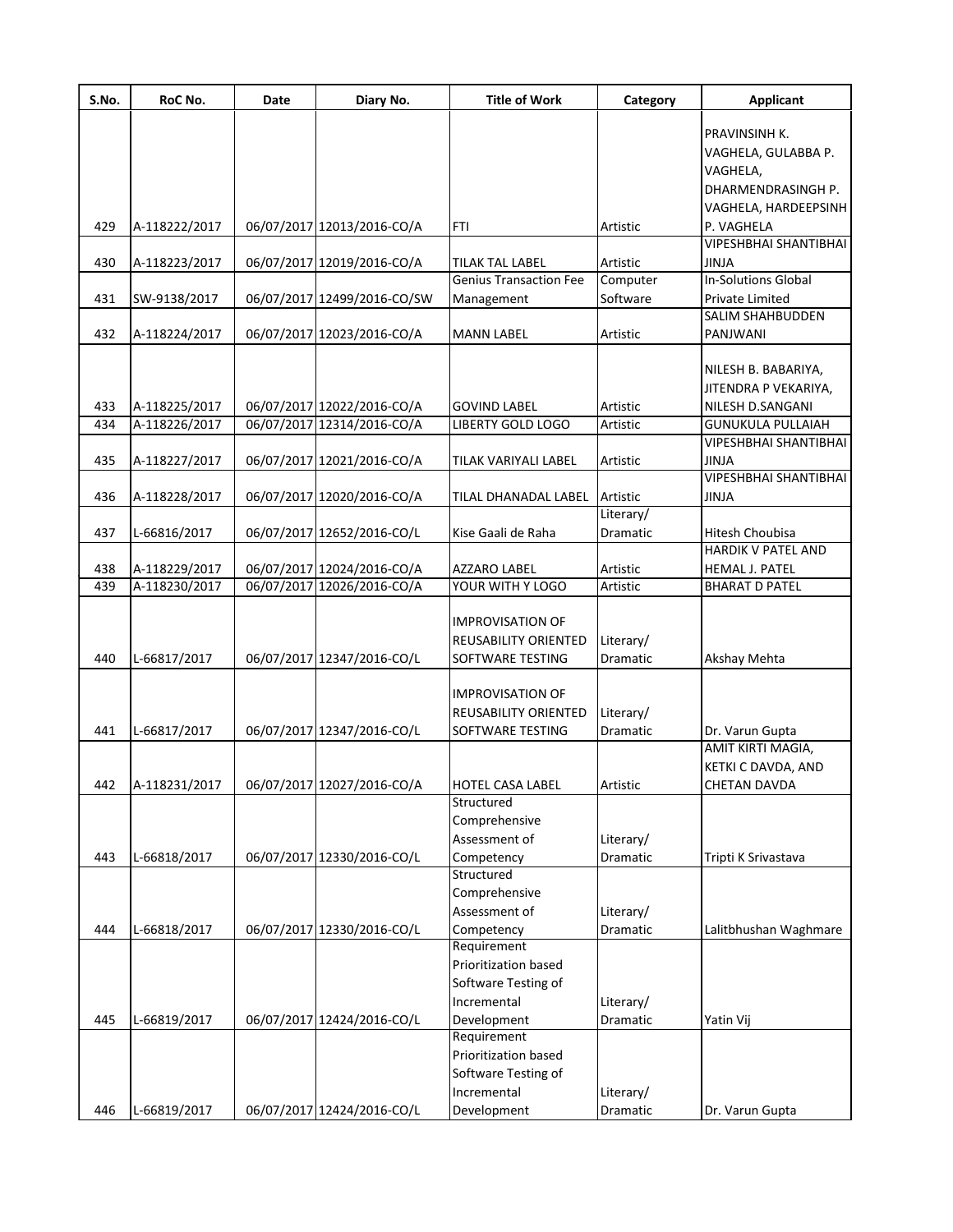| S.No. | RoC No.       | Date | Diary No.                  | <b>Title of Work</b>                                                                        | Category              | <b>Applicant</b>                                                                                           |
|-------|---------------|------|----------------------------|---------------------------------------------------------------------------------------------|-----------------------|------------------------------------------------------------------------------------------------------------|
|       |               |      |                            | <b>CHANGE REQUEST</b>                                                                       | Literary/             |                                                                                                            |
| 447   | L-66820/2017  |      | 06/07/2017 12433/2016-CO/L | MANAGEMENT                                                                                  | Dramatic              | Vijul tyagi                                                                                                |
|       |               |      |                            | <b>CHANGE REQUEST</b>                                                                       | Literary/             |                                                                                                            |
| 448   | L-66820/2017  |      | 06/07/2017 12433/2016-CO/L | MANAGEMENT                                                                                  | Dramatic              | Dr. Varun Gupta                                                                                            |
| 449   | L-66821/2017  |      | 06/07/2017 12434/2016-CO/L | <b>Requirement Reusability</b><br>for Incremental and<br>Similar Software Projects Dramatic | Literary/             | Shivam Mehta                                                                                               |
| 450   | L-66821/2017  |      | 06/07/2017 12434/2016-CO/L | <b>Requirement Reusability</b><br>for Incremental and<br>Similar Software Projects Dramatic | Literary/             | Dr. Varun Gupta                                                                                            |
|       |               |      |                            |                                                                                             | Literary/             |                                                                                                            |
| 451   | L-66822/2017  |      | 06/07/2017 13423/2016-CO/L | A Quest for Spring                                                                          | Dramatic              | Smt. Monica Dixit                                                                                          |
|       |               |      |                            |                                                                                             | Literary/             |                                                                                                            |
| 452   | L-66823/2017  |      | 06/07/2017 13578/2016-CO/L | RAM NAM KI LOOT HAI                                                                         | Dramatic              | nishant kumar saxena                                                                                       |
| 453   | A-118232/2017 |      | 06/07/2017 13666/2016-CO/A | <b>Trash Magix</b>                                                                          | Artistic              | ASHOK JHUNJHUNWALA<br>S/O. LATE SHREE GAURI<br><b>SHANKER</b><br><b>JHUNJHUNWALA</b><br><b>AGRAWAL OIL</b> |
| 454   | A-118233/2017 |      | 06/07/2017 13685/2016-CO/A | ANMOL                                                                                       | Artistic              | PRODUCTS (Indian<br>Partnership firm)                                                                      |
|       |               |      |                            |                                                                                             | Literary/             |                                                                                                            |
| 455   | L-66824/2017  |      | 06/07/2017 13443/2016-CO/L | Election Song 1                                                                             | Dramatic              | Ramsingh Yadav                                                                                             |
| 456   | A-118234/2017 |      | 06/07/2017 13671/2016-CO/A | 81 Device                                                                                   | Artistic              | <b>ASHOK KUMAR</b><br>ABHISHEK KUMAR HUF<br>KARTA ASHOK KUMAR<br>JAIN                                      |
|       |               |      |                            |                                                                                             |                       | M/S. JWALAMALA                                                                                             |
| 457   | A-118235/2017 |      | 06/07/2017 13391/2016-CO/A | <b>JWALAMALA</b>                                                                            | Artistic              | <b>JEWELLERS</b>                                                                                           |
| 458   | A-118236/2017 |      | 06/07/2017 10984/2016-CO/A | NAMASTE INDIA MOTA<br>CHOTU (LABEL)                                                         | Artistic              | NIF Private Limited                                                                                        |
| 459   | A-118237/2017 |      | 06/07/2017 10985/2016-CO/A | NAMASTE INDIA WOW<br>(LABEL)                                                                | Artistic              | <b>NIF Private Limited</b>                                                                                 |
| 460   | A-118238/2017 |      | 06/07/2017 13393/2016-CO/A | <b>SCRIPT</b>                                                                               | Artistic              | M/S. SESHASAYEE PAPER<br>AND BOARDS LIMITED                                                                |
| 461   | A-118239/2017 |      | 06/07/2017 10986/2016-CO/A | NAMASTE INDIA<br><b>SARVGUN SAMPANNA</b><br>(LABEL)                                         | Artistic              | NIF Private Limited<br>M/S. NARAYANA                                                                       |
| 462   | A-118240/2017 |      | 06/07/2017 13398/2016-CO/A | NH NARAYANA HEALTH                                                                          | Artistic              | HRUDAYALAYA PRIVATE<br>LIMITED                                                                             |
| 463   | A-118241/2017 |      | 06/07/2017 13399/2016-CO/A | <b>NANDHANA PALACE</b>                                                                      | Artistic              | NANDHANA PALACE                                                                                            |
|       |               |      |                            |                                                                                             |                       | M/S. VIVEK PRIVATE                                                                                         |
| 464   | A-118242/2017 |      | 06/07/2017 13394/2016-CO/A | <b>AC BAZAAR</b>                                                                            | Artistic<br>Literary/ | LIMITED                                                                                                    |
| 465   | L-66825/2017  |      | 06/07/2017 12865/2016-CO/L | GIFT MY ART                                                                                 | Dramatic<br>Literary/ | Varun Bahl                                                                                                 |
| 466   | L-66826/2017  |      | 06/07/2017 12418/2016-CO/L | THE TRIUMPH DRIVE                                                                           | Dramatic              | JANVI AGGARWAL                                                                                             |
| 467   | L-66827/2017  |      | 06/07/2017 12412/2016-CO/L | The Blue Bottle                                                                             | Literary/<br>Dramatic | Eliza George                                                                                               |
|       |               |      |                            |                                                                                             |                       |                                                                                                            |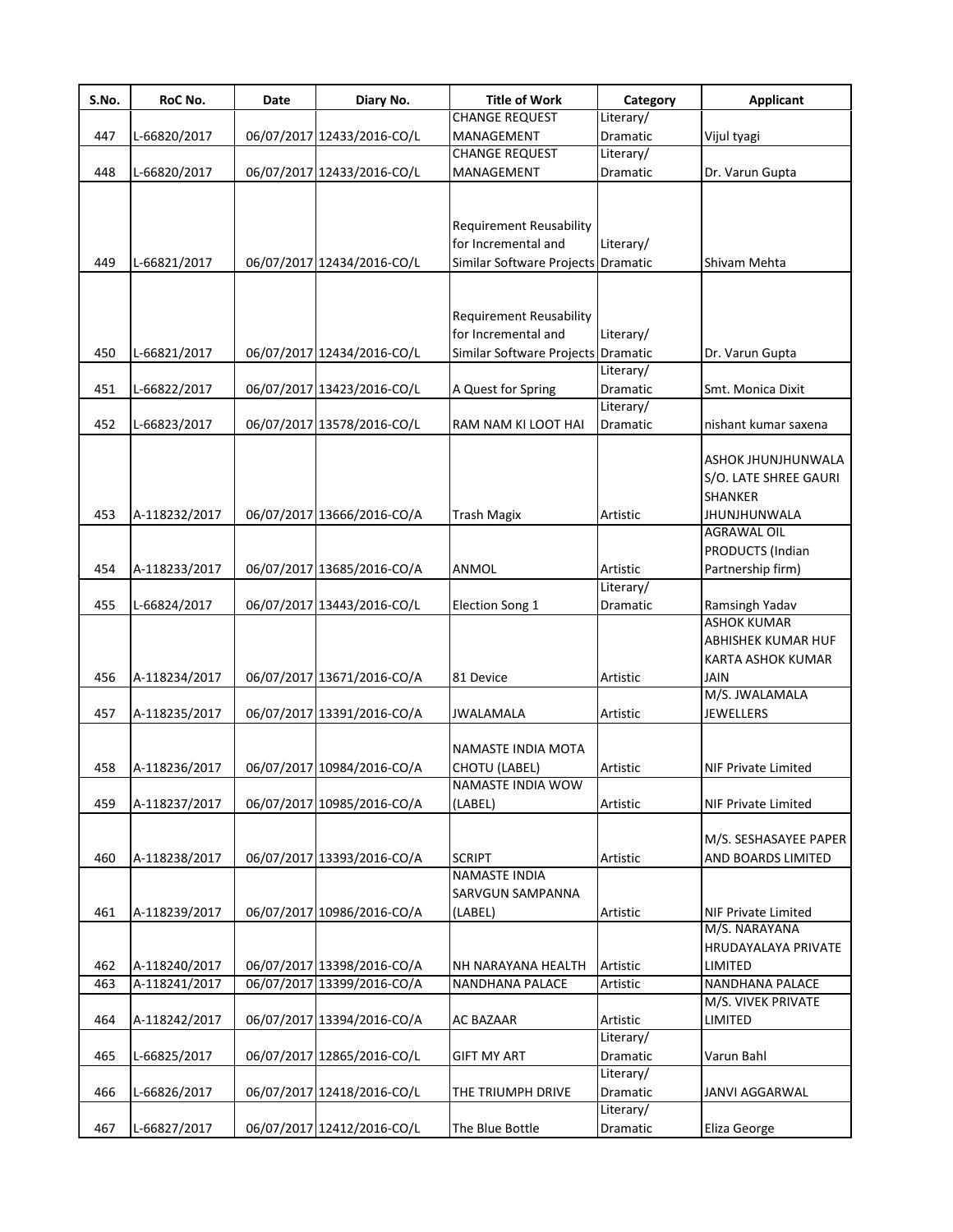| S.No. | RoC No.       | Date | Diary No.                  | <b>Title of Work</b>         | Category        | <b>Applicant</b>         |
|-------|---------------|------|----------------------------|------------------------------|-----------------|--------------------------|
|       |               |      |                            |                              | Literary/       |                          |
| 468   | L-66828/2017  |      | 06/07/2017 13558/2016-CO/L | TIME TO SING                 | Dramatic        | POOJA KESHAVAN           |
|       |               |      |                            |                              | Literary/       |                          |
| 469   | L-66828/2017  |      | 06/07/2017 13558/2016-CO/L | TIME TO SING                 | Dramatic        | SHIKHA TRIPATHI          |
|       |               |      |                            |                              | Literary/       |                          |
| 470   | L-66829/2017  |      | 06/07/2017 12670/2016-CO/L | A Call to "God"              | Dramatic        | Rajmohan Aruna Sri       |
|       |               |      |                            |                              |                 |                          |
|       |               |      |                            | New Golden Rule of           | Literary/       |                          |
| 471   | L-66830/2017  |      | 06/07/2017 12527/2016-CO/L | Criminal Jurisprudence       | Dramatic        | V. SITHANNAN             |
|       |               |      |                            | What It Takes to Be a        | Literary/       | Udayakumar               |
| 472   |               |      | 06/07/2017 12669/2016-CO/L | Leader with Passion          | Dramatic        | Gopalakrishnan           |
|       | L-66831/2017  |      |                            |                              |                 | <b>MANEESH KUMAR</b>     |
|       |               |      |                            |                              |                 | GARWAL, NEERAJ           |
|       |               |      |                            |                              |                 |                          |
|       |               |      |                            |                              |                 | KUMAR AGARWAL,           |
|       |               |      |                            | <b>DURGA TAMARIND</b>        |                 | <b>RAJEEV KUMAR</b>      |
| 473   | A-118243/2017 |      | 06/07/2017 12340/2016-CO/A | <b>CHUTNEY NATURAL</b>       | Artistic        | <b>AGARWAL</b>           |
|       |               |      |                            |                              |                 |                          |
|       |               |      |                            |                              | Literary/       | LoanTap Financial        |
| 474   | L-66832/2017  |      | 06/07/2017 13557/2016-CO/L | www.loantap.in               | Dramatic        | Technologies Pvt. Ltd.   |
|       |               |      |                            |                              | Literary/       |                          |
| 475   | L-66833/2017  |      | 06/07/2017 12529/2016-CO/L | Persona with a Mask          | Dramatic        | V. SITHANNAN             |
|       |               |      |                            |                              | Literary/       |                          |
| 476   | L-66834/2017  |      | 06/07/2017 13688/2016-CO/L | <b>ELECTION SONG 2</b>       | <b>Dramatic</b> | Ramsingh Yadav           |
|       |               |      |                            |                              |                 | <b>SAMARTH LIFESTYLE</b> |
|       |               |      |                            |                              |                 | <b>RETAILING PRIVATE</b> |
| 477   | A-118244/2017 |      | 06/07/2017 13357/2016-CO/A | <b>HS HARSAM</b>             | Artistic        | LIMITED                  |
|       |               |      |                            |                              |                 | <b>SAMARTH LIFESTYLE</b> |
|       |               |      |                            |                              |                 | <b>RETAILING PRIVATE</b> |
| 478   | A-118245/2017 |      | 06/07/2017 13358/2016-CO/A | <b>SARTOR</b>                | Artistic        | LIMITED                  |
|       |               |      |                            |                              |                 | <b>PATEL RUKESH</b>      |
|       |               |      |                            |                              |                 | KANJIBHAI [ A SOLE       |
|       |               |      |                            |                              |                 | PROPRIETOR OF PATEL      |
| 479   | A-118246/2017 |      | 06/07/2017 12137/2016-CO/A | PATEL CHA                    | Artistic        | & CO. ]                  |
|       |               |      |                            |                              | Literary/       | V. PRAGALATHAN           |
| 480   | L-66835/2017  |      | 06/07/2017 10899/2016-CO/L | English Grammar              | Dramatic        | PALANIVEL                |
|       |               |      |                            |                              |                 |                          |
|       |               |      |                            | History and Culture of       | Literary/       | M/s Spectrum Telugu      |
| 481   | L-66836/2017  |      | 06/07/2017 12656/2016-CO/L | India up to AD 1526          | Dramatic        | <b>Publishing House</b>  |
|       |               |      |                            |                              | Literary/       |                          |
| 482   | L-66837/2017  |      | 06/07/2017 11329/2016-CO/L | <b>Flickering Flames</b>     | Dramatic        | Kinjal Goyal             |
|       |               |      |                            |                              |                 |                          |
|       |               |      |                            | Validation of Question       |                 |                          |
|       |               |      |                            | Paper in Indian Medical      |                 |                          |
|       |               |      |                            | <b>Education Settings: A</b> | Literary/       |                          |
| 483   | L-66838/2017  |      | 06/07/2017 11262/2016-CO/L | <b>DMIMS Initiative</b>      | Dramatic        | Dr Ved Prakash Mishra    |
|       |               |      |                            |                              |                 |                          |
|       |               |      |                            | Validation of Question       |                 |                          |
|       |               |      |                            | Paper in Indian Medical      |                 |                          |
|       |               |      |                            | <b>Education Settings: A</b> | Literary/       |                          |
| 484   | L-66838/2017  |      | 06/07/2017 11262/2016-CO/L | <b>DMIMS Initiative</b>      | Dramatic        | Dr Alka Rawekar          |
|       |               |      |                            |                              |                 |                          |
|       |               |      |                            | Validation of Question       |                 |                          |
|       |               |      |                            | Paper in Indian Medical      |                 |                          |
|       |               |      |                            | <b>Education Settings: A</b> | Literary/       |                          |
| 485   |               |      |                            |                              |                 |                          |
|       | L-66838/2017  |      | 06/07/2017 11262/2016-CO/L | <b>DMIMS Initiative</b>      | Dramatic        | Dr Tripti Srivastava     |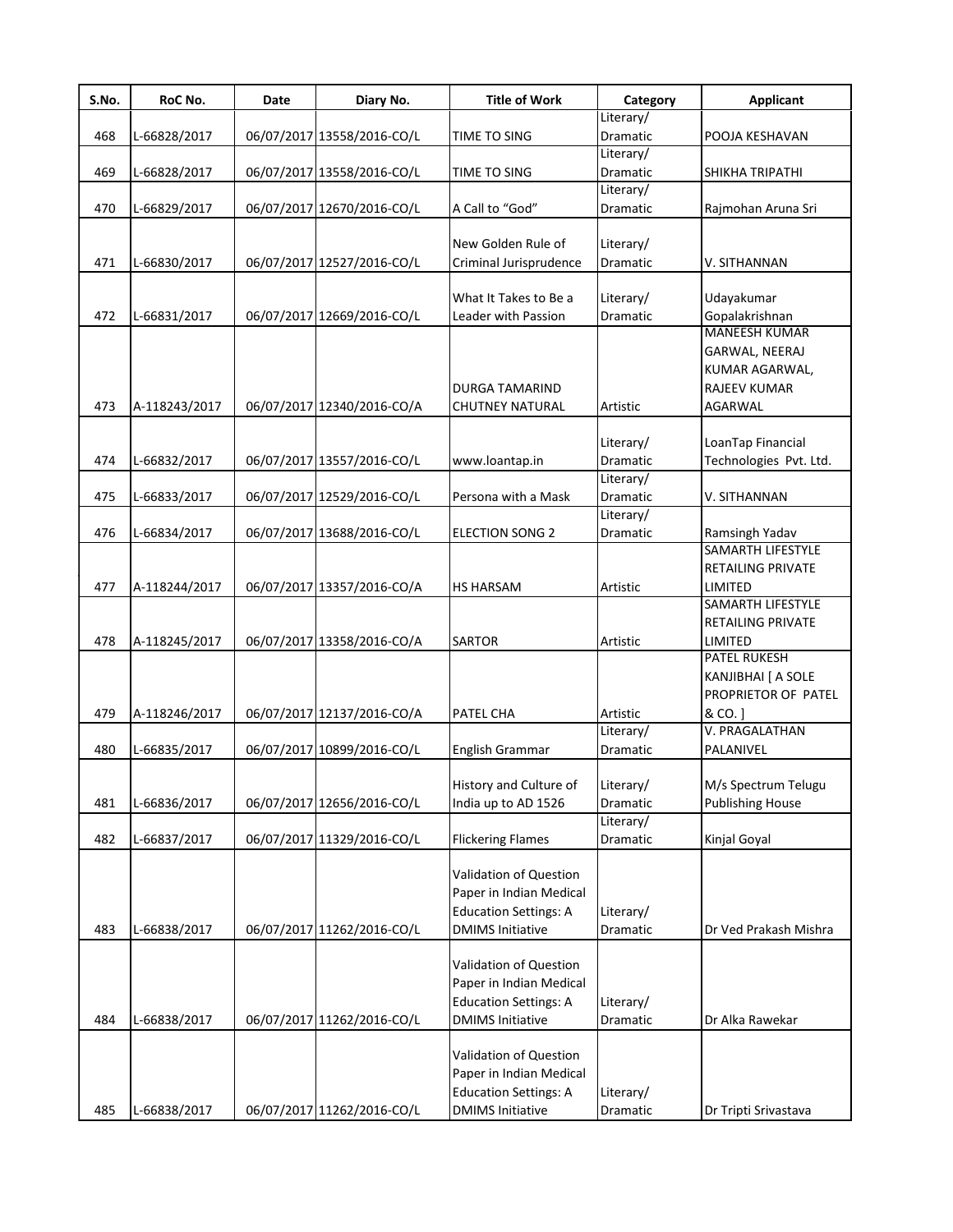| S.No. | RoC No.       | Date | Diary No.                   | <b>Title of Work</b>         | Category        | <b>Applicant</b>                             |
|-------|---------------|------|-----------------------------|------------------------------|-----------------|----------------------------------------------|
|       |               |      |                             | Validation of Question       |                 |                                              |
|       |               |      |                             | Paper in Indian Medical      |                 |                                              |
|       |               |      |                             | <b>Education Settings: A</b> | Literary/       |                                              |
| 486   | L-66838/2017  |      | 06/07/2017 11262/2016-CO/L  | <b>DMIMS Initiative</b>      | Dramatic        | Dr Sunita Vagha                              |
|       |               |      |                             |                              | Literary/       |                                              |
| 487   | L-66839/2017  |      | 06/07/2017 11206/2016-CO/L  | OWN                          | Dramatic        | DR. PRASAD HEGDE                             |
|       |               |      |                             |                              |                 | SIDDHESHWAR                                  |
|       |               |      |                             |                              |                 | <b>EDUCATION AND</b>                         |
| 488   | A-118247/2017 |      | 06/07/2017 13674/2016-CO/A  | <b>NOBLE PUBLIC SCHOOL</b>   | Artistic        | <b>CHARITABLE TRUST</b>                      |
|       |               |      |                             |                              |                 | M/S. SRI RAJESWARI                           |
|       |               |      |                             |                              |                 | <b>FIREWORKS (A</b>                          |
|       |               |      |                             |                              |                 | PARTNERSHIP FIRM) 1.                         |
|       |               |      |                             |                              |                 | G.KATHIRESAN, 2.                             |
|       |               |      |                             |                              |                 | K.PRITHIVIRAJ AND 3.                         |
| 489   | A-118248/2017 |      | 06/07/2017 11097/2016-CO/A  | <b>COLOR COLLECTION</b>      | Artistic        | P.SUMATHI                                    |
|       |               |      |                             |                              |                 |                                              |
| 490   | A-118249/2017 |      | 06/07/2017 13690/2016-CO/A  | <b>Flying Leaves</b>         | Artistic        | Sindhulina Chandrasingh                      |
| 491   | A-118250/2017 |      | 06/07/2017 13691/2016-CO/A  | Sunlight in the woods        | Artistic        | Sindhulina Chandrasingh                      |
|       |               |      |                             |                              |                 |                                              |
| 492   | A-118251/2017 |      | 06/07/2017 13692/2016-CO/A  | Shadows of leaves            | Artistic        | Sindhulina Chandrasingh                      |
|       |               |      |                             | Red roses in the old red     |                 |                                              |
| 493   | A-118252/2017 |      | 06/07/2017 13693/2016-CO/A  | vase                         | Artistic        | Sindhulina Chandrasingh                      |
|       |               |      |                             |                              |                 |                                              |
|       |               |      |                             | Life, Relationships and      | Literary/       |                                              |
| 494   | L-66840/2017  |      | 06/07/2017 11291/2016-CO/L  | Everything in Between        | Dramatic        | G Jayashree                                  |
|       |               |      |                             |                              |                 |                                              |
| 495   | A-118253/2017 |      | 06/07/2017 14198/2016-CO/A  | <b>ORGANIC HARVEST</b>       | Artistic        | MR. RAHUL AGARWAL                            |
|       |               |      |                             | FUN FINE HUNGER              |                 |                                              |
|       |               |      |                             | <b>CHOICE TASTY AND</b>      |                 | <b>MS PARUL FOOD</b>                         |
| 496   | A-118254/2017 |      | 06/07/2017 14201/2016-CO/A  | <b>CRUNCHY</b>               | Artistic        | <b>PRODUCTS</b>                              |
|       |               |      |                             |                              |                 | <b>MS BENFENLI FOODS</b>                     |
| 497   | A-118255/2017 |      | 06/07/2017 14287/2016-CO/A  | CHATLEY ANAR RAJA            | Artistic        | PVT LTD                                      |
|       |               |      |                             | <b>IMENTOR TRAP</b>          |                 |                                              |
|       |               |      |                             | PERSONAL BEHAVIOUR           | Literary/       | <b>MENTOR LEARNING</b>                       |
| 498   | L-66841/2017  |      | 06/07/2017 14070/2016-CO/L  | <b>PROFILE</b>               | Dramatic        | SERVICES PRIVATE LTD.                        |
| 499   | A-118256/2017 |      | 06/07/2017 14294/2016-CO/A  | Baba's Vadapav               | Artistic        | Baba's Vadapav<br><b>H&amp;S FURNISHINGS</b> |
| 500   | A-118257/2017 |      | 06/07/2017 13966/2016-CO/A  | <b>H&amp;S Furnishings</b>   | Artistic        | PRIVATE LIMITED                              |
|       |               |      |                             | TUM BACHNA YAARO             |                 |                                              |
| 501   | SR-12017/2017 |      | 06/07/2017 13993/2016-CO/SR | <b>PYARSE</b>                | Sound Recording | Raja Solanki                                 |
|       |               |      |                             |                              | Literary/       |                                              |
| 502   | L-66842/2017  |      | 06/07/2017 13977/2016-CO/L  | MEERI JAAN SHAQEELA          | Dramatic        | Raja Solanki                                 |
|       |               |      |                             | TUM BACHNA YAARO             | Literary/       |                                              |
| 503   | L-66843/2017  |      | 06/07/2017 13974/2016-CO/L  | <b>PYARSE</b>                | Dramatic        | Raja Solanki                                 |
|       |               |      |                             |                              |                 | REGENT GRANITO INDIA                         |
| 504   | A-118258/2017 |      | 06/07/2017 14097/2016-CO/A  | <b>REGENT TILES LABEL</b>    | Artistic        | LIMITED                                      |
|       |               |      |                             |                              |                 |                                              |
|       |               |      |                             |                              |                 | KOTHARI COMMERCIAL                           |
| 505   | A-118259/2017 |      | 06/07/2017 14098/2016-CO/A  | DOODHGANGA LABEL             | Artistic        | <b>CONCERN PVT LTD</b>                       |
|       |               |      |                             |                              |                 | M/S SHRI ALKA                                |
| 506   | A-118260/2017 |      | 06/07/2017 14099/2016-CO/A  | ALKA INDUSTRIES LABEL        | Artistic        | <b>INDUSTRIES</b>                            |
| 507   | A-118261/2017 |      | 06/07/2017 14100/2016-CO/A  | MAHISAGAR LABEL              | Artistic        | M/S MAHISAGAR PASHU<br>AAHAR                 |
|       |               |      |                             |                              |                 |                                              |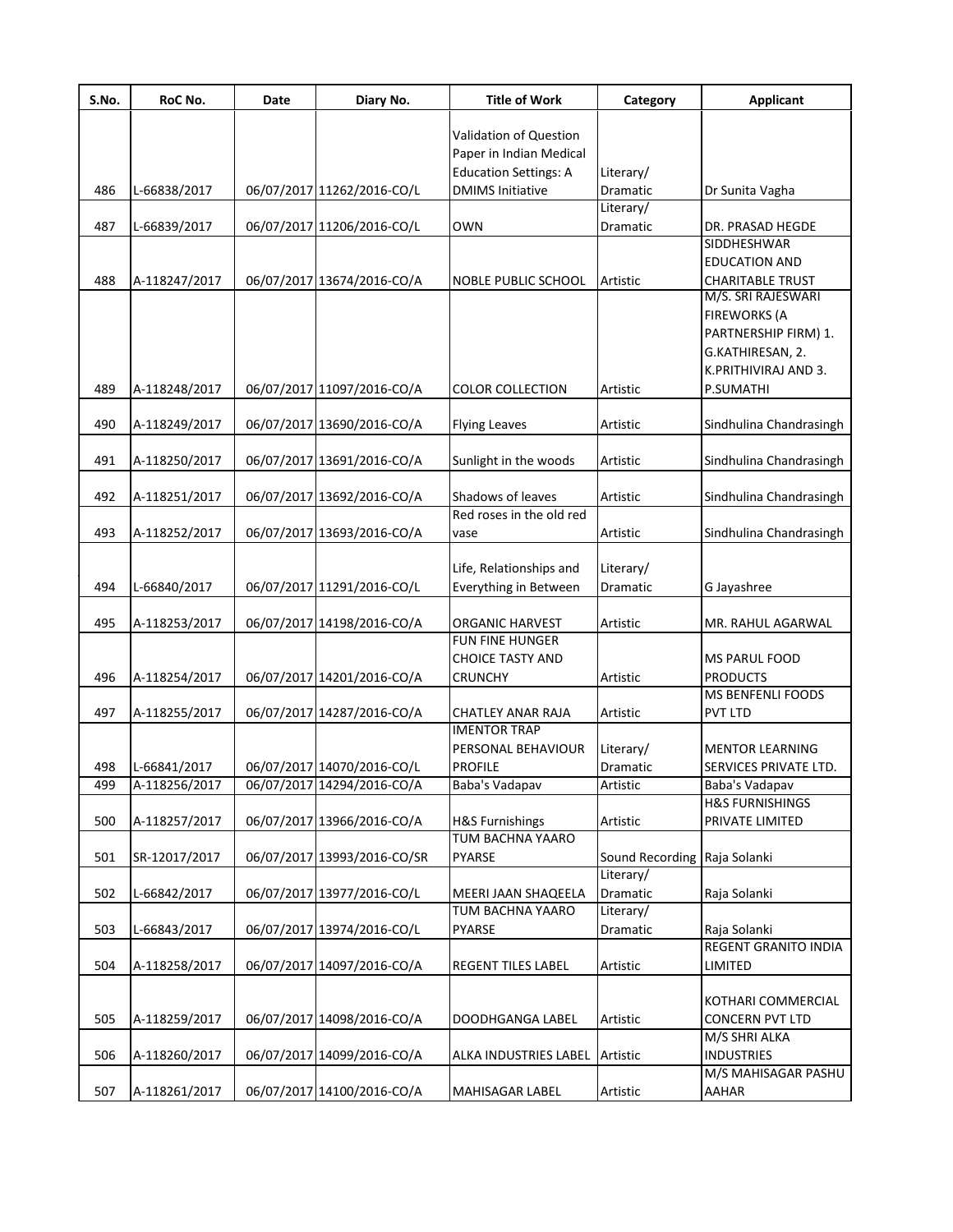| S.No. | RoC No.       | Date | Diary No.                   | <b>Title of Work</b>                     | Category                     | <b>Applicant</b>                           |
|-------|---------------|------|-----------------------------|------------------------------------------|------------------------------|--------------------------------------------|
|       |               |      |                             | <b>KHEL DUNIYA KA</b>                    |                              |                                            |
|       |               |      |                             | ANJANA BHAAG 3                           |                              |                                            |
|       |               |      |                             | VISHAY SUCHI 1 SE VI                     |                              |                                            |
|       |               |      |                             | PAGE NUMBER 1 TO 224 Literary/           |                              |                                            |
| 508   | L-66844/2017  |      | 06/07/2017 14607/2016-CO/L  | TAK                                      | Dramatic                     | DULICHAND KOLI                             |
|       |               |      |                             |                                          |                              | M/S HIRA SWEETS &                          |
|       |               |      |                             |                                          |                              | <b>CONFECTIONERY PVT</b>                   |
| 509   | A-118262/2017 |      | 06/07/2017 14591/2016-CO/A  | HIRA SWEETS                              | Artistic                     | <b>LTD</b>                                 |
|       |               |      |                             |                                          |                              |                                            |
| 510   | A-118263/2017 |      | 06/07/2017 14590/2016-CO/A  | <b>FOND OF</b>                           | Artistic                     | M/S SONY ENTERPRISES<br>M/S HIRA SWEEETS & |
|       |               |      |                             |                                          |                              | <b>CONFECTIONERY PVT</b>                   |
| 511   | A-118264/2017 |      | 06/07/2017 14593/2016-CO/A  | <b>HIRA SWEETS</b>                       | Artistic                     | <b>LTD</b>                                 |
|       |               |      |                             |                                          |                              |                                            |
|       |               |      |                             | <b>English Grammar and</b>               | Literary/                    |                                            |
| 512   | L-66845/2017  |      | 06/07/2017 9027/2016-CO/L   | Usage Made Easy                          | Dramatic                     | P.D. Antony                                |
|       |               |      |                             |                                          |                              | M/S HIRA SWEETS &                          |
|       |               |      |                             |                                          |                              | <b>CONFECTIONERY PVT</b>                   |
| 513   | A-118265/2017 |      | 06/07/2017 14595/2016-CO/A  | <b>DEVICE</b>                            | Artistic                     | <b>LTD</b>                                 |
|       |               |      |                             |                                          |                              |                                            |
|       |               |      |                             | <b>POWER ENGLISH LEVEL</b>               | Literary/                    | Karadi Path Education                      |
| 514   | L-66846/2017  |      | 06/07/2017 14528/2016-CO/L  | 4                                        | Dramatic                     | Company Pvt. Ltd                           |
|       |               |      |                             |                                          |                              |                                            |
|       |               |      |                             | <b>MAGIC ENGLISH SLL</b>                 | Literary/                    | Karadi Path Education                      |
| 515   | L-66847/2017  |      | 06/07/2017 14530/2016-CO/L  | <b>BEGINNER LEVEL 2</b>                  | Dramatic                     | Company Pvt. Ltd                           |
|       |               |      |                             |                                          |                              |                                            |
|       |               |      |                             | <b>POWER ENGLISH</b>                     | Literary/                    | Karadi Path Education                      |
| 516   | L-66848/2017  |      | 06/07/2017 14529/2016-CO/L  | <b>FOOTLIGHTS</b>                        | Dramatic                     | Company Pvt. Ltd                           |
|       |               |      |                             | <b>KALANI FOOD</b>                       |                              |                                            |
| 517   | A-118266/2017 |      | 06/07/2017 11913/2016-CO/A  | <b>PRODUCTION</b>                        | Artistic                     | RAKESH KALANI                              |
|       |               |      |                             | SAKH SABSE ACCHA KON                     |                              | DR. PRAMOD KUMAR                           |
| 518   | A-118267/2017 |      | 06/07/2017 6925/2016-CO/A   | HAI                                      | Artistic                     | <b>SINGH</b>                               |
|       |               |      |                             | DR PRAMOD KUMAR                          |                              |                                            |
|       |               |      |                             | <b>SINGHS CAREER</b>                     |                              | DR. PRAMOD KUMAR                           |
| 519   | A-118268/2017 |      | 06/07/2017 6927/2016-CO/A   | <b>SHAPERS</b>                           | Artistic                     | <b>SINGH</b>                               |
|       |               |      |                             | DR PRAMOD KUMAR                          |                              |                                            |
|       |               |      |                             | <b>SINGHS UGC POINT</b>                  |                              | DR. PRAMOD KUMAR                           |
| 520   | A-118269/2017 |      | 06/07/2017 6928/2016-CO/A   | LABEL                                    | Artistic                     | <b>SINGH</b>                               |
|       |               |      |                             |                                          |                              | DR. PRAMOD KUMAR                           |
| 521   | A-118270/2017 |      | 06/07/2017 6929/2016-CO/A   | <b>SHAPERS LABEL</b>                     | Artistic                     | <b>SING</b>                                |
|       |               |      |                             |                                          |                              |                                            |
| 522   | A-118271/2017 |      | 06/07/2017 8655/2016-CO/A   | <b>MANASV</b>                            | Artistic                     | M/S. PREM ENTERPRISES                      |
|       |               |      |                             |                                          |                              |                                            |
| 523   | A-118272/2017 |      | 06/07/2017 8662/2016-CO/A   | <b>MANAS BAG HOUSE</b>                   | Artistic                     | M/S. PREM ENTERPRISES                      |
|       |               |      |                             |                                          |                              |                                            |
| 524   | SR-12018/2017 |      | 06/07/2017 13996/2016-CO/SR | MEERI JAAN SHAQEELA<br>Know the Unknown- | Sound Recording Raja Solanki |                                            |
|       |               |      |                             | Etymologies and                          | Literary/                    |                                            |
|       |               |      |                             | Cataloguing                              |                              |                                            |
| 525   | L-66849/2017  |      | 06/07/2017 11620/2016-CO/L  | Know the Unknown-                        | Dramatic                     | Aparajita Sinha                            |
|       |               |      |                             | Etymologies and                          | Literary/                    |                                            |
| 526   | L-66849/2017  |      | 06/07/2017 11620/2016-CO/L  |                                          | Dramatic                     | Prabir Basu                                |
|       |               |      |                             | Cataloguing                              |                              | SPRING WATER                               |
|       |               |      |                             |                                          |                              | <b>HYDRATION</b>                           |
|       |               |      |                             |                                          |                              | <b>TECHNOLOGIES PRIVATE</b>                |
|       |               |      |                             |                                          |                              |                                            |
| 527   | A-118273/2017 |      | 06/07/2017 11756/2016-CO/A  | LEXCRU                                   | Artistic                     | LIMITED                                    |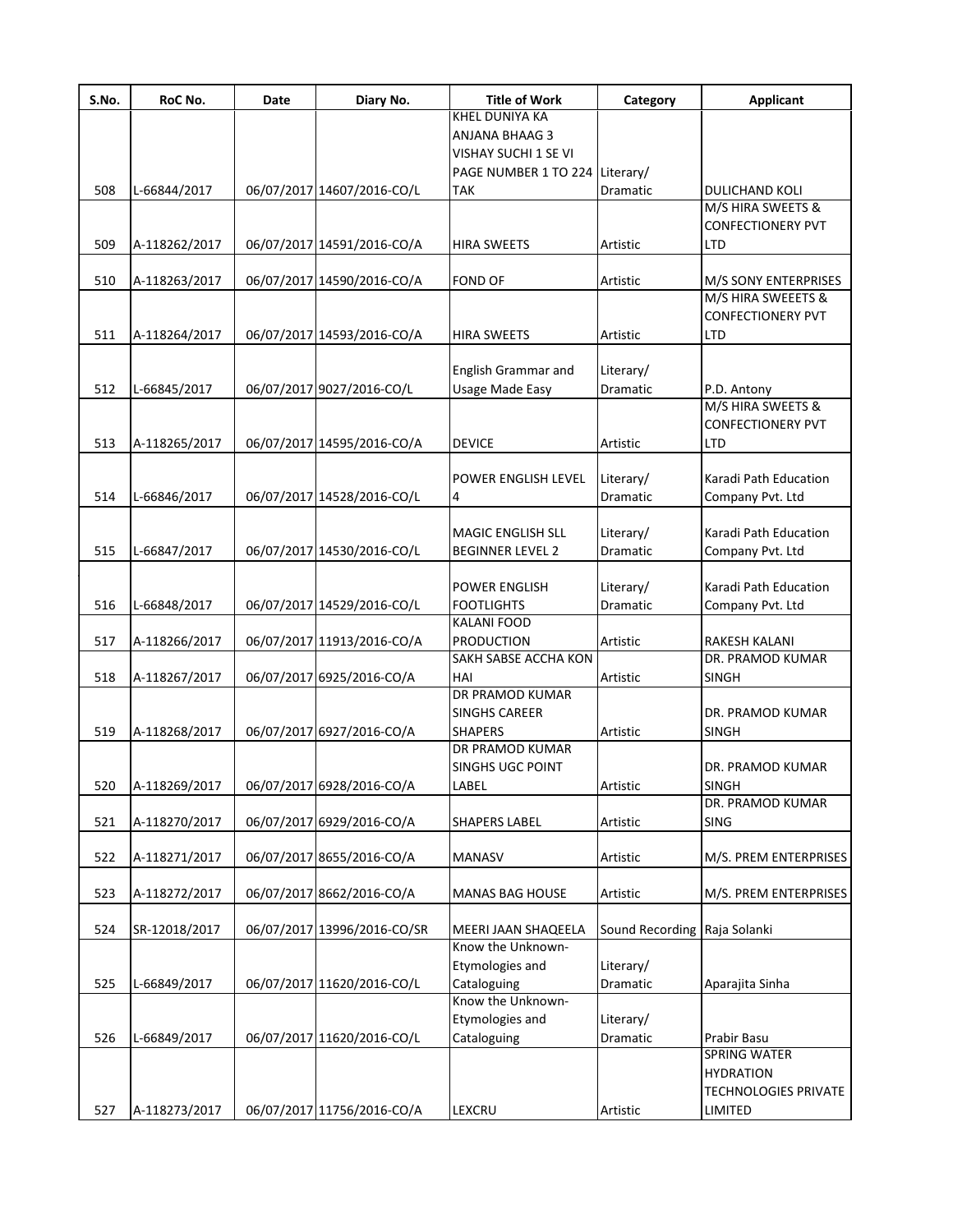| S.No. | RoC No.                       | Date | Diary No.                   | <b>Title of Work</b>                            | Category                    | Applicant                                                  |
|-------|-------------------------------|------|-----------------------------|-------------------------------------------------|-----------------------------|------------------------------------------------------------|
|       |                               |      |                             |                                                 |                             |                                                            |
| 528   | SW-9139/2017                  |      | 06/07/2017 7855/2016-CO/SW  | <b>Synergic Banking</b>                         | Computer<br>Software        | <b>Synergic Softek Solutions</b><br><b>Private Limited</b> |
|       |                               |      |                             |                                                 |                             |                                                            |
|       |                               |      |                             |                                                 |                             | MR MANOJ AGRAWAL                                           |
| 529   | A-118274/2017                 |      | 06/07/2017 11742/2016-CO/A  | SUPER 5 EKKA POHA                               | Artistic                    | MS RAJ FOOD PRODUCTS                                       |
|       |                               |      |                             |                                                 |                             |                                                            |
| 530   |                               |      | 06/07/2017 10526/2016-CO/L  | Mahamrityunjay Mantra<br>Va Shukracharya        | Literary/<br>Dramatic       |                                                            |
| 531   | L-66850/2017<br>A-118275/2017 |      | 06/07/2017 11798/2016-CO/A  | <b>R-SHAKTIMAN LABEL</b>                        | Artistic                    | V.V. Ratnaparkhi<br>SACHIN GUPTA                           |
|       |                               |      |                             |                                                 | Computer                    |                                                            |
| 532   | SW-9140/2017                  |      | 06/07/2017 54586/2014-CO/SW | SAI ENDECODER                                   | Software                    | KUNAL AMBASTA                                              |
|       |                               |      |                             |                                                 | Computer                    | <b>VALUEFIRST DIGITAL</b>                                  |
| 533   | SW-9141/2017                  |      | 06/07/2017 52123/2014-CO/SW | SendSmart Product                               | Software                    | MEDIA PVT. LTD.                                            |
|       |                               |      |                             |                                                 |                             |                                                            |
|       |                               |      |                             | Web Enabled Integrated                          |                             |                                                            |
| 534   | SW-9142/2017                  |      |                             | <b>Tea Management</b>                           | Computer<br>Software        |                                                            |
|       |                               |      | 06/07/2017 51677/2014-CO/SW | System<br><b>NON TRADITIONAL</b>                | Literary/                   | Samipillai<br>MR KV                                        |
| 535   | L-66851/2017                  |      | 06/07/2017 3436/2016-CO/L   | <b>MACHINING</b>                                | Dramatic                    | CHANNAVEERACHARI                                           |
|       |                               |      |                             | <b>ELEMENTS OF</b>                              |                             |                                                            |
|       |                               |      |                             | MECHANICAL                                      | Literary/                   | <b>MRKV</b>                                                |
| 536   | L-66852/2017                  |      | 06/07/2017 3434/2016-CO/L   | ENGINEERINGH                                    | Dramatic                    | CHANNAVEERACHARI                                           |
|       |                               |      |                             |                                                 |                             | Steelbird Hi-Tech India                                    |
| 537   | SR-12019/2017                 |      | 06/07/2017 10857/2016-CO/SR | MITRAA DA MH1                                   | Sound Recording Ltd.        |                                                            |
|       |                               |      |                             |                                                 |                             |                                                            |
|       |                               |      |                             | A study of consumer<br>rights in the context of |                             |                                                            |
|       |                               |      |                             | Food Adulteration in                            |                             |                                                            |
|       |                               |      |                             | India, with special                             |                             |                                                            |
|       |                               |      |                             | reference to Kolhapur                           | Literary/                   | Chandrani Shashikant                                       |
| 538   | L-66853/2017                  |      | 06/07/2017 1258/2016-CO/L   | district.                                       | Dramatic                    | Bagadi                                                     |
|       |                               |      |                             | <b>SHIVV - VANDE</b>                            |                             |                                                            |
| 539   | SR-12020/2017                 |      | 06/07/2017 9838/2016-CO/SR  | <b>MATARAM</b>                                  | Sound Recording Shivy Music |                                                            |
|       |                               |      |                             |                                                 |                             |                                                            |
|       |                               |      |                             | KUBER KHAINI WITH THE                           |                             | M/S KUBER KHAINI PVT                                       |
| 540   | A-118276/2017                 |      | 06/07/2017 11050/2016-CO/A  | DEVICE OF KUBER                                 | Artistic                    | <b>LTD</b>                                                 |
|       |                               |      |                             |                                                 |                             | Manoharlal Jeevandas                                       |
| 541   | A-118277/2017                 |      | 06/07/2017 10714/2016-CO/A  | <b>UTC</b>                                      | Artistic                    | Sachani                                                    |
|       |                               |      |                             |                                                 |                             | MR.SHAILESH AGRAWAL                                        |
| 542   | A-118278/2017                 |      | 06/07/2017 11746/2016-CO/A  | <b>TUM TUM</b>                                  | Artistic                    | M/s SHAILESH AGRALESH                                      |
|       |                               |      |                             |                                                 |                             | <b>MR MANOHAR LAL</b>                                      |
|       |                               |      |                             |                                                 |                             | ROHRA MS AMBIC FOOD                                        |
| 543   | A-118279/2017                 |      | 06/07/2017 11741/2016-CO/A  | <b>FRUITS TATTOO</b>                            | Artistic                    | <b>PRODUCTS</b>                                            |
|       |                               |      |                             |                                                 |                             |                                                            |
|       |                               |      |                             | "Mohachya G Batlila                             | Literary/                   | Baban Raghu Gore, an                                       |
| 544   | L-66854/2017                  |      | 06/07/2017 8356/2016-CO/L   | Kashala Halvile"                                | Dramatic                    | <b>Indian National</b>                                     |
|       |                               |      |                             |                                                 |                             |                                                            |
|       |                               |      |                             |                                                 | Literary/                   | Living Entertainment                                       |
| 545   | L-66855/2017                  |      | 06/07/2017 10606/2016-CO/L  | <b>FOOD TRIPPING</b>                            | Dramatic                    | Enterprises (P) Limited                                    |
|       |                               |      |                             |                                                 | Literary/                   |                                                            |
| 546   | L-66856/2017                  |      | 06/07/2017 9350/2016-CO/L   | ZYA'S DRUMSTICKS PULP                           | Dramatic                    | <b>GIRISH B. ANESUR</b>                                    |
|       |                               |      |                             |                                                 | Literary/                   |                                                            |
| 547   | L-66857/2017                  |      | 06/07/2017 9450/2016-CO/L   | MOKSH DWAAR                                     | Dramatic                    | <b>KUNDAN SINGH</b>                                        |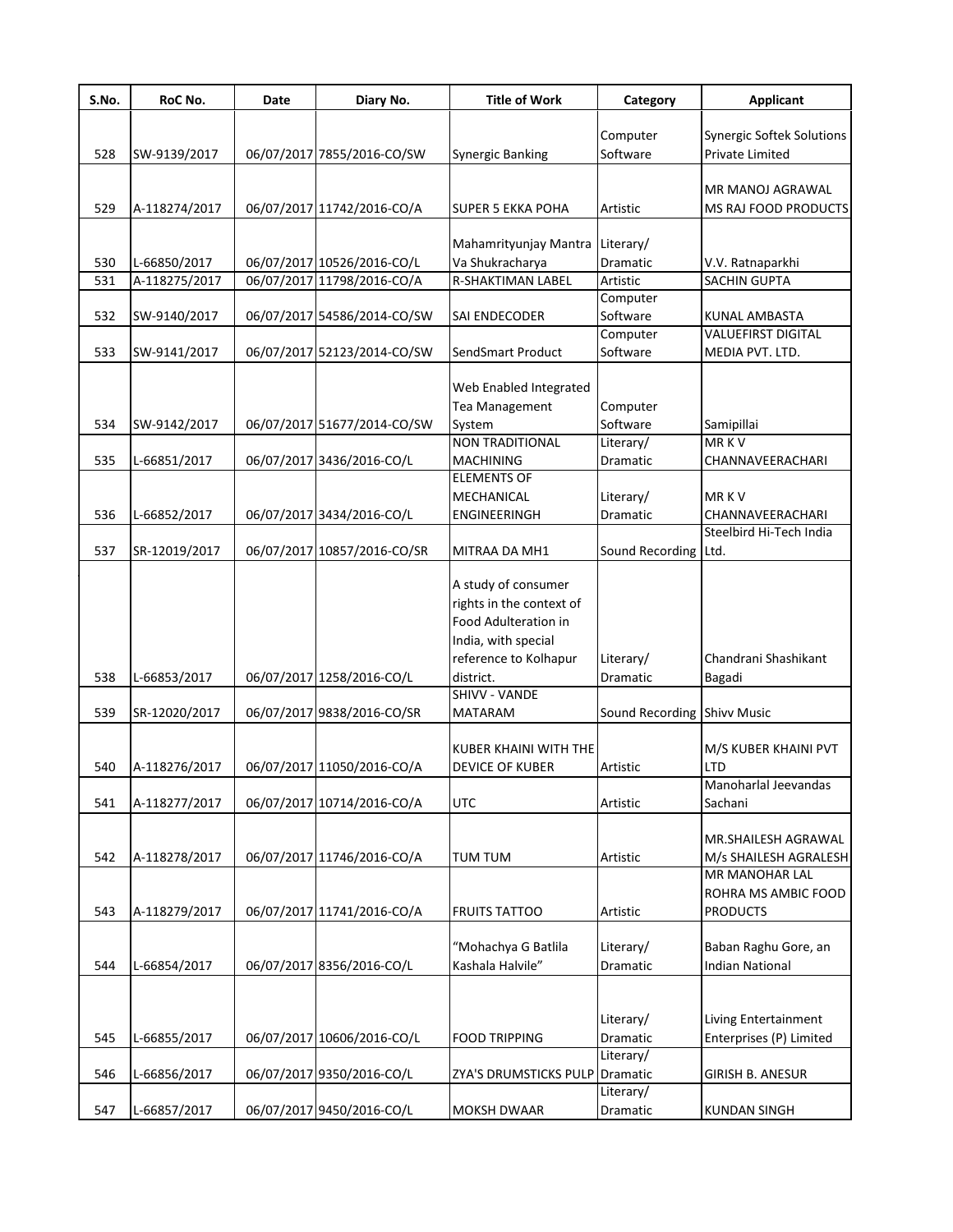| S.No. | RoC No.       | Date | Diary No.                   | <b>Title of Work</b>                                                                                       | Category                          | <b>Applicant</b>                             |
|-------|---------------|------|-----------------------------|------------------------------------------------------------------------------------------------------------|-----------------------------------|----------------------------------------------|
|       |               |      |                             |                                                                                                            | Cinematograph                     | <b>Super Cassetes Industries</b>             |
| 548   | CF-3855/2017  |      | 06/07/2017 40485/2013-CO/CF | Ashiqui 2                                                                                                  | Film                              | Ltd.                                         |
|       |               |      |                             | Legal Sentinels Presents                                                                                   | Literary/                         |                                              |
| 549   | L-66858/2017  |      | 06/07/2017 9153/2016-CO/L   | "LawClik"                                                                                                  | Dramatic                          | Jaikush Hoon                                 |
|       |               |      |                             |                                                                                                            |                                   | <b>TODAY GLOBAL</b>                          |
|       |               |      |                             |                                                                                                            |                                   | CORPORATION                                  |
| 550   | A-118280/2017 |      | 06/07/2017 9099/2016-CO/A   | <b>TGCP</b>                                                                                                | Artistic                          | <b>PROTECTION</b>                            |
|       |               |      |                             | KITTY THE MASTER                                                                                           |                                   |                                              |
| 551   | A-118281/2017 |      | 06/07/2017 9100/2016-CO/A   | <b>BAKER</b>                                                                                               | Artistic                          | <b>KITTY FOOD PRODUCTS</b>                   |
| 552   | L-66859/2017  |      | 06/07/2017 8034/2016-CO/L   | the vedic warriors                                                                                         | Literary/<br>Dramatic             | Rituraj Sharma                               |
|       |               |      |                             |                                                                                                            |                                   |                                              |
| 553   | L-66860/2017  |      | 06/07/2017 9168/2016-CO/L   | <b>SUN CULTURE: Factual</b><br>coordination of Science<br>and Spirituality                                 | Literary/<br>Dramatic             | Chandra Shekhar                              |
| 554   | L-66861/2017  |      | 06/07/2017 9410/2016-CO/L   | <b>INDIA INERNATIONAL</b><br>FOOD, WINE, CULTURAL Literary/<br><b>FEST &amp; TRADE FAIR</b>                | Dramatic                          | Frazer Haarishchandra<br>keswani             |
| 555   |               |      |                             |                                                                                                            | Artistic                          |                                              |
|       | A-118282/2017 |      | 06/07/2017 9054/2016-CO/A   | Raj Castle                                                                                                 |                                   | Mr. Raosaheb Vandure                         |
|       |               |      |                             |                                                                                                            |                                   | Mr. Manish Maganlal                          |
| 556   | A-118283/2017 |      | 06/07/2017 8573/2016-CO/A   | Famous Maheshwari                                                                                          | Artistic                          | Maheshwari                                   |
|       |               |      |                             |                                                                                                            | Computer                          |                                              |
| 557   | SW-9143/2017  |      | 06/07/2017 13647/2016-CO/SW | www.buymyjewel.com                                                                                         | Software                          | <b>RAJAT GAUR</b>                            |
|       |               |      |                             | A Princess' Diary - The                                                                                    |                                   |                                              |
|       |               |      |                             | Saga of Royal Indian                                                                                       | Literary/                         |                                              |
| 558   | L-66862/2017  |      | 06/07/2017 9241/2016-CO/L   | Women                                                                                                      | Dramatic                          | Alluring India Tour                          |
|       |               |      |                             |                                                                                                            | Literary/                         |                                              |
| 559   | L-66863/2017  |      | 06/07/2017 9189/2016-CO/L   | Mirth of Poesy                                                                                             | <b>Dramatic</b>                   | Subin Mathew                                 |
|       |               |      |                             |                                                                                                            | Literary/                         |                                              |
| 560   | L-66864/2017  |      | 06/07/2017 9265/2016-CO/L   | An Empty Cup of Kahwa                                                                                      | <b>Dramatic</b>                   | Khushboo Tanna                               |
| 561   | SW-9144/2017  |      | 06/07/2017 12334/2016-CO/SW | DEVELOPMENT AND<br>ANALYSIS OF A NOVEL<br><b>HIGHLY SECURE SPEEDY</b><br>CRYPTOSYSTEM<br>UNIQUE FABLES :by | Computer<br>Software<br>Literary/ | HIMANI AGRAWAL, DR.<br><b>MONISHA SHARMA</b> |
| 562   | L-66865/2017  |      | 06/07/2017 14684/2016-CO/L  | Lavlin                                                                                                     | Dramatic                          | Dr. Lavlin Thadani                           |
| 563   | A-118284/2017 |      | 06/07/2017 14775/2016-CO/A  | F SPA AND SALON                                                                                            | Artistic                          | CHANDRAKANT<br>PRABHUDAS SONI, PROP          |
|       |               |      |                             |                                                                                                            | Literary/                         | <b>BRO. BIBHUDAN BISWAS</b>                  |
| 564   | L-66866/2017  |      | 06/07/2017 11915/2016-CO/L  | <b>BHABABADIR PUSTAK</b>                                                                                   | Dramatic                          | [SECRETARY]                                  |
| 565   | A-118285/2017 |      | 06/07/2017 14777/2016-CO/A  | <b>PURE</b>                                                                                                | Artistic                          | <b>SYMPHONY LTD</b>                          |
|       |               |      |                             |                                                                                                            |                                   | PRASHANT BHARATBHAI                          |
| 566   | A-118286/2017 |      | 06/07/2017 14776/2016-CO/A  | <b>MADHUVAN</b>                                                                                            | Artistic                          | <b>MEHTA</b>                                 |
|       |               |      |                             | <b>Intellect Canvas</b>                                                                                    | Computer                          |                                              |
| 567   | SW-9145/2017  |      | 06/07/2017 11186/2016-CO/SW | Technology                                                                                                 | Software                          | Arun Jain                                    |
|       |               |      |                             |                                                                                                            | Computer                          |                                              |
| 568   | SW-9146/2017  |      | 06/07/2017 12402/2016-CO/SW | SATNAM WAHEGURU                                                                                            | Software                          | Ms. Megha Goel                               |
|       |               |      |                             |                                                                                                            | Computer                          |                                              |
| 569   | SW-9146/2017  |      | 06/07/2017 12402/2016-CO/SW | SATNAM WAHEGURU                                                                                            | Software                          | MANIK WADHWA                                 |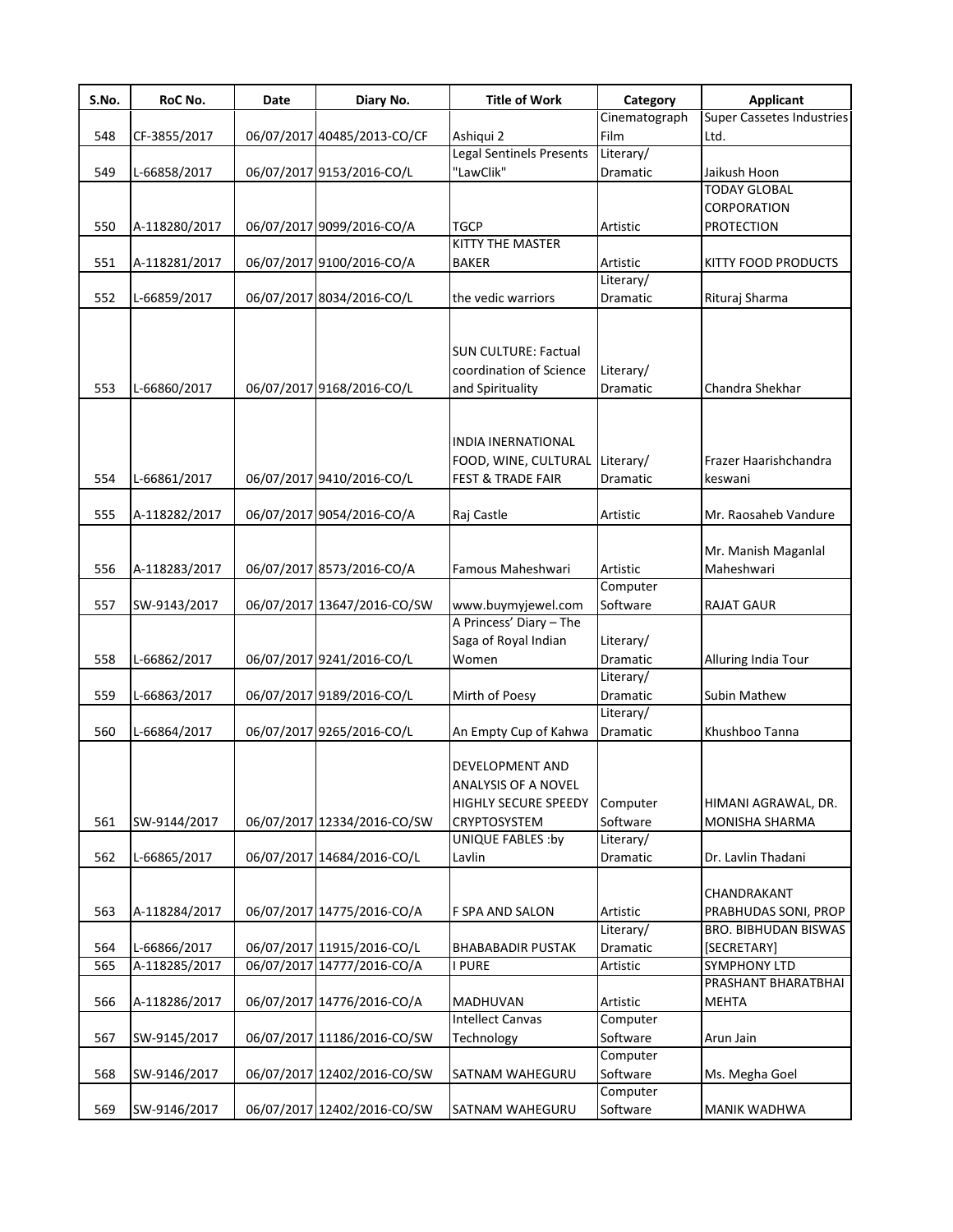| S.No. | RoC No.       | Date | Diary No.                   | <b>Title of Work</b>                        | Category  | <b>Applicant</b>         |
|-------|---------------|------|-----------------------------|---------------------------------------------|-----------|--------------------------|
|       |               |      |                             |                                             | Computer  |                          |
| 570   | SW-9146/2017  |      | 06/07/2017 12402/2016-CO/SW | SATNAM WAHEGURU                             | Software  | <b>VINOD KUMAR</b>       |
|       |               |      |                             | WOW LOGO WITH                               |           |                          |
| 571   | A-118287/2017 |      | 06/07/2017 14765/2016-CO/A  | SWOOSH                                      | Artistic  | WOW GEAR LLC             |
|       |               |      |                             |                                             |           |                          |
|       |               |      |                             | <b>FAUJDAR ENGINEERING</b>                  |           |                          |
| 572   | A-118288/2017 |      | 06/07/2017 14728/2016-CO/A  | <b>WORKS</b>                                | Artistic  | SATYABHAN SINGH          |
|       |               |      |                             |                                             |           |                          |
| 573   | A-118288/2017 |      | 06/07/2017 14728/2016-CO/A  | <b>FAUJDAR ENGINEERING</b><br><b>WORKS</b>  | Artistic  | <b>GAJENDRA SINGH</b>    |
|       |               |      |                             |                                             |           | RAJIV KHANNA PRO.        |
|       |               |      |                             |                                             |           | MABA SHRI CHAND          |
| 574   | A-118289/2017 |      | 06/07/2017 14076/2016-CO/A  | CHANGU MANGU                                | Artistic  | <b>AGENCY</b>            |
| 575   | A-118290/2017 |      | 06/07/2017 14089/2016-CO/A  | <b>SR HIND</b>                              | Artistic  | SHALIGRAM                |
|       |               |      |                             | MISLONA NIMBU                               |           | <b>NARESH KUMAR</b>      |
| 576   | A-118291/2017 |      | 06/07/2017 14090/2016-CO/A  | <b>KHATTAS</b>                              | Artistic  | KHILWANI                 |
|       |               |      |                             |                                             |           | SHAILANDER KUMAR         |
| 577   | A-118292/2017 |      | 06/07/2017 13964/2016-CO/A  | SAVII'S boutique                            | Artistic  | S/O. SH. HARI RAM        |
|       |               |      |                             |                                             |           | <b>GOYAL FASHIONS</b>    |
| 578   | A-118293/2017 |      | 06/07/2017 13970/2016-CO/A  | <b>FLOAT</b>                                | Artistic  | PRIVATE LIMITED          |
|       |               |      |                             | The Great Indian Street                     |           | <b>GOYAL FASHIONS</b>    |
| 579   | A-118294/2017 |      | 06/07/2017 13972/2016-CO/A  | Food                                        | Artistic  | PRIVATE LIMITED          |
|       |               |      |                             |                                             | Literary/ |                          |
| 580   | L-66867/2017  |      | 06/07/2017 14696/2016-CO/L  | JAY GAATHA VEERON KI                        | Dramatic  | SANGRAM U SINGH          |
|       |               |      |                             |                                             |           | <b>GOYAL FASHIONS</b>    |
| 581   | A-118295/2017 |      | 06/07/2017 13973/2016-CO/A  | <b>OASIS</b>                                | Artistic  | PRIVATE LIMITED          |
|       |               |      |                             | <b>BASIC AND GENERAL</b>                    |           |                          |
|       |               |      |                             | MATHEMATICS ENGLISH Literary/               |           |                          |
| 582   | L-66868/2017  |      | 06/07/2017 13983/2016-CO/L  | <b>EDITION</b>                              | Dramatic  | RAMNIWAS MATHURIYA       |
|       |               |      |                             |                                             |           |                          |
|       |               |      |                             | Mayur Puri's                                | Literary/ |                          |
| 583   | L-66869/2017  |      | 06/07/2017 14391/2016-CO/L  | <b>Screenwriting Bootcamp</b>               | Dramatic  | Mayur Puri               |
|       |               |      |                             | <b>UPGRADATION OF HPBP</b>                  |           |                          |
|       |               |      |                             | <b>ISKAMATIC CONTROLS</b>                   |           |                          |
|       |               |      |                             | TO DCS BASED                                | Literary/ | <b>BHARAT HEAVY</b>      |
| 584   | L-66870/2017  |      | 06/07/2017 14651/2016-CO/L  | <b>CONTROLS</b><br><b>ALARM FACIA BLOCK</b> | Dramatic  | ELECTRICALS LIMITED      |
|       |               |      |                             |                                             | Literary/ |                          |
| 585   |               |      |                             | DEVELOPMENT ON                              |           | <b>BHARAT HEAVY</b>      |
|       | L-66871/2017  |      | 06/07/2017 14653/2016-CO/L  | <b>DDCMIS SYSTEM</b>                        | Dramatic  | ELECTRICALS LIMITED      |
|       |               |      |                             | CukeMBR - Test                              | Computer  | M/s Xebia IT Architects  |
| 586   | SW-9147/2017  |      | 06/07/2017 7031/2016-CO/SW  | <b>Automation Framework</b>                 | Software  | India Private Limited    |
|       |               |      |                             |                                             |           |                          |
|       |               |      |                             | AMAN CHAMAN AASAN                           | Literary/ |                          |
| 587   | L-66872/2017  |      | 06/07/2017 13980/2016-CO/L  | URDU KAYADA                                 | Dramatic  | <b>NESAR AHMAD</b>       |
|       |               |      |                             |                                             |           |                          |
|       |               |      |                             | SHANKRACHARYA KA                            | Literary/ | <b>DWARKA PURI</b>       |
| 588   | L-66873/2017  |      | 06/07/2017 14006/2016-CO/L  | <b>VAIDIK DHARMA</b>                        | Dramatic  | <b>GOSWAMI SHIVARTHI</b> |
|       |               |      |                             |                                             |           |                          |
|       |               |      |                             |                                             | Literary/ | DWARKA PURI              |
| 589   | L-66874/2017  |      | 06/07/2017 14017/2016-CO/L  | MAA VANDE MATTRAM                           | Dramatic  | <b>GOSWAMI SHIVARTHI</b> |
|       |               |      |                             |                                             |           | <b>RAUSHAN SOAP</b>      |
| 590   | A-118296/2017 |      | 06/07/2017 13468/2016-CO/A  | RSI EXEL BLUE.                              | Artistic  | <b>INDUSTRIES</b>        |
|       |               |      |                             | CARTOON IMAGE                               |           |                          |
| 591   | A-118297/2017 |      | 06/07/2017 12645/2016-CO/A  | (KHATKOO)                                   | Artistic  | AMAN BAJAJ               |
|       |               |      |                             | CARTOON IMAGE                               |           |                          |
| 592   | A-118297/2017 |      | 06/07/2017 12645/2016-CO/A  | (KHATKOO)                                   | Artistic  | PRAMOD KUMAR BAJAJ       |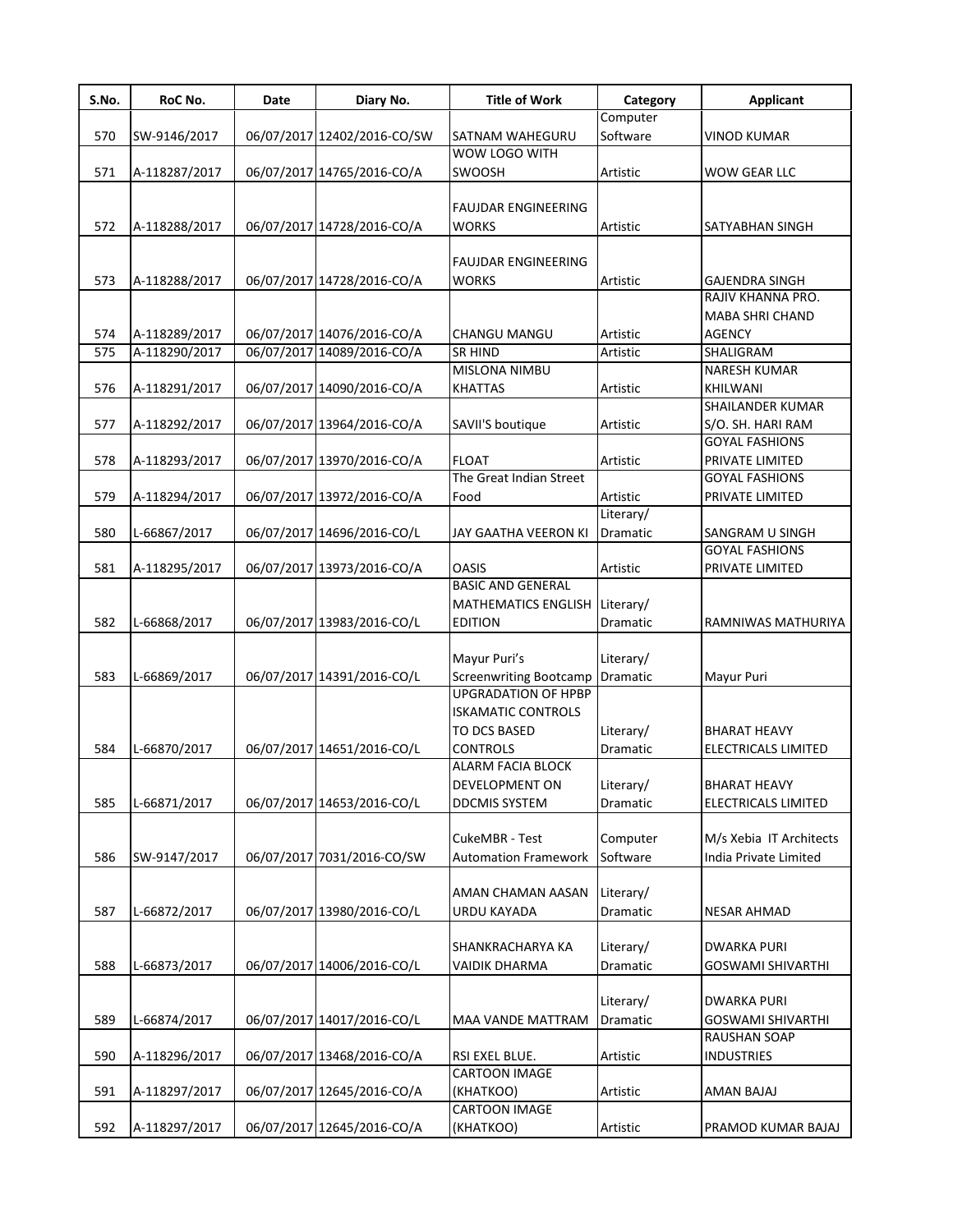| S.No. | RoC No.       | Date | Diary No.                   | <b>Title of Work</b>             | Category                | Applicant                  |
|-------|---------------|------|-----------------------------|----------------------------------|-------------------------|----------------------------|
|       |               |      |                             |                                  | Literary/               |                            |
| 593   | L-66875/2017  |      | 06/07/2017 12451/2016-CO/L  | Pyaar Ki Ek Kahaani              | Dramatic                | Kunal Purohit              |
|       |               |      |                             |                                  | Literary/               | PRAVEEN KUMAR              |
| 594   | L-66876/2017  |      | 06/07/2017 11427/2016-CO/L  | ABHIVAYTIYA                      | <b>Dramatic</b>         | <b>TRIPATHI</b>            |
|       |               |      |                             |                                  |                         | <b>OMEGA HEALTHCARE</b>    |
|       |               |      |                             | <b>BATCH MANAGEMENT</b>          | Literary/               | <b>MANAGEMENT SERVICES</b> |
| 595   | L-66877/2017  |      | 06/07/2017 9967/2017-CO/L   | SYSTEM                           | Dramatic                | PVT. LTD.                  |
|       |               |      |                             |                                  | Literary/               | KUNAL SANDHU,              |
| 596   | L-66878/2017  |      | 06/07/2017 15000/2016-CO/L  | STUDENT NEXT                     | Dramatic                | <b>DIRECTOR</b>            |
|       |               |      |                             |                                  |                         | MS KRUPA LACE              |
| 597   | A-118298/2017 |      | 06/07/2017 14972/2016-CO/A  | <b>KRUPALACE</b>                 | Artistic                | <b>MATERIALS</b>           |
|       |               |      |                             |                                  |                         |                            |
|       |               |      |                             |                                  |                         | Narendrakumar Gopal        |
|       |               |      |                             |                                  |                         | Pindoria [ Partner of G R  |
|       |               |      |                             |                                  |                         |                            |
| 598   | A-118299/2017 |      | 06/07/2017 15060/2016-CO/A  | <b>GR IMAGINE</b>                | Artistic                | Imagine ]                  |
|       |               |      |                             | <b>VEER RAJE CHIMNA</b>          | Literary/               | <b>ONKARLAL CHAITRAM</b>   |
| 599   | L-66879/2017  |      | 06/07/2017 15003/2016-CO/L  | <b>BAHADDUR</b>                  | Dramatic                | PATLE                      |
|       |               |      |                             |                                  | Literary/               |                            |
| 600   | L-66880/2017  |      | 06/07/2017 54729/2014-CO/L  | I QUBE - Grade 3                 | Dramatic                | Pratik Pravin Oswal        |
|       |               |      |                             |                                  |                         |                            |
|       |               |      |                             | himalaya protein                 |                         |                            |
|       |               |      |                             | conditioner softness &           |                         | Himalaya Glabal Holding    |
| 601   | A-118300/2017 |      | 06/07/2017 39601/2013-CO/A  | shine (normal hair)              | Artistic                | Ltd.                       |
|       |               |      |                             |                                  |                         |                            |
|       |               |      |                             | himalaya anti- hair fall         |                         | Himalaya Glabal Holding    |
| 602   | A-118301/2017 |      | 06/07/2017 39597/2013-CO/A  | shampoo (all hair types)         | Artistic                | Ltd.                       |
|       |               |      |                             | Himalaya Protein                 |                         |                            |
|       |               |      |                             | Shampoo (Extra                   |                         |                            |
|       |               |      |                             | Moisturizing- Normal to          |                         | HIMALAYA GLOBAL            |
| 603   | A-118303/2017 |      | 06/07/2017 39587/2013-CO/A  | Dry Hair)                        | Artistic                | HOLDINGS LTD.              |
|       |               |      |                             |                                  | Literary/               |                            |
| 604   | L-66881/2017  |      | 07/07/2017 11517/2016-CO/L  | <b>Rubber Formulations</b>       | Dramatic                | Mr. Shrikant Athavale      |
|       |               |      |                             |                                  | Literary/               |                            |
| 605   |               |      |                             |                                  | Dramatic                |                            |
|       | L-66882/2017  |      | 07/07/2017 1577/2017-CO/L   | Ekantatalya Kavita               |                         | Ramesh Nagesh Sawant       |
|       |               |      |                             |                                  | Literary/               |                            |
| 606   | L-66883/2017  |      | 07/07/2017 12664/2016-CO/L  | Peepal is Calling                | <b>Dramatic</b>         | Gargee Gupta               |
|       |               |      |                             |                                  | Literary/               |                            |
| 607   | L-66884/2017  |      | 07/07/2017 13485/2016-CO/L  | Kaal Sarp Yog                    | Dramatic                | Himanshu Shangari          |
|       |               |      |                             |                                  | Literary/               |                            |
| 608   | L-66885/2017  |      | 07/07/2017 9944/2016-CO/L   | Kavya My Ocean                   | Dramatic                | B.A. Karthikeyan           |
|       |               |      |                             | Match Making & Manglik Literary/ |                         |                            |
| 609   | L-66886/2017  |      | 07/07/2017 13496/2016-CO/L  | Dosh                             | Dramatic                | Himanshu Shangari          |
|       |               |      |                             | An Apology for                   | Literary/               |                            |
| 610   | L-66887/2017  |      | 07/07/2017 9893/2016-CO/L   | Shakespeare                      | Dramatic                | S.A. JOSEPH                |
|       |               |      |                             | Combust Mercury - Part           | Literary/               |                            |
| 611   | L-66888/2017  |      | 07/07/2017 13482/2016-CO/L  |                                  | Dramatic                | Himanshu Shangari          |
| 612   | A-118305/2017 |      | 07/07/2017 12640/2016-CO/A  | PK&S                             | Artistic                | SONU BANSAL                |
|       |               |      |                             |                                  | Literary/               |                            |
| 613   | L-66889/2017  |      | 07/07/2017 13680/2016-CO/L  | Suicide                          | Dramatic                | KAUSHIK JETHVA             |
|       |               |      |                             |                                  | Literary/               |                            |
| 614   | L-66890/2017  |      | 07/07/2017 10104/2016-CO/L  | The Last Witch Trial             | Dramatic                | Siddharth Nirwan           |
|       |               |      |                             |                                  | Literary/               |                            |
| 615   | L-66891/2017  |      | 07/07/2017 10281/2016-CO/L  | Angad                            | Dramatic                | Rahul Verma                |
|       |               |      |                             |                                  |                         |                            |
|       |               |      |                             |                                  |                         | MIRAJ ENTERTAINMENT        |
|       |               |      |                             |                                  |                         |                            |
| 616   | SR-12021/2017 |      | 07/07/2017 11232/2016-CO/SR | YUHI BUS TU                      | Sound Recording LIMITED |                            |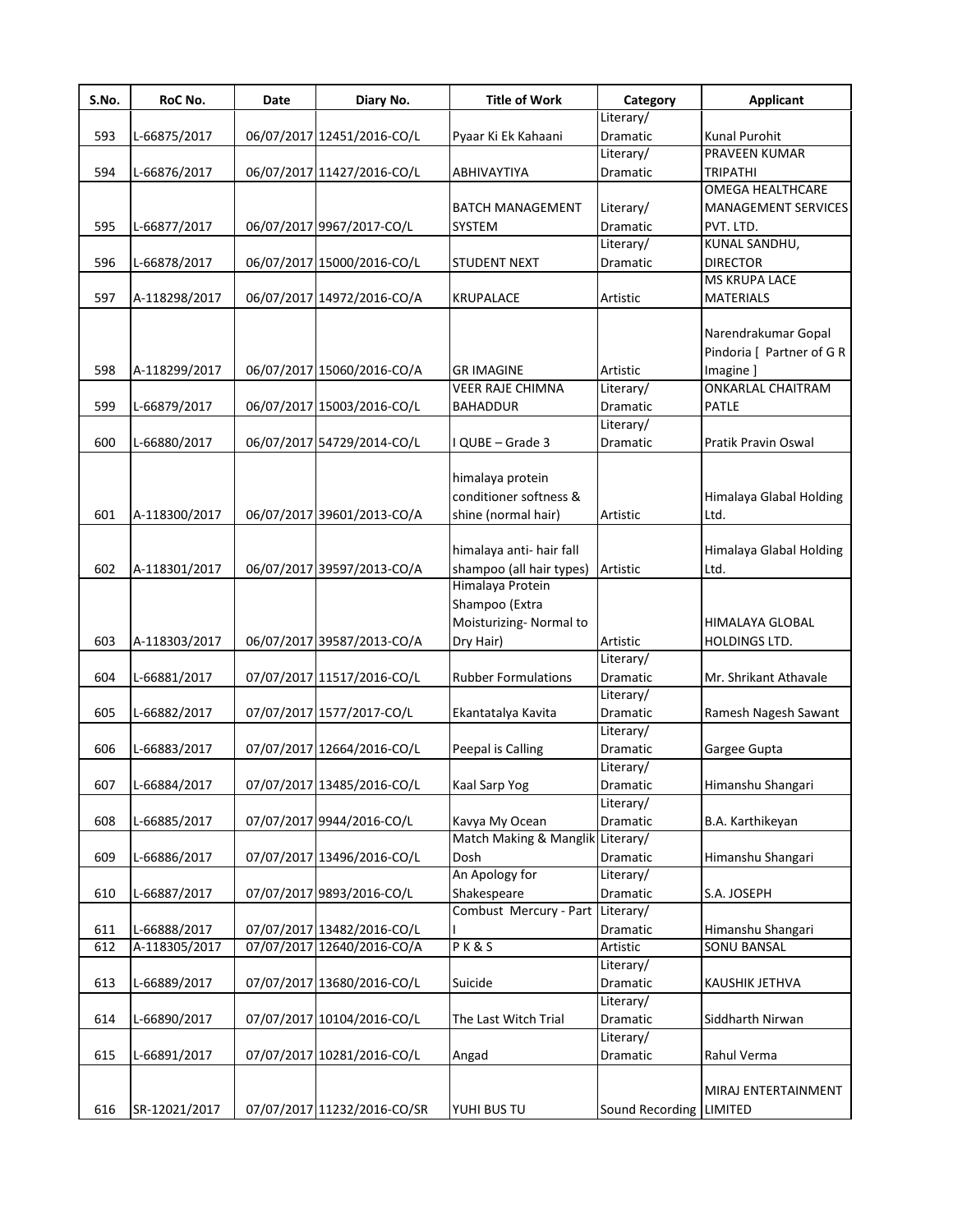| S.No. | RoC No.       | Date | Diary No.                   | <b>Title of Work</b>            | Category                | <b>Applicant</b>            |
|-------|---------------|------|-----------------------------|---------------------------------|-------------------------|-----------------------------|
|       |               |      |                             | <b>RTI MANAGEMENT</b>           | Computer                | <b>BHARAT HEAVY</b>         |
| 617   | SW-9148/2017  |      | 07/07/2017 12511/2016-CO/SW | SYSTEM (RTIMS)                  | Software                | ELECTRICALS LIMITED         |
|       |               |      |                             |                                 |                         |                             |
|       |               |      |                             |                                 |                         | MIRAJ ENTERTAINMENT         |
| 618   | SR-12022/2017 |      | 07/07/2017 11229/2016-CO/SR | <b>ATTITUDE MUSICAL</b>         | Sound Recording LIMITED |                             |
|       |               |      |                             |                                 |                         |                             |
|       |               |      |                             |                                 |                         | SARWAN KUMAR                |
|       |               |      |                             |                                 |                         | SHARMA INDIAN               |
|       |               |      |                             |                                 |                         | <b>NATIONAL AND</b>         |
|       |               |      |                             |                                 |                         | <b>DIRECTOR OF SHRI</b>     |
|       |               |      |                             |                                 |                         | <b>SHARMA STEELTECH</b>     |
| 619   | A-118306/2017 |      | 07/07/2017 6245/2016-CO/A   | SSTXON10000 2XPOWER Artistic    |                         | (INDIA) PRIVATE LIMITED     |
|       |               |      |                             |                                 | Literary/               |                             |
| 620   | L-66892/2017  |      | 07/07/2017 12500/2016-CO/L  | Last Days of Dwaraavatii        | Dramatic                | Dibyendu Pal                |
|       |               |      |                             |                                 |                         |                             |
|       |               |      |                             | <b>INSTRUCTOR STATION</b>       |                         |                             |
|       |               |      |                             | SOFTWARE FOR POWER              |                         |                             |
|       |               |      |                             | <b>PLANT TRAINING</b>           | Computer                | <b>BHARAT HEAVY</b>         |
| 621   | SW-9149/2017  |      | 07/07/2017 12538/2016-CO/SW | <b>SIMULATOR</b>                | Software                | <b>ELECTRICALS LIMITED</b>  |
|       |               |      |                             |                                 |                         |                             |
|       |               |      |                             | Dr Abdul Ahad Khan's            |                         |                             |
|       |               |      |                             | <b>Intermaxillary Fixation</b>  | Literary/               | Dr. Khan Abdul Ahad         |
| 622   | L-66893/2017  |      | 07/07/2017 13381/2016-CO/L  | Technique                       | Dramatic                | Ghaffar                     |
| 623   | A-118307/2017 |      | 07/07/2017 13431/2016-CO/A  | PRO STAR                        | Artistic                | S. MADAN & CO.              |
|       |               |      |                             |                                 |                         |                             |
|       |               |      |                             | SOFTWARE                        |                         |                             |
|       |               |      |                             | <b>APPLICATION FOR</b>          |                         |                             |
|       |               |      |                             | MANAGEMENT                      |                         |                             |
|       |               |      |                             | <b>INFORMATION</b>              |                         |                             |
|       |               |      |                             | <b>REPORTING SYSTEM OF</b>      | Computer                | <b>BHARAT HEAVY</b>         |
| 624   | SW-9150/2017  |      | 07/07/2017 14130/2015-CO/SW | MOTORS DESIGN GROUP Software    |                         | ELECTRICALS LIMITED         |
|       |               |      |                             |                                 |                         |                             |
|       |               |      |                             | ROBICA COFFEE-CAFE &            |                         | NAVKANJ COFFEE AND          |
|       |               |      |                             | BISTRO HAVING 7 PAGES Literary/ |                         | PLANTATION PRIVATE          |
| 625   | L-66894/2017  |      | 07/07/2017 7447/2016-CO/L   | IN BOOKLET FORM                 | <b>Dramatic</b>         | LIMITED                     |
|       |               |      |                             |                                 |                         | ASHISH JAIN of EXIM         |
|       |               |      |                             |                                 |                         | <b>INDIA COSMETICS</b>      |
| 626   | A-118308/2017 |      | 07/07/2017 12404/2016-CO/A  | <b>COLORINA HINA LABEL</b>      | Artistic                | COMPANY                     |
|       |               |      |                             | PRAGATI LITTLE                  | Literary/               |                             |
| 627   | L-66895/2017  |      | 07/07/2017 7478/2016-CO/L   | DICTIONARY E E M                | Dramatic                | NIRALI PRAKASHAN            |
| 628   | A-118309/2017 |      | 07/07/2017 13620/2016-CO/A  | Shivaji Raje Poster 5           | Artistic                | Ketan G. Aghade             |
|       |               |      |                             |                                 | Literary/               |                             |
| 629   | L-66896/2017  |      | 07/07/2017 10289/2016-CO/L  | Manage Your Image               | Dramatic                | AuraPrestilo Pvt. Ltd.      |
|       |               |      |                             |                                 |                         |                             |
|       |               |      |                             | PRAGATI VOCABULARY              | Literary/               |                             |
| 630   | L-66897/2017  |      | 07/07/2017 7375/2016-CO/L   | DICTIONARY E M                  | Dramatic                | NIRALI PRAKASHAN            |
|       |               |      |                             |                                 | Literary/               | Sandeep Ravidutt            |
| 631   | L-66898/2017  |      | 07/07/2017 12091/2016-CO/L  | <b>White Quotes</b>             | Dramatic                | Sharma                      |
|       |               |      |                             | Ramayanam -                     |                         |                             |
|       |               |      |                             | Jeevanavedam                    |                         |                             |
|       |               |      |                             | (Ramayanam - The                | Literary/               |                             |
| 632   | L-66899/2017  |      | 07/07/2017 11861/2016-CO/L  | Social Science)                 | Dramatic                | L T Chandrasekhara Rao      |
|       |               |      |                             |                                 |                         | MR NILESH KUMAR             |
| 633   | A-118310/2017 |      | 07/07/2017 11751/2016-CO/A  | RELAX                           | Artistic                | GOYAL                       |
|       |               |      |                             |                                 |                         |                             |
| 634   | A-118311/2017 |      | 07/07/2017 11713/2016-CO/A  | <b>TEXSPIN</b>                  | Artistic                | <b>TEXSPIN BEARINGS LTD</b> |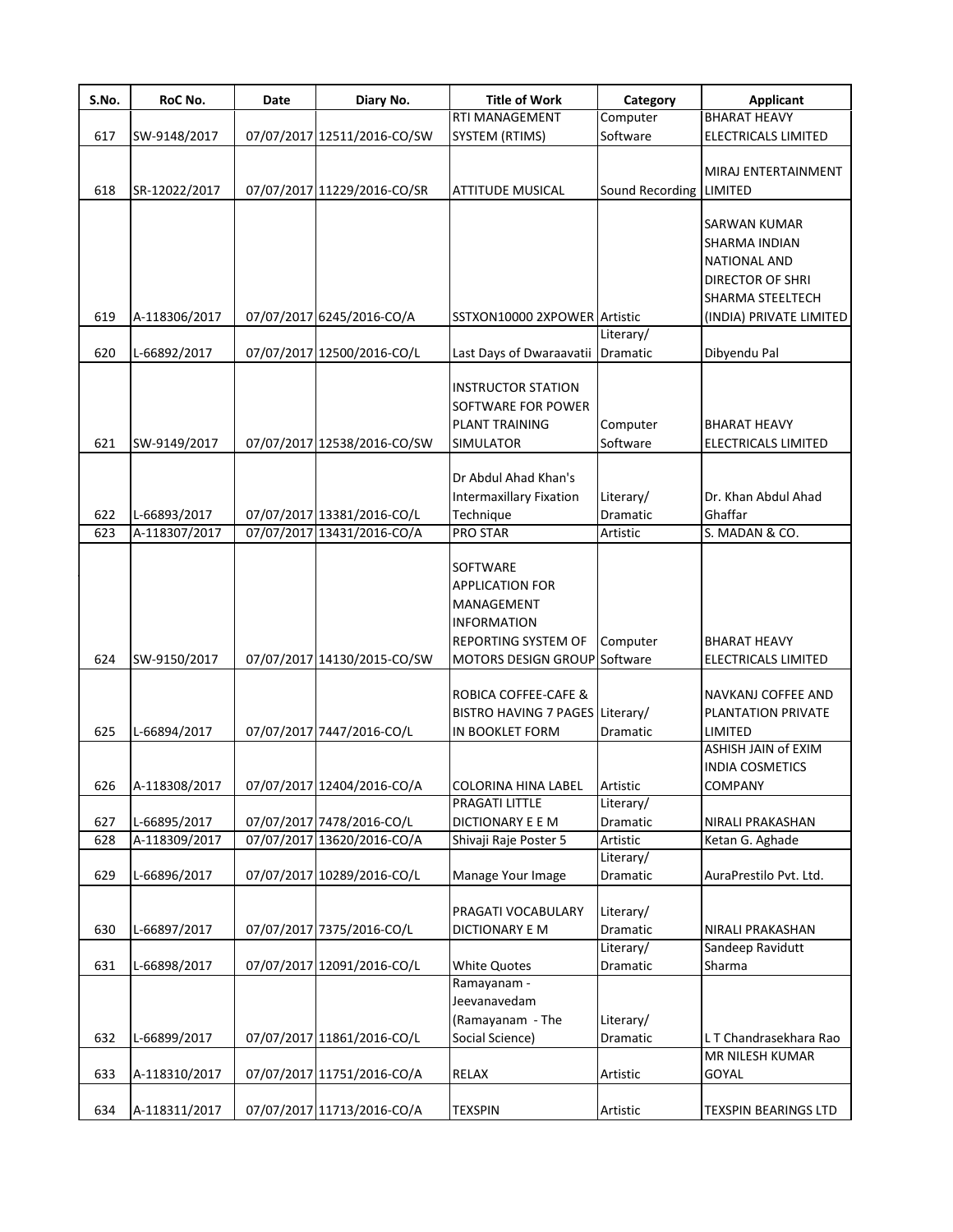| S.No. | RoC No.       | Date | Diary No.                   | <b>Title of Work</b>                                  | Category                     | <b>Applicant</b>                                 |
|-------|---------------|------|-----------------------------|-------------------------------------------------------|------------------------------|--------------------------------------------------|
| 635   | A-118312/2017 |      | 07/07/2017 11714/2016-CO/A  |                                                       | Artistic                     | <b>TEXSPJIN BEARINGS LTD</b>                     |
|       |               |      |                             | Beyond CAT - The                                      |                              |                                                  |
|       |               |      |                             | Interviews: For                                       |                              |                                                  |
|       |               |      |                             | Admissions to IIMs and                                | Literary/                    |                                                  |
| 636   | L-66900/2017  |      | 07/07/2017 14155/2015-CO/L  | Other B-Schools                                       | Dramatic                     | Sumit Singh                                      |
|       |               |      |                             | KINGSON COCONUT                                       |                              | AMIT JAIN, PROP M/S                              |
| 637   | A-118313/2017 |      | 07/07/2017 11057/2016-CO/A  | <b>JASMINE</b>                                        | Artistic                     | <b>VINAYAK INDUSTRIES</b>                        |
|       |               |      |                             |                                                       |                              | AMIT JAIN, PROP M/S                              |
| 638   | A-118314/2017 |      | 07/07/2017 11058/2016-CO/A  | <b>KINGSON JASMINE</b><br>KINGSON KESH CARE           | Artistic                     | <b>VINAYAK INDUSTRIES</b><br>AMIT JAIN, PROP M/S |
| 639   | A-118315/2017 |      | 07/07/2017 11059/2016-CO/A  | PLUSH                                                 | Artistic                     | <b>VINAYAK INDUSTRIES</b>                        |
|       |               |      |                             | <b>SNEHA LOVELY MULTI</b>                             |                              |                                                  |
|       |               |      |                             | <b>TOUCH FAIRNESS</b>                                 |                              | AMIT JAIN, PROP M/S                              |
| 640   | A-118316/2017 |      | 07/07/2017 11061/2016-CO/A  | CREAM                                                 | Artistic                     | <b>VINAYAK INDUSTRIES</b>                        |
|       |               |      |                             |                                                       |                              |                                                  |
|       |               |      |                             | <b>SNEHA LOVELY MULTI</b>                             |                              |                                                  |
|       |               |      |                             | <b>TOUCH PREMIUM</b>                                  |                              | AMIT JAIN, PROP M/S                              |
| 641   | A-118317/2017 |      | 07/07/2017 11062/2016-CO/A  | <b>BEAUTY CREAM</b>                                   | Artistic                     | <b>VINAYAK INDUSTRIES</b>                        |
|       |               |      |                             |                                                       |                              |                                                  |
|       |               |      |                             |                                                       |                              | MIRAJ ENTERTAINMENT                              |
| 642   | SR-12023/2017 |      | 07/07/2017 11231/2016-CO/SR | <b>BOOTY MUSICAL SONG</b>                             | Sound Recording              | <b>LIMITED</b>                                   |
|       |               |      |                             |                                                       |                              | MIRAJ ENTERTAINMENT                              |
| 643   | SR-12024/2017 |      | 07/07/2017 11236/2016-CO/SR | <b>BAANWARI</b>                                       | Sound Recording              | LIMITED                                          |
|       |               |      |                             |                                                       |                              |                                                  |
|       |               |      |                             |                                                       |                              | MIRAJ ENTERTAINMENT                              |
| 644   | SR-12025/2017 |      | 07/07/2017 11241/2016-CO/SR | RAASTAA RAASTAA                                       | Sound Recording              | <b>LIMITED</b>                                   |
|       |               |      |                             |                                                       |                              |                                                  |
| 645   | A-118318/2017 |      | 07/07/2017 11715/2016-CO/A  |                                                       | Artistic                     | <b>TEXSPIN BEARINGS LTD</b>                      |
|       |               |      |                             | <b>MAAJHI RAMPURI</b>                                 |                              |                                                  |
|       |               |      |                             | LACHHA WITH THE                                       |                              | M/S KUBER KHAINI PVT                             |
| 646   | A-118319/2017 |      | 07/07/2017 11051/2016-CO/A  | <b>DEVICE OF KUBER</b>                                | Artistic                     | LTD                                              |
|       |               |      |                             |                                                       |                              |                                                  |
| 647   | A-118320/2017 |      | 07/07/2017 11020/2016-CO/A  | <b>KCP SOFT</b>                                       | Artistic                     | MR SHASHIKANT G. JAIN                            |
|       | L-66901/2017  |      |                             |                                                       | Literary/<br><b>Dramatic</b> |                                                  |
| 648   |               |      | 07/07/2017 10880/2016-CO/L  | <b>Usha's Awakening</b><br><b>BL CATERERS PVT LTD</b> |                              | Rajal Ashar                                      |
| 649   | A-118321/2017 |      | 07/07/2017 11039/2016-CO/A  | <b>LOGO</b>                                           | Artistic                     | M/S B L CATERERS PVT<br>LTD                      |
|       |               |      |                             |                                                       |                              | MR RAVI CHADHA & MR                              |
| 650   | A-118322/2017 |      | 07/07/2017 11040/2016-CO/A  | <b>TANCATA</b>                                        | Artistic                     | SANJEEV CHADHA                                   |
|       |               |      |                             |                                                       |                              | M/S AVSL INDUSTRIES                              |
| 651   | A-118323/2017 |      | 07/07/2017 11042/2016-CO/A  | <b>AVSL</b>                                           | Artistic                     | PVT LTD                                          |
|       |               |      |                             |                                                       | Literary/                    |                                                  |
| 652   | L-66902/2017  |      | 07/07/2017 12306/2016-CO/L  | MERI DUNIYA MERI MAA Dramatic                         |                              | UMESH NEERAJ KUMAR                               |
|       |               |      |                             |                                                       |                              |                                                  |
|       |               |      |                             |                                                       |                              | DIVYANSHU ISHANT                                 |
|       |               |      |                             |                                                       |                              | <b>BHUTANI DEEPANSHU</b>                         |
|       |               |      |                             |                                                       | Literary/                    | SAMARTH VIDYADHAR                                |
| 653   | L-66903/2017  |      | 07/07/2017 11205/2016-CO/L  | CAB TV                                                | Dramatic                     | OKHADE                                           |
|       |               |      |                             | <b>IIND GRADE SHIKSHAK</b>                            | Literary/                    |                                                  |
| 654   | L-66904/2017  |      | 07/07/2017 11934/2016-CO/L  | BHARTI PARIKSHA 2014                                  | Dramatic                     | YASHWANTI SHARMA                                 |
|       |               |      |                             |                                                       | Literary/                    |                                                  |
| 655   | L-66905/2017  |      | 07/07/2017 12068/2016-CO/L  | The Transfer Protocol                                 | Dramatic                     | saket chattopadhyay                              |
| 656   | A-118324/2017 |      | 07/07/2017 12048/2016-CO/A  | <b>Measuring Tape</b>                                 | Artistic                     | Mr. Rajendra Kumar                               |
|       |               |      |                             |                                                       |                              |                                                  |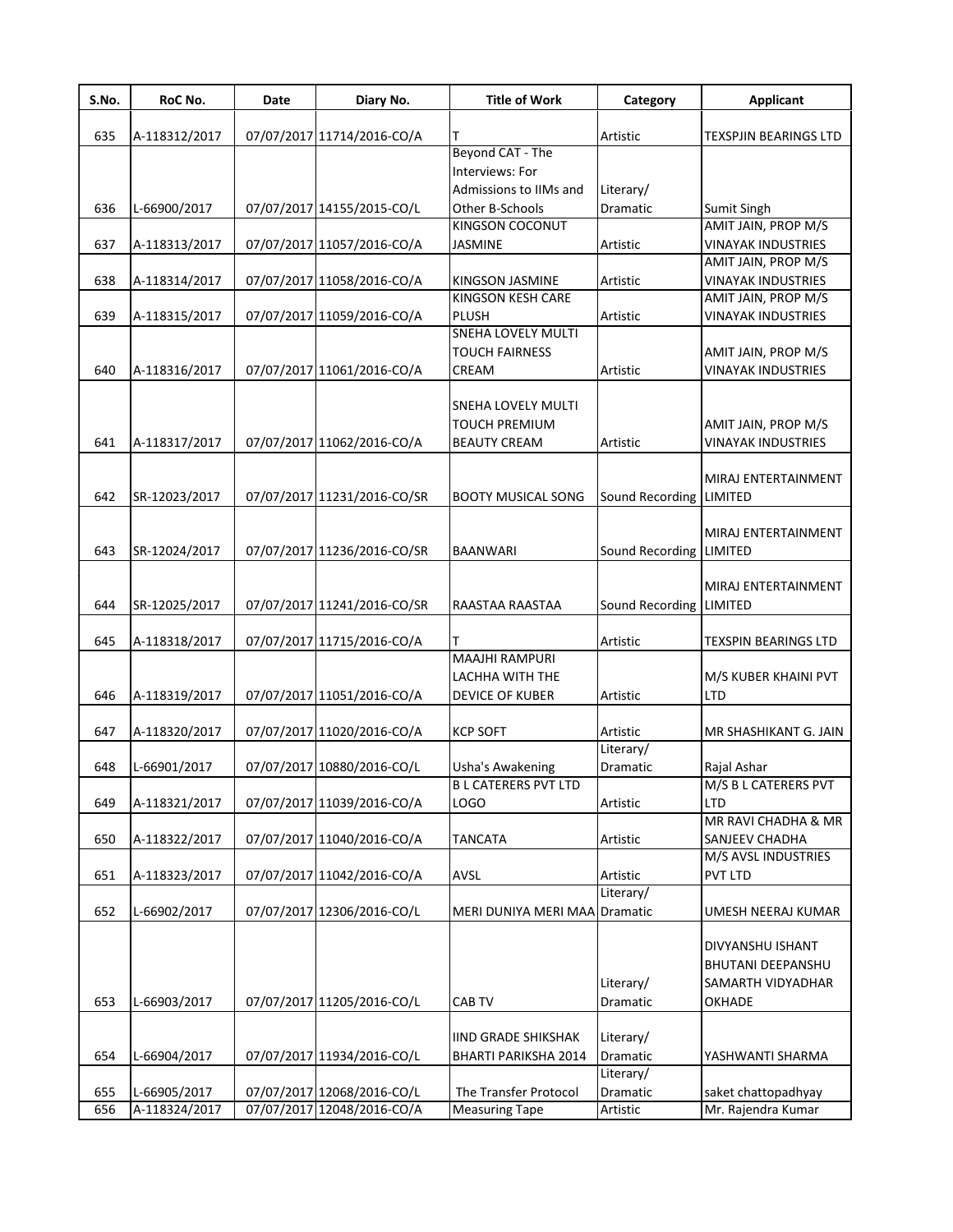| S.No. | RoC No.       | Date | Diary No.                   | <b>Title of Work</b>           | Category        | <b>Applicant</b>                     |
|-------|---------------|------|-----------------------------|--------------------------------|-----------------|--------------------------------------|
|       |               |      |                             | THE DEATH @ JUHU               |                 |                                      |
|       |               |      |                             | <b>BEACH- EK JANWAR</b>        | Literary/       |                                      |
| 657   | L-66906/2017  |      | 07/07/2017 9760/2016-CO/L   | <b>JUHU BEACH PER</b>          | Dramatic        | SHISHPAL MALIK                       |
|       |               |      |                             |                                |                 |                                      |
|       |               |      |                             | SUBHASHITANI GRIHINI           |                 | Central Chinmaya                     |
| 658   | SR-12026/2017 |      | 07/07/2017 13613/2016-CO/SR | Vol 1 & 2                      |                 | Sound Recording Mission Trust (CCMT) |
|       |               |      |                             |                                |                 |                                      |
|       |               |      |                             |                                |                 | Central Chinmaya                     |
| 659   | SR-12027/2017 |      | 07/07/2017 13614/2016-CO/SR | STOTRA MALA                    |                 | Sound Recording Mission Trust (CCMT) |
|       |               |      |                             |                                |                 | Central Chinmaya                     |
| 660   | SR-12028/2017 |      | 07/07/2017 13615/2016-CO/SR | SHIV SAHASRANAMA               | Sound Recording | Mission Trust (CCMT)                 |
|       |               |      |                             |                                |                 |                                      |
|       |               |      |                             |                                |                 | Central Chinmaya                     |
| 661   | SR-12029/2017 |      | 07/07/2017 13617/2016-CO/SR | SADHANA PANCHAKAM              |                 | Sound Recording Mission Trust (CCMT) |
|       |               |      |                             |                                | Literary/       |                                      |
| 662   | L-66907/2017  |      | 07/07/2017 13386/2016-CO/L  | Tandurasti no Sanedo           | Dramatic        | Uma Iyer                             |
|       |               |      |                             | www.yunoworldtech.co           | Literary/       |                                      |
| 663   | L-66908/2017  |      | 07/07/2017 5241/2016-CO/L   | m                              | Dramatic        | Srinivas Krishna Rao                 |
|       |               |      |                             | <b>NATURAL GURUJI JEERA</b>    |                 | Guruji Enterprises Pvt.              |
| 664   | A-118325/2017 |      | 07/07/2017 12610/2016-CO/A  | SYRUP (LABEL)                  | Artistic        | Ltd.                                 |
|       |               |      |                             | <b>NATURAL GURUJI</b>          |                 |                                      |
|       |               |      |                             | PINEAPPLE FRUIT SYRUP          |                 | Guruji Enterprises Pvt.              |
| 665   | A-118326/2017 |      | 07/07/2017 12607/2016-CO/A  | (LABEL)                        | Artistic        | Ltd.                                 |
|       |               |      |                             | <b>NATURAL GURUJI RIPE</b>     |                 |                                      |
|       |               |      |                             | <b>MANGO FRUIT SYRUP</b>       |                 | Guruji Enterprises Pvt.              |
| 666   | A-118327/2017 |      | 07/07/2017 12611/2016-CO/A  | (LABEL)                        | Artistic        | Ltd.                                 |
|       |               |      |                             |                                | Literary/       |                                      |
| 667   | L-66909/2017  |      | 07/07/2017 13599/2016-CO/L  | crush/crash                    | Dramatic        | Udaya kumar S                        |
|       |               |      |                             |                                |                 |                                      |
|       |               |      |                             |                                |                 | MR NIKHIL PINJANI,                   |
|       |               |      |                             |                                |                 | PROP M/S PERFECT                     |
| 668   | A-118328/2017 |      | 07/07/2017 14237/2016-CO/A  | <b>THWART ANTIVIRUS</b>        | Artistic        | <b>CONFECTIONERY WORKS</b>           |
|       |               |      |                             |                                |                 |                                      |
|       |               |      |                             |                                |                 | MR NIKHIL PINJANI,                   |
|       |               |      |                             |                                |                 | PROP M/S PERFECT                     |
| 669   | A-118329/2017 |      | 07/07/2017 14240/2016-CO/A  | SOLOGENX<br>LULU MALL WORLD OF | Artistic        | <b>CONFECTIONERY WORKS</b>           |
| 670   | A-118330/2017 |      | 07/07/2017 14457/2016-CO/A  | <b>HAPPINESS</b>               | Artistic        | NISHAD M.C.                          |
|       |               |      |                             |                                |                 | <b>FEMININ MARKETING</b>             |
| 671   | A-118331/2017 |      | 07/07/2017 13326/2016-CO/A  | <b>FEMININ</b>                 | Artistic        | PRIVATE LIMITED                      |
|       |               |      |                             |                                |                 |                                      |
|       |               |      |                             | <b>TIRUPATI FOOD</b>           |                 | CHETANBEN                            |
| 672   | A-118332/2017 |      | 07/07/2017 14131/2016-CO/A  | <b>PRODUCTS</b>                | Artistic        | MUKESHBHAI THUMAR                    |
|       |               |      |                             |                                | Literary/       |                                      |
| 673   | L-66910/2017  |      | 07/07/2017 9759/2016-CO/L   | PENTHOUSE                      | Dramatic        | <b>VIJI VARGHESE</b>                 |
|       |               |      |                             |                                | Literary/       |                                      |
| 674   | L-66911/2017  |      | 07/07/2017 12059/2016-CO/L  | My Poetic Journey              | Dramatic        | Ankaj Kumar Sinha                    |
|       |               |      |                             |                                | Literary/       |                                      |
| 675   | L-66912/2017  |      | 07/07/2017 13607/2016-CO/L  | <b>BLOODY LOSER</b>            | Dramatic        | SUMANA SAMANTA                       |
|       |               |      |                             |                                | Literary/       |                                      |
| 676   | L-66913/2017  |      | 07/07/2017 13586/2016-CO/L  | PAHILYA PREMAT                 | Dramatic        | HEMANT TANAJI SHIRKE                 |
|       |               |      |                             |                                | Computer        | <b>Mynd Solutions Private</b>        |
| 677   | SW-9151/2017  |      | 07/07/2017 12291/2015-CO/SW | <b>MyFA</b>                    | Software        | Limited                              |
|       |               |      |                             |                                |                 |                                      |
|       |               |      |                             |                                |                 | <b>MAXWILL ELECTRONICS</b>           |
| 678   | A-118333/2017 |      | 07/07/2017 12177/2016-CO/A  | Maxwill                        | Artistic        | PRIVATE LIMITED                      |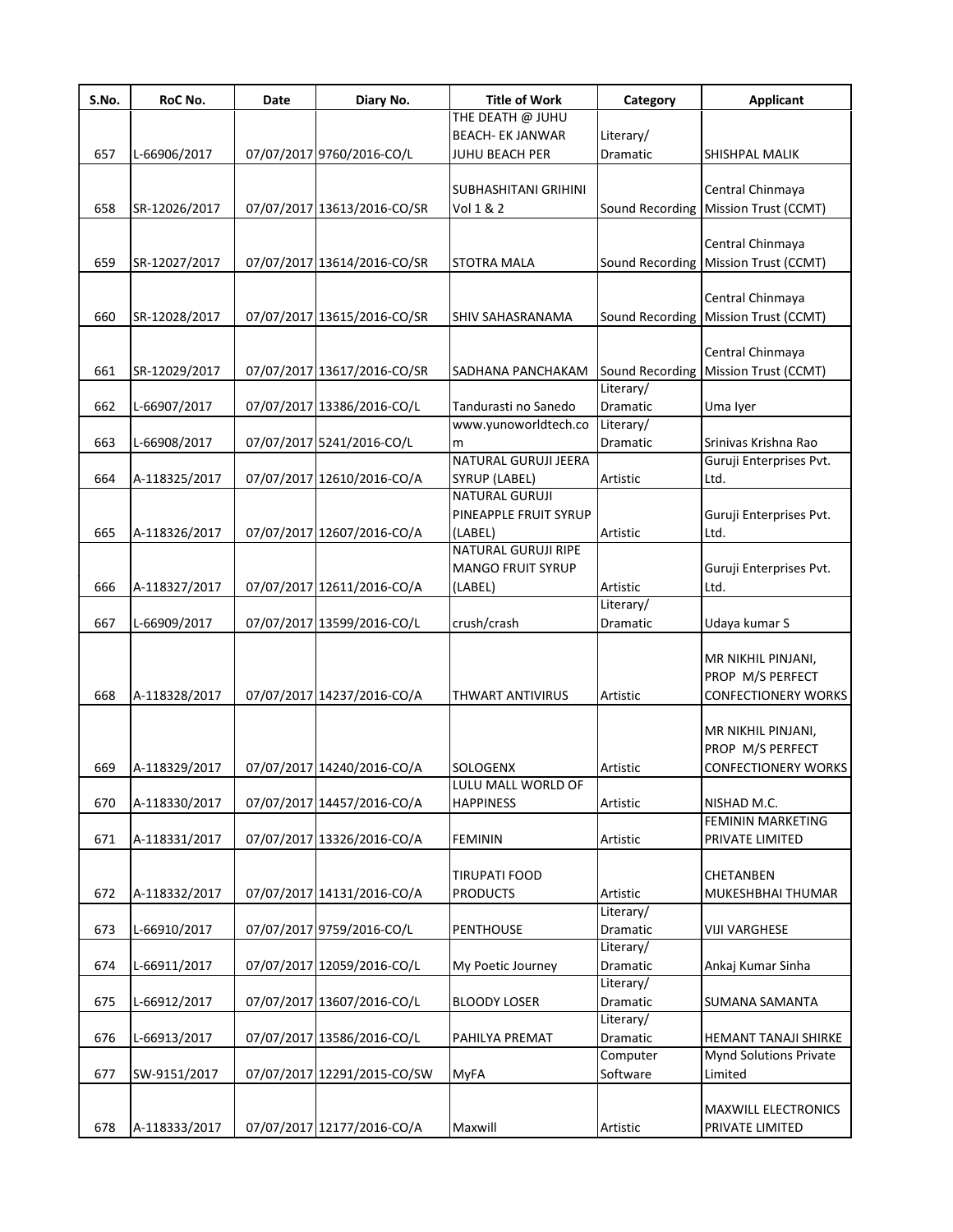| S.No. | RoC No.      | Date | Diary No.                   | <b>Title of Work</b>       | Category        | <b>Applicant</b>                 |
|-------|--------------|------|-----------------------------|----------------------------|-----------------|----------------------------------|
|       |              |      |                             |                            | Computer        | <b>Mynd Solutions Private</b>    |
| 679   | SW-9152/2017 |      | 07/07/2017 12292/2015-CO/SW | <b>MyPay</b>               | Software        | Limited                          |
|       |              |      |                             |                            | Computer        | <b>Mynd Solutions Private</b>    |
| 680   | SW-9153/2017 |      | 07/07/2017 12293/2015-CO/SW | MyHelpdesk                 | Software        | Limited                          |
|       |              |      |                             |                            |                 |                                  |
|       |              |      |                             |                            |                 | AJAY GUPTA, Authorized           |
|       |              |      |                             |                            | Literary/       | Director of S.K.                 |
| 681   | L-66914/2017 |      | 07/07/2017 13546/2016-CO/L  | SPEAKOBOOK GK BOOK         | <b>Dramatic</b> | EDUCATIONS PVT. LTD.             |
|       |              |      |                             |                            | Computer        | <b>Mynd Solutions Private</b>    |
| 682   | SW-9154/2017 |      | 07/07/2017 12294/2015-CO/SW | <b>MyPCMS</b>              | Software        | Limited                          |
|       |              |      |                             |                            |                 |                                  |
|       |              |      |                             | <b>SPEAKOBOOK</b>          |                 | AJAY GUPTA, Authorized           |
|       |              |      |                             | <b>INTERACTIVE ENGLISH</b> | Literary/       | Director of S.K.                 |
| 683   | L-66915/2017 |      | 07/07/2017 13413/2016-CO/L  | LEVEL-III                  | Dramatic        | <b>EDUCATIONS PVT.LTD</b>        |
|       |              |      |                             |                            | Computer        | <b>Mynd Solutions Private</b>    |
| 684   | SW-9155/2017 |      | 07/07/2017 12295/2015-CO/SW | <b>MyVHD</b>               | Software        | Limited                          |
|       |              |      |                             |                            |                 |                                  |
|       |              |      |                             | <b>SPEAKOBOOK</b>          |                 | AJAY GUPTA, Authorized           |
|       |              |      |                             | <b>VEGETABLES STARTER</b>  | Literary/       | Director of S.K.                 |
| 685   | L-66916/2017 |      | 07/07/2017 13542/2016-CO/L  | <b>SERIES</b>              | Dramatic        | EDUCATIONS PVT. LTD.             |
|       |              |      |                             |                            |                 |                                  |
|       |              |      |                             | <b>SPEAKOBOOK</b>          |                 | AJAY GUPTA, Authorized           |
|       |              |      |                             | <b>INTERACTIVE MATHS</b>   | Literary/       | Director of S.K.                 |
| 686   | L-66917/2017 |      | 07/07/2017 13637/2016-CO/L  | LEVEL-III                  | Dramatic        | <b>EDUCATIONS PVT.LTD</b>        |
|       |              |      |                             |                            |                 |                                  |
|       |              |      |                             | SPEAKOBOOK DEKHO           |                 | AJAY GUPTA, Authorized           |
|       |              |      |                             | PADHO AOUR SIKHO           | Literary/       | Director of S.K.                 |
| 687   | L-66918/2017 |      | 07/07/2017 13454/2016-CO/L  | LEVEL-I                    | Dramatic        | EDUCATIONS PVT.LTD.              |
|       |              |      |                             |                            | Computer        | <b>Mynd Solutions Private</b>    |
| 688   | SW-9156/2017 |      | 07/07/2017 12296/2015-CO/SW | <b>MyEPF</b>               | Software        | Limited                          |
|       |              |      |                             |                            |                 |                                  |
|       |              |      |                             |                            |                 | AJAY GUPTA, Authorized           |
|       |              |      |                             |                            |                 |                                  |
|       |              |      |                             | <b>SPEAKOBOOK COLOUR</b>   | Literary/       | Director of S.K.                 |
| 689   | L-66919/2017 |      | 07/07/2017 13448/2016-CO/L  | ME LEVEL-II                | <b>Dramatic</b> | EDUCATIONS PVT.LTD.              |
|       |              |      |                             |                            | Computer        | <b>Mynd Solutions Private</b>    |
| 690   | SW-9157/2017 |      | 07/07/2017 12297/2015-CO/SW | MyOIT                      | Software        | Limited                          |
|       |              |      |                             |                            |                 |                                  |
|       |              |      |                             |                            |                 | AJAY GUPTA, Authorized           |
|       |              |      |                             | <b>BACHPAN PATERN WITH</b> | Literary/       | Director of S.K.                 |
| 691   | L-66920/2017 |      | 07/07/2017 13453/2016-CO/L  | <b>ACTIVITY LEVEL-I</b>    | Dramatic        | EDUCATIONS PVT.LTD.              |
|       |              |      |                             |                            |                 |                                  |
|       |              |      |                             |                            |                 | AJAY GUPTA, Authorized           |
|       |              |      |                             | SPEAKOBOOK MY FIRST        | Literary/       | Director of S.K.                 |
| 692   | L-66921/2017 |      | 07/07/2017 13452/2016-CO/L  | <b>WORD STARTER SERIES</b> | Dramatic        | EDUCATIONS PVT.LTD.              |
|       |              |      |                             |                            |                 |                                  |
|       |              |      |                             |                            | Computer        | Mynd Integrated                  |
| 693   | SW-9158/2017 |      | 07/07/2017 12298/2015-CO/SW | <b>MyBPM</b>               | Software        | <b>Solutions Private Limited</b> |
|       |              |      |                             |                            | Literary/       |                                  |
| 694   | L-66922/2017 |      | 07/07/2017 12076/2016-CO/L  | Battle of the Spheres      | Dramatic        | <b>Melita Tessy</b>              |
|       |              |      |                             | Phantom of the Baroque     | Literary/       |                                  |
| 695   | L-66923/2017 |      | 07/07/2017 11886/2016-CO/L  | Opera                      | Dramatic        | Venkatakrishnan G                |
|       |              |      |                             |                            |                 |                                  |
|       |              |      |                             | <b>GRAPHICAL USER</b>      |                 |                                  |
|       |              |      |                             | <b>INTERFACE SOFTWARE</b>  |                 |                                  |
|       |              |      |                             | FOR GAS INSULATED          |                 |                                  |
|       |              |      |                             | <b>SWITCHGEAR</b>          | Computer        | <b>BHARAT HEAVY</b>              |
| 696   | SW-9159/2017 |      | 07/07/2017 13411/2016-CO/SW | <b>MONITORING</b>          | Software        | ELECTRICALS LIMITED              |
|       |              |      |                             |                            |                 |                                  |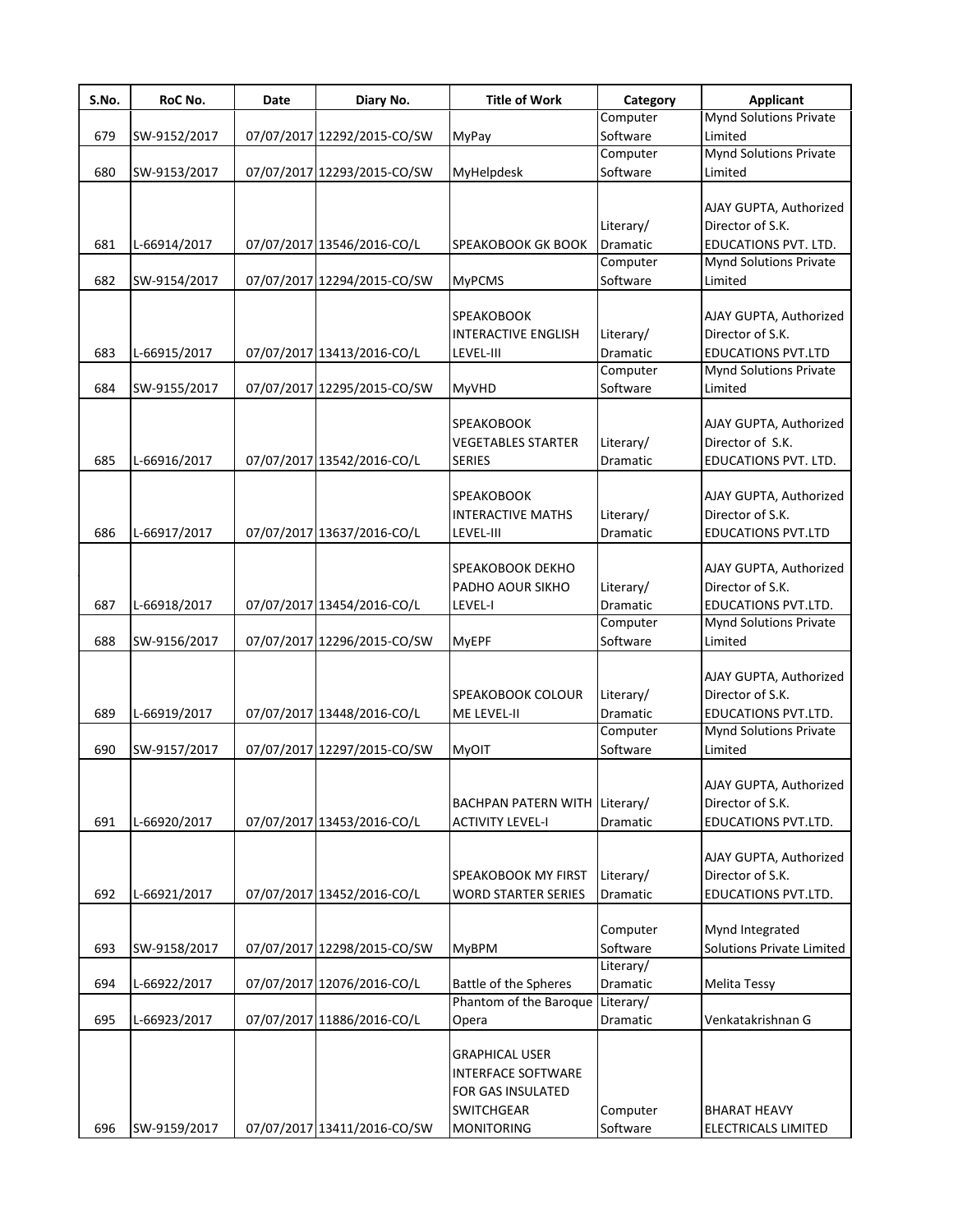| S.No. | RoC No.       | Date | Diary No.                  | <b>Title of Work</b>        | Category        | <b>Applicant</b>         |
|-------|---------------|------|----------------------------|-----------------------------|-----------------|--------------------------|
|       |               |      |                            | <b>CAMPAIGN FOR</b>         |                 |                          |
|       |               |      |                            | PROMOTIONAL AND             |                 |                          |
|       |               |      |                            | <b>MARKETING CONCEPT</b>    |                 |                          |
|       |               |      |                            | <b>USING HOARDINGS</b>      | Literary/       |                          |
| 697   | L-66924/2017  |      | 07/07/2017 13722/2016-CO/L | <b>GAME</b>                 | <b>Dramatic</b> | Play Design              |
|       |               |      |                            |                             | Literary/       |                          |
| 698   | L-66925/2017  |      | 07/07/2017 13716/2016-CO/L | <b>GALI KA MOCHI</b>        | Dramatic        | SAVINAY MALIK            |
|       |               |      |                            |                             | Literary/       |                          |
| 699   | L-66926/2017  |      | 07/07/2017 13846/2016-CO/L | A day off for Murder        | Dramatic        | <b>Pulkit Gupta</b>      |
|       |               |      |                            |                             | Literary/       | Dr. Capt. Janardan       |
| 700   | L-66927/2017  |      | 07/07/2017 13702/2016-CO/L | Tanakpur                    | Dramatic        | Prasad                   |
|       |               |      |                            |                             | Literary/       |                          |
| 701   | L-66928/2017  |      | 07/07/2017 13750/2016-CO/L | Samvednayen                 | Dramatic        | Shyam Lal Sharma         |
|       |               |      |                            | <b>Stolen Moments from</b>  | Literary/       |                          |
| 702   | L-66929/2017  |      | 07/07/2017 13749/2016-CO/L | Time                        | Dramatic        | Daulat Singh Panwar      |
|       |               |      |                            |                             | Literary/       |                          |
| 703   | L-66930/2017  |      | 07/07/2017 13747/2016-CO/L | Ishq in Kota                | Dramatic        | Shivam Saxena            |
| 704   | A-118334/2017 |      | 07/07/2017 14074/2016-CO/A | SHIVTAJ CRUNCHOO            | Artistic        | HIMANSHU ANDANI          |
|       |               |      |                            |                             | Literary/       |                          |
| 705   | L-66931/2017  |      | 07/07/2017 13700/2016-CO/L | Jake                        | Dramatic        | Abhijit Gajwani          |
|       |               |      |                            |                             | Literary/       |                          |
| 706   | L-66932/2017  |      | 07/07/2017 13732/2016-CO/L | Riya                        | Dramatic        | Jim Sanjay               |
|       |               |      |                            |                             |                 | TARKESHWAR               |
|       |               |      |                            |                             | Literary/       | VISHWANATHPRASAD         |
| 707   | L-66933/2017  |      | 07/07/2017 13773/2016-CO/L | <b>Planet Earth</b>         | Dramatic        | <b>GUPTA</b>             |
|       |               |      |                            |                             |                 |                          |
|       |               |      |                            |                             |                 | T. SELVARAJ Proprietor   |
|       |               |      |                            |                             |                 | of M/s SRI KARPAGA       |
| 708   | A-118335/2017 |      | 07/07/2017 13727/2016-CO/A | <b>MUTHU SALT</b>           | Artistic        | <b>VINAYGAR AGENCIES</b> |
|       |               |      |                            |                             | Literary/       |                          |
| 709   | L-66934/2017  |      | 07/07/2017 13701/2016-CO/L | Unsaid                      | Dramatic        | Renuka Mishra            |
|       |               |      |                            | <b>ODONIL BLOCK</b>         |                 |                          |
| 710   | A-118336/2017 |      | 07/07/2017 10921/2016-CO/A | <b>LAVENDER CARTON</b>      | Artistic        | DABUR INDIA LIMITED      |
|       |               |      |                            | <b>ODONIL GELZ FLIRTY</b>   |                 |                          |
| 711   | A-118337/2017 |      | 07/07/2017 10914/2016-CO/A | CARTON                      | Artistic        | DABUR INDIA LIMITED      |
|       |               |      |                            | <b>ODONIL ROSE DREAMS</b>   |                 |                          |
| 712   | A-118338/2017 |      | 07/07/2017 10915/2016-CO/A | <b>CARTOON</b>              | Artistic        | DABUR INDIA LIMITED      |
|       |               |      |                            |                             |                 | AMIN RAVILAL             |
| 713   | A-118339/2017 |      | 07/07/2017 12872/2016-CO/A | <b>RAVINA</b>               | Artistic        | SANGHAVI                 |
|       |               |      |                            | <b>ODONIL LAVENDER</b>      |                 |                          |
| 714   | A-118340/2017 |      | 07/07/2017 10916/2016-CO/A | CARTON                      | Artistic        | DABUR INDIA LIMITED      |
|       |               |      |                            | <b>ODONIL 1 TOUCH AIR</b>   |                 |                          |
|       |               |      |                            | SANITIZER FLORAL            |                 |                          |
| 715   | A-118341/2017 |      | 07/07/2017 10917/2016-CO/A | <b>BOUQUET LABEL</b>        | Artistic        | DABUR INDIA LIMITED      |
|       |               |      |                            | <b>ODONIL 1 TOUCH AIR</b>   |                 |                          |
|       |               |      |                            | SANITIZER NATURAL           |                 |                          |
| 716   | A-118342/2017 |      | 07/07/2017 10918/2016-CO/A | <b>SPRING LABEL</b>         | Artistic        | DABUR INDIA LIMITED      |
|       |               |      |                            | <b>ODONIL BLOCK SANDAL</b>  |                 |                          |
| 717   | A-118343/2017 |      | 07/07/2017 10919/2016-CO/A | <b>CARTON</b>               | Artistic        | DABUR INDIA LIMITED      |
|       |               |      |                            | <b>ODONIL BLOCK JASMINE</b> |                 |                          |
| 718   | A-118344/2017 |      | 07/07/2017 10920/2016-CO/A | <b>CARTON</b>               | Artistic        | DABUR INDIA LIMITED      |
|       |               |      |                            |                             |                 | Antriksh Infratech       |
| 719   | A-118345/2017 |      | 07/07/2017 14338/2016-CO/A | <b>ANTRIKSH LOGO</b>        | Artistic        | Private Limited          |
|       |               |      |                            |                             | Literary/       |                          |
| 720   | L-66935/2017  |      | 07/07/2017 13696/2016-CO/L | Turn Around Once            | Dramatic        | Nikita Das               |
|       |               |      |                            |                             | Literary/       |                          |
| 721   | L-66936/2017  |      | 07/07/2017 13745/2016-CO/L | Death Centre                | Dramatic        | Manish Kumar             |
|       |               |      |                            |                             |                 |                          |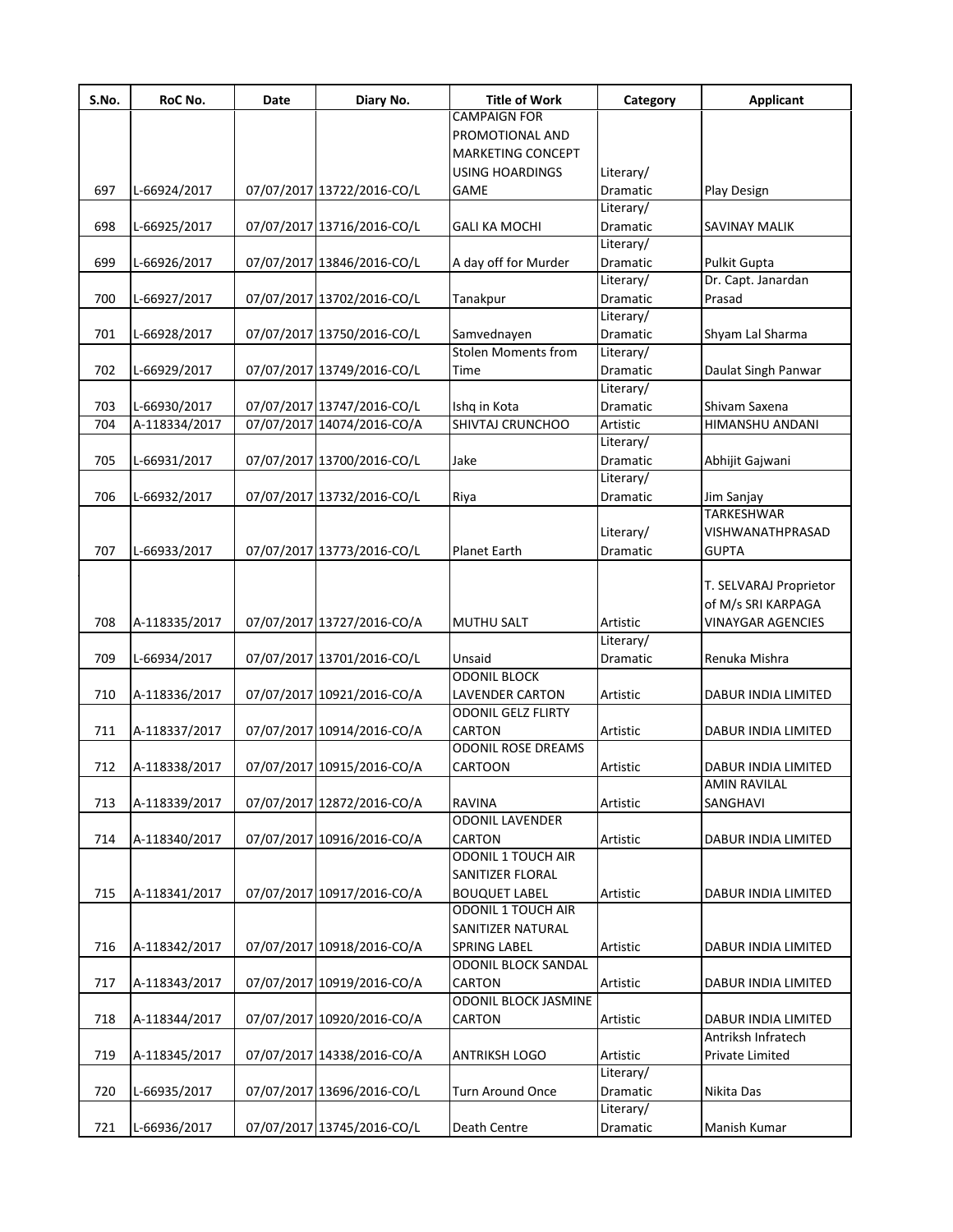| S.No. | RoC No.       | Date | Diary No.                   | <b>Title of Work</b>                                                                                                                 | Category              | Applicant                                                                                             |
|-------|---------------|------|-----------------------------|--------------------------------------------------------------------------------------------------------------------------------------|-----------------------|-------------------------------------------------------------------------------------------------------|
|       |               |      |                             | How to Develop a 'Never Literary/                                                                                                    |                       |                                                                                                       |
| 722   | L-66937/2017  |      | 07/07/2017 13697/2016-CO/L  | Give up' Attitude                                                                                                                    | <b>Dramatic</b>       | Hardik Joshi                                                                                          |
|       |               |      |                             | Friendship Dharma and                                                                                                                | Literary/             |                                                                                                       |
| 723   | L-66938/2017  |      | 07/07/2017 13695/2016-CO/L  | Money                                                                                                                                | Dramatic              | Gaurav Mohla                                                                                          |
|       |               |      |                             |                                                                                                                                      | Literary/             | Kaarthikeyan                                                                                          |
| 724   | L-66939/2017  |      | 07/07/2017 13954/2016-CO/L  | HIS FATHER'S VOICE                                                                                                                   | Dramatic              | Kirubhakaran                                                                                          |
|       |               |      |                             | PROGRAM NO. HGE/41:<br>CALCULATION<br>PROGRAM FOR ROTOR<br><b>DISC OF</b>                                                            | Computer              | <b>BHARAT HEAVY</b>                                                                                   |
| 725   | SW-9160/2017  |      | 07/07/2017 13527/2016-CO/SW | HYDROGENERATOR                                                                                                                       | Software              | ELECTRICALS LIMITED                                                                                   |
| 726   | L-66940/2017  |      | 07/07/2017 8478/2016-CO/L   | A UNIQUE<br>MATHEMATICAL<br><b>CONCEPT</b>                                                                                           | Literary/<br>Dramatic | ANAMAYA BAKSHI                                                                                        |
|       |               |      |                             |                                                                                                                                      |                       | M/S. SBM                                                                                              |
|       |               |      |                             |                                                                                                                                      |                       | PHARMACEUTICALS PVT.                                                                                  |
| 727   | A-118346/2017 |      | 07/07/2017 13000/2016-CO/A  | SPAN-D LABEL                                                                                                                         | Artistic              | LTD.,                                                                                                 |
| 728   | A-118347/2017 |      | 07/07/2017 14318/2016-CO/A  | <b>WOLF MILKOZ</b><br><b>DEPOSITED CARAMEL</b><br><b>CANDY</b>                                                                       | Artistic              | MR. RAVI KUMAR<br><b>BAKHRU</b>                                                                       |
|       |               |      |                             |                                                                                                                                      | Literary/             |                                                                                                       |
| 729   | L-66941/2017  |      | 07/07/2017 13657/2016-CO/L  | <b>RUNNER</b>                                                                                                                        | Dramatic              | Saunak Mitra                                                                                          |
| 730   | L-66942/2017  |      | 07/07/2017 15085/2016-CO/L  | SECRETARIAL GUIDE TO<br>THE SEBI (LISTING<br><b>OBLIGATIONS AND</b><br><b>DISCLOSURE</b><br><b>REQUIREMENTS)</b><br>REGULATIONS 2015 | Literary/<br>Dramatic | SWATANTRA KUMAR<br><b>SETHI</b>                                                                       |
| 731   | A-118348/2017 |      | 07/07/2017 14025/2016-CO/A  | <b>GEM ZOOM LABEL</b>                                                                                                                | Artistic              | P.T.M. HOSIERY PVT LTD                                                                                |
|       |               |      |                             | <b>ELECTRONIC DEVICES</b>                                                                                                            | Literary/             |                                                                                                       |
| 732   | L-66943/2017  |      | 07/07/2017 15090/2016-CO/L  | <b>AND CIRCUITS</b>                                                                                                                  | Dramatic              | <b>NITIN CHAKOLE</b>                                                                                  |
| 733   | A-118349/2017 |      | 07/07/2017 13402/2016-CO/A  | <b>BIG FLY TURMERIC</b><br>POWDER Label                                                                                              | Artistic              | <b>BIG FLY HYGIENE</b><br>PRODUCTS LTD, A<br>Company Incorporated<br>under the Indian<br>Companys Act |
| 734   | A-118350/2017 |      | 07/07/2017 13403/2016-CO/A  | <b>BIG FLY CHILLI POWDER</b><br>Label                                                                                                | Artistic              | <b>BIG FLY HYGIENE</b><br>PRODUCTS LTD, A<br>Company Incorporated<br>under the Indian<br>Companys Act |
| 735   | A-118351/2017 |      | 07/07/2017 13404/2016-CO/A  | <b>MLF Logo</b>                                                                                                                      | Artistic              | Modi Dilip Ramchandra,<br>Nationality Indian<br>trading as MODI LAW<br><b>FIRM</b>                    |
| 736   | A-118352/2017 |      | 07/07/2017 13406/2016-CO/A  | <b>ACCURATE</b><br>PHARMACEUTICALS with<br>character A                                                                               | Artistic              | <b>ACCURATE</b><br>PHARMACEUTICALS, An<br>Indian Partnership Firm                                     |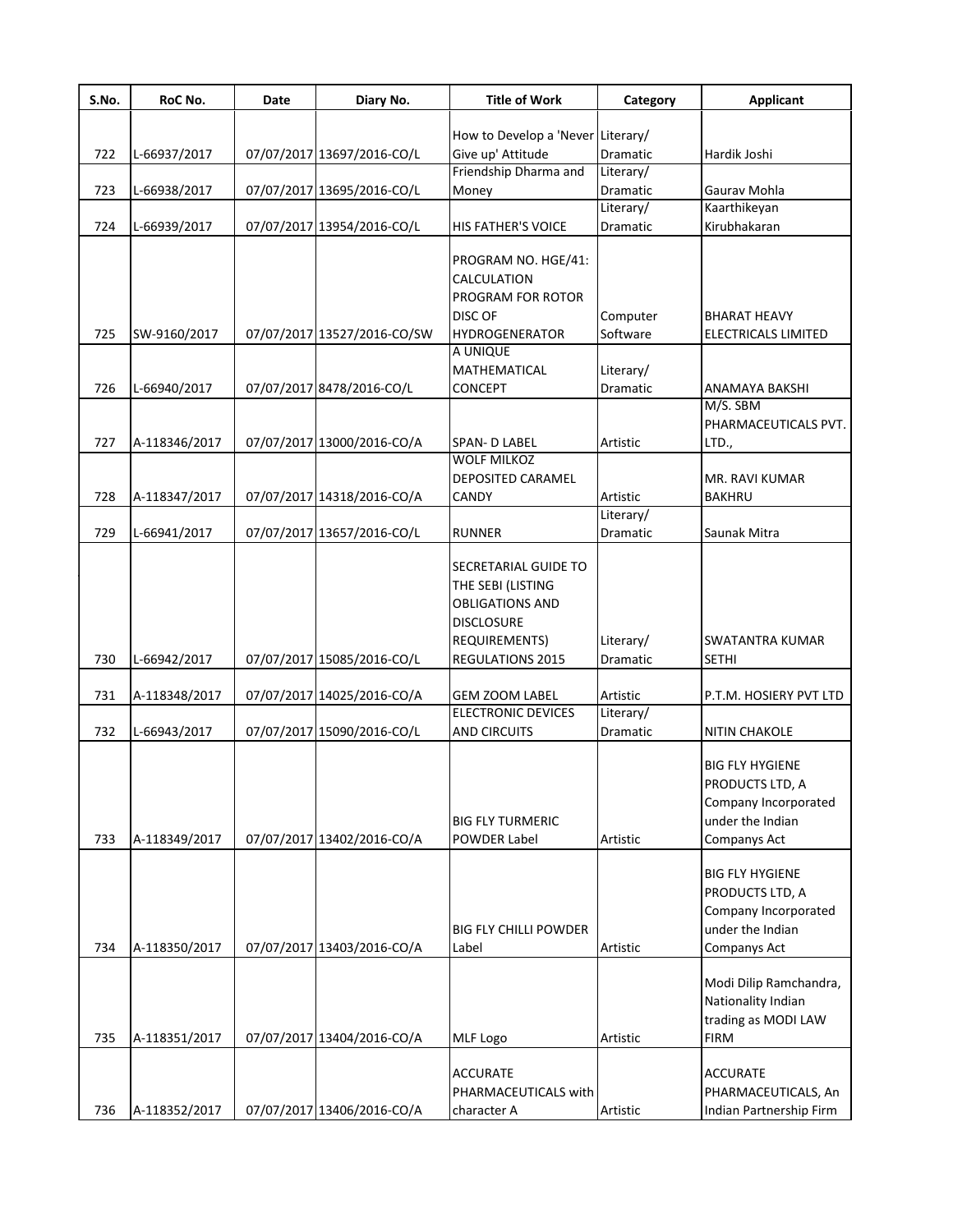| S.No. | RoC No.       | Date | Diary No.                   | <b>Title of Work</b>      | Category              | <b>Applicant</b>          |
|-------|---------------|------|-----------------------------|---------------------------|-----------------------|---------------------------|
|       |               |      |                             |                           | Literary/             |                           |
| 737   | L-66944/2017  |      | 07/07/2017 13683/2016-CO/L  | Forever                   | Dramatic              | Rajiv Shah                |
|       |               |      |                             |                           |                       | Minhaz Kanani, Sarfraz    |
|       |               |      |                             |                           |                       | Kanani, Shakir Kanani,    |
|       |               |      |                             | NEW BOBY DETERGENT        |                       | Partners of H. R.         |
| 738   | A-118353/2017 |      | 07/07/2017 13521/2016-CO/A  | CAKE Label                | Artistic              | Chemicals                 |
|       |               |      |                             |                           |                       |                           |
|       |               |      |                             |                           |                       | RAMDEV FOOD               |
|       |               |      |                             |                           |                       | PRODUCTS PVT LTD, A       |
|       |               |      |                             |                           |                       | Company Incorporated      |
|       |               |      |                             | RAMDEV MOON CHIPS         |                       | under the Indian          |
| 739   | A-118354/2017 |      | 07/07/2017 13494/2016-CO/A  | label                     | Artistic              | Company's Act             |
|       |               |      |                             | Krushi Prakriyetun        |                       |                           |
|       |               |      |                             | Samruddhi (400+           |                       |                           |
|       |               |      |                             | Udyogsandhi Va Karja      | Literary/             | Arun alis Mahadev D       |
| 740   | L-66945/2017  |      | 07/07/2017 14339/2016-CO/L  | ani Shasakiya Yojana)     | Dramatic              | Tamannavar                |
|       |               |      |                             |                           | Literary/             |                           |
| 741   | L-66946/2017  |      | 07/07/2017 15086/2016-CO/L  | poetry                    | Dramatic              | sharda vaishnav           |
|       |               |      |                             |                           |                       |                           |
|       |               |      |                             | <b>MB MBGROUP MOVING</b>  |                       | M.B. TEA AND ALLIED       |
| 742   | A-118355/2017 |      | 07/07/2017 14452/2016-CO/A  | <b>BEYOND LOGO</b>        | Artistic              | PRODUCTS PVT LTD          |
| 743   | A-118356/2017 |      | 07/07/2017 15069/2016-CO/A  | P PERGO                   | Artistic              | Mr. Jayanti Kumar Jain    |
|       |               |      |                             |                           | Literary/             |                           |
| 744   | L-66947/2017  |      | 07/07/2017 14422/2016-CO/L  | Love in the Air Ja-Luni   | Dramatic              | Sharwan Baluni            |
|       |               |      |                             |                           |                       |                           |
|       |               |      |                             | A broad range real time   |                       |                           |
|       |               |      |                             | SYBR green polymerase     |                       |                           |
|       |               |      |                             | chain reaction assay      | Literary/             |                           |
| 745   | L-66948/2017  |      | 07/07/2017 15078/2016-CO/L  | (BRRTSG-PCR assay)        | Dramatic              | Dr Gargi Dangre Mudey     |
|       |               |      |                             |                           | Literary/<br>Dramatic |                           |
| 746   | L-66949/2017  |      | 07/07/2017 14493/2016-CO/L  | The Bagheera Chronicles   | Literary/             | Rahul Balalji             |
| 747   | L-66950/2017  |      | 07/07/2017 14655/2016-CO/L  | www.svborewells.in        | Dramatic              | Kadaganchi Prabhakar      |
|       |               |      |                             | The Bach Flower           | Literary/             |                           |
| 748   | L-66951/2017  |      | 07/07/2017 13667/2016-CO/L  | Remedies                  | Dramatic              | Alka Raghbeer             |
|       |               |      |                             |                           |                       | MR. ASHOK KUMAR           |
| 749   | A-118357/2017 |      | 07/07/2017 14314/2016-CO/A  | AG <sub>1</sub>           | Artistic              | <b>GUPTA</b>              |
|       |               |      |                             |                           | Literary/             |                           |
| 750   | L-66952/2017  |      | 07/07/2017 13663/2016-CO/L  | Atlas of Feelings         | Dramatic              | Pratik Agarwal            |
|       |               |      |                             |                           | Literary/             | Dnyaneshwar Bhaskar       |
| 751   | L-66953/2017  |      | 07/07/2017 13548/2016-CO/L  | Dev-Manus                 | Dramatic              | Kharat                    |
|       |               |      |                             |                           | Literary/             |                           |
| 752   | L-66954/2017  |      | 07/07/2017 12512/2016-CO/L  | When the Wind Blows       | Dramatic<br>Computer  | Ashish Khetarpal          |
| 753   | SW-9161/2017  |      | 07/07/2017 13676/2016-CO/SW | <b>ACCURATE V-2.00</b>    | Software              | <b>VARUN KOGTA</b>        |
|       |               |      |                             |                           | Computer              |                           |
| 754   | SW-9161/2017  |      | 07/07/2017 13676/2016-CO/SW | ACCURATE V-2.00           | Software              | ARUN KOGTA                |
|       |               |      |                             |                           | Literary/             |                           |
| 755   | L-66955/2017  |      | 07/07/2017 13601/2016-CO/L  | Yakshipuram               | Dramatic              | Biju Vasudevan            |
|       |               |      |                             | Retrograde Jupiter - Part | Literary/             |                           |
| 756   | L-66956/2017  |      | 07/07/2017 13499/2016-CO/L  | Ш.                        | Dramatic              | Himanshu Shangari         |
|       |               |      |                             |                           |                       | <b>LAKSHAY INDUSTRIES</b> |
|       |               |      |                             |                           |                       | PROPRIETOR NEERAJ         |
| 757   | A-118358/2017 |      | 07/07/2017 12596/2016-CO/A  | OM                        | Artistic              | KUMAR AGARWAL             |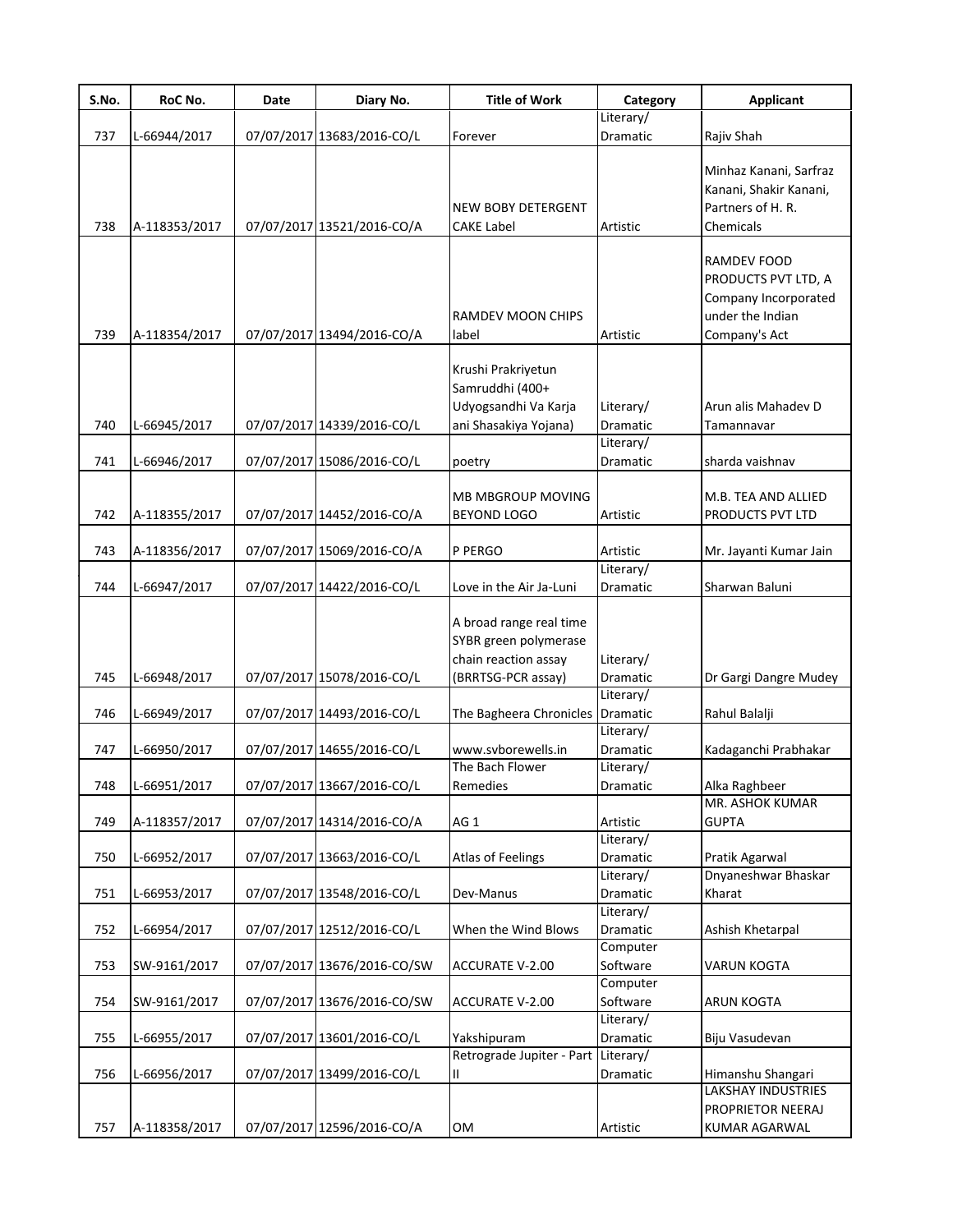| S.No. | RoC No.       | Date | Diary No.                   | <b>Title of Work</b>        | Category  | <b>Applicant</b>                |
|-------|---------------|------|-----------------------------|-----------------------------|-----------|---------------------------------|
|       |               |      |                             |                             | Computer  |                                 |
| 758   | SW-9162/2017  |      | 07/07/2017 13591/2015-CO/SW | Waypals                     | Software  | Sukhvinder Singh Lamba          |
|       |               |      |                             |                             |           | MR. ASHOK KUMAR                 |
| 759   | A-118359/2017 |      | 07/07/2017 14315/2016-CO/A  | AG <sub>2</sub>             | Artistic  | <b>GUPTA</b>                    |
|       |               |      |                             |                             | Literary/ |                                 |
| 760   | L-66957/2017  |      | 07/07/2017 14669/2016-CO/L  | <b>HANGING HORRORS</b>      | Dramatic  | NAVINDER SINGH                  |
|       |               |      |                             |                             | Literary/ |                                 |
| 761   | L-66958/2017  |      | 07/07/2017 13479/2016-CO/L  | BeDonor                     | Dramatic  | Yogesh Singh                    |
|       |               |      |                             |                             | Literary/ |                                 |
| 762   | L-66959/2017  |      | 07/07/2017 10196/2016-CO/L  | Leatherback's Big Win       | Dramatic  | Shubhra Shah Agarwal            |
|       |               |      |                             |                             |           | SUDHIR WADHWANI                 |
|       |               |      |                             |                             |           | PRO. MS K.P.                    |
| 763   | A-118360/2017 |      | 07/07/2017 14080/2016-CO/A  | RAJ KHATTA MEETHA           | Artistic  | <b>ENTERPRISES</b>              |
|       |               |      |                             |                             |           | Navnath Dattatray               |
|       |               |      |                             |                             |           |                                 |
| 764   | A-118361/2017 |      | 07/07/2017 8697/2016-CO/A   | Swami Samarth Photo         | Artistic  | Wakchaure                       |
|       |               |      |                             |                             | Literary/ |                                 |
| 765   | L-66960/2017  |      | 07/07/2017 13491/2016-CO/L  | Combust Mars - Part II      | Dramatic  | Himanshu Shangari               |
|       |               |      |                             |                             | Literary/ |                                 |
| 766   | L-66961/2017  |      | 07/07/2017 13678/2016-CO/L  | <b>Silver Dreams</b>        | Dramatic  | Kusum Choppra                   |
|       |               |      |                             |                             | Literary/ | Dr. Varsha H. Patil 2.          |
| 767   | L-66962/2017  |      | 07/07/2017 13604/2016-CO/L  | Project Work Book           | Dramatic  | Swati K. Bhavsar                |
|       |               |      |                             |                             | Literary/ |                                 |
| 768   | L-66963/2017  |      | 07/07/2017 13640/2016-CO/L  | Equasocio Network           | Dramatic  | Kamal Kant Jain                 |
|       |               |      |                             |                             |           | <b>LINING BUCKRAM</b>           |
|       |               |      |                             |                             |           | <b>HOUSE PROPRIETOR</b>         |
| 769   | A-118362/2017 |      | 07/07/2017 13356/2016-CO/A  | <b>RANGOLI</b>              | Artistic  | SHANTI LAL JAIN                 |
|       |               |      |                             |                             |           |                                 |
|       |               |      |                             |                             |           | VANSHIKA AGRO FOOD              |
|       |               |      |                             |                             |           | PRODUCT PROPRIETOR              |
| 770   | A-118363/2017 |      | 07/07/2017 13351/2016-CO/A  | <b>YES</b>                  | Artistic  | PRADEEP SHARMA                  |
|       |               |      |                             | <b>STANDARDS AND</b>        |           |                                 |
|       |               |      |                             | <b>QUALITY PRACTICES IN</b> |           |                                 |
|       |               |      |                             | <b>PRODUCTION</b>           |           |                                 |
|       |               |      |                             | <b>CONSTRUCTION</b>         |           |                                 |
|       |               |      |                             | <b>MAINTENANCE AND</b>      | Literary/ |                                 |
| 771   | L-66964/2017  |      | 07/07/2017 13880/2016-CO/L  | <b>SERVICES</b>             | Dramatic  | M/S MADE EASY                   |
|       |               |      |                             |                             |           | <b>JAGADISH KUMAR</b>           |
|       |               |      |                             |                             |           |                                 |
| 772   | A-118364/2017 |      | 07/07/2017 14095/2016-CO/A  | SHIVA PAGAL KUKUR           | Artistic  | KHILWANI                        |
|       |               |      |                             | <b>AUTOMATE VERSION</b>     | Computer  |                                 |
| 773   | SW-9163/2017  |      | 07/07/2017 11723/2016-CO/SW | 32.1                        | Software  | <b>ITERATE INDIA PVT LTD</b>    |
|       |               |      |                             | <b>AUTO MATE VERSION</b>    | Computer  |                                 |
| 774   | SW-9164/2017  |      | 07/07/2017 11722/2016-CO/SW | 33.00                       | Software  | <b>ITERATE INDIA PVT LTD</b>    |
| 775   | A-118365/2017 |      | 07/07/2017 14781/2016-CO/A  | LASA                        | Artistic  | LASA CERA PVT LTD               |
|       |               |      |                             | Develop It Yourself         |           |                                 |
|       |               |      |                             | SharePoint 2016 Out-of-     | Literary/ |                                 |
| 776   | L-66965/2017  |      | 07/07/2017 13687/2016-CO/L  | the-box Features            | Dramatic  | Dinesh Gautam                   |
|       |               |      |                             |                             | Computer  | <b>SGM Lab Solutions</b>        |
| 777   | SW-9165/2017  |      | 07/07/2017 11768/2016-CO/SW | www.labgo.in                | Software  | Private Limited                 |
|       |               |      |                             |                             | Computer  |                                 |
| 778   | SW-9166/2017  |      | 07/07/2017 7724/2016-CO/SW  | "TRANS INDIA"               | Software  | MIHIRRAJSINH J RANA             |
|       |               |      |                             |                             | Literary/ |                                 |
|       |               |      |                             |                             |           |                                 |
| 779   | L-66966/2017  |      | 07/07/2017 13590/2016-CO/L  | Storm In A Teacup           | Dramatic  | Aditi Ashok Powar               |
|       |               |      |                             |                             |           | CHANDRAKANT                     |
| 780   | A-118366/2017 |      | 07/07/2017 14778/2016-CO/A  | F UNISEX SALON              | Artistic  | PRABHUDAS SONI                  |
|       |               |      |                             |                             |           |                                 |
|       |               |      |                             |                             |           | <b>G.R.SOLVENT &amp; ALLIED</b> |
| 781   | A-118367/2017 |      | 07/07/2017 13470/2016-CO/A  | <b>GWALA</b>                | Artistic  | <b>INDUSTRIES LIMITED</b>       |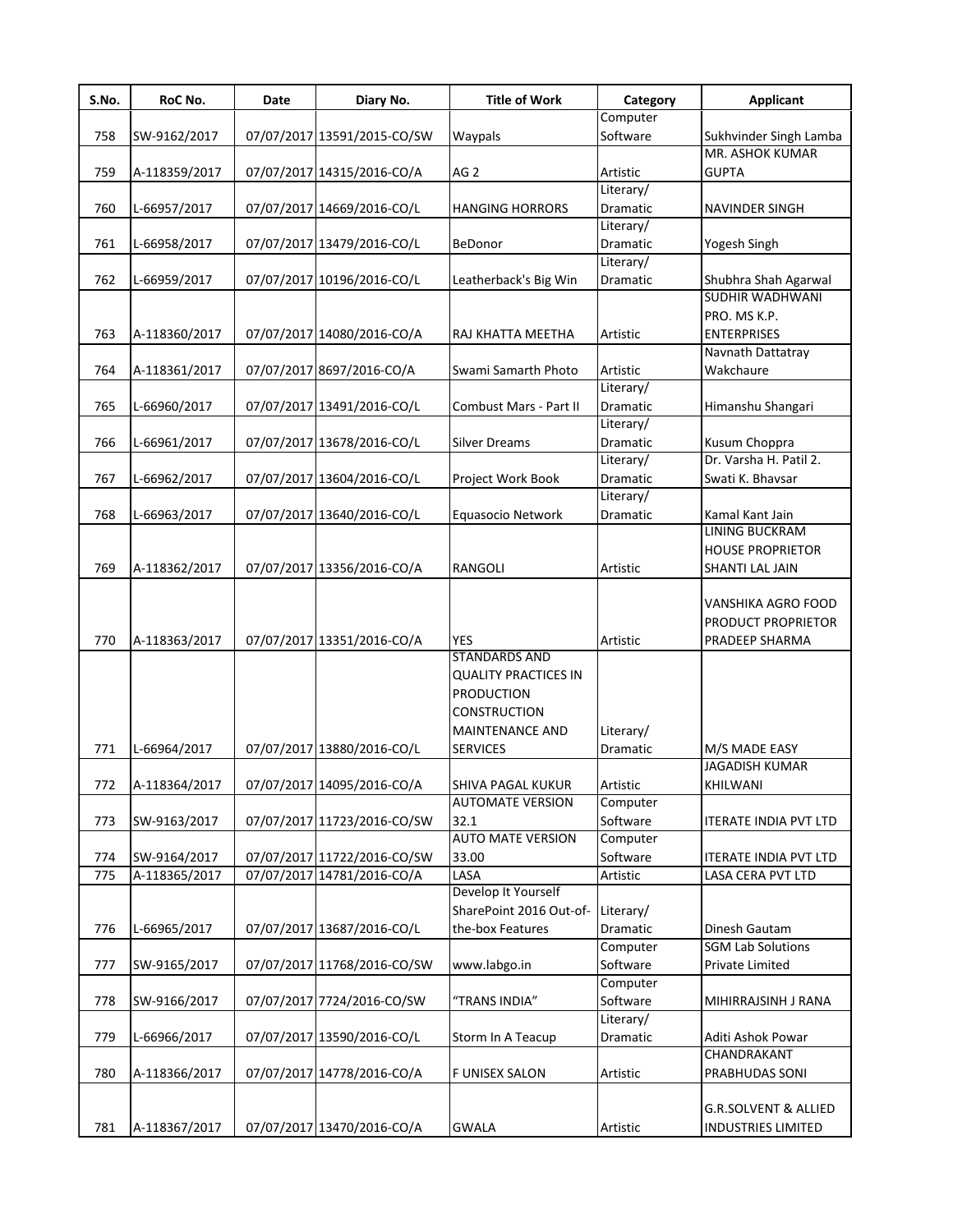| S.No. | RoC No.       | Date | Diary No.                   | <b>Title of Work</b>          | Category  | Applicant                  |
|-------|---------------|------|-----------------------------|-------------------------------|-----------|----------------------------|
|       |               |      |                             |                               |           | <b>VINOD KUMAR</b>         |
| 782   | A-118368/2017 |      | 07/07/2017 14720/2016-CO/A  | <b>GULAB BRAND</b>            | Artistic  | SAVJIBHAI RADADIYA         |
|       |               |      |                             |                               |           |                            |
| 783   | A-118369/2017 |      | 07/07/2017 14096/2016-CO/A  | <b>ADVANCE INDIA</b>          | Artistic  | <b>SMT ARUNA DEWIVEDI</b>  |
|       |               |      |                             | <b>CUSTOMISED</b>             |           |                            |
|       |               |      |                             | SOFTWARE MODULE               |           |                            |
|       |               |      |                             | FOR GENERATION OF             |           |                            |
|       |               |      |                             | CNC CODE &                    |           |                            |
|       |               |      |                             | SIMULATION FOR MULTI          |           |                            |
|       |               |      |                             | <b>HOLE DRILLING FOR</b>      |           |                            |
|       |               |      |                             | BHEL HARIDWAR, BLOCK Computer |           | <b>BHARAT HEAVY</b>        |
| 784   | SW-9167/2017  |      | 07/07/2017 13517/2016-CO/SW | 6.                            | Software  | <b>ELECTRICALS LIMITED</b> |
|       |               |      |                             |                               | Computer  | Aarde Technosoft Private   |
| 785   | SW-9168/2017  |      | 07/07/2017 13409/2016-CO/SW | PropRates                     | Software  | Limited                    |
|       |               |      |                             |                               | Literary/ | <b>UTSAV RAJIVKUMAR</b>    |
| 786   | L-66967/2017  |      | 07/07/2017 14770/2016-CO/L  | <b>COMPLIANCE CALENDAR</b>    | Dramatic  | <b>DOSHI</b>               |
|       |               |      |                             |                               | Literary/ |                            |
| 787   | L-66968/2017  |      | 07/07/2017 10200/2016-CO/L  | Loveless Life                 | Dramatic  | Varinderjit                |
|       |               |      |                             |                               | Literary/ |                            |
| 788   | L-66969/2017  |      | 07/07/2017 10258/2016-CO/L  | <b>Untold True Stories</b>    | Dramatic  | P. Shridhar Menon          |
|       |               |      |                             |                               |           | SAROJ TEXFAB INDIA PVT     |
| 789   | A-118370/2017 |      | 07/07/2017 14783/2016-CO/A  | SAROJ WITH DEVICE             | Artistic  | <b>LTD</b>                 |
|       |               |      |                             |                               |           | SAROJ TEXFAB INDIA PVT     |
| 790   | A-118371/2017 |      | 07/07/2017 14785/2016-CO/A  | <b>DEVICE</b>                 | Artistic  | <b>LTD</b>                 |
|       |               |      |                             | <b>COMPUTER LAB - LAB</b>     | Literary/ |                            |
| 791   | L-66970/2017  |      | 07/07/2017 14676/2016-CO/L  | MANUAL                        | Dramatic  | Santosh Kumar Sahu         |
|       |               |      |                             | <b>COMPUTER LAB - LAB</b>     | Literary/ |                            |
| 792   | L-66970/2017  |      | 07/07/2017 14676/2016-CO/L  | MANUAL                        | Dramatic  | <b>Tushar Mendhe</b>       |
|       |               |      |                             |                               |           |                            |
|       |               |      |                             |                               |           | M/s FOUR A VENTURES        |
|       |               |      |                             |                               |           | PVT. LTD. Through          |
|       |               |      |                             |                               |           | Director and Authorised    |
| 793   | A-118372/2017 |      | 07/07/2017 14773/2016-CO/A  | <b>FRUTONA</b>                | Artistic  | Signatory                  |
|       |               |      |                             |                               |           |                            |
|       |               |      |                             |                               |           | LA BELLA                   |
| 794   | A-118373/2017 |      | 07/07/2017 14763/2016-CO/A  | <b>FLY FEET</b>               | Artistic  | INTERNATIONAL LIMITED      |
| 795   | A-118374/2017 |      | 07/07/2017 13430/2016-CO/A  | <b>BENTHIPEN</b>              | Artistic  | CAREVET PHARMA             |
|       |               |      |                             |                               |           |                            |
|       |               |      |                             |                               |           | AARTI INTERNATIONAL        |
| 796   | A-118375/2017 |      | 07/07/2017 13432/2016-CO/A  | AARTI POLYCOT                 | Artistic  | LIMITED                    |
|       |               |      |                             |                               |           |                            |
|       |               |      |                             |                               |           | <b>AARTI INTERNATIONAL</b> |
| 797   | A-118376/2017 |      | 07/07/2017 13433/2016-CO/A  | AARTI SHRIVATSA               | Artistic  | LIMITED                    |
|       |               |      |                             |                               | Literary/ | Chaitra Creations &        |
| 798   | L-66971/2017  |      | 07/07/2017 13550/2016-CO/L  | Paniyache Kode                | Dramatic  | Publicity                  |
|       |               |      |                             |                               | Computer  | <b>BHARAT HEAVY</b>        |
| 799   | SW-9169/2017  |      | 07/07/2017 13520/2016-CO/SW | SPARES REQUEST SYTEM          | Software  | ELECTRICALS LIMITED        |
|       |               |      |                             |                               |           |                            |
|       |               |      |                             |                               | Literary/ | CA RAJINDER PAL SINGH      |
| 800   | L-66972/2017  |      | 07/07/2017 52732/2014-CO/L  | THE EXECUTIVE CODE            | Dramatic  | AND DR AMARJIT KAUR        |
| 801   | A-118377/2017 |      | 07/07/2017 11909/2016-CO/A  | <b>K KARTIC</b>               | Artistic  | Sumitra Devi Todi          |
|       |               |      |                             | CHAI DALSING PREMIUM          |           | DALSINGPARA TEA            |
| 802   | A-118378/2017 |      | 07/07/2017 14788/2016-CO/A  | <b>BLACK</b>                  | Artistic  | <b>ESTATE PVT LTD</b>      |
|       |               |      |                             | CHAI DALSING MASALA           |           | <b>DALSINGPARA TEA</b>     |
| 803   | A-118379/2017 |      | 07/07/2017 14787/2016-CO/A  | ORANGE                        | Artistic  | <b>ESTATE PVT LTD</b>      |
|       |               |      |                             | POVERTY ERADICATION           | Literary/ |                            |
| 804   | L-66973/2017  |      | 07/07/2017 14693/2016-CO/L  | SHOW                          | Dramatic  | PANKAJ SHARMA              |
|       |               |      |                             |                               |           |                            |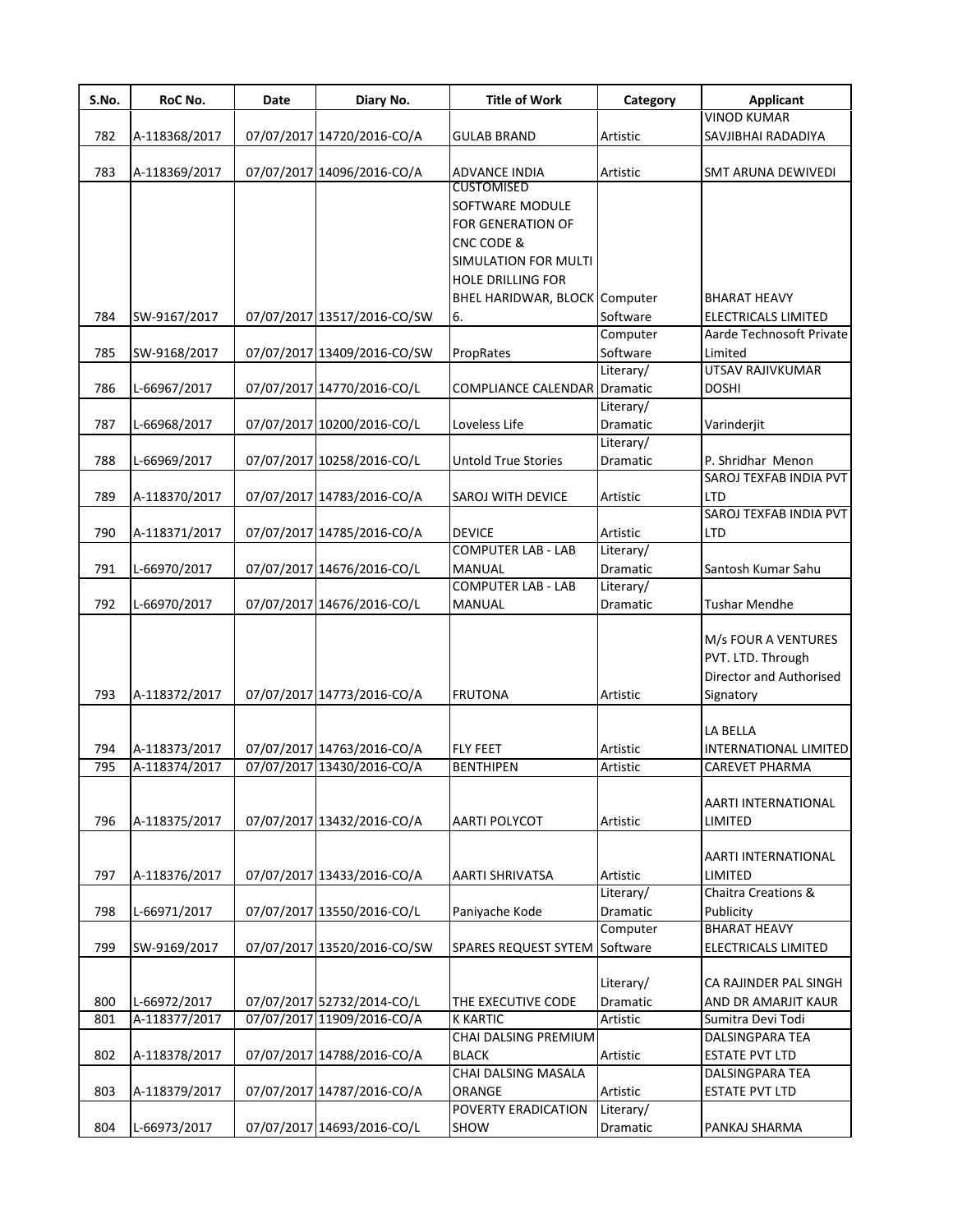| S.No. | RoC No.       | Date | Diary No.                  | <b>Title of Work</b>        | Category             | <b>Applicant</b>                             |
|-------|---------------|------|----------------------------|-----------------------------|----------------------|----------------------------------------------|
|       |               |      |                            |                             | Literary/            |                                              |
| 805   | L-66974/2017  |      | 07/07/2017 14723/2016-CO/L | The Sophomoronic            | Dramatic             | Harsh Faujdar                                |
|       |               |      |                            |                             |                      | Vikram Solar Private                         |
| 806   | A-118380/2017 |      | 07/07/2017 13641/2016-CO/A | <b>ENERGY INSIDE</b>        | Artistic             | Limited                                      |
|       |               |      |                            | VIKRAMSOLAR -               |                      |                                              |
|       |               |      |                            | <b>CREATING CLIMATE FOR</b> |                      | VIKRAM SOLAR PRIVATE                         |
| 807   | A-118381/2017 |      | 07/07/2017 13642/2016-CO/A | <b>CHANGE</b>               | Artistic             | LIMITED                                      |
|       |               |      |                            | <b>CREATING CLIMATE FOR</b> |                      | VIKRAM SOLAR PRIVATE                         |
| 808   | A-118382/2017 |      | 07/07/2017 13643/2016-CO/A | <b>CHANGE</b>               | Artistic             | LIMITED                                      |
|       |               |      |                            |                             |                      |                                              |
| 809   | A-118383/2017 |      | 07/07/2017 13639/2016-CO/A | <b>ODRA</b>                 | Artistic             | NAVYA SANGAM KRITI<br>ANAADIH VINCOM         |
|       |               |      |                            |                             |                      |                                              |
| 810   | A-118384/2017 |      | 07/07/2017 13648/2016-CO/A | ANAADIH                     | Artistic             | PRIVATE LIMITED                              |
|       |               |      |                            |                             |                      | ANAADIH VINCOM                               |
| 811   | A-118385/2017 |      | 07/07/2017 13649/2016-CO/A | <b>HAPPYIN</b>              | Artistic             | PRIVATE LIMITED                              |
| 812   | A-118386/2017 |      | 07/07/2017 13638/2016-CO/A | 12 REPS                     | Artistic             | 12 REPS                                      |
|       | A-118387/2017 |      | 07/07/2017 13630/2016-CO/A |                             | Artistic             | <b>SUMMIT HOTELS &amp;</b><br><b>RESORTS</b> |
| 813   |               |      |                            | <b>SUMMIT</b>               |                      |                                              |
| 814   | A-118388/2017 |      | 07/07/2017 13645/2016-CO/A | <b>RITA PUBLICATION</b>     | Artistic<br>Computer | RITA PUBLICATION                             |
|       |               |      |                            |                             | Software             |                                              |
| 815   | SW-9170/2017  |      | 08/07/2017 8857/2016-CO/SW | ingen                       | Literary/            | Director                                     |
|       |               |      |                            |                             |                      |                                              |
| 816   | L-66975/2017  |      | 08/07/2017 9029/2016-CO/L  | <b>Bihey</b>                | Dramatic             | Rajendra Dahal                               |
|       |               |      |                            | <b>SUMAN RANGEET</b>        |                      | <b>MJ GRAIN PRODUCTS</b>                     |
| 817   | A-118390/2017 |      | 08/07/2017 14621/2016-CO/A | PREMIUM QUALITY             | Artistic             | PVT. LTD.                                    |
|       |               |      |                            |                             |                      |                                              |
|       |               |      |                            | Digital Cadastral           |                      |                                              |
|       |               |      |                            | Mapping using Modern        | Literary/            |                                              |
| 818   | L-66976/2017  |      | 08/07/2017 3805/2015-CO/L  | <b>Geomatics Techniques</b> | Dramatic             | Meeta Agrawal                                |
|       |               |      |                            | 'CHAND TARA MARKA S         |                      | MD. USMAN GANI                               |
| 819   | A-118391/2017 |      | 08/07/2017 14931/2016-CO/A | S DELUXE GUL'               | Artistic             | ANSARI, PROP                                 |
|       |               |      |                            |                             |                      | MD. USMAN GANI                               |
| 820   | A-118392/2017 |      | 08/07/2017 14927/2016-CO/A | <b>FALGUNI</b>              | Artistic             | ANSARI, PROP                                 |
|       |               |      |                            |                             | Literary/            |                                              |
| 821   | L-66977/2017  |      | 08/07/2017 10303/2016-CO/L | New Beginning               | Dramatic             | Pratiksha Hemrajani                          |
|       |               |      |                            |                             | Literary/            |                                              |
| 822   | L-66978/2017  |      | 08/07/2017 11605/2016-CO/L | Bajirao Ballal              | Dramatic             | Anagha Joglekar                              |
|       |               |      |                            | <b>FIXXOO THE CAR</b>       |                      | M/S URBANE CARCARE                           |
| 823   | A-118393/2017 |      | 08/07/2017 14589/2016-CO/A | <b>GUARDIAN</b>             | Artistic             | <b>PVT LTD</b>                               |
|       |               |      |                            | SANT INDUSTRIAL             |                      | HARJEET SINGH,                               |
| 824   | A-118394/2017 |      | 08/07/2017 14900/2016-CO/A | <b>CONTROLS PVT LTD</b>     | Artistic             | <b>DIRECTOR</b>                              |
|       |               |      |                            | KAMLA BHOG BABA             |                      |                                              |
|       |               |      |                            | <b>BARFANI WITH THE</b>     |                      |                                              |
|       |               |      |                            | DEVICE OF KDRM & RICE       |                      | KAMLA DEVI RICE MILL                         |
| 825   | A-118395/2017 |      | 08/07/2017 13773/2015-CO/A | IN BOWL LABEL               | Artistic             | PVT. LTD.                                    |
|       |               |      |                            |                             | Literary/            | Uma Maheswara Reddy                          |
| 826   | L-66979/2017  |      | 08/07/2017 11422/2016-CO/L | Maro Charitha               | Dramatic             | Devireddy                                    |
|       |               |      |                            |                             |                      | DOLPHIN FOODS INDIA                          |
| 827   | A-118396/2017 |      | 08/07/2017 14558/2016-CO/A | <b>OSHON TIL CANDY</b>      | Artistic             | <b>LTD</b>                                   |
|       |               |      |                            |                             |                      | DOLPHIN FOODS INDIA                          |
| 828   | A-118397/2017 |      | 08/07/2017 14559/2016-CO/A | <b>OSHON COFFEE STAR</b>    | Artistic             | LTD                                          |
|       |               |      |                            |                             |                      |                                              |
|       |               |      |                            |                             |                      | MRS. SADHANA SATTISH                         |
|       |               |      |                            | JSP JBU PROFEN 400          |                      | MEHTA AND MR. UMESH                          |
| 829   | A-118398/2017 |      | 08/07/2017 11143/2016-CO/A | <b>COLOR LABEL CARTON</b>   | Artistic             | NAVNITRAI VORA                               |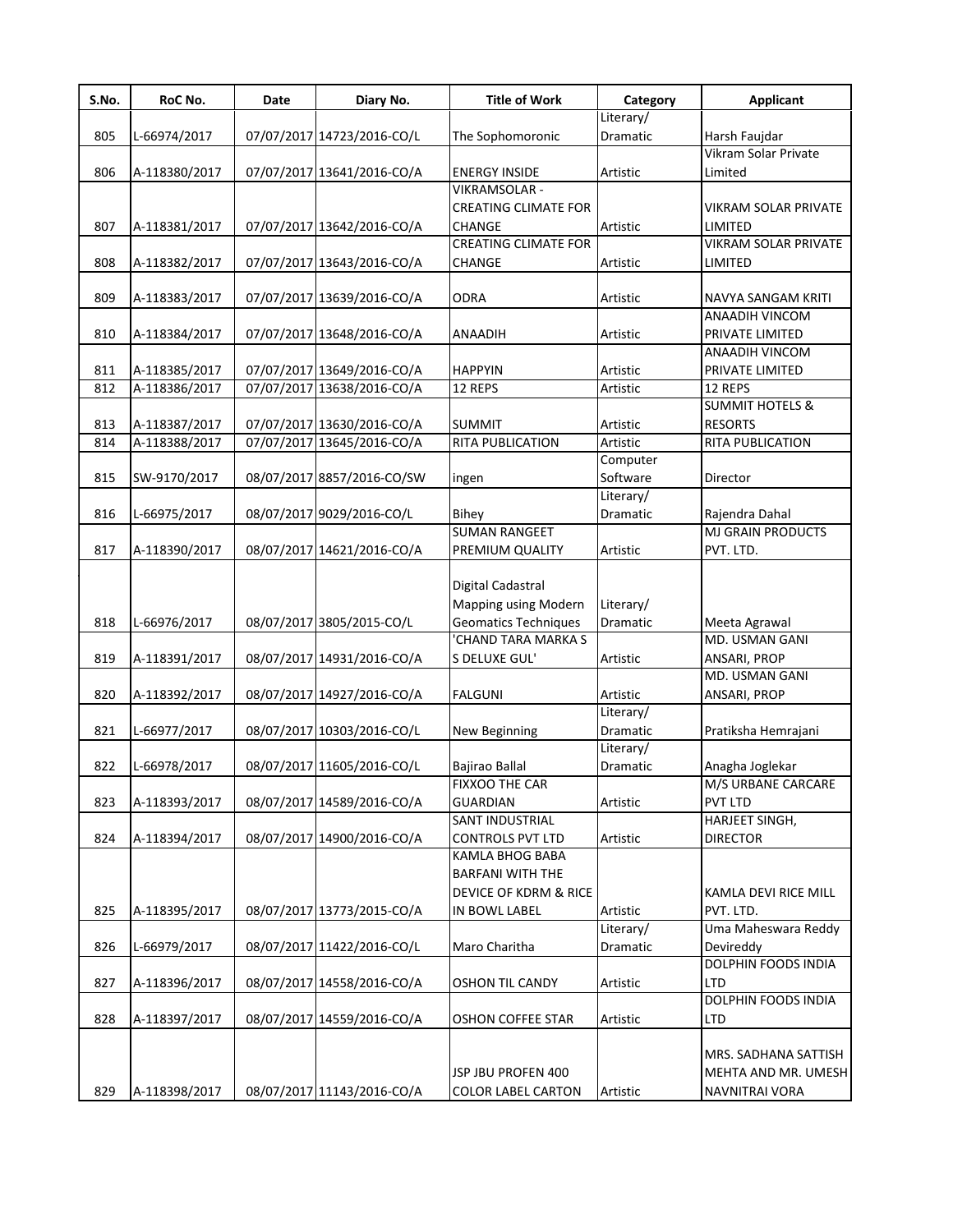| S.No. | RoC No.       | Date | Diary No.                  | <b>Title of Work</b>        | Category  | <b>Applicant</b>      |
|-------|---------------|------|----------------------------|-----------------------------|-----------|-----------------------|
|       |               |      |                            | Course Curriculum -         |           |                       |
|       |               |      |                            | <b>SECURITY GUARD</b>       | Literary/ |                       |
| 830   | L-66980/2017  |      | 08/07/2017 6666/2016-CO/L  | (General) - Part 2          | Dramatic  | PARAMJIT SINGH SAHI   |
|       |               |      |                            | Vartaman Paridrishya        | Literary/ |                       |
|       |               |      |                            |                             |           |                       |
| 831   | L-66981/2017  |      | 08/07/2017 9025/2016-CO/L  | Mein Hindi                  | Dramatic  | Manila Kumari         |
|       |               |      |                            | THE PRINCIPLES OF           |           |                       |
|       |               |      |                            | <b>SAHAJ MARG Volume</b>    | Literary/ | SHRI RAM CHANDRA      |
| 832   | L-66982/2017  |      | 08/07/2017 9937/2015-CO/L  | eleven                      | Dramatic  | <b>MISSION</b>        |
|       |               |      |                            |                             |           |                       |
|       |               |      |                            |                             |           | JINDAL GEMS AND       |
|       |               |      |                            |                             |           | JEWELLERS PROPRIETOR  |
| 833   | A-118399/2017 |      | 08/07/2017 13352/2016-CO/A | <b>SHINE</b>                | Artistic  | KAMAL KUMAR GUPTA     |
|       |               |      |                            | THE PRINCIPLES OF           |           |                       |
|       |               |      |                            | SAHAJ MARG - Volume         | Literary/ | SHRI RAM CHANDRA      |
| 834   | L-66983/2017  |      | 08/07/2017 9944/2015-CO/L  | nine                        | Dramatic  | <b>MISSION</b>        |
|       |               |      |                            |                             | Literary/ |                       |
| 835   | L-66984/2017  |      | 08/07/2017 6646/2016-CO/L  | <b>WISH FOR DEATH</b>       | Dramatic  | SAVITA PRASAD         |
|       |               |      |                            |                             |           |                       |
|       |               |      |                            | <b>SLONKIT: A BUSINESS</b>  |           |                       |
|       |               |      |                            | <b>METHOD FOR PARENT-</b>   |           |                       |
|       |               |      |                            |                             |           |                       |
|       |               |      |                            | <b>CHILD FINANCIAL</b>      | Literary/ | SIENNA SYSTEMS        |
| 836   | L-66985/2017  |      | 08/07/2017 5682/2016-CO/L  | <b>ENGAGEMENT</b>           | Dramatic  | RESOURCES (P) LTD.    |
|       |               |      |                            |                             | Literary/ | SHRI RAM CHANDRA      |
| 837   | L-66986/2017  |      | 08/07/2017 9931/2015-CO/L  | <b>CALL OF SPIRITUALITY</b> | Dramatic  | <b>MISSION</b>        |
|       |               |      |                            |                             |           |                       |
|       |               |      |                            | STAR GOLD TEA WITH A        |           |                       |
|       |               |      |                            | DEICE OF A ARTISTIC         |           |                       |
|       |               |      |                            | <b>STAR SHAPE WITH TEA</b>  |           |                       |
|       |               |      |                            | LEAVES AND A CUP OF         |           |                       |
|       |               |      |                            | <b>TEA WRITTEN</b>          |           |                       |
|       |               |      |                            |                             |           |                       |
|       |               |      |                            | <b>ARTISTICALLY IN</b>      |           |                       |
|       |               |      |                            | <b>ENGLISH AND HINDI</b>    |           |                       |
| 838   | A-118400/2017 |      | 08/07/2017 10909/2016-CO/A | LABEL                       | Artistic  | M/S. LALIT ENTERRISES |
|       |               |      |                            |                             | Literary/ | SHRI RAM CHANDRA      |
| 839   | L-66987/2017  |      | 08/07/2017 9939/2015-CO/L  | YATRA - Volume two          | Dramatic  | <b>MISSION</b>        |
|       |               |      |                            |                             |           |                       |
|       |               |      |                            | LAL PARI MARKA              |           |                       |
|       |               |      |                            | <b>CHANACHUR WITH A</b>     |           |                       |
|       |               |      |                            | <b>DEVICE OF A ARTISTIC</b> |           |                       |
|       |               |      |                            | ANGEL, WITH A PUNCH         |           |                       |
|       |               |      |                            | LINE CELEBRATE WITH         |           |                       |
| 840   | A-118401/2017 |      | 08/07/2017 10907/2016-CO/A | LAL PARI CHANACHUR          | Artistic  | M/S. TEWARI PRODUCTS  |
|       |               |      |                            |                             | Literary/ |                       |
| 841   | L-66988/2017  |      | 08/07/2017 7758/2016-CO/L  | BIKHARE MOTI BHAG 05        | Dramatic  | ASHA MISHARA          |
|       |               |      |                            | <b>WINNING PLAN FOR</b>     |           |                       |
|       |               |      |                            | <b>PMP - A ROADMAP TO</b>   | Literary/ |                       |
|       |               |      |                            |                             |           |                       |
| 842   | L-66989/2017  |      | 08/07/2017 10223/2016-CO/L | <b>PASS THE EXAM</b>        | Dramatic  | Vidhi Dinesh Raj      |
|       |               |      |                            | <b>WINNING PLAN FOR</b>     |           |                       |
|       |               |      |                            | PMP - A ROADMAP TO          | Literary/ |                       |
| 843   | L-66989/2017  |      | 08/07/2017 10223/2016-CO/L | PASS THE EXAM               | Dramatic  | Vidyesh Vijay Alve    |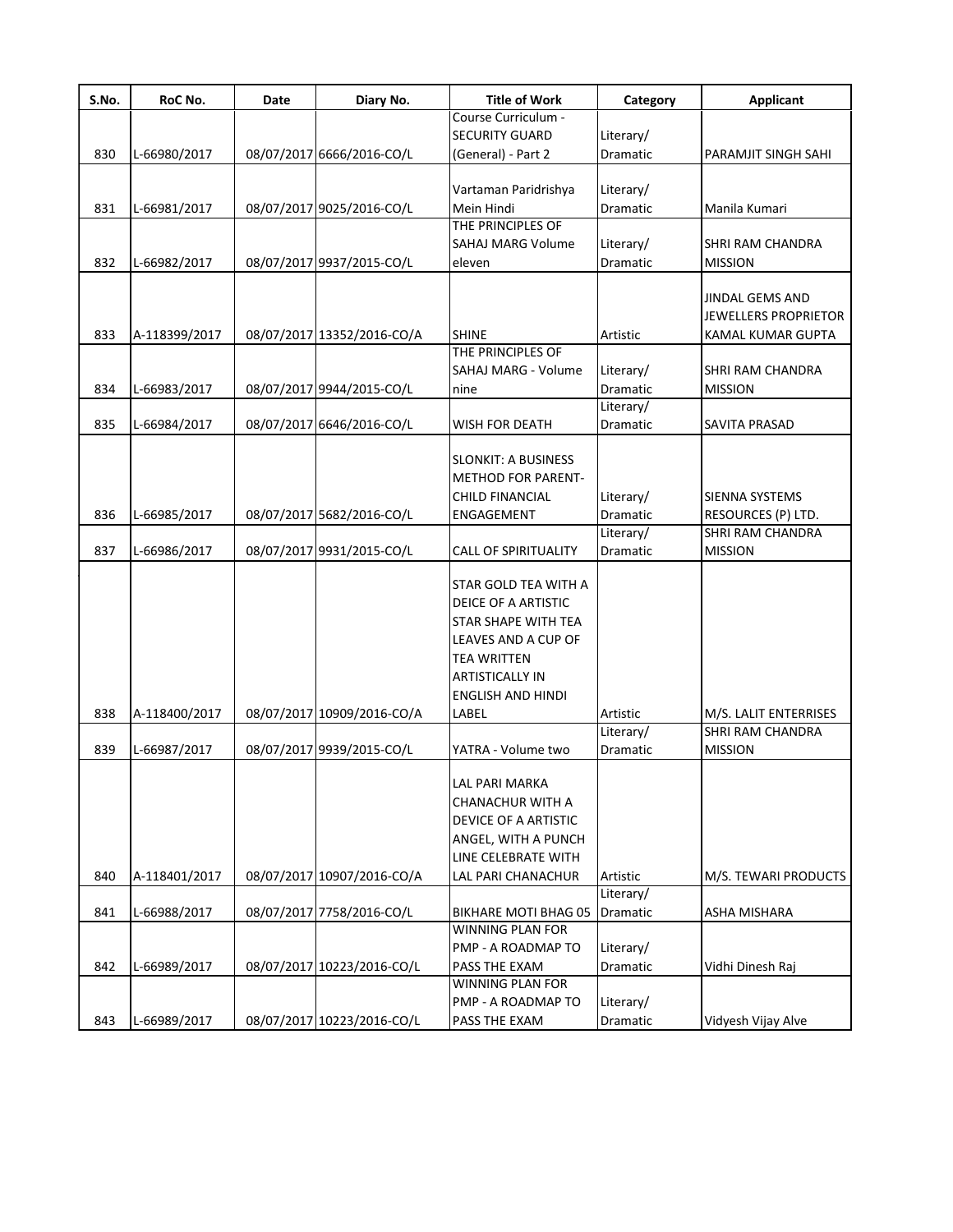| S.No. | RoC No.       | Date | Diary No.                  | <b>Title of Work</b>                                                     | Category                     | Applicant                                       |
|-------|---------------|------|----------------------------|--------------------------------------------------------------------------|------------------------------|-------------------------------------------------|
|       |               |      |                            | GANGA BHOG WITH A<br>DEVICE OF A ARTISTIC<br><b>CEREAL GRAIN WRITTEN</b> |                              |                                                 |
|       |               |      |                            | <b>ARTISTICALLY IN</b>                                                   |                              |                                                 |
| 844   | A-118402/2017 |      | 08/07/2017 10908/2016-CO/A | <b>ENGLISH AND HINDI</b><br>LABEL                                        | Artistic                     | M/S. BARUNA<br><b>ENTERPRISES.</b>              |
|       |               |      |                            |                                                                          |                              |                                                 |
|       |               |      |                            | <b>ODONIL BLOCK MYSTIC</b>                                               |                              |                                                 |
| 845   | A-118403/2017 |      | 08/07/2017 10925/2016-CO/A | <b>ROSE CARTON</b>                                                       | Artistic                     | DABUR INDIA LIMITED                             |
|       |               |      |                            |                                                                          |                              | NAVNEET ROLLER FLOUR                            |
| 846   | A-118404/2017 |      | 08/07/2017 6069/2016-CO/A  | Jaipur Gold                                                              | Artistic                     | MILLS PVT. LTD.                                 |
|       |               |      |                            |                                                                          |                              |                                                 |
|       |               |      |                            | <b>BHARPA DETERGENT</b><br>POWDER XL WITH THE                            |                              |                                                 |
|       |               |      |                            | PUNCH LINE OF MORE                                                       |                              |                                                 |
|       |               |      |                            | <b>POWER MORE</b>                                                        |                              |                                                 |
|       |               |      |                            | <b>WHITNESS IN ENGLISH</b>                                               |                              |                                                 |
|       |               |      |                            | <b>WRITTEN ARTISTICALLY</b>                                              |                              |                                                 |
|       |               |      |                            | IN ENGLISH AND HINDI                                                     |                              | M/S. NARESH KUMAR                               |
| 847   | A-118405/2017 |      | 08/07/2017 10910/2016-CO/A | LABEL                                                                    | Artistic                     | AGARWAL                                         |
|       |               |      |                            |                                                                          |                              |                                                 |
|       |               |      |                            |                                                                          | Literary/                    | <b>EKISTIC CONSULTANCY</b>                      |
| 848   | L-66990/2017  |      | 08/07/2017 12563/2016-CO/L | <b>ES - WEBPAGES</b>                                                     | Dramatic                     | SERVICES PVT.LTD.                               |
|       |               |      |                            | Heart to Heart - Volume                                                  | Literary/                    | SHRI RAM CHANDRA                                |
| 849   | L-66991/2017  |      | 08/07/2017 9936/2015-CO/L  | Ш                                                                        | Dramatic                     | <b>MISSION</b>                                  |
|       |               |      |                            |                                                                          | Literary/                    | <b>EKISTIC CONSULTANCY</b>                      |
| 850   | L-66992/2017  |      | 08/07/2017 12568/2016-CO/L | <b>ES-ALPHABETS</b>                                                      | Dramatic                     | SERVICES PVT.LTD.                               |
|       |               |      |                            |                                                                          |                              |                                                 |
|       |               |      |                            | The Principles of Sahaj                                                  | Literary/                    | SHRI RAM CHANDRA                                |
| 851   | L-66993/2017  |      | 08/07/2017 9935/2015-CO/L  | Marg - Volume Ten                                                        | Dramatic                     | <b>MISSION</b>                                  |
|       |               |      |                            |                                                                          |                              |                                                 |
| 852   | L-66994/2017  |      | 08/07/2017 12570/2016-CO/L | <b>ES - NOUNS</b>                                                        | Literary/<br><b>Dramatic</b> | <b>EKISTIC CONSULTANCY</b><br>SERVICES PVT.LTD. |
|       |               |      |                            |                                                                          |                              |                                                 |
|       |               |      |                            | Sweekar Hai & Blind:                                                     |                              |                                                 |
|       |               |      |                            | Both in Hindi but written Literary/                                      |                              |                                                 |
| 853   | L-66995/2017  |      | 08/07/2017 8770/2016-CO/L  | in english script                                                        | Dramatic                     | Vijay Shankar Shrma                             |
|       |               |      |                            | <b>INTERIOR DESIGN OF</b>                                                |                              |                                                 |
|       |               |      |                            | <b>RESTAURANT TUK TUK</b>                                                |                              | PATEL JIGNESH                                   |
| 854   | A-118406/2017 |      | 08/07/2017 7873/2016-CO/A  | <b>GOL GAPPA</b>                                                         | Artistic                     | RAMBHAI                                         |
|       |               |      |                            | <b>CHHATTISGARH SAAR</b>                                                 | Literary/                    |                                                 |
| 855   | L-66996/2017  |      | 08/07/2017 13659/2016-CO/L | SANGRAH                                                                  | Dramatic                     | L P Patel                                       |
|       |               |      |                            | <b>CSIR YOUNG SCIENTIST</b>                                              |                              |                                                 |
|       |               |      |                            | <b>AWARDS MANAGEMENT</b>                                                 | Computer                     | <b>COUNCIL OF SCIENTIFIC</b>                    |
| 856   | SW-9171/2017  |      | 08/07/2017 7682/2016-CO/SW | SYSTEM CSIR YSAMS                                                        | Software                     | & INDUSTRIAL RESEARCH                           |
|       |               |      |                            | NAMASTE INDIA CHOTU                                                      |                              |                                                 |
| 857   | A-118407/2017 |      | 08/07/2017 10894/2016-CO/A | (LABEL)                                                                  | Artistic                     | NIF Private Limited                             |
| 858   | A-118408/2017 |      | 08/07/2017 13074/2016-CO/A | <b>MAXO</b>                                                              | Artistic                     | PRAGATI CHEMICALS                               |
| 859   | A-118409/2017 |      | 08/07/2017 13075/2016-CO/A | <b>AGENT WHITE</b>                                                       | Artistic                     | PRAGATI CHEMICALS                               |
|       |               |      |                            |                                                                          |                              | LIVING GREEN FASHIONS                           |
| 860   | A-118410/2017 |      | 08/07/2017 13042/2016-CO/A | <b>SOUL SPACE</b>                                                        | Artistic                     | PRIVATE LIMITED                                 |
|       |               |      |                            |                                                                          |                              |                                                 |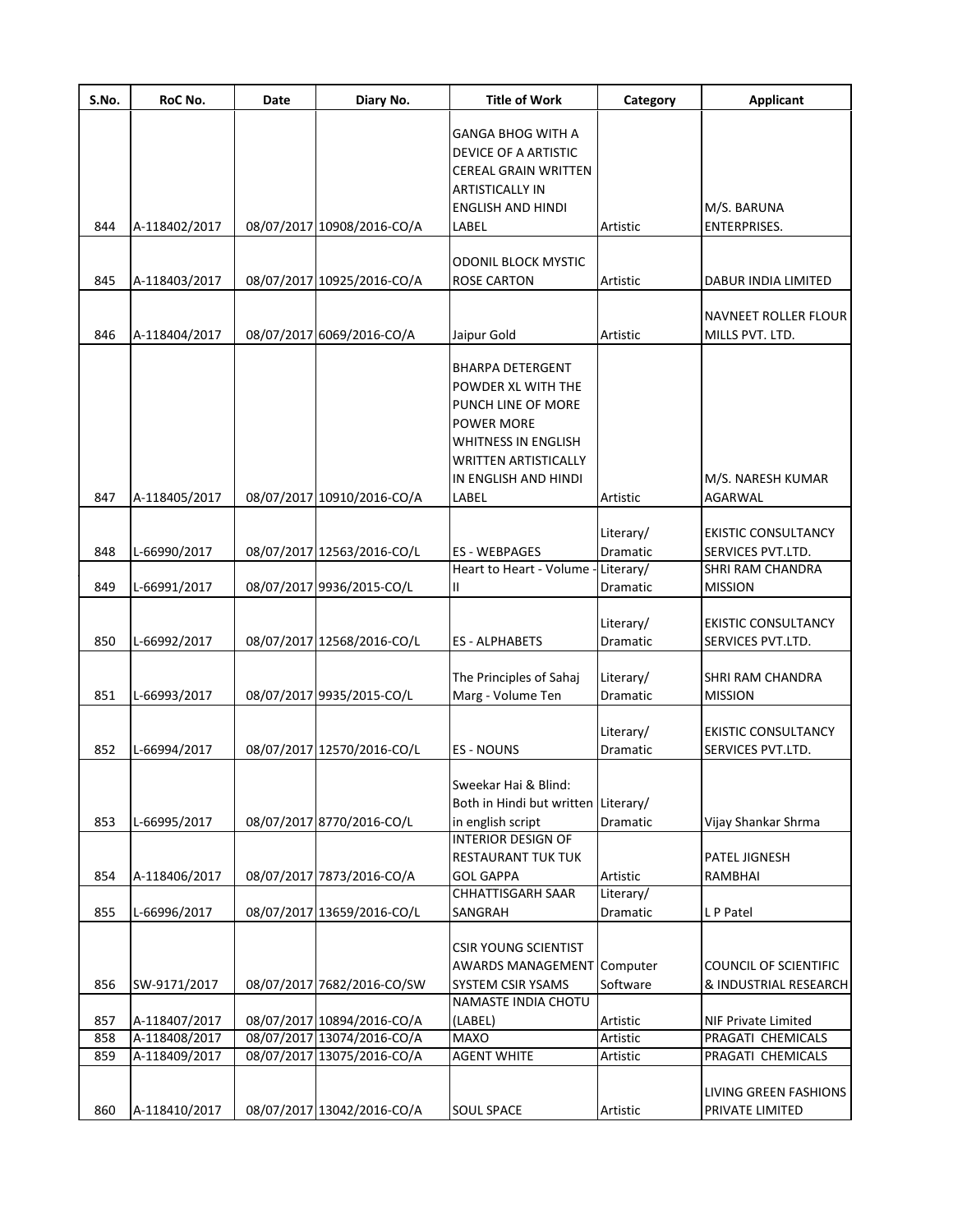| S.No. | RoC No.       | Date | Diary No.                  | <b>Title of Work</b>                                    | Category        | <b>Applicant</b>                                                              |
|-------|---------------|------|----------------------------|---------------------------------------------------------|-----------------|-------------------------------------------------------------------------------|
|       |               |      |                            | <b>WET HEART SAILS</b>                                  | Literary/       |                                                                               |
| 861   | L-66997/2017  |      | 08/07/2017 11949/2016-CO/L | <b>DESPITE TROUGH</b>                                   | Dramatic        | <b>K PRADEEP</b>                                                              |
|       |               |      |                            |                                                         |                 | <b>VIKRAM SOLAR PRIVATE</b>                                                   |
| 862   | A-118411/2017 |      | 08/07/2017 13060/2016-CO/A | <b>STAR (DEVICE)</b>                                    | Artistic        | LIMITED                                                                       |
|       |               |      |                            |                                                         | Literary/       |                                                                               |
| 863   | L-66998/2017  |      | 08/07/2017 13246/2016-CO/L | 1971 India's Finest Hour                                | Dramatic        | Pradip Kumar Chopra                                                           |
|       |               |      |                            |                                                         |                 | M/S.LAUGHING DOTS                                                             |
|       |               |      |                            |                                                         | Literary/       | <b>ENTERTAINMENT PVT</b>                                                      |
| 864   | L-66999/2017  |      | 08/07/2017 13129/2016-CO/L | <b>LAUGHING DOTS</b>                                    | Dramatic        | <b>LTD</b>                                                                    |
|       |               |      |                            | <b>EXCUSE ME ( HORROR )</b>                             | Literary/       |                                                                               |
| 865   | L-67000/2017  |      | 08/07/2017 10605/2016-CO/L | <b>SCRIPT</b>                                           | Dramatic        | VINAY                                                                         |
|       |               |      |                            |                                                         |                 |                                                                               |
|       |               |      |                            | <b>CONTROL SCHEME OF</b>                                |                 |                                                                               |
|       |               |      |                            | <b>AUTOMATIC SET POINT</b>                              |                 |                                                                               |
|       |               |      |                            | <b>GENERATION FOR HP</b>                                | Literary/       | <b>BHARAT HEAVY</b>                                                           |
| 866   | L-67001/2017  |      | 08/07/2017 13010/2016-CO/L | <b>BYPASS SYSTEM</b>                                    | <b>Dramatic</b> | <b>ELECTRICALS LIMITED</b>                                                    |
|       |               |      |                            |                                                         | Computer        | ESFITA INFOTECH PVT.                                                          |
| 867   | SW-9172/2017  |      | 08/07/2017 1279/2017-CO/SW | EI-WIMS                                                 | Software        | <b>LTD</b>                                                                    |
|       |               |      |                            |                                                         |                 |                                                                               |
|       |               |      |                            |                                                         |                 | PRIMARC RETAIL STORES                                                         |
| 868   | A-118412/2017 |      | 08/07/2017 13059/2016-CO/A | <b>SURBHI PANSARI</b>                                   | Artistic        | PRIVATE LIMITED                                                               |
|       |               |      |                            |                                                         |                 | PUSHAAN TRADELINK                                                             |
| 869   | A-118413/2017 |      | 08/07/2017 13336/2016-CO/A | Pushaan                                                 | Artistic        | PRIVATE LIMITED                                                               |
|       |               |      |                            |                                                         |                 | <b>DOODH SAGAR FEED</b>                                                       |
|       |               |      |                            |                                                         |                 | <b>INDUSTRIES (INDIAN</b>                                                     |
| 870   | A-118414/2017 |      | 08/07/2017 13260/2016-CO/A | <b>DOODH SAGAR</b>                                      | Artistic        | PARTNERSHIP FIRM)                                                             |
| 871   | A-118415/2017 |      | 08/07/2017 13224/2016-CO/A | <b>VIGOUR</b>                                           | Artistic        | JAY NARAYAN SINGH                                                             |
| 872   | A-118416/2017 |      | 08/07/2017 13041/2016-CO/A | PITRASHISH                                              | Artistic        | PITRASHISH MARKETING<br><b>ENTERPRISES PRIVATE</b><br>LIMITED                 |
|       |               |      |                            |                                                         | Literary/       |                                                                               |
| 873   | L-67002/2017  |      | 08/07/2017 10810/2016-CO/L | Tui chili tai                                           | Dramatic        | Shuvo Bhattacharya                                                            |
|       |               |      |                            | <b>BANKE BIHARI TEXTILE</b>                             |                 |                                                                               |
| 874   | A-118417/2017 |      | 08/07/2017 10343/2016-CO/A | WITH THE LOGO OF BBT<br>AND DEVICE OF<br><b>FEATHER</b> | Artistic        | Hariom Hazarilal Agarwal<br>(Proprietor)                                      |
|       |               |      |                            |                                                         | Literary/       |                                                                               |
| 875   | L-67003/2017  |      | 08/07/2017 12341/2016-CO/L |                                                         | Dramatic        | <b>CCLP Worldwide</b>                                                         |
| 876   | A-118418/2017 |      | 08/07/2017 6252/2016-CO/A  | <b>AIREO COMPLETE</b><br><b>TRAVEL SOLUTION</b>         | Artistic        | M/S. JAYASWAL<br>ENTERPRISES PVT. LTD.                                        |
| 877   | A-118419/2017 |      | 08/07/2017 7664/2016-CO/A  | DHARMARAJ AS PER<br>LABEL                               | Artistic        | ASHES KUMAR PAL,<br>JAGABANDHU PAL,<br>SANAT KUMAR PAL AND<br>SABITA RANI PAL |
|       |               |      |                            |                                                         | Literary/       |                                                                               |
| 878   | L-67004/2017  |      | 08/07/2017 13083/2016-CO/L | <b>JAATINITI</b>                                        | Dramatic        | SAKET KUMAR SHARMA                                                            |
|       |               |      |                            | <b>CHAKRA BRAND</b>                                     |                 | <b>MS BHARAT NURSERY</b>                                                      |
| 879   | A-118420/2017 |      | 08/07/2017 14429/2016-CO/A | <b>SUMMER KING</b>                                      | Artistic        | PVT LTD                                                                       |
|       |               |      |                            |                                                         | Literary/       |                                                                               |
| 880   | L-67005/2017  |      | 08/07/2017 7835/2016-CO/L  | Upskill                                                 | Dramatic        | Aslam Sherieff J                                                              |
|       |               |      |                            | SATHIYA TRAVELS WITH                                    |                 | ARVINDBHAI DHIRUBHAI                                                          |
| 881   | A-118421/2017 |      | 08/07/2017 14360/2016-CO/A | ST LOGO                                                 | Artistic        | KORADIYA                                                                      |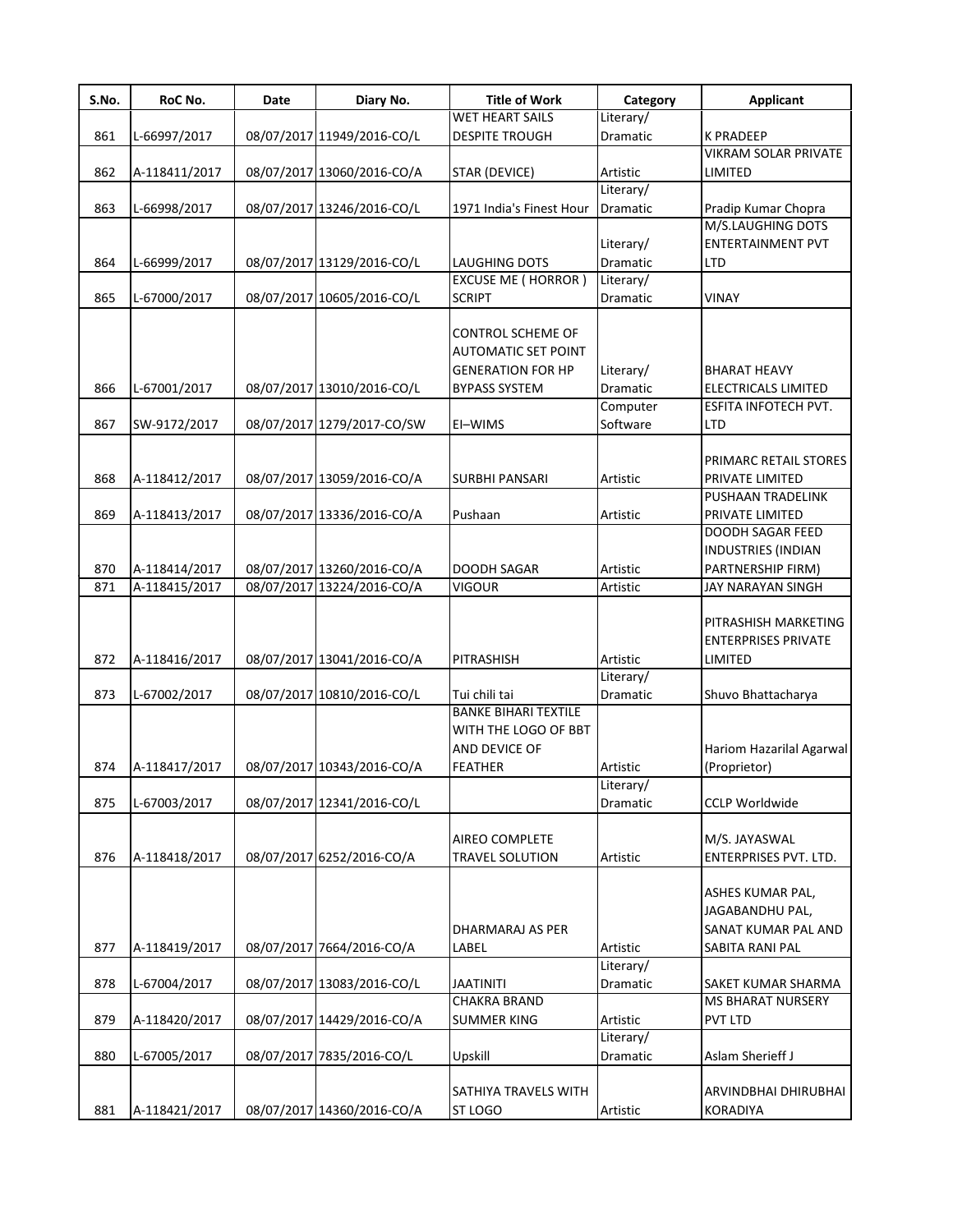| S.No. | RoC No.       | Date | Diary No.                  | <b>Title of Work</b>                                                                                                            | Category              | <b>Applicant</b>                                                                    |
|-------|---------------|------|----------------------------|---------------------------------------------------------------------------------------------------------------------------------|-----------------------|-------------------------------------------------------------------------------------|
|       |               |      |                            | Lord Ganesha With                                                                                                               | Literary/             |                                                                                     |
| 882   | L-67006/2017  |      | 08/07/2017 11171/2016-CO/L | Normal Human Head                                                                                                               | Dramatic              | Daudraj Singh                                                                       |
|       |               |      |                            |                                                                                                                                 | Literary/             |                                                                                     |
| 883   | L-67007/2017  |      | 08/07/2017 12053/2016-CO/L | Cinders, Red and Gold                                                                                                           | Dramatic              | Ratna Manucha                                                                       |
|       |               |      |                            |                                                                                                                                 | Literary/             |                                                                                     |
| 884   | L-67008/2017  |      | 08/07/2017 10518/2016-CO/L | LIFE IS A GAME                                                                                                                  | Dramatic              | P K Choudhary                                                                       |
|       |               |      |                            |                                                                                                                                 | Literary/             |                                                                                     |
| 885   | L-67009/2017  |      | 08/07/2017 13105/2016-CO/L | <b>BRAHM GEET</b>                                                                                                               | Dramatic              | <b>ISHWAR SINGH</b>                                                                 |
|       |               |      |                            |                                                                                                                                 | Literary/             |                                                                                     |
| 886   | L-67010/2017  |      | 08/07/2017 13325/2015-CO/L | dil tera??                                                                                                                      | Dramatic              | raghav sharma                                                                       |
|       |               |      |                            |                                                                                                                                 |                       | M/S.HOTEL KAMAL PVT                                                                 |
| 887   | A-118422/2017 |      | 08/07/2017 12671/2016-CO/A | Ohri's                                                                                                                          | Artistic              | <b>LTD</b>                                                                          |
|       |               |      |                            |                                                                                                                                 | Literary/             |                                                                                     |
| 888   | L-67011/2017  |      | 08/07/2017 12923/2016-CO/L | Ibtida                                                                                                                          | Dramatic              | Alok Singh                                                                          |
|       |               |      |                            |                                                                                                                                 |                       |                                                                                     |
|       |               |      |                            |                                                                                                                                 |                       | <b>VIKRAM SINGH BHATI</b>                                                           |
|       |               |      |                            |                                                                                                                                 |                       | S/O. SH. RAJENDRA                                                                   |
| 889   | A-118423/2017 |      | 08/07/2017 13325/2016-CO/A | <b>VIJETA</b>                                                                                                                   | Artistic              | <b>SINGH BHATI</b><br><b>SHREEKRISHNA</b>                                           |
|       |               |      |                            |                                                                                                                                 |                       | <b>LANDBASE PRIVATE</b>                                                             |
|       |               |      |                            |                                                                                                                                 |                       |                                                                                     |
| 890   | A-118424/2017 |      | 08/07/2017 13292/2016-CO/A | <b>SKL ELITE</b>                                                                                                                | Artistic<br>Literary/ | LIMITED                                                                             |
| 891   | L-67012/2017  |      | 08/07/2017 14803/2016-CO/L | The Lost Devtas                                                                                                                 | Dramatic              | Suraj Prakash Kothiyal                                                              |
|       |               |      |                            | <b>SKL(Committed to</b>                                                                                                         |                       | SHREEKRISHNA                                                                        |
|       |               |      |                            | excellence Builder &                                                                                                            |                       | <b>LANDBASE PRIVATE</b>                                                             |
| 892   | A-118425/2017 |      | 08/07/2017 13298/2016-CO/A | Developers)                                                                                                                     | Artistic              | LIMITED                                                                             |
| 893   | A-118426/2017 |      | 08/07/2017 14367/2016-CO/A | ARAXXA WITH A LOGO                                                                                                              | Artistic              | ASHVIN KUNVARJIBHAI<br>PADSUMBIYA AND<br><b>SUDHIR MANUBHAI</b><br><b>BHALODIYA</b> |
|       |               |      |                            |                                                                                                                                 |                       |                                                                                     |
|       |               |      |                            |                                                                                                                                 | Literary/             | M/s Seven Hills                                                                     |
| 894   | L-67013/2017  |      | 08/07/2017 12658/2016-CO/L | <b>Information Technology</b>                                                                                                   | Dramatic              | <b>International Publishers</b>                                                     |
|       |               |      |                            |                                                                                                                                 | Literary/             |                                                                                     |
| 895   | L-67014/2017  |      | 08/07/2017 11634/2016-CO/L | HOMELAND                                                                                                                        | Dramatic              | PALOMA SRIDHAR                                                                      |
|       |               |      |                            | Cure for Alzheimer's,<br>Dementia, Parkinson's,<br>Arthritic and all other<br>cellular and molecular<br>and all diseases of the | Literary/             | Abhijeet Madhukar                                                                   |
| 896   | L-67015/2017  |      | 08/07/2017 11897/2016-CO/L | entire human body                                                                                                               | Dramatic              | Deshpande                                                                           |
|       |               |      |                            | HUM TOH DEEWANA                                                                                                                 |                       |                                                                                     |
|       |               |      |                            | HAIN - DULHAN TOH                                                                                                               | Literary/             |                                                                                     |
| 897   | L-67016/2017  |      | 08/07/2017 12453/2016-CO/L | <b>HUMARI HAI</b>                                                                                                               | Dramatic              | SHISHPAL MALIK                                                                      |
|       |               |      |                            |                                                                                                                                 |                       | <b>BHARGAVI HOTELS &amp;</b>                                                        |
| 898   | A-118427/2017 |      | 08/07/2017 13203/2016-CO/A | VRISA                                                                                                                           | Artistic              | RESORTS PVT. LTD.                                                                   |
|       |               |      |                            |                                                                                                                                 | Literary/             |                                                                                     |
| 899   | L-67017/2017  |      | 08/07/2017 12845/2016-CO/L | KAA THE FUTURE                                                                                                                  | Dramatic              | MR. S. DAMODARAN                                                                    |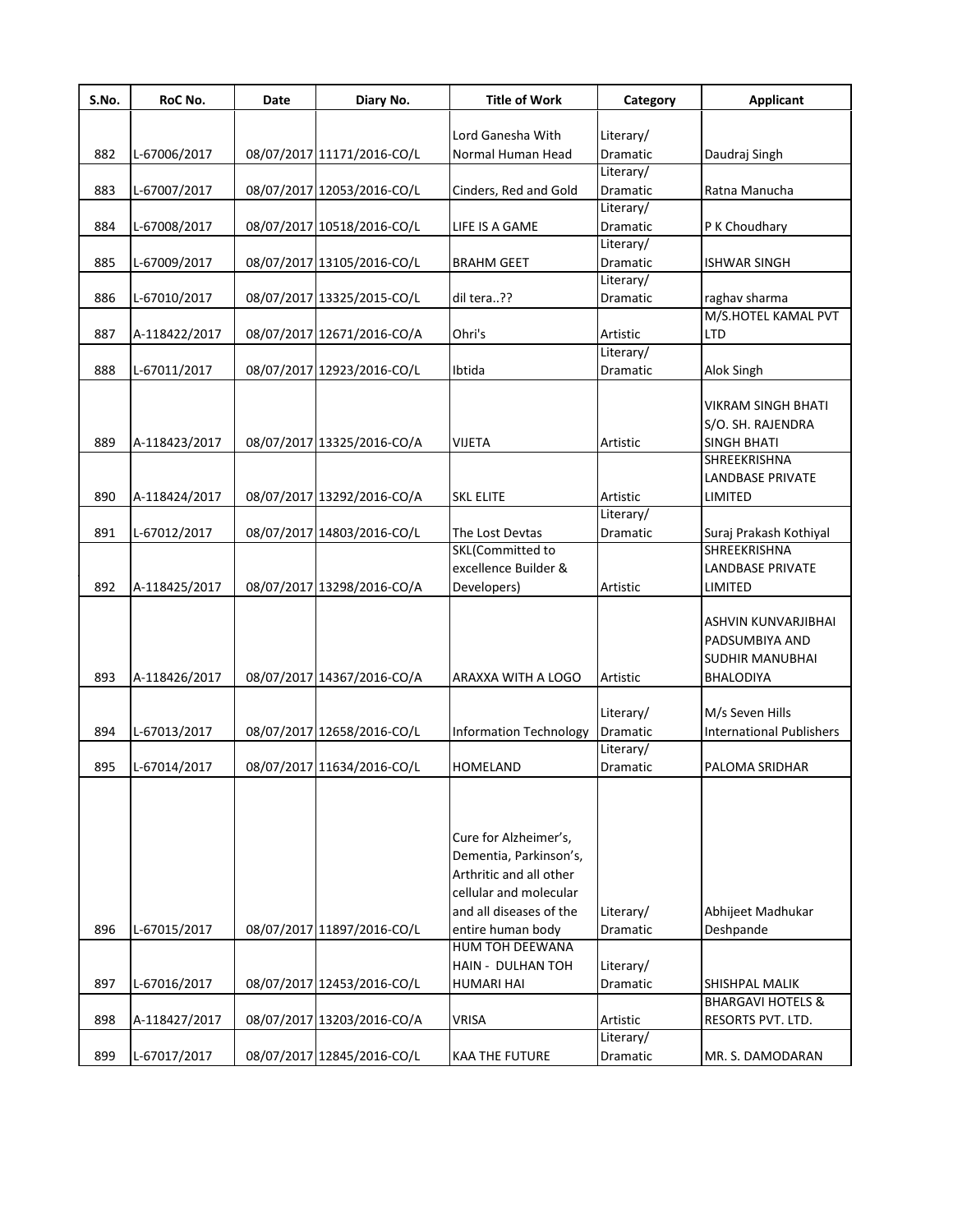| S.No. | RoC No.       | Date | Diary No.                  | <b>Title of Work</b>                           | Category              | Applicant                 |
|-------|---------------|------|----------------------------|------------------------------------------------|-----------------------|---------------------------|
|       |               |      |                            | AUTOMATED COOKING                              |                       |                           |
|       |               |      |                            | GAS / LPG REFILL                               |                       |                           |
|       |               |      |                            | CYLINDER DISTRIBUTION Literary/                |                       | <b>AKKIM SRINIVASA</b>    |
| 900   | L-67018/2017  |      | 08/07/2017 12927/2016-CO/L | <b>SYSTEM</b>                                  | <b>Dramatic</b>       | MOORTHY,                  |
|       |               |      |                            | <b>GREEN SAMRIDDHI</b>                         |                       | MS GREEPLY INDUSTRIES     |
| 901   | A-118428/2017 |      | 08/07/2017 14423/2016-CO/A | LABEL                                          | Artistic              | LIMITED                   |
|       |               |      |                            |                                                |                       | MS GREEPLY INDUSTRIES     |
| 902   | A-118429/2017 |      | 08/07/2017 14424/2016-CO/A | GREENTERIORS                                   | Artistic              | LIMITED                   |
|       |               |      |                            |                                                |                       | <b>MS GREENPLY</b>        |
| 903   | A-118430/2017 |      | 08/07/2017 14425/2016-CO/A | NATUREMAX                                      | Artistic              | <b>INDUSTRIES LIMITED</b> |
|       |               |      |                            |                                                |                       | <b>MS GREENPLY</b>        |
| 904   | A-118431/2017 |      | 08/07/2017 14426/2016-CO/A | <b>GREEN ACCESS LABEL</b>                      | Artistic              | <b>INDUSTRIES LIMITED</b> |
|       |               |      |                            | <b>GREEN BANDHAN</b>                           |                       |                           |
|       |               |      |                            | <b>CREATING</b>                                |                       | <b>MS GREENPLY</b>        |
| 905   | A-118432/2017 |      | 08/07/2017 14427/2016-CO/A | RELATIONSHIP                                   | Artistic              | <b>INDUSTRIES LIMITED</b> |
|       |               |      |                            |                                                | Literary/             |                           |
| 906   | L-67019/2017  |      | 08/07/2017 12686/2016-CO/L | Jab Tuti Dali Se Patta                         | <b>Dramatic</b>       | Gaurab Mohapatra          |
|       |               |      |                            | BJ BND RY PLUS ZARDA                           |                       |                           |
| 907   | A-118433/2017 |      | 08/07/2017 7643/2016-CO/A  | (LABEL)<br>Materia Medica Of                   | Artistic              | Baboo Lal Makhija         |
| 908   |               |      |                            |                                                | Literary/             | PRASANTA KUMAR DAS        |
|       | L-67020/2017  |      | 08/07/2017 13370/2016-CO/L | Electro-Homeopathy<br><b>RULES OF SOLOBASE</b> | Dramatic<br>Literary/ |                           |
| 909   | L-67021/2017  |      | 08/07/2017 12851/2016-CO/L | (SOLOBASEBALL)                                 | Dramatic              | Bharadwaj Dayala          |
|       |               |      |                            |                                                |                       |                           |
|       |               |      |                            |                                                |                       | YASHWANT VYAS S/O.        |
| 910   | A-118434/2017 |      | 08/07/2017 13308/2016-CO/A | <b>SUPER 100 AUTHORS</b>                       | Artistic              | SH. NANDKISHORE VYAS      |
|       |               |      |                            |                                                |                       |                           |
|       |               |      |                            |                                                |                       | YASHWANT VYAS S/O.        |
| 911   | A-118435/2017 |      | 08/07/2017 13309/2016-CO/A | Soulpark                                       | Artistic              | SH. NANDKISHORE VYAS      |
| 912   | A-118436/2017 |      | 08/07/2017 7642/2016-CO/A  | BJ DNB K-10 (LABEL)                            | Artistic              | Deeppak Makhija           |
|       |               |      |                            |                                                | Literary/             | <b>SURINDER SINGH</b>     |
| 913   | L-67022/2017  |      | 08/07/2017 9924/2016-CO/L  | <b>JNU MAI</b>                                 | Dramatic              | <b>RAWAT</b>              |
|       |               |      |                            |                                                | Literary/             |                           |
| 914   | L-67023/2017  |      | 08/07/2017 12858/2016-CO/L | <b>GHARI KEE TEEN SUIAAN Dramatic</b>          |                       | J.P. SHARMA               |
|       |               |      |                            |                                                |                       |                           |
|       |               |      |                            |                                                |                       | Al-Burhan International,  |
|       |               |      |                            |                                                |                       | An Indian Proprietorship  |
| 915   | A-118437/2017 |      | 08/07/2017 12862/2016-CO/A | <b>Bharat Shakti</b>                           | Artistic              | Firm                      |
|       |               |      |                            | <b>CARTOON STICKER</b>                         |                       |                           |
| 916   | A-118438/2017 |      | 08/07/2017 10221/2016-CO/A | DESIGN-TURTLE                                  | Artistic              | Jesleen Sajan Edward      |
|       |               |      |                            |                                                |                       | Pest Control (India) Pvt. |
| 917   | A-118439/2017 |      | 08/07/2017 12929/2016-CO/A | <b>BUG BUSTER label</b>                        | Artistic              | Ltd.                      |
|       |               |      |                            |                                                |                       | Pest Control (India) Pvt. |
| 918   | A-118440/2017 |      | 08/07/2017 12930/2016-CO/A | <b>GOLD SEAL label</b>                         | Artistic              | Ltd.                      |
|       |               |      |                            |                                                |                       |                           |
|       |               |      |                            |                                                |                       | Al-Burhan International,  |
|       |               |      |                            |                                                |                       | An Indian Proprietorship  |
| 919   | A-118441/2017 |      | 08/07/2017 12863/2016-CO/A | <b>HERO</b>                                    | Artistic              | firm                      |
|       |               |      |                            |                                                | Literary/             |                           |
| 920   | L-67024/2017  |      | 08/07/2017 12707/2016-CO/L | Crying At Night                                | Dramatic              | Harkirat Singh Chawla     |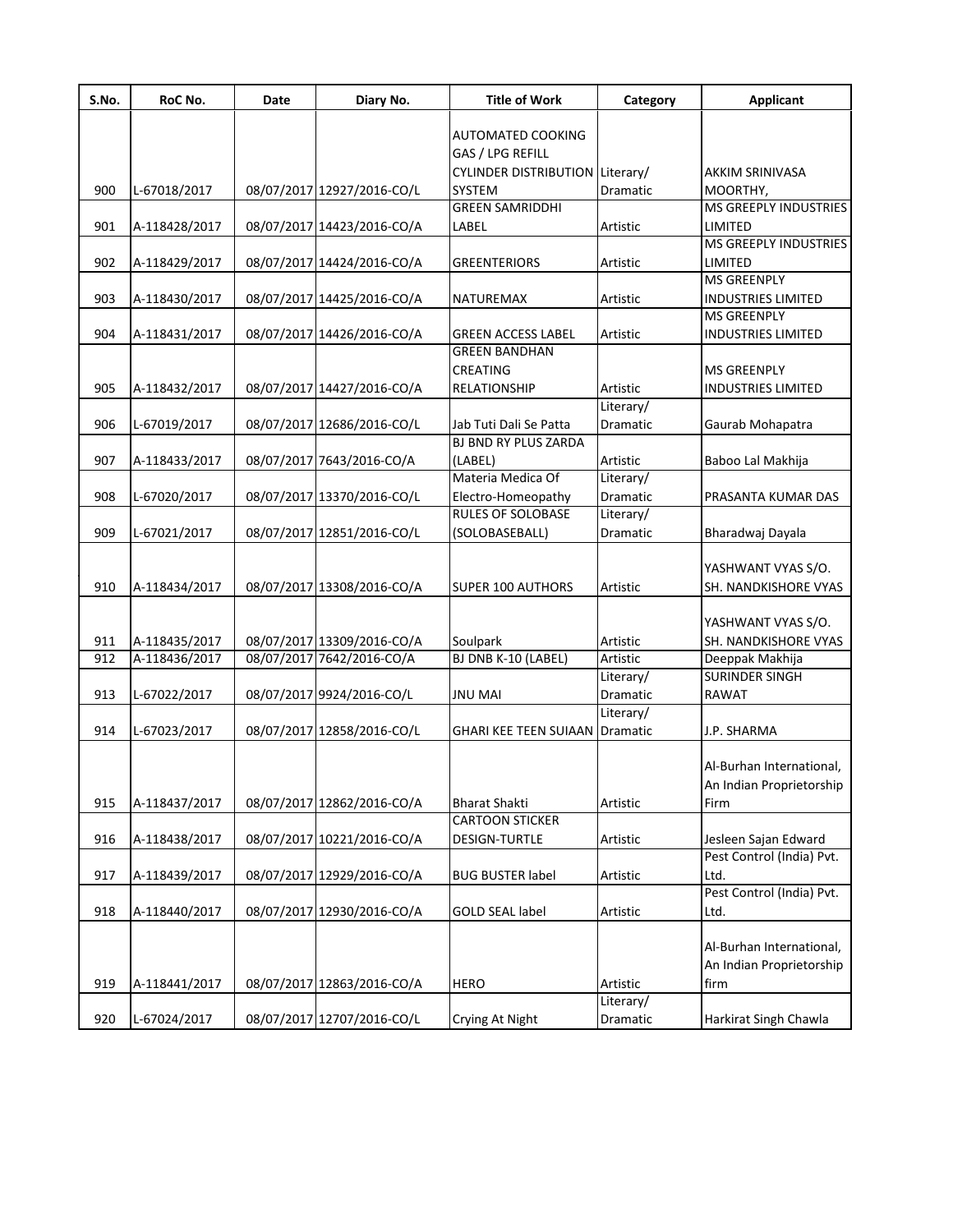| S.No. | RoC No.       | Date | Diary No.                  | <b>Title of Work</b>                 | Category              | <b>Applicant</b>           |
|-------|---------------|------|----------------------------|--------------------------------------|-----------------------|----------------------------|
|       |               |      |                            |                                      |                       |                            |
|       |               |      |                            | DEVELOPMENT OF A<br>SOFTWARE PROGRAM |                       |                            |
|       |               |      |                            | FOR THE AUTO<br>SELECTION OF PIPING  |                       |                            |
|       |               |      |                            | <b>MATERIAL CLASS (PMC)</b>          |                       |                            |
|       |               |      |                            | <b>IN SMARTPLANT</b>                 |                       |                            |
|       |               |      |                            | P&ID*** (SPPID) BASED                |                       |                            |
|       |               |      |                            | ON PIPE MATERIAL,                    |                       |                            |
|       |               |      |                            | <b>TEMPERATURE &amp;</b>             | Literary/             | <b>BHARAT HEAVY</b>        |
| 921   | L-67025/2017  |      | 08/07/2017 8961/2016-CO/L  | PRESSURE CLASS                       | Dramatic              | <b>ELECTRICALS LIMITED</b> |
|       |               |      |                            | <b>CUSTOMIZATION OF</b>              |                       |                            |
|       |               |      |                            | <b>NEW WRENCH</b>                    |                       |                            |
|       |               |      |                            | <b>ENTERPRISE SOFTWARE</b>           |                       |                            |
|       |               |      |                            | <b>FOR DRAWING &amp;</b>             |                       |                            |
|       |               |      |                            | <b>DOCUMENT</b>                      | Literary/             | <b>BHARAT HEAVY</b>        |
| 922   | L-67026/2017  |      | 08/07/2017 8975/2016-CO/L  | MANAGEMENT                           | Dramatic              | <b>ELECTRICALS LIMITED</b> |
|       |               |      |                            |                                      |                       | Mrs. Prachi Shailesh       |
| 923   | A-118442/2017 |      | 08/07/2017 12719/2016-CO/A | Rani's Paws N Claws                  | Artistic<br>Literary/ | Pednekar                   |
| 924   | L-67027/2017  |      | 08/07/2017 12410/2016-CO/L | <b>GOOD MORNING RETAIL Dramatic</b>  |                       | <b>Good Morning Retail</b> |
|       |               |      |                            |                                      | Literary/             | DR DIPIKA SANGHI           |
| 925   | L-67028/2017  |      | 08/07/2017 819/2016-CO/L   | THE NUMEROSCOPE                      | Dramatic              | <b>GUPTA</b>               |
|       |               |      |                            |                                      |                       | PRESTOLITE OF INDIA        |
| 926   | A-118443/2017 |      | 08/07/2017 13354/2016-CO/A | PRESTOLITE LABEL                     | Artistic              | LIMITED                    |
|       |               |      |                            |                                      | Literary/             |                            |
| 927   | L-67029/2017  |      | 08/07/2017 12967/2016-CO/L | You Are Selected                     | Dramatic              | Karthik KVN                |
| 928   | L-67030/2017  |      | 08/07/2017 12449/2016-CO/L | Indian Sports Talent                 | Literary/<br>Dramatic | Anil Mahajan               |
|       |               |      |                            |                                      | Computer              | <b>INDEMAND INFOTECH</b>   |
| 929   | SW-9173/2017  |      | 08/07/2017 4302/2016-CO/SW | iCRM+                                | Software              | PVT. LTD.,                 |
|       |               |      |                            |                                      | Computer              | <b>INDEMAND INFOTECH</b>   |
| 930   | SW-9174/2017  |      | 08/07/2017 4303/2016-CO/SW | iCRM+3s                              | Software              | PVT. LTD.,                 |
|       |               |      |                            |                                      | Literary/             |                            |
| 931   | L-67031/2017  |      | 08/07/2017 13863/2016-CO/L | <b>CAT Race</b>                      | Dramatic              | Hriday Ram Shenoy          |
| 932   | L-67032/2017  |      | 08/07/2017 9933/2016-CO/L  | Anubhuti                             | Literary/<br>Dramatic | Amit Ranjan Sahu           |
|       |               |      |                            | <b>COMPUTER</b>                      |                       |                            |
|       |               |      |                            | <b>FUNDAMENTALS</b>                  |                       |                            |
|       |               |      |                            | <b>ELECTRICAL</b>                    | Literary/             | M/S MADE EASY              |
| 933   | L-67033/2017  |      | 08/07/2017 13894/2016-CO/L | <b>ENGINEERING</b>                   | Dramatic              | <b>PUBLICATIONS</b>        |
|       |               |      |                            |                                      |                       |                            |
|       |               |      |                            | <b>GENERAL PRINCIPLES OF</b>         |                       |                            |
|       |               |      |                            | <b>DESIGN DRAWING</b>                | Literary/             | M/S MADE EASY              |
| 934   | L-67034/2017  |      | 08/07/2017 13881/2016-CO/L | <b>IMPORTANCE OF SAFETY Dramatic</b> |                       | <b>PUBLICATIONS</b>        |
|       |               |      |                            |                                      |                       | APRICOT MEDIA PRIVATE      |
| 935   | A-118444/2017 |      | 08/07/2017 12759/2016-CO/A | THE LIL FLEA                         | Artistic              | LIMITED                    |
|       |               |      |                            |                                      | Literary/             |                            |
| 936   | L-67035/2017  |      | 08/07/2017 12933/2016-CO/L | AI HUSPAI                            | Dramatic              | Wansalan Endrina Dhar      |
|       |               |      |                            | KHANTTya Apurya                      | Literary/             |                            |
| 937   | L-67036/2017  |      | 08/07/2017 12786/2016-CO/L | Jiwanchi                             | Dramatic              | Swaplin Sanjay Khakal      |
|       |               |      |                            | Elavasa Kidney Maattru               | Literary/             |                            |
| 938   | L-67037/2017  |      | 08/07/2017 12934/2016-CO/L | Aruvai Sighichai                     | Dramatic              | A. Suresh Kumar            |
|       |               |      |                            |                                      |                       |                            |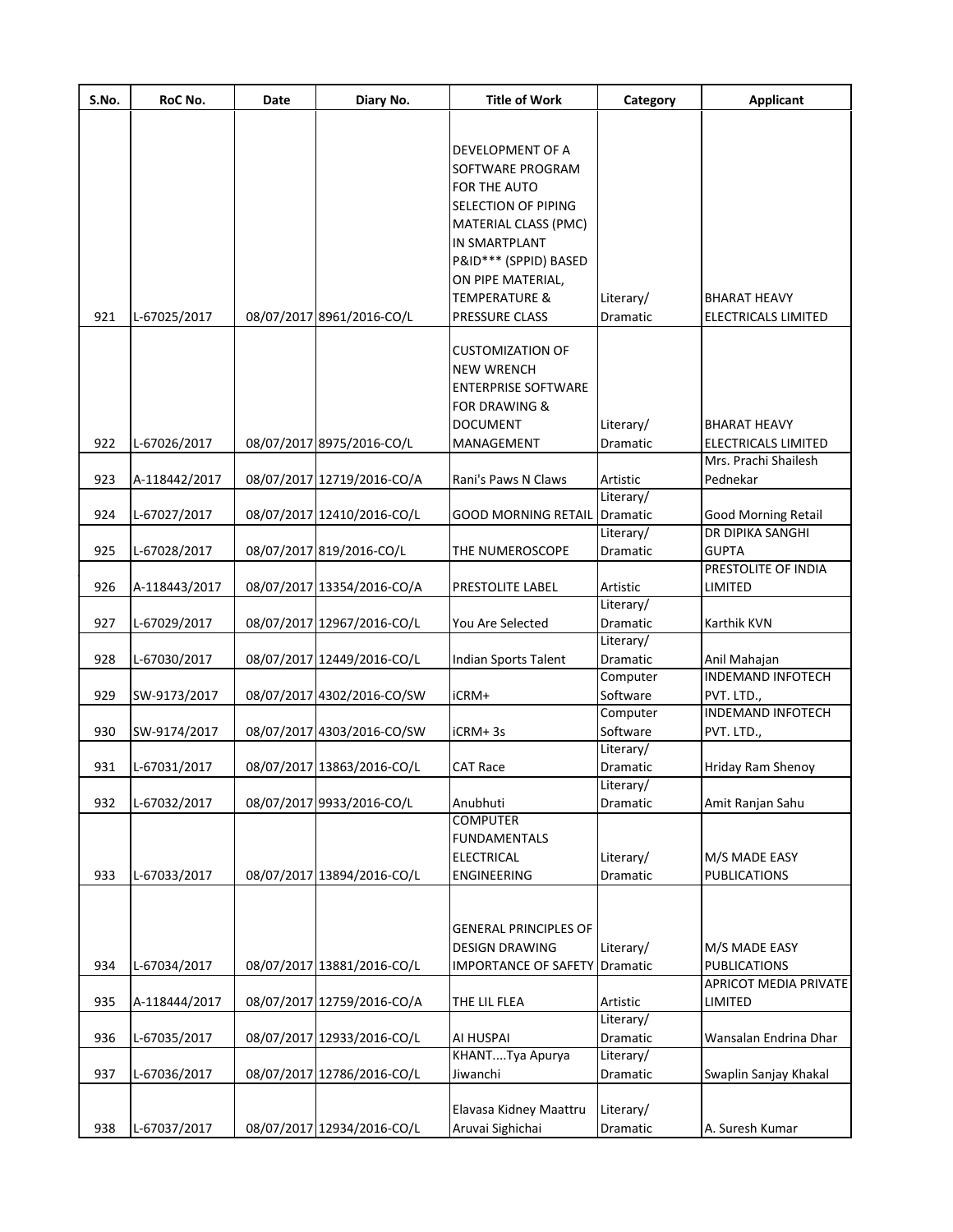| S.No. | RoC No.       | Date | Diary No.                  | <b>Title of Work</b>       | Category        | <b>Applicant</b>                 |
|-------|---------------|------|----------------------------|----------------------------|-----------------|----------------------------------|
|       |               |      |                            |                            | Literary/       |                                  |
| 939   | L-67038/2017  |      | 08/07/2017 8695/2016-CO/L  | <b>WAITING FOR YOU</b>     | <b>Dramatic</b> | <b>RENU CHHAJER SHAH</b>         |
|       |               |      |                            |                            |                 |                                  |
|       |               |      |                            |                            |                 |                                  |
|       |               |      |                            | <b>INTEGRATED PROPERTY</b> |                 |                                  |
|       |               |      |                            | TAX ASSESSMENT AND         | Literary/       |                                  |
| 940   | L-67039/2017  |      | 08/07/2017 13909/2016-CO/L | <b>COLLECTION SOLUTION</b> | <b>Dramatic</b> | MR. ANMOL R. DOIFODE             |
|       |               |      |                            |                            | Literary/       |                                  |
| 941   | L-67040/2017  |      | 08/07/2017 13781/2016-CO/L | Of Love, Life & Lyrics     | Dramatic        | Sukanya Sawant                   |
|       |               |      |                            |                            |                 |                                  |
|       |               |      |                            | METHODOLOGY FOR            |                 |                                  |
|       |               |      |                            | <b>IDENTIFYING</b>         |                 |                                  |
|       |               |      |                            | <b>ACCEPTABLE SPEED</b>    |                 |                                  |
|       |               |      |                            | <b>RANGE FOR TURBINE</b>   |                 |                                  |
|       |               |      |                            | <b>ROTOR SUPPORTED ON</b>  | Literary/       | <b>BHARAT HEAVY</b>              |
| 942   | L-67041/2017  |      | 08/07/2017 12540/2016-CO/L | AXIAL EXHAUST HOOD         | <b>Dramatic</b> | ELECTRICALS LIMITED              |
|       |               |      |                            |                            |                 |                                  |
|       |               |      |                            | In the Wonderland of       | Literary/       |                                  |
| 943   | L-67042/2017  |      | 08/07/2017 13778/2016-CO/L | <b>Indian Democracy</b>    | Dramatic        | S.K.Gangopadhyay                 |
|       |               |      |                            |                            |                 |                                  |
|       |               |      |                            |                            |                 |                                  |
|       |               |      |                            | <b>DESIGN AND</b>          |                 |                                  |
|       |               |      |                            | <b>IMPLEMENTATION OF</b>   |                 |                                  |
|       |               |      |                            | SECURED STATION LAN        |                 |                                  |
|       |               |      |                            | SYSTEM FOR A POWER         |                 |                                  |
|       |               |      |                            | PLANT OPERATING ON         | Literary/       | <b>BHARAT HEAVY</b>              |
| 944   | L-67043/2017  |      | 08/07/2017 13424/2016-CO/L | maxDNA DCS                 | <b>Dramatic</b> | ELECTRICALS LIMITED              |
| 945   | A-118445/2017 |      | 08/07/2017 12472/2016-CO/A | <b>BLUE WAGON</b>          | Artistic        | SANWAR MAL SARAF                 |
|       |               |      |                            | <b>KENT TAP GUARD ON</b>   |                 |                                  |
|       |               |      |                            | <b>TAP PURIFIER UF</b>     |                 |                                  |
| 946   | A-118446/2017 |      | 08/07/2017 800/2016-CO/A   | <b>MEMBRANE</b>            | Artistic        | <b>MR MAHESH GUPTA</b>           |
|       |               |      |                            |                            | Literary/       | Utkarsh Shekhar                  |
| 947   | L-67044/2017  |      | 08/07/2017 10459/2016-CO/L | <b>ATHVAN</b>              | <b>Dramatic</b> | Bharambe                         |
|       |               |      |                            | <b>VAARTHA MIXER</b>       |                 | MR.SURESHKUMAR                   |
| 948   | A-118447/2017 |      | 08/07/2017 12986/2016-CO/A | <b>GRINDER</b>             | Artistic        | <b>UKMAL JAIN</b>                |
|       |               |      |                            |                            |                 | SMT. NEHA                        |
|       |               |      |                            |                            |                 | LUHARUWALLA W/O.                 |
|       |               |      |                            |                            |                 | SH. ASHISH                       |
| 949   | A-118448/2017 |      | 08/07/2017 10517/2016-CO/A | <b>TULSI</b>               | Artistic        | LUHARUWALLA                      |
|       |               |      |                            | SHAURA-GATHA               | Literary/       | Zee Entertainment                |
| 950   | L-67045/2017  |      | 08/07/2017 12727/2016-CO/L | ABHIMANCHI                 | <b>Dramatic</b> | <b>Enterprises Limited</b>       |
|       |               |      |                            |                            |                 | <b>Evolet Healthcare Private</b> |
| 951   | A-118449/2017 |      | 08/07/2017 10498/2016-CO/A | LAFEUM                     | Artistic        | Limited                          |
|       |               |      |                            |                            |                 |                                  |
|       |               |      |                            | RAM NAAMACHI AMRUT         | Literary/       | SAHEB YASHVANT                   |
| 952   | L-67046/2017  |      | 08/07/2017 12854/2016-CO/L | DHARA KHAND-3              | Dramatic        | WARGHADE                         |
|       |               |      |                            |                            | Literary/       |                                  |
| 953   | L-67047/2017  |      | 08/07/2017 8825/2016-CO/L  | Aaj Chhida Hai Dangal      | Dramatic        | Rohit Teotia                     |
|       |               |      |                            |                            | Literary/       |                                  |
| 954   | L-67048/2017  |      | 08/07/2017 10533/2016-CO/L | CARVAH                     | Dramatic        | <b>ARPIT SHARMA</b>              |
|       |               |      |                            |                            |                 |                                  |
|       |               |      |                            | A PRACTICAL GUIDE TO       |                 |                                  |
|       |               |      |                            | LAW OF CONTRACT, BY        | Literary/       |                                  |
| 955   | L-67049/2017  |      | 08/07/2017 11591/2016-CO/L | N.N.MARATHE                | Dramatic        | NAGESH MARATHE                   |
|       |               |      |                            | SOME WHERE IN INDIA,       | Literary/       |                                  |
| 956   | L-67050/2017  |      | 08/07/2017 11810/2016-CO/L | THE SYSTEM                 | Dramatic        | PRAMOD YADAV                     |
| 957   | A-118450/2017 |      | 08/07/2017 11753/2016-CO/A | CASA                       | Artistic        | KHOZEMA A. DALAL                 |
|       |               |      |                            |                            |                 |                                  |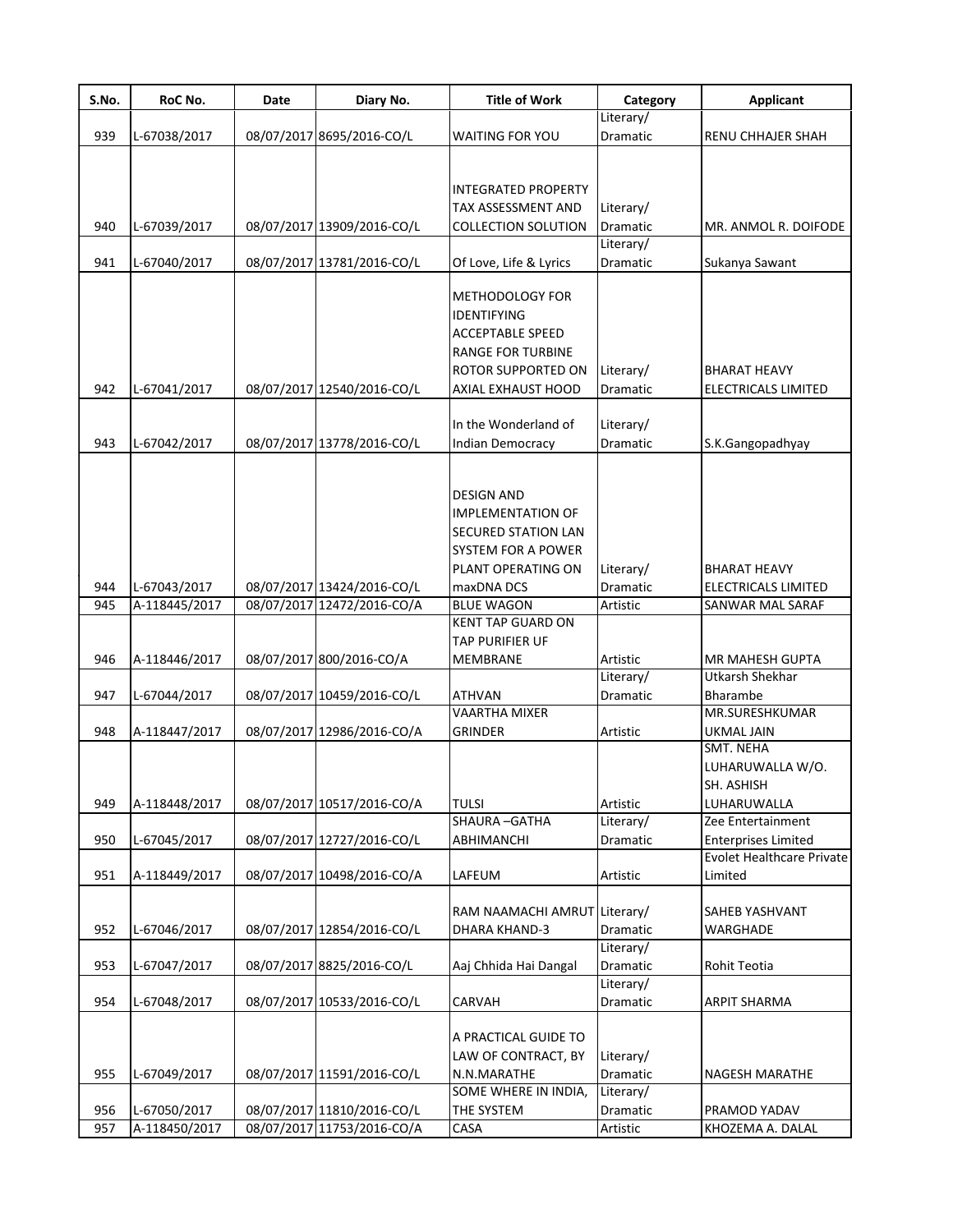| S.No. | RoC No.       | <b>Date</b> | Diary No.                   | <b>Title of Work</b>                                                                              | Category              | <b>Applicant</b>                           |
|-------|---------------|-------------|-----------------------------|---------------------------------------------------------------------------------------------------|-----------------------|--------------------------------------------|
|       |               |             |                             |                                                                                                   |                       |                                            |
|       |               |             |                             |                                                                                                   |                       |                                            |
|       |               |             |                             |                                                                                                   |                       | <b>MAYUR PANCHANBHAI</b>                   |
|       |               |             |                             |                                                                                                   |                       | SADARIA, ANJANABEN                         |
|       |               |             |                             |                                                                                                   |                       | MAYURBHAI SADARIA,                         |
|       |               |             |                             |                                                                                                   |                       | SHANTABEN BABULAL                          |
| 958   | A-118451/2017 |             | 08/07/2017 11754/2016-CO/A  | <b>SUMO</b>                                                                                       | Artistic              | <b>MAKADIA</b>                             |
|       |               |             |                             | <b>MAZHYA NAVRYACHI</b>                                                                           | Literary/             | Zee Entertainment                          |
| 959   | L-67051/2017  |             | 08/07/2017 12729/2016-CO/L  | <b>BAYKO</b>                                                                                      | Dramatic              | <b>Enterprises Limited</b>                 |
|       |               |             |                             | Logic for Healthpole                                                                              | Literary/             | Boot Infotech Private                      |
| 960   | L-67052/2017  |             | 08/07/2017 10445/2016-CO/L  | platform                                                                                          | Dramatic              | Limited                                    |
|       |               |             |                             | Logic for Bharatian                                                                               | Literary/             | Boot Infotech Private                      |
| 961   | L-67053/2017  |             | 08/07/2017 10447/2016-CO/L  | platform                                                                                          | Dramatic              | Limited                                    |
|       |               |             |                             | PREM DULHAN GOLDEN                                                                                |                       | M/S PREM MEHANDI                           |
| 962   | A-118452/2017 |             | 08/07/2017 13916/2016-CO/A  | <b>WRAPPER</b>                                                                                    | Artistic              | <b>CENTRE</b>                              |
|       |               |             |                             | <b>SUGANDHITO KHANTI</b>                                                                          |                       |                                            |
|       |               |             |                             | KANCHA TIL TOILO                                                                                  |                       | <b>TAPATI HARBAL</b>                       |
| 963   | A-118453/2017 |             | 08/07/2017 13953/2016-CO/A  | (LABEL)                                                                                           | Artistic              | PHARMACEUTICALS                            |
|       |               |             |                             |                                                                                                   |                       |                                            |
| 964   | A-118454/2017 |             | 08/07/2017 12882/2016-CO/A  | <b>CYGNETT</b><br><b>MADHAM NARAYAN</b>                                                           | Artistic              | Mr. Sarbendra Sarkar<br>M/S. TAPATI HARBAL |
|       |               |             |                             |                                                                                                   | Artistic              |                                            |
| 965   | A-118455/2017 |             | 08/07/2017 13956/2016-CO/A  | TOILO(LABEL)                                                                                      |                       | PHARMACEUTICALS                            |
| 966   | A-118456/2017 |             | 08/07/2017 13861/2016-CO/A  | LIFE LINE(LABEL)                                                                                  | Artistic              | <b>NEW AMAL INDUSTRIES</b>                 |
| 967   | A-118457/2017 |             | 08/07/2017 8289/2016-CO/A   | <b>DEVICE OF SKELETON</b>                                                                         | Artistic              | N.N.IMPEX                                  |
| 968   | L-67054/2017  |             | 08/07/2017 12957/2016-CO/L  | Gandhi City Model for<br><b>Breast and Cervical</b><br>Screening under PINK<br>LIFE SAVER Project | Literary/<br>Dramatic | Dr. Meenakshi Yeola                        |
|       |               |             |                             | Gandhi City Model for<br><b>Breast and Cervical</b><br>Screening under PINK                       | Literary/             | Dr Arpita Jaiswal                          |
| 969   | L-67054/2017  |             | 08/07/2017 12957/2016-CO/L  | <b>LIFE SAVER Project</b>                                                                         | Dramatic              | (Singam)                                   |
|       |               |             |                             |                                                                                                   | Literary/             |                                            |
| 970   | L-67055/2017  |             | 08/07/2017 10555/2016-CO/L  | TUNNEL                                                                                            | Dramatic              | Akram Hassan                               |
| 971   | SW-9175/2017  |             | 08/07/2017 12718/2016-CO/SW | <b>WEIGHTED ASSOCIATIVE</b><br><b>CLASSIFIER VERSION 1.0</b><br>(WAC v 1.0)                       | Computer<br>Software  | DR. SUNITA SONI                            |
| 972   | A-118458/2017 |             | 10/07/2017 12824/2016-CO/A  | aachamaacha                                                                                       | Artistic              | <b>GORDHAN AGARWAL</b>                     |
|       |               |             |                             |                                                                                                   |                       |                                            |
| 973   | L-67056/2017  |             | 10/07/2017 12813/2016-CO/L  | TRANSGENDER<br><b>AMALGAMATION AND</b><br><b>ACCEPTANCE: A LONG</b><br>PENDING JUSTICE            | Literary/<br>Dramatic | <b>RAKSHA SINGH</b>                        |
|       |               |             |                             | TRANSGENDER<br><b>AMALGAMATION AND</b><br>ACCEPTANCE: A LONG                                      | Literary/             |                                            |
| 974   | L-67056/2017  |             | 10/07/2017 12813/2016-CO/L  | PENDING JUSTICE                                                                                   | Dramatic              | <b>SUBODH DWIVEDI</b>                      |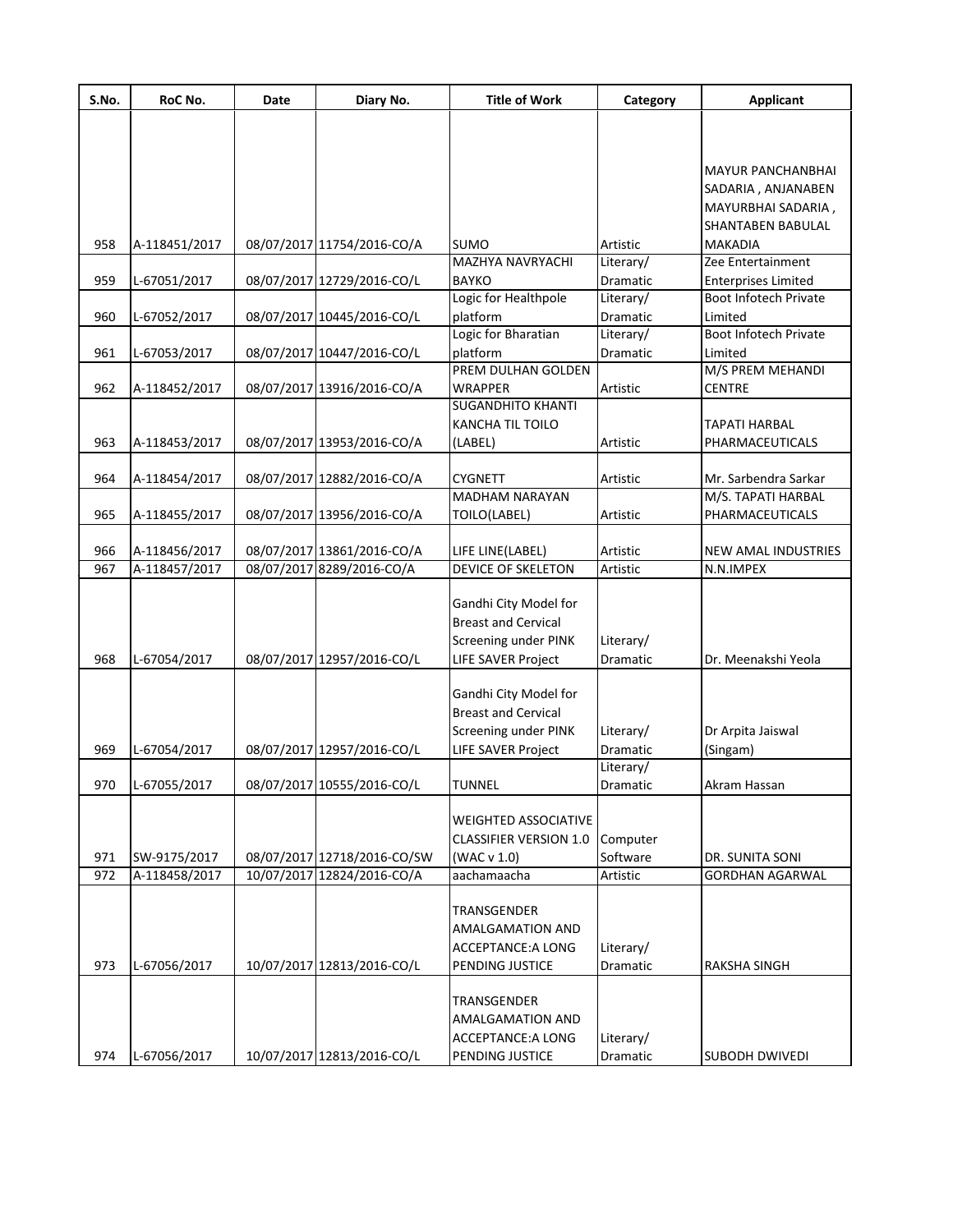| S.No. | RoC No.       | <b>Date</b> | Diary No.                   | <b>Title of Work</b>                   | Category               | <b>Applicant</b>                |
|-------|---------------|-------------|-----------------------------|----------------------------------------|------------------------|---------------------------------|
|       |               |             |                             | TRANSGENDER                            |                        |                                 |
|       |               |             |                             | AMALGAMATION AND                       |                        |                                 |
|       |               |             |                             | ACCEPTANCE: A LONG                     | Literary/              |                                 |
| 975   | L-67056/2017  |             | 10/07/2017 12813/2016-CO/L  | PENDING JUSTICE                        | <b>Dramatic</b>        | <b>KANCHAN SINHA</b>            |
|       |               |             |                             |                                        |                        | <b>GANESH GENERAL</b>           |
| 976   | A-118459/2017 |             | 10/07/2017 9366/2016-CO/A   | <b>GGS HIMALAYA</b>                    | Artistic               | <b>STORE</b>                    |
|       |               |             |                             |                                        | Literary/              |                                 |
| 977   | L-67057/2017  |             | 10/07/2017 12715/2016-CO/L  | ehsaas-e-aura                          | Dramatic               | tarvinder                       |
|       |               |             |                             |                                        |                        | <b>FARANAZ ROHINTON</b>         |
| 978   | A-118460/2017 |             | 10/07/2017 10531/2016-CO/A  | Fara (label)                           | Artistic               | DALAL                           |
|       |               |             |                             |                                        |                        |                                 |
|       |               |             |                             | RAM NAAMACHI AMRUT Literary/           |                        | SAHEB YASHVANT                  |
| 979   | L-67058/2017  |             | 10/07/2017 12852/2016-CO/L  | DHARA KHAND-2                          | Dramatic               | WARGHADE                        |
|       |               |             |                             |                                        |                        |                                 |
|       |               |             |                             | Handbook of Prenatal                   |                        | Mr. Belavadi S                  |
|       |               |             |                             | Education, Omnio Future Literary/      |                        | Shivakumar., Proprietor         |
| 980   | L-67059/2017  |             | 10/07/2017 11612/2016-CO/L  | <b>Education Series</b>                | <b>Dramatic</b>        | of OMNIOFUTURE                  |
|       |               |             |                             |                                        |                        | Mr. Belavadi S                  |
|       |               |             |                             | The Journey to<br>Parenthood, Omnio    | Literary/              | Shivakumar., Proprietor         |
| 981   | L-67060/2017  |             | 10/07/2017 11615/2016-CO/L  | <b>Future Education Series</b>         | Dramatic               | of OMNIOFUTURE                  |
|       |               |             |                             |                                        |                        |                                 |
|       |               |             |                             | The Parent Mirror,                     |                        | Mr. Belavadi S                  |
|       |               |             |                             | Omnio Future Education Literary/       |                        | Shivakumar., Proprietor         |
| 982   | L-67061/2017  |             | 10/07/2017 11646/2016-CO/L  | Series                                 | Dramatic               | of OMNIOFUTURE                  |
|       |               |             |                             |                                        |                        | M/S. YOU I                      |
|       |               |             |                             |                                        |                        | <b>ENTERTAINMENT PVT</b>        |
| 983   | A-118461/2017 |             | 10/07/2017 13383/2016-CO/A  | 5 Little Spuds                         | Artistic               | <b>LTD</b>                      |
|       |               |             |                             | <b>Web-Portal for MBA</b>              | Literary/              |                                 |
| 984   | L-67062/2017  |             | 10/07/2017 10537/2016-CO/L  | Professional                           | Dramatic               | Devendra Singh Rathor           |
|       |               |             |                             |                                        | Computer               |                                 |
| 985   | SW-9176/2017  |             | 10/07/2017 13427/2016-CO/SW | Uniconnect                             | Software               | Duss Technologies               |
|       |               |             |                             | A Nazi War Criminal in                 | Literary/              |                                 |
| 986   | L-67063/2017  |             | 10/07/2017 13397/2016-CO/L  | India                                  | Dramatic               | Armaan Singh Dhillon            |
|       |               |             |                             | A Nazi War Criminal in                 | Literary/              |                                 |
| 987   | L-67063/2017  |             | 10/07/2017 13397/2016-CO/L  | India                                  | Dramatic               | Akshay Gandharva                |
|       |               |             |                             |                                        | Computer               | <b>Shriram Value Services</b>   |
| 988   | SW-9177/2017  |             | 10/07/2017 11496/2016-CO/SW | <b>FPMS</b>                            | Software               | Ltd                             |
|       |               |             |                             | <b>BSMART UTILITY BILLING Computer</b> |                        |                                 |
| 989   | SW-9178/2017  |             | 10/07/2017 13511/2016-CO/SW | & CIS                                  | Software               | <b>BCITS PRIVATE LIMITED</b>    |
|       |               |             |                             |                                        | Literary/              |                                 |
| 990   | L-67064/2017  |             | 10/07/2017 12992/2016-CO/L  | Happy Diwali                           | Dramatic               | Shaunak Kapur                   |
|       |               |             |                             |                                        | Computer               |                                 |
| 991   | SW-9179/2017  |             | 10/07/2017 13516/2016-CO/SW | <b>BSMART MDAMS.</b>                   | Software               | <b>BCITS PRIVATE LIMITED</b>    |
|       |               |             |                             |                                        |                        |                                 |
|       |               |             |                             | <b>Activated Carbon</b>                |                        |                                 |
|       |               |             |                             | Filteration System In Or               |                        |                                 |
|       |               |             |                             | Outside Of Split And                   | Literary/              |                                 |
| 992   | L-67065/2017  |             | 10/07/2017 13459/2016-CO/L  | Cassette Air Conditioner               | Dramatic               | Parag Gajanan Sawant            |
|       |               |             |                             |                                        |                        |                                 |
| 993   | SR-12030/2017 |             | 10/07/2017 13506/2016-CO/SR | Mary Hand a Little Lamb                | Sound Recording        | MAHIPAL ANUGULA                 |
|       |               |             |                             | If your Happy and you                  |                        |                                 |
| 994   | SR-12031/2017 |             | 10/07/2017 13509/2016-CO/SR | know it                                | <b>Sound Recording</b> | MAHIPAL ANUGULA                 |
|       |               |             |                             |                                        |                        |                                 |
| 995   | SR-12032/2017 |             | 10/07/2017 13533/2016-CO/SR | <b>INCY WINCY SPIDER</b>               |                        | Sound Recording MAHIPAL ANUGULA |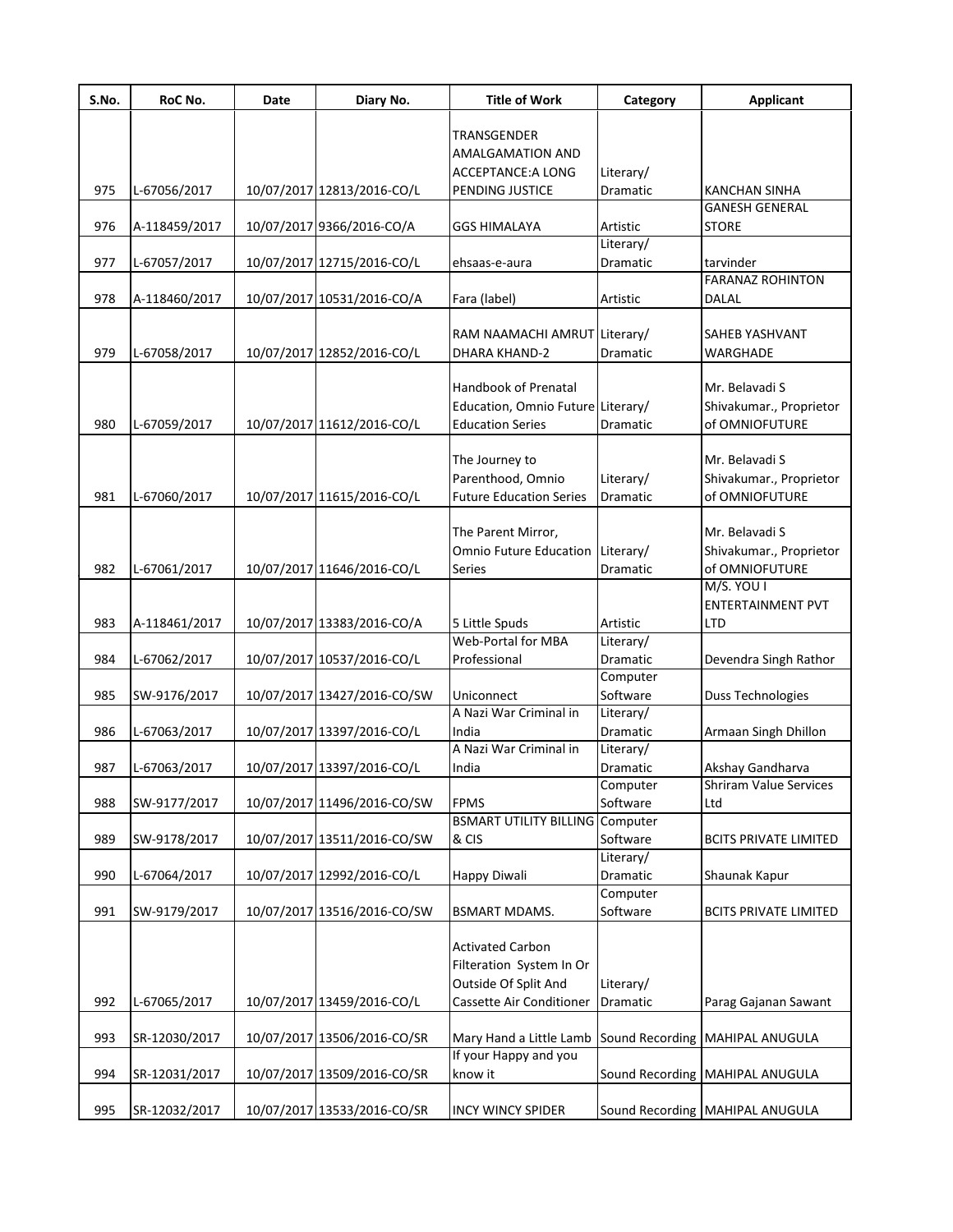| S.No. | RoC No.       | Date | Diary No.                  | <b>Title of Work</b>          | Category        | Applicant               |
|-------|---------------|------|----------------------------|-------------------------------|-----------------|-------------------------|
|       |               |      |                            | New Folktales of              | Literary/       |                         |
| 996   | L-67066/2017  |      | 10/07/2017 12924/2016-CO/L | Manipur                       | Dramatic        | Oinam James Singh       |
|       |               |      |                            |                               | Literary/       | Chaitra Creations &     |
| 997   | L-67067/2017  |      | 10/07/2017 13549/2016-CO/L | Yashashvi Mukabla             | Dramatic        | Publicity               |
| 998   | M-458/2017    |      | 10/07/2017 11079/2016-CO/M | Tu Aaja                       | <b>Music</b>    | Abhishek Nerurkar       |
|       |               |      |                            | Hope We Never Meet            | Literary/       |                         |
| 999   | L-67068/2017  |      | 10/07/2017 12266/2015-CO/L | Again                         | Dramatic        | Srinath Krishnamoorthy  |
|       |               |      |                            |                               | Literary/       |                         |
| 1000  | L-67069/2017  |      | 10/07/2017 13493/2016-CO/L | Combust Venus - Part II       | <b>Dramatic</b> | Himanshu Shangari       |
|       |               |      |                            |                               | Literary/       |                         |
| 1001  | L-67070/2017  |      | 10/07/2017 13484/2016-CO/L | Sankat Mochak                 | Dramatic        | Himanshu Shangari       |
|       |               |      |                            |                               | Literary/       |                         |
| 1002  | L-67071/2017  |      | 10/07/2017 12921/2016-CO/L | Invincible Tale of a Man      | Dramatic        | Santosh Bhavimani       |
|       |               |      |                            |                               |                 |                         |
|       |               |      |                            |                               |                 | G. D. Pharmaceuticals   |
| 1003  | A-118462/2017 |      | 10/07/2017 12802/2016-CO/A | ELEEN ACTIVE AMLA             | Artistic        | <b>Private Limited</b>  |
|       |               |      |                            |                               |                 |                         |
|       |               |      |                            |                               |                 | G. D. Pharmaceuticals   |
| 1004  | A-118463/2017 |      | 10/07/2017 12803/2016-CO/A | <b>PENORUB RED</b>            | Artistic        | <b>Private Limited</b>  |
|       |               |      |                            |                               |                 |                         |
|       |               |      |                            | <b>MG WORD POWER</b>          | Literary/       | <b>MANISH KUMAR</b>     |
| 1005  | L-67072/2017  |      | 10/07/2017 13752/2015-CO/L | <b>IMPROVEMENT COURSE</b>     | Dramatic        | DANGAYACH               |
|       |               |      |                            |                               |                 |                         |
|       |               |      |                            | <b>SUTHOL PATHIKRIT</b>       |                 | G. D. Pharmaceuticals   |
| 1006  | A-118464/2017 |      | 10/07/2017 12807/2016-CO/A | SAMMAN                        | Artistic        | Private Limited         |
|       |               |      |                            |                               |                 |                         |
|       |               |      |                            |                               |                 | LA BELLA                |
| 1007  | A-118465/2017 |      | 10/07/2017 14768/2016-CO/A | <b>FLY FOOT</b>               | Artistic        | INTERNATIONAL LIMITED   |
|       |               |      |                            |                               |                 |                         |
|       |               |      |                            | <b>SUTHOL PATHIKRIT</b>       |                 | G. D. Pharmaceuticals   |
| 1008  | A-118466/2017 |      | 10/07/2017 12809/2016-CO/A | <b>SAMMAN</b>                 | Artistic        | Private Limited         |
| 1009  | A-118467/2017 |      | 10/07/2017 12738/2016-CO/A | <b>ME MAX</b>                 | Artistic        | Mr. Samir Dey           |
|       |               |      |                            |                               |                 | Serajuddin and          |
| 1010  | A-118468/2017 |      | 10/07/2017 12869/2016-CO/A | SHAHZADA GEM                  | Artistic        | Reazuddin               |
|       |               |      |                            |                               |                 | Serajuddin and          |
| 1011  | A-118469/2017 |      | 10/07/2017 12870/2016-CO/A | SHAHZADA STAR                 | Artistic        | Reazuddin               |
|       |               |      |                            |                               | Literary/       |                         |
| 1012  | L-67073/2017  |      | 10/07/2017 15067/2016-CO/L | Pyar ke Rang                  | Dramatic        | Prabhuprasad Paduchuri  |
|       |               |      |                            |                               | Literary/       |                         |
| 1013  | L-67074/2017  |      | 10/07/2017 15065/2016-CO/L | Design Your Destiny!          | Dramatic        | Denny Joseph            |
|       |               |      |                            |                               |                 |                         |
|       |               |      |                            | <b>AUTOMATED REAL TIME</b>    |                 |                         |
|       |               |      |                            | RETINAL IMAGE                 |                 |                         |
|       |               |      |                            | <b>QUALITY NOTIFIER A GUI</b> |                 |                         |
|       |               |      |                            | <b>APPLICATION TO</b>         |                 |                         |
|       |               |      |                            | <b>QUANTIFY RETINAL</b>       |                 |                         |
|       |               |      |                            | <b>IMAGE QUALITY AND</b>      |                 |                         |
|       |               |      |                            | NOTIFY THE USER               |                 |                         |
|       |               |      |                            | ABOUT QUALITY OF THE          | Computer        | DR. S. ROMINUS          |
| 1014  | SW-9180/2017  |      | 10/07/2017 9125/2016-CO/SW | <b>IMAGE CAPTURED</b>         | Software        | VALSALAM                |
|       |               |      |                            |                               | Literary/       |                         |
| 1015  | L-67075/2017  |      | 10/07/2017 13708/2016-CO/L | Training the Prism            | Dramatic        | Diahanncarroll Vaz      |
|       |               |      |                            | YES Plus (Detergent           |                 |                         |
| 1016  | A-118470/2017 |      | 10/07/2017 14951/2016-CO/A | Label)                        | Artistic        | Sayona Colors Pvt. Ltd  |
|       |               |      |                            |                               |                 |                         |
| 1017  | A-118471/2017 |      | 10/07/2017 14952/2016-CO/A | YES PLUS (CAKE BAR)           | Artistic        | Sayona Colors Pvt. Ltd. |
|       |               |      |                            |                               |                 |                         |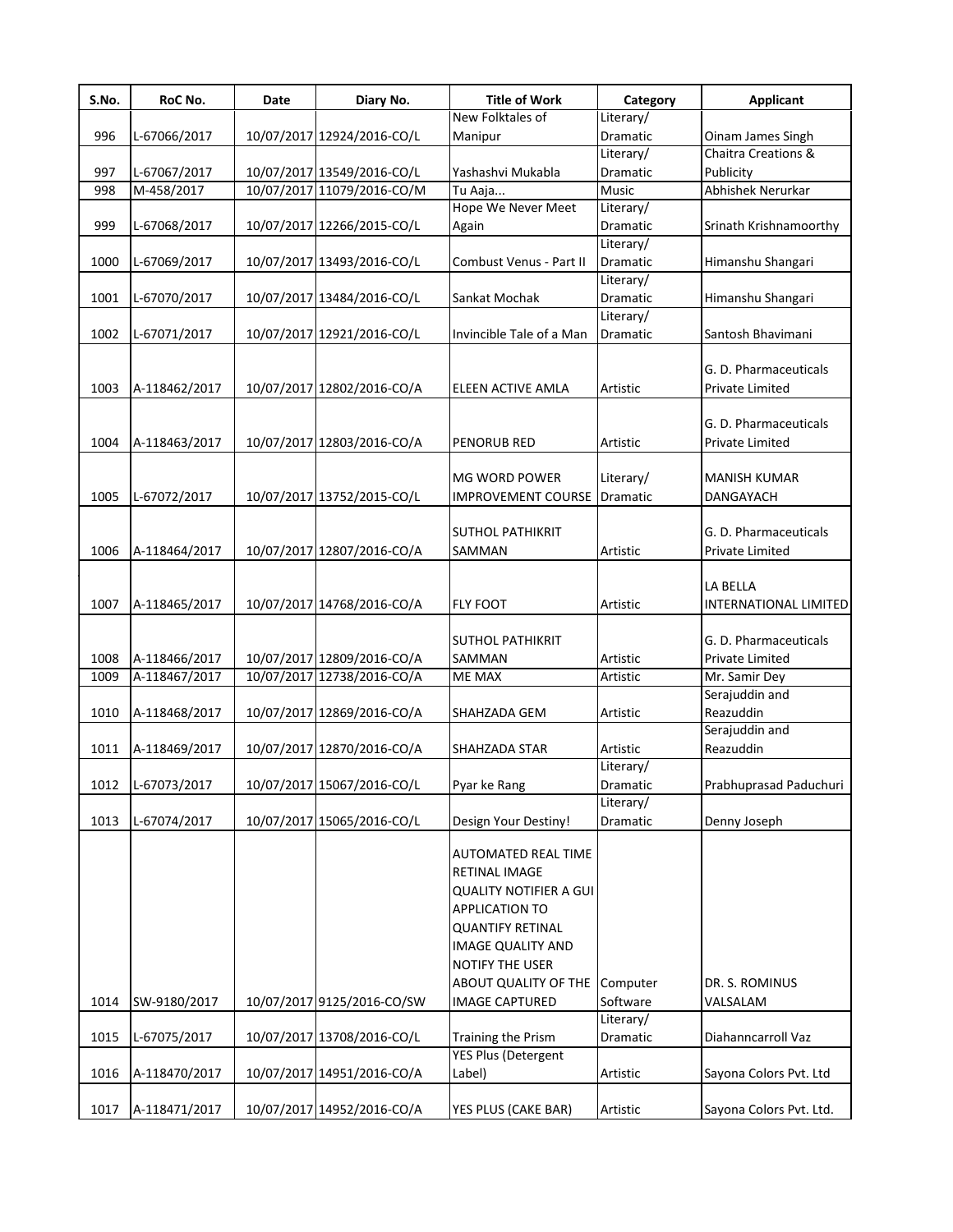| S.No. | RoC No.       | Date | Diary No.                  | <b>Title of Work</b>          | Category      | <b>Applicant</b>          |
|-------|---------------|------|----------------------------|-------------------------------|---------------|---------------------------|
|       |               |      |                            | <b>ENGINEERING APTITUDE</b>   |               |                           |
|       |               |      |                            | <b>COVERING LOGICAL</b>       |               |                           |
|       |               |      |                            | <b>REASONING AND</b>          | Literary/     | M/S MADE EASY             |
| 1018  | L-67076/2017  |      | 10/07/2017 13889/2016-CO/L | <b>ANALYTICAL ABILITY</b>     | Dramatic      | <b>PUBLICATIONS</b>       |
|       |               |      |                            |                               |               |                           |
|       |               |      |                            | <b>CHAI DALSING</b>           |               | DALSINGPARA TEA           |
| 1019  | A-118472/2017 |      | 10/07/2017 14832/2016-CO/A | STANDARD CHOCOLATE            | Artistic      | <b>ESTATE PVT LTD</b>     |
|       |               |      |                            |                               |               |                           |
|       |               |      |                            | India's Journey towards       |               |                           |
|       |               |      |                            | <b>Excellence in Building</b> |               |                           |
|       |               |      |                            | <b>Earth Observation</b>      | Literary/     |                           |
| 1020  | L-67077/2017  |      | 10/07/2017 11841/2016-CO/L | Cameras                       | Dramatic      | George Joseph             |
|       |               |      |                            |                               | Literary/     |                           |
| 1021  | L-67078/2017  |      | 10/07/2017 13166/2016-CO/L | SIMPLYOUR.COM                 | Dramatic      | MRS. SONIA SHARMA         |
|       |               |      |                            |                               |               |                           |
|       |               |      |                            | <b>WAGH BAKRI STRONG</b>      |               |                           |
|       |               |      |                            | <b>AND REFRESHING</b>         |               | THE GUJARAT TEA           |
| 1022  | A-118473/2017 |      | 10/07/2017 14210/2016-CO/A | PREMIUM LEAF TEA              | Artistic      | DEPOT CO.                 |
|       |               |      |                            |                               |               | <b>HAVMOR ICE CREAM</b>   |
| 1023  | A-118474/2017 |      | 10/07/2017 14211/2016-CO/A | <b>HAVMOR</b>                 | Artistic      | LIMITED                   |
|       |               |      |                            |                               | Literary/     |                           |
| 1024  | L-67079/2017  |      | 10/07/2017 14278/2016-CO/L | N K REALTORS.COM              | Dramatic      | N K REALTORS PVT LTD      |
|       |               |      |                            | <b>SELF STUDY GUID</b>        |               |                           |
|       |               |      |                            | <b>STRATEGIC</b>              |               |                           |
|       |               |      |                            | MANAGEMENT                    |               |                           |
|       |               |      |                            | <b>MEMORY BASED</b>           | Literary/     |                           |
| 1025  | L-67080/2017  |      | 10/07/2017 12141/2016-CO/L | <b>EDITION</b>                | Dramatic      | MANISH M. VALEHCHHA       |
| 1026  | A-118475/2017 |      | 10/07/2017 11852/2016-CO/A | Raletta                       | Artistic      | Navrajvir Singh Chhabra   |
|       |               |      |                            |                               |               |                           |
|       |               |      |                            | <b>BISK FARM SMOOTHEE</b>     |               | SAJ FOOD PRODUCTS         |
| 1027  | A-118476/2017 |      | 10/07/2017 9861/2016-CO/A  | <b>CHOCO FILL COOKIES</b>     | Artistic      | PVT LTD                   |
|       |               |      |                            |                               |               |                           |
| 1028  | A-118477/2017 |      | 10/07/2017 14839/2016-CO/A | RAJBHOG                       | Artistic      | AMARSHI C. BHANDERI       |
|       |               |      |                            | The Awakening Wisdom          | Literary/     |                           |
| 1029  | L-67081/2017  |      | 10/07/2017 8181/2016-CO/L  | of Life                       | Dramatic      | Sarvesh Jain              |
|       |               |      |                            |                               | Cinematograph | <b>Tequasil Materials</b> |
| 1030  | CF-3856/2017  |      | 10/07/2017 8440/2016-CO/CF | <b>Tequasil Selfie</b>        | Film          | <b>Private Limited</b>    |
| 1031  | A-118478/2017 |      | 10/07/2017 11837/2016-CO/A | <b>TOP GEAR</b>               | Artistic      | Sarita Thapar             |
|       |               |      |                            |                               |               | NITU SINGH ALIAS          |
|       |               |      |                            | CIVIL ENGINEERING SSC         |               | <b>NEETU SINGH (PEN</b>   |
|       |               |      |                            | (JE) CONVENTIONAL             | Literary/     | NAME), D/o LATE SH. KD    |
| 1032  | L-67082/2017  |      | 10/07/2017 13055/2016-CO/L | <b>PAPER</b>                  | Dramatic      | <b>SINGH</b>              |
|       |               |      |                            | <b>SSC TIER-II MATHS</b>      |               | NITU SINGH ALIAS          |
|       |               |      |                            | MODEL PAPERS 1 TO 20          | Literary/     | <b>NEETU SINGH (PEN</b>   |
| 1033  | L-67083/2017  |      | 10/07/2017 13051/2016-CO/L | (ENGLISH)                     | Dramatic      | NAME)                     |
|       |               |      |                            |                               |               | <b>ASHIANA HOUSING</b>    |
| 1034  | A-118479/2017 |      | 10/07/2017 10892/2016-CO/A | <b>ASHIANA</b>                | Artistic      | LIMITED                   |
|       |               |      |                            | HTFE 25KN CORE                | Literary/     |                           |
| 1035  | L-67084/2017  |      | 10/07/2017 14209/2016-CO/L | <b>ENGINE SIMULATOR</b>       | Dramatic      | <b>G.S RAMAKRISHNAN</b>   |
|       |               |      |                            | HTFE 25KN CORE                | Literary/     |                           |
| 1036  | L-67084/2017  |      | 10/07/2017 14209/2016-CO/L | <b>ENGINE SIMULATOR</b>       | Dramatic      | S. SARASWATHI             |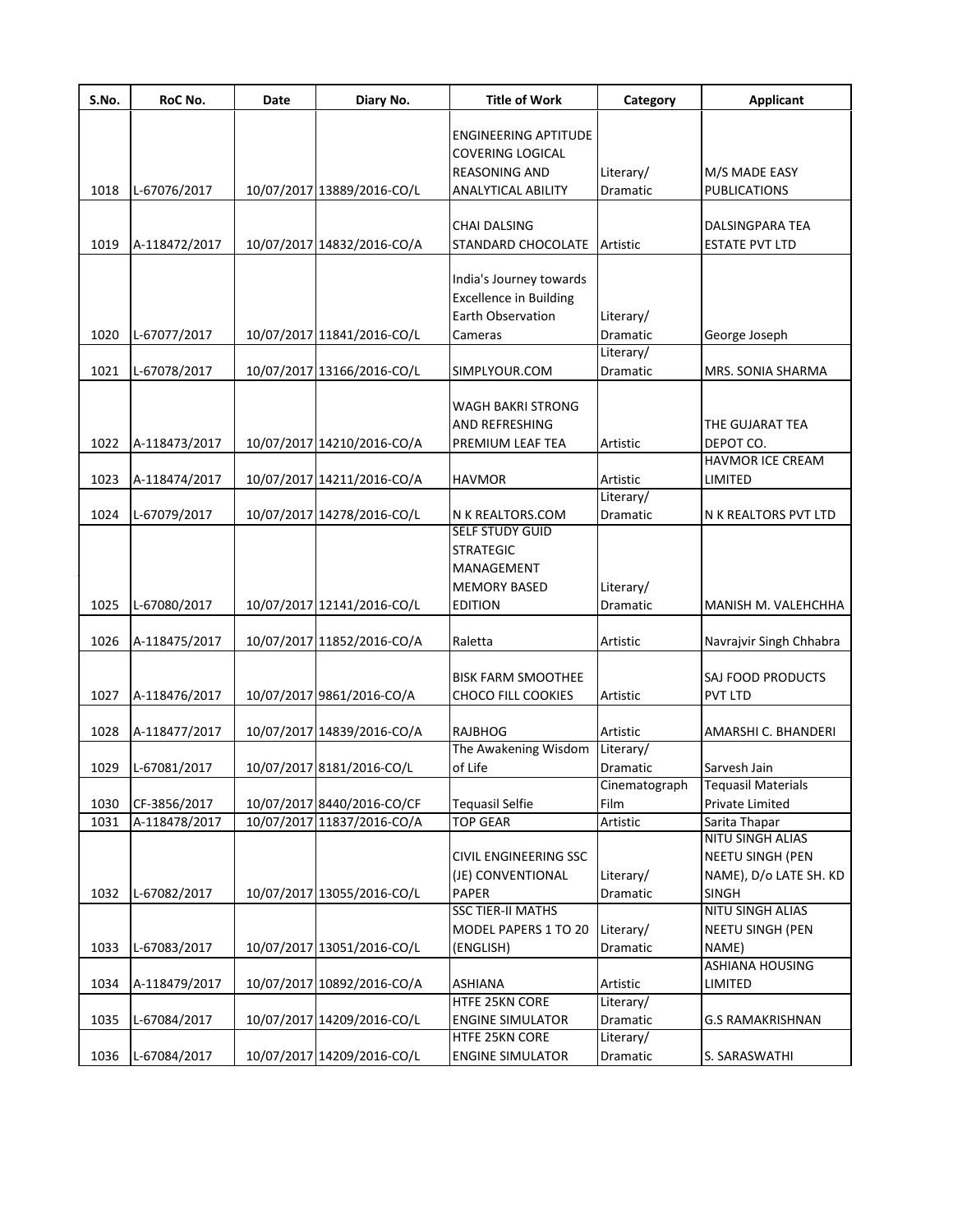| S.No. | RoC No.       | Date | Diary No.                  | <b>Title of Work</b>            | Category  | <b>Applicant</b>        |
|-------|---------------|------|----------------------------|---------------------------------|-----------|-------------------------|
|       |               |      |                            |                                 |           | <b>MUDRA FOUNDATION</b> |
|       |               |      |                            | MICA THE SCHOOL OF              |           | FOR COMMUNICATION       |
|       |               |      |                            | <b>IDEAS WITH DEVICE OF</b>     |           | <b>RESEARCH AND</b>     |
| 1037  | A-118480/2017 |      | 10/07/2017 14212/2016-CO/A | <b>TRIANGLE</b>                 | Artistic  | <b>EDUCATION</b>        |
|       |               |      |                            | <b>DEEP SHOPPING</b>            | Literary/ |                         |
| 1038  | L-67085/2017  |      | 10/07/2017 14173/2016-CO/L | ASSISTANT                       | Dramatic  | ANSHUMAN PANDEY         |
|       |               |      |                            | <b>DEEP SHOPPING</b>            | Literary/ | <b>ADITTHYA</b>         |
| 1039  | L-67085/2017  |      | 10/07/2017 14173/2016-CO/L | <b>ASSISTANT</b>                | Dramatic  | RAMAKRISHNAN            |
|       |               |      |                            | <b>DEEP SHOPPING</b>            | Literary/ |                         |
| 1040  | L-67085/2017  |      | 10/07/2017 14173/2016-CO/L | <b>ASSISTANT</b>                | Dramatic  | RAGHAV GUPTA            |
|       |               |      |                            | <b>DEEP SHOPPING</b>            | Literary/ |                         |
| 1041  | L-67085/2017  |      | 10/07/2017 14173/2016-CO/L | <b>ASSISTANT</b>                | Dramatic  | ROHAN POONIWALA         |
|       |               |      |                            |                                 |           | VIIKING BEVERAGES PVT.  |
| 1042  | A-118481/2017 |      | 10/07/2017 14168/2016-CO/A | TRYP ENERGY DRINK               | Artistic  | LTD.                    |
|       |               |      |                            |                                 |           |                         |
|       |               |      |                            |                                 |           | M/S ABES INSITUTE OF    |
|       |               |      |                            |                                 |           | TECHNOLOGY   A UNIT     |
| 1043  | A-118482/2017 |      | 10/07/2017 14380/2016-CO/A | <b>ABESIT</b>                   | Artistic  | OF VED FOUNDATION ]     |
|       |               |      |                            |                                 |           |                         |
|       |               |      |                            |                                 |           | M/S ABES INSTITUTE OF   |
|       |               |      |                            | ABESIT COLLEGE OF               |           | TECHNOLOGY [ A UNIT     |
| 1044  | A-118483/2017 |      | 10/07/2017 14381/2016-CO/A | <b>ENGINEERING</b>              | Artistic  | OF VED FOUNDATION ]     |
|       |               |      |                            |                                 |           | M/S MOTHER'S PRIDE      |
|       |               |      |                            |                                 |           | EDUCATION PERSONNA      |
| 1045  | A-118484/2017 |      | 10/07/2017 14300/2016-CO/A | <b>CURRIMAKERS LABEL</b>        | Artistic  | PVT. LTD.               |
|       |               |      |                            |                                 | Literary/ |                         |
| 1046  | L-67086/2017  |      | 10/07/2017 975/2017-CO/L   | Population explosion            | Dramatic  | DEEPAK KUMAR            |
|       |               |      |                            |                                 |           |                         |
| 1047  | A-118485/2017 |      | 10/07/2017 14085/2016-CO/A | <b>SHAN SHAUKAT</b>             | Artistic  | MRS. MANJU AGARWAL      |
|       |               |      |                            |                                 |           |                         |
| 1048  | A-118486/2017 |      | 10/07/2017 14082/2016-CO/A | <b>SPUN THREAD</b>              | Artistic  | MRS. VINITA AGARWAL     |
|       |               |      |                            |                                 |           | M/S KUMAR               |
| 1049  | A-118487/2017 |      | 10/07/2017 14382/2016-CO/A | <b>EQUIS POLO</b>               | Artistic  | <b>ENTERPRISES</b>      |
| 1050  | A-118488/2017 |      | 10/07/2017 13111/2016-CO/A | UH URBANHOME                    | Artistic  | <b>ARTASIA</b>          |
|       |               |      |                            | PREM DULHAN BLACK               |           | M/S PREM MEHANDI        |
| 1051  | A-118489/2017 |      | 10/07/2017 13917/2016-CO/A | <b>WRAPPER</b>                  | Artistic  | <b>CENTRE</b>           |
|       |               |      |                            |                                 |           |                         |
|       |               |      |                            | <b>GRAVITY DOESN'T EXIST</b>    | Literary/ | <b>KRISHNA MOHAN</b>    |
| 1052  | L-67087/2017  |      | 10/07/2017 11011/2016-CO/L | IN SCIENCE OF UNIVERSE Dramatic |           | AGARWAL                 |
|       |               |      |                            | THE RAJALNEETI SERIES           | Literary/ |                         |
| 1053  | L-67088/2017  |      | 10/07/2017 8400/2016-CO/L  | <b>VOLUME 2</b>                 | Dramatic  | RAJAL GUPTA             |
|       |               |      |                            | <b>Bifocals and a Walking</b>   | Literary/ |                         |
| 1054  | L-67089/2017  |      | 10/07/2017 13709/2016-CO/L | <b>Stick</b>                    | Dramatic  | M. Gopalkrishna Bhat    |
|       |               |      |                            |                                 |           |                         |
|       |               |      |                            |                                 |           |                         |
|       |               |      |                            |                                 |           | 1. SHIRISHBHAI          |
|       |               |      |                            |                                 |           | RAJESHBHAI MANVAR 2.    |
|       |               |      |                            |                                 |           | JAYENDRABHAI            |
|       |               |      |                            |                                 |           | RAMESHBHAI BHUVA 3.     |
|       |               |      |                            |                                 |           | PIYUSHBHAI              |
| 1055  | A-118490/2017 |      | 10/07/2017 11436/2016-CO/A | ORASLE                          | Artistic  | JAGDISHBHAI GARALA      |
|       |               |      |                            |                                 |           | PALLAVI RUPESH          |
| 1056  | A-118491/2017 |      | 10/07/2017 11438/2016-CO/A | <b>NINE MARKETING</b>           | Artistic  | PANDYA                  |
|       |               |      |                            |                                 |           |                         |
|       |               |      |                            |                                 |           | 1. NIKHIL RAJYAGURU, 2. |
| 1057  | A-118492/2017 |      | 10/07/2017 11441/2016-CO/A | <b>GIFTSOL</b>                  | Artistic  | PALLAVI PANDYA          |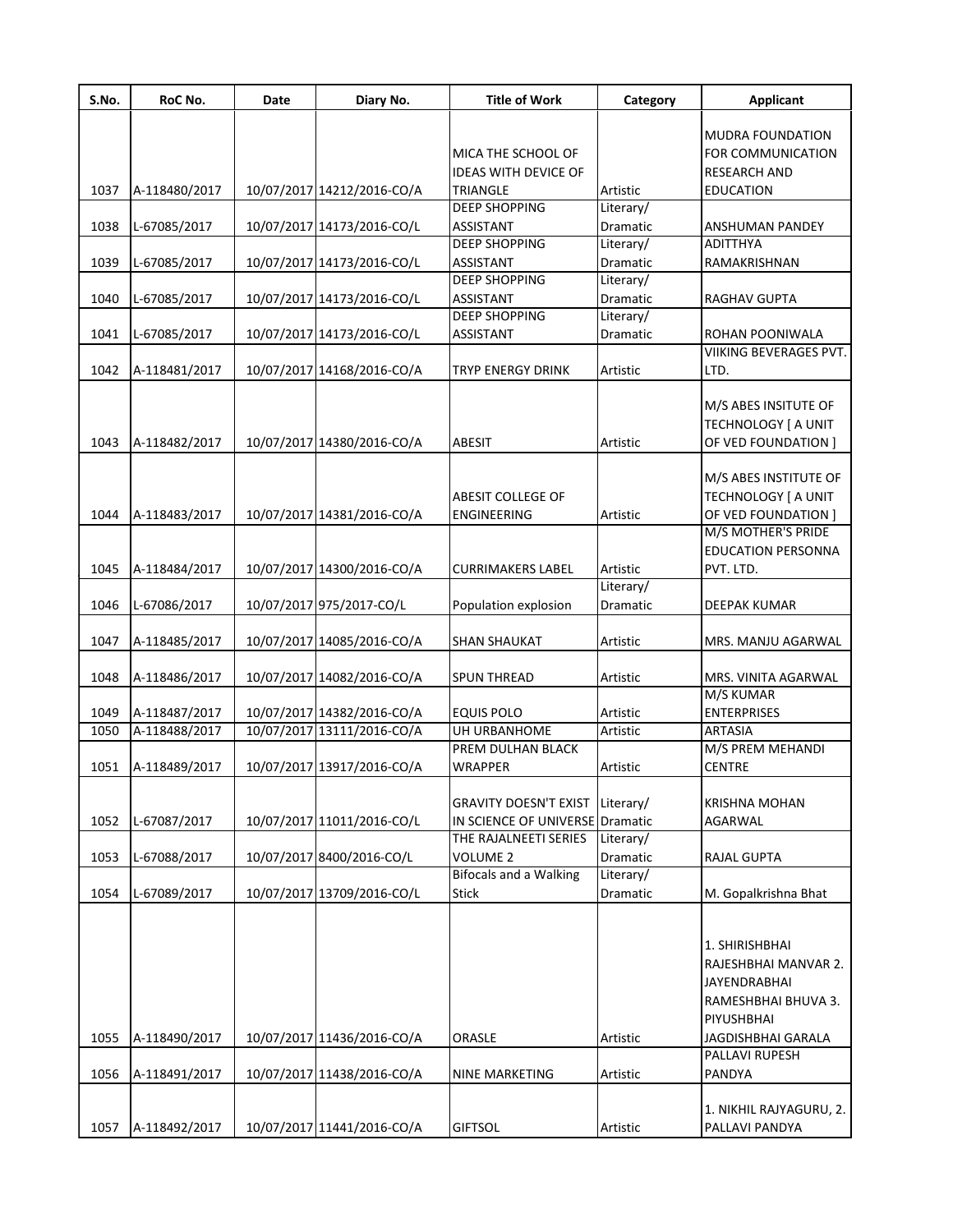| S.No. | RoC No.       | Date | Diary No.                   | <b>Title of Work</b>        | Category  | <b>Applicant</b>         |
|-------|---------------|------|-----------------------------|-----------------------------|-----------|--------------------------|
| 1058  | A-118493/2017 |      | 10/07/2017 11442/2016-CO/A  | VEDAONE                     | Artistic  | <b>NAMAN SHAH</b>        |
|       |               |      |                             |                             |           | HINABEN MANISHBHAI       |
| 1059  | A-118494/2017 |      | 10/07/2017 11444/2016-CO/A  | <b>ATREY</b>                | Artistic  | SHAH                     |
| 1060  | A-118495/2017 |      | 10/07/2017 12793/2016-CO/A  | <b>SNACKS DELIGHT</b>       | Artistic  | <b>BIPIN SARAWGI</b>     |
| 1061  | A-118496/2017 |      | 10/07/2017 12795/2016-CO/A  | <b>SNACKS TIME</b>          | Artistic  | <b>BIPIN SARAWGI</b>     |
|       |               |      |                             |                             |           | <b>AMIT MUKHERJEE</b>    |
|       |               |      |                             |                             |           | PROPRIETOR M/S           |
|       |               |      |                             |                             |           | <b>ECOFELT TRADING</b>   |
| 1062  | A-118497/2017 |      | 10/07/2017 9056/2016-CO/A   | <b>ECOFELT AS PER LABEL</b> | Artistic  | COMPANY                  |
|       |               |      |                             | DIPLOMA IN OFFICE           |           |                          |
|       |               |      |                             | <b>ADMINISTRATION AND</b>   | Literary/ |                          |
| 1063  | L-67090/2017  |      | 10/07/2017 6077/2016-CO/L   | PROGRAMMING                 | Dramatic  | SANJAY NAYAK             |
|       |               |      |                             | DIPLOMA IN OFFICE           |           |                          |
|       |               |      |                             | <b>ADMINISTRATION AND</b>   | Literary/ |                          |
| 1064  | L-67090/2017  |      | 10/07/2017 6077/2016-CO/L   | PROGRAMMING                 | Dramatic  | <b>SANJAY NAYAK</b>      |
|       |               |      |                             |                             | Literary/ | Devika Deshmukh &        |
| 1065  | L-67091/2017  |      | 10/07/2017 14879/2016-CO/L  | <b>OPERATING SYSTEMS</b>    | Dramatic  | Komal Ramteke            |
|       |               |      |                             |                             | Literary/ |                          |
| 1066  | L-67092/2017  |      | 10/07/2017 14819/2016-CO/L  | <b>Hundred Eyes</b>         | Dramatic  | Rushikesh U Bhadane      |
|       |               |      |                             | SHAMSHUL AULIA              |           |                          |
|       |               |      |                             | SHAIKH ABUBAKAR TUSI        |           |                          |
|       |               |      |                             | ALMAROOF MATKA              | Literary/ |                          |
| 1067  | L-67093/2017  |      | 10/07/2017 7437/2016-CO/L   | PEER BABA                   | Dramatic  | <b>ANJANA CHISHTY</b>    |
|       |               |      |                             |                             |           | AHAMAD BASHIR S/o.       |
|       |               |      |                             |                             |           | SH. MOHMMAD              |
| 1068  | A-118498/2017 |      | 10/07/2017 6075/2016-CO/A   | SABU BIDI 100 No.           | Artistic  | <b>IBRAHIM</b>           |
|       |               |      |                             |                             |           |                          |
|       |               |      |                             |                             |           | SHREE RATHI              |
|       |               |      |                             |                             |           | ELECTRODE CO. (Indian    |
| 1069  | A-118499/2017 |      | 10/07/2017 6072/2016-CO/A   | Aakash-13                   | Artistic  | Partnership firm)        |
|       |               |      |                             |                             |           |                          |
| 1070  | A-118500/2017 |      | 11/07/2017 12644/2016-CO/A  | PATIRAM KALICHARAN          | Artistic  | SONU BANSAL              |
|       |               |      |                             |                             |           |                          |
|       |               |      |                             |                             |           | INTERNATIONAL CARGO      |
|       |               |      |                             |                             |           | TERMINALS AND            |
|       |               |      |                             | <b>HALDIA INTERNATIONAL</b> |           | INFRASTRUCTURE PVT.      |
| 1071  | A-118501/2017 |      | 11/07/2017 14605/2016-CO/A  | <b>CONTAINER TERMINAL</b>   | Artistic  | LTD.,                    |
|       |               |      |                             | K.D MACARONI WITH           |           |                          |
| 1072  | A-118502/2017 |      | 11/07/2017 12662/2016-CO/A  | PEP                         | Artistic  | <b>RAM KUMAR GUPTA</b>   |
|       |               |      |                             |                             |           |                          |
|       |               |      |                             | "Software of Medical        | Computer  |                          |
| 1073  | SW-9181/2017  |      | 11/07/2017 13350/2016-CO/SW | Stores & retail shops"      | Software  | Priyanka Vijaysinh Patil |
|       |               |      |                             |                             |           |                          |
|       |               |      |                             | <b>SUGANDH PREMIUM</b>      |           | AMIT GOEL DIR            |
| 1074  | A-118503/2017 |      | 11/07/2017 11150/2016-CO/A  | <b>TEA LABEL</b>            | Artistic  | SUGANDH TEA PVT LTD      |
|       |               |      |                             |                             |           |                          |
|       |               |      |                             |                             |           | JAGABHAI SHIVABHAI       |
|       |               |      |                             |                             |           | KORAT PROPRIETOR OF      |
| 1075  | A-118504/2017 |      | 11/07/2017 6873/2016-CO/A   | <b>KORAT</b>                | Artistic  | <b>NEW KORAT STORES</b>  |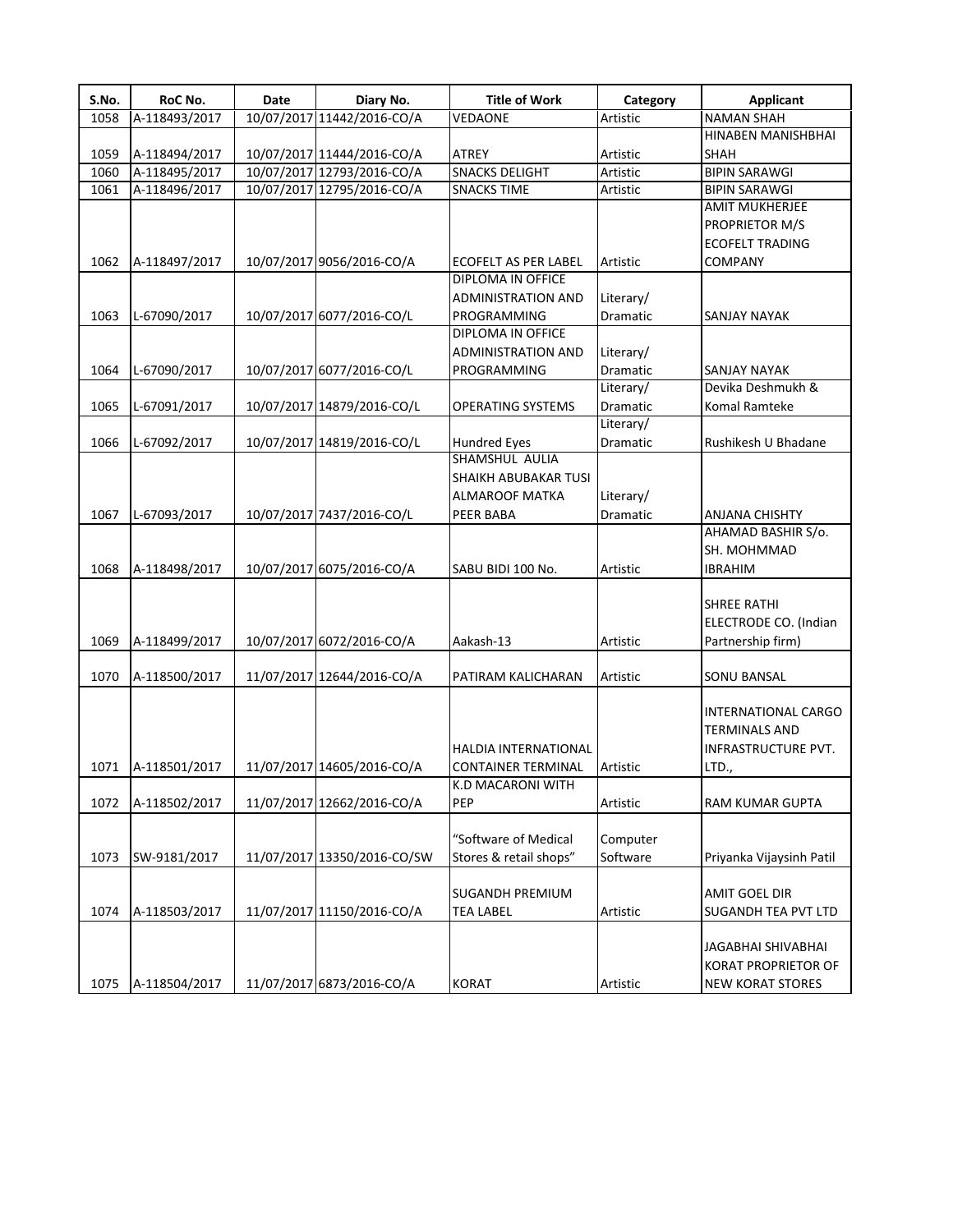| S.No. | RoC No.       | Date | Diary No.                  | <b>Title of Work</b>             | Category              | <b>Applicant</b>         |
|-------|---------------|------|----------------------------|----------------------------------|-----------------------|--------------------------|
|       |               |      |                            |                                  |                       |                          |
|       |               |      |                            |                                  |                       |                          |
|       |               |      |                            | [MANUAL DISCREPANCY              |                       |                          |
|       |               |      |                            | ISSUED ON 11/07/2017             |                       |                          |
|       |               |      |                            | Implementation Of                |                       |                          |
|       |               |      |                            | Intelligent Dynamic              |                       |                          |
|       |               |      |                            | Access With Spectrum             |                       |                          |
|       |               |      |                            | Sensing And Spectrum             |                       |                          |
|       |               |      |                            | <b>Allocation Using</b>          |                       |                          |
|       |               |      |                            | Cognitive Radio for              | Computer              | Pratiksha Dilip          |
| 1076  | SW-9182/2017  |      | 11/07/2017 1327/2017-CO/SW | <b>Wireless Networks</b>         | Software              | Nandanwar                |
|       |               |      |                            |                                  | Literary/             | PRAMOD KUMAR             |
| 1077  | L-67094/2017  |      | 11/07/2017 14664/2016-CO/L | GLOBALEDU 2017                   | Dramatic              | SHARMA                   |
|       |               |      |                            |                                  |                       |                          |
|       |               |      |                            | HIRINI GOLD IN HINDI             |                       | <b>VIKRAM KUMAR</b>      |
| 1078  | A-118505/2017 |      | 11/07/2017 1494/2017-CO/A  | WITH DEVICE DEER                 | Artistic              | SHANKAR LAL MALI         |
|       |               |      |                            | <b>MAGIC ENGLISH SLL</b>         | Literary/             | Karadi Path Education    |
| 1079  | L-67095/2017  |      | 11/07/2017 14683/2016-CO/L | <b>INTERMEDIATE LEVEL 2</b>      | Dramatic              | Company Pvt. Ltd         |
|       |               |      |                            | NISHA NATURE MATE                |                       | M/S PREM MEHANDI         |
| 1080  | A-118506/2017 |      | 11/07/2017 1515/2017-CO/A  | LABEL                            | Artistic              | <b>CENTRE</b>            |
|       |               |      |                            | YAKSHA AYURVEDIC                 |                       | M/S PREM MEHANDI         |
| 1081  | A-118507/2017 |      | 11/07/2017 1516/2017-CO/A  | HAIR OIL LABEL                   | Artistic              | <b>CENTRE</b>            |
|       |               |      |                            | <b>MATHEMATICS KIT</b>           | Literary/             |                          |
| 1082  | L-67096/2017  |      | 11/07/2017 14708/2016-CO/L | <b>CLASS-III</b>                 | Dramatic              | MENEKA I. SINGH          |
|       |               |      |                            | <b>MATHEMATICS KIT</b>           | Literary/             |                          |
| 1083  | L-67097/2017  |      | 11/07/2017 14706/2016-CO/L | CLASS-I                          | Dramatic              | MENEKA I. SINGH          |
|       |               |      |                            | <b>MATHEMATICS KIT</b>           | Literary/             |                          |
| 1084  | L-67098/2017  |      | 11/07/2017 14709/2016-CO/L | CLASS-IV                         | Dramatic              | MENEKA I. SINGH          |
|       |               |      |                            | <b>MATHEMATICS KIT</b>           | Literary/             |                          |
| 1085  | L-67099/2017  |      | 11/07/2017 14715/2016-CO/L | CLASS-X                          | Dramatic              | MENEKA I. SINGH          |
|       |               |      |                            | <b>MATHEMATICS KIT</b>           | Literary/             |                          |
| 1086  | L-67100/2017  |      | 11/07/2017 14713/2016-CO/L | CLASS-VIII                       | Dramatic              | MENEKA I. SINGH          |
|       |               |      |                            | <b>MATHEMATICS KIT</b>           | Literary/             |                          |
| 1087  | L-67101/2017  |      | 11/07/2017 14710/2016-CO/L | CLASS-V                          | Dramatic              | MENEKA I. SINGH          |
|       |               |      |                            | <b>MATHEMATICS KIT</b>           | Literary/             |                          |
| 1088  | L-67102/2017  |      | 11/07/2017 14707/2016-CO/L | CLASS-II                         | Dramatic              | MENEKA I. SINGH          |
|       |               |      |                            | <b>MATHEMATICS KIT</b>           | Literary/             |                          |
| 1089  | L-67103/2017  |      | 11/07/2017 14712/2016-CO/L | CLASS-VII                        | Dramatic              | MENEKA I. SINGH          |
|       |               |      |                            |                                  |                       |                          |
| 1090  | A-118508/2017 |      | 11/07/2017 14941/2016-CO/A | ZENTEX                           | Artistic              | ZENITEX MILL PVT LTD     |
|       |               |      |                            | <b>MATHEMATICS KIT</b>           | Literary/             |                          |
| 1091  | L-67104/2017  |      | 11/07/2017 14711/2016-CO/L | CLASS-VI                         | Dramatic              | MENEKA I. SINGH          |
|       |               |      |                            | <b>MATHEMATICS KIT</b>           | Literary/             |                          |
| 1092  | L-67105/2017  |      | 11/07/2017 14714/2016-CO/L | <b>CLASS-IX</b>                  | Dramatic              | MENEKA I. SINGH          |
|       |               |      |                            | Tipendra Jethaalal Gada          | Literary/             |                          |
| 1093  | L-67106/2017  |      | 11/07/2017 15119/2016-CO/L | (Tapu)<br>Champakklal Jayantilal | Dramatic              | Neela Tele Films Pvt Ltd |
|       |               |      |                            |                                  | Literary/             |                          |
| 1094  | L-67107/2017  |      | 11/07/2017 15092/2016-CO/L | Gada                             | Dramatic              | Neela Tele Films Pvt Ltd |
|       |               |      |                            |                                  |                       | M/SKNIGHTFIELD           |
| 1095  | A-118509/2017 |      | 11/07/2017 11360/2016-CO/A | KNIGHTFIELD LOGO                 | Artistic<br>Literary/ | <b>ENGINS PVT LTD</b>    |
| 1096  | L-67108/2017  |      | 11/07/2017 13481/2016-CO/L | Combust Mars - Part I            | Dramatic              | Himanshu Shangari        |
|       |               |      |                            |                                  | Literary/             |                          |
| 1097  | L-67109/2017  |      | 11/07/2017 15094/2016-CO/L | Dr. Hansraj Haathi               | Dramatic              | Neela Tele Films Pvt Ltd |
|       |               |      |                            |                                  |                       |                          |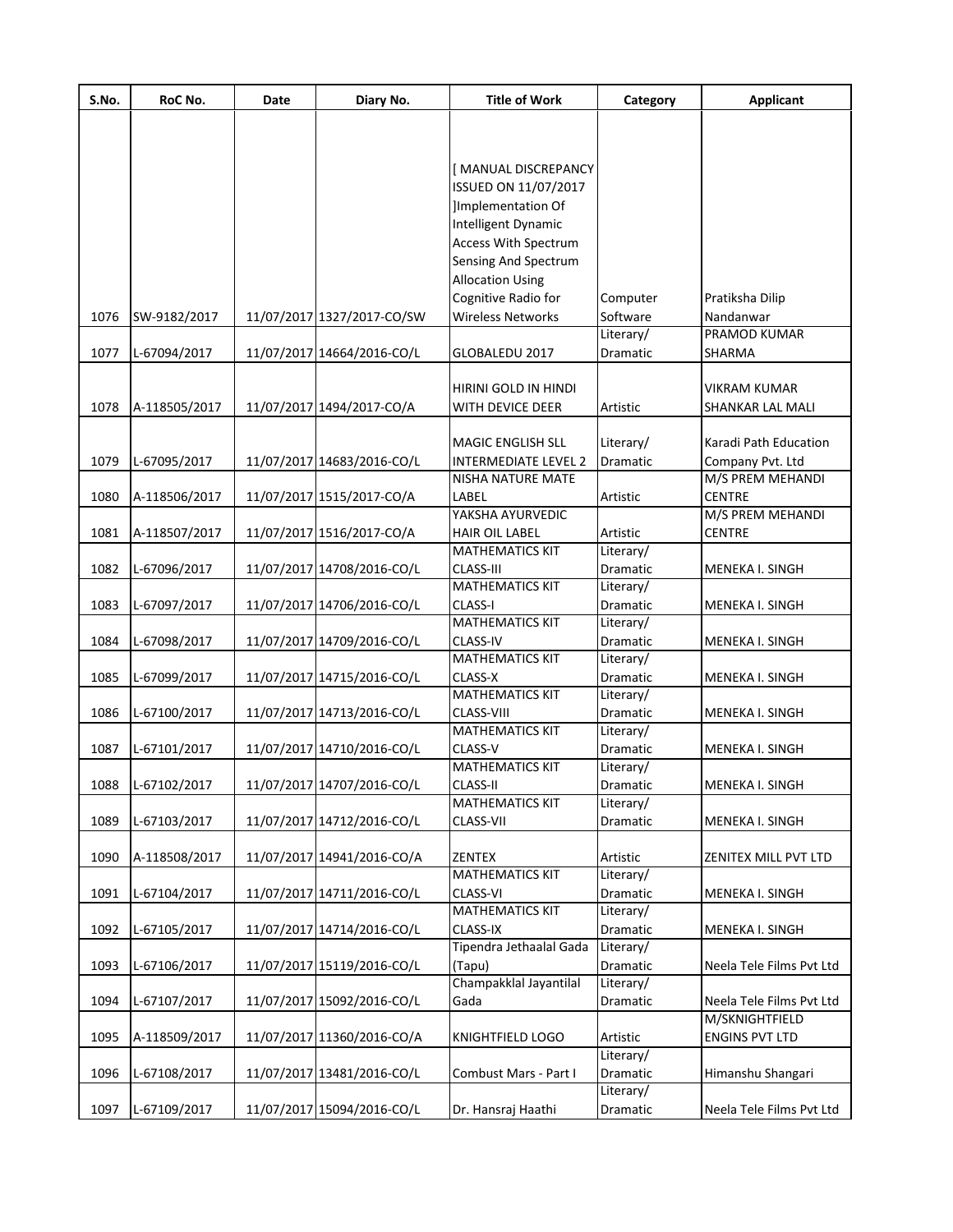| S.No. | RoC No.       | Date | Diary No.                  | <b>Title of Work</b>              | Category              | Applicant                 |
|-------|---------------|------|----------------------------|-----------------------------------|-----------------------|---------------------------|
|       |               |      |                            |                                   | Literary/             |                           |
| 1098  | L-67110/2017  |      | 11/07/2017 15112/2016-CO/L | Popatlal Pandey                   | Dramatic              | Neela Tele Films Pvt Ltd  |
|       |               |      |                            |                                   | Literary/             |                           |
| 1099  | L-67111/2017  |      | 11/07/2017 15117/2016-CO/L | Sunderlal                         | Dramatic              | Neela Tele Films Pvt Ltd  |
|       |               |      |                            | Retrograde Mercury -              | Literary/             |                           |
| 1100  | L-67112/2017  |      | 11/07/2017 13475/2016-CO/L | Part I                            | Dramatic              | Himanshu Shangari         |
|       |               |      |                            |                                   | Literary/             |                           |
| 1101  | L-67113/2017  |      | 11/07/2017 15110/2016-CO/L | Pinku                             | Dramatic              | Neela Tele Films Pvt Ltd  |
| 1102  |               |      | 11/07/2017 15098/2016-CO/L |                                   | Literary/<br>Dramatic | Neela Tele Films Pvt Ltd  |
|       | L-67114/2017  |      |                            | Inspector Chalu Pandey            | Literary/             |                           |
| 1103  | L-67115/2017  |      | 11/07/2017 13477/2016-CO/L | Combust Jupiter - Part I          | Dramatic              | Himanshu Shangari         |
|       |               |      |                            |                                   | Literary/             |                           |
| 1104  | L-67116/2017  |      | 11/07/2017 14554/2016-CO/L | Bawri                             | Dramatic              | Neela Tele Films Pvt Ltd  |
|       |               |      |                            |                                   | Literary/             |                           |
| 1105  | L-67117/2017  |      | 11/07/2017 14543/2016-CO/L | <b>Bagha</b>                      | Dramatic              | Neela Tele Films Pvt Ltd  |
|       |               |      |                            |                                   | Literary/             |                           |
| 1106  | L-67118/2017  |      | 11/07/2017 13486/2016-CO/L | Pitra Dosh                        | Dramatic              | Himanshu Shangari         |
|       |               |      |                            |                                   | Literary/             |                           |
| 1107  | L-67119/2017  |      | 11/07/2017 15122/2016-CO/L | Tarak Mehtta                      | Dramatic              | Neela Tele Films Pvt Ltd. |
|       |               |      |                            |                                   | Literary/             |                           |
| 1108  | L-67120/2017  |      | 11/07/2017 15099/2016-CO/L | Krishnan Iyer                     | Dramatic              | Neela Tele Films Pvt Ltd  |
|       |               |      |                            |                                   |                       |                           |
|       |               |      |                            | Gulabkumar Hansraj                | Literary/             |                           |
| 1109  | L-67121/2017  |      | 11/07/2017 15097/2016-CO/L | Haathi (Goli)                     | Dramatic              | Neela Tele Films Pvt Ltd  |
|       |               |      |                            |                                   |                       |                           |
|       |               |      |                            |                                   |                       | Naranjan Singh Prop. of   |
|       |               |      |                            |                                   |                       | <b>RMI Machines</b>       |
| 1110  | A-118510/2017 |      | 11/07/2017 1627/2017-CO/A  | RMI                               | Artistic              | International             |
|       |               |      |                            |                                   | Literary/             |                           |
| 1111  | L-67122/2017  |      | 11/07/2017 15103/2016-CO/L | Komal Haathi                      | Dramatic              | Neela Tele Films Pvt Ltd  |
|       |               |      |                            | Gurucharan Singh                  | Literary/             |                           |
| 1112  | L-67123/2017  |      | 11/07/2017 15095/2016-CO/L | (Goggi)                           | Dramatic              | Neela Tele Films Pvt Ltd  |
|       |               |      |                            |                                   | Literary/             |                           |
| 1113  | L-67124/2017  |      | 11/07/2017 15113/2016-CO/L | Roshan Sodhi                      | Dramatic              | Neela Tele Films Pvt Ltd  |
|       |               |      |                            |                                   |                       | M/S. C3 PIONEER           |
| 1114  | A-118511/2017 |      | 11/07/2017 1449/2017-CO/A  | <b>C3 PIONEER</b>                 | Artistic              | <b>VENTURES PVT LTD</b>   |
|       |               |      |                            | Aatmaram Tukaram                  | Literary/             |                           |
| 1115  | L-67125/2017  |      | 11/07/2017 15091/2016-CO/L | <b>Bhide</b>                      | Dramatic              | Neela Tele Films Pvt Ltd  |
|       |               |      |                            |                                   | Literary/             |                           |
| 1116  | L-67126/2017  |      | 11/07/2017 15115/2016-CO/L | Roshan Singh Sodhi                | Dramatic              | Neela Tele Films Pvt Ltd  |
|       |               |      |                            |                                   | Literary/             |                           |
| 1117  | L-67127/2017  |      | 11/07/2017 15116/2016-CO/L | Sonalika Bhide (Sonu)             | Dramatic              | Neela Tele Films Pvt Ltd  |
|       |               |      |                            | Jethaalal Champakklal             | Literary/             |                           |
| 1118  | L-67128/2017  |      | 11/07/2017 15101/2016-CO/L | Gada                              | Dramatic              | Neela Tele Films Pvt Ltd  |
|       |               |      |                            |                                   | Literary/             |                           |
| 1119  | L-67129/2017  |      | 11/07/2017 15105/2016-CO/L | Madhavi Bhide                     | Dramatic              | Neela Tele Films Pvt Ltd  |
|       |               |      |                            |                                   | Literary/             | Mohammed Imtiyaz M        |
| 1120  | L-67130/2017  |      | 11/07/2017 1541/2017-CO/L  | Khurafat-E-Kafir                  | Dramatic              | Mansuri                   |
|       |               |      |                            |                                   | Literary/             |                           |
| 1121  | L-67131/2017  |      | 11/07/2017 15093/2016-CO/L | Daya ben Gada                     | Dramatic              | Neela Tele Films Pvt Ltd  |
|       |               |      |                            | Gokuldhaam Co-                    |                       |                           |
|       |               |      |                            | operative Housing                 | Literary/             |                           |
| 1122  | L-67132/2017  |      | 11/07/2017 15096/2016-CO/L | Society                           | Dramatic              | Neela Tele Films Pvt Ltd  |
|       |               |      |                            |                                   |                       |                           |
|       |               |      |                            | Natwarlal Prabhashankar Literary/ |                       |                           |
| 1123  | L-67133/2017  |      | 11/07/2017 15107/2016-CO/L | Undhayiwala                       | Dramatic              | Neela Tele Films Pvt Ltd  |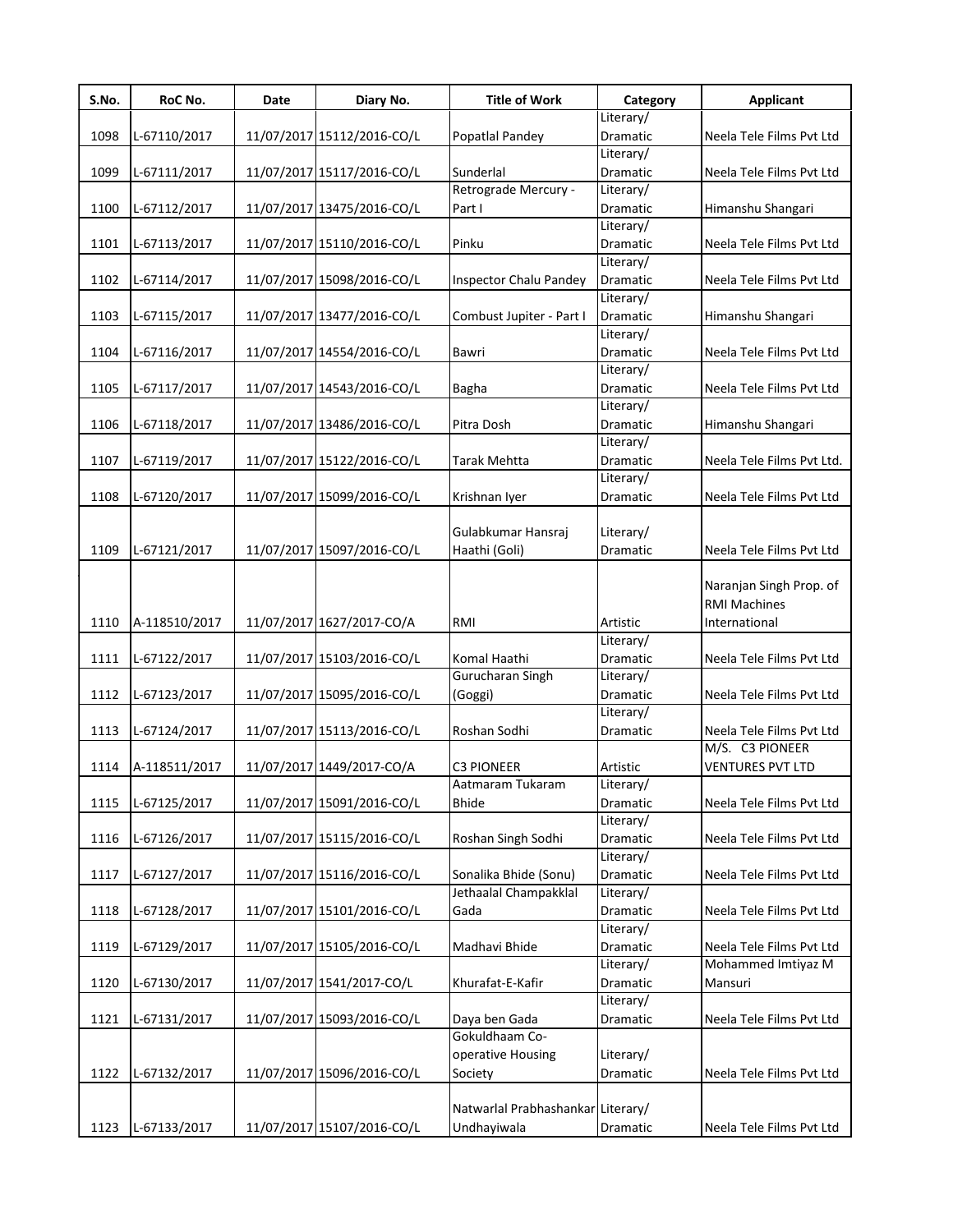| S.No. | RoC No.       | Date | Diary No.                   | <b>Title of Work</b>              | Category                | <b>Applicant</b>                     |
|-------|---------------|------|-----------------------------|-----------------------------------|-------------------------|--------------------------------------|
|       |               |      |                             | <b>RENOWN MICRO</b>               |                         | <b>REKNOWN IRRIGATION</b>            |
| 1124  | A-118512/2017 |      | 11/07/2017 1741/2017-CO/A   | <b>IRRIGATION</b>                 | Artistic                | <b>SYSTEMS LTD</b>                   |
|       |               |      |                             |                                   |                         | M/S ASSAM BROOMS                     |
| 1125  | A-118513/2017 |      | 11/07/2017 1667/2017-CO/A   | ABC                               | Artistic                | CORPORATION                          |
|       |               |      |                             |                                   |                         |                                      |
|       |               |      |                             | RAJMANDIR ICE CREAM               |                         | Rajmandir Ice-Cream &                |
| 1126  | A-118514/2017 |      | 11/07/2017 1547/2017-CO/A   | <b>KOLHAPUR</b>                   | Artistic                | <b>Milk Products</b>                 |
|       |               |      |                             | <b>HISTORY OF</b>                 |                         |                                      |
|       |               |      |                             | <b>INDIGENOUS SYSTEM OF</b>       |                         |                                      |
|       |               |      |                             | <b>MEDICINE IN INDIA</b>          |                         |                                      |
|       |               |      |                             | <b>WITH SPECIAL</b>               |                         |                                      |
|       |               |      |                             | REFERENCE TO SIDDHA               | Literary/               |                                      |
| 1127  | L-67134/2017  |      | 11/07/2017 1745/2017-CO/L   | <b>SYSTEM</b>                     | Dramatic                | P THANGAMANI                         |
|       |               |      |                             |                                   |                         |                                      |
|       |               |      |                             | SANMUKHATA THERAPY                | Literary/               |                                      |
| 1128  | L-67135/2017  |      | 11/07/2017 14694/2016-CO/L  | Core Sutras                       | Dramatic                | Dilip Suraana                        |
|       |               |      |                             | DATADENT -                        |                         |                                      |
|       |               |      |                             | https://www.datadent.i            | Computer                |                                      |
| 1129  | SW-9183/2017  |      | 11/07/2017 13612/2016-CO/SW | n                                 | Software                | Dr. HELI PANDYA<br><b>SONY MUSIC</b> |
|       |               |      |                             |                                   |                         | ENTERTAINMENT INDIA                  |
| 1130  | SR-12033/2017 |      | 11/07/2017 1860/2017-CO/SR  | PARI                              | Sound Recording PVT LTD |                                      |
|       |               |      |                             | <b>LICIA EGG NOODLES</b>          |                         | LICIA MACARONI PVT                   |
| 1131  | A-118515/2017 |      | 11/07/2017 1412/2017-CO/A   | LABEL                             | Artistic                | <b>LTD</b>                           |
|       |               |      |                             |                                   |                         |                                      |
|       |               |      |                             | GANESH 701 TABACCO                |                         | M/S TEJ RAM DHARAM                   |
| 1132  | A-118516/2017 |      | 11/07/2017 1656/2017-CO/A   | LABEL                             | Artistic                | PAUL, PARTNERS                       |
|       |               |      |                             |                                   |                         | <b>LICIA MACARONI PVT</b>            |
| 1133  | A-118517/2017 |      | 11/07/2017 1411/2017-CO/A   | <b>LICIA LABEL</b>                | Artistic                | LTD                                  |
|       |               |      |                             |                                   |                         |                                      |
|       |               |      |                             | GANESH 701 KHAINI                 |                         | M/S TEJ RAM DHARAM                   |
| 1134  | A-118518/2017 |      | 11/07/2017 1644/2017-CO/A   | LABEL                             | Artistic                | PAUL, PARNTERS                       |
|       |               |      |                             |                                   |                         | M/S PALM GROVE                       |
| 1135  | A-118519/2017 |      | 11/07/2017 1676/2017-CO/A   | <b>CORIANDER</b>                  | Artistic                | BEACH HOTELS PVT LTD                 |
|       |               |      |                             |                                   |                         |                                      |
|       |               |      |                             | <b>DRAWING TECHNIQUES</b>         |                         |                                      |
|       |               |      |                             | <b>FOR ENGINEERING</b>            | Literary/               |                                      |
| 1136  | L-67136/2017  |      | 11/07/2017 1808/2017-CO/L   | <b>CURVES</b>                     | Dramatic                | PAWAN A. CHANDAK                     |
|       |               |      |                             |                                   |                         |                                      |
|       |               |      |                             | <b>DRAWING TECHNIQUES</b>         |                         |                                      |
|       |               |      |                             | <b>FOR ENGINEERING</b>            | Literary/               |                                      |
| 1137  | L-67136/2017  |      | 11/07/2017 1808/2017-CO/L   | <b>CURVES</b>                     | Dramatic<br>Literary/   | ARATI R. LENDE<br>NAVINDER OBEROI,   |
| 1138  | L-67137/2017  |      | 11/07/2017 1833/2017-CO/L   | <b>TIME MOVIES</b>                | Dramatic                | <b>BRITISH</b>                       |
|       |               |      |                             |                                   |                         |                                      |
| 1139  | SR-12034/2017 |      | 11/07/2017 1582/2017-CO/SR  | <b>TUM HO WAJAH</b>               | Sound Recording         | ANURAJ SHRIVASTAVA                   |
|       |               |      |                             |                                   |                         | <b>GRUPO OSWAL</b>                   |
|       |               |      |                             |                                   |                         | <b>WORLDWIDE PRIVATE</b>             |
| 1140  | A-118520/2017 |      | 11/07/2017 1626/2017-CO/A   | Go worldwide                      | Artistic                | LIMITED                              |
|       |               |      |                             |                                   | Literary/               |                                      |
| 1141  | L-67138/2017  |      | 11/07/2017 5446/2016-CO/L   | <b>GHUSPAITH</b>                  | Dramatic                | AMBAR CHAKRAVARTY                    |
|       |               |      |                             |                                   | Literary/               |                                      |
| 1142  | L-67139/2017  |      | 11/07/2017 8948/2016-CO/L   | Ghazal in Smallest Bahar Dramatic |                         | Rajkumar Tailor                      |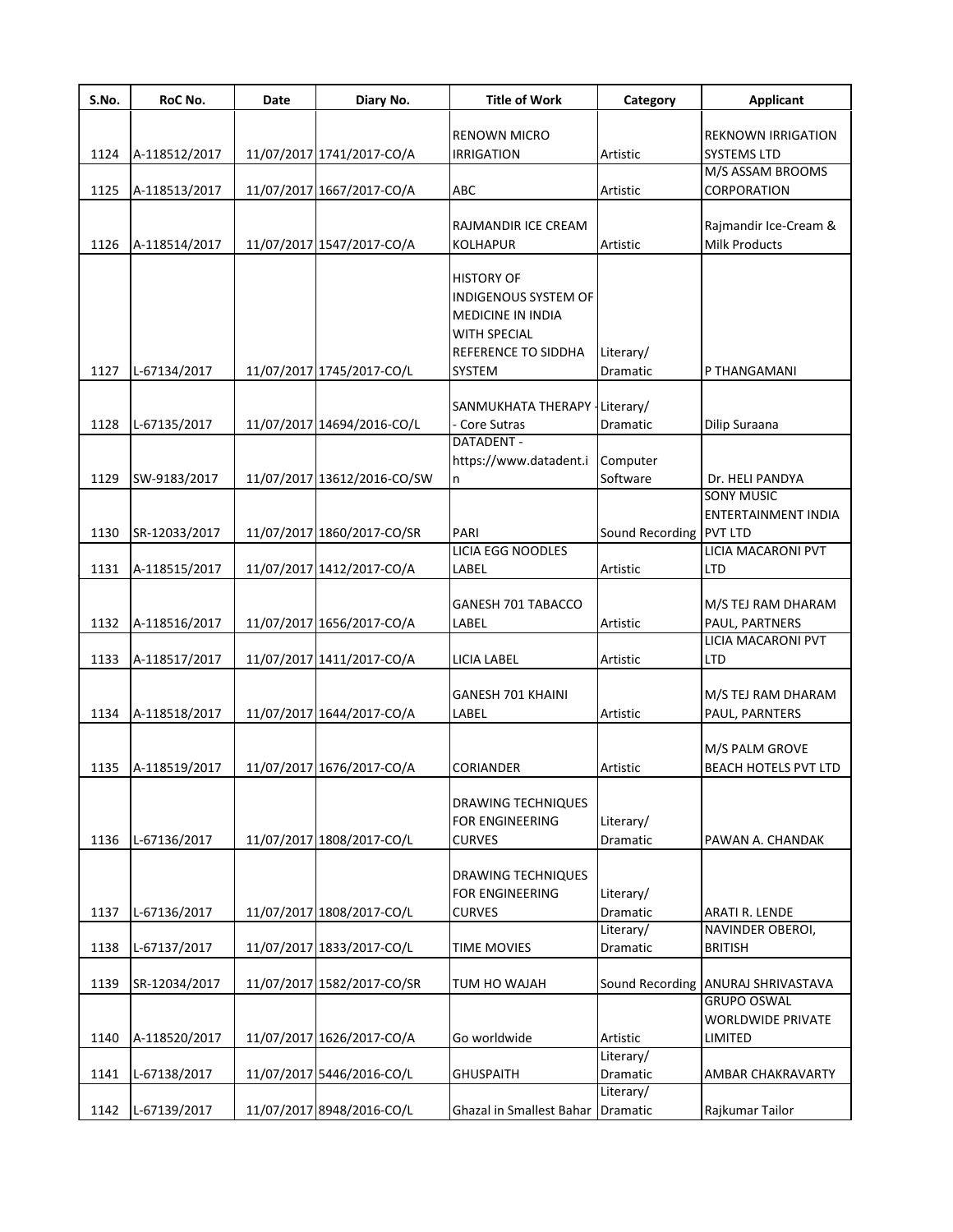| S.No. | RoC No.       | Date | Diary No.                  | <b>Title of Work</b>           | Category      | <b>Applicant</b>              |
|-------|---------------|------|----------------------------|--------------------------------|---------------|-------------------------------|
|       |               |      |                            | <b>GHAZIABAD WALA</b>          |               | MR. GYANI RAM GUPTA           |
| 1143  | A-118521/2017 |      | 11/07/2017 10102/2016-CO/A | <b>DEVICE</b>                  | Artistic      | [PROP]                        |
|       |               |      |                            |                                |               | <b>VIKRAM KUMAR</b>           |
| 1144  | A-118522/2017 |      | 11/07/2017 1495/2017-CO/A  | <b>GARAM CUP</b>               | Artistic      | SHANKAR LAL MALI              |
|       |               |      |                            |                                | Literary/     |                               |
| 1145  | L-67140/2017  |      | 11/07/2017 12788/2015-CO/L | Respect                        | Dramatic      | Davy Mohan                    |
|       |               |      |                            |                                |               |                               |
|       |               |      |                            | VISHWA'S CPS STAGES,           |               |                               |
|       |               |      |                            | FRAMEWORK & TE(A)CH-Literary/  |               | Mr. Vishwanathan              |
| 1146  | L-67141/2017  |      | 11/07/2017 13011/2016-CO/L | <b>NIQUES</b>                  | Dramatic      | Kolazhi Vaidyanathan          |
|       |               |      |                            | <b>GANESHA DEVICE OF</b>       |               | M/S KUBER KHAINI PVT          |
| 1147  | A-118523/2017 |      | 11/07/2017 1673/2017-CO/A  | <b>GANAPATI</b>                | Artistic      | <b>LTD</b>                    |
|       |               |      |                            |                                |               |                               |
|       |               |      |                            |                                |               | M/s Kirorimal Kashiram        |
|       |               |      |                            |                                |               | <b>Marketing And Agencies</b> |
| 1148  | A-118524/2017 |      | 11/07/2017 12295/2016-CO/A | POSTMAN CLEVER LABEL Artistic  |               | Private Limited               |
|       |               |      |                            |                                |               |                               |
|       |               |      |                            |                                |               | M/s Kirorimal Kashiram        |
|       |               |      |                            |                                |               | <b>Marketing And Agencies</b> |
| 1149  | A-118525/2017 |      | 11/07/2017 12291/2016-CO/A | <b>DOUBLE DEER LABEL</b>       | Artistic      | Private Limited               |
|       |               |      |                            |                                |               | M/s Devans Modern             |
| 1150  | A-118526/2017 |      | 11/07/2017 12294/2016-CO/A | <b>BULLDOZER</b>               | Artistic      | <b>Breweries Limited</b>      |
|       |               |      |                            |                                |               |                               |
|       |               |      |                            |                                |               | M/S PALM GROVE                |
| 1151  | A-118527/2017 |      | 11/07/2017 1675/2017-CO/A  | ZEERA                          | Artistic      | BEACH HOTELS PVT LTD          |
|       |               |      |                            |                                |               |                               |
|       |               |      |                            | <b>Building Organizational</b> | Literary/     |                               |
| 1152  | L-67142/2017  |      | 11/07/2017 10197/2016-CO/L | Leadership                     | Dramatic      | Chaitanya Niphadkar           |
|       |               |      |                            |                                |               |                               |
|       |               |      |                            |                                |               | PRAVINKUMAR                   |
|       |               |      |                            |                                |               |                               |
|       |               |      |                            |                                |               | MAGANBHAI BHALODIA,           |
|       |               |      |                            |                                |               | RAJESHKUMAR LALBHAI           |
| 1153  | A-118528/2017 |      | 11/07/2017 11956/2016-CO/A | <b>PHONIX</b>                  | Artistic      | <b>FULTARIYA</b>              |
|       |               |      |                            |                                |               |                               |
|       |               |      |                            |                                |               | LA BELLA                      |
| 1154  | A-118529/2017 |      | 11/07/2017 11959/2016-CO/A | <b>INSOFT</b>                  | Artistic      | <b>INTERNATIONAL LIMITED</b>  |
|       |               |      |                            |                                |               | SH TUSHAR GOYAL,              |
| 1155  | A-118530/2017 |      | 11/07/2017 13185/2016-CO/A | TA-70 LABEL                    | Artistic      | <b>PROP</b>                   |
|       |               |      |                            |                                | Literary/     |                               |
| 1156  | L-67143/2017  |      | 11/07/2017 7219/2016-CO/L  | Majid's Diary                  | Dramatic      | Ghazala Rizvi                 |
| 1157  | A-118531/2017 |      | 11/07/2017 1705/2017-CO/A  | DAILY FRESH LABEL              | Artistic      | M/S KRISHNA DAIRY             |
|       |               |      |                            |                                |               |                               |
|       |               |      |                            | THE LUXURY TRAINS OF           |               | M/S PERFECT TRAVELS &         |
| 1158  | A-118532/2017 |      | 11/07/2017 14170/2016-CO/A | <b>INDIA</b>                   | Artistic      | <b>TOURS PRIVATE LIMITED</b>  |
|       |               |      |                            |                                | Cinematograph | UTPATTI UNIVERSE              |
| 1159  | CF-3857/2017  |      | 11/07/2017 1700/2017-CO/CF | <b>UTPATTI</b>                 | Film          | PRIVATE LIMITED               |
|       |               |      |                            |                                |               |                               |
|       |               |      |                            |                                |               | AMMA CHANDRAWATI              |
|       |               |      |                            |                                |               | <b>HOTEL AND RESORTS</b>      |
| 1160  | A-118533/2017 |      | 11/07/2017 1323/2017-CO/A  | <b>BLACKOUT</b>                | Artistic      | PRIVATE LIMITED               |
|       |               |      |                            |                                |               | M/S. BALAJI TRADING           |
| 1161  | A-118534/2017 |      | 11/07/2017 14086/2016-CO/A | <b>VISHWAJEET</b>              | Artistic      | <b>COMPANY</b>                |
|       |               |      |                            |                                |               | MR. ASHOK KUMAR               |
| 1162  | A-118535/2017 |      | 11/07/2017 14317/2016-CO/A | AG <sub>3</sub>                | Artistic      | <b>GUPTA</b>                  |
|       |               |      |                            |                                | Literary/     |                               |
|       |               |      | 11/07/2017 1777/2017-CO/L  |                                |               |                               |
| 1163  | L-67144/2017  |      |                            | CAR WASHERZ                    | Dramatic      | Deepanjay Jain                |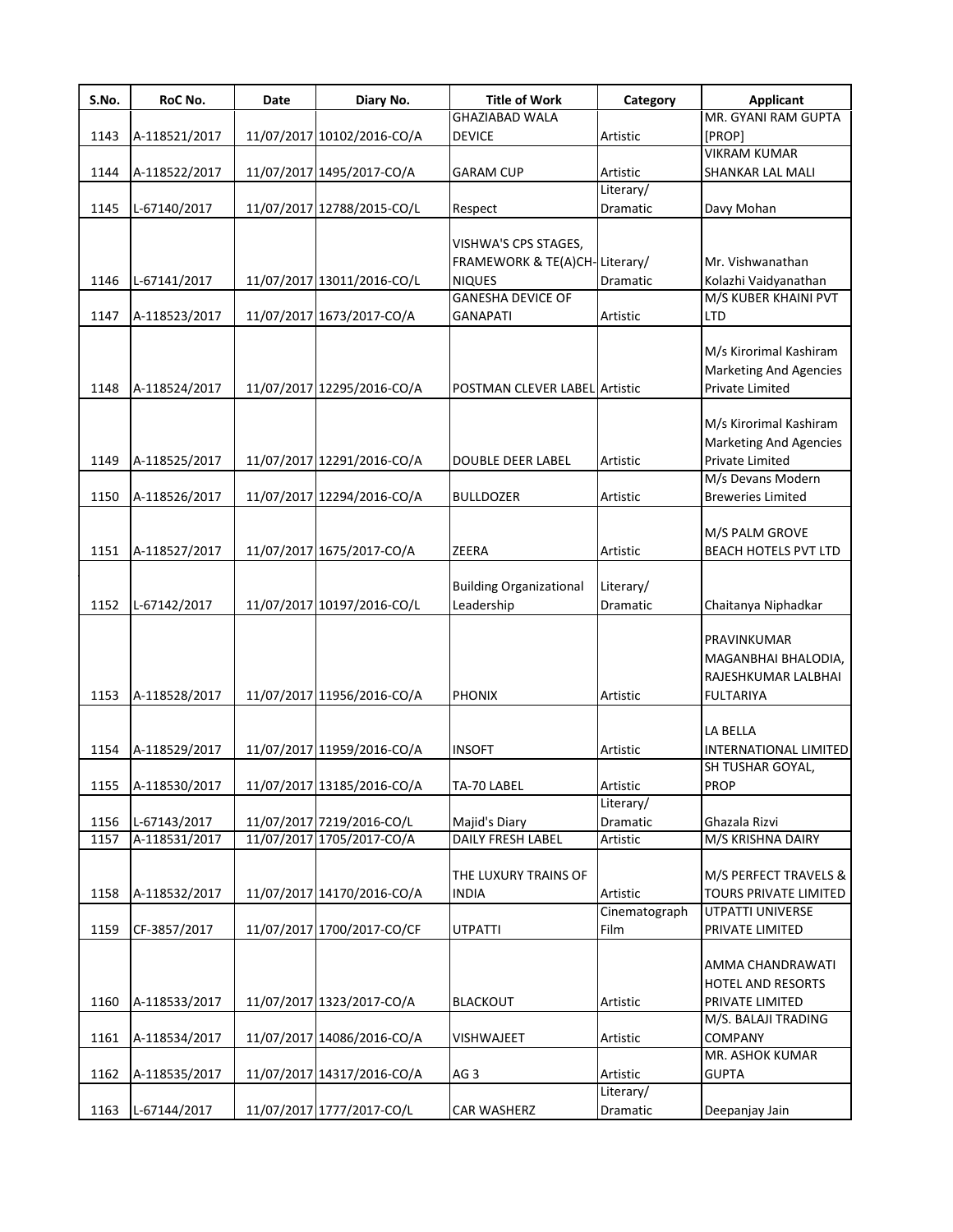| SARWAN KUMAR<br>SHARMA INDIAN<br>NATIONAL AND<br>DIRECTOR OF SHRI<br>SHARMA STEELTECH<br>11/07/2017 6250/2016-CO/A<br>A-118536/2017<br>Artistic<br><b>SSTXON 11000</b><br>(INDIA) PRIVATE LIMITED<br>ASIC IMPLEMENTATION<br>OF MODIFIED<br>Computer<br>DR. MRS. A. A.<br>Software<br>1165<br>11/07/2017 14893/2016-CO/SW<br><b>KHURSHID</b><br>SW-9184/2017<br>IZHIKEVICH MODEL<br>ASIC IMPLEMENTATION<br>OF MODIFIED<br>Computer<br>SW-9184/2017<br>11/07/2017 14893/2016-CO/SW<br>Software<br>MRS. SONI CHATURVEDI<br>1166<br>IZHIKEVICH MODEL<br>Harcomp Airflex Private<br>1167<br>A-118537/2017<br>11/07/2017 13401/2016-CO/A<br><b>HARCOMP LOGO</b><br>Artistic<br>Limited<br>M/S TRDP HAPPY<br>1168<br>A-118538/2017<br>11/07/2017 1650/2017-CO/A<br><b>WORLD PVT LTD</b><br><b>TRDP MARIO SUJI TOAST Artistic</b><br>MD. USMAN GANI<br>CHAND TARA MARKA S S<br>11/07/2017 14932/2016-CO/A<br>1169<br>A-118539/2017<br><b>DELUXE GUL</b><br>Artistic<br>ANSARI, PROP<br><b>METHODOLOGY OF</b><br>SIMULTATION OF<br>DESUPHURIZATION OF<br><b>STEEL BY SLAG</b><br><b>TREATMENT USING</b><br>M/S Steel Authority of<br><b>THERMODYNAMIC</b><br>Literary/<br>11/07/2017 11106/2016-CO/L<br>L-67145/2017<br>India Limited<br><b>MODELLING</b><br>Dramatic<br>Shibu Ranjan Khan, Utpal<br>Kumar Khan, Pompa<br>Khan trading as SOUTH<br><b>SUPER POWER</b><br>11/07/2017 14447/2016-CO/A<br><b>EAST CHEMICALS</b><br>A-118540/2017<br><b>DETERGENT POWDER</b><br>Artistic<br>11/07/2017 14878/2016-CO/A<br>PUNEET NARULA<br>A-118541/2017<br><b>SRISHTY MEDICAL</b><br>Artistic<br>11/07/2017 1473/2017-CO/A<br>1173<br>A-118542/2017<br>BORO+<br>Artistic<br>RIJWAN RASUL SAYYED<br>ARYA NIWAS hotels,<br>A-118543/2017<br>11/07/2017 12077/2016-CO/A<br>Artistic<br>AJIT KUMAR BANSAL<br>1174<br>food, travel<br>11/07/2017 14880/2016-CO/A<br>A-118544/2017<br>1175<br><b>SWIFTLOG</b><br>Artistic<br>PANKAJ NARULA<br>THE ADVENTURES OF<br>Literary/<br><b>BRAIN HANGER STUDIO</b><br>11/07/2017 1302/2017-CO/L<br>1176<br>L-67146/2017<br>AKKI/AKKI KA HUNGAMA<br>Dramatic<br>PRIVATE LIMITED<br>H. SIDDHALINGAPPA &<br>11/07/2017 14771/2016-CO/A<br>KAMAL<br>SONS<br>A-118545/2017<br>Artistic<br>1177<br>11/07/2017 11933/2016-CO/A<br>St. Edmund's School<br>1178<br>A-118546/2017<br>Artistic<br>kapil singh<br>1179<br>A-118547/2017<br>11/07/2017 7335/2016-CO/A<br><b>GEOSTAR</b><br><b>GEOSTAR EXPORTS</b><br>Artistic<br>Literary/<br>1180<br>L-67147/2017<br>11/07/2017 15036/2016-CO/L<br>Dramatic<br><b>DHUAAN</b><br>DIVYANSH TRIPATHI<br>SHIVTAJ SONI HARA<br>11/07/2017 14083/2016-CO/A<br>A-118548/2017<br><b>MATAR</b><br>Artistic<br>HIMANSHU ANDANI<br>TaraNG: The<br>Computer<br>Software<br>11/07/2017 13654/2016-CO/SW<br>Electromagnetic Solver<br>SW-9185/2017<br>Swapnil Gaul<br>SUDHIR WADHWANI<br>PRO. MS K.P.<br>A-118549/2017<br>11/07/2017 14084/2016-CO/A<br><b>RAJ SUPER HIT PUFFS</b><br>Artistic<br><b>ENTERPRISES MURELA</b> | S.No. | RoC No. | Date | Diary No. | <b>Title of Work</b> | Category | <b>Applicant</b> |
|-------------------------------------------------------------------------------------------------------------------------------------------------------------------------------------------------------------------------------------------------------------------------------------------------------------------------------------------------------------------------------------------------------------------------------------------------------------------------------------------------------------------------------------------------------------------------------------------------------------------------------------------------------------------------------------------------------------------------------------------------------------------------------------------------------------------------------------------------------------------------------------------------------------------------------------------------------------------------------------------------------------------------------------------------------------------------------------------------------------------------------------------------------------------------------------------------------------------------------------------------------------------------------------------------------------------------------------------------------------------------------------------------------------------------------------------------------------------------------------------------------------------------------------------------------------------------------------------------------------------------------------------------------------------------------------------------------------------------------------------------------------------------------------------------------------------------------------------------------------------------------------------------------------------------------------------------------------------------------------------------------------------------------------------------------------------------------------------------------------------------------------------------------------------------------------------------------------------------------------------------------------------------------------------------------------------------------------------------------------------------------------------------------------------------------------------------------------------------------------------------------------------------------------------------------------------------------------------------------------------------------------------------------------------------------------------------------------------------------------------------------------------------------------------------------------------------------------------------------------------------------------------------------------------------------------------------------------------------|-------|---------|------|-----------|----------------------|----------|------------------|
|                                                                                                                                                                                                                                                                                                                                                                                                                                                                                                                                                                                                                                                                                                                                                                                                                                                                                                                                                                                                                                                                                                                                                                                                                                                                                                                                                                                                                                                                                                                                                                                                                                                                                                                                                                                                                                                                                                                                                                                                                                                                                                                                                                                                                                                                                                                                                                                                                                                                                                                                                                                                                                                                                                                                                                                                                                                                                                                                                                         |       |         |      |           |                      |          |                  |
|                                                                                                                                                                                                                                                                                                                                                                                                                                                                                                                                                                                                                                                                                                                                                                                                                                                                                                                                                                                                                                                                                                                                                                                                                                                                                                                                                                                                                                                                                                                                                                                                                                                                                                                                                                                                                                                                                                                                                                                                                                                                                                                                                                                                                                                                                                                                                                                                                                                                                                                                                                                                                                                                                                                                                                                                                                                                                                                                                                         |       |         |      |           |                      |          |                  |
|                                                                                                                                                                                                                                                                                                                                                                                                                                                                                                                                                                                                                                                                                                                                                                                                                                                                                                                                                                                                                                                                                                                                                                                                                                                                                                                                                                                                                                                                                                                                                                                                                                                                                                                                                                                                                                                                                                                                                                                                                                                                                                                                                                                                                                                                                                                                                                                                                                                                                                                                                                                                                                                                                                                                                                                                                                                                                                                                                                         |       |         |      |           |                      |          |                  |
|                                                                                                                                                                                                                                                                                                                                                                                                                                                                                                                                                                                                                                                                                                                                                                                                                                                                                                                                                                                                                                                                                                                                                                                                                                                                                                                                                                                                                                                                                                                                                                                                                                                                                                                                                                                                                                                                                                                                                                                                                                                                                                                                                                                                                                                                                                                                                                                                                                                                                                                                                                                                                                                                                                                                                                                                                                                                                                                                                                         |       |         |      |           |                      |          |                  |
|                                                                                                                                                                                                                                                                                                                                                                                                                                                                                                                                                                                                                                                                                                                                                                                                                                                                                                                                                                                                                                                                                                                                                                                                                                                                                                                                                                                                                                                                                                                                                                                                                                                                                                                                                                                                                                                                                                                                                                                                                                                                                                                                                                                                                                                                                                                                                                                                                                                                                                                                                                                                                                                                                                                                                                                                                                                                                                                                                                         |       |         |      |           |                      |          |                  |
|                                                                                                                                                                                                                                                                                                                                                                                                                                                                                                                                                                                                                                                                                                                                                                                                                                                                                                                                                                                                                                                                                                                                                                                                                                                                                                                                                                                                                                                                                                                                                                                                                                                                                                                                                                                                                                                                                                                                                                                                                                                                                                                                                                                                                                                                                                                                                                                                                                                                                                                                                                                                                                                                                                                                                                                                                                                                                                                                                                         |       |         |      |           |                      |          |                  |
|                                                                                                                                                                                                                                                                                                                                                                                                                                                                                                                                                                                                                                                                                                                                                                                                                                                                                                                                                                                                                                                                                                                                                                                                                                                                                                                                                                                                                                                                                                                                                                                                                                                                                                                                                                                                                                                                                                                                                                                                                                                                                                                                                                                                                                                                                                                                                                                                                                                                                                                                                                                                                                                                                                                                                                                                                                                                                                                                                                         | 1164  |         |      |           |                      |          |                  |
|                                                                                                                                                                                                                                                                                                                                                                                                                                                                                                                                                                                                                                                                                                                                                                                                                                                                                                                                                                                                                                                                                                                                                                                                                                                                                                                                                                                                                                                                                                                                                                                                                                                                                                                                                                                                                                                                                                                                                                                                                                                                                                                                                                                                                                                                                                                                                                                                                                                                                                                                                                                                                                                                                                                                                                                                                                                                                                                                                                         |       |         |      |           |                      |          |                  |
|                                                                                                                                                                                                                                                                                                                                                                                                                                                                                                                                                                                                                                                                                                                                                                                                                                                                                                                                                                                                                                                                                                                                                                                                                                                                                                                                                                                                                                                                                                                                                                                                                                                                                                                                                                                                                                                                                                                                                                                                                                                                                                                                                                                                                                                                                                                                                                                                                                                                                                                                                                                                                                                                                                                                                                                                                                                                                                                                                                         |       |         |      |           |                      |          |                  |
|                                                                                                                                                                                                                                                                                                                                                                                                                                                                                                                                                                                                                                                                                                                                                                                                                                                                                                                                                                                                                                                                                                                                                                                                                                                                                                                                                                                                                                                                                                                                                                                                                                                                                                                                                                                                                                                                                                                                                                                                                                                                                                                                                                                                                                                                                                                                                                                                                                                                                                                                                                                                                                                                                                                                                                                                                                                                                                                                                                         |       |         |      |           |                      |          |                  |
|                                                                                                                                                                                                                                                                                                                                                                                                                                                                                                                                                                                                                                                                                                                                                                                                                                                                                                                                                                                                                                                                                                                                                                                                                                                                                                                                                                                                                                                                                                                                                                                                                                                                                                                                                                                                                                                                                                                                                                                                                                                                                                                                                                                                                                                                                                                                                                                                                                                                                                                                                                                                                                                                                                                                                                                                                                                                                                                                                                         |       |         |      |           |                      |          |                  |
|                                                                                                                                                                                                                                                                                                                                                                                                                                                                                                                                                                                                                                                                                                                                                                                                                                                                                                                                                                                                                                                                                                                                                                                                                                                                                                                                                                                                                                                                                                                                                                                                                                                                                                                                                                                                                                                                                                                                                                                                                                                                                                                                                                                                                                                                                                                                                                                                                                                                                                                                                                                                                                                                                                                                                                                                                                                                                                                                                                         |       |         |      |           |                      |          |                  |
|                                                                                                                                                                                                                                                                                                                                                                                                                                                                                                                                                                                                                                                                                                                                                                                                                                                                                                                                                                                                                                                                                                                                                                                                                                                                                                                                                                                                                                                                                                                                                                                                                                                                                                                                                                                                                                                                                                                                                                                                                                                                                                                                                                                                                                                                                                                                                                                                                                                                                                                                                                                                                                                                                                                                                                                                                                                                                                                                                                         |       |         |      |           |                      |          |                  |
|                                                                                                                                                                                                                                                                                                                                                                                                                                                                                                                                                                                                                                                                                                                                                                                                                                                                                                                                                                                                                                                                                                                                                                                                                                                                                                                                                                                                                                                                                                                                                                                                                                                                                                                                                                                                                                                                                                                                                                                                                                                                                                                                                                                                                                                                                                                                                                                                                                                                                                                                                                                                                                                                                                                                                                                                                                                                                                                                                                         |       |         |      |           |                      |          |                  |
|                                                                                                                                                                                                                                                                                                                                                                                                                                                                                                                                                                                                                                                                                                                                                                                                                                                                                                                                                                                                                                                                                                                                                                                                                                                                                                                                                                                                                                                                                                                                                                                                                                                                                                                                                                                                                                                                                                                                                                                                                                                                                                                                                                                                                                                                                                                                                                                                                                                                                                                                                                                                                                                                                                                                                                                                                                                                                                                                                                         |       |         |      |           |                      |          |                  |
|                                                                                                                                                                                                                                                                                                                                                                                                                                                                                                                                                                                                                                                                                                                                                                                                                                                                                                                                                                                                                                                                                                                                                                                                                                                                                                                                                                                                                                                                                                                                                                                                                                                                                                                                                                                                                                                                                                                                                                                                                                                                                                                                                                                                                                                                                                                                                                                                                                                                                                                                                                                                                                                                                                                                                                                                                                                                                                                                                                         |       |         |      |           |                      |          |                  |
|                                                                                                                                                                                                                                                                                                                                                                                                                                                                                                                                                                                                                                                                                                                                                                                                                                                                                                                                                                                                                                                                                                                                                                                                                                                                                                                                                                                                                                                                                                                                                                                                                                                                                                                                                                                                                                                                                                                                                                                                                                                                                                                                                                                                                                                                                                                                                                                                                                                                                                                                                                                                                                                                                                                                                                                                                                                                                                                                                                         |       |         |      |           |                      |          |                  |
|                                                                                                                                                                                                                                                                                                                                                                                                                                                                                                                                                                                                                                                                                                                                                                                                                                                                                                                                                                                                                                                                                                                                                                                                                                                                                                                                                                                                                                                                                                                                                                                                                                                                                                                                                                                                                                                                                                                                                                                                                                                                                                                                                                                                                                                                                                                                                                                                                                                                                                                                                                                                                                                                                                                                                                                                                                                                                                                                                                         |       |         |      |           |                      |          |                  |
|                                                                                                                                                                                                                                                                                                                                                                                                                                                                                                                                                                                                                                                                                                                                                                                                                                                                                                                                                                                                                                                                                                                                                                                                                                                                                                                                                                                                                                                                                                                                                                                                                                                                                                                                                                                                                                                                                                                                                                                                                                                                                                                                                                                                                                                                                                                                                                                                                                                                                                                                                                                                                                                                                                                                                                                                                                                                                                                                                                         |       |         |      |           |                      |          |                  |
|                                                                                                                                                                                                                                                                                                                                                                                                                                                                                                                                                                                                                                                                                                                                                                                                                                                                                                                                                                                                                                                                                                                                                                                                                                                                                                                                                                                                                                                                                                                                                                                                                                                                                                                                                                                                                                                                                                                                                                                                                                                                                                                                                                                                                                                                                                                                                                                                                                                                                                                                                                                                                                                                                                                                                                                                                                                                                                                                                                         |       |         |      |           |                      |          |                  |
|                                                                                                                                                                                                                                                                                                                                                                                                                                                                                                                                                                                                                                                                                                                                                                                                                                                                                                                                                                                                                                                                                                                                                                                                                                                                                                                                                                                                                                                                                                                                                                                                                                                                                                                                                                                                                                                                                                                                                                                                                                                                                                                                                                                                                                                                                                                                                                                                                                                                                                                                                                                                                                                                                                                                                                                                                                                                                                                                                                         |       |         |      |           |                      |          |                  |
|                                                                                                                                                                                                                                                                                                                                                                                                                                                                                                                                                                                                                                                                                                                                                                                                                                                                                                                                                                                                                                                                                                                                                                                                                                                                                                                                                                                                                                                                                                                                                                                                                                                                                                                                                                                                                                                                                                                                                                                                                                                                                                                                                                                                                                                                                                                                                                                                                                                                                                                                                                                                                                                                                                                                                                                                                                                                                                                                                                         |       |         |      |           |                      |          |                  |
|                                                                                                                                                                                                                                                                                                                                                                                                                                                                                                                                                                                                                                                                                                                                                                                                                                                                                                                                                                                                                                                                                                                                                                                                                                                                                                                                                                                                                                                                                                                                                                                                                                                                                                                                                                                                                                                                                                                                                                                                                                                                                                                                                                                                                                                                                                                                                                                                                                                                                                                                                                                                                                                                                                                                                                                                                                                                                                                                                                         |       |         |      |           |                      |          |                  |
|                                                                                                                                                                                                                                                                                                                                                                                                                                                                                                                                                                                                                                                                                                                                                                                                                                                                                                                                                                                                                                                                                                                                                                                                                                                                                                                                                                                                                                                                                                                                                                                                                                                                                                                                                                                                                                                                                                                                                                                                                                                                                                                                                                                                                                                                                                                                                                                                                                                                                                                                                                                                                                                                                                                                                                                                                                                                                                                                                                         |       |         |      |           |                      |          |                  |
|                                                                                                                                                                                                                                                                                                                                                                                                                                                                                                                                                                                                                                                                                                                                                                                                                                                                                                                                                                                                                                                                                                                                                                                                                                                                                                                                                                                                                                                                                                                                                                                                                                                                                                                                                                                                                                                                                                                                                                                                                                                                                                                                                                                                                                                                                                                                                                                                                                                                                                                                                                                                                                                                                                                                                                                                                                                                                                                                                                         |       |         |      |           |                      |          |                  |
|                                                                                                                                                                                                                                                                                                                                                                                                                                                                                                                                                                                                                                                                                                                                                                                                                                                                                                                                                                                                                                                                                                                                                                                                                                                                                                                                                                                                                                                                                                                                                                                                                                                                                                                                                                                                                                                                                                                                                                                                                                                                                                                                                                                                                                                                                                                                                                                                                                                                                                                                                                                                                                                                                                                                                                                                                                                                                                                                                                         |       |         |      |           |                      |          |                  |
|                                                                                                                                                                                                                                                                                                                                                                                                                                                                                                                                                                                                                                                                                                                                                                                                                                                                                                                                                                                                                                                                                                                                                                                                                                                                                                                                                                                                                                                                                                                                                                                                                                                                                                                                                                                                                                                                                                                                                                                                                                                                                                                                                                                                                                                                                                                                                                                                                                                                                                                                                                                                                                                                                                                                                                                                                                                                                                                                                                         |       |         |      |           |                      |          |                  |
|                                                                                                                                                                                                                                                                                                                                                                                                                                                                                                                                                                                                                                                                                                                                                                                                                                                                                                                                                                                                                                                                                                                                                                                                                                                                                                                                                                                                                                                                                                                                                                                                                                                                                                                                                                                                                                                                                                                                                                                                                                                                                                                                                                                                                                                                                                                                                                                                                                                                                                                                                                                                                                                                                                                                                                                                                                                                                                                                                                         | 1170  |         |      |           |                      |          |                  |
|                                                                                                                                                                                                                                                                                                                                                                                                                                                                                                                                                                                                                                                                                                                                                                                                                                                                                                                                                                                                                                                                                                                                                                                                                                                                                                                                                                                                                                                                                                                                                                                                                                                                                                                                                                                                                                                                                                                                                                                                                                                                                                                                                                                                                                                                                                                                                                                                                                                                                                                                                                                                                                                                                                                                                                                                                                                                                                                                                                         |       |         |      |           |                      |          |                  |
|                                                                                                                                                                                                                                                                                                                                                                                                                                                                                                                                                                                                                                                                                                                                                                                                                                                                                                                                                                                                                                                                                                                                                                                                                                                                                                                                                                                                                                                                                                                                                                                                                                                                                                                                                                                                                                                                                                                                                                                                                                                                                                                                                                                                                                                                                                                                                                                                                                                                                                                                                                                                                                                                                                                                                                                                                                                                                                                                                                         |       |         |      |           |                      |          |                  |
|                                                                                                                                                                                                                                                                                                                                                                                                                                                                                                                                                                                                                                                                                                                                                                                                                                                                                                                                                                                                                                                                                                                                                                                                                                                                                                                                                                                                                                                                                                                                                                                                                                                                                                                                                                                                                                                                                                                                                                                                                                                                                                                                                                                                                                                                                                                                                                                                                                                                                                                                                                                                                                                                                                                                                                                                                                                                                                                                                                         |       |         |      |           |                      |          |                  |
|                                                                                                                                                                                                                                                                                                                                                                                                                                                                                                                                                                                                                                                                                                                                                                                                                                                                                                                                                                                                                                                                                                                                                                                                                                                                                                                                                                                                                                                                                                                                                                                                                                                                                                                                                                                                                                                                                                                                                                                                                                                                                                                                                                                                                                                                                                                                                                                                                                                                                                                                                                                                                                                                                                                                                                                                                                                                                                                                                                         |       |         |      |           |                      |          |                  |
|                                                                                                                                                                                                                                                                                                                                                                                                                                                                                                                                                                                                                                                                                                                                                                                                                                                                                                                                                                                                                                                                                                                                                                                                                                                                                                                                                                                                                                                                                                                                                                                                                                                                                                                                                                                                                                                                                                                                                                                                                                                                                                                                                                                                                                                                                                                                                                                                                                                                                                                                                                                                                                                                                                                                                                                                                                                                                                                                                                         | 1171  |         |      |           |                      |          |                  |
|                                                                                                                                                                                                                                                                                                                                                                                                                                                                                                                                                                                                                                                                                                                                                                                                                                                                                                                                                                                                                                                                                                                                                                                                                                                                                                                                                                                                                                                                                                                                                                                                                                                                                                                                                                                                                                                                                                                                                                                                                                                                                                                                                                                                                                                                                                                                                                                                                                                                                                                                                                                                                                                                                                                                                                                                                                                                                                                                                                         | 1172  |         |      |           |                      |          |                  |
|                                                                                                                                                                                                                                                                                                                                                                                                                                                                                                                                                                                                                                                                                                                                                                                                                                                                                                                                                                                                                                                                                                                                                                                                                                                                                                                                                                                                                                                                                                                                                                                                                                                                                                                                                                                                                                                                                                                                                                                                                                                                                                                                                                                                                                                                                                                                                                                                                                                                                                                                                                                                                                                                                                                                                                                                                                                                                                                                                                         |       |         |      |           |                      |          |                  |
|                                                                                                                                                                                                                                                                                                                                                                                                                                                                                                                                                                                                                                                                                                                                                                                                                                                                                                                                                                                                                                                                                                                                                                                                                                                                                                                                                                                                                                                                                                                                                                                                                                                                                                                                                                                                                                                                                                                                                                                                                                                                                                                                                                                                                                                                                                                                                                                                                                                                                                                                                                                                                                                                                                                                                                                                                                                                                                                                                                         |       |         |      |           |                      |          |                  |
|                                                                                                                                                                                                                                                                                                                                                                                                                                                                                                                                                                                                                                                                                                                                                                                                                                                                                                                                                                                                                                                                                                                                                                                                                                                                                                                                                                                                                                                                                                                                                                                                                                                                                                                                                                                                                                                                                                                                                                                                                                                                                                                                                                                                                                                                                                                                                                                                                                                                                                                                                                                                                                                                                                                                                                                                                                                                                                                                                                         |       |         |      |           |                      |          |                  |
|                                                                                                                                                                                                                                                                                                                                                                                                                                                                                                                                                                                                                                                                                                                                                                                                                                                                                                                                                                                                                                                                                                                                                                                                                                                                                                                                                                                                                                                                                                                                                                                                                                                                                                                                                                                                                                                                                                                                                                                                                                                                                                                                                                                                                                                                                                                                                                                                                                                                                                                                                                                                                                                                                                                                                                                                                                                                                                                                                                         |       |         |      |           |                      |          |                  |
|                                                                                                                                                                                                                                                                                                                                                                                                                                                                                                                                                                                                                                                                                                                                                                                                                                                                                                                                                                                                                                                                                                                                                                                                                                                                                                                                                                                                                                                                                                                                                                                                                                                                                                                                                                                                                                                                                                                                                                                                                                                                                                                                                                                                                                                                                                                                                                                                                                                                                                                                                                                                                                                                                                                                                                                                                                                                                                                                                                         |       |         |      |           |                      |          |                  |
|                                                                                                                                                                                                                                                                                                                                                                                                                                                                                                                                                                                                                                                                                                                                                                                                                                                                                                                                                                                                                                                                                                                                                                                                                                                                                                                                                                                                                                                                                                                                                                                                                                                                                                                                                                                                                                                                                                                                                                                                                                                                                                                                                                                                                                                                                                                                                                                                                                                                                                                                                                                                                                                                                                                                                                                                                                                                                                                                                                         |       |         |      |           |                      |          |                  |
|                                                                                                                                                                                                                                                                                                                                                                                                                                                                                                                                                                                                                                                                                                                                                                                                                                                                                                                                                                                                                                                                                                                                                                                                                                                                                                                                                                                                                                                                                                                                                                                                                                                                                                                                                                                                                                                                                                                                                                                                                                                                                                                                                                                                                                                                                                                                                                                                                                                                                                                                                                                                                                                                                                                                                                                                                                                                                                                                                                         |       |         |      |           |                      |          |                  |
|                                                                                                                                                                                                                                                                                                                                                                                                                                                                                                                                                                                                                                                                                                                                                                                                                                                                                                                                                                                                                                                                                                                                                                                                                                                                                                                                                                                                                                                                                                                                                                                                                                                                                                                                                                                                                                                                                                                                                                                                                                                                                                                                                                                                                                                                                                                                                                                                                                                                                                                                                                                                                                                                                                                                                                                                                                                                                                                                                                         |       |         |      |           |                      |          |                  |
|                                                                                                                                                                                                                                                                                                                                                                                                                                                                                                                                                                                                                                                                                                                                                                                                                                                                                                                                                                                                                                                                                                                                                                                                                                                                                                                                                                                                                                                                                                                                                                                                                                                                                                                                                                                                                                                                                                                                                                                                                                                                                                                                                                                                                                                                                                                                                                                                                                                                                                                                                                                                                                                                                                                                                                                                                                                                                                                                                                         |       |         |      |           |                      |          |                  |
|                                                                                                                                                                                                                                                                                                                                                                                                                                                                                                                                                                                                                                                                                                                                                                                                                                                                                                                                                                                                                                                                                                                                                                                                                                                                                                                                                                                                                                                                                                                                                                                                                                                                                                                                                                                                                                                                                                                                                                                                                                                                                                                                                                                                                                                                                                                                                                                                                                                                                                                                                                                                                                                                                                                                                                                                                                                                                                                                                                         |       |         |      |           |                      |          |                  |
|                                                                                                                                                                                                                                                                                                                                                                                                                                                                                                                                                                                                                                                                                                                                                                                                                                                                                                                                                                                                                                                                                                                                                                                                                                                                                                                                                                                                                                                                                                                                                                                                                                                                                                                                                                                                                                                                                                                                                                                                                                                                                                                                                                                                                                                                                                                                                                                                                                                                                                                                                                                                                                                                                                                                                                                                                                                                                                                                                                         |       |         |      |           |                      |          |                  |
|                                                                                                                                                                                                                                                                                                                                                                                                                                                                                                                                                                                                                                                                                                                                                                                                                                                                                                                                                                                                                                                                                                                                                                                                                                                                                                                                                                                                                                                                                                                                                                                                                                                                                                                                                                                                                                                                                                                                                                                                                                                                                                                                                                                                                                                                                                                                                                                                                                                                                                                                                                                                                                                                                                                                                                                                                                                                                                                                                                         |       |         |      |           |                      |          |                  |
|                                                                                                                                                                                                                                                                                                                                                                                                                                                                                                                                                                                                                                                                                                                                                                                                                                                                                                                                                                                                                                                                                                                                                                                                                                                                                                                                                                                                                                                                                                                                                                                                                                                                                                                                                                                                                                                                                                                                                                                                                                                                                                                                                                                                                                                                                                                                                                                                                                                                                                                                                                                                                                                                                                                                                                                                                                                                                                                                                                         |       |         |      |           |                      |          |                  |
|                                                                                                                                                                                                                                                                                                                                                                                                                                                                                                                                                                                                                                                                                                                                                                                                                                                                                                                                                                                                                                                                                                                                                                                                                                                                                                                                                                                                                                                                                                                                                                                                                                                                                                                                                                                                                                                                                                                                                                                                                                                                                                                                                                                                                                                                                                                                                                                                                                                                                                                                                                                                                                                                                                                                                                                                                                                                                                                                                                         |       |         |      |           |                      |          |                  |
|                                                                                                                                                                                                                                                                                                                                                                                                                                                                                                                                                                                                                                                                                                                                                                                                                                                                                                                                                                                                                                                                                                                                                                                                                                                                                                                                                                                                                                                                                                                                                                                                                                                                                                                                                                                                                                                                                                                                                                                                                                                                                                                                                                                                                                                                                                                                                                                                                                                                                                                                                                                                                                                                                                                                                                                                                                                                                                                                                                         |       |         |      |           |                      |          |                  |
|                                                                                                                                                                                                                                                                                                                                                                                                                                                                                                                                                                                                                                                                                                                                                                                                                                                                                                                                                                                                                                                                                                                                                                                                                                                                                                                                                                                                                                                                                                                                                                                                                                                                                                                                                                                                                                                                                                                                                                                                                                                                                                                                                                                                                                                                                                                                                                                                                                                                                                                                                                                                                                                                                                                                                                                                                                                                                                                                                                         | 1181  |         |      |           |                      |          |                  |
|                                                                                                                                                                                                                                                                                                                                                                                                                                                                                                                                                                                                                                                                                                                                                                                                                                                                                                                                                                                                                                                                                                                                                                                                                                                                                                                                                                                                                                                                                                                                                                                                                                                                                                                                                                                                                                                                                                                                                                                                                                                                                                                                                                                                                                                                                                                                                                                                                                                                                                                                                                                                                                                                                                                                                                                                                                                                                                                                                                         |       |         |      |           |                      |          |                  |
|                                                                                                                                                                                                                                                                                                                                                                                                                                                                                                                                                                                                                                                                                                                                                                                                                                                                                                                                                                                                                                                                                                                                                                                                                                                                                                                                                                                                                                                                                                                                                                                                                                                                                                                                                                                                                                                                                                                                                                                                                                                                                                                                                                                                                                                                                                                                                                                                                                                                                                                                                                                                                                                                                                                                                                                                                                                                                                                                                                         |       |         |      |           |                      |          |                  |
|                                                                                                                                                                                                                                                                                                                                                                                                                                                                                                                                                                                                                                                                                                                                                                                                                                                                                                                                                                                                                                                                                                                                                                                                                                                                                                                                                                                                                                                                                                                                                                                                                                                                                                                                                                                                                                                                                                                                                                                                                                                                                                                                                                                                                                                                                                                                                                                                                                                                                                                                                                                                                                                                                                                                                                                                                                                                                                                                                                         | 1182  |         |      |           |                      |          |                  |
|                                                                                                                                                                                                                                                                                                                                                                                                                                                                                                                                                                                                                                                                                                                                                                                                                                                                                                                                                                                                                                                                                                                                                                                                                                                                                                                                                                                                                                                                                                                                                                                                                                                                                                                                                                                                                                                                                                                                                                                                                                                                                                                                                                                                                                                                                                                                                                                                                                                                                                                                                                                                                                                                                                                                                                                                                                                                                                                                                                         |       |         |      |           |                      |          |                  |
|                                                                                                                                                                                                                                                                                                                                                                                                                                                                                                                                                                                                                                                                                                                                                                                                                                                                                                                                                                                                                                                                                                                                                                                                                                                                                                                                                                                                                                                                                                                                                                                                                                                                                                                                                                                                                                                                                                                                                                                                                                                                                                                                                                                                                                                                                                                                                                                                                                                                                                                                                                                                                                                                                                                                                                                                                                                                                                                                                                         |       |         |      |           |                      |          |                  |
|                                                                                                                                                                                                                                                                                                                                                                                                                                                                                                                                                                                                                                                                                                                                                                                                                                                                                                                                                                                                                                                                                                                                                                                                                                                                                                                                                                                                                                                                                                                                                                                                                                                                                                                                                                                                                                                                                                                                                                                                                                                                                                                                                                                                                                                                                                                                                                                                                                                                                                                                                                                                                                                                                                                                                                                                                                                                                                                                                                         |       |         |      |           |                      |          |                  |
|                                                                                                                                                                                                                                                                                                                                                                                                                                                                                                                                                                                                                                                                                                                                                                                                                                                                                                                                                                                                                                                                                                                                                                                                                                                                                                                                                                                                                                                                                                                                                                                                                                                                                                                                                                                                                                                                                                                                                                                                                                                                                                                                                                                                                                                                                                                                                                                                                                                                                                                                                                                                                                                                                                                                                                                                                                                                                                                                                                         | 1183  |         |      |           |                      |          |                  |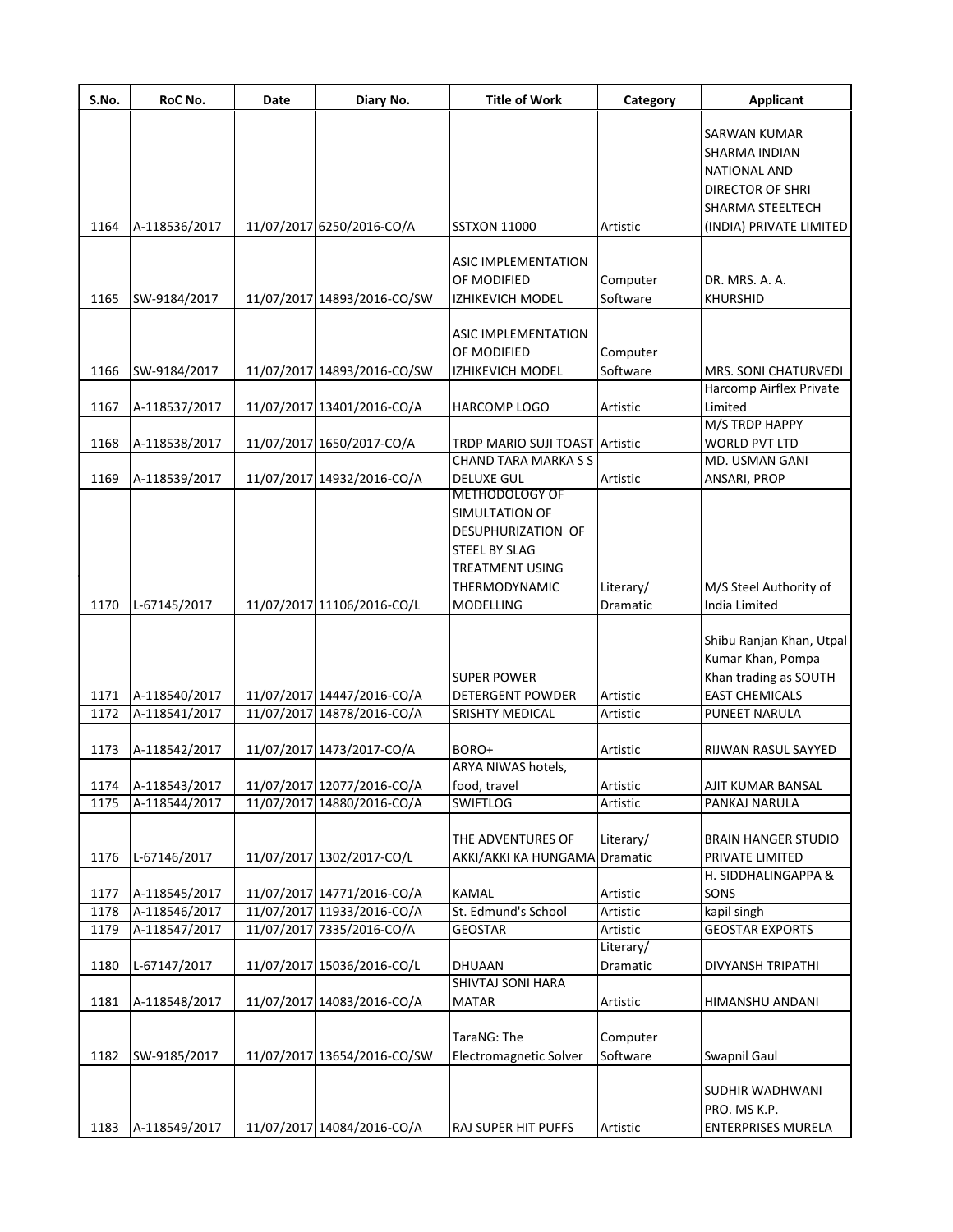| S.No. | RoC No.       | Date | Diary No.                   | <b>Title of Work</b>              | Category              | <b>Applicant</b>                           |
|-------|---------------|------|-----------------------------|-----------------------------------|-----------------------|--------------------------------------------|
|       |               |      |                             |                                   |                       | SUDHIR WADHWANI                            |
| 1184  | A-118550/2017 |      | 11/07/2017 14087/2016-CO/A  | <b>RAJ PUFFS</b>                  | Artistic              | PRO. MS K.P.<br>ENTERPRISESW MURELA        |
|       |               |      |                             |                                   | Computer              |                                            |
| 1185  | SW-9186/2017  |      | 11/07/2017 5127/2016-CO/SW  | MyMoneyKart.com                   | Software              | M & M Enterprises                          |
|       |               |      |                             |                                   |                       | <b>SUPER CASSETTES</b>                     |
| 1186  | SR-12035/2017 |      | 11/07/2017 15043/2016-CO/SR | RANG LAAL FORCE 2                 |                       | Sound Recording   INDUSTRIES PVT LTD       |
|       |               |      |                             |                                   |                       | <b>SUPER CASSETTES</b>                     |
| 1187  | SR-12036/2017 |      | 11/07/2017 15044/2016-CO/SR | O JANIYA FORCE 2<br>SATYA SANATAN |                       | Sound Recording IDUSTRIES PVT LTD          |
|       |               |      |                             | SAMPOORN                          |                       |                                            |
|       |               |      |                             |                                   |                       | SMT. RAJANI SHARMA                         |
|       |               |      |                             | <b>BRAHMGYAN KA</b>               | Cinematograph<br>Film | <b>ALIAS RAJANI</b>                        |
| 1188  | CF-3858/2017  |      | 11/07/2017 14178/2016-CO/CF | <b>AADHAR</b>                     |                       | MAHALAXMI SATWANTI<br>super cassettes      |
| 1189  | SR-12037/2017 |      | 11/07/2017 15045/2016-CO/A  | <b>ISHAARA FORCE 2</b>            |                       | Sound Recording industries pvt. Itd        |
|       |               |      |                             |                                   |                       |                                            |
|       |               |      |                             |                                   |                       | VINOD AGARWAL                              |
|       |               |      |                             |                                   |                       | INDIAN NATIONAL AND                        |
|       |               |      |                             |                                   |                       | DIRECTOR OF BHAGWATI                       |
|       |               |      |                             |                                   |                       | CHEM FOOD PRIVATE                          |
| 1190  | A-118551/2017 |      | 11/07/2017 6238/2016-CO/A   | ZAIKA                             | Artistic              | LIMITED                                    |
|       |               |      |                             | CATCH ME IF YOU CAN               |                       | <b>SUPER CASSETTES</b>                     |
| 1191  | SR-12038/2017 |      | 11/07/2017 15047/2016-CO/SR | <b>FORCE 2</b>                    |                       | Sound Recording   INDUSTRIES PVT LTD       |
|       |               |      |                             |                                   | Literary/             |                                            |
| 1192  | L-67148/2017  |      | 11/07/2017 14729/2016-CO/L  | <b>VLOGGER</b>                    | Dramatic              | <b>HEMANTH S</b>                           |
|       |               |      |                             |                                   | Computer              |                                            |
| 1193  | SW-9187/2017  |      | 11/07/2017 13644/2016-CO/SW | www.ijeitr.com                    | Software              | Pradeep kumar M                            |
|       |               |      |                             | <b>DREAMDRY MAKE</b>              |                       |                                            |
|       |               |      |                             | <b>EVERY DAY GLAMOROUS</b>        |                       | Ravi Sewani trading as                     |
| 1194  | A-118552/2017 |      | 11/07/2017 14802/2016-CO/A  | (LABEL)                           | Artistic              | Dreamdry                                   |
|       |               |      |                             | JANPATH GRILL HOUSE               |                       | <b>Bhanu Pratap Singh</b>                  |
| 1195  | A-118553/2017 |      | 11/07/2017 14690/2016-CO/A  | (LABEL)                           | Artistic              | Nehra                                      |
|       |               |      |                             |                                   |                       |                                            |
| 1196  | A-118554/2017 |      | 11/07/2017 14469/2016-CO/A  | Chandan-ELAICHI FUN               | Artistic              | STC India Pvt. Ltd.                        |
|       |               |      |                             |                                   |                       | <b>Bhanu Pratap Singh</b>                  |
| 1197  | A-118555/2017 |      | 11/07/2017 14689/2016-CO/A  | OFFICE OFFICE (LABEL)             | Artistic              | Nehra                                      |
| 1198  | A-118556/2017 |      | 11/07/2017 14471/2016-CO/A  | Chandan-PAN FUN                   | Artistic              | STC India Pvt. Ltd.                        |
| 1199  | A-118557/2017 |      | 11/07/2017 14472/2016-CO/A  | Chandan-COOL COOL                 | Artistic              | STC India Pvt. Ltd.                        |
| 1200  | A-118558/2017 |      | 11/07/2017 14473/2016-CO/A  | Chandan-TANGIZ                    | Artistic              | STC India Pvt. Ltd.                        |
|       |               |      |                             |                                   |                       |                                            |
| 1201  | A-118559/2017 |      | 11/07/2017 14475/2016-CO/A  | Chandan-PAN DELIGHT               | Artistic<br>Literary/ | STC India Pvt. Ltd.                        |
| 1202  | L-67149/2017  |      | 11/07/2017 8660/2016-CO/L   | Qismat ka Qila                    | Dramatic              |                                            |
| 1203  | A-118560/2017 |      | 11/07/2017 14476/2016-CO/A  | Chandan-MINTIZ                    | Artistic              | Vijay Kumar Gurnani<br>STC India Pvt. Ltd. |
|       |               |      |                             |                                   | Computer              |                                            |
| 1204  | SW-9188/2017  |      | 11/07/2017 5024/2016-CO/SW  | PRAYAAS                           | Software              | Ms. Mandisha Sharma                        |
|       |               |      |                             |                                   | Computer              | Mr. Rahul Sathyaprakash                    |
| 1205  | SW-9188/2017  |      | 11/07/2017 5024/2016-CO/SW  | PRAYAAS                           | Software              | Rana                                       |
|       |               |      |                             |                                   | Computer              |                                            |
| 1206  | SW-9188/2017  |      | 11/07/2017 5024/2016-CO/SW  | PRAYAAS                           | Software              | Mr. Ambar Kumar                            |
| 1207  | A-118561/2017 |      | 11/07/2017 14477/2016-CO/A  | Chandan-BERRIZ                    | Artistic              | STC India Pvt. Ltd.                        |
|       |               |      |                             | Chandan-GINGER                    |                       |                                            |
| 1208  | A-118562/2017 |      | 11/07/2017 14478/2016-CO/A  | LEMONIZ                           | Artistic              | STC India Pvt. Ltd.                        |
|       |               |      |                             |                                   |                       |                                            |
|       |               |      |                             | AAP KIS RAAH PAR HAI?             | Literary/             | <b>BHUPENDER SINGH</b>                     |
| 1209  | L-67151/2017  |      | 11/07/2017 13988/2016-CO/L  | SAFALTA YA ASAFALTA               | Dramatic              | SANGWAN                                    |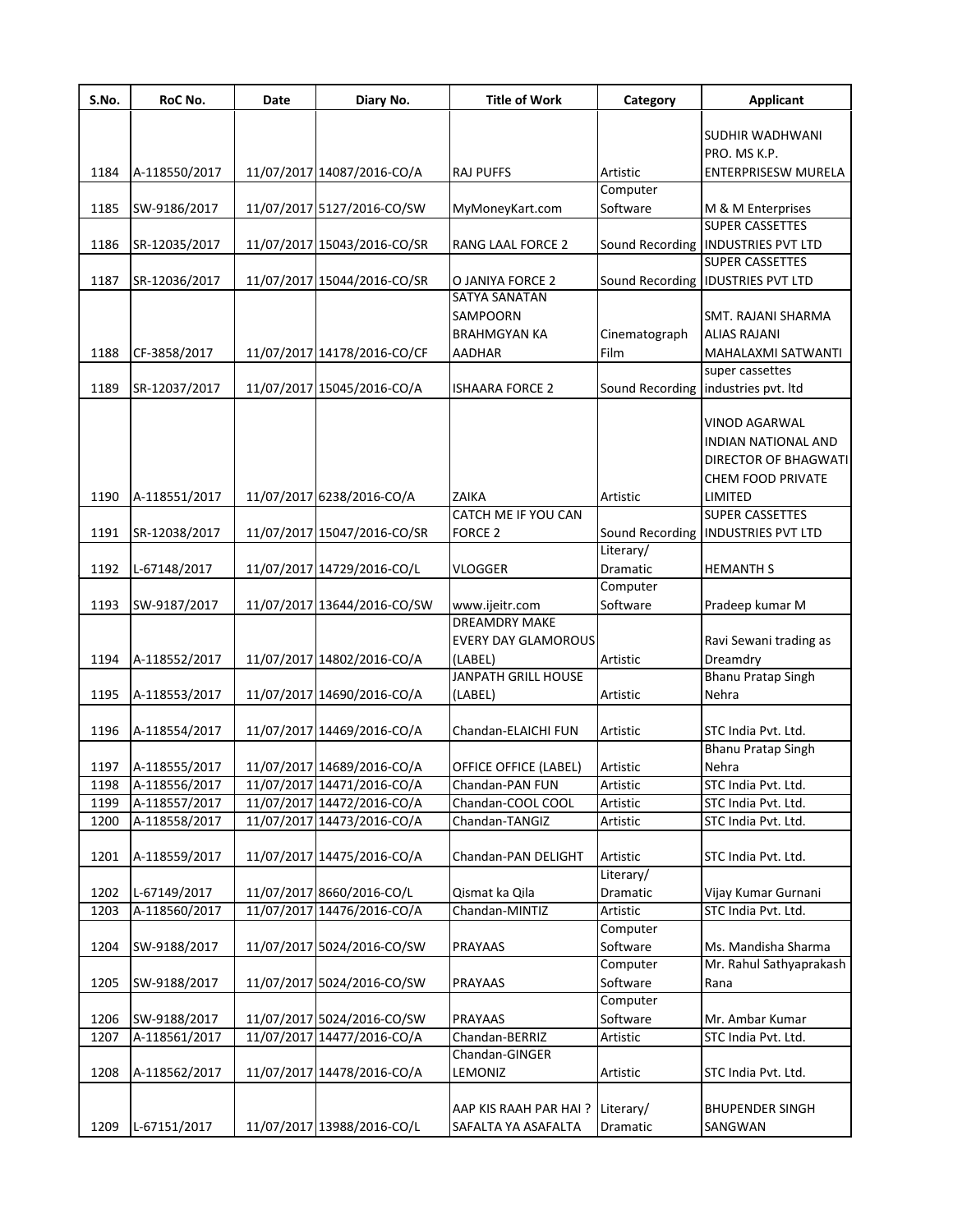| S.No. | RoC No.       | Date | Diary No.                  | <b>Title of Work</b>            | Category        | <b>Applicant</b>             |
|-------|---------------|------|----------------------------|---------------------------------|-----------------|------------------------------|
| 1210  | A-118563/2017 |      | 11/07/2017 1665/2017-CO/A  | AMMAN                           | Artistic        | <b>MEHRA BROTHERS</b>        |
| 1211  | A-118564/2017 |      | 11/07/2017 1697/2017-CO/A  | JO'S LOGO                       | Artistic        | <b>NITIN GUPTA</b>           |
|       |               |      |                            | <b>HRISHABH SCIENCE</b>         |                 |                              |
|       |               |      |                            | OBJECTIVE BOOK FOR 10 Literary/ |                 |                              |
| 1212  | L-67152/2017  |      | 11/07/2017 8283/2016-CO/L  | <b>CLASS</b>                    | <b>Dramatic</b> | RAJESH MALVIYA               |
| 1213  | A-118565/2017 |      | 11/07/2017 14864/2016-CO/A | DEVICE OF SUN                   | Artistic        | <b>GAURAV KATTA</b>          |
|       |               |      |                            |                                 |                 | <b>KEDIA BUILDERS AND</b>    |
|       |               |      |                            | <b>KEDIA BUILDERS &amp;</b>     |                 | <b>COLONIZERS PRIVATE</b>    |
| 1214  | A-118566/2017 |      | 11/07/2017 15102/2016-CO/A | <b>COLONIZERS</b>               | Artistic        | LIMITED                      |
|       |               |      |                            |                                 |                 | AAROGYAJEEVAN                |
|       |               |      |                            |                                 |                 | HEALTHCARE INDIA             |
| 1215  | A-118567/2017 |      | 11/07/2017 15120/2016-CO/A | AAROGYA JEEVAN                  | Artistic        | LIMITED                      |
|       |               |      |                            |                                 |                 |                              |
|       |               |      |                            |                                 |                 |                              |
|       |               |      |                            |                                 |                 | SURENDRA OIL & AGRO          |
|       |               |      |                            | <b>SURENDRA SURAJ</b>           |                 | <b>MILLS PROPRIETOR</b>      |
| 1216  | A-118568/2017 |      | 11/07/2017 15104/2016-CO/A | <b>BRAND</b>                    | Artistic        | <b>ROOP CHAND RATHI</b>      |
|       |               |      |                            |                                 |                 |                              |
|       |               |      |                            | PREFORM [DRAWING                |                 |                              |
|       |               |      |                            | NUMBER: WT-7.60GM]              |                 | M/S. DEEPAK VEGPRO           |
| 1217  | A-118569/2017 |      | 11/07/2017 11342/2015-CO/A | <b>HEXALITE NECK</b>            | Artistic        | PVT. LTD.                    |
|       |               |      |                            |                                 |                 |                              |
|       |               |      |                            | <b>PREFORM [DRAWING</b>         |                 |                              |
|       |               |      |                            | NUMBER: WT-12.50GM]             |                 | M/S. DEEPAK VEGPRO           |
| 1218  | A-118570/2017 |      | 11/07/2017 11343/2015-CO/A | <b>HEXALITE NECK</b>            | Artistic        | PVT. LTD.                    |
|       |               |      |                            |                                 |                 | MS DEEPAK VEGPRO PVT         |
| 1219  | A-118571/2017 |      | 11/07/2017 11344/2015-CO/A | <b>BOTTLE CAP DRAWING</b>       | Artistic        | LTD                          |
|       |               |      |                            |                                 |                 |                              |
|       |               |      |                            |                                 |                 | PUJARA CHETAN                |
|       |               |      |                            |                                 |                 | SURYAKANT, Nationality       |
|       |               |      |                            | <b>RISTON with Device of</b>    |                 | Indian trading as NILAX      |
| 1220  | A-118572/2017 |      | 11/07/2017 14961/2016-CO/A | Lion                            | Artistic        | OVERSEAS                     |
|       |               |      |                            |                                 |                 |                              |
|       |               |      |                            | <b>PREFORM [DRAWING</b>         |                 |                              |
|       |               |      |                            | NUMBER: WT-19.5GM]              |                 | M/S DEEPAK VEGPRO            |
| 1221  | A-118573/2017 |      | 11/07/2017 11345/2015-CO/A | <b>HEXALITE NECK</b>            | Artistic        | PVT LTD.,                    |
|       |               |      |                            |                                 |                 |                              |
|       |               |      |                            |                                 |                 | PUJARA CHETAN                |
|       |               |      |                            |                                 |                 | SURYAKANT, Nationality       |
|       |               |      |                            |                                 |                 | Indian trading as NILAX      |
| 1222  | A-118574/2017 |      | 11/07/2017 14960/2016-CO/A | NILAX wtih logo NO              | Artistic        | <b>OVERSEAS</b>              |
|       |               |      |                            |                                 |                 |                              |
|       |               |      |                            |                                 |                 |                              |
|       |               |      |                            |                                 |                 | ABAJ ELECTRONICS PVT.        |
|       |               |      |                            |                                 |                 | LTD., A Company              |
|       |               |      |                            |                                 |                 | incorporated under the       |
| 1223  | A-118575/2017 |      | 11/07/2017 14959/2016-CO/A | ABAJ with Device of A           | Artistic        | Indian Company's Act         |
|       |               |      |                            |                                 |                 |                              |
|       |               |      |                            |                                 |                 | <b>MS SIMPOLO</b>            |
| 1224  | A-118576/2017 |      | 11/07/2017 15034/2016-CO/A | <b>NEXION WITH LOGO</b>         | Artistic        | <b>EMILCERAMICA PVT LTD</b>  |
|       |               |      |                            |                                 |                 |                              |
|       |               |      |                            |                                 |                 | <b>MS SIMPOLO</b>            |
|       |               |      |                            |                                 | Artistic        |                              |
| 1225  | A-118577/2017 |      | 11/07/2017 15035/2016-CO/A | <b>NEXION WITH LOGO</b>         |                 | EMILCERAMICA PVT LTD         |
|       |               |      |                            | <b>GOAL INFORMATION</b>         | Literary/       |                              |
| 1226  | L-67153/2017  |      | 11/07/2017 14665/2016-CO/L | <b>BROCHURE</b>                 | Dramatic        | <b>BIPIN KUMAR, DIRECTOR</b> |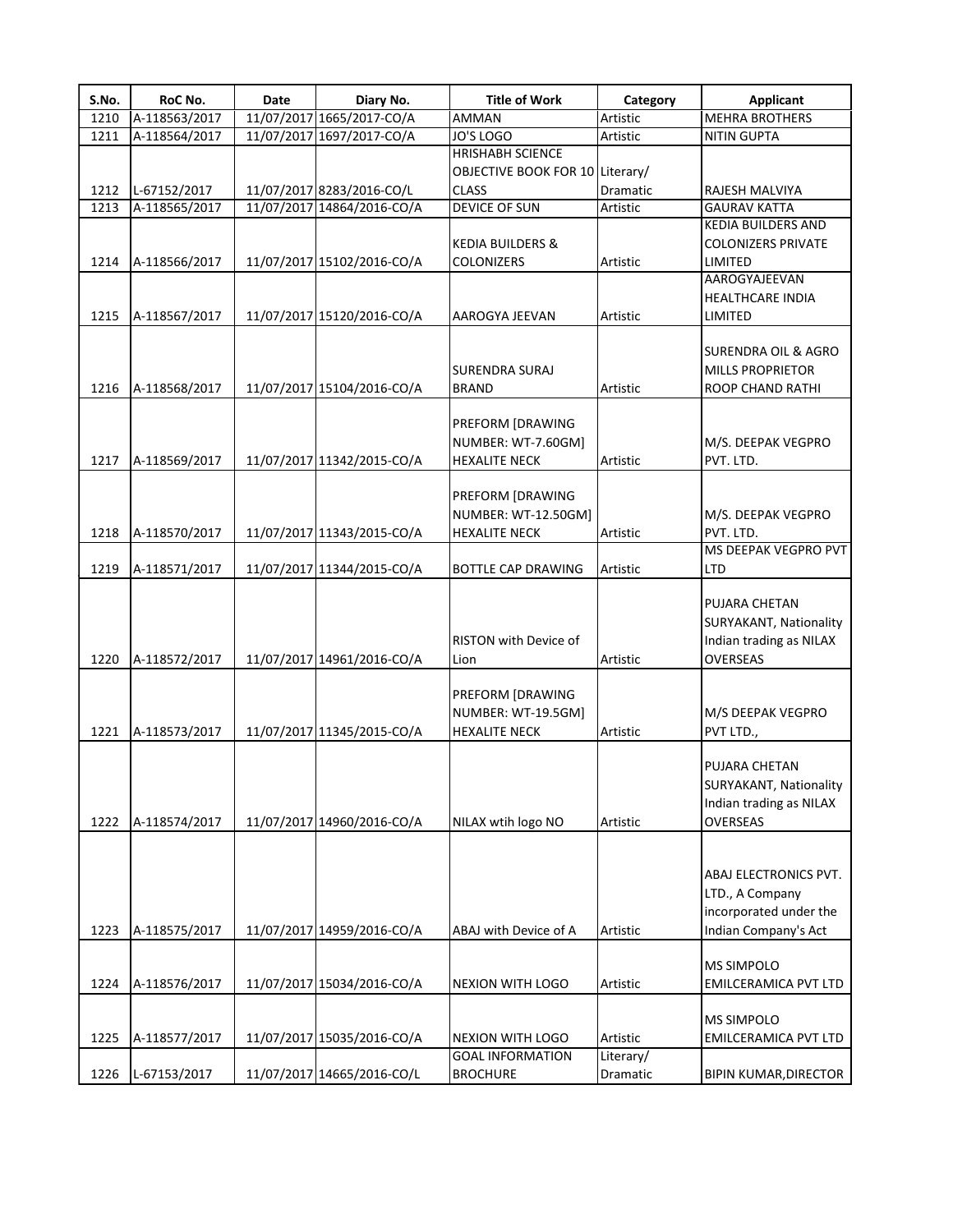| S.No. | RoC No.       | Date | Diary No.                   | <b>Title of Work</b>                               | Category  | <b>Applicant</b>                            |
|-------|---------------|------|-----------------------------|----------------------------------------------------|-----------|---------------------------------------------|
|       |               |      |                             |                                                    |           |                                             |
|       |               |      |                             |                                                    |           | <b>BIPIN KUMAR, DIRECTOR</b>                |
|       |               |      |                             | <b>GOAL ORGANIC</b>                                | Literary/ | M/S GOEL EDUCATIONAL                        |
| 1227  | L-67154/2017  |      | 11/07/2017 14667/2016-CO/L  | <b>CHEMISTRY PART I</b>                            | Dramatic  | SERVICES PVT LTD                            |
|       |               |      |                             |                                                    |           |                                             |
|       |               |      |                             |                                                    |           | AJAY GUPTA[ Director of                     |
|       |               |      |                             | <b>SPEAKOBOOK RHYMES</b>                           | Literary/ | S.K. EDUCATIONS                             |
| 1228  | L-67155/2017  |      | 11/07/2017 13449/2016-CO/L  | & STORIES - II                                     | Dramatic  | PVT.LTD. ]                                  |
|       |               |      |                             |                                                    |           |                                             |
|       |               |      |                             | BACHPAN INDIA KA<br>FAVORITE PLAY SCHOOL Literary/ |           | AJAY GUPTA   Director of<br>S.K. EDUCATIONS |
| 1229  | L-67156/2017  |      | 11/07/2017 13444/2016-CO/L  | <b>PROSPECTUS</b>                                  | Dramatic  | PVT.LTD. ]                                  |
|       |               |      |                             | PRAGATI GRAMMAR OF                                 | Literary/ |                                             |
| 1230  | L-67157/2017  |      | 11/07/2017 7479/2016-CO/L   | <b>WORDS</b>                                       | Dramatic  | NIRALI PRAKASHAN                            |
|       |               |      |                             |                                                    |           |                                             |
|       |               |      |                             | <b>COOL LIP FILTER</b>                             |           | M/S TEJ RAM DHARAM                          |
| 1231  | A-118578/2017 |      | 11/07/2017 1653/2017-CO/A   | <b>TABBAQ LABEL</b>                                | Artistic  | PAUL, PARNTERS                              |
|       |               |      |                             |                                                    |           |                                             |
|       |               |      |                             | The Accidental Skype                               | Literary/ |                                             |
| 1232  | L-67158/2017  |      | 11/07/2017 520/2016-CO/L    | Call By LouisYouHottie                             | Dramatic  | Anahita Devesi                              |
|       |               |      |                             |                                                    |           | <b>VISAT DERTERGENT PVT</b>                 |
| 1233  | A-118579/2017 |      | 11/07/2017 14164/2016-CO/A  | <b>SHOWER EMARPEE</b>                              | Artistic  | <b>LTD</b>                                  |
|       |               |      |                             |                                                    |           |                                             |
|       |               |      |                             | Knowledge Management Computer                      |           |                                             |
| 1234  | SW-9189/2017  |      | 11/07/2017 9700/2016-CO/SW  | System                                             | Software  | <b>Ennovate Global</b>                      |
|       |               |      |                             | Mhari Chhoriyan                                    | Literary/ |                                             |
| 1235  | L-67159/2017  |      | 11/07/2017 8799/2016-CO/L   | Chhoran Se Behtar                                  | Dramatic  | Rohit Teotia                                |
|       |               |      |                             |                                                    |           | BHAGVATI HERBAL AND                         |
| 1236  | A-118580/2017 |      | 11/07/2017 14021/2016-CO/A  | <b>BHAGVATI</b>                                    | Artistic  | HEALTHCARE PVT LTD                          |
|       |               |      |                             |                                                    |           | SHRENIK NENMALJI JAIN,                      |
| 1237  | A-118581/2017 |      | 11/07/2017 14166/2016-CO/A  | <b>RESHAM</b>                                      | Artistic  | <b>PROP</b>                                 |
|       |               |      |                             |                                                    |           |                                             |
|       |               |      |                             |                                                    |           |                                             |
|       |               |      |                             | DATA BASE DESIGN FOR                               |           |                                             |
|       |               |      |                             | <b>CONTRACT ACTIVITIES</b>                         |           |                                             |
|       |               |      |                             | OF MATERIAL                                        | Computer  | MS STEEL AUTHORITY OF                       |
| 1238  | SW-9190/2017  |      | 11/07/2017 11716/2016-CO/SW | MANAGEMENT DIVISON Software                        |           | <b>INDIA LIMITED</b>                        |
|       |               |      |                             |                                                    |           |                                             |
|       |               |      |                             |                                                    |           |                                             |
|       |               |      |                             | PowerERM - An<br>Employee Relationship             | Computer  | <b>Octaware Technologies</b>                |
| 1239  | SW-9191/2017  |      | 11/07/2017 5994/2016-CO/SW  | Management System                                  | Software  | Ltd                                         |
|       |               |      |                             |                                                    | Literary/ |                                             |
| 1240  | L-67160/2017  |      | 11/07/2017 8316/2016-CO/L   | Largo of Heart                                     | Dramatic  | Debasish Majumder                           |
|       |               |      |                             | Rudderless in the                                  | Literary/ |                                             |
| 1241  | L-67161/2017  |      | 11/07/2017 8307/2016-CO/L   | Shoreless Sea                                      | Dramatic  | Medha Pramod Patel                          |
|       |               |      |                             |                                                    | Literary/ |                                             |
| 1242  | L-67162/2017  |      | 11/07/2017 9605/2016-CO/L   | Castles of Reverie                                 | Dramatic  | Varuna Mehta                                |
|       |               |      |                             |                                                    |           | <b>MAHESH PRABHAKAR</b>                     |
| 1243  | A-118582/2017 |      | 11/07/2017 14950/2016-CO/A  | <b>LAZREE BINDI</b>                                | Artistic  | <b>HEGISTE</b>                              |
|       |               |      |                             | God Proposes Man                                   | Literary/ |                                             |
| 1244  | L-67163/2017  |      | 11/07/2017 8323/2016-CO/L   | Disposes                                           | Dramatic  | Ajay Shesh                                  |
|       |               |      |                             |                                                    | Literary/ |                                             |
| 1245  | L-67164/2017  |      | 11/07/2017 8285/2016-CO/L   | The Leftover                                       | Dramatic  | Rajan P Guruvanshy                          |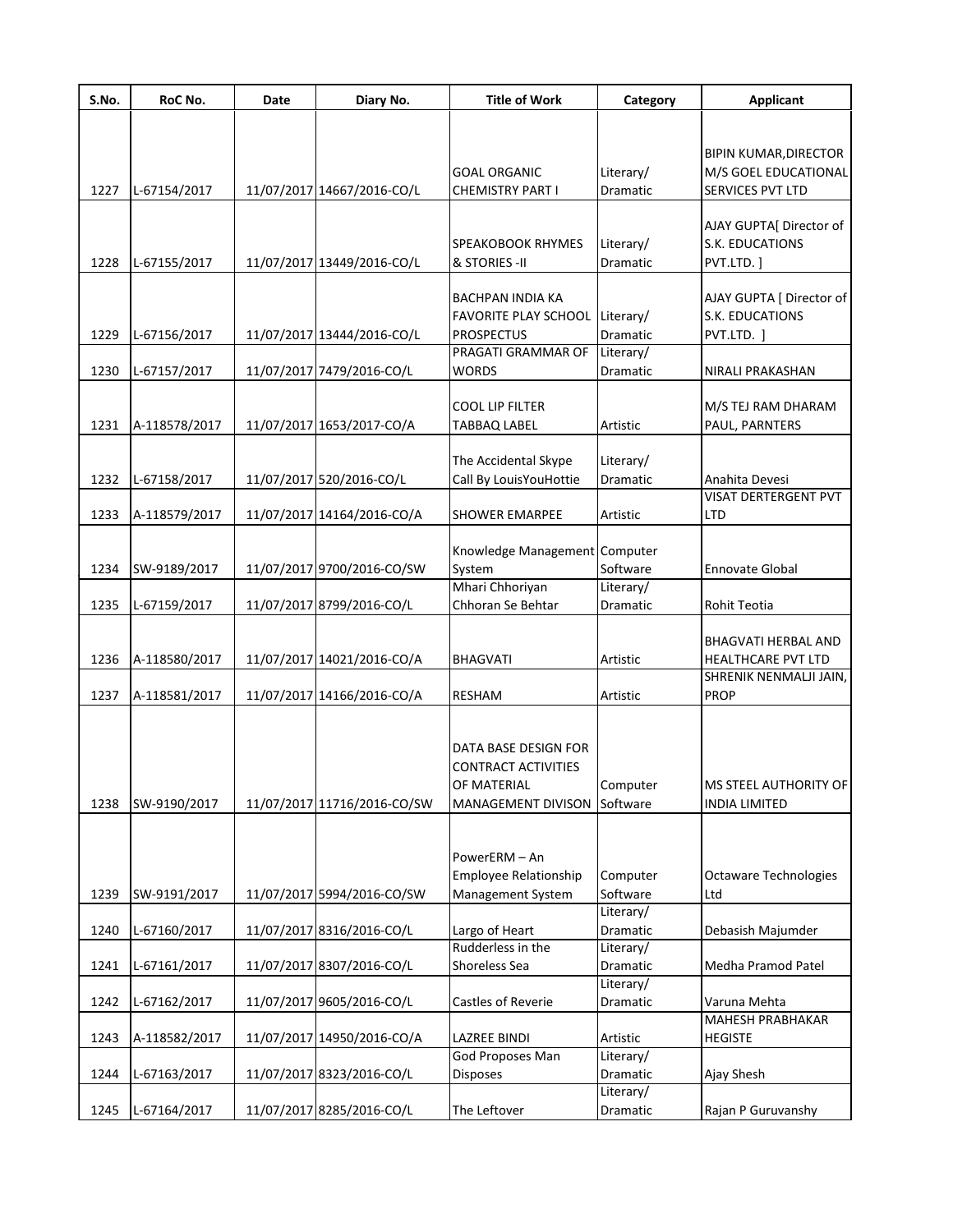| S.No. | RoC No.       | Date | Diary No.                   | <b>Title of Work</b>       | Category  | <b>Applicant</b>             |
|-------|---------------|------|-----------------------------|----------------------------|-----------|------------------------------|
|       |               |      |                             |                            | Literary/ |                              |
| 1246  | L-67165/2017  |      | 11/07/2017 8327/2016-CO/L   | <b>Scintillating Earth</b> | Dramatic  | Sumnesh Joshi                |
| 1247  | A-118583/2017 |      | 11/07/2017 14502/2016-CO/A  | Mr. Notti Ms. Frutti       | Artistic  | Shabbir Kanorewala           |
|       |               |      |                             |                            | Literary/ |                              |
| 1248  | L-67166/2017  |      | 11/07/2017 9592/2016-CO/L   | From Zero to One           | Dramatic  | Maneesha Agrawal             |
| 1249  | A-118584/2017 |      | 11/07/2017 14066/2016-CO/A  | <b>GP RED IRON OXIDE</b>   | Artistic  | M/S GOLCHA PAINTS            |
| 1250  | A-118585/2017 |      | 11/07/2017 14065/2016-CO/A  | <b>GP BLACK OXIDE</b>      | Artistic  | M/S GOLCHA PAINTS            |
|       |               |      |                             |                            |           | <b>VIJAY KUMAR</b>           |
|       |               |      |                             |                            |           | AGARWALLA trading as         |
| 1251  | A-118586/2017 |      | 11/07/2017 14403/2016-CO/A  | Device of boy and dog      | Artistic  | <b>RUCHIKA ENTERPRISES</b>   |
|       |               |      |                             |                            |           |                              |
|       |               |      |                             | Presentation on several    | Literary/ |                              |
| 1252  | L-67167/2017  |      | 11/07/2017 12421/2016-CO/L  | laws in India              | Dramatic  | Namrata Biyawat              |
|       |               |      |                             | PIS(Patient Identifier     | Computer  |                              |
| 1253  | SW-9192/2017  |      | 11/07/2017 5229/2016-CO/SW  | System)                    | Software  | Aravindkumar M. Yadav        |
|       |               |      |                             |                            |           |                              |
|       |               |      |                             |                            | Computer  | Pumpcharge Internet          |
| 1254  | SW-9193/2017  |      | 11/07/2017 12153/2016-CO/SW | www.pumpcharge.in          | Software  | Private Limited              |
|       |               |      |                             |                            |           | <b>CASHLINK GLOBAL</b>       |
|       |               |      |                             | FUEL MANAGEMENT            | Computer  | SYSTEMS PRIVATE              |
| 1255  | SW-9194/2017  |      | 11/07/2017 8918/2016-CO/SW  | (FMS) SYSTEM               | Software  | LIMTED                       |
| 1256  | A-118587/2017 |      | 11/07/2017 14504/2016-CO/A  | Mr. Notti                  | Artistic  | Shabbir Kanorewala           |
| 1257  | A-118588/2017 |      | 11/07/2017 14503/2016-CO/A  | Mr. Notti Ms. Frutti       | Artistic  | Shabbir Kanorewala           |
|       |               |      |                             |                            |           |                              |
|       |               |      |                             |                            |           | <b>HUGELIFE</b>              |
|       |               |      |                             |                            | Computer  | <b>MANAGEMENT SERVICES</b>   |
| 1258  | SW-9195/2017  |      | 11/07/2017 3853/2016-CO/SW  | <b>DIGITAL PORTFOLIO</b>   | Software  | PRIVATE LIMITED              |
|       |               |      |                             | AGARBATI                   |           |                              |
|       |               |      |                             | <b>MANUFACTURER</b>        | Literary/ |                              |
| 1259  | L-67168/2017  |      | 11/07/2017 14398/2016-CO/L  | CONCEPT                    | Dramatic  | Deepak Singh                 |
|       |               |      |                             | "SHREE LAXMIPATI           |           |                              |
|       |               |      |                             | SAREES" - "GUNJIKA"-       |           | Siddhi Vinayak Knots &       |
| 1260  | A-118589/2017 |      | 11/07/2017 13236/2015-CO/A  | "3931"                     | Artistic  | Prints Pvt. Ltd.             |
|       |               |      |                             |                            |           | Jagat Singh Bisht trading    |
|       |               |      |                             | DDS DELHI DRESSING &       |           | as Delhi Dressing &          |
| 1261  | A-118590/2017 |      | 11/07/2017 13235/2016-CO/A  | SURGICALS (LABEL)          | Artistic  | Surgicals                    |
|       |               |      |                             |                            |           |                              |
|       |               |      |                             | Love and Selfishness are   | Literary/ |                              |
| 1262  | L-67169/2017  |      | 11/07/2017 12600/2015-CO/L  | Twins                      | Dramatic  | Kaustav Bhattacharyya        |
|       |               |      |                             |                            | Literary/ |                              |
| 1263  | L-67170/2017  |      | 11/07/2017 14695/2016-CO/L  | <b>TERA NASHA</b>          | Dramatic  | ANAND KANAUJIYA              |
| 1264  | A-118591/2017 |      | 11/07/2017 12325/2016-CO/A  | <b>BINNI</b>               | Artistic  | RAJ KUMAR GOYAL              |
|       |               |      |                             | FGRE-Future Group          |           |                              |
|       |               |      |                             | <b>Role Evaluation</b>     | Literary/ |                              |
| 1265  | L-67171/2017  |      | 11/07/2017 12448/2016-CO/L  | Methodology                | Dramatic  | <b>Future Retail Limited</b> |
|       |               |      |                             |                            |           |                              |
|       |               |      |                             | HARD BOUND HYBRID          | Literary/ |                              |
| 1266  | L-67172/2017  |      | 11/07/2017 14146/2016-CO/L  | TRAVEL JUNK JOURNAL        | Dramatic  | <b>ASHMITA DAS</b>           |
|       |               |      |                             |                            |           | Ambani Organics Pvt.         |
| 1267  | A-118592/2017 |      | 11/07/2017 13236/2016-CO/A  | AOPL (LABEL)               | Artistic  | Ltd.                         |
|       |               |      |                             |                            | Literary/ |                              |
| 1268  | L-67173/2017  |      | 11/07/2017 14226/2016-CO/L  | YEAR GAPS                  | Dramatic  | Pranav Chaturvedi            |
|       |               |      |                             |                            |           | MS HARIOM INGOTS             |
| 1269  | A-118593/2017 |      | 11/07/2017 14207/2016-CO/A  | HARIOM EPOXYSHIELD         | Artistic  | AND POWER PVT LTD            |
|       |               |      |                             |                            |           |                              |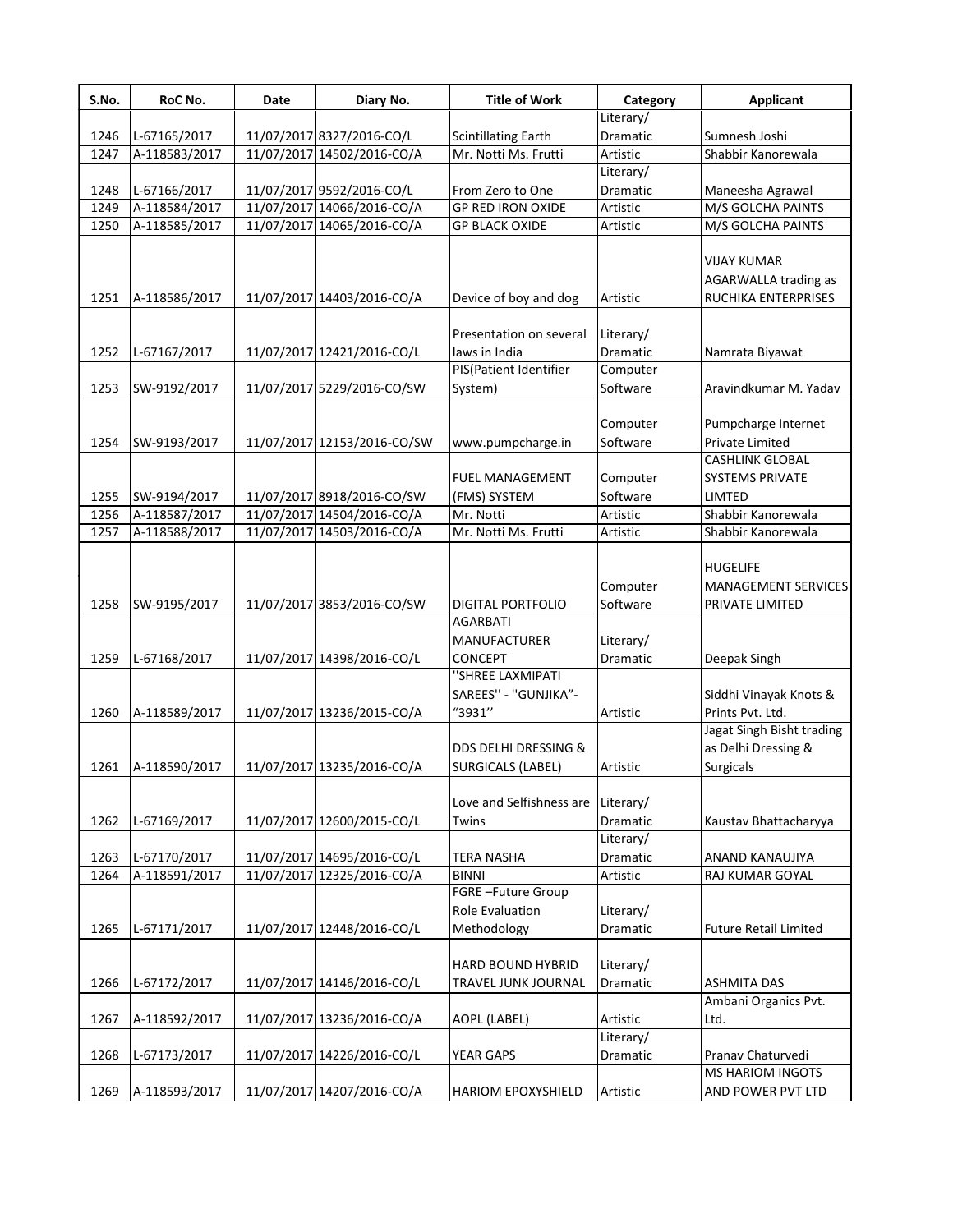| S.No. | RoC No.       | Date | Diary No.                  | <b>Title of Work</b>                          | Category              | <b>Applicant</b>                        |
|-------|---------------|------|----------------------------|-----------------------------------------------|-----------------------|-----------------------------------------|
|       |               |      |                            |                                               |                       | <b>MS MUNDHRA</b>                       |
| 1270  | A-118594/2017 |      | 11/07/2017 14195/2016-CO/A | <b>MRG</b>                                    | Artistic              | ELECTRICAL INDUSTRIES                   |
|       |               |      |                            |                                               |                       |                                         |
|       |               |      |                            | MAGIC ENGLISH JUNIOR Literary/                |                       | Karadi Path Education                   |
| 1271  | L-67174/2017  |      | 11/07/2017 14517/2016-CO/L | LEVEL 1                                       | Dramatic              | Company Pvt. Ltd                        |
| 1272  | A-118595/2017 |      | 11/07/2017 14241/2016-CO/A | <b>PYNES SWEET MORNING Artistic</b>           |                       | MR NIKHIL PINJANI,<br><b>PROP</b>       |
|       |               |      |                            | Strolling through the                         | Literary/             |                                         |
| 1273  | L-67175/2017  |      | 11/07/2017 8707/2016-CO/L  | Jungles                                       | Dramatic              | Nawab Nazeer Yar Jung                   |
|       |               |      |                            |                                               |                       |                                         |
|       |               |      |                            | New Golden Rule of                            | Literary/             |                                         |
| 1274  | L-67176/2017  |      | 11/07/2017 12526/2016-CO/L | Criminal Jurisprudence                        | Dramatic<br>Literary/ | V. SITHANNAN<br><b>VAIBHAV MUKUND</b>   |
| 1275  | L-67177/2017  |      | 11/07/2017 13335/2016-CO/L | <b>MANASVI</b>                                | Dramatic              | <b>KELKAR</b>                           |
|       |               |      |                            |                                               |                       | M/S. HUG INNOVATIONS                    |
| 1276  | A-118596/2017 |      | 11/07/2017 12196/2016-CO/A | <b>HUG LOGO</b>                               | Artistic              | <b>LLP</b>                              |
|       |               |      |                            | PUBLIC GATHERING                              | Literary/             |                                         |
| 1277  | L-67178/2017  |      | 11/07/2017 14481/2016-CO/L | <b>INSURANCE</b>                              | Dramatic              | KUNAL BUDHRAJA<br>ASHOKBHAI P.          |
|       |               |      |                            |                                               |                       | DOBARIYA DAYABEN A.                     |
|       |               |      |                            |                                               |                       | DOBARIYA PRADIPHAI K.                   |
|       |               |      |                            |                                               |                       | PATEL KANUBHAI                          |
|       |               |      |                            | <b>SURAT SUPER STORE</b>                      |                       | K.PATEL GEETABEN J.                     |
| 1278  | A-118597/2017 |      | 11/07/2017 14980/2016-CO/A | <b>WITH SSS</b>                               | Artistic              | <b>PATEL</b>                            |
|       |               |      |                            |                                               |                       | SIDDHA REAL ESTATE                      |
| 1279  | A-118598/2017 |      | 11/07/2017 13061/2016-CO/A | <b>SIDDHA</b>                                 | Artistic              | DEVELOPMENT PRIVATE<br>LIMITED          |
|       |               |      |                            |                                               | Literary/             |                                         |
| 1280  | L-67179/2017  |      | 11/07/2017 13031/2016-CO/L | Calcutta Blues                                | Dramatic              | Prashant Verma                          |
|       |               |      |                            | <b>FREEWAY GREEN</b>                          |                       |                                         |
| 1281  | A-118599/2017 |      | 11/07/2017 14107/2016-CO/A | MELAMINE LABEL                                | Artistic              | NIRAJ MAKHARIA                          |
|       |               |      |                            |                                               |                       |                                         |
| 1282  | A-118600/2017 |      | 11/07/2017 13232/2016-CO/A | $COW +$                                       | Artistic              | LOTUS DAIRY PRODUCTS<br>PRIVATE LIMITED |
|       |               |      |                            |                                               |                       | SURESHBHAI ARJANBHAI                    |
| 1283  | A-118601/2017 |      | 11/07/2017 14985/2016-CO/A | J J TRAVELS WITH J J                          | Artistic              | <b>JIVANI</b>                           |
|       |               |      |                            |                                               | Literary/             | <b>JITENDRA SUDHAKAR</b>                |
| 1284  | L-67180/2017  |      | 11/07/2017 9994/2016-CO/L  | PAHALOO                                       | Dramatic              | <b>RACHALWAR</b>                        |
|       |               |      |                            | Appointment and<br>Removal of Judges -        | Literary/             |                                         |
| 1285  | L-67181/2017  |      | 11/07/2017 10201/2016-CO/L | <b>Indian Context</b>                         | Dramatic              | K V Sreenivasan                         |
|       |               |      |                            |                                               |                       | SMT. RAJNI DEVI                         |
|       |               |      |                            |                                               |                       | AGRAWAL W/o. SH.                        |
|       |               |      |                            |                                               |                       | PRADEEP KUMAR                           |
| 1286  | A-118602/2017 |      | 11/07/2017 13248/2016-CO/A | <b>TIGER PLASTER</b>                          | Artistic              | AGRAWAL                                 |
|       |               |      |                            | <b>OMKAR DIAGNOSTICS</b><br>WITH DEVICE OF OM |                       | DR. RAKESH KUMAR                        |
| 1287  | A-118603/2017 |      | 11/07/2017 14981/2016-CO/A | LABEL                                         | Artistic              | <b>BACHUBHAI PATEL</b>                  |
|       |               |      |                            |                                               |                       | MEHUL BHUPATBHAI                        |
| 1288  | A-118604/2017 |      | 11/07/2017 14983/2016-CO/A | LONG LIFE                                     | Artistic              | KATRODIYA                               |
|       |               |      |                            | Deference and Prejudice                       | Literary/             |                                         |
| 1289  | L-67182/2017  |      | 11/07/2017 13233/2016-CO/L | В                                             | Dramatic              | Shoumic shit                            |
| 1290  | L-67183/2017  |      | 11/07/2017 8708/2016-CO/L  | Life version 2                                | Literary/<br>Dramatic | Suhas Inamdar                           |
|       |               |      |                            |                                               |                       |                                         |
| 1291  | A-118605/2017 |      | 11/07/2017 14970/2016-CO/A | 4G                                            | Artistic              | <b>MS WINNER TRADING</b>                |
|       |               |      |                            |                                               |                       |                                         |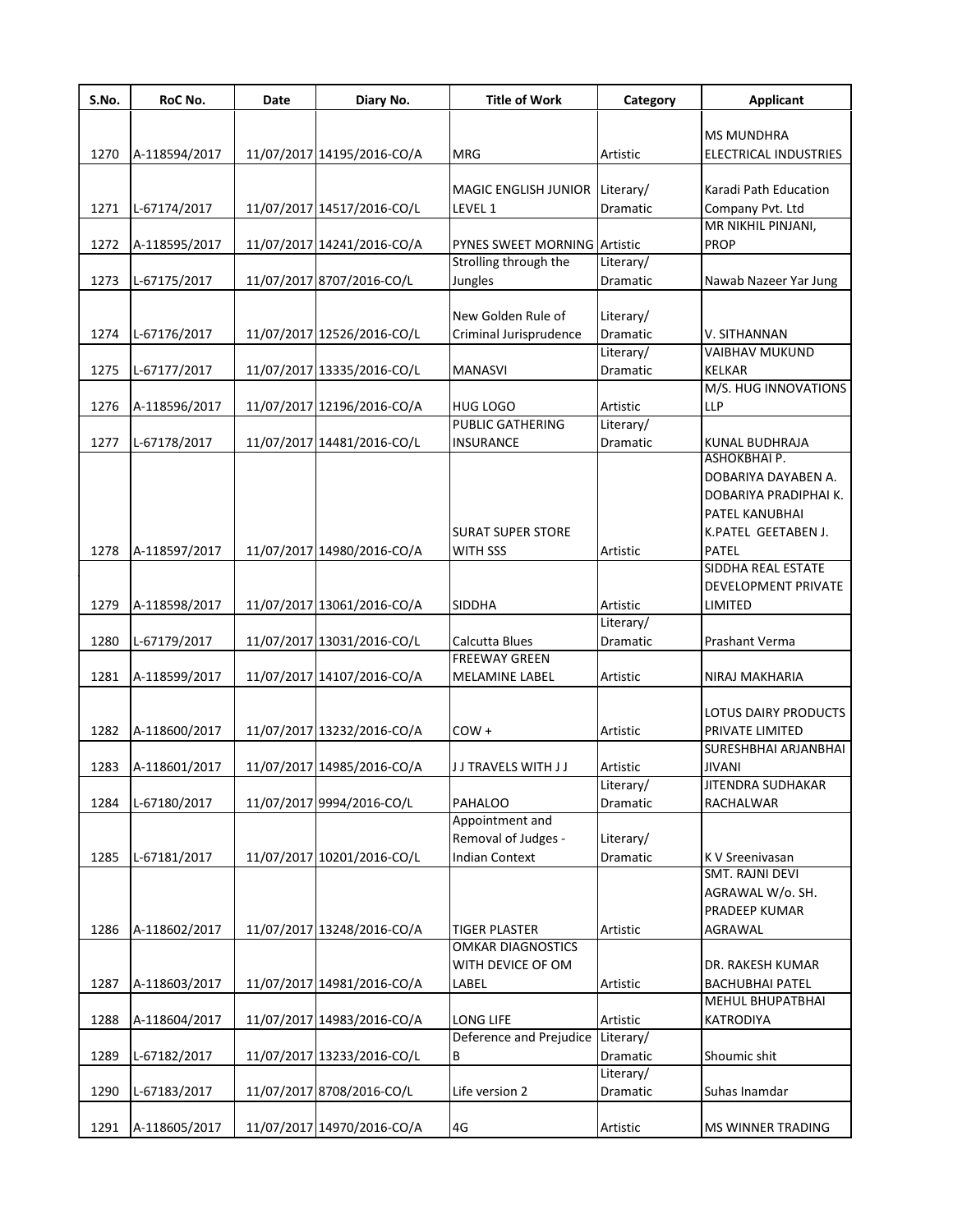| S.No. | RoC No.       | Date | Diary No.                   | <b>Title of Work</b>                                                   | Category              | <b>Applicant</b>                                                             |
|-------|---------------|------|-----------------------------|------------------------------------------------------------------------|-----------------------|------------------------------------------------------------------------------|
|       |               |      | 11/07/2017 14971/2016-CO/A  |                                                                        |                       | <b>MS WINNER TRADING</b>                                                     |
| 1292  | A-118606/2017 |      |                             | 4G                                                                     | Artistic              | SHEETAL COOL                                                                 |
| 1293  | A-118607/2017 |      | 11/07/2017 14974/2016-CO/A  | SHEETAL                                                                | Artistic              | PRODUCTS PVT LDT                                                             |
|       |               |      |                             |                                                                        |                       |                                                                              |
|       |               |      |                             |                                                                        |                       | SPEEDWELL                                                                    |
| 1294  | A-118608/2017 |      | 11/07/2017 14303/2016-CO/A  | SPWL                                                                   | Artistic              | <b>TECHNOLOGIES PVT LTD</b>                                                  |
|       |               |      |                             |                                                                        |                       |                                                                              |
|       |               |      |                             |                                                                        |                       | SPEEDWELL                                                                    |
| 1295  | A-118609/2017 |      | 11/07/2017 14304/2016-CO/A  | AST                                                                    | Artistic              | <b>TECHNOLOGIES PVT LTD</b>                                                  |
|       |               |      |                             |                                                                        |                       |                                                                              |
|       |               |      |                             |                                                                        |                       | SPEEDWELL                                                                    |
| 1296  | A-118610/2017 |      | 11/07/2017 14301/2016-CO/A  | <b>BSCO</b>                                                            | Artistic              | <b>TECHNOLOGIES PVT LTD</b>                                                  |
|       |               |      |                             |                                                                        |                       |                                                                              |
| 1297  | A-118611/2017 |      | 11/07/2017 12005/2016-CO/A  | <b>HONEST</b>                                                          | Artistic              | THE HONEST REVEIRA                                                           |
|       |               |      |                             |                                                                        |                       |                                                                              |
|       |               |      |                             | VASANT STRONG HING                                                     |                       | VASANT MASALA PVT                                                            |
| 1298  | A-118612/2017 |      | 11/07/2017 12007/2016-CO/A  | WITH DEVICE OF V                                                       | Artistic              | LTD                                                                          |
| 1299  | A-118613/2017 |      | 11/07/2017 12004/2016-CO/A  | <b>HONEST</b>                                                          | Artistic              | THE HONEST REVEIRA                                                           |
|       |               |      |                             |                                                                        |                       | JANMANGLA INFOTECH                                                           |
| 1300  | A-118614/2017 |      | 11/07/2017 14975/2016-CO/A  | HAMARA KALYAN LOGO                                                     | Artistic              | <b>PVT LTD</b>                                                               |
| 1301  | A-118615/2017 |      | 11/07/2017 14976/2016-CO/A  | TEA MANIA                                                              | Artistic              | UMIYA TEA PVT LTD                                                            |
|       |               |      |                             |                                                                        |                       | <b>MS YASH</b>                                                               |
| 1302  | A-118616/2017 |      | 11/07/2017 14977/2016-CO/A  | YASH LABEL                                                             | Artistic              | <b>MANUFACTURES</b>                                                          |
| 1303  | A-118617/2017 |      | 11/07/2017 14978/2016-CO/A  | OASIS LOGO                                                             | Artistic              | <b>OASIS ROCK DRILLS</b>                                                     |
|       |               |      |                             |                                                                        |                       | MS J. B. SWEET                                                               |
| 1304  | A-118618/2017 |      | 11/07/2017 14973/2016-CO/A  | <b>BANSI BARFI</b>                                                     | Artistic              | <b>PRODUCTS</b>                                                              |
|       |               |      |                             |                                                                        |                       | AJAY GUPTA, Authorized<br>Director of S.K.                                   |
| 1305  | L-67184/2017  |      | 12/07/2017 13414/2016-CO/L  | SPEAKOBOOK SHABD<br>RACHANA                                            | Literary/<br>Dramatic | <b>EDUCATIONS PVT.LTD</b>                                                    |
|       |               |      |                             |                                                                        |                       |                                                                              |
|       |               |      |                             | <b>ABC'S OF BRAIN</b>                                                  | Literary/             |                                                                              |
| 1306  | L-67185/2017  |      | 12/07/2017 7150/2016-CO/L   | <b>COMPATIBLE LEARNING</b>                                             | Dramatic              | ANJUM BABUKHAN                                                               |
|       |               |      |                             | Reactive Power                                                         |                       |                                                                              |
|       |               |      |                             | Managment through<br><b>Grid Connected PV</b>                          |                       |                                                                              |
|       |               |      |                             | System using Static                                                    | Literary/             |                                                                              |
| 1307  | L-67186/2017  |      | 12/07/2017 8808/2016-CO/L   | Compensator                                                            | Dramatic              | Mr.Desai Piyush Madhav                                                       |
|       |               |      |                             | <b>Reactive Power</b><br>Managment through<br><b>Grid Connected PV</b> |                       |                                                                              |
|       |               |      |                             | System using Static                                                    | Literary/             |                                                                              |
| 1308  | L-67186/2017  |      | 12/07/2017 8808/2016-CO/L   | Compensator                                                            | Dramatic              | Mr. Khule S.S.<br><b>DOIL SALES</b>                                          |
| 1309  | A-118619/2017 |      | 12/07/2017 10924/2016-CO/A  | MEHTA CHHAP                                                            | Artistic              | CORPORATION                                                                  |
|       |               |      |                             |                                                                        |                       | <b>DOIL SALES</b>                                                            |
| 1310  | A-118620/2017 |      | 12/07/2017 10926/2016-CO/A  | MEHTA CHHAP                                                            | Artistic              | CORPORATION                                                                  |
|       |               |      |                             |                                                                        |                       | M/s Kamal Hosiery                                                            |
| 1311  | A-118621/2017 |      | 12/07/2017 14606/2016-CO/A  | KHILABEL                                                               | Artistic              | Industries                                                                   |
|       |               |      |                             |                                                                        |                       | Director General Res. &<br>Dev. Defence Res. & Dev.<br>Org. Ministry of Def. |
|       |               |      |                             | <b>DEAL SCA Core</b>                                                   | Computer              | Govt of India DTE OF ER                                                      |
| 1312  | SW-9196/2017  |      | 12/07/2017 11531/2016-CO/SW | Framework                                                              | Software              | & IPR                                                                        |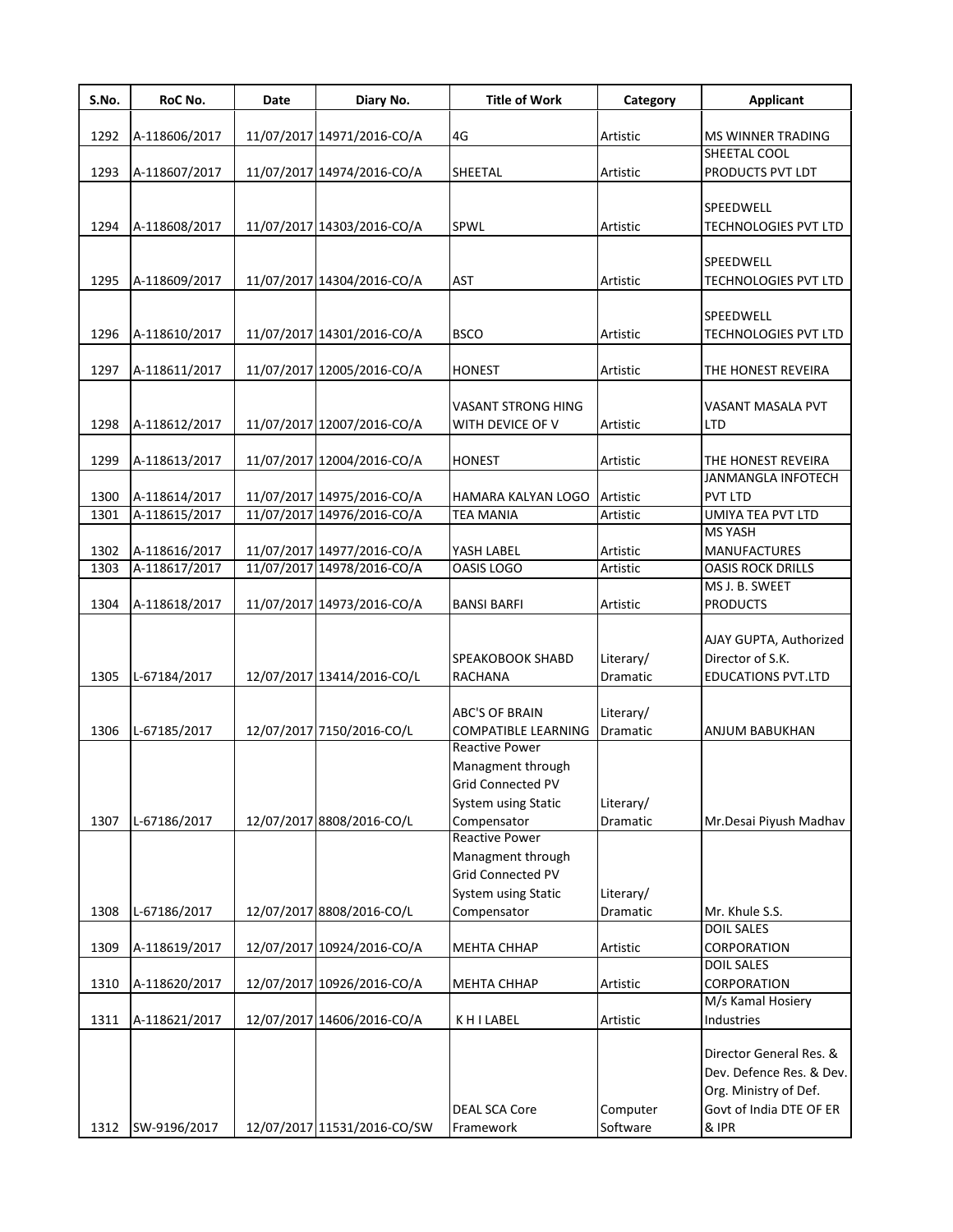| S.No.        | RoC No.                       | Date | Diary No.                                                | <b>Title of Work</b>                                                                                                                  | Category                           | <b>Applicant</b>                                                                 |
|--------------|-------------------------------|------|----------------------------------------------------------|---------------------------------------------------------------------------------------------------------------------------------------|------------------------------------|----------------------------------------------------------------------------------|
|              |                               |      |                                                          |                                                                                                                                       | Literary/                          |                                                                                  |
| 1313         | L-67187/2017                  |      | 12/07/2017 11072/2016-CO/L                               | <b>PENNY</b>                                                                                                                          | Dramatic                           | HIMAT SINGH MAVI                                                                 |
|              |                               |      |                                                          |                                                                                                                                       | Computer                           | Intellect Design Arena                                                           |
| 1314         | SW-9197/2017                  |      | 12/07/2017 12364/2016-CO/SW                              | iRisk Analyst                                                                                                                         | Software                           | Limited                                                                          |
|              |                               |      |                                                          |                                                                                                                                       | Computer                           |                                                                                  |
| 1315         | SW-9198/2017                  |      | 12/07/2017 8369/2016-CO/SW                               | AEJEWEL GOLD LITE                                                                                                                     | Software<br>Computer               | Thesiya Neeta Nilesh                                                             |
|              |                               |      |                                                          |                                                                                                                                       | Software                           |                                                                                  |
| 1316         | SW-9199/2017                  |      | 12/07/2017 5217/2015-CO/SW                               | www.tracker-24.com                                                                                                                    |                                    | Meeta Agrawal                                                                    |
| 1317         | L-67188/2017                  |      | 12/07/2017 6893/2016-CO/L                                | Invention of generation<br>and measurement of<br>blood pressure and heart Literary/<br>rate using arm mankin                          | Dramatic                           | Prof. Mahavir Kantilal<br>Beldar                                                 |
| 1318         | L-67188/2017                  |      | 12/07/2017 6893/2016-CO/L                                | Invention of generation<br>and measurement of<br>blood pressure and heart Literary/<br>rate using arm mankin                          | <b>Dramatic</b>                    | Mr. Prasanna Balan                                                               |
| 1319         | L-67188/2017                  |      | 12/07/2017 6893/2016-CO/L                                | Invention of generation<br>and measurement of<br>blood pressure and heart Literary/<br>rate using arm mankin                          | Dramatic                           | Dr.Bharatkumar<br>Bhagatraj Ahuja                                                |
| 1320         | L-67188/2017                  |      | 12/07/2017 6893/2016-CO/L                                | Invention of generation<br>and measurement of<br>blood pressure and heart Literary/<br>rate using arm mankin                          | Dramatic                           | Prof. Kashinath Sahoo                                                            |
| 1321         | L-67189/2017                  |      | 12/07/2017 8735/2016-CO/L                                | She was Anouk                                                                                                                         | Literary/<br>Dramatic              | Naveen Kumar Pun                                                                 |
|              |                               |      |                                                          |                                                                                                                                       |                                    | M/S GUPTA AUTO                                                                   |
| 1322         | A-118622/2017                 |      | 12/07/2017 9989/2016-CO/A                                | <b>AUTO TIK</b>                                                                                                                       | Artistic                           | <b>INDUSTRIES</b>                                                                |
| 1323         | L-67190/2017                  |      | 12/07/2017 11541/2016-CO/L                               | <b>EVALUATION OF THE</b><br><b>IMPACT OF DIFFERENT</b><br>PARAMETERS ON METAL<br><b>TEMPERATURE AT</b><br>SUPER-CRITICAL<br>CONDITION | Literary/<br>Dramatic<br>Literary/ | <b>BHARAT HEAVY</b><br>ELECTRICALS LIMITED                                       |
| 1324         | L-67191/2017                  |      | 12/07/2017 12507/2016-CO/L                               | I Promise, It Won't Hurt!                                                                                                             | Dramatic                           | Kshitij Soni                                                                     |
| 1325         | A-118623/2017                 |      | 12/07/2017 13616/2016-CO/A                               | Shivaji Raje Poster 4                                                                                                                 | Artistic                           | Ketan G. Aghade                                                                  |
| 1326<br>1327 | L-67192/2017<br>A-118624/2017 |      | 12/07/2017 10215/2016-CO/L<br>12/07/2017 10000/2016-CO/A | Authentic Ayurvedic<br>Treatments for the skin,<br>hair and body<br><b>ASUSE</b>                                                      | Literary/<br>Dramatic<br>Artistic  | Kama Ayurveda Ltd.<br>S KULDEEP SINGH                                            |
| 1328         | A-118625/2017                 |      | 12/07/2017 13597/2016-CO/A                               | Shivaji Raje Poster 2                                                                                                                 | Artistic                           | Ketan G. Aghade                                                                  |
| 1329         | A-118626/2017                 |      | 12/07/2017 11141/2016-CO/A                               | <b>GEMINI</b>                                                                                                                         | Artistic                           | JYOTSHNABEN B.<br>PIPALIYA,<br>KARAMSHIBHAI K.<br>PIPALIYA, BIPIN K.<br>PIPALIYA |
|              |                               |      |                                                          |                                                                                                                                       |                                    |                                                                                  |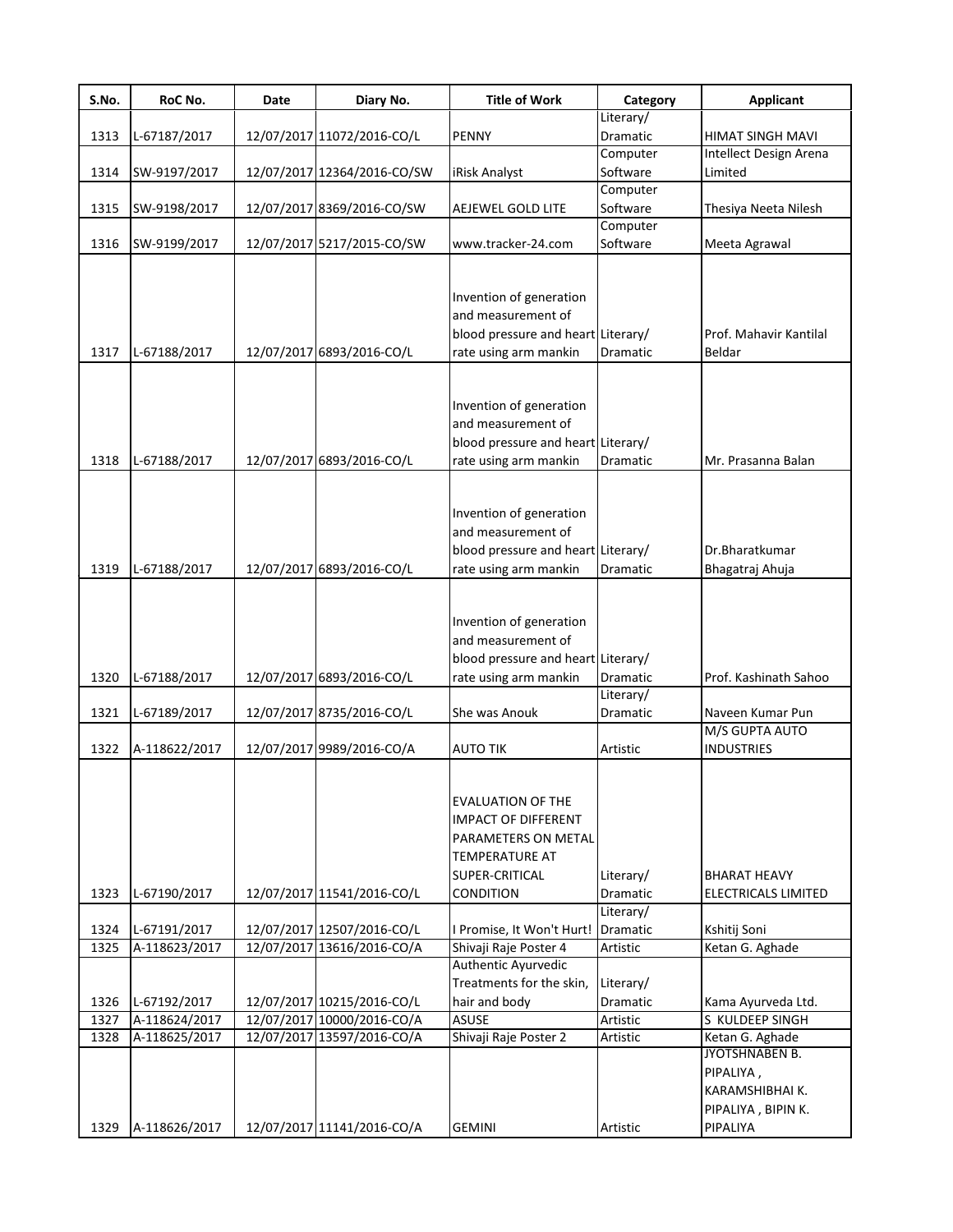| S.No. | RoC No.       | Date | Diary No.                   | <b>Title of Work</b>                | Category        | <b>Applicant</b>             |
|-------|---------------|------|-----------------------------|-------------------------------------|-----------------|------------------------------|
|       |               |      |                             |                                     |                 |                              |
|       |               |      |                             |                                     |                 |                              |
|       |               |      |                             | <b>SURPaaS (Seamlessly</b>          |                 |                              |
|       |               |      |                             | <b>Universal Recruitment</b>        | Computer        | <b>SURPaaS Collaborative</b> |
| 1330  | SW-9200/2017  |      | 12/07/2017 53302/2014-CO/SW | Platform as a Service)              | Software        | Technologies Pvt.Ltd         |
| 1331  | A-118627/2017 |      | 12/07/2017 13410/2016-CO/A  | C DEVICE                            | Artistic        | Mohd. Shoeb                  |
|       |               |      |                             |                                     |                 |                              |
|       |               |      |                             | <b>Space Vector Pulse</b>           |                 |                              |
|       |               |      |                             | <b>Width Modulation</b>             |                 |                              |
|       |               |      |                             | (SVPWM) Based                       |                 |                              |
|       |               |      |                             | Dynamic Voltage                     |                 |                              |
|       |               |      |                             | Restorer (DVR) To                   | Literary/       |                              |
| 1332  | L-67193/2017  |      | 12/07/2017 8750/2016-CO/L   | Mitigate Voltage Sag                | Dramatic        | Mr.Hire Swapnil Dipak        |
|       |               |      |                             |                                     |                 |                              |
|       |               |      |                             | <b>Space Vector Pulse</b>           |                 |                              |
|       |               |      |                             | <b>Width Modulation</b>             |                 |                              |
|       |               |      |                             | (SVPWM) Based                       |                 |                              |
|       |               |      |                             | <b>Dynamic Voltage</b>              |                 |                              |
|       |               |      |                             | Restorer (DVR) To                   | Literary/       |                              |
| 1333  | L-67193/2017  |      | 12/07/2017 8750/2016-CO/L   | Mitigate Voltage Sag                | Dramatic        | Ms. P.A. Desai               |
|       |               |      |                             | Retrograde Mercury -                | Literary/       |                              |
| 1334  | L-67194/2017  |      | 12/07/2017 13497/2016-CO/L  | Part II                             | Dramatic        | Himanshu Shangari            |
|       |               |      |                             |                                     |                 |                              |
|       |               |      |                             | Solar PV and Battery                |                 |                              |
|       |               |      |                             | Storage Integration using Literary/ |                 | Ms.Ashwini Guruprasad        |
| 1335  | L-67195/2017  |      | 12/07/2017 8758/2016-CO/L   | Three Level NPC Inverter Dramatic   |                 | Shahane                      |
|       |               |      |                             |                                     |                 |                              |
|       |               |      |                             | Solar PV and Battery                |                 |                              |
|       |               |      |                             | Storage Integration using Literary/ |                 |                              |
| 1336  | L-67195/2017  |      | 12/07/2017 8758/2016-CO/L   | Three Level NPC Inverter Dramatic   |                 | Mr.V.R.Aranke                |
|       |               |      |                             |                                     | Literary/       |                              |
| 1337  | L-67196/2017  |      | 12/07/2017 12650/2016-CO/L  | The Prisoner of Yakutsk             | Dramatic        | shreyas bhave                |
|       |               |      |                             |                                     | Literary/       |                              |
| 1338  | L-67198/2017  |      | 12/07/2017 13473/2016-CO/L  | Retrograde Mars - Part I            | <b>Dramatic</b> | Himanshu Shangari            |
|       |               |      |                             | <b>Nonlinear Current</b>            |                 |                              |
|       |               |      |                             | Control Technique For               |                 |                              |
|       |               |      |                             | Single-Phase Grid-                  |                 |                              |
|       |               |      |                             | Connected Photovoltaic              | Literary/       |                              |
| 1339  | L-67197/2017  |      | 12/07/2017 8754/2016-CO/L   | System                              | Dramatic        | Ms.Shraddha Ahirrao          |
|       |               |      |                             | Nonlinear Current                   |                 |                              |
|       |               |      |                             | Control Technique For               |                 |                              |
|       |               |      |                             | Single-Phase Grid-                  |                 |                              |
|       |               |      |                             | <b>Connected Photovoltaic</b>       | Literary/       |                              |
| 1340  | L-67197/2017  |      | 12/07/2017 8754/2016-CO/L   | System                              | <b>Dramatic</b> | Mr.V.R.Aranke                |
|       |               |      |                             |                                     |                 |                              |
|       |               |      |                             | SPEAKOBOOK AAO                      |                 | AJAY GUPTA, Authorized       |
|       |               |      |                             | SEEKHE KA KH GA LEVEL-Literary/     |                 | Director of S.K.             |
| 1341  | L-67199/2017  |      | 12/07/2017 13545/2016-CO/L  | Ш                                   | Dramatic        | <b>EDUCATIONS PVT. LTD</b>   |
| 1342  | M-459/2017    |      | 12/07/2017 7976/2016-CO/M   | Alvida                              | Music           | apurv mridul                 |
| 1343  | M-459/2017    |      | 12/07/2017 7976/2016-CO/M   | Alvida                              | Music           | apurv mridul                 |
|       |               |      |                             |                                     |                 |                              |
|       |               |      |                             | <b>KAJAL'S NIKHAR HAIR</b>          |                 | VENARAM PUKHARAM             |
| 1344  | A-118628/2017 |      | 12/07/2017 12602/2016-CO/A  | <b>HENNA</b>                        | Artistic        | CHOUHAN                      |
|       |               |      |                             | PERFECT FURNITURE                   |                 | MEHUL BHUPATBHAI             |
| 1345  | A-118629/2017 |      | 12/07/2017 14359/2016-CO/A  | SOLUTIONS LABEL                     | Artistic        | KATRODIYA                    |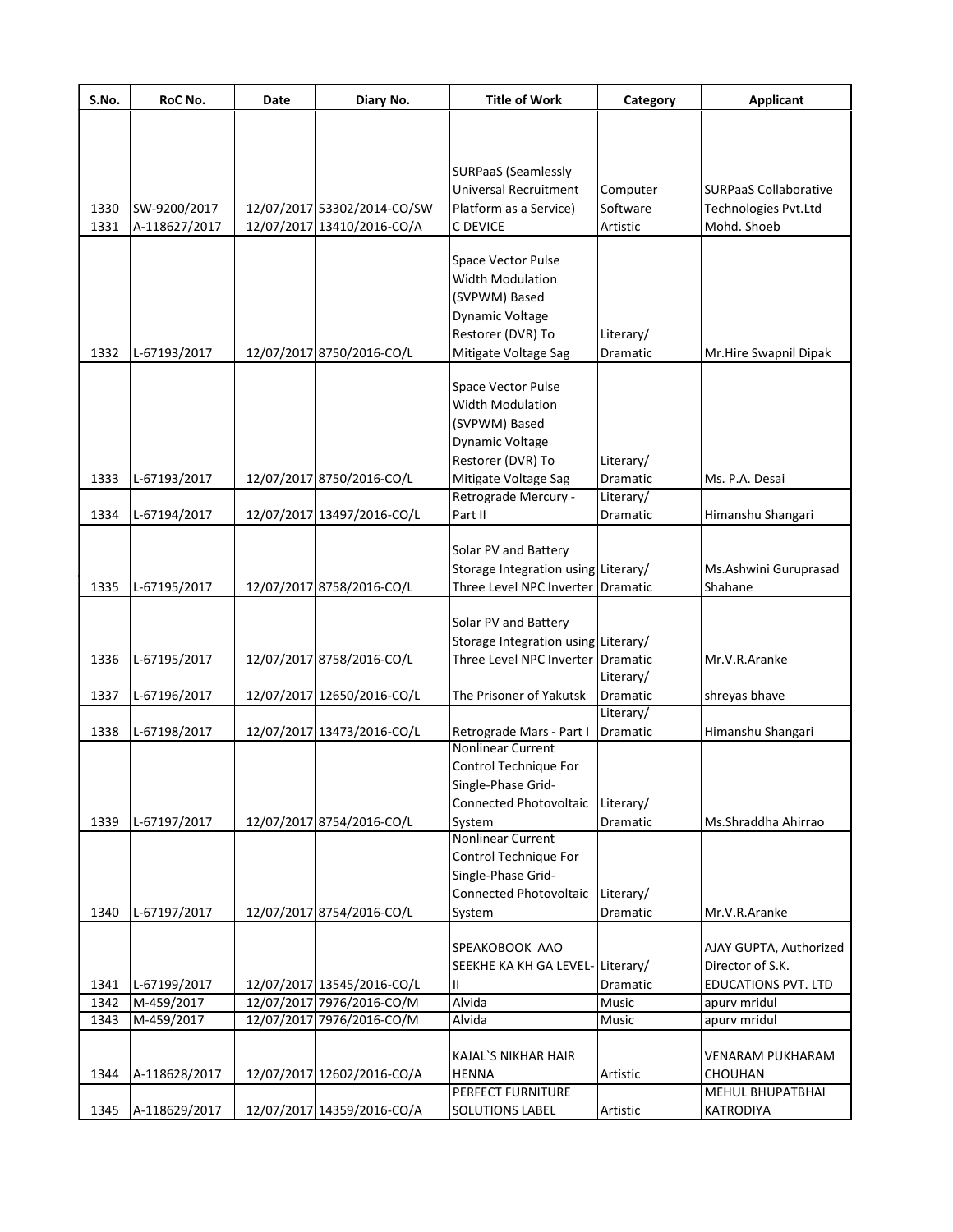| S.No. | RoC No.       | Date | Diary No.                   | <b>Title of Work</b>                                                                                                                                                        | Category                           | <b>Applicant</b>                                 |
|-------|---------------|------|-----------------------------|-----------------------------------------------------------------------------------------------------------------------------------------------------------------------------|------------------------------------|--------------------------------------------------|
| 1346  | SW-9201/2017  |      | 12/07/2017 13619/2016-CO/SW | A MULTI-LAYER<br><b>MECHANISM FOR</b><br>DETECTION OF HEALTH<br>OF THE VARIOUS<br><b>HARDWARE AND</b><br>SOFTWARE MODULES IN<br><b>EXCITATION CONTROL</b><br><b>SYSTEMS</b> | Computer<br>Software               | <b>BHARAT HEAVY</b><br>ELECTRICALS LIMITED       |
| 1347  | A-118630/2017 |      | 12/07/2017 13392/2016-CO/A  | SREE NANDHINI PALACE                                                                                                                                                        | Artistic                           | SREE NANDHINI PALACE                             |
| 1348  | L-67200/2017  |      | 12/07/2017 14784/2016-CO/L  | Surface cartography                                                                                                                                                         | Literary/<br>Dramatic              | Space Technology and<br>Education Pvt. Ltd.      |
| 1349  | L-67201/2017  |      | 12/07/2017 12939/2016-CO/L  | Western Ghats and the<br><b>Bounteous Services</b><br>Showered on the Planet                                                                                                | Literary/<br>Dramatic              | D. Raveendranathan                               |
| 1350  | A-118631/2017 |      | 12/07/2017 13646/2016-CO/A  | No. 18 Label                                                                                                                                                                | Artistic                           | Shashi Kori an Indian<br>trading as L. B. & SONS |
| 1351  | L-67202/2017  |      | 12/07/2017 9398/2016-CO/L   | SAMHARA DOOT                                                                                                                                                                | Literary/<br>Dramatic              | JOY THOMAS,                                      |
| 1352  | A-118632/2017 |      | 12/07/2017 13440/2016-CO/A  | MITHAS LACHHEDAR<br>IMLI (LABEL)                                                                                                                                            | Artistic                           | Shiv Ram Singh                                   |
| 1353  | L-67203/2017  |      | 12/07/2017 9512/2016-CO/L   | Format of incorporation<br>of professional<br>competencies through<br>electives in MBBS<br>Curriculum                                                                       | Literary/<br>Dramatic              | 1) Dr Garuv Ved Prakash<br>Mishra                |
| 1354  | L-67203/2017  |      | 12/07/2017 9512/2016-CO/L   | Format of incorporation<br>of professional<br>competencies through<br>electives in MBBS<br>Curriculum                                                                       | Literary/<br>Dramatic              | 2) Dr Ved Prakash<br>Mishra                      |
| 1355  | L-67203/2017  |      | 12/07/2017 9512/2016-CO/L   | Format of incorporation<br>of professional<br>competencies through<br>electives in MBBS<br>Curriculum                                                                       | Literary/<br>Dramatic<br>Literary/ | Dr. Adarshlata Singh                             |
| 1356  | L-67204/2017  |      | 12/07/2017 9169/2016-CO/L   | <b>NAZM</b>                                                                                                                                                                 | Dramatic                           | Gaurav Garje                                     |
| 1357  | A-118633/2017 |      | 12/07/2017 13439/2016-CO/A  | MITHAS AAM BANARSI<br>(LABEL)                                                                                                                                               | Artistic<br>Literary/              | Shiv Ram Singh                                   |
| 1358  | L-67205/2017  |      | 12/07/2017 9484/2016-CO/L   | LALA PODDAR                                                                                                                                                                 | Dramatic                           | LALA PODDAR                                      |
| 1359  | A-118634/2017 |      | 12/07/2017 13437/2016-CO/A  | <b>MITHAS CHATPATA</b><br>HAZMA (LABEL)                                                                                                                                     | Artistic                           | Shiv Ram Singh                                   |
| 1360  | A-118635/2017 |      | 12/07/2017 13585/2016-CO/A  | <b>GRT HOTELS &amp; RESORTS</b>                                                                                                                                             | Artistic                           | <b>GRT HOTELS &amp; RESORTS</b><br>PVT. LTD.     |
| 1361  | SW-9202/2017  |      | 12/07/2017 10996/2016-CO/SW | <b>Automatic Verification</b><br>Process (AVP)                                                                                                                              | Computer<br>Software               | Harshvardhan Sharma                              |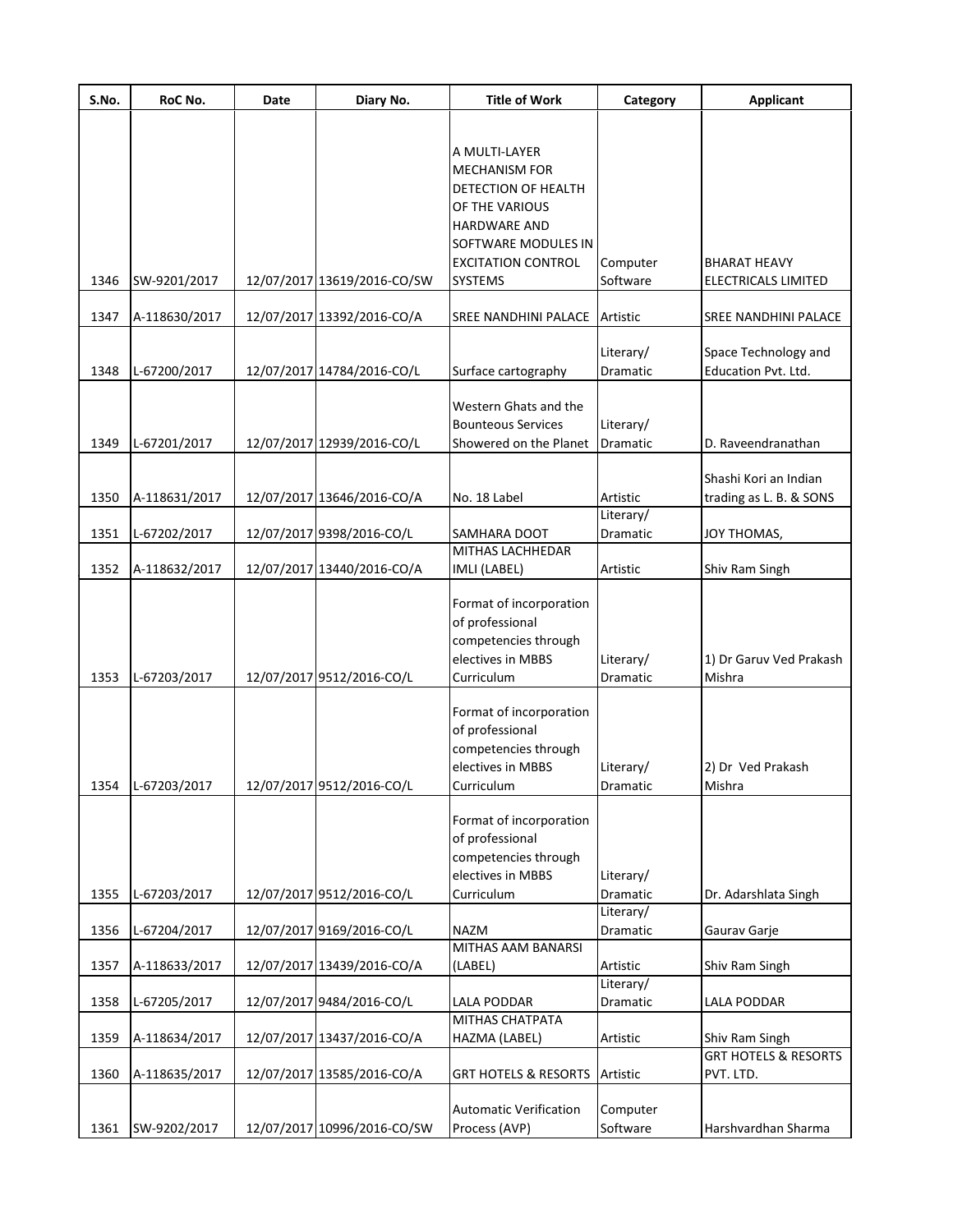| S.No. | RoC No.       | Date | Diary No.                  | <b>Title of Work</b>           | Category  | Applicant                     |
|-------|---------------|------|----------------------------|--------------------------------|-----------|-------------------------------|
|       |               |      |                            |                                |           | AMRITLAL G. SHAH,             |
|       |               |      |                            |                                |           | NILESH A. SHAH,               |
|       |               |      |                            |                                |           | MAHESH A. SHAH &              |
|       |               |      |                            |                                |           | AMEET J. SHAH; trading        |
|       |               |      |                            | Diamond's Bappa Flora          |           | as DIAMOND AGARBATTI          |
| 1362  | A-118636/2017 |      | 12/07/2017 13651/2016-CO/A | Agarbatti                      | Artistic  | & CO                          |
|       |               |      |                            | Izailon and the Deadly         | Literary/ |                               |
| 1363  | L-67206/2017  |      | 12/07/2017 9028/2016-CO/L  | Little Prince                  | Dramatic  | Siddhartha Hatimuria          |
|       |               |      |                            | Together the born of a         | Literary/ |                               |
| 1364  | L-67207/2017  |      | 12/07/2017 13467/2016-CO/L | God                            | Dramatic  | Bibhuti Prasad Senapati       |
|       |               |      |                            |                                |           | M/S. SUCHITA                  |
| 1365  | A-118637/2017 |      | 12/07/2017 13390/2016-CO/A | <b>COMFYBABY</b>               | Artistic  | <b>INDUSTRIES</b>             |
|       |               |      |                            |                                |           | RAMANDEEP SINGH               |
| 1366  | A-118638/2017 |      | 12/07/2017 13529/2016-CO/A | <b>WILD TIGER</b>              | Artistic  | <b>KAPOOR</b>                 |
|       |               |      |                            |                                |           | JASKARAN SINGH                |
| 1367  | A-118638/2017 |      | 12/07/2017 13529/2016-CO/A | <b>WILD TIGER</b>              | Artistic  | <b>KAPOOR</b>                 |
|       |               |      |                            |                                |           | <b>RAVINDER PAL SINGH</b>     |
| 1368  | A-118638/2017 |      | 12/07/2017 13529/2016-CO/A | <b>WILD TIGER</b>              | Artistic  | <b>KAPOOR</b>                 |
|       |               |      |                            |                                |           | RAMANDEEP SINGH               |
| 1369  | A-118639/2017 |      | 12/07/2017 13524/2016-CO/A | ULTIMA INDUSTRIAL              | Artistic  | <b>KAPOOR</b>                 |
|       |               |      |                            |                                |           | JASKARAN SINGH                |
| 1370  | A-118639/2017 |      | 12/07/2017 13524/2016-CO/A | ULTIMA INDUSTRIAL              | Artistic  | <b>KAPOOR</b>                 |
|       |               |      |                            |                                |           | <b>RAVINDER PAL SINGH</b>     |
| 1371  | A-118639/2017 |      | 12/07/2017 13524/2016-CO/A | ULTIMA INDUSTRIAL              | Artistic  | <b>KAPOOR</b>                 |
|       |               |      |                            |                                |           |                               |
|       |               |      |                            |                                |           |                               |
|       |               |      |                            |                                |           |                               |
|       |               |      |                            | MY CHOICE MY FUTURE            | Literary/ | <b>BodhBridge Educational</b> |
| 1372  | L-67208/2017  |      | 12/07/2017 14733/2016-CO/L | (MCMF) - Malayalam             | Dramatic  | Services Private Limited      |
|       |               |      |                            |                                |           | <b>RAMANDEEP SINGH</b>        |
| 1373  | A-118640/2017 |      | 12/07/2017 13528/2016-CO/A | CONCORDE                       | Artistic  | <b>KAPOOR</b>                 |
|       |               |      |                            |                                |           | <b>JASKARAN SINGH</b>         |
| 1374  | A-118640/2017 |      | 12/07/2017 13528/2016-CO/A | CONCORDE                       | Artistic  | <b>KAPOOR</b>                 |
|       |               |      |                            |                                |           | RAVINDER PAL SINGH            |
| 1375  | A-118640/2017 |      | 12/07/2017 13528/2016-CO/A | CONCORDE                       | Artistic  | <b>KAPOOR</b>                 |
|       |               |      |                            |                                | Literary/ |                               |
| 1376  | L-67209/2017  |      | 12/07/2017 12801/2016-CO/L | Vamsa                          | Dramatic  | Kavitha Kalyan                |
|       |               |      |                            |                                |           | <b>RAMANDEEP SINGH</b>        |
| 1377  | A-118641/2017 |      | 12/07/2017 13531/2016-CO/A | KIN                            | Artistic  | <b>KAPOOR</b>                 |
|       |               |      |                            |                                |           | <b>JASKARAN SINGH</b>         |
| 1378  | A-118641/2017 |      | 12/07/2017 13531/2016-CO/A | <b>KIN</b>                     | Artistic  | <b>KAPOOR</b>                 |
|       |               |      |                            |                                |           | <b>RAVINDER PAL SINGH</b>     |
| 1379  | A-118641/2017 |      | 12/07/2017 13531/2016-CO/A | KIN                            | Artistic  | <b>KAPOOR</b>                 |
|       |               |      |                            |                                |           |                               |
| 1380  | A-118642/2017 |      | 12/07/2017 12178/2016-CO/A | TASTY CORNER.                  | Artistic  | MR. OM PRAKASH SINGH          |
|       |               |      |                            |                                |           |                               |
|       |               |      |                            | <b>Commodity Derivatives</b>   | Literary/ | Madhookar Ghanshyam           |
| 1381  | L-67210/2017  |      | 12/07/2017 12495/2016-CO/L | <b>Trading</b>                 | Dramatic  | Pavaskar                      |
|       |               |      |                            |                                |           | SANWARIA SWEETS PVT.          |
| 1382  | A-118643/2017 |      | 12/07/2017 13214/2016-CO/A | LABALUB ZOO ZOOS               | Artistic  | LTD.                          |
|       |               |      |                            |                                |           | DEVENDRA KUMAR                |
| 1383  | A-118644/2017 |      | 12/07/2017 13462/2016-CO/A | <b>TNA</b>                     | Artistic  | VERMA                         |
|       |               |      |                            | A ACEBUILDERS                  |           |                               |
|       |               |      |                            | <b>FULFILLING ACEpirations</b> |           | M/S ACE INFRACITY             |
|       |               |      |                            |                                |           |                               |
| 1384  | A-118645/2017 |      | 12/07/2017 13945/2016-CO/A | <b>LOGO</b>                    | Artistic  | DEVELOPERS PVT LTD            |
| 1385  | A-118646/2017 |      | 12/07/2017 12860/2016-CO/A | Korie                          | Artistic  | Aditi Saxena                  |
| 1386  | A-118647/2017 |      | 12/07/2017 12731/2016-CO/A | <b>FUEL APPAREL</b>            | Artistic  | MADAN LAL BAJAJ               |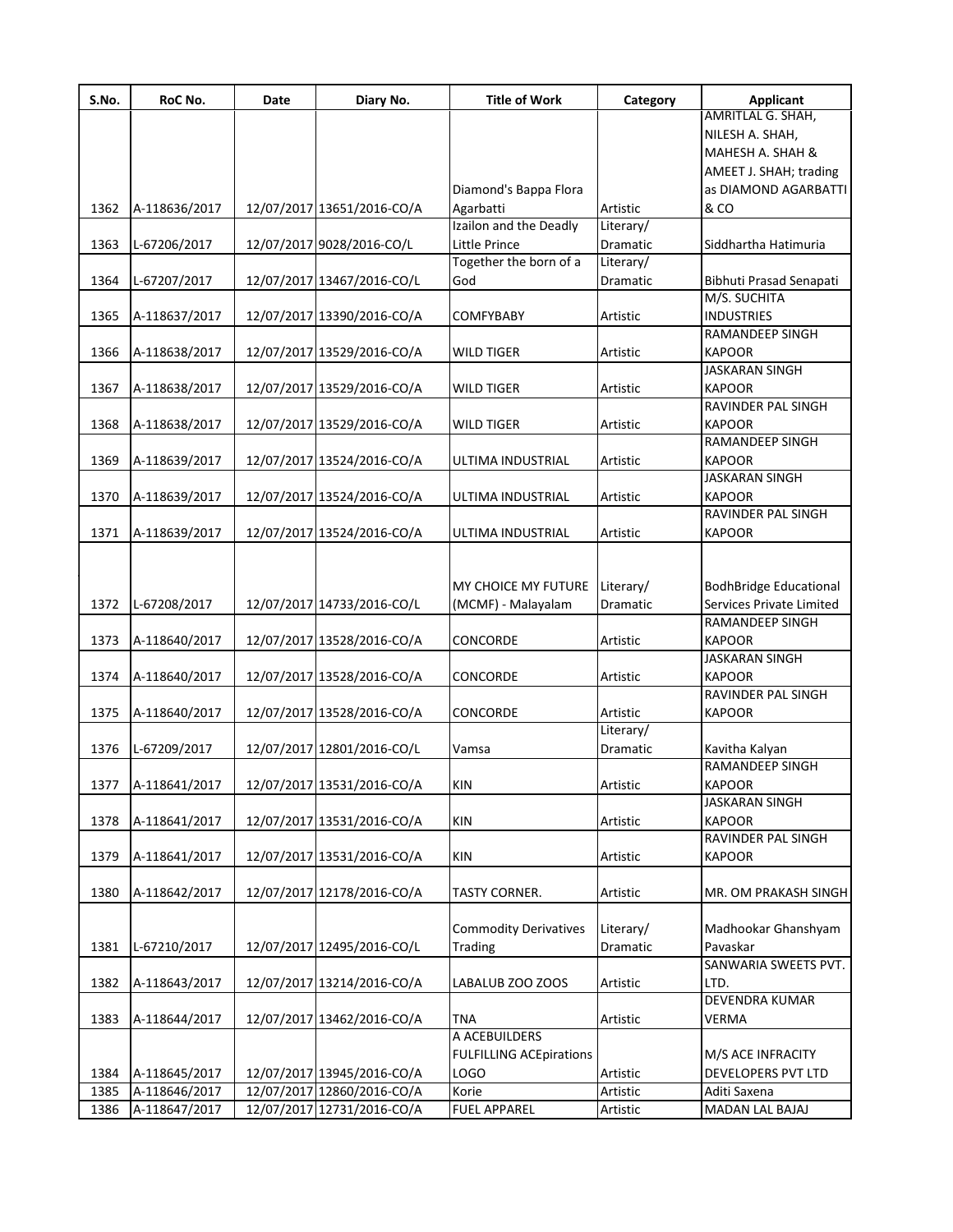| S.No. | RoC No.       | Date | Diary No.                  | <b>Title of Work</b>                  | Category  | <b>Applicant</b>                      |
|-------|---------------|------|----------------------------|---------------------------------------|-----------|---------------------------------------|
|       |               |      |                            |                                       |           | <b>MISHTANN FOODS</b>                 |
| 1387  | A-118648/2017 |      | 12/07/2017 11365/2016-CO/A | <b>MISHTANN LABEL</b>                 | Artistic  | LIMITED                               |
|       |               |      |                            |                                       |           | Shri Balram Krishi (Utpad             |
|       |               |      |                            |                                       |           | Avam Vipnan) Co. Op.                  |
| 1388  |               |      | 12/07/2017 13656/2016-CO/A | SBACO                                 | Artistic  | Society Ltd.                          |
|       | A-118649/2017 |      |                            |                                       | Literary/ |                                       |
| 1389  | L-67211/2017  |      | 12/07/2017 12886/2016-CO/L |                                       | Dramatic  |                                       |
|       |               |      |                            | Always Yours                          | Literary/ | Rishi Arya                            |
| 1390  | L-67212/2017  |      | 12/07/2017 12979/2016-CO/L | THE LAST ESCAPE                       | Dramatic  | <b>SUSHIL KUMAR</b>                   |
| 1391  | A-118650/2017 |      | 12/07/2017 9082/2016-CO/A  | <b>ZOOM</b>                           | Artistic  | MANJU DEVI                            |
|       |               |      |                            |                                       |           |                                       |
|       |               |      |                            | Mootra Chikitseya                     | Literary/ |                                       |
| 1392  | L-67213/2017  |      | 12/07/2017 12880/2016-CO/L | Naisargika Laabhagalu                 | Dramatic  | Jagdish R Bhurani                     |
|       |               |      |                            |                                       |           |                                       |
| 1393  | A-118651/2017 |      | 12/07/2017 12782/2016-CO/A | LITTLE MASTER SERIES                  | Artistic  | <b>INFINITY BOOKS</b>                 |
|       |               |      |                            |                                       |           | <b>ADARSH INDUSTRIAL</b>              |
| 1394  | A-118652/2017 |      | 12/07/2017 12778/2016-CO/A | <b>ADICO</b>                          | Artistic  | CORPORATION                           |
|       |               |      |                            | <b>DEHRADUN MILK SUZI</b>             |           |                                       |
| 1395  | A-118653/2017 |      | 12/07/2017 12784/2016-CO/A | <b>BREAD TOAST</b>                    | Artistic  | <b>GURDEEP FOODS</b>                  |
|       |               |      |                            |                                       |           | <b>SATYA SAI</b>                      |
|       | A-118654/2017 |      |                            |                                       |           |                                       |
| 1396  |               |      | 12/07/2017 12779/2016-CO/A | ANZA                                  | Artistic  | INTERNATIONAL<br>SANWARIA SWEETS PVT. |
|       |               |      | 12/07/2017 13131/2016-CO/A |                                       |           | LTD.                                  |
| 1397  | A-118655/2017 |      |                            | <b>JOY WHEELS</b>                     | Artistic  |                                       |
| 1398  | A-118656/2017 |      | 12/07/2017 12783/2016-CO/A | <b>GRABITUS</b><br>KANHA PREMIUM BAKE | Artistic  | M/S GRABITUS<br>SANWARIA SWEETS PVT.  |
|       |               |      |                            |                                       |           |                                       |
| 1399  | A-118657/2017 |      | 12/07/2017 13134/2016-CO/A | <b>RUSK</b>                           | Artistic  | LTD.                                  |
|       |               |      |                            |                                       |           | SANWARIA SWEETS PVT.                  |
| 1400  | A-118658/2017 |      | 12/07/2017 13136/2016-CO/A | KANHA BAKED DELIGHT                   | Artistic  | LTD.<br>M/S INFINITY BOOKS            |
|       |               |      |                            |                                       |           |                                       |
| 1401  | A-118659/2017 |      | 12/07/2017 12781/2016-CO/A | <b>INFINITY BOOKS</b>                 | Artistic  | <b>INDIA</b>                          |
|       |               |      |                            |                                       |           | SANWARIA SWEETS PVT.                  |
| 1402  | A-118660/2017 |      | 12/07/2017 13137/2016-CO/A | LABALUB                               | Artistic  | LTD.                                  |
|       |               |      |                            |                                       |           | SANWARIA SWEETS PVT.                  |
| 1403  | A-118661/2017 |      | 12/07/2017 13231/2016-CO/A | KANHA WITH BOWL                       | Artistic  | LTD.                                  |
|       |               |      |                            |                                       |           | M/S RAJIT                             |
| 1404  | A-118662/2017 |      | 12/07/2017 12780/2016-CO/A | <b>KAPSON</b>                         | Artistic  | INTERNATIONAL                         |
|       |               |      |                            |                                       |           | SANWARIA SWEETS PVT.                  |
| 1405  | A-118663/2017 |      | 12/07/2017 13221/2016-CO/A | LABALUB CORN-O-POP                    | Artistic  | LTD.                                  |
|       |               |      |                            |                                       |           | SANWARIA SWEETS PVT.                  |
| 1406  | A-118664/2017 |      | 12/07/2017 13228/2016-CO/A | <b>CHIRPIRE</b>                       | Artistic  | LTD.                                  |
|       |               |      |                            |                                       | Computer  |                                       |
| 1407  | SW-9203/2017  |      | 12/07/2017 3989/2015-CO/SW | CometChat                             | Software  | <b>Anant Garg</b>                     |
|       |               |      |                            |                                       | Computer  |                                       |
| 1408  | SW-9203/2017  |      | 12/07/2017 3989/2015-CO/SW | CometChat                             | Software  | Anuj Garg                             |
|       |               |      |                            |                                       | Computer  |                                       |
| 1409  | SW-9204/2017  |      | 12/07/2017 4535/2015-CO/SW | Artfactory                            | Software  | Archana Deshpande                     |
|       |               |      |                            |                                       | Literary/ |                                       |
| 1410  | L-67214/2017  |      | 12/07/2017 11990/2016-CO/L | LESSON                                | Dramatic  | PANKAJ HIRAL PATEL                    |
|       |               |      |                            | Law of Industrial                     | Literary/ |                                       |
| 1411  | L-67215/2017  |      | 12/07/2017 10883/2016-CO/L | <b>Disputes</b>                       | Dramatic  | Dr. Sanjeev Kumar                     |
|       |               |      |                            |                                       |           | SMT. RAJNI DEVI                       |
|       |               |      |                            |                                       |           | AGRAWAL W/o. SH.                      |
|       |               |      |                            |                                       |           | PRADEEP KUMAR                         |
| 1412  | A-118665/2017 |      | 12/07/2017 13243/2016-CO/A | <b>GINNI BRAND PLASTER</b>            | Artistic  | AGRAWAL                               |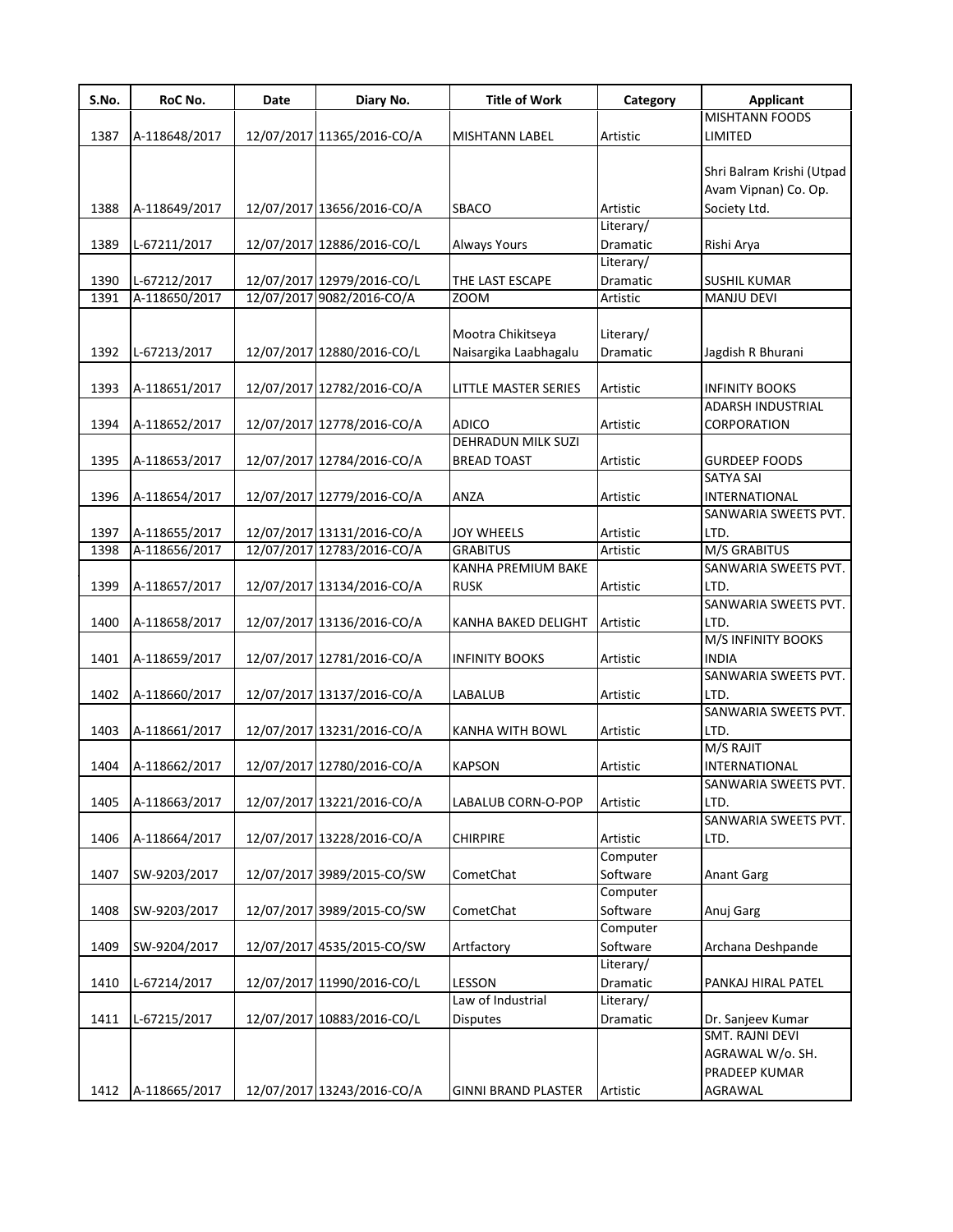| S.No.        | RoC No.                        | Date | Diary No.                                                | <b>Title of Work</b>                    | Category              | <b>Applicant</b>                             |
|--------------|--------------------------------|------|----------------------------------------------------------|-----------------------------------------|-----------------------|----------------------------------------------|
|              |                                |      |                                                          |                                         |                       | <b>INTEGRATEDMOBI TECH</b>                   |
| 1413         | A-118666/2017                  |      | 12/07/2017 13250/2016-CO/A                               | <b>ICCON</b>                            | Artistic              | PRIVATE LIMITED                              |
|              |                                |      |                                                          | <b>TRUNKS COMPANY</b>                   |                       |                                              |
| 1414         | A-118667/2017                  |      | 12/07/2017 13252/2016-CO/A                               | <b>JAIPUR</b>                           | Artistic              | TRUNKS COMPANY LLP                           |
|              |                                |      |                                                          |                                         |                       | <b>GURKRIPAL SINGH</b>                       |
| 1415<br>1416 | A-118668/2017<br>A-118669/2017 |      | 12/07/2017 13096/2015-CO/A<br>12/07/2017 13098/2016-CO/A | <b>DEMOCRATIC</b><br>MADAN'S SINCE 1985 | Artistic<br>Artistic  | <b>MANN</b><br><b>BRAHM PAL YADAV</b>        |
|              |                                |      |                                                          |                                         |                       |                                              |
|              |                                |      |                                                          | NISCHAL A+ VEDIC                        | Literary/             |                                              |
| 1417         | L-67216/2017                   |      | 12/07/2017 13300/2015-CO/L                               | <b>MATHEMATICS LEVEL 5</b>              | Dramatic              | NISCHAL NARAYANAM                            |
|              |                                |      |                                                          |                                         |                       |                                              |
| 1418         | A-118670/2017                  |      | 12/07/2017 14467/2016-CO/A                               | Chandan-CHOCO FUN                       | Artistic              | STC India Pvt. Ltd                           |
| 1419         | A-118671/2017                  |      | 12/07/2017 14442/2016-CO/A                               | <b>CLAN YOU</b>                         | Artistic              | MR. LALIT TEKCHANDANI                        |
| 1420         | A-118672/2017                  |      | 12/07/2017 14449/2016-CO/A                               | <b>Vedic Mantras</b>                    | Artistic              | Meenakshi Bhatia                             |
|              |                                |      |                                                          |                                         |                       |                                              |
|              |                                |      |                                                          |                                         | Literary/             | USHA INTERNATIONAL                           |
| 1421         | L-67217/2017                   |      | 12/07/2017 13223/2016-CO/L                               | <b>TISVA TVC</b>                        | Dramatic              | LIMITED                                      |
|              |                                |      |                                                          | <b>DEALING WITH</b>                     | Literary/             | <b>MS INNER SELF</b><br><b>INTEGRATION</b>   |
| 1422         | L-67218/2017                   |      | 12/07/2017 11940/2016-CO/L                               | <b>CHEATING COURSE</b>                  | Dramatic              | WORLDWIDE                                    |
|              |                                |      |                                                          |                                         |                       |                                              |
| 1423         | A-118673/2017                  |      | 12/07/2017 13156/2016-CO/A                               | PRADIP TAGAR LABEL                      | Artistic              | PRADIP SOAP FACTORY                          |
|              |                                |      |                                                          |                                         |                       | <b>MS INNER SELF</b>                         |
|              |                                |      |                                                          | <b>DEALING WITH BREAK</b>               | Literary/             | <b>INTEGRATION</b>                           |
| 1424         | L-67219/2017                   |      | 12/07/2017 11938/2016-CO/L                               | <b>UP COURSE</b>                        | Dramatic              | WORLDWIDE<br>M/S. INNER SELF                 |
|              |                                |      |                                                          | <b>LEARNING TO</b>                      | Literary/             | <b>INTEGRATION</b>                           |
| 1425         | L-67220/2017                   |      | 12/07/2017 11932/2016-CO/L                               | <b>COMMUNICATE COURSE Dramatic</b>      |                       | WORLDWIDE                                    |
|              |                                |      |                                                          |                                         |                       | MS INNER SELF                                |
|              |                                |      |                                                          | <b>STRESS MANAGEMENT</b>                | Literary/             | <b>INTEGRATION</b>                           |
| 1426         | L-67221/2017                   |      | 12/07/2017 11931/2016-CO/L                               | COURSE                                  | Dramatic              | WORLDWIDE                                    |
| 1427         | A-118674/2017                  |      | 12/07/2017 13212/2016-CO/A                               | <b>T TULSI</b>                          | Artistic              | DABUR INDIA LIMITED                          |
|              |                                |      |                                                          |                                         |                       |                                              |
| 1428         | A-118675/2017                  |      | 12/07/2017 13206/2016-CO/A                               | <b>MUKUND</b>                           | Artistic              | MANISH D. PRAJAPATI                          |
|              |                                |      |                                                          | <b>GREEN SUPERMAN</b>                   |                       | MR RAMESH SINGH,                             |
| 1429         | A-118676/2017                  |      | 12/07/2017 13154/2016-CO/A                               | <b>SUPER STAINLESS</b>                  | Artistic              | <b>PROP</b>                                  |
|              |                                |      |                                                          | <b>PYNES COFFEE</b>                     |                       | MR NIKHIL PINJANI,                           |
| 1430         | A-118677/2017                  |      | 12/07/2017 13152/2016-CO/A                               | <b>CARTOON</b><br>NEURAL NETWORK AND    | Artistic<br>Literary/ | PROP                                         |
| 1431         | L-67222/2017                   |      | 12/07/2017 6968/2016-CO/L                                | <b>FUZZY LOGIC</b>                      | Dramatic              | Kamal Hajari                                 |
|              |                                |      |                                                          | NEURAL NETWORK AND                      | Literary/             |                                              |
| 1432         | L-67222/2017                   |      | 12/07/2017 6968/2016-CO/L                                | <b>FUZZY LOGIC</b>                      | Dramatic              | Yogesh Golhar                                |
|              |                                |      |                                                          | NEURAL NETWORK AND                      | Literary/             |                                              |
| 1433         | L-67222/2017                   |      | 12/07/2017 6968/2016-CO/L                                | <b>FUZZY LOGIC</b>                      | Dramatic              | Dr. Ujwalla Gawande                          |
|              |                                |      |                                                          | <b>BACHPAN LETS</b>                     |                       | Ajay Gupta, Authorized                       |
|              |                                |      |                                                          | PRACTICE CURSIVE                        | Literary/             | Director of S.K.                             |
| 1434         | L-67223/2017                   |      | 12/07/2017 13343/2016-CO/L                               | <b>WRITING LEVEL-III</b>                | Dramatic              | <b>EDUCATIONS PVT.LTD</b>                    |
|              |                                |      |                                                          | <b>HOMEC INVISIBLE</b>                  | Literary/             |                                              |
| 1435         | L-67224/2017                   |      | 12/07/2017 13229/2016-CO/L                               | <b>HOMES</b>                            | Dramatic              | HOMEC DECORS PVT LTD                         |
| 1436         | A-118678/2017                  |      | 12/07/2017 13300/2016-CO/A                               | MADAN'S SINCE 1985                      | Artistic              | <b>BRAHM PAL YADAV</b>                       |
| 1437         | A-118679/2017                  |      | 12/07/2017 13096/2016-CO/A                               | MADAN'S SINCE 1985                      | Artistic              | <b>BRAHM PAL YADAV</b><br>JITENDRA PANJWANI, |
| 1438         | A-118680/2017                  |      | 12/07/2017 13153/2016-CO/A                               | NEWTON COCA DELIGHT Artistic            |                       | PROP                                         |
|              |                                |      |                                                          |                                         |                       |                                              |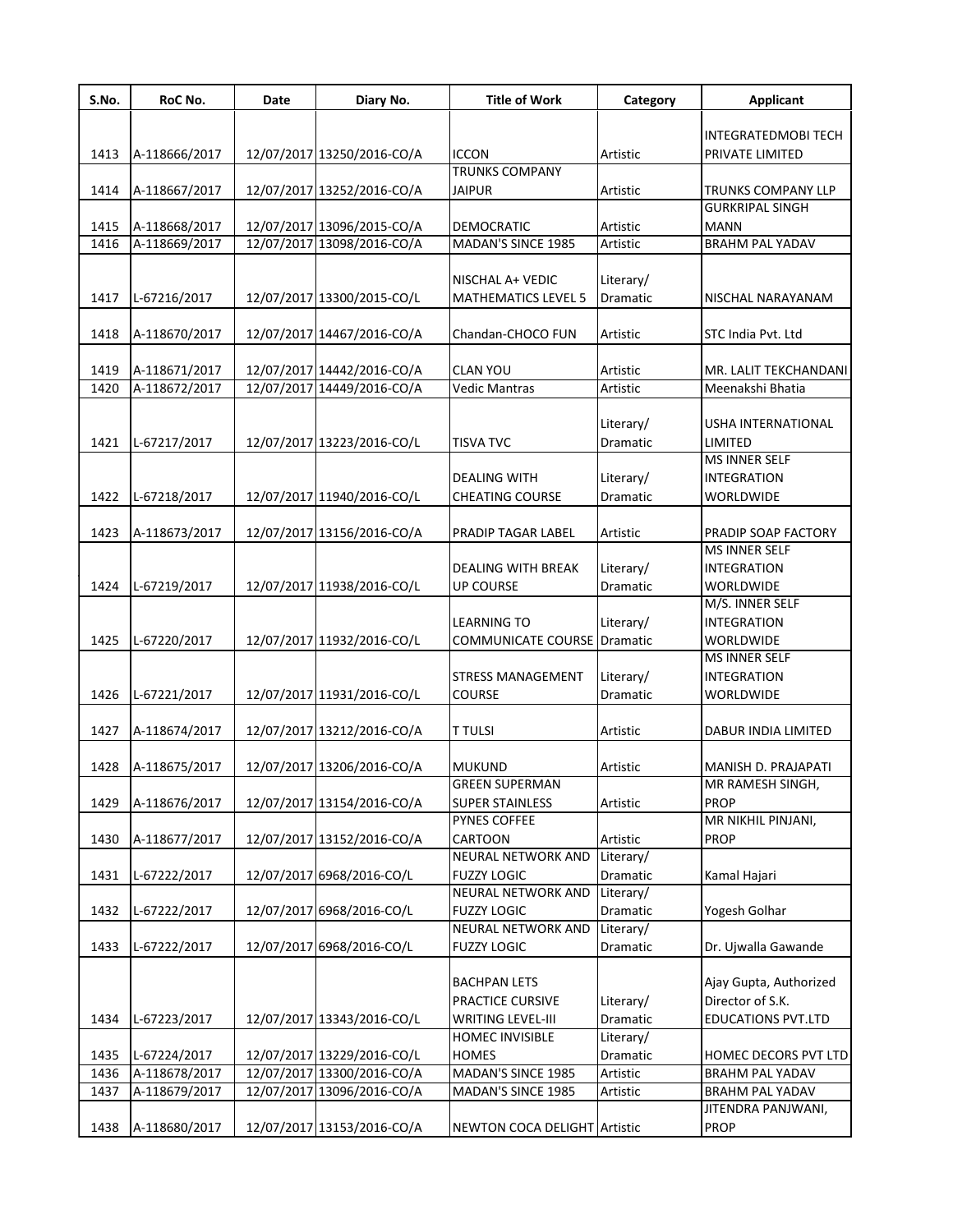| S.No. | RoC No.       | Date       | Diary No.                  | <b>Title of Work</b>        | Category  | <b>Applicant</b>             |
|-------|---------------|------------|----------------------------|-----------------------------|-----------|------------------------------|
|       |               |            |                            |                             |           |                              |
|       |               |            |                            | Nama Gromor Artistic        |           | Coromandel                   |
| 1439  | A-118682/2017 |            | 12/07/2017 13029/2016-CO/A | Work (Kannada)              | Artistic  | <b>International Limited</b> |
| 1440  | A-118683/2017 |            | 12/07/2017 13303/2016-CO/A | <b>SCHAANEH</b>             | Artistic  | <b>BHARTI SHARMA</b>         |
|       |               |            |                            |                             |           |                              |
|       |               |            |                            | Nama Gromor Label           |           | Coromandel                   |
| 1441  | A-118684/2017 |            | 12/07/2017 13030/2016-CO/A | Kannada                     | Artistic  | <b>International Limited</b> |
|       |               |            |                            |                             | Literary/ |                              |
| 1442  | L-67226/2017  |            | 12/07/2017 13338/2016-CO/L | Callosity                   | Dramatic  | Abhijit Gajwani              |
| 1443  | A-118685/2017 |            | 12/07/2017 13202/2016-CO/A | <b>TARA</b>                 | Artistic  | <b>JAY PRAKASH</b>           |
|       |               |            |                            |                             |           |                              |
| 1444  | A-118686/2017 |            | 12/07/2017 13210/2016-CO/A | <b>COCO NUTTIES</b>         | Artistic  | MR AMAN GUPTA, PROP          |
| 1445  | A-118687/2017 |            | 12/07/2017 13092/2016-CO/A | <b>GUPTA BROTHERS</b>       | Artistic  | <b>GUPTA BROTHERS</b>        |
|       |               |            |                            |                             |           | PARESHBHAI DAYABHAI          |
|       |               |            |                            |                             |           |                              |
|       |               |            |                            |                             |           | PATEL MANISHKUMAR            |
|       |               |            |                            |                             |           | ARVINDBHAI PATEL             |
|       |               |            |                            | <b>SUPER TAPE WITH SPL</b>  |           | ASHWINBHAI DAYABHAI          |
| 1446  | A-118688/2017 |            | 12/07/2017 13207/2016-CO/A | LOGO                        | Artistic  | SANTOKI                      |
|       |               |            |                            | <b>BETWEEN THE POET</b>     | Literary/ |                              |
| 1447  | L-67227/2017  |            | 12/07/2017 12148/2016-CO/L | <b>AND HER PENCIL</b>       | Dramatic  | <b>BONDINA ELANGBAM</b>      |
|       |               |            |                            |                             |           | LAXMI REMOTE (INDIA)         |
| 1448  | A-118689/2017 |            | 12/07/2017 13072/2016-CO/A | LRIPL                       | Artistic  | PVT. LTD.                    |
|       |               |            |                            |                             |           | LAXMI REMOTE (INDIA)         |
| 1449  | A-118690/2017 |            | 12/07/2017 13076/2016-CO/A | LRIPL                       | Artistic  | PVT. LTD.                    |
|       |               |            |                            |                             | Literary/ |                              |
| 1450  | L-67228/2017  |            | 12/07/2017 11970/2016-CO/L | <b>CARE HEALING</b>         | Dramatic  | <b>CHARU KAPUR</b>           |
|       |               |            |                            | <b>KISHAN AUR</b>           | Literary/ |                              |
| 1451  | L-67229/2017  |            | 12/07/2017 13143/2016-CO/L | ARTHVYAVASTHA               | Dramatic  | <b>MANOJ KUMAR</b>           |
|       |               |            |                            |                             |           | <b>MR SACHIN</b>             |
|       |               |            |                            |                             |           | NANDKISHORE                  |
| 1452  | A-118691/2017 |            | 12/07/2017 13151/2016-CO/A | <b>DON</b>                  | Artistic  | AGRAWAL, PROP                |
|       |               |            |                            | FUN FINE HUNGER             |           |                              |
|       |               |            |                            | CHOICE CHOCO CREAM          |           | <b>MS PARUL FOOD</b>         |
| 1453  | A-118692/2017 |            | 12/07/2017 14199/2016-CO/A | <b>ROLL</b>                 | Artistic  | <b>PRODUCTS</b>              |
|       |               |            |                            |                             |           | M/S REDCOM                   |
| 1454  | A-118693/2017 |            | 12/07/2017 11952/2016-CO/A | <b>HOTRED</b>               | Artistic  | INTERNATIONAL                |
| 1455  | A-118694/2017 |            | 12/07/2017 11953/2016-CO/A | ARGI                        | Artistic  | <b>M/S TEKTRONICS</b>        |
|       |               |            |                            | FUN FINE HUNGER             |           |                              |
|       |               |            |                            | <b>CHOICE CRUNCHY</b>       |           | MS PARUL FOOD                |
| 1456  | A-118695/2017 |            | 12/07/2017 14200/2016-CO/A | <b>CHOCO ROLL</b>           | Artistic  | <b>PRODUCTS</b>              |
|       |               |            |                            | DANCE DYNAMOS (GOT          |           |                              |
|       |               |            |                            | YOUR TALENT SHOW            | Literary/ |                              |
| 1457  | L-67230/2017  |            | 12/07/2017 14491/2016-CO/L | <b>YOUR MOVES)</b>          | Dramatic  | CHERYL NAZARETH              |
|       |               |            |                            |                             |           | Radhey Radhey Sarees         |
| 1458  | A-118696/2017 |            | 12/07/2017 14490/2016-CO/A | <b>HIMALEE</b>              | Artistic  | Pvt. Ltd.                    |
|       |               |            |                            |                             | Literary/ |                              |
| 1459  | L-67231/2017  |            | 12/07/2017 8332/2016-CO/L  | Divine Trouble              | Dramatic  | Arshiyaa Taj Khan Lodhi      |
|       |               |            |                            | <b>INTRODUCTION TO</b>      |           | <b>TWO MINDS</b>             |
|       |               |            |                            | <b>FUZZY LOGIC GRAPH</b>    | Literary/ | <b>TECHNOLOGY PRIVATE</b>    |
| 1460  | L-67232/2017  | 13-07-2017 | 13669/2016-CO/L            | <b>THEORY PHYSICS</b>       | Dramatic  | LIMITED                      |
|       |               |            |                            |                             |           | MR. RAVI KUMAR               |
| 1461  | A-118697/2017 | 13-07-2017 | 14320/2016-CO/A            | WOLF COCONUT WATER Artistic |           | BAKHRU                       |
|       |               |            |                            |                             |           |                              |
|       |               |            |                            | <b>WOLF LONDON DAIRY</b>    |           | MR. RAVI KUMAR               |
| 1462  | A-118698/2017 | 13-07-2017 | 14319/2016-CO/A            | CARAMEL BONBON              | Artistic  | <b>BAKHRU</b>                |
|       |               |            |                            |                             |           |                              |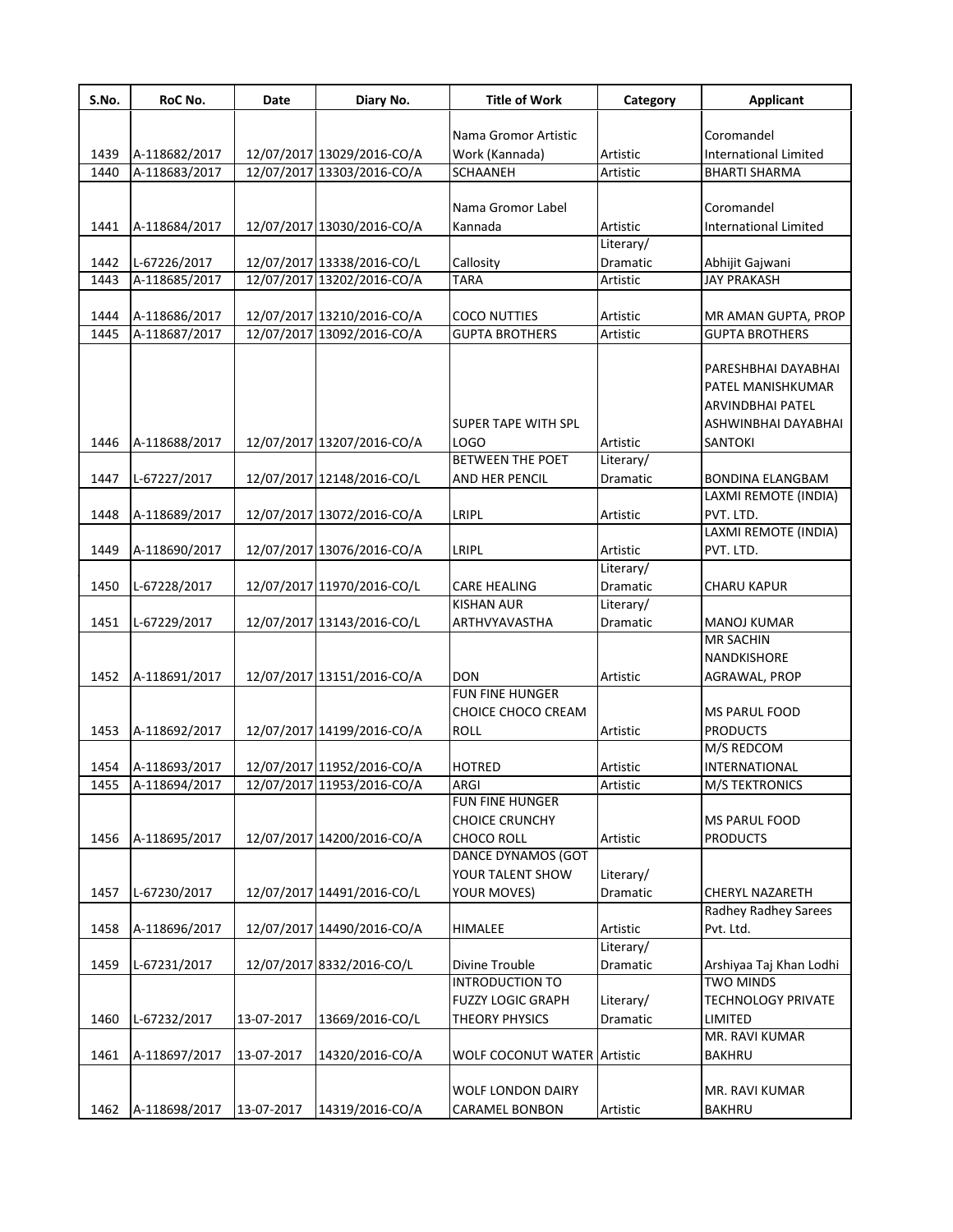| S.No. | RoC No.       | Date       | Diary No.       | <b>Title of Work</b>                                                       | Category              | <b>Applicant</b>                                                                      |
|-------|---------------|------------|-----------------|----------------------------------------------------------------------------|-----------------------|---------------------------------------------------------------------------------------|
|       |               |            |                 |                                                                            |                       | MR. RAVI KUMAR                                                                        |
| 1463  | A-118699/2017 | 13-07-2017 | 14322/2016-CO/A | WOLF KESAR MALAI POP Artistic                                              |                       | <b>BAKHRU</b>                                                                         |
|       |               |            |                 | <b>WOLF KACHA PAKKA</b>                                                    |                       | MR. RAVI KUMAR                                                                        |
| 1464  | A-118700/2017 | 13-07-2017 | 14323/2016-CO/A | AAM                                                                        | Artistic              | <b>BAKHRU</b>                                                                         |
|       |               |            |                 |                                                                            |                       | MR. RAVI KUMAR                                                                        |
| 1465  | A-118701/2017 | 13-07-2017 | 14324/2016-CO/A | WOLF RABDI KULFI POP                                                       | Artistic              | <b>BAKHRU</b>                                                                         |
|       |               |            |                 |                                                                            |                       |                                                                                       |
| 1466  | A-118702/2017 | 13-07-2017 | 14325/2016-CO/A | <b>POLY GREEN</b>                                                          | Artistic              | MR. RAVINDRA SINGHAI                                                                  |
|       |               |            |                 |                                                                            |                       | MR. ASHOK KUMAR                                                                       |
| 1467  | A-118703/2017 | 13-07-2017 | 14313/2016-CO/A | <b>SHATABDI</b>                                                            | Artistic              | <b>GUPTA</b>                                                                          |
|       |               |            |                 |                                                                            | Literary/             |                                                                                       |
| 1468  | L-67233/2017  | 13-07-2017 | 13495/2016-CO/L | Combust Moon - Part II                                                     | Dramatic              | Himanshu Shangari                                                                     |
|       |               |            |                 | Retrograde Venus - Part                                                    | Literary/             |                                                                                       |
| 1469  | L-67234/2017  | 13-07-2017 | 13488/2016-CO/L | Ш.                                                                         | Dramatic              | Himanshu Shangari                                                                     |
| 1470  | L-67235/2017  | 13-07-2017 | 8224/2016-CO/L  | Vulnerability Scanner for<br>SQL Injection based on<br>Deep Web Harvesting | Literary/<br>Dramatic | Vrushali Narendra Bora,<br>Mr. Niranjan L. Bhale<br>M/S. NARAYANA                     |
|       |               |            |                 | NH NARAYANA HEALTH                                                         |                       | HRUDAYALAYA PRIVATE                                                                   |
| 1471  | A-118704/2017 | 13-07-2017 | 13395/2016-CO/A | <b>NETWORK</b>                                                             | Artistic              | LIMITED                                                                               |
|       |               |            |                 |                                                                            |                       | M/S. ADARSH TEA                                                                       |
| 1472  | A-118705/2017 | 13-07-2017 | 12120/2016-CO/A | HIRA MOTI LABEL                                                            | Artistic              | COMPANY                                                                               |
|       |               |            |                 |                                                                            |                       |                                                                                       |
| 1473  | A-118706/2017 | 13-07-2017 | 12121/2016-CO/A | SA BAR SHAKTI LABEL                                                        | Artistic              | M/S. PATEL CHEMICALS                                                                  |
|       |               |            |                 |                                                                            |                       |                                                                                       |
| 1474  | A-118707/2017 | 13-07-2017 | 12122/2016-CO/A | LEENOVA LABEL                                                              | Artistic              | M/S. PARAS ENGINEERS                                                                  |
| 1475  | A-118708/2017 | 13-07-2017 | 12123/2016-CO/A | <b>DOLLER LABEL</b>                                                        | Artistic              | <b>VIMAL PROTEINS</b><br>INDUSTRY [JUNAGADH]<br>PVT. LTD.<br>M/S. SHAH POPATLAL       |
| 1476  | A-118709/2017 | 13-07-2017 | 12125/2016-CO/A | <b>FIVE STAR LABEL</b>                                                     | Artistic              | SHANKERLAL                                                                            |
|       |               |            |                 |                                                                            | Literary/             |                                                                                       |
| 1477  | L-67236/2017  | 13-07-2017 | 13483/2016-CO/L | Combust Saturn - Part I                                                    | Dramatic              | Himanshu Shangari                                                                     |
|       |               |            |                 | Retrograde Saturn - Part                                                   | Literary/             |                                                                                       |
| 1478  | L-67237/2017  | 13-07-2017 | 13487/2016-CO/L | Ш<br>SSC (CGL) TIER-II                                                     | Dramatic              | Himanshu Shangari                                                                     |
| 1479  | L-67238/2017  | 13-07-2017 | 13175/2016-CO/L | QUANTITATIVE<br><b>APTITUDE MODEL</b><br>PAPERS 21 TO 30<br>(ENGLISH)      | Literary/<br>Dramatic | <b>NITU SINGH ALIAS</b><br>NEETU SINGH (PEN<br>NAME), D/o LATE SH. KD<br><b>SINGH</b> |
|       |               |            |                 |                                                                            | Literary/             |                                                                                       |
| 1480  | L-67239/2017  | 13-07-2017 | 13480/2016-CO/L | Combust Venus - Part I                                                     | Dramatic              | Himanshu Shangari                                                                     |
| 1481  | L-67240/2017  | 13-07-2017 | 13052/2016-CO/L | <b>SSC TIER-II MATHS</b><br>MODEL PAPERS 31 TO<br>40                       | Literary/<br>Dramatic | NITU SINGH ALIAS<br>NEETU SINGH (PEN<br>NAME), D/o LATE SH. KD<br><b>SINGH</b>        |
| 1482  | L-67241/2017  | 13-07-2017 | 13054/2016-CO/L | MECHANICAL STRENGTH<br>OF MATERIALS &<br><b>MACHINE DESIGN</b>             | Literary/<br>Dramatic | NITU SINGH ALIAS<br><b>NEETU SINGH (PEN</b><br>NAME), D/o LATE SH. KD<br><b>SINGH</b> |
|       |               |            |                 | THE HIDDEN APE OF THE                                                      |                       |                                                                                       |
| 1483  | A-118710/2017 | 13-07-2017 | 13057/2015-CO/A | ZERO MOUNT.                                                                | Artistic              | Kedar Arun Prasade                                                                    |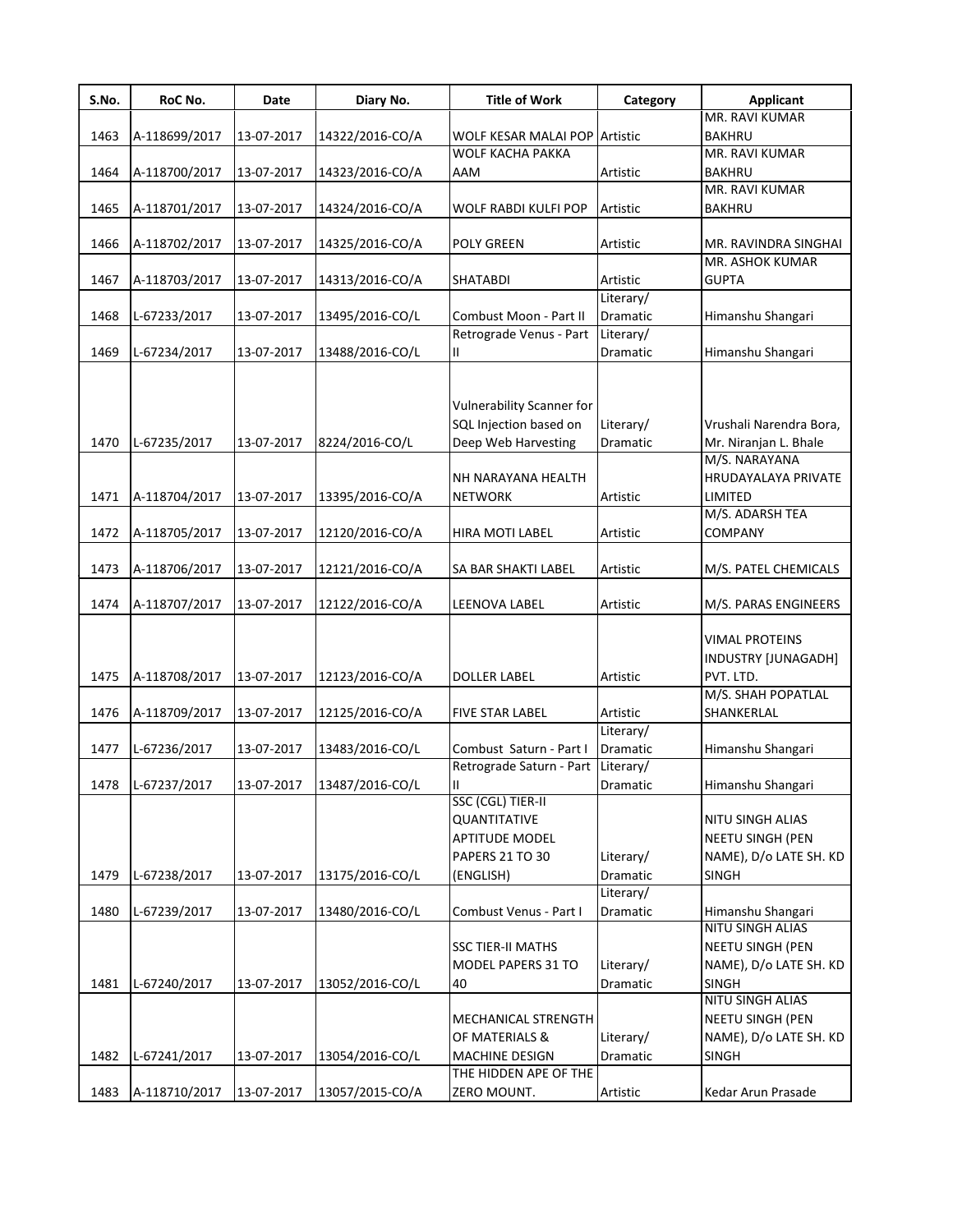| S.No. | RoC No.       | <b>Date</b> | Diary No.       | <b>Title of Work</b>           | Category  | Applicant                    |
|-------|---------------|-------------|-----------------|--------------------------------|-----------|------------------------------|
|       |               |             |                 |                                |           |                              |
|       |               |             |                 | <b>SSC TIER-II TEST SERIES</b> |           | NITU SINGH ALIAS             |
|       |               |             |                 | <b>ENGLISH LANGUAGE &amp;</b>  |           | <b>NEETU SINGH (PEN</b>      |
|       |               |             |                 | <b>COMPREHENSION 1 TO</b>      | Literary/ | NAME), D/o LATE SH. KD       |
| 1484  | L-67242/2017  | 13-07-2017  | 13170/2016-CO/L | 10                             | Dramatic  | <b>SINGH</b>                 |
|       |               |             |                 | <b>KD CAMPUS CIVIL</b>         |           | <b>NITU SINGH ALIAS</b>      |
|       |               |             |                 | ENGINEERING                    |           | <b>NEETU SINGH (PEN</b>      |
|       |               |             |                 | (MULTIPLE CHOICE               | Literary/ | NAME), D/o LATE SH. KD       |
| 1485  | L-67243/2017  | 13-07-2017  | 13057/2016-CO/L | QUESTIONS)                     | Dramatic  | <b>SINGH</b>                 |
|       |               |             |                 |                                |           |                              |
|       |               |             |                 | SSC (CGL) TIER-II              |           | NITU SINGH ALIAS             |
|       |               |             |                 | QUANTITATIVE                   |           | <b>NEETU SINGH (PEN</b>      |
|       |               |             |                 | <b>APTITUDE MODEL</b>          | Literary/ | NAME), D/o LATE SH. KD       |
| 1486  | L-67244/2017  | 13-07-2017  | 13176/2016-CO/L | PAPERS 21 TO 30 (HINDI)        | Dramatic  | <b>SINGH</b>                 |
|       |               |             |                 | <b>BALAJI CHATAKA</b>          |           |                              |
| 1487  | A-118711/2017 | 13-07-2017  | 11343/2016-CO/A | PATAKA LABEL                   | Artistic  | <b>BALAJI WAFERS PVT LTD</b> |
|       |               |             |                 | <b>BALAJI WAFERS HINDI</b>     |           |                              |
| 1488  | A-118712/2017 | 13-07-2017  | 11336/2016-CO/A | FONT LOGO                      | Artistic  | BALAJI WAFERS PVT LTD        |
|       |               |             |                 |                                |           |                              |
|       |               |             |                 | <b>BALAJI NAMKEEN</b>          |           |                              |
| 1489  | A-118713/2017 | 13-07-2017  | 11339/2016-CO/A | <b>GUJARATI FONT LOGO</b>      | Artistic  | <b>BALAJI WAFERS PVT LTD</b> |
|       |               |             |                 | <b>BALAJI NAMKEEN HINDI</b>    |           |                              |
| 1490  | A-118714/2017 | 13-07-2017  | 11341/2016-CO/A | FONT LOGO                      | Artistic  | <b>BALAJI WAFERS PVT LTD</b> |
|       |               |             |                 |                                |           |                              |
| 1491  | A-118715/2017 | 13-07-2017  | 11334/2016-CO/A | <b>BALAJI LOGO</b>             | Artistic  | <b>BALAJI WAFERS PVT LTD</b> |
|       |               |             |                 | <b>BALAJI WAFERS ENGLISH</b>   |           |                              |
| 1492  | A-118716/2017 | 13-07-2017  | 11337/2016-CO/A | FONT LOGO                      | Artistic  | <b>BALAJI WAFERS PVT LTD</b> |
|       |               |             |                 | <b>BALAJI NAMKEEN</b>          |           |                              |
| 1493  | A-118717/2017 | 13-07-2017  | 11342/2016-CO/A | <b>ENGLISH FONT LOGO</b>       | Artistic  | <b>BALAJI WAFERS PVT LTD</b> |
|       |               |             |                 |                                |           |                              |
|       |               |             |                 | <b>BALAJI WAFERS</b>           |           |                              |
| 1494  | A-118718/2017 | 13-07-2017  | 11335/2016-CO/A | <b>GUJARATI FONT LOGO</b>      | Artistic  | BALAJI WAFERS PVT LTD        |
|       |               |             |                 |                                |           |                              |
|       |               |             |                 |                                |           | LA- GAJJAR MACHNERIES        |
| 1495  | A-118719/2017 | 13-07-2017  | 11118/2016-CO/A | <b>VARUNA</b>                  | Artistic  | PVT LTD                      |
|       |               |             |                 |                                | Literary/ |                              |
| 1496  | L-67245/2017  | 13-07-2017  | 12407/2016-CO/L | DEATH FORMULA                  | Dramatic  | Dr. S.M. Ameen               |
|       |               |             |                 |                                |           |                              |
|       |               |             |                 |                                | Literary/ | SHRI. DHANANJAY              |
| 1497  | L-67246/2017  | 13-07-2017  | 12139/2016-CO/L | 2016(2)                        | Dramatic  | SHANTARAM JANORKAR           |
|       |               |             |                 |                                |           |                              |
|       |               |             |                 |                                |           | 1) Dilip Himatbhai           |
|       |               |             |                 |                                |           | Lathiya, 2) Himatbhai        |
|       |               |             |                 | <b>GOLDEN STONE IN</b>         |           | Nagjibhai Lathiya, 3)        |
|       |               |             |                 | <b>CIRCLE WITH THE</b>         |           | Jitendra Bhavan Bhai         |
| 1498  | A-118720/2017 | 13-07-2017  | 14040/2016-CO/A | DEVICE OF WHEAT                | Artistic  | Kikani                       |
|       |               |             |                 |                                |           |                              |
|       |               |             |                 | SHIVARTHI MAHA SAT             | Literary/ | <b>DWARKA PURI</b>           |
| 1499  | L-67247/2017  | 13-07-2017  | 14011/2016-CO/L | SAI                            | Dramatic  | <b>GOSWAMI SHIVARTHI</b>     |
|       |               |             |                 |                                | Literary/ |                              |
| 1500  | L-67248/2017  | 13-07-2017  | 10622/2016-CO/L | Ranger                         | Dramatic  | Aseem Arora                  |
|       |               |             |                 |                                |           | <b>MR UDAY PRATAP</b>        |
|       |               |             |                 |                                |           | SHARMA MS NAVYA              |
| 1501  | A-118722/2017 | 13-07-2017  | 11212/2016-CO/A | <b>KISSAN VALLEY</b>           | Artistic  | <b>PLASTIC</b>               |
|       |               |             |                 |                                |           |                              |
|       |               |             |                 |                                |           | <b>SHOP RAJASTHAN</b>        |
| 1502  | A-118723/2017 | 13-07-2017  | 13282/2016-CO/A | Shop Rajasthan                 | Artistic  | (Indian Partnership firm)    |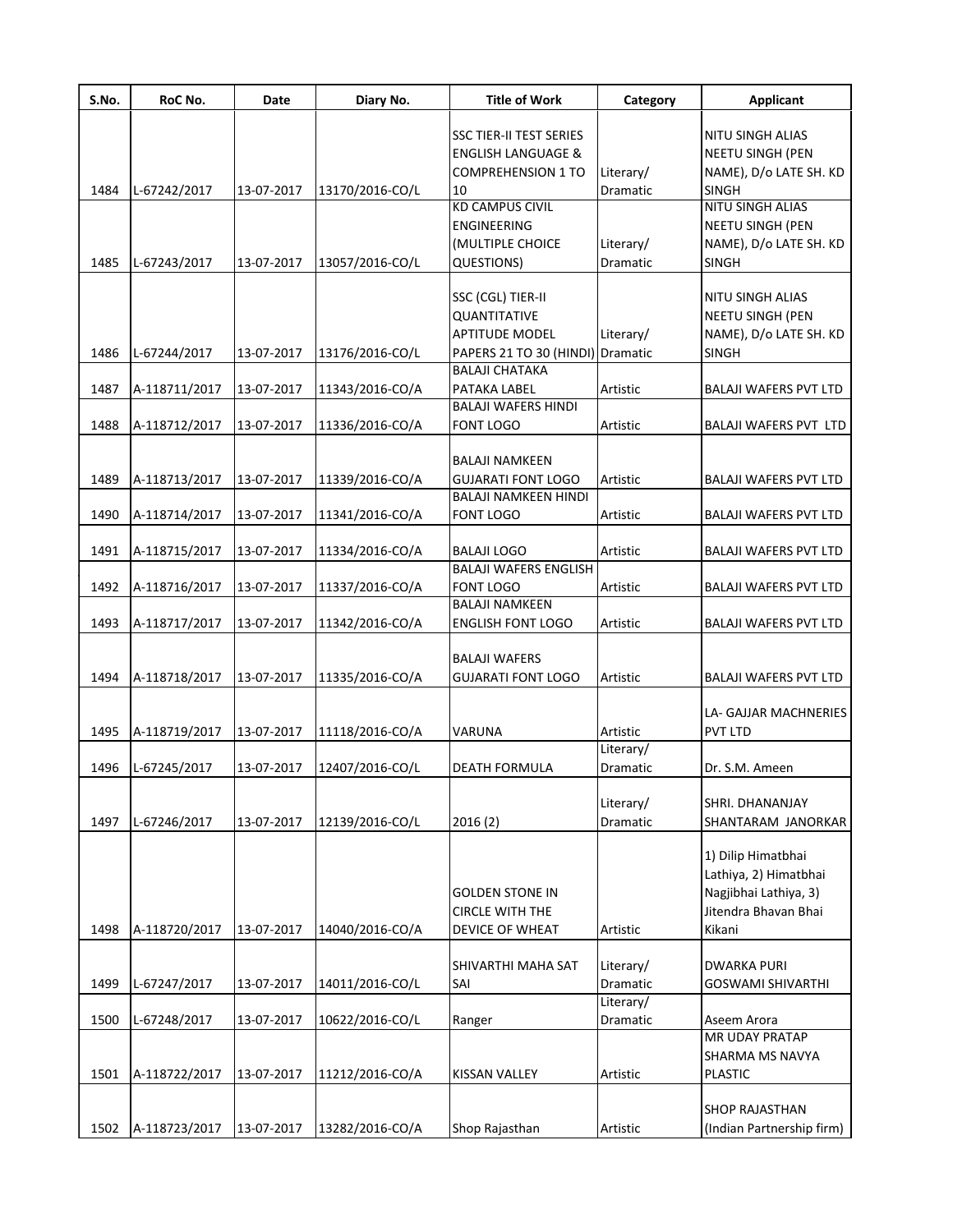| S.No. | RoC No.       | Date       | Diary No.        | <b>Title of Work</b>                                    | Category        | <b>Applicant</b>              |
|-------|---------------|------------|------------------|---------------------------------------------------------|-----------------|-------------------------------|
|       |               |            |                  |                                                         |                 |                               |
| 1503  | A-118724/2017 | 13-07-2017 | 11331/2016-CO/A  | <b>GOPAL NAMKEEN LABEL</b><br><b>ENERGY PERFORMANCE</b> | Artistic        | <b>GOPALSNACKS PVT LTD</b>    |
|       |               |            |                  | 2013 14 AND PLAN 2014-                                  | Literary/       | M/S STEEL AUTHORITY           |
| 1504  | L-67249/2017  | 13-07-2017 | 13201/2016-CO/L  | 15                                                      | Dramatic        | OF INDIA LIMITED              |
|       |               |            |                  |                                                         |                 |                               |
|       |               |            |                  | Development of a                                        |                 |                               |
|       |               |            |                  | Ground Station (GS)                                     |                 |                               |
|       |               |            |                  | Package Suited for                                      |                 |                               |
|       |               |            |                  | Spacecraft Operation<br>Control and                     |                 |                               |
|       |               |            |                  |                                                         |                 |                               |
|       |               |            |                  | <b>Optimization for Satellite</b>                       |                 |                               |
|       |               |            |                  | Flyby over the Ground                                   | Literary/       | <b>HCTL Open Publications</b> |
| 1505  | L-67250/2017  | 13-07-2017 | 7318/2016-CO/L   | Station                                                 | Dramatic        | <b>Solutions LLP</b>          |
|       |               |            |                  |                                                         |                 | S. SELVARAJ, PARTNER,         |
|       |               |            |                  |                                                         |                 | <b>KVP ENTERPRISES-SSC</b>    |
| 1506  | A-118725/2017 | 13-07-2017 | 7844/2016-CO/A   | SANGAMAM                                                | Artistic        | OIL MILLS,                    |
|       |               |            |                  |                                                         |                 |                               |
| 1507  | A-118726/2017 | 13-07-2017 | 11332/2016-CO/A  | <b>GOPAL NAMKEEN LABEL Artistic</b>                     |                 | <b>GOPALSNACKS PVT LTD</b>    |
|       |               |            |                  |                                                         |                 |                               |
|       |               |            |                  | <b>BrainNext Memory and</b>                             | Literary/       | DR. MANGAL SHIRISH            |
| 1508  | L-67251/2017  | 13-07-2017 | 7974/2016-CO/L   | Rehabilitation exercises                                | <b>Dramatic</b> | <b>KARDILE</b>                |
|       |               |            |                  |                                                         | Literary/       |                               |
| 1509  | L-67252/2017  | 13-07-2017 | 8310/2016-CO/L   | OM UNTITLED                                             | Dramatic        | <b>CHANDAN SODE</b>           |
|       |               |            |                  |                                                         |                 | M/S INNER SELF                |
|       |               |            |                  | <b>HAPPINESS COURSE IN</b>                              | Cinematograph   | <b>INTEGRATION</b>            |
| 1510  | CF-3859/2017  | 13-07-2017 | 11911/2016-CO/CF | <b>ENGLISH</b>                                          | Film            | <b>WORLDWIDE</b>              |
|       |               |            |                  |                                                         |                 | Pratham Education             |
| 1511  | SR-12039/2017 | 13-07-2017 | 11922/2015-CO/SR | Lakhon Mein Ek                                          | Sound Recording | Foundation                    |
|       |               |            |                  |                                                         |                 | M/S INNER SELF                |
|       |               |            |                  | <b>CONFIDENT ME COURSE</b>                              | Cinematograph   | <b>INTEGRATION</b>            |
| 1512  | CF-3860/2017  | 13-07-2017 | 11921/2016-CO/CF | <b>IN ENGLISH</b>                                       | Film            | <b>WORLDWIDE</b>              |
|       |               |            |                  |                                                         |                 | M/S INNER SELF                |
|       |               |            |                  | STRESS MANAGEMENT                                       | Cinematograph   | <b>INTEGRATION</b>            |
| 1513  | CF-3861/2017  | 13-07-2017 | 11920/2016-CO/CF | <b>COURSE IN ENGLISH</b>                                | Film            | <b>WORLDWIDE</b>              |
|       |               |            |                  |                                                         |                 | AJAY GUPTA, Authorized        |
|       |               |            |                  | <b>SPEAKOBOOK FRUITS</b>                                | Literary/       | Director of S.K.              |
| 1514  | L-67253/2017  | 13-07-2017 | 13541/2016-CO/L  | STARTER SERIES                                          | Dramatic        | <b>EDUCATIONS PVT. LTD</b>    |
|       |               |            |                  |                                                         |                 | M/S INNER SELF                |
|       |               |            |                  | <b>STRESS MANAGEMENT</b>                                | Cinematograph   | <b>INTEGRATION</b>            |
| 1515  | CF-3862/2017  | 13-07-2017 | 11919/2016-CO/CF | <b>COURSE IN HINDI</b>                                  | Film            | WORLDWIDE                     |
|       |               |            |                  |                                                         |                 | M/S INNER SELF                |
|       |               |            |                  |                                                         | Cinematograph   | <b>INTEGRATION</b>            |
| 1516  | CF-3863/2017  | 13-07-2017 | 11918/2016-CO/CF | LOVE DE ADDICTION                                       | Film            | WORLDWIDE                     |
|       |               |            |                  |                                                         |                 | M/S INNER SELF                |
|       |               |            |                  | <b>LEARNING TO</b>                                      | Cinematograph   | <b>INTEGRATION</b>            |
| 1517  | CF-3864/2017  | 13-07-2017 | 11917/2016-CO/CF | COMMUNICATE                                             | Film            | WORLDWIDE                     |
|       |               |            |                  |                                                         |                 | M/S INNER SELF                |
|       |               |            |                  | <b>INNER SELF</b>                                       | Cinematograph   | <b>INTEGRATION</b>            |
| 1518  | CF-3865/2017  | 13-07-2017 | 11916/2016-CO/CF | INTEGRATION IN HINDI                                    | Film            | WORLDWIDE                     |
|       |               |            |                  |                                                         |                 | M/S INNER SELF                |
|       |               |            |                  | HAPPY RELATIONSHIP IN                                   | Cinematograph   | <b>INTEGRATION</b>            |
| 1519  | CF-3866/2017  | 13-07-2017 | 11912/2016-CO/CF | <b>HINDI</b>                                            | Film            | WORLDWIDE                     |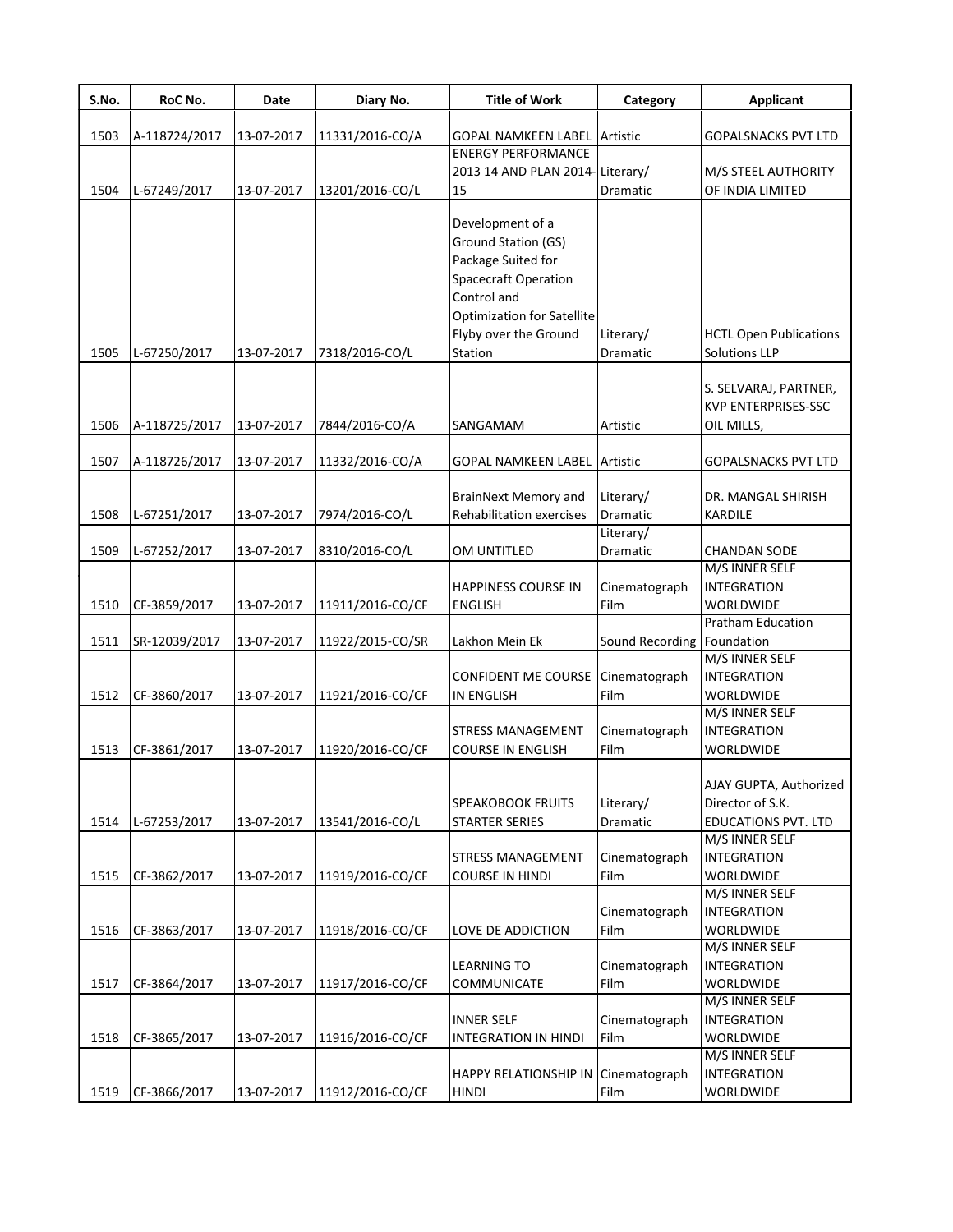| S.No. | RoC No.       | Date       | Diary No.        | <b>Title of Work</b>          | Category      | <b>Applicant</b>           |
|-------|---------------|------------|------------------|-------------------------------|---------------|----------------------------|
|       |               |            |                  | <b>INNER SELF</b>             |               | M/S INNER SELF             |
|       |               |            |                  | <b>INTEGRATION IN</b>         | Cinematograph | <b>INTEGRATION</b>         |
| 1520  | CF-3867/2017  | 13-07-2017 | 11914/2016-CO/CF | <b>ENGLISH</b>                | Film          | WORLDWIDE                  |
|       |               |            |                  |                               |               | M/S INNER SELF             |
|       |               |            |                  | <b>DEALING WITH</b>           | Cinematograph | <b>INTEGRATION</b>         |
| 1521  | CF-3868/2017  | 13-07-2017 | 11924/2016-CO/CF | CHEATING                      | Film          | <b>WORLDWIDE</b>           |
|       |               |            |                  |                               |               | M/S INNER SELF             |
|       |               |            |                  | <b>CONFIDENT ME COURSE</b>    | Cinematograph | <b>INTEGRATION</b>         |
| 1522  | CF-3869/2017  | 13-07-2017 | 11922/2016-CO/CF | IN HINDI                      | Film          | WORLDWIDE                  |
|       |               |            |                  | State vs. Amrit Kumar: a      | Literary/     | Dr. Govind Sharma IAS      |
| 1523  | L-67254/2017  | 13-07-2017 | 12663/2016-CO/L  | novel                         | Dramatic      | (Retd)                     |
|       |               |            |                  |                               |               | MR JOBY PULLATTU           |
|       |               |            |                  |                               |               | MATHEW MS JM               |
|       |               |            |                  | 100% CUSTOMIZED               |               | <b>LIFESTYLE INTERIOR</b>  |
| 1524  | A-118727/2017 | 13-07-2017 | 11239/2016-CO/A  | <b>MODULAR KITCHEN</b>        | Artistic      | PROJECTS PVT LTD           |
|       |               |            |                  |                               |               | MR JOBY PULLATTU           |
|       |               |            |                  |                               |               | <b>MATHEW MS JM</b>        |
|       |               |            |                  | 100% CUSTOMIZED               |               | <b>LIFESTYLE INTERIOR</b>  |
| 1525  | A-118728/2017 | 13-07-2017 | 11440/2016-CO/A  | KITCHEN + 3 BEDROOM           | Artistic      | PROJECTS PVT LTD           |
|       |               |            |                  | <b>KUBER CHAIGIRI CTC TEA</b> |               |                            |
|       |               |            |                  |                               |               |                            |
|       |               |            |                  | WITH THE DEVICE OF            |               | M/S KUBER GRAIN &          |
| 1526  | A-118729/2017 | 13-07-2017 | 11047/2016-CO/A  | <b>KUBER</b>                  | Artistic      | SPICES PVT LTD             |
|       |               |            |                  | TARA BIRI GOLD BIRI NO        |               | M/S AMIR BIRIA             |
| 1527  | A-118730/2017 | 13-07-2017 | 11045/2016-CO/A  | 961 WITH PHOTO                | Artistic      | <b>FACTORY</b>             |
|       |               |            |                  |                               |               | <b>SHRI SURAJ OIL</b>      |
|       |               |            |                  |                               |               | <b>INDUSTRIES PARTNER</b>  |
|       |               |            |                  |                               |               | <b>DINESH KUMAR</b>        |
| 1528  | A-118731/2017 | 13-07-2017 | 12586/2016-CO/A  | <b>HANUMAN</b>                | Artistic      | <b>BAGPATIA</b>            |
|       |               |            |                  | Communicative English         | Literary/     |                            |
| 1529  | L-67255/2017  | 13-07-2017 | 13673/2016-CO/L  | Std.-VI                       | Dramatic      | Dr. Haresh Tank            |
|       |               |            |                  |                               | Literary/     | M/s Spectrum University    |
| 1530  | L-67256/2017  | 13-07-2017 | 12659/2016-CO/L  | <b>Differential Equations</b> | Dramatic      | Press                      |
|       |               |            |                  |                               |               |                            |
|       |               |            |                  |                               |               | <b>SARDAR PATEL</b>        |
|       |               |            |                  | <b>BODHITARU</b>              |               | <b>INSTITUTE OF</b>        |
|       |               |            |                  | <b>INTERNATIONAL</b>          |               | MANAGEMENT SOCIETY,        |
| 1531  | A-118732/2017 | 13-07-2017 | 12579/2016-CO/A  | SCHOOL LOGO                   | Artistic      | A registered Society       |
|       |               |            |                  |                               | Computer      | <b>BHARAT HEAVY</b>        |
| 1532  | SW-9205/2017  | 13-07-2017 | 12447/2016-CO/SW | ATP KM PORTAL                 | Software      | ELECTRICALS LIMITED        |
|       |               |            |                  |                               | Literary/     |                            |
| 1533  | L-67257/2017  | 13-07-2017 | 12666/2016-CO/L  | COMEDY DE DANA DAN            | Dramatic      | SHISHPAL MALIK             |
|       |               |            |                  |                               |               |                            |
|       |               |            |                  |                               |               |                            |
|       |               |            |                  | Jyoti Sahakari Patsanstha     |               | Jyoti Sahakari Patsanstha  |
| 1534  | A-118733/2017 | 13-07-2017 | 14865/2016-CO/A  | Maryadit. Kopargaon           | Artistic      | Maryadit, Kopargaon        |
| 1535  | A-118734/2017 | 13-07-2017 | 14703/2016-CO/A  | Ramprasad chiwda              | Artistic      | R. L Rathoor & Co.         |
|       |               |            |                  |                               |               | MS JAI SHREE LAKSHMI       |
| 1536  | A-118735/2017 | 13-07-2017 | 14194/2016-CO/A  | <b>KOHINOOR</b>               | Artistic      | POLYMERS                   |
|       |               |            |                  |                               |               | <b>MS NCK PLUS</b>         |
|       |               |            |                  |                               |               |                            |
|       |               |            |                  |                               |               | <b>MERCHANDISE BEARING</b> |
| 1537  | A-118736/2017 | 13-07-2017 | 14196/2016-CO/A  | <b>NCK PLUS</b>               | Artistic      | CO.                        |
|       |               |            |                  |                               |               |                            |
| 1538  | A-118737/2017 | 13-07-2017 | 14197/2016-CO/A  | PLUTON                        | Artistic      | MS LAXMI ENTERPRISES       |
|       |               |            |                  |                               |               | <b>MS DOLPHIN</b>          |
| 1539  | A-118738/2017 | 13-07-2017 | 14202/2016-CO/A  | POOJA RAGENEE                 | Artistic      | INTERNATIONAL              |
| 1540  | A-118739/2017 | 13-07-2017 | 14203/2016-CO/A  | THE CHERRY LAND               | Artistic      | DEEPIKA AHLUWALIA          |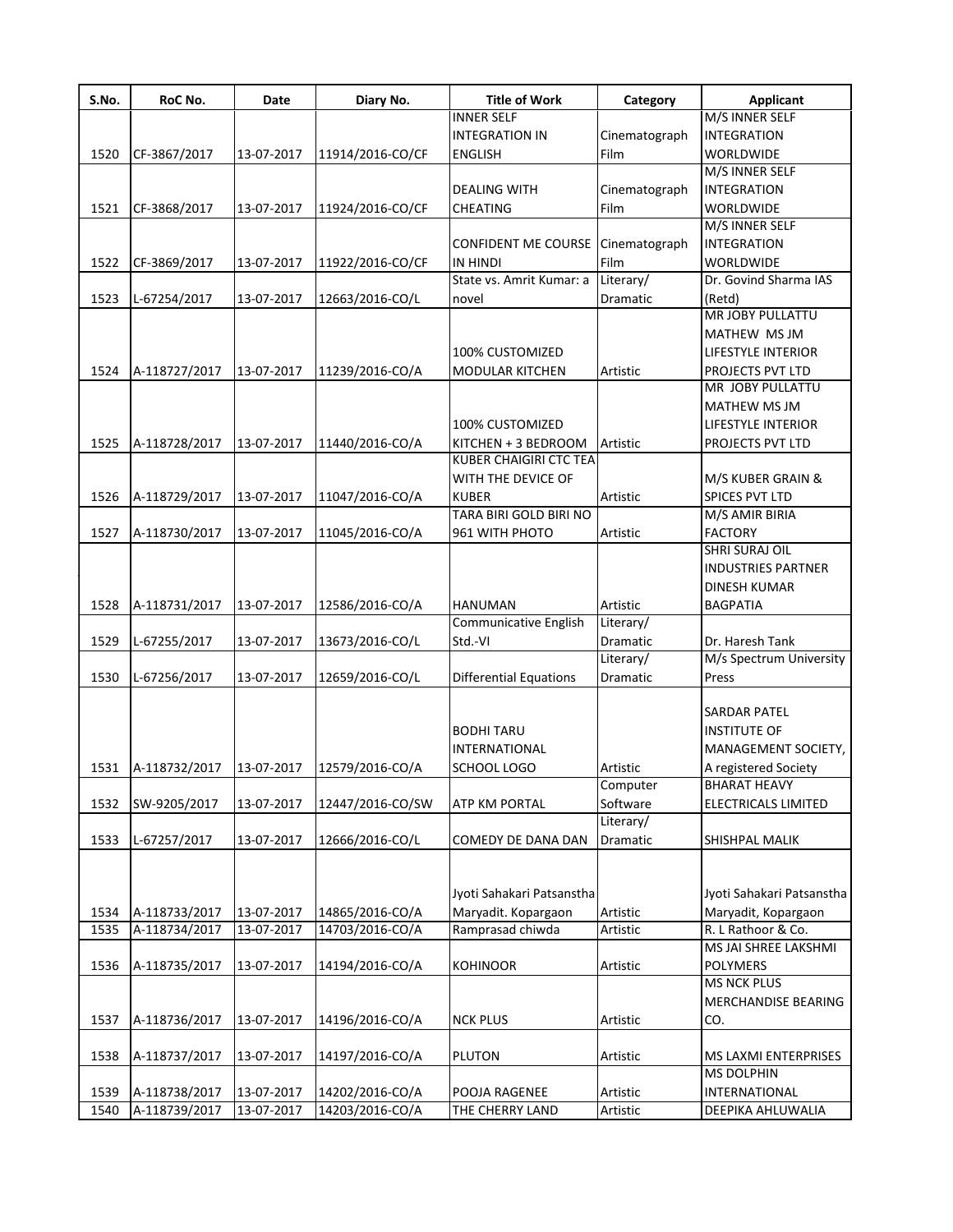| S.No. | RoC No.       | Date       | Diary No.       | <b>Title of Work</b>                | Category        | <b>Applicant</b>          |
|-------|---------------|------------|-----------------|-------------------------------------|-----------------|---------------------------|
|       |               |            |                 | "Vachankshamata Shodh Literary/     |                 | Ms. Asavari Vinayak       |
| 1541  | L-67258/2017  | 13-07-2017 | 13978/2016-CO/L | Chachani"                           | Dramatic        | Barve,                    |
|       |               |            |                 |                                     |                 |                           |
| 1542  | A-118740/2017 | 13-07-2017 | 13834/2016-CO/A | MOOZ (LABEL)                        | Artistic        | Shruti Snacks Pvt. Ltd.   |
|       |               |            |                 |                                     | Literary/       |                           |
| 1543  | L-67259/2017  | 13-07-2017 | 14577/2016-CO/L | <b>INDIAN BEAUTY</b>                | Dramatic        | NAVINDER OBEROI           |
|       |               |            |                 |                                     | Literary/       |                           |
| 1544  | L-67260/2017  | 13-07-2017 | 10570/2017-CO/L | SAI PANAAH                          | Dramatic        | <b>SUNIL GHAI</b>         |
|       |               |            |                 | A Masterpiece of Essays             | Literary/       |                           |
| 1545  | L-67261/2017  | 13-07-2017 | 13774/2016-CO/L | 2                                   | Dramatic        | Vinod Gambtoo             |
|       |               |            |                 |                                     | Computer        | Dinesh Kumar              |
| 1546  | SW-9206/2017  | 13-07-2017 | 9334/2016-CO/SW | www.studentexcel.com                | Software        | Cheriyaparambathu         |
|       |               |            |                 |                                     |                 |                           |
|       |               |            |                 | Model for Extended Uses Literary/   |                 | Dr. (mrs) Adarshlata      |
| 1547  | L-67262/2017  | 13-07-2017 | 15049/2016-CO/L | of Question Bank                    | Dramatic        | Singh                     |
|       |               |            |                 | Model for Extended Uses Literary/   |                 |                           |
|       |               |            |                 | of Question Bank                    | Dramatic        |                           |
| 1548  | L-67262/2017  | 13-07-2017 | 15049/2016-CO/L |                                     |                 | Dr. Minal Chaudhary       |
|       |               |            |                 | Model for Extended Uses Literary/   |                 |                           |
| 1549  | L-67262/2017  | 13-07-2017 | 15049/2016-CO/L | of Question Bank                    | Dramatic        | Dr Gaurav Mishra          |
|       |               |            |                 | RAJUL MEHTA S GREENS                | Literary/       |                           |
| 1550  | L-67263/2017  | 13-07-2017 | 13857/2016-CO/L | <b>GRAINS</b>                       | <b>Dramatic</b> | MS. RAJUL S. MEHTA        |
|       |               |            |                 |                                     |                 |                           |
|       |               |            |                 | HELLO SAARTHI MOBILE                | Computer        |                           |
| 1551  | SW-9207/2017  | 13-07-2017 | 1803/2016-CO/SW | PHONE APPLICATION                   | Software        | SHIVA SONI                |
|       |               |            |                 |                                     | Literary/       | MR. MANISH AMAR           |
| 1552  | L-67264/2017  | 13-07-2017 | 13907/2016-CO/L | PRO JUDO LEAGUE                     | Dramatic        | <b>SINGH</b>              |
|       |               |            |                 |                                     | Computer        |                           |
| 1553  | SW-9208/2017  | 13-07-2017 | 3880/2016-CO/SW | gocibo.chef                         | Software        | <b>Hussain Shaik</b>      |
|       |               |            |                 | <b>GOCIBO LOGISTICS</b>             | Computer        |                           |
| 1554  | SW-9209/2017  | 13-07-2017 | 3878/2016-CO/SW | MOBILE APPLICATION                  | Software        | Hussain Shaik             |
|       |               |            |                 | My Love for Tellurian               | Literary/       |                           |
| 1555  | L-67265/2017  | 13-07-2017 | 14730/2016-CO/L | Creatures                           | Dramatic        | Kulwant Singh             |
|       |               |            |                 | <b>MASTAAN LOGISTICS</b>            | Computer        |                           |
| 1556  | SW-9210/2017  | 13-07-2017 | 3873/2016-CO/SW | MOBILE APPLICATION                  | Software        | <b>Hussain Shaik</b>      |
|       |               |            |                 |                                     | Computer        |                           |
| 1557  | SW-9211/2017  | 13-07-2017 | 3881/2016-CO/SW | gocibo.foodie                       | Software        | Hussain Shaik             |
|       |               |            |                 | OYES KHATTA MEETHA                  |                 |                           |
| 1558  | A-118741/2017 | 13-07-2017 | 14390/2016-CO/A | (LABEL)                             | Artistic        | Quick Eats Pvt. Ltd.      |
|       |               |            |                 |                                     |                 |                           |
| 1559  | A-118742/2017 | 13-07-2017 | 14389/2016-CO/A | <b>OYES COCKTAIL (LABEL)</b>        | Artistic        | Quick Eats Pvt. Ltd.      |
|       |               |            |                 | <b>OYES TALLI TAMATAR</b>           |                 |                           |
| 1560  | A-118743/2017 | 13-07-2017 | 14392/2016-CO/A | (LABEL)                             | Artistic        | Quick Eats Pvt. Ltd.      |
|       |               |            |                 |                                     | Literary/       | RAMPRASATH                |
| 1561  | L-67266/2017  | 13-07-2017 | 13840/2016-CO/L | <b>WHAT IS YOUR NUMBER Dramatic</b> |                 | RENGASAMY                 |
|       |               |            |                 | RAJDHANI AIR EXPRESS                |                 | Rajdhani Air Express Pvt. |
| 1562  | A-118744/2017 | 13-07-2017 | 14388/2016-CO/A | (LABEL)                             | Artistic        | Ltd.                      |
|       |               |            |                 | The Change Express App              | Computer        |                           |
| 1563  | SW-9212/2017  | 13-07-2017 | 3754/2015-CO/SW | Software                            | Software        | Kim-Jun Franzen           |
|       |               |            |                 | The Change Express App              | Computer        | Marianne Josephine        |
| 1564  | SW-9212/2017  | 13-07-2017 | 3754/2015-CO/SW | Software                            | Software        | Franzen                   |
|       |               |            |                 |                                     | Literary/       |                           |
| 1565  | L-67267/2017  | 13-07-2017 | 13975/2016-CO/L | PERMUDA                             | Dramatic        | K.SALEEM                  |
|       |               |            |                 |                                     |                 |                           |
|       |               |            |                 | SUMAN MERI PASAND                   |                 | <b>MJ GRAIN PRODUCTS</b>  |
| 1566  | A-118745/2017 | 13-07-2017 | 14619/2016-CO/A | MERA SWASTHYA                       | Artistic        | PVT. LTD [ SUMAN TEA ]    |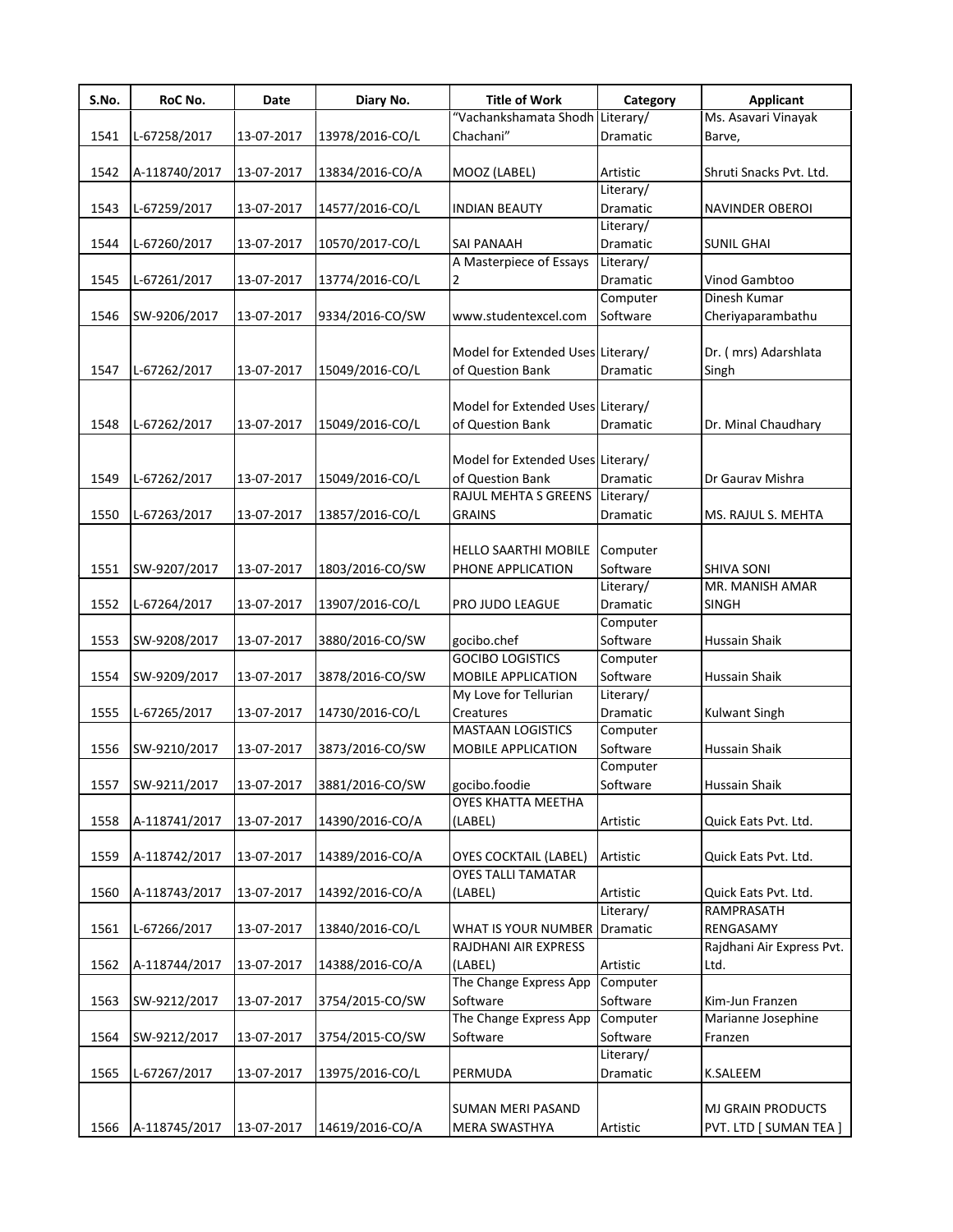| S.No. | RoC No.       | Date       | Diary No.        | <b>Title of Work</b>     | Category  | <b>Applicant</b>                           |
|-------|---------------|------------|------------------|--------------------------|-----------|--------------------------------------------|
|       |               |            |                  |                          |           | RELIABO PHARMA INDIA                       |
| 1567  | A-118746/2017 | 13-07-2017 | 14274/2016-CO/A  | <b>RELIV TULSI LABEL</b> | Artistic  | PVT. LTD.                                  |
|       |               |            |                  |                          |           |                                            |
|       |               |            |                  | <b>SUMAN RANGEET</b>     |           | <b>MJ GRAIN PRODUCTS</b>                   |
| 1568  | A-118747/2017 | 13-07-2017 | 14618/2016-CO/A  | <b>BASMATI RICE</b>      | Artistic  | PVT. LTD [ SUMAN TEA]                      |
|       |               |            |                  |                          |           |                                            |
| 1569  | A-118748/2017 | 13-07-2017 | 11576/2016-CO/A  | TEAMWISE                 | Artistic  | TROGON SOFT PVT. LTD.<br>MRS. EKTA JAIN MS |
|       |               |            |                  |                          |           | <b>JAINSON KITCHEN</b>                     |
| 1570  | A-118749/2017 | 13-07-2017 | 11750/2016-CO/A  | <b>JAINSON KITCHENS</b>  | Artistic  | <b>GALLERY</b>                             |
|       |               |            |                  |                          |           | MR NILESH KUMAR                            |
|       |               |            |                  |                          |           | <b>GOYAL MS MAA</b>                        |
| 1571  | A-118750/2017 | 13-07-2017 | 11749/2016-CO/A  | <b>DHANIRAM</b>          | Artistic  | DHUMAVATI PROD.                            |
|       |               |            |                  |                          |           |                                            |
|       |               |            |                  |                          |           | <b>MS PRAVEEN SHIVHARE</b>                 |
| 1572  | A-118751/2017 | 13-07-2017 | 11747/2016-CO/A  | <b>RED ROSE GOLD</b>     | Artistic  | MS S.K. PROD.                              |
|       |               |            |                  |                          |           |                                            |
|       |               |            |                  |                          | Literary/ | SRI MATPRAGAY SRISRI                       |
| 1573  | L-67268/2017  | 13-07-2017 | 12145/2016-CO/L  | MANAVA AND DESH          | Dramatic  | SERVE MUNIJI MAHARAJ                       |
|       |               |            |                  |                          |           |                                            |
|       |               |            |                  |                          | Literary/ | <b>EKISTIC CONSULTANCY</b>                 |
| 1574  | L-67269/2017  | 13-07-2017 | 12578/2016-CO/L  | <b>ES - ADJECTIVES</b>   | Dramatic  | SERVICES PVT.LTD.                          |
|       |               |            |                  |                          |           |                                            |
|       |               |            |                  |                          | Literary/ | <b>EKISTIC CONSULTANCY</b>                 |
| 1575  | L-67270/2017  | 13-07-2017 | 12583/2016-CO/L  | ES - ADVERBS             | Dramatic  | SERVICES PVT.LTD.                          |
|       |               |            |                  |                          | Literary/ |                                            |
| 1576  | L-67271/2017  | 13-07-2017 | 12584/2015-CO/L  | Too Far Too Deep         | Dramatic  | Vidya Raghunathan                          |
|       |               |            |                  |                          |           |                                            |
|       |               |            |                  |                          | Literary/ | <b>EKISTIC CONSULTANCY</b>                 |
| 1577  | L-67272/2017  | 13-07-2017 | 12587/2016-CO/L  | <b>ES-ARTICLES</b>       | Dramatic  | SERVICES PVT.LTD.                          |
|       |               |            |                  |                          | Literary/ | <b>EKISTIC CONSULTANCY</b>                 |
| 1578  |               | 13-07-2017 |                  | <b>ES-GENDER</b>         | Dramatic  | SERVICES PVT.LTD.                          |
|       | L-67273/2017  |            | 12589/2016-CO/L  | AKHANDA-SAMHITA          | Literary/ |                                            |
| 1579  | L-67274/2017  | 13-07-2017 | 12590/2015-CO/L  | (Volume-XVII)            | Dramatic  | Ayachak Ashram                             |
|       |               |            |                  |                          | Computer  |                                            |
| 1580  | SW-9213/2017  | 13-07-2017 | 6744/2016-CO/SW  | E Rebar                  | Software  | <b>SIVAKKUMAR R</b>                        |
|       |               |            |                  | eDOC MOBILE APP          |           |                                            |
|       |               |            |                  | (BHEL FILE SHARING       | Computer  | <b>BHARAT HEAVY</b>                        |
| 1581  | SW-9214/2017  | 13-07-2017 | 11313/2016-CO/SW | SYSTEM)                  | Software  | <b>ELECTRICALS LIMITED</b>                 |
|       |               |            |                  |                          |           |                                            |
|       |               |            |                  | <b>CROPPING LINE CUT</b> | Computer  | <b>BHARAT HEAVY</b>                        |
| 1582  | SW-9215/2017  | 13-07-2017 | 11298/2016-CO/SW | PROGRAM GENERATOR        | Software  | ELECTRICALS LIMITED                        |
|       |               |            |                  |                          |           | <b>AKASH JAIN, VIBHOR</b>                  |
|       |               |            |                  |                          |           | JAIN, PARAS JAIN &                         |
|       |               |            |                  |                          |           | SIDDHARTHA PATEL                           |
|       |               |            |                  |                          |           | PARTNER OF M/S OCEAN                       |
| 1583  | A-118752/2017 | 13-07-2017 | 9908/2016-CO/A   | <b>ICE-PICE</b>          | Artistic  | <b>BEVERAGES</b>                           |
|       |               |            |                  |                          |           |                                            |
|       |               |            |                  | Performance Evaluation   |           |                                            |
|       |               |            |                  | of a Diesel Engine       |           |                                            |
|       |               |            |                  | Fuelled with Blends of   | Literary/ |                                            |
| 1584  | L-67275/2017  | 13-07-2017 | 8345/2016-CO/L   | <b>Hybrid Biodiesel</b>  | Dramatic  | Mr Dipak Shankar Sanap                     |
|       |               |            |                  |                          |           |                                            |
|       |               |            |                  |                          |           | M/S SHREE DURGA                            |
| 1585  | A-118753/2017 | 13-07-2017 | 14102/2016-CO/A  | AMBER LABEL              | Artistic  | DETERGENT PRODUCTS                         |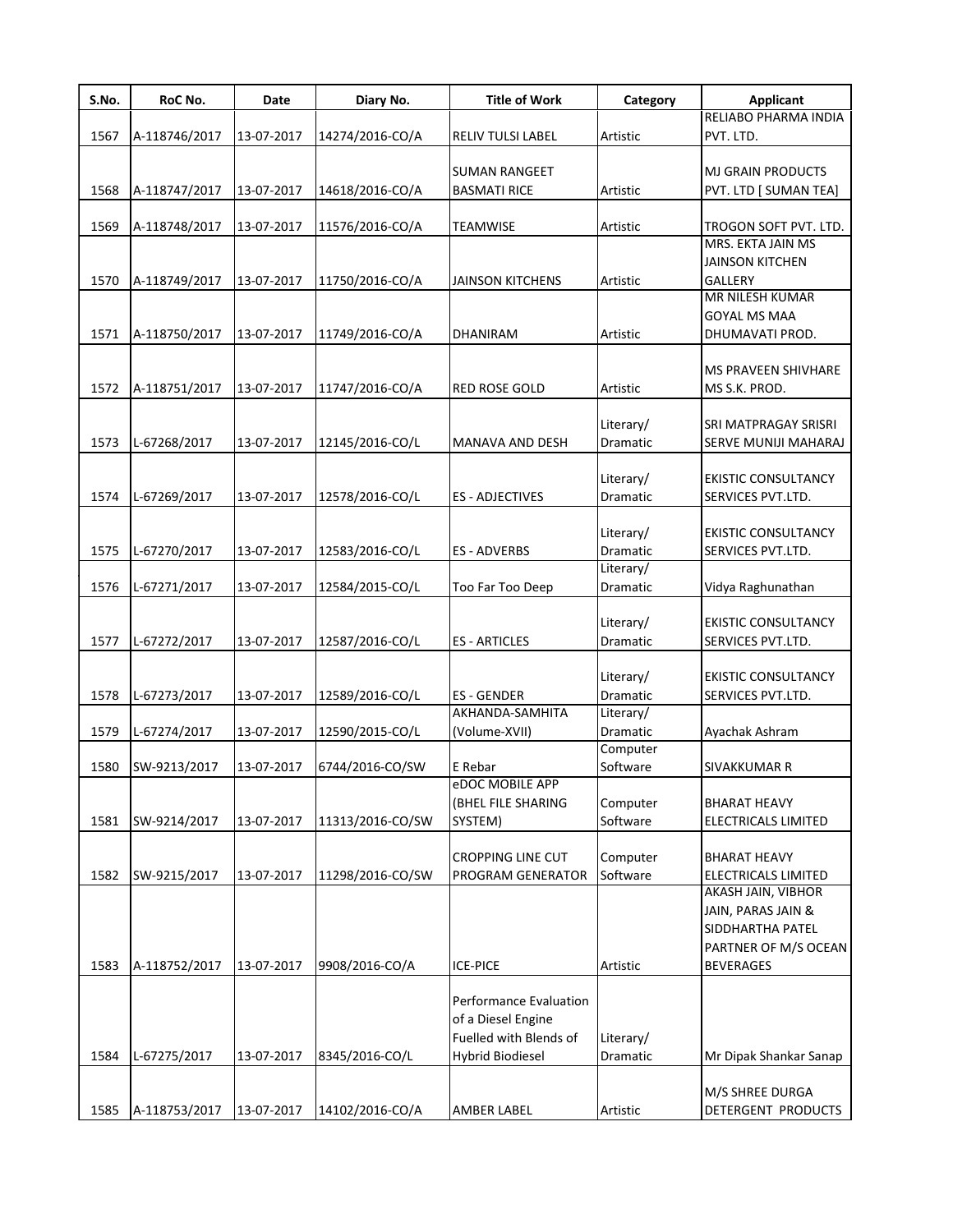| S.No. | RoC No.       | Date       | Diary No.       | <b>Title of Work</b><br>TLM - Scale for            | Category<br>Literary/ | <b>Applicant</b>          |
|-------|---------------|------------|-----------------|----------------------------------------------------|-----------------------|---------------------------|
| 1586  | L-67276/2017  | 13-07-2017 | 8197/2016-CO/L  | <b>Graduate Students</b>                           | Dramatic              | Dr. H.C.Pradhan           |
|       |               |            |                 | TLM - Scale for                                    | Literary/             |                           |
|       |               |            |                 |                                                    | Dramatic              |                           |
| 1587  | L-67276/2017  | 13-07-2017 | 8197/2016-CO/L  | <b>Graduate Students</b><br>Mobile Attendance      |                       | Dr Mandira Sikdar         |
|       |               |            |                 |                                                    | Computer              |                           |
| 1588  | SW-9216/2017  | 13-07-2017 | 8534/2016-CO/SW | System                                             | Software              | Ms. Megha Goel            |
|       |               |            |                 | Mobile Attendance                                  | Computer              |                           |
| 1589  | SW-9216/2017  | 13-07-2017 | 8534/2016-CO/SW | System                                             | Software              | Umesh Chandra             |
| 1590  | A-118754/2017 | 13-07-2017 | 8160/2016-CO/A  | RE 0001                                            | Artistic              | <b>VIKAS GARG</b>         |
| 1591  | A-118755/2017 | 13-07-2017 | 8161/2016-CO/A  | RE 0001                                            | Artistic              | <b>VIKAS GARG INDIAN</b>  |
|       |               |            |                 |                                                    |                       |                           |
|       |               |            |                 | Aadiwasi Thakar Dot                                |                       |                           |
|       |               |            |                 | Com (Aadiwasi Thakar                               | Literary/             | Dr.Ramesh Sitaram         |
| 1592  | L-67277/2017  | 13-07-2017 | 9825/2016-CO/L  | ;samaj shashriy Abhyas)                            | Dramatic              | suryawanshi               |
|       |               |            |                 |                                                    | Literary/             |                           |
| 1593  | L-67278/2017  | 13-07-2017 | 13181/2016-CO/L | <b>STRONG FILMY STORIES</b>                        | Dramatic              | KAMAL KISHOR KAPOOR       |
|       |               |            |                 |                                                    |                       |                           |
|       |               |            |                 |                                                    |                       | M/S SHREE DURGA           |
| 1594  | A-118756/2017 | 13-07-2017 | 14103/2016-CO/A | <b>AMBER GOLD LABEL</b>                            | Artistic              | <b>DETERGENT PRODUCTS</b> |
|       |               |            |                 | JPC C.I. JUNCTION BOX                              |                       |                           |
|       |               |            |                 | FOR ELECTRICITY BENDS,                             |                       |                           |
|       |               |            |                 | ELBOWS, TEE AND BAR                                |                       |                           |
|       |               |            |                 | <b>SADDLE FOR</b>                                  |                       | SHIV KUMAR SHARMA         |
| 1595  | A-118757/2017 | 13-07-2017 | 12173/2016-CO/A | <b>ELECTRICITY</b>                                 | Artistic              | [PROP]                    |
|       |               |            |                 |                                                    |                       | <b>GRANT INVESTRADE</b>   |
| 1596  | A-118758/2017 | 13-07-2017 | 12129/2016-CO/A | <b>NXT DIGITAL</b>                                 | Artistic              | LIMITED                   |
|       |               |            |                 |                                                    |                       |                           |
|       |               |            |                 |                                                    |                       |                           |
|       |               |            |                 | Neosh Internationally                              |                       | Md. Sherfuddin T. Sole    |
|       |               |            |                 |                                                    |                       |                           |
| 1597  | A-118759/2017 | 13-07-2017 | 14485/2016-CO/A | recognized qualification<br><b>NXT DIGITAL THE</b> | Artistic              | proprietor                |
|       |               |            |                 |                                                    |                       |                           |
|       |               |            |                 | <b>HINDUSA HITS</b>                                |                       | <b>GRANT INVESTRADE</b>   |
| 1598  | A-118760/2017 | 13-07-2017 | 12128/2016-CO/A | <b>NETWORK</b>                                     | Artistic              | <b>LIMITED</b>            |
|       |               |            |                 |                                                    |                       | NILAMKUMAR                |
| 1599  | A-118761/2017 | 13-07-2017 | 12092/2016-CO/A | THE ROOTS LOGO                                     | Artistic              | JAYANTILAL PATEL          |
|       |               |            |                 |                                                    | Literary/             |                           |
| 1600  | L-67279/2017  | 13-07-2017 | 14213/2016-CO/L | ZONE POLO                                          | Dramatic              | <b>CHIRAG A. PAREKH</b>   |
|       |               |            |                 | MS MISHRA LIME                                     |                       | <b>MISHRA LIME</b>        |
| 1601  | A-118762/2017 | 13-07-2017 | 14445/2016-CO/A | <b>CORPORATION LABEL</b>                           | Artistic              | CORPORATION               |
|       |               |            |                 |                                                    |                       | KEWALCHAND                |
| 1602  | A-118763/2017 | 13-07-2017 | 14007/2016-CO/A | <b>SARAS</b>                                       | Artistic              | HAMIRMAL NAHTA            |
|       |               |            |                 | SHARDA INDIA WITH                                  |                       |                           |
|       |               |            |                 | DEVICE OF A CROWN                                  |                       |                           |
|       |               |            |                 | WITH A STARS AND S                                 |                       | M/S. SHARDA               |
| 1603  | A-118764/2017 | 13-07-2017 | 14214/2016-CO/A | LABEL                                              | Artistic              | POLLYTUBE                 |
|       |               |            |                 | Web Server Based                                   |                       |                           |
|       |               |            |                 | Secure Real Time                                   |                       |                           |
|       |               |            |                 | Embedded System for                                | Literary/             |                           |
| 1604  | L-67280/2017  | 13-07-2017 | 14807/2016-CO/L | ATM                                                | Dramatic              | Snehal ambar Ahire        |
| 1605  | A-118765/2017 | 13-07-2017 | 14088/2016-CO/A | YAANTRIKI                                          | Artistic              | MR. PRAMOD GOYAL          |
|       |               |            |                 |                                                    | Literary/             |                           |
| 1606  | L-67281/2017  | 13-07-2017 | 14306/2016-CO/L | ROCKS TO GOLD                                      | Dramatic              | LALA PANKAJ DEB           |
|       |               |            |                 |                                                    |                       |                           |
|       |               |            |                 |                                                    |                       |                           |
| 1607  | A-118766/2017 | 13-07-2017 | 13219/2016-CO/A | <b>MONY</b>                                        | Artistic              | MONY PUMPS PVT LTD        |
|       |               |            |                 |                                                    |                       |                           |
| 1608  | A-118767/2017 | 13-07-2017 | 13208/2016-CO/A | <b>AICON</b>                                       | Artistic              | <b>MONY PUMPS PVT LTD</b> |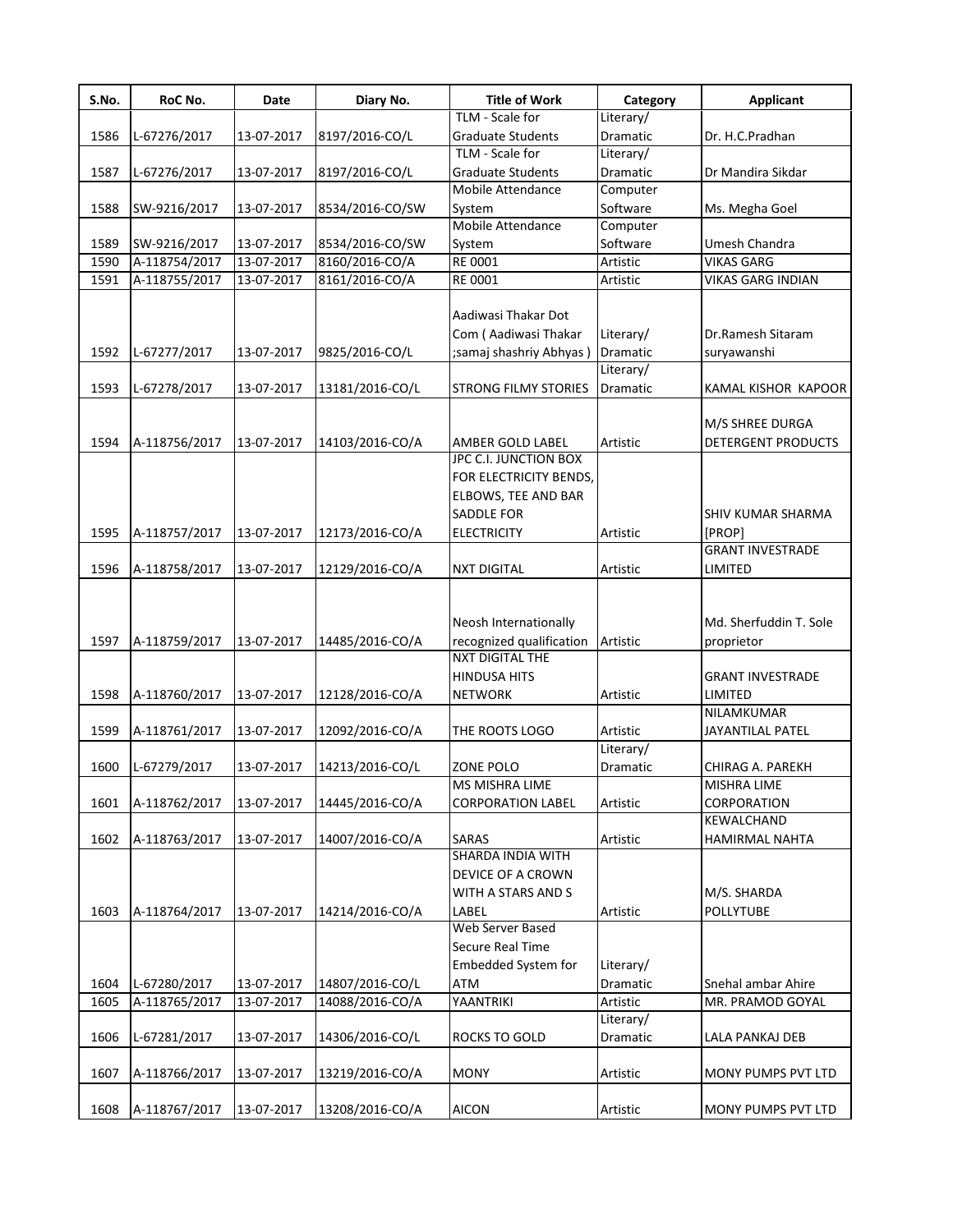| S.No. | RoC No.       | Date       | Diary No.       | <b>Title of Work</b>                    | Category              | <b>Applicant</b>                 |
|-------|---------------|------------|-----------------|-----------------------------------------|-----------------------|----------------------------------|
|       |               |            |                 | KITHNA PYARA ACHA                       |                       |                                  |
| 1609  | SR-12040/2017 | 13-07-2017 | 8505/2016-CO/SR | YESU                                    |                       | Sound Recording Winston Mathew   |
|       |               |            |                 | YESHU YESHU RAJAOM                      |                       |                                  |
| 1610  | SR-12041/2017 | 13-07-2017 | 8514/2016-CO/SR | <b>KA RAJA</b>                          |                       | Sound Recording   Winston Mathew |
|       |               |            |                 |                                         |                       |                                  |
| 1611  | SR-12042/2017 | 13-07-2017 | 8521/2016-CO/SR | THERELIYE MERELIYE                      |                       | Sound Recording Winston Mathew   |
| 1612  | SR-12043/2017 | 13-07-2017 | 8522/2016-CO/SR | DUNIYA KE CHAAL                         |                       | Sound Recording   Winston Mathew |
|       |               |            |                 |                                         |                       |                                  |
| 1613  | SR-12044/2017 | 13-07-2017 | 8523/2016-CO/SR | MERE JEEVAN MEIN                        |                       | Sound Recording Winston Mathew   |
|       |               |            |                 |                                         |                       |                                  |
| 1614  | SR-12045/2017 | 13-07-2017 | 8524/2016-CO/SR | <b>BARISH DE PRABHU</b>                 |                       | Sound Recording Winston Mathew   |
|       |               |            |                 | <b>BETHLEHEM KE GAON</b>                |                       |                                  |
| 1615  | SR-12046/2017 | 13-07-2017 | 8525/2016-CO/SR | <b>MEIN</b>                             |                       | Sound Recording   Winston Mathew |
|       |               |            |                 |                                         |                       |                                  |
| 1616  | SR-12047/2017 | 13-07-2017 | 8526/2016-CO/SR | <b>HAI AAKASH</b>                       |                       | Sound Recording Winston Mathew   |
|       |               |            |                 |                                         |                       |                                  |
| 1617  | SR-12048/2017 | 13-07-2017 | 8527/2016-CO/SR | <b>STHUTHI BALI</b>                     |                       | Sound Recording Winston Mathew   |
|       |               |            |                 |                                         |                       |                                  |
| 1618  | SR-12049/2017 | 13-07-2017 | 8528/2016-CO/SR | YESHU KE NAM KI JAI                     |                       | Sound Recording Winston Mathew   |
|       |               |            |                 |                                         |                       |                                  |
| 1619  | SR-12050/2017 | 13-07-2017 | 8529/2016-CO/SR | YESHU MERE SATHI                        |                       | Sound Recording Winston Mathew   |
|       |               |            |                 |                                         | Literary/             | UPPALLURI VIJAYA                 |
| 1620  | L-67282/2017  | 13-07-2017 | 13100/2016-CO/L | STORIES OF CHINTU                       | Dramatic              | SARADHI                          |
|       |               |            |                 |                                         | Literary/             |                                  |
| 1621  | L-67283/2017  | 13-07-2017 | 13102/2016-CO/L | Tender Killers<br><b>Experience the</b> | Dramatic<br>Literary/ | R Ananthakrishnan                |
| 1622  | L-67284/2017  | 13-07-2017 | 12087/2016-CO/L | experience                              | Dramatic              | <b>ASHWIN M N</b>                |
|       |               |            |                 | <b>COBRA TAILOR'S TAPE</b>              |                       | M/s Guide Men Tape               |
| 1623  | A-118768/2017 | 13-07-2017 | 12296/2016-CO/A | LABEL                                   | Artistic              | Industries                       |
|       |               |            |                 |                                         | Literary/             |                                  |
| 1624  | L-67285/2017  | 13-07-2017 | 11884/2016-CO/L | 9 Chocolatey Bites                      | Dramatic              | Ananya Vijay Ganesh              |
|       |               |            |                 |                                         | Literary/             |                                  |
| 1625  | L-67286/2017  | 13-07-2017 | 9536/2016-CO/L  | The Last Letter                         | Dramatic              | Jebilion Boro                    |
|       |               |            |                 | Can You Forget Your                     | Literary/             |                                  |
| 1626  | L-67287/2017  | 13-07-2017 | 9783/2016-CO/L  | First Love?                             | Dramatic              | Himanshu Nandwani                |
|       |               |            |                 | Phonics Flash Cards                     | Literary/             |                                  |
| 1627  | L-67288/2017  | 13-07-2017 | 12049/2016-CO/L | Encyclopedia                            | Dramatic              | Mrs. Shweta Gupta                |
|       |               |            |                 | <b>Phonics Poster</b>                   | Literary/             |                                  |
| 1628  | L-67289/2017  | 13-07-2017 | 12046/2016-CO/L | Encyclopedia                            | Dramatic              | Mrs. Shweta Gupta                |
|       |               |            |                 |                                         | Literary/             |                                  |
| 1629  | L-67290/2017  | 13-07-2017 | 12593/2015-CO/L | Hitched For Life                        | Dramatic              | Anchal Rana Aggarwal             |
|       |               |            |                 |                                         | Literary/             |                                  |
| 1630  | L-67291/2017  | 13-07-2017 | 13099/2016-CO/L | Cloud Is a Piece of Cake                | Dramatic              | Febin John James                 |
| 1631  | A-118770/2017 | 13-07-2017 | 13145/2016-CO/A |                                         |                       |                                  |
|       |               |            |                 | <b>EARL GREY</b>                        | Artistic              | M/S ACCESSORY ARCADE             |
| 1632  | A-118771/2017 | 13-07-2017 | 13146/2016-CO/A | PUMPKIN SPICE                           | Artistic              | M/S ACCESSORY ARCADE             |
|       |               |            |                 |                                         |                       |                                  |
|       |               |            |                 |                                         |                       | SWATI MAINI PRO MS S.            |
| 1633  | A-118772/2017 | 13-07-2017 | 1442/2017-CO/A  | <b>SUPER</b>                            | Artistic              | R. VALVES PVT LTD                |
|       |               |            |                 |                                         |                       |                                  |
|       |               |            |                 | A Guide to Astronomical                 | Literary/             | Manohar Narayan                  |
| 1634  | L-67292/2017  | 13-07-2017 | 12055/2016-CO/L | Calculations                            | Dramatic              | Purohit                          |
|       |               |            |                 | Brewing - A Practical                   | Literary/             |                                  |
| 1635  | L-67293/2017  | 13-07-2017 | 13286/2016-CO/L | Approach                                | Dramatic              | Bijay Bahadur                    |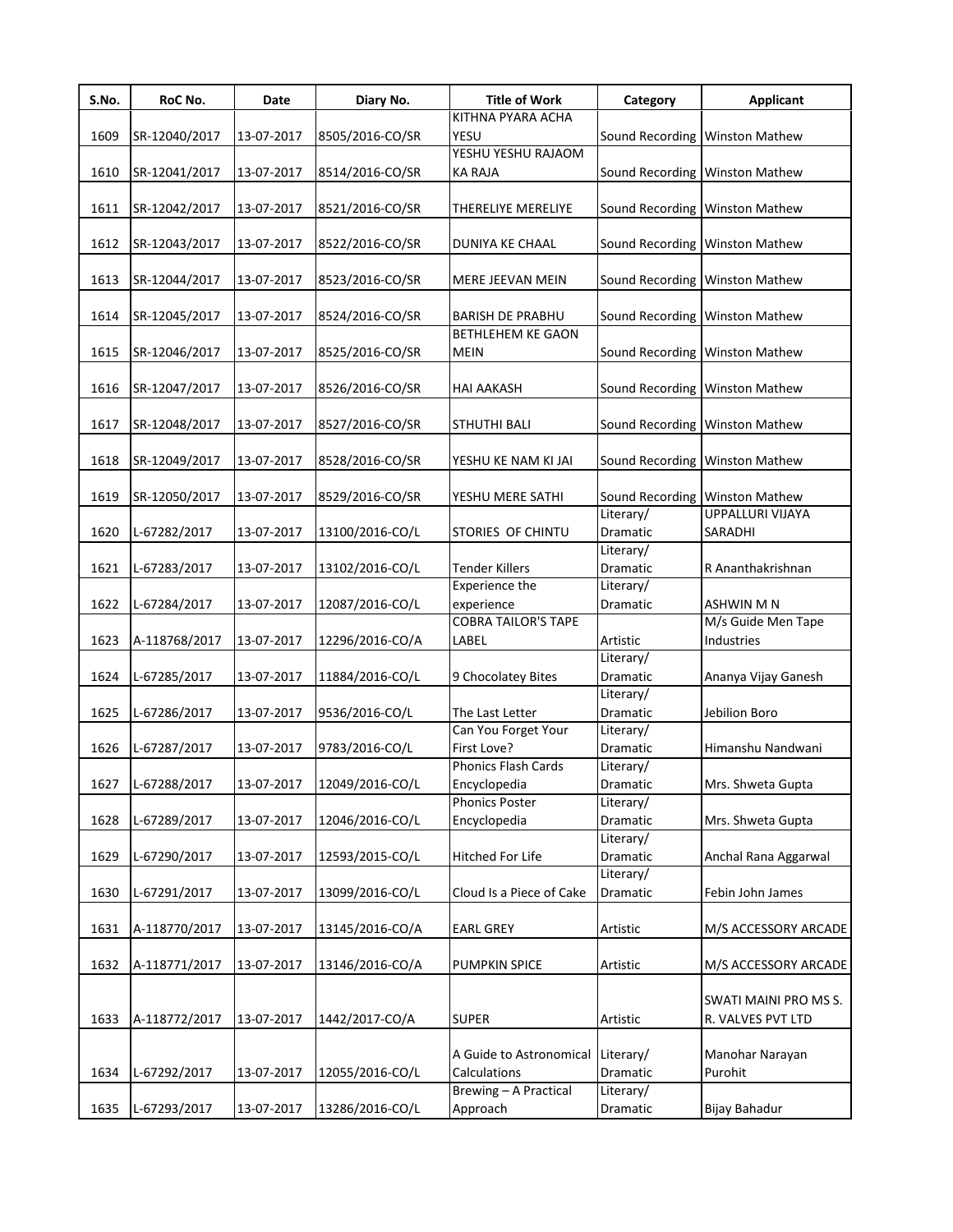| S.No. | RoC No.       | Date       | Diary No.       | <b>Title of Work</b>      | Category        | <b>Applicant</b>           |
|-------|---------------|------------|-----------------|---------------------------|-----------------|----------------------------|
|       |               |            |                 |                           | Literary/       |                            |
| 1636  | L-67294/2017  | 13-07-2017 | 10602/2016-CO/L | Destiny                   | Dramatic        | Hitesh Nariani             |
|       |               |            |                 |                           |                 |                            |
|       |               |            |                 |                           | Literary/       | <b>DWARKA PURI</b>         |
| 1637  | L-67295/2017  | 13-07-2017 | 14013/2016-CO/L | <b>MANASI</b>             | Dramatic        | <b>GOSWAMI SHIVARTHI</b>   |
|       |               |            |                 |                           |                 |                            |
|       |               |            |                 |                           | Literary/       | <b>EKISTIC CONSULTANCY</b> |
| 1638  | L-67296/2017  | 13-07-2017 | 12584/2016-CO/L | <b>ES - PREPOSITIONS</b>  | Dramatic        | SERVICES PVT.LTD.          |
|       |               |            |                 | Leadership &              | Literary/       |                            |
| 1639  | L-67297/2017  | 14-07-2017 |                 | Entrepreneurship 2020     | Dramatic        | Ravinder Kumar Handa       |
|       |               |            | 14760/2016-CO/L |                           | Literary/       |                            |
| 1640  | L-67298/2017  | 14-07-2017 | 13492/2016-CO/L | Combust Jupiter - Part II | Dramatic        | Himanshu Shangari          |
| 1641  | A-118773/2017 | 14-07-2017 | 14761/2016-CO/A | <b>GOLD FLAKE SLK</b>     | Artistic        | <b>ITC Limited</b>         |
|       |               |            |                 | <b>CLASSIC REFRESHING</b> |                 |                            |
| 1642  | A-118774/2017 | 14-07-2017 | 14747/2016-CO/A | <b>TASTE</b>              | Artistic        | <b>ITC Limited</b>         |
|       |               |            |                 |                           | Literary/       |                            |
| 1643  | L-67299/2017  | 14-07-2017 | 13500/2016-CO/L | Combust Saturn - Part II  | <b>Dramatic</b> | Himanshu Shangari          |
|       |               |            |                 | Combust Mercury - Part    | Literary/       |                            |
| 1644  | L-67300/2017  | 14-07-2017 | 13489/2016-CO/L | Ш                         | Dramatic        | Himanshu Shangari          |
|       |               |            |                 |                           |                 |                            |
|       |               |            |                 | <b>ENEGA CREME HAIR</b>   |                 | M/S. PREM MEHANDI          |
| 1645  | A-118775/2017 | 14-07-2017 | 14616/2016-CO/A | <b>COLOR PROFESSIONAL</b> | Artistic        | <b>CENTRE</b>              |
|       |               |            |                 | MATHURIYA'S               | Literary/       |                            |
| 1646  | L-67301/2017  | 14-07-2017 | 14058/2016-CO/L | <b>MATHEMATICS</b>        | Dramatic        | RAMNIWAS MATHURIYA         |
|       |               |            |                 |                           |                 |                            |
|       |               |            |                 |                           | Literary/       | <b>FUTURE BIT CREATIVE</b> |
| 1647  | L-67302/2017  | 14-07-2017 | 14450/2016-CO/L | DELHIPEDIA                | Dramatic        | LABS PRIVATE LTD           |
|       |               |            |                 | <b>MEHNDI MOHABBAT</b>    | Literary/       |                            |
| 1648  | L-67303/2017  | 14-07-2017 | 14668/2016-CO/L | <b>WAALI</b>              | Dramatic        | <b>NAVIDER OBEROI</b>      |
|       |               |            |                 |                           | Literary/       |                            |
| 1649  | L-67304/2017  | 14-07-2017 | 13971/2016-CO/L | Sorry                     | Dramatic        | SAURABH KUMAR              |
|       |               |            |                 |                           |                 |                            |
|       |               |            |                 | <b>DYNAMIC BEARINGS -</b> |                 | Dynamic Engineering Co.    |
| 1650  | A-118776/2017 | 14-07-2017 | 14486/2016-CO/A | <b>DEC</b>                | Artistic        | Pvt. Ltd.                  |
| 1651  | A-118777/2017 | 14-07-2017 | 14277/2016-CO/A | TRIPLEX XXX LABEL         | Artistic        | A. Manickavel              |
|       |               |            |                 |                           |                 |                            |
| 1652  | A-118778/2017 | 14-07-2017 | 1101/2017-CO/A  | KEYA SETH EXCLUSIVE       | Artistic        | MRS KEYA SETH              |
|       |               |            |                 | KEYA SETH                 |                 |                            |
| 1653  | A-118779/2017 | 14-07-2017 | 1102/2017-CO/A  | AROMATHERAPY              | Artistic        | MRS KEYA SETH              |
|       |               |            |                 |                           |                 | M/S RUPALI AGRO            |
| 1654  | A-118780/2017 | 14-07-2017 | 1103/2017-CO/A  | KAAMINI                   | Artistic        | PRIVATE LIMITED            |
|       |               |            |                 |                           |                 |                            |
|       |               |            |                 |                           |                 | <b>NEM CHAND JAIN</b>      |
|       |               |            |                 | VT BRAND WITH DEVICE      |                 | Proprietor of M/s.         |
| 1655  | A-118781/2017 | 14-07-2017 | 14899/2016-CO/A | OF FLOWERS                | Artistic        | <b>VARDHMAN TRADERS</b>    |
|       |               |            |                 |                           | Computer        |                            |
| 1656  | SW-9217/2017  | 14-07-2017 | 9193/2016-CO/SW | My Cricket Career         | Software        | Mohammed Sadiq             |
| 1657  | A-118782/2017 | 14-07-2017 | 310/2017-CO/A   | <b>ROSELENE</b>           | Artistic        | <b>MAHENDER GUPTA</b>      |
|       |               |            |                 |                           | Literary/       |                            |
| 1658  | L-67305/2017  | 14-07-2017 | 3383/2016-CO/L  | ANALOG VLSI DESIGN        | Dramatic        | Yashika Gaidhani           |
|       |               |            |                 |                           | Literary/       |                            |
| 1659  | L-67305/2017  | 14-07-2017 | 3383/2016-CO/L  | ANALOG VLSI DESIGN        | Dramatic        | Atish Peshattiwar          |
|       |               |            |                 |                           |                 |                            |
|       |               |            |                 |                           |                 | DEEPAK PAREEK S/o. SH.     |
| 1660  | A-118783/2017 | 14-07-2017 | 13715/2016-CO/A | Keshrii                   | Artistic        | LAXMI NARAYAN PAREEK       |
|       |               |            |                 |                           |                 |                            |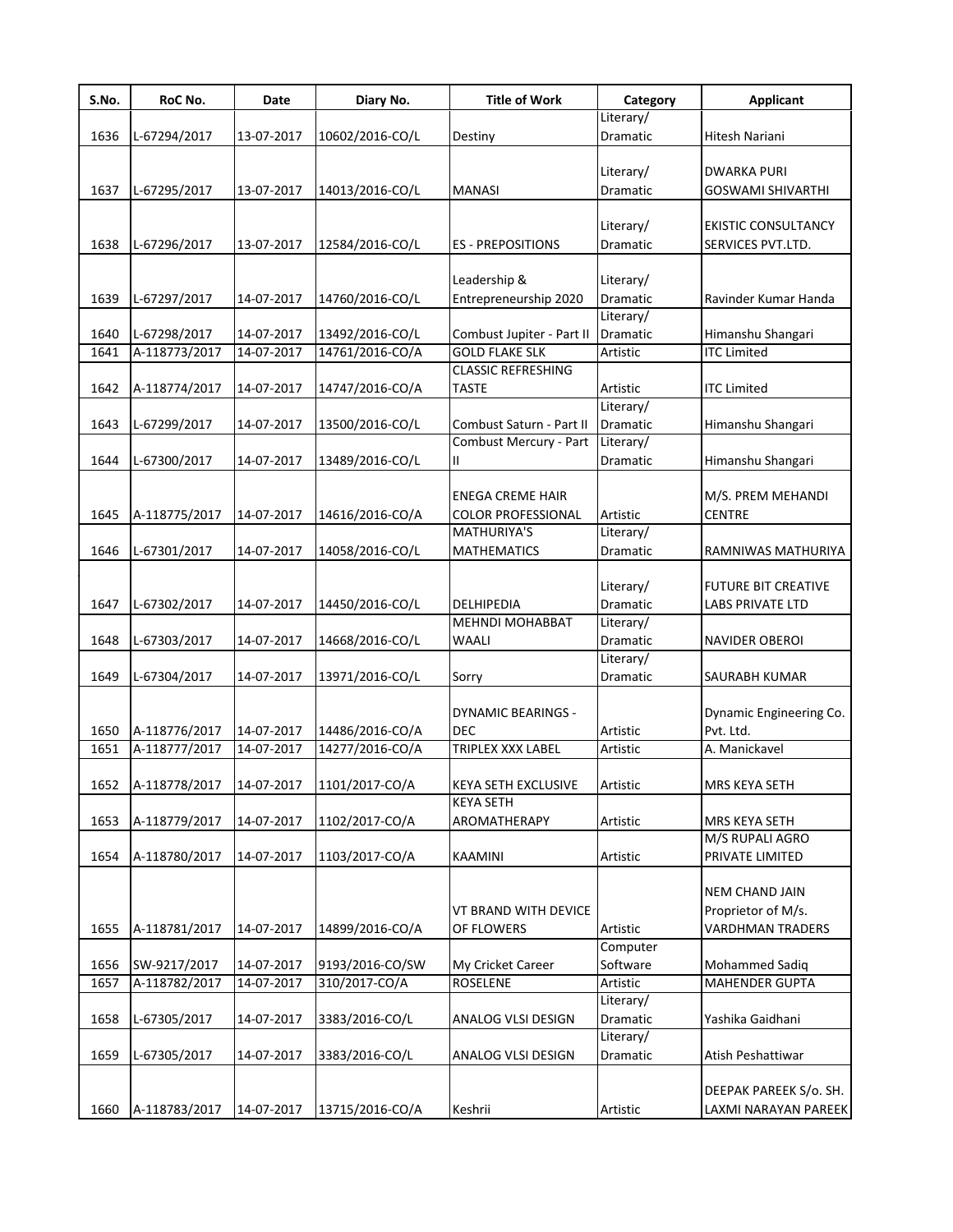| S.No. | RoC No.       | Date       | Diary No.        | <b>Title of Work</b>          | Category                | <b>Applicant</b>          |
|-------|---------------|------------|------------------|-------------------------------|-------------------------|---------------------------|
|       |               |            |                  |                               |                         | M/S KAPIL PULSES          |
| 1661  | A-118784/2017 | 14-07-2017 | 1104/2017-CO/A   | THREE ROSE                    | Artistic                | PRIVATE LIMITED           |
|       |               |            |                  |                               |                         |                           |
| 1662  | A-118785/2017 | 14-07-2017 | 11226/2016-CO/A  | <b>NOVERA</b>                 | Artistic                | FINE S K MARKETING CO.    |
|       |               |            |                  |                               |                         |                           |
|       |               |            |                  |                               |                         | MIRAJ ENTERTAINMENT       |
| 1663  | SR-12051/2017 | 14-07-2017 | 11238/2016-CO/SR | <b>TEQUILLA SHOT</b>          | Sound Recording LIMITED |                           |
| 1664  | A-118786/2017 | 14-07-2017 | 14737/2016-CO/A  | <b>CLASSIC RICH TASTE</b>     | Artistic                | <b>ITC Limited</b>        |
|       |               |            |                  |                               |                         | MIRAJ ENTERTAINMENT       |
| 1665  |               | 14-07-2017 |                  |                               | Sound Recording LIMITED |                           |
|       | SR-12052/2017 |            | 11233/2016-CO/SR | HUMANVA                       | Literary/               |                           |
| 1666  | L-67306/2017  | 14-07-2017 | 13805/2016-CO/L  | The Diamond Fort              | Dramatic                | Joydip Chakladar          |
|       |               |            |                  |                               |                         |                           |
|       |               |            |                  |                               |                         | <b>ASHOK CHANDRA</b>      |
| 1667  | A-118787/2017 | 14-07-2017 | 14059/2016-CO/A  | <b>SREE GHEE</b>              | Artistic                | RAKHIT PRIVATE LIMITED    |
|       |               |            |                  |                               |                         |                           |
|       |               |            |                  |                               |                         | MIRAJ ENTERTAINMENT       |
| 1668  | SR-12053/2017 | 14-07-2017 | 11235/2016-CO/SR | AAWAARA ANTHAM                | Sound Recording LIMITED |                           |
|       |               |            |                  |                               |                         |                           |
|       |               |            |                  |                               |                         | MIRAJ ENTERTAINMENT       |
| 1669  | SR-12054/2017 | 14-07-2017 | 11244/2016-CO/SR | PARTY MONSTER                 | Sound Recording LIMITED |                           |
|       |               |            |                  |                               |                         | M/S INNER SELF            |
|       |               |            |                  | DEALING WITH BREAK            | Cinematograph           | <b>INTEGRATION</b>        |
| 1670  | CF-3870/2017  | 14-07-2017 | 11923/2016-CO/CF | UP                            | Film                    | <b>WORLDWIDE</b>          |
|       |               |            |                  |                               |                         | <b>ASHOK CHANDRA</b>      |
|       |               |            |                  |                               |                         | RAKHIT PRIVATE            |
| 1671  | A-118788/2017 | 14-07-2017 | 14061/2016-CO/A  | <b>RISHI PAPAD</b>            | Artistic                | LIMITED                   |
|       |               |            |                  |                               | Literary/               |                           |
| 1672  | L-67307/2017  | 14-07-2017 | 13734/2016-CO/L  | <b>NARI DARPAN</b>            | <b>Dramatic</b>         | SULOCHANA MISHRA          |
|       |               |            |                  | ROSHNI EK RESLAR KI           | Literary/               |                           |
| 1673  | L-67308/2017  | 14-07-2017 | 11207/2016-CO/L  | <b>KHANI</b>                  | Dramatic                | <b>H S DHULL</b>          |
|       |               |            |                  | A HANDBOOK OF                 |                         | <b>TWO MINDS</b>          |
|       |               |            |                  | <b>COMPUTER SCIENCE-</b>      | Literary/               | <b>TECHNOLOGY PRIVATE</b> |
| 1674  | L-67309/2017  | 14-07-2017 | 13003/2016-CO/L  | <b>VOLUME 3</b>               | Dramatic                | <b>LIMITED</b>            |
|       |               |            |                  | WISE 2017 (World              |                         |                           |
|       |               |            |                  | Initiative to Save            | Literary/               |                           |
| 1675  | L-67310/2017  | 14-07-2017 | 1608/2017-CO/L   | Environment)                  | Dramatic                | Anjali Singla             |
|       |               |            |                  |                               |                         |                           |
|       |               |            |                  | DADU'S SAYONARA, iski         |                         |                           |
| 1676  | A-118789/2017 | 14-07-2017 | 14067/2016-CO/A  | style sab se khas             | Artistic                | M/S DADU TEXTILES         |
|       |               |            |                  |                               |                         |                           |
|       |               |            |                  | Anti-Money Laundering         | Literary/               |                           |
| 1677  | L-67311/2017  | 14-07-2017 | 1896/2017-CO/L   | Laws in India                 | Dramatic                | <b>Anand Singh</b>        |
|       |               |            |                  |                               |                         |                           |
|       |               |            |                  |                               |                         | SHIVRAM MADHAVRAM         |
| 1678  | A-118790/2017 | 14-07-2017 | 14762/2016-CO/A  | SHIVRAM KULFI CENTRE Artistic |                         | PRAJAPATI                 |
|       |               |            |                  |                               |                         |                           |
|       |               |            |                  |                               |                         |                           |
|       |               |            |                  |                               |                         | Shankar Foods Products    |
| 1679  | A-118791/2017 | 14-07-2017 | 1365/2017-CO/A   | MUNCH-LA (LABEL)              | Artistic                | (A Partnership Concern)   |
|       |               |            |                  |                               |                         |                           |
| 1680  | A-118792/2017 | 14-07-2017 | 1544/2017-CO/A   | <b>KLEENUP</b>                | Artistic                | NANDI GRUHA UDYOG         |
|       |               |            |                  |                               |                         | <b>SONY MUSIC</b>         |
|       |               |            |                  |                               |                         | ENTERTAINMENT INDIA       |
| 1681  | SR-12055/2017 | 14-07-2017 | 1876/2017-CO/SR  | AAJ HAI SAGAAI                | Sound Recording PVT LTD |                           |
|       |               |            |                  |                               |                         |                           |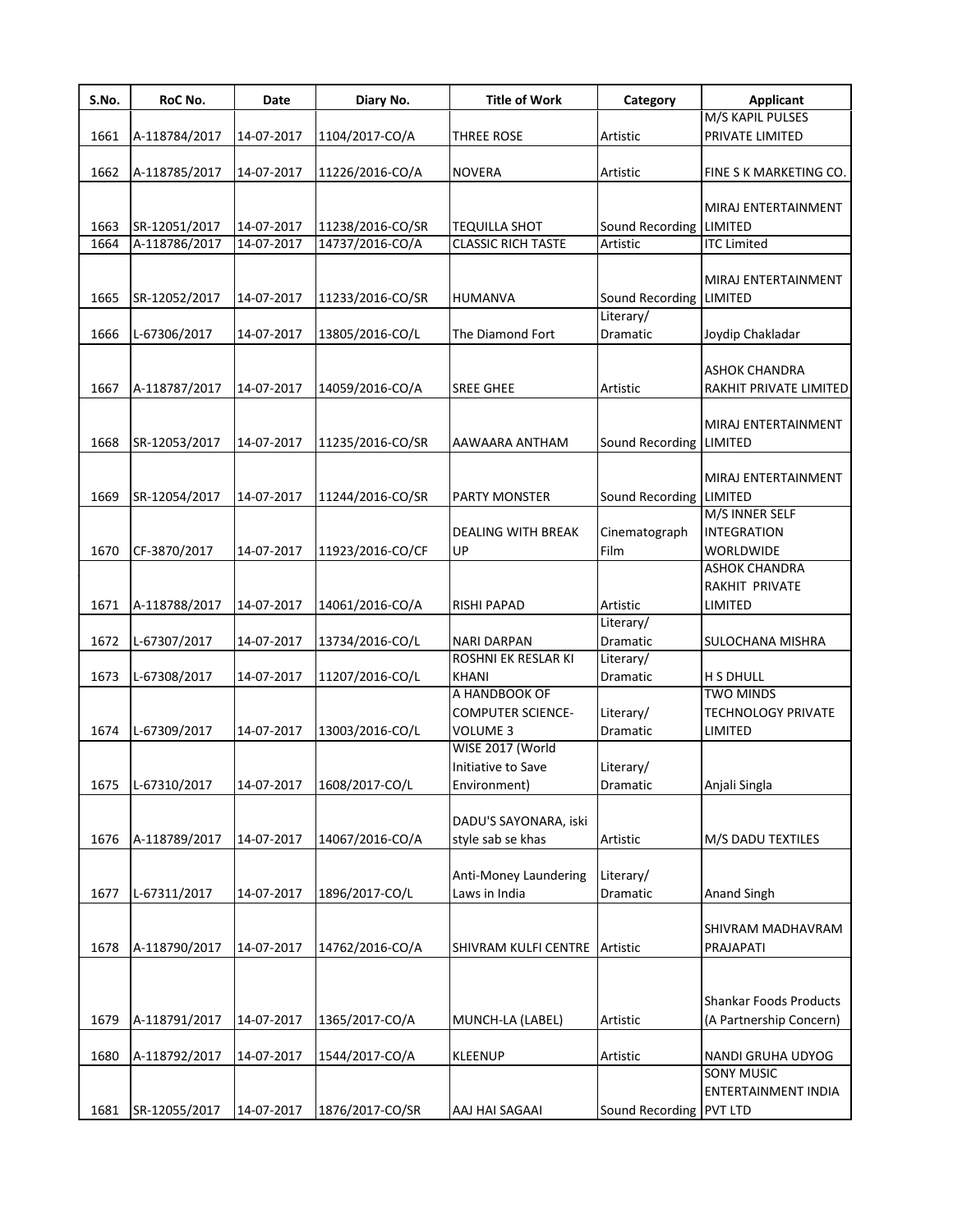| <b>SONY MUSIC</b><br><b>ENTERTAINMENT INDIA</b><br>Sound Recording PVT LTD<br>SR-12056/2017<br>14-07-2017<br>1888/2017-CO/SR<br><b>NASSA NASSA</b><br>Literary/<br>YERU THAZHUVUTHAL -<br>1683<br>L-67312/2017<br>14-07-2017<br>1333/2017-CO/L<br><b>CITBAL</b><br>Dramatic<br>S.MOHANA SUNDARAM<br>YERU THAZHUVUTHAL -<br>Literary/<br>L-67312/2017<br>14-07-2017<br>1333/2017-CO/L<br><b>CITBAL</b><br>Dramatic<br>D.MOHAN KUMAR<br>YERU THAZHUVUTHAL -<br>Literary/<br>1685<br>L-67312/2017<br>14-07-2017<br>1333/2017-CO/L<br><b>CITBAL</b><br>Dramatic<br><b>G.M.ANANTHA KUMAR</b><br>APPLE INDORE HOSPITAL<br>& RESEARCH CENTRE<br>Friends Unity Hospital &<br>1686<br>A-118793/2017<br>14-07-2017<br>1363/2017-CO/A<br>(LABEL)<br>Artistic<br>Research Centre Pvt. Ltd.<br>Chhande Chhande Bhara Literary/<br>L-67313/2017<br>14-07-2017<br>1555/2017-CO/L<br>Khoka Khukur Chhara<br>Krishna Pada Das<br>Dramatic<br><b>AMALGAM FOODS</b><br>1688<br>A-118794/2017<br>14-07-2017<br>1809/2017-CO/A<br><b>BUFFET</b><br>Artistic<br>LIMITED<br><b>DADU'S SAYONARA</b><br>COMFORT LEGGING,<br><b>RUBY GOLD</b><br>A-118795/2017<br>14-07-2017<br>14068/2016-CO/A<br>Artistic<br>M/S DADU TEXTILES<br><b>DADU'S SAYONARA</b><br>14-07-2017<br>A-118796/2017<br>14069/2016-CO/A<br><b>COMFORT LEGGING</b><br>Artistic<br>M/S DADU TEXTILES<br>DADU'S SAYONARA<br><b>COMFORT LEGGING</b><br>A-118797/2017<br><b>MAGIC</b><br>Artistic<br>14-07-2017<br>14071/2016-CO/A<br>M/S DADU TEXTILES<br>Computer<br>Software<br>14-07-2017<br>SW-9218/2017<br>6121/2016-CO/SW<br>reachmba<br>Bhagya Kumar Singh<br>Computer<br><b>DIGITAL CCTV</b><br><b>PASSCODE INFOTECH</b><br>Software<br>1693<br><b>INDIA PRIVATE LIMITED</b><br>SW-9219/2017<br>14-07-2017<br>1856/2017-CO/SW<br>ATTENDANCE<br><b>Translational Health</b><br>Computer<br>Science and Technology<br>Software<br>1694<br>SW-9220/2017<br>14-07-2017<br>1539/2017-CO/SW<br>Institute<br>Proteome-Explorer<br><b>JAIPUR FERTILITY</b><br>1695<br>A-118798/2017<br>14-07-2017<br>12039/2016-CO/A<br><b>CENTRE</b><br>Artistic<br>DR. M.L.SWARNKAR<br>SHAKTI SEWA SAMITI<br><b>CHARITABLE TRUST,</b><br><b>SHAKTI SEWA SAMITI</b><br>13A/16, W.E.A. Karol<br><b>CHARITABLE TRUST</b><br>1696<br>A-118799/2017<br>14-07-2017<br>1428/2017-CO/A<br>Bagh New Delhi<br><b>REGD</b><br>Artistic<br><b>SOMABHAI TEA</b><br>1697<br>A-118800/2017<br>14-07-2017<br>1532/2017-CO/A<br><b>UDAY GOLD LEAF TEA</b><br>Artistic<br><b>PROCESSORS PVT LTD</b><br>Computer<br>14-07-2017<br>Modernpathshala<br>Software<br>Ashish Shukla<br>SW-9221/2017<br>10641/2016-CO/SW<br>Computer | S.No. | RoC No.      | Date       | Diary No.        | <b>Title of Work</b> | Category | <b>Applicant</b> |
|--------------------------------------------------------------------------------------------------------------------------------------------------------------------------------------------------------------------------------------------------------------------------------------------------------------------------------------------------------------------------------------------------------------------------------------------------------------------------------------------------------------------------------------------------------------------------------------------------------------------------------------------------------------------------------------------------------------------------------------------------------------------------------------------------------------------------------------------------------------------------------------------------------------------------------------------------------------------------------------------------------------------------------------------------------------------------------------------------------------------------------------------------------------------------------------------------------------------------------------------------------------------------------------------------------------------------------------------------------------------------------------------------------------------------------------------------------------------------------------------------------------------------------------------------------------------------------------------------------------------------------------------------------------------------------------------------------------------------------------------------------------------------------------------------------------------------------------------------------------------------------------------------------------------------------------------------------------------------------------------------------------------------------------------------------------------------------------------------------------------------------------------------------------------------------------------------------------------------------------------------------------------------------------------------------------------------------------------------------------------------------------------------------------------------------------------------------------------------------------------------------------------------------------------------------------------------------------------------------------------------------------|-------|--------------|------------|------------------|----------------------|----------|------------------|
|                                                                                                                                                                                                                                                                                                                                                                                                                                                                                                                                                                                                                                                                                                                                                                                                                                                                                                                                                                                                                                                                                                                                                                                                                                                                                                                                                                                                                                                                                                                                                                                                                                                                                                                                                                                                                                                                                                                                                                                                                                                                                                                                                                                                                                                                                                                                                                                                                                                                                                                                                                                                                                      |       |              |            |                  |                      |          |                  |
|                                                                                                                                                                                                                                                                                                                                                                                                                                                                                                                                                                                                                                                                                                                                                                                                                                                                                                                                                                                                                                                                                                                                                                                                                                                                                                                                                                                                                                                                                                                                                                                                                                                                                                                                                                                                                                                                                                                                                                                                                                                                                                                                                                                                                                                                                                                                                                                                                                                                                                                                                                                                                                      |       |              |            |                  |                      |          |                  |
|                                                                                                                                                                                                                                                                                                                                                                                                                                                                                                                                                                                                                                                                                                                                                                                                                                                                                                                                                                                                                                                                                                                                                                                                                                                                                                                                                                                                                                                                                                                                                                                                                                                                                                                                                                                                                                                                                                                                                                                                                                                                                                                                                                                                                                                                                                                                                                                                                                                                                                                                                                                                                                      | 1682  |              |            |                  |                      |          |                  |
|                                                                                                                                                                                                                                                                                                                                                                                                                                                                                                                                                                                                                                                                                                                                                                                                                                                                                                                                                                                                                                                                                                                                                                                                                                                                                                                                                                                                                                                                                                                                                                                                                                                                                                                                                                                                                                                                                                                                                                                                                                                                                                                                                                                                                                                                                                                                                                                                                                                                                                                                                                                                                                      |       |              |            |                  |                      |          |                  |
|                                                                                                                                                                                                                                                                                                                                                                                                                                                                                                                                                                                                                                                                                                                                                                                                                                                                                                                                                                                                                                                                                                                                                                                                                                                                                                                                                                                                                                                                                                                                                                                                                                                                                                                                                                                                                                                                                                                                                                                                                                                                                                                                                                                                                                                                                                                                                                                                                                                                                                                                                                                                                                      |       |              |            |                  |                      |          |                  |
|                                                                                                                                                                                                                                                                                                                                                                                                                                                                                                                                                                                                                                                                                                                                                                                                                                                                                                                                                                                                                                                                                                                                                                                                                                                                                                                                                                                                                                                                                                                                                                                                                                                                                                                                                                                                                                                                                                                                                                                                                                                                                                                                                                                                                                                                                                                                                                                                                                                                                                                                                                                                                                      |       |              |            |                  |                      |          |                  |
|                                                                                                                                                                                                                                                                                                                                                                                                                                                                                                                                                                                                                                                                                                                                                                                                                                                                                                                                                                                                                                                                                                                                                                                                                                                                                                                                                                                                                                                                                                                                                                                                                                                                                                                                                                                                                                                                                                                                                                                                                                                                                                                                                                                                                                                                                                                                                                                                                                                                                                                                                                                                                                      |       |              |            |                  |                      |          |                  |
|                                                                                                                                                                                                                                                                                                                                                                                                                                                                                                                                                                                                                                                                                                                                                                                                                                                                                                                                                                                                                                                                                                                                                                                                                                                                                                                                                                                                                                                                                                                                                                                                                                                                                                                                                                                                                                                                                                                                                                                                                                                                                                                                                                                                                                                                                                                                                                                                                                                                                                                                                                                                                                      | 1684  |              |            |                  |                      |          |                  |
|                                                                                                                                                                                                                                                                                                                                                                                                                                                                                                                                                                                                                                                                                                                                                                                                                                                                                                                                                                                                                                                                                                                                                                                                                                                                                                                                                                                                                                                                                                                                                                                                                                                                                                                                                                                                                                                                                                                                                                                                                                                                                                                                                                                                                                                                                                                                                                                                                                                                                                                                                                                                                                      |       |              |            |                  |                      |          |                  |
|                                                                                                                                                                                                                                                                                                                                                                                                                                                                                                                                                                                                                                                                                                                                                                                                                                                                                                                                                                                                                                                                                                                                                                                                                                                                                                                                                                                                                                                                                                                                                                                                                                                                                                                                                                                                                                                                                                                                                                                                                                                                                                                                                                                                                                                                                                                                                                                                                                                                                                                                                                                                                                      |       |              |            |                  |                      |          |                  |
|                                                                                                                                                                                                                                                                                                                                                                                                                                                                                                                                                                                                                                                                                                                                                                                                                                                                                                                                                                                                                                                                                                                                                                                                                                                                                                                                                                                                                                                                                                                                                                                                                                                                                                                                                                                                                                                                                                                                                                                                                                                                                                                                                                                                                                                                                                                                                                                                                                                                                                                                                                                                                                      |       |              |            |                  |                      |          |                  |
|                                                                                                                                                                                                                                                                                                                                                                                                                                                                                                                                                                                                                                                                                                                                                                                                                                                                                                                                                                                                                                                                                                                                                                                                                                                                                                                                                                                                                                                                                                                                                                                                                                                                                                                                                                                                                                                                                                                                                                                                                                                                                                                                                                                                                                                                                                                                                                                                                                                                                                                                                                                                                                      |       |              |            |                  |                      |          |                  |
|                                                                                                                                                                                                                                                                                                                                                                                                                                                                                                                                                                                                                                                                                                                                                                                                                                                                                                                                                                                                                                                                                                                                                                                                                                                                                                                                                                                                                                                                                                                                                                                                                                                                                                                                                                                                                                                                                                                                                                                                                                                                                                                                                                                                                                                                                                                                                                                                                                                                                                                                                                                                                                      |       |              |            |                  |                      |          |                  |
|                                                                                                                                                                                                                                                                                                                                                                                                                                                                                                                                                                                                                                                                                                                                                                                                                                                                                                                                                                                                                                                                                                                                                                                                                                                                                                                                                                                                                                                                                                                                                                                                                                                                                                                                                                                                                                                                                                                                                                                                                                                                                                                                                                                                                                                                                                                                                                                                                                                                                                                                                                                                                                      |       |              |            |                  |                      |          |                  |
|                                                                                                                                                                                                                                                                                                                                                                                                                                                                                                                                                                                                                                                                                                                                                                                                                                                                                                                                                                                                                                                                                                                                                                                                                                                                                                                                                                                                                                                                                                                                                                                                                                                                                                                                                                                                                                                                                                                                                                                                                                                                                                                                                                                                                                                                                                                                                                                                                                                                                                                                                                                                                                      |       |              |            |                  |                      |          |                  |
|                                                                                                                                                                                                                                                                                                                                                                                                                                                                                                                                                                                                                                                                                                                                                                                                                                                                                                                                                                                                                                                                                                                                                                                                                                                                                                                                                                                                                                                                                                                                                                                                                                                                                                                                                                                                                                                                                                                                                                                                                                                                                                                                                                                                                                                                                                                                                                                                                                                                                                                                                                                                                                      |       |              |            |                  |                      |          |                  |
|                                                                                                                                                                                                                                                                                                                                                                                                                                                                                                                                                                                                                                                                                                                                                                                                                                                                                                                                                                                                                                                                                                                                                                                                                                                                                                                                                                                                                                                                                                                                                                                                                                                                                                                                                                                                                                                                                                                                                                                                                                                                                                                                                                                                                                                                                                                                                                                                                                                                                                                                                                                                                                      | 1687  |              |            |                  |                      |          |                  |
|                                                                                                                                                                                                                                                                                                                                                                                                                                                                                                                                                                                                                                                                                                                                                                                                                                                                                                                                                                                                                                                                                                                                                                                                                                                                                                                                                                                                                                                                                                                                                                                                                                                                                                                                                                                                                                                                                                                                                                                                                                                                                                                                                                                                                                                                                                                                                                                                                                                                                                                                                                                                                                      |       |              |            |                  |                      |          |                  |
|                                                                                                                                                                                                                                                                                                                                                                                                                                                                                                                                                                                                                                                                                                                                                                                                                                                                                                                                                                                                                                                                                                                                                                                                                                                                                                                                                                                                                                                                                                                                                                                                                                                                                                                                                                                                                                                                                                                                                                                                                                                                                                                                                                                                                                                                                                                                                                                                                                                                                                                                                                                                                                      |       |              |            |                  |                      |          |                  |
|                                                                                                                                                                                                                                                                                                                                                                                                                                                                                                                                                                                                                                                                                                                                                                                                                                                                                                                                                                                                                                                                                                                                                                                                                                                                                                                                                                                                                                                                                                                                                                                                                                                                                                                                                                                                                                                                                                                                                                                                                                                                                                                                                                                                                                                                                                                                                                                                                                                                                                                                                                                                                                      |       |              |            |                  |                      |          |                  |
|                                                                                                                                                                                                                                                                                                                                                                                                                                                                                                                                                                                                                                                                                                                                                                                                                                                                                                                                                                                                                                                                                                                                                                                                                                                                                                                                                                                                                                                                                                                                                                                                                                                                                                                                                                                                                                                                                                                                                                                                                                                                                                                                                                                                                                                                                                                                                                                                                                                                                                                                                                                                                                      |       |              |            |                  |                      |          |                  |
|                                                                                                                                                                                                                                                                                                                                                                                                                                                                                                                                                                                                                                                                                                                                                                                                                                                                                                                                                                                                                                                                                                                                                                                                                                                                                                                                                                                                                                                                                                                                                                                                                                                                                                                                                                                                                                                                                                                                                                                                                                                                                                                                                                                                                                                                                                                                                                                                                                                                                                                                                                                                                                      | 1689  |              |            |                  |                      |          |                  |
|                                                                                                                                                                                                                                                                                                                                                                                                                                                                                                                                                                                                                                                                                                                                                                                                                                                                                                                                                                                                                                                                                                                                                                                                                                                                                                                                                                                                                                                                                                                                                                                                                                                                                                                                                                                                                                                                                                                                                                                                                                                                                                                                                                                                                                                                                                                                                                                                                                                                                                                                                                                                                                      |       |              |            |                  |                      |          |                  |
|                                                                                                                                                                                                                                                                                                                                                                                                                                                                                                                                                                                                                                                                                                                                                                                                                                                                                                                                                                                                                                                                                                                                                                                                                                                                                                                                                                                                                                                                                                                                                                                                                                                                                                                                                                                                                                                                                                                                                                                                                                                                                                                                                                                                                                                                                                                                                                                                                                                                                                                                                                                                                                      | 1690  |              |            |                  |                      |          |                  |
|                                                                                                                                                                                                                                                                                                                                                                                                                                                                                                                                                                                                                                                                                                                                                                                                                                                                                                                                                                                                                                                                                                                                                                                                                                                                                                                                                                                                                                                                                                                                                                                                                                                                                                                                                                                                                                                                                                                                                                                                                                                                                                                                                                                                                                                                                                                                                                                                                                                                                                                                                                                                                                      |       |              |            |                  |                      |          |                  |
|                                                                                                                                                                                                                                                                                                                                                                                                                                                                                                                                                                                                                                                                                                                                                                                                                                                                                                                                                                                                                                                                                                                                                                                                                                                                                                                                                                                                                                                                                                                                                                                                                                                                                                                                                                                                                                                                                                                                                                                                                                                                                                                                                                                                                                                                                                                                                                                                                                                                                                                                                                                                                                      |       |              |            |                  |                      |          |                  |
|                                                                                                                                                                                                                                                                                                                                                                                                                                                                                                                                                                                                                                                                                                                                                                                                                                                                                                                                                                                                                                                                                                                                                                                                                                                                                                                                                                                                                                                                                                                                                                                                                                                                                                                                                                                                                                                                                                                                                                                                                                                                                                                                                                                                                                                                                                                                                                                                                                                                                                                                                                                                                                      | 1691  |              |            |                  |                      |          |                  |
|                                                                                                                                                                                                                                                                                                                                                                                                                                                                                                                                                                                                                                                                                                                                                                                                                                                                                                                                                                                                                                                                                                                                                                                                                                                                                                                                                                                                                                                                                                                                                                                                                                                                                                                                                                                                                                                                                                                                                                                                                                                                                                                                                                                                                                                                                                                                                                                                                                                                                                                                                                                                                                      |       |              |            |                  |                      |          |                  |
|                                                                                                                                                                                                                                                                                                                                                                                                                                                                                                                                                                                                                                                                                                                                                                                                                                                                                                                                                                                                                                                                                                                                                                                                                                                                                                                                                                                                                                                                                                                                                                                                                                                                                                                                                                                                                                                                                                                                                                                                                                                                                                                                                                                                                                                                                                                                                                                                                                                                                                                                                                                                                                      | 1692  |              |            |                  |                      |          |                  |
|                                                                                                                                                                                                                                                                                                                                                                                                                                                                                                                                                                                                                                                                                                                                                                                                                                                                                                                                                                                                                                                                                                                                                                                                                                                                                                                                                                                                                                                                                                                                                                                                                                                                                                                                                                                                                                                                                                                                                                                                                                                                                                                                                                                                                                                                                                                                                                                                                                                                                                                                                                                                                                      |       |              |            |                  |                      |          |                  |
|                                                                                                                                                                                                                                                                                                                                                                                                                                                                                                                                                                                                                                                                                                                                                                                                                                                                                                                                                                                                                                                                                                                                                                                                                                                                                                                                                                                                                                                                                                                                                                                                                                                                                                                                                                                                                                                                                                                                                                                                                                                                                                                                                                                                                                                                                                                                                                                                                                                                                                                                                                                                                                      |       |              |            |                  |                      |          |                  |
|                                                                                                                                                                                                                                                                                                                                                                                                                                                                                                                                                                                                                                                                                                                                                                                                                                                                                                                                                                                                                                                                                                                                                                                                                                                                                                                                                                                                                                                                                                                                                                                                                                                                                                                                                                                                                                                                                                                                                                                                                                                                                                                                                                                                                                                                                                                                                                                                                                                                                                                                                                                                                                      |       |              |            |                  |                      |          |                  |
|                                                                                                                                                                                                                                                                                                                                                                                                                                                                                                                                                                                                                                                                                                                                                                                                                                                                                                                                                                                                                                                                                                                                                                                                                                                                                                                                                                                                                                                                                                                                                                                                                                                                                                                                                                                                                                                                                                                                                                                                                                                                                                                                                                                                                                                                                                                                                                                                                                                                                                                                                                                                                                      |       |              |            |                  |                      |          |                  |
|                                                                                                                                                                                                                                                                                                                                                                                                                                                                                                                                                                                                                                                                                                                                                                                                                                                                                                                                                                                                                                                                                                                                                                                                                                                                                                                                                                                                                                                                                                                                                                                                                                                                                                                                                                                                                                                                                                                                                                                                                                                                                                                                                                                                                                                                                                                                                                                                                                                                                                                                                                                                                                      |       |              |            |                  |                      |          |                  |
|                                                                                                                                                                                                                                                                                                                                                                                                                                                                                                                                                                                                                                                                                                                                                                                                                                                                                                                                                                                                                                                                                                                                                                                                                                                                                                                                                                                                                                                                                                                                                                                                                                                                                                                                                                                                                                                                                                                                                                                                                                                                                                                                                                                                                                                                                                                                                                                                                                                                                                                                                                                                                                      |       |              |            |                  |                      |          |                  |
|                                                                                                                                                                                                                                                                                                                                                                                                                                                                                                                                                                                                                                                                                                                                                                                                                                                                                                                                                                                                                                                                                                                                                                                                                                                                                                                                                                                                                                                                                                                                                                                                                                                                                                                                                                                                                                                                                                                                                                                                                                                                                                                                                                                                                                                                                                                                                                                                                                                                                                                                                                                                                                      |       |              |            |                  |                      |          |                  |
|                                                                                                                                                                                                                                                                                                                                                                                                                                                                                                                                                                                                                                                                                                                                                                                                                                                                                                                                                                                                                                                                                                                                                                                                                                                                                                                                                                                                                                                                                                                                                                                                                                                                                                                                                                                                                                                                                                                                                                                                                                                                                                                                                                                                                                                                                                                                                                                                                                                                                                                                                                                                                                      |       |              |            |                  |                      |          |                  |
|                                                                                                                                                                                                                                                                                                                                                                                                                                                                                                                                                                                                                                                                                                                                                                                                                                                                                                                                                                                                                                                                                                                                                                                                                                                                                                                                                                                                                                                                                                                                                                                                                                                                                                                                                                                                                                                                                                                                                                                                                                                                                                                                                                                                                                                                                                                                                                                                                                                                                                                                                                                                                                      |       |              |            |                  |                      |          |                  |
|                                                                                                                                                                                                                                                                                                                                                                                                                                                                                                                                                                                                                                                                                                                                                                                                                                                                                                                                                                                                                                                                                                                                                                                                                                                                                                                                                                                                                                                                                                                                                                                                                                                                                                                                                                                                                                                                                                                                                                                                                                                                                                                                                                                                                                                                                                                                                                                                                                                                                                                                                                                                                                      |       |              |            |                  |                      |          |                  |
|                                                                                                                                                                                                                                                                                                                                                                                                                                                                                                                                                                                                                                                                                                                                                                                                                                                                                                                                                                                                                                                                                                                                                                                                                                                                                                                                                                                                                                                                                                                                                                                                                                                                                                                                                                                                                                                                                                                                                                                                                                                                                                                                                                                                                                                                                                                                                                                                                                                                                                                                                                                                                                      |       |              |            |                  |                      |          |                  |
|                                                                                                                                                                                                                                                                                                                                                                                                                                                                                                                                                                                                                                                                                                                                                                                                                                                                                                                                                                                                                                                                                                                                                                                                                                                                                                                                                                                                                                                                                                                                                                                                                                                                                                                                                                                                                                                                                                                                                                                                                                                                                                                                                                                                                                                                                                                                                                                                                                                                                                                                                                                                                                      |       |              |            |                  |                      |          |                  |
|                                                                                                                                                                                                                                                                                                                                                                                                                                                                                                                                                                                                                                                                                                                                                                                                                                                                                                                                                                                                                                                                                                                                                                                                                                                                                                                                                                                                                                                                                                                                                                                                                                                                                                                                                                                                                                                                                                                                                                                                                                                                                                                                                                                                                                                                                                                                                                                                                                                                                                                                                                                                                                      |       |              |            |                  |                      |          |                  |
|                                                                                                                                                                                                                                                                                                                                                                                                                                                                                                                                                                                                                                                                                                                                                                                                                                                                                                                                                                                                                                                                                                                                                                                                                                                                                                                                                                                                                                                                                                                                                                                                                                                                                                                                                                                                                                                                                                                                                                                                                                                                                                                                                                                                                                                                                                                                                                                                                                                                                                                                                                                                                                      |       |              |            |                  |                      |          |                  |
|                                                                                                                                                                                                                                                                                                                                                                                                                                                                                                                                                                                                                                                                                                                                                                                                                                                                                                                                                                                                                                                                                                                                                                                                                                                                                                                                                                                                                                                                                                                                                                                                                                                                                                                                                                                                                                                                                                                                                                                                                                                                                                                                                                                                                                                                                                                                                                                                                                                                                                                                                                                                                                      |       |              |            |                  |                      |          |                  |
|                                                                                                                                                                                                                                                                                                                                                                                                                                                                                                                                                                                                                                                                                                                                                                                                                                                                                                                                                                                                                                                                                                                                                                                                                                                                                                                                                                                                                                                                                                                                                                                                                                                                                                                                                                                                                                                                                                                                                                                                                                                                                                                                                                                                                                                                                                                                                                                                                                                                                                                                                                                                                                      | 1698  |              |            |                  |                      |          |                  |
|                                                                                                                                                                                                                                                                                                                                                                                                                                                                                                                                                                                                                                                                                                                                                                                                                                                                                                                                                                                                                                                                                                                                                                                                                                                                                                                                                                                                                                                                                                                                                                                                                                                                                                                                                                                                                                                                                                                                                                                                                                                                                                                                                                                                                                                                                                                                                                                                                                                                                                                                                                                                                                      |       |              |            |                  |                      |          |                  |
|                                                                                                                                                                                                                                                                                                                                                                                                                                                                                                                                                                                                                                                                                                                                                                                                                                                                                                                                                                                                                                                                                                                                                                                                                                                                                                                                                                                                                                                                                                                                                                                                                                                                                                                                                                                                                                                                                                                                                                                                                                                                                                                                                                                                                                                                                                                                                                                                                                                                                                                                                                                                                                      | 1699  | SW-9221/2017 | 14-07-2017 | 10641/2016-CO/SW | Modernpathshala      | Software | Amit Gupta       |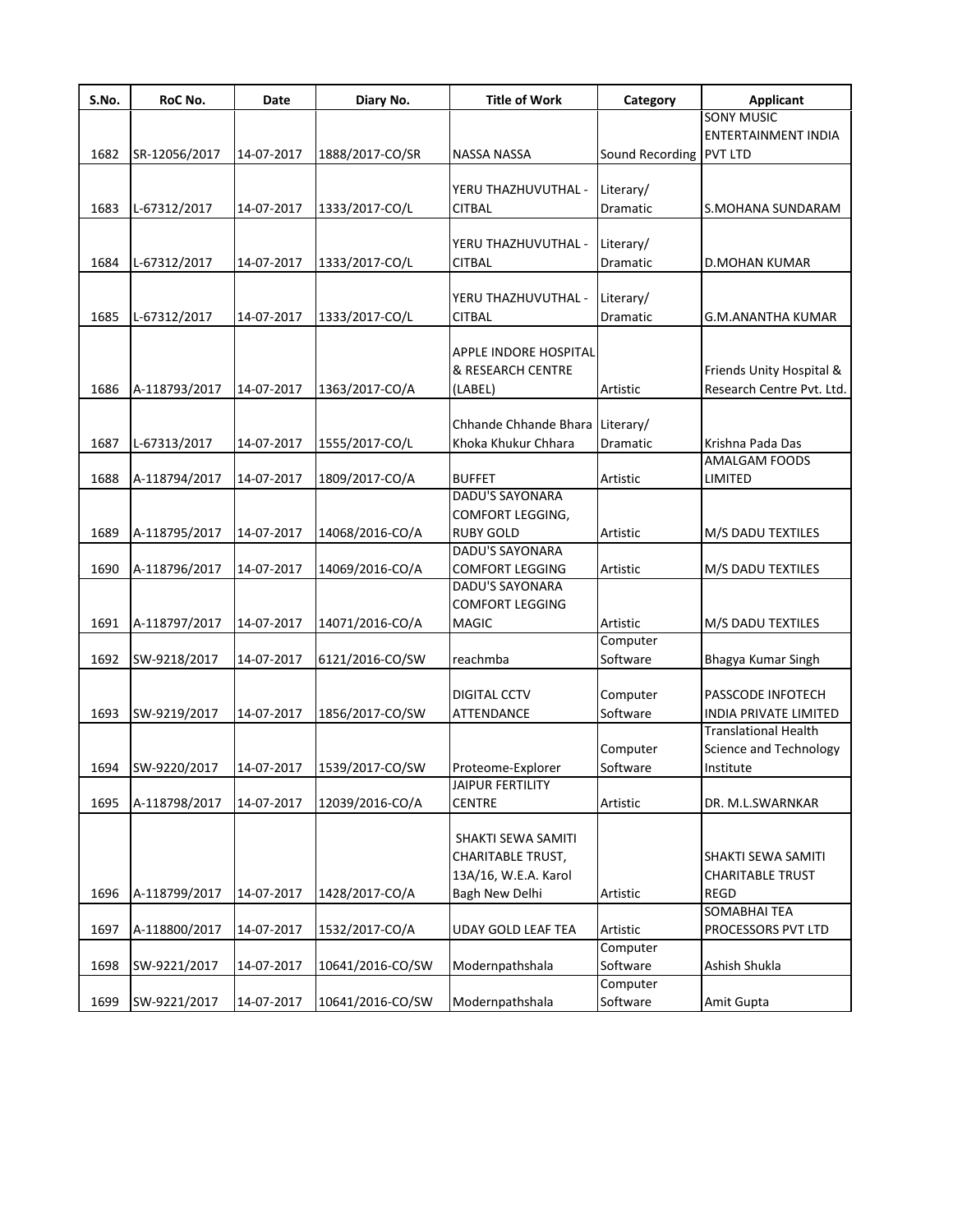| S.No. | RoC No.       | Date       | Diary No.        | <b>Title of Work</b>                         | Category              | <b>Applicant</b>                            |
|-------|---------------|------------|------------------|----------------------------------------------|-----------------------|---------------------------------------------|
|       |               |            |                  |                                              |                       |                                             |
|       |               |            |                  | <b>AUTOMATED FEATURE</b>                     |                       |                                             |
|       |               |            |                  | <b>EXTRACTOR FOR</b>                         |                       |                                             |
|       |               |            |                  | <b>BIOMEDICAL SIGNALS A</b>                  |                       |                                             |
|       |               |            |                  | <b>GUI APPLICATION TO</b>                    |                       |                                             |
|       |               |            |                  | <b>EXTRACT VARIOUS</b>                       |                       |                                             |
|       |               |            |                  | <b>FEATURES FOR</b>                          |                       |                                             |
|       |               |            |                  | ANALYZING BIOMEDICAL Computer                |                       | DR. S ROMINUS                               |
| 1700  | SW-9222/2017  | 14-07-2017 | 14443/2016-CO/SW | <b>SIGNALS</b><br><b>NEWTON COCA DELIGHT</b> | Software              | VALSALAM<br>MR. JITENDRA                    |
| 1701  | A-118801/2017 | 14-07-2017 | 13150/2016-CO/A  | <b>OUTER</b>                                 | Artistic              | PANJWANI                                    |
|       |               |            |                  |                                              | Literary/             | AKHIL U. V AND                              |
| 1702  | L-67314/2017  | 14-07-2017 | 13220/2016-CO/L  | <b>HEAVENLY VILLAGE</b>                      | Dramatic              | VIJAYASREE S.S.                             |
|       |               |            |                  | LAST WISH - FULFILL                          | Literary/             |                                             |
| 1703  | L-67315/2017  | 14-07-2017 | 6889/2016-CO/L   | <b>YOUR DREAMS</b>                           | <b>Dramatic</b>       | <b>SANI GHOSH RAY</b>                       |
|       |               |            |                  |                                              |                       |                                             |
|       |               |            |                  | <b>MASTURAAT KE</b>                          | Literary/             |                                             |
| 1704  | L-67316/2017  | 14-07-2017 | 12111/2016-CO/L  | MUNTAKHAB MASAAIL                            | Dramatic              | MOHD. TOHEED                                |
|       |               |            |                  |                                              | Literary/             |                                             |
| 1705  | L-67317/2017  | 14-07-2017 | 11885/2016-CO/L  | PHOOLVATE-SULTAN                             | Dramatic              | <b>SHISHPAL MALIK</b><br>SIDDHA REAL ESTATE |
|       |               |            |                  |                                              |                       | DEVELOPMENT PRIVATE                         |
| 1706  | A-118802/2017 | 14-07-2017 | 13070/2016-CO/A  | XANADU                                       | Artistic              | <b>LIMITED</b>                              |
|       |               |            |                  |                                              |                       |                                             |
|       |               |            |                  | Pixel Differentiator in                      |                       |                                             |
|       |               |            |                  | <b>Builds (Test Automation Computer</b>      |                       | M/s Xebia IT Architects                     |
| 1707  | SW-9223/2017  | 14-07-2017 | 7032/2016-CO/SW  | Framework)                                   | Software              | India Private Limited                       |
|       |               |            |                  |                                              |                       |                                             |
| 1708  | A-118803/2017 | 14-07-2017 | 14283/2016-CO/A  | DURGA IMAGE DIC 1                            | Artistic              | <b>STAR CEMENT LIMITED</b>                  |
|       |               |            |                  |                                              |                       |                                             |
| 1709  | A-118803/2017 | 14-07-2017 | 14283/2016-CO/A  | DURGA IMAGE DIC 1<br><b>DURGA IMAGE DIC3</b> | Artistic              | <b>STAR CEMENT LIMITED</b>                  |
| 1710  | A-118804/2017 | 14-07-2017 | 14285/2016-CO/A  | LABEL                                        | Artistic              | <b>STAR CEMENT LIMITED</b>                  |
|       |               |            |                  | <b>DURGA IMAGE DIC3</b>                      |                       |                                             |
| 1711  | A-118804/2017 | 14-07-2017 | 14285/2016-CO/A  | LABEL                                        | Artistic              | <b>STAR CEMENT LIMITED</b>                  |
|       |               |            |                  |                                              |                       |                                             |
| 1712  | A-118805/2017 | 14-07-2017 | 14284/2016-CO/A  | DURGA IMAGE DIC 2                            | Artistic              | STAR CEMENT LIMITED                         |
|       |               |            |                  |                                              |                       |                                             |
| 1713  | A-118805/2017 | 14-07-2017 | 14284/2016-CO/A  | DURGA IMAGE DIC 2                            | Artistic              | <b>STAR CEMENT LIMITED</b>                  |
|       |               |            |                  |                                              |                       | Nitesh Bharech trading                      |
|       |               |            |                  | <b>SAWARIYA THE SHAKE</b>                    |                       | as Yashwi Beverages                         |
| 1714  | A-118806/2017 | 14-07-2017 | 13234/2016-CO/A  | YARD (LABEL)<br>She Was the Sky to My        | Artistic<br>Literary/ | $(Unit-II)$                                 |
| 1715  | L-67318/2017  | 14-07-2017 | 8173/2016-CO/L   | Earth                                        | Dramatic              | <b>Akshat Mittal</b>                        |
|       |               |            |                  |                                              | Literary/             |                                             |
| 1716  | L-67319/2017  | 14-07-2017 | 8309/2016-CO/L   | The Shadow in the Dark                       | Dramatic              | Zara Farooqui                               |
|       |               |            |                  |                                              |                       |                                             |
|       |               |            |                  |                                              |                       |                                             |
|       |               |            |                  | SOFTWARE FOR                                 |                       |                                             |
|       |               |            |                  | <b>ANALYZING MAGNETIC</b>                    |                       |                                             |
|       |               |            |                  | <b>IMAGES BY A FUSION</b>                    |                       |                                             |
|       |               |            |                  | <b>IMAGING APPROACH TO</b>                   |                       |                                             |
|       |               |            |                  | <b>STUDY NANOSCALE</b>                       |                       |                                             |
|       |               |            |                  | <b>SURFACE DISTRIBUTION</b>                  | Computer              | <b>UNIVERSITY OF</b>                        |
| 1717  | SW-9224/2017  | 14-07-2017 | 9692/2016-CO/SW  | OF MAGNETIC FORCE                            | Software              | CALCUTTA                                    |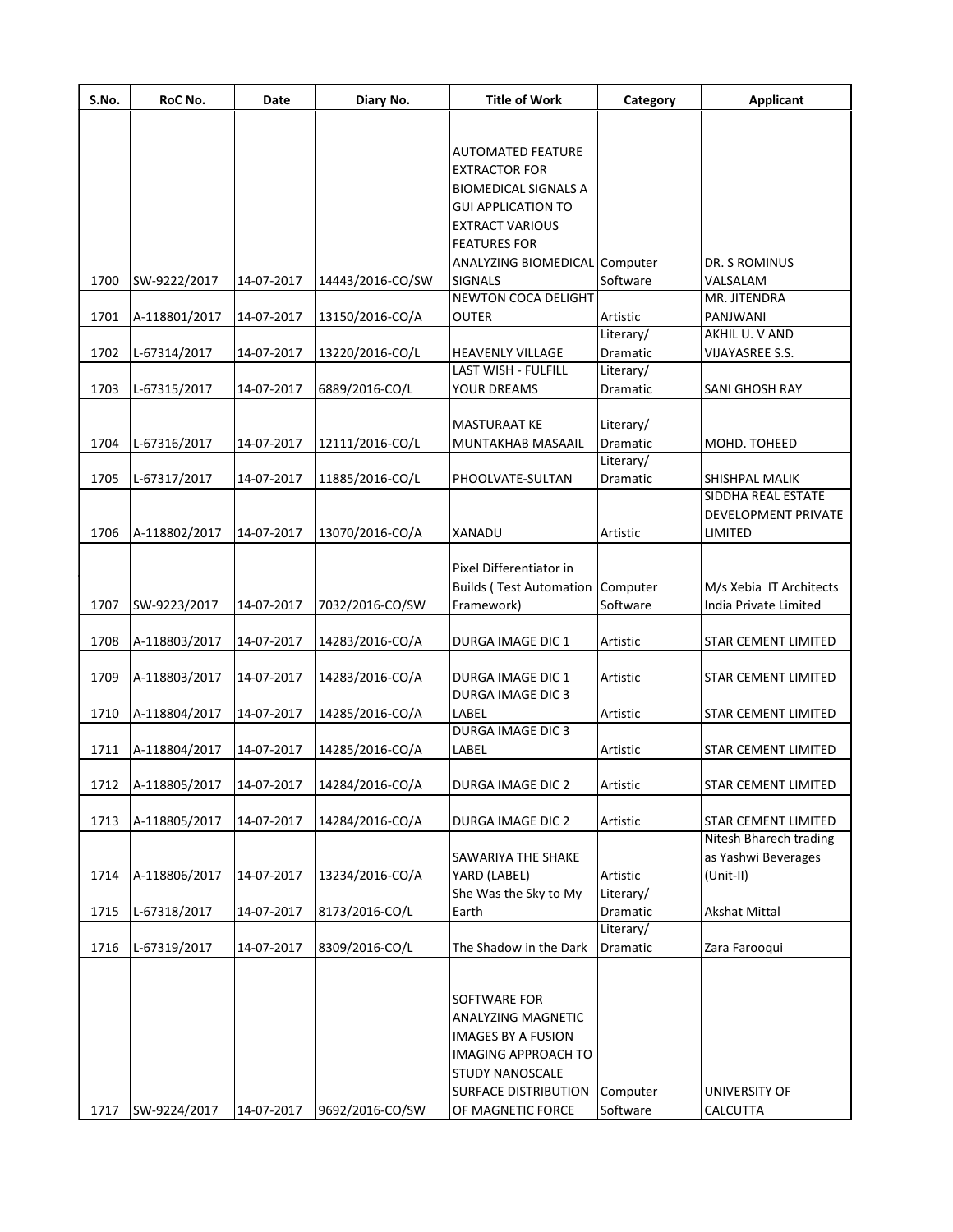| S.No. | RoC No.       | Date       | Diary No.        | <b>Title of Work</b>           | Category              | <b>Applicant</b>                     |
|-------|---------------|------------|------------------|--------------------------------|-----------------------|--------------------------------------|
|       |               |            |                  | Software for                   |                       |                                      |
|       |               |            |                  | <b>Transforming Angle</b>      |                       |                                      |
|       |               |            |                  | gathers to Offset gathers      | Computer              | OIL AND NATURAL GAS                  |
| 1718  | SW-9225/2017  | 14-07-2017 | 8883/2016-CO/SW  | as OMEGA plug-in               | Software              | <b>CORPORATION LIMITED</b>           |
|       |               |            |                  |                                |                       |                                      |
|       |               |            |                  |                                | Computer              | OIL AND NATURAL GAS                  |
| 1719  | SW-9226/2017  | 14-07-2017 | 8886/2016-CO/SW  | PIVOTAL                        | Software              | <b>CORPORATION LIMITED</b>           |
|       |               |            |                  |                                | Literary/             | SHEETAL UMESH                        |
| 1720  | L-67320/2017  | 14-07-2017 | 7076/2016-CO/L   | Sanskrit Book                  | Dramatic              | MAHAJANI                             |
|       |               |            |                  |                                | Literary/             | RAJLAXMI SANGRAM                     |
| 1721  | L-67320/2017  | 14-07-2017 | 7076/2016-CO/L   | Sanskrit Book                  | Dramatic              | <b>BHOSALE</b>                       |
|       |               |            |                  |                                | Literary/             |                                      |
| 1722  | L-67320/2017  | 14-07-2017 | 7076/2016-CO/L   | Sanskrit Book                  | Dramatic              | VARSHA SUNIL NAIK                    |
|       |               |            |                  | CHROMETAN                      |                       |                                      |
|       |               |            |                  | PRAKRETEA BLUE LABEL           |                       | M/S CHROMETAN                        |
| 1723  | A-118807/2017 | 14-07-2017 | 14116/2016-CO/A  | BLENDED CTC TEA LABEL Artistic |                       | <b>EXPORTS PVT LTD.</b>              |
|       |               |            |                  |                                |                       | NIRMAL KUMAR SARDA,                  |
|       |               |            |                  |                                |                       | <b>GHANSHYAM DAS</b>                 |
|       |               |            |                  |                                |                       | SHARDA, AND JAY                      |
|       |               |            |                  |                                |                       | PRAKASH SARDA,                       |
| 1724  | A-118808/2017 | 14-07-2017 | 14115/2016-CO/A  | <b>CITIZEN LABEL</b>           | Artistic              | <b>PARTNERS</b>                      |
|       |               |            |                  |                                |                       | M/S BASANTIPUR TEA                   |
| 1725  | A-118809/2017 | 14-07-2017 | 14114/2016-CO/A  | <b>OPULENT BREW LABEL</b>      | Artistic              | CO. PVT LTD                          |
|       |               |            |                  |                                | Literary/             |                                      |
| 1726  | L-67321/2017  | 14-07-2017 | 11454/2016-CO/L  | From the Blue diary            | Dramatic              | Visveshwar Elango                    |
|       |               |            |                  |                                |                       | MRS TANYA LAKHWANI,                  |
| 1727  | A-118810/2017 | 14-07-2017 | 14243/2016-CO/A  | A-1 MILK CREAM GOLD            | Artistic              | <b>PROP</b>                          |
| 1728  |               | 14-07-2017 |                  | <b>RISMA Brochures</b>         | Literary/<br>Dramatic | Nikhil Sharma                        |
|       | L-67322/2017  |            | 11471/2016-CO/L  |                                |                       | <b>GUNJAN</b>                        |
| 1729  | SR-12057/2017 | 14-07-2017 | 49572/2014-CO/SR | AHIMSA KE PUJARI               |                       | Sound Recording COMMUNICATION        |
|       |               |            |                  |                                |                       |                                      |
| 1730  | SR-12058/2017 | 14-07-2017 | 45845/2014-CO/SR | Gandhijiche Balidaan           |                       | Sound Recording Gunjan Communication |
|       |               |            |                  |                                |                       |                                      |
| 1731  | SR-12059/2017 | 14-07-2017 | 45846/2014-CO/SR | Gandhiji                       |                       | Sound Recording Gunjan Communication |
|       |               |            |                  |                                |                       |                                      |
|       |               |            |                  | <b>WORLD AIDS CONTROL</b>      | Literary/             | <b>WORLD AIDS CONTROL</b>            |
| 1732  | L-67323/2017  | 14-07-2017 | 11267/2016-CO/L  | <b>ORGANISATION</b>            | Dramatic              | ORGANISATION                         |
|       |               |            |                  | <b>IMMORAL TRAFFIC</b>         | Literary/             |                                      |
| 1733  | L-67324/2017  | 14-07-2017 | 10617/2016-CO/L  | Prostitution in India          | Dramatic              | V. SITHANNAN<br>ARVINDBHAI T.        |
|       |               |            |                  |                                |                       | VADHADIA,                            |
|       |               |            |                  |                                |                       | THAKARSHIBHAI K.                     |
|       |               |            |                  | <b>KAKA WELDING</b>            |                       | PATEL AND BHANUBEN                   |
| 1734  | A-118811/2017 | 14-07-2017 | 14366/2016-CO/A  | <b>ELECTRODES LABEL</b>        | Artistic              | A. PATEL                             |
|       |               |            |                  |                                |                       |                                      |
|       |               |            |                  |                                |                       | JITENDRABHAI R.                      |
|       |               |            |                  |                                |                       | GHODASARA,                           |
|       |               |            |                  |                                |                       | RAJESHBHAI K. GODHANI                |
|       |               |            |                  |                                |                       | AND PARESHBHAI K.                    |
| 1735  | A-118812/2017 | 14-07-2017 | 14362/2016-CO/A  | SOLARIUM LABEL                 | Artistic              | <b>GODHANI</b>                       |
|       |               |            |                  |                                |                       |                                      |
|       |               |            |                  |                                |                       | AJAY GUPTA, Authorized               |
|       |               |            |                  | SPEAKOBOOK COLOUR              | Literary/             | Director of S.K.                     |
| 1736  | L-67325/2017  | 14-07-2017 | 13341/2016-CO/L  | ME LEVEL-1                     | Dramatic              | EDUCATIONS PVT.LTD                   |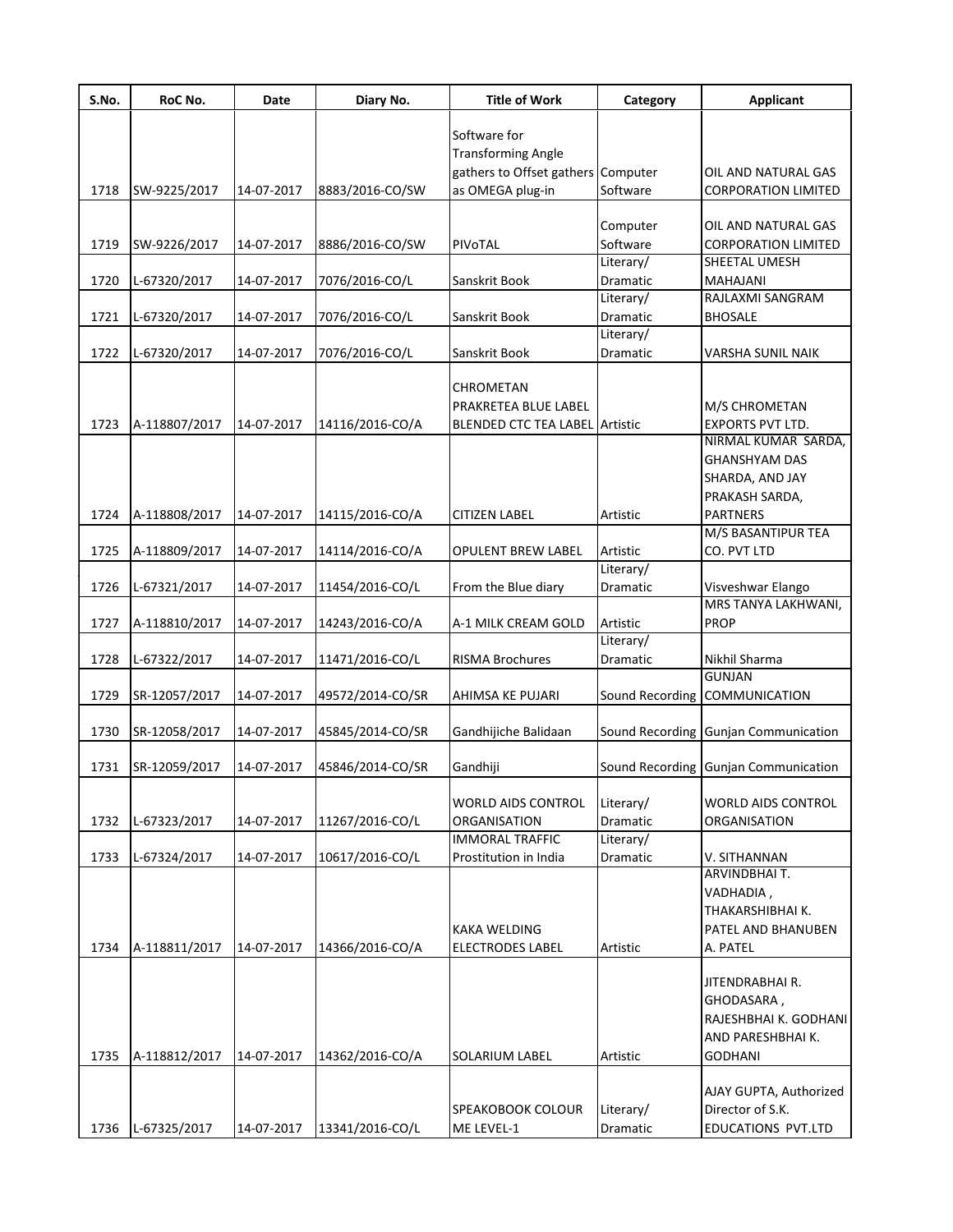| S.No. | RoC No.       | Date       | Diary No.       | <b>Title of Work</b>                                                                                                                      | Category              | <b>Applicant</b>                                                               |
|-------|---------------|------------|-----------------|-------------------------------------------------------------------------------------------------------------------------------------------|-----------------------|--------------------------------------------------------------------------------|
|       |               |            |                 |                                                                                                                                           |                       |                                                                                |
|       |               |            |                 |                                                                                                                                           |                       | SANDEEPBHAI K.<br>AGHARA, HARDIKBHAI<br>P. AGHARA,<br>RAGHAVJIBHAI M.          |
|       |               |            |                 | COMET WITH DEVICE OF                                                                                                                      |                       | AGHARA, BHIMJIBHAI V.                                                          |
| 1737  | A-118813/2017 | 14-07-2017 | 14365/2016-CO/A | <b>FLOWER LABEL</b>                                                                                                                       | Artistic              | BHALODIYA,                                                                     |
|       |               |            |                 | COMET WITH DEVICE OF                                                                                                                      |                       |                                                                                |
| 1738  | A-118813/2017 | 14-07-2017 | 14365/2016-CO/A | <b>FLOWER LABEL</b>                                                                                                                       | Artistic              | PARTHBHAI R. AGHARA                                                            |
|       |               |            |                 |                                                                                                                                           |                       | <b>SIDDHA REAL ESTATE</b><br>DEVELOPMENT PRIVATE                               |
| 1739  | A-118814/2017 | 14-07-2017 | 13067/2016-CO/A | <b>SUBURBIA</b>                                                                                                                           | Artistic              | LIMITED                                                                        |
|       |               |            |                 |                                                                                                                                           | Literary/             |                                                                                |
| 1740  | L-67326/2017  | 14-07-2017 | 13225/2016-CO/L | www.marigangroup.com                                                                                                                      | Dramatic              | M.Marirajan                                                                    |
|       |               |            |                 | Finance for Value                                                                                                                         | Literary/             |                                                                                |
| 1741  | L-67327/2017  | 14-07-2017 | 13046/2016-CO/L | Creation                                                                                                                                  | <b>Dramatic</b>       | Pramod Jain                                                                    |
|       |               |            |                 |                                                                                                                                           | Literary/             |                                                                                |
| 1742  | L-67328/2017  | 14-07-2017 | 13140/2016-CO/L | <b>SALE</b>                                                                                                                               | Dramatic              | GUATAM NARWAT                                                                  |
|       |               |            |                 | CONFERENCE<br>PROCEEDINGS OF 21TH<br>INTERNATIONAL<br><b>CONFERENCE ON</b><br>THERMO MECHANICAL<br>SIMULATION AND<br>PROCESSING OF STEELS | Literary/             | M/S STEEL AUTHORITY<br>OF INDIA LIMITED, R & D<br><b>CENTRE FOR IRON &amp;</b> |
| 1743  | L-67329/2017  | 14-07-2017 | 13183/2016-CO/L | SIMPRO 16                                                                                                                                 | Dramatic              | STEEL, RANCHI-834002                                                           |
| 1744  | A-118815/2017 | 14-07-2017 | 13064/2016-CO/A | GALAXIA                                                                                                                                   | Artistic              | SIDDHA REAL ESTATE<br>DEVELOPMENT PRIVATE<br>LIMITED                           |
|       |               |            |                 |                                                                                                                                           |                       | SIDDHA REAL ESTATE<br>DEVELOPMENT PRIVATE                                      |
| 1745  | A-118816/2017 | 14-07-2017 | 13069/2016-CO/A | WATERFRONT                                                                                                                                | Artistic              | LIMITED                                                                        |
|       |               |            |                 |                                                                                                                                           |                       | SAGAR CEMENTS                                                                  |
| 1746  | A-118817/2017 | 14-07-2017 | 13085/2016-CO/A | SAGAR CEMENTS                                                                                                                             | Artistic              | LIMITED,                                                                       |
|       |               |            |                 |                                                                                                                                           |                       | <b>SAGAR CEMENTS</b>                                                           |
| 1747  | A-118818/2017 | 14-07-2017 | 13084/2016-CO/A | S                                                                                                                                         | Artistic              | LIMITED,                                                                       |
|       |               |            |                 |                                                                                                                                           | Literary/             |                                                                                |
| 1748  | L-67330/2017  | 14-07-2017 | 13101/2016-CO/L | The Joyous Stage                                                                                                                          | Dramatic              | <b>NARESH R</b>                                                                |
| 1749  | L-67331/2017  | 14-07-2017 | 13073/2016-CO/L | 2 Sisters And 1 Mister /<br>Do Sister aur 1 Mister                                                                                        | Literary/<br>Dramatic | Shivani Tibrewala                                                              |
|       |               |            |                 |                                                                                                                                           | Literary/             |                                                                                |
| 1750  | L-67332/2017  | 14-07-2017 | 9611/2016-CO/L  | The Legions of Athena                                                                                                                     | Dramatic<br>Literary/ | George S Manavalan<br>MARUTI SUZUKI INDIA                                      |
| 1751  | L-67333/2017  | 14-07-2017 | 12040/2016-CO/L | <b>WELCOME KIT HINDI</b>                                                                                                                  | Dramatic              | LIMITED                                                                        |
| 1752  | L-67334/2017  | 14-07-2017 | 12041/2016-CO/L | SHEET METAL DIE<br><b>MANUAL</b>                                                                                                          | Literary/<br>Dramatic | MARUTI SUZUKI INDIA<br>LIMITED                                                 |
| 1753  | L-67335/2017  | 14-07-2017 | 12042/2016-CO/L | <b>ASSESSMENT AUDIT</b><br>CHECKSHEET                                                                                                     | Literary/<br>Dramatic | MARUTI SUZUKI INDIA<br>LIMITED                                                 |
| 1754  | L-67336/2017  | 14-07-2017 | 1280/2017-CO/L  | "Procedures under<br>Companies Act, 2013"                                                                                                 | Literary/<br>Dramatic | RSJ Lexsys Private<br>Limited                                                  |
|       |               |            |                 | The Journey of the                                                                                                                        | Literary/             |                                                                                |
| 1755  | L-67338/2017  | 14-07-2017 | 2027/2016-CO/L  | <b>Spiritual Birds</b>                                                                                                                    | Dramatic              | Anand Singh                                                                    |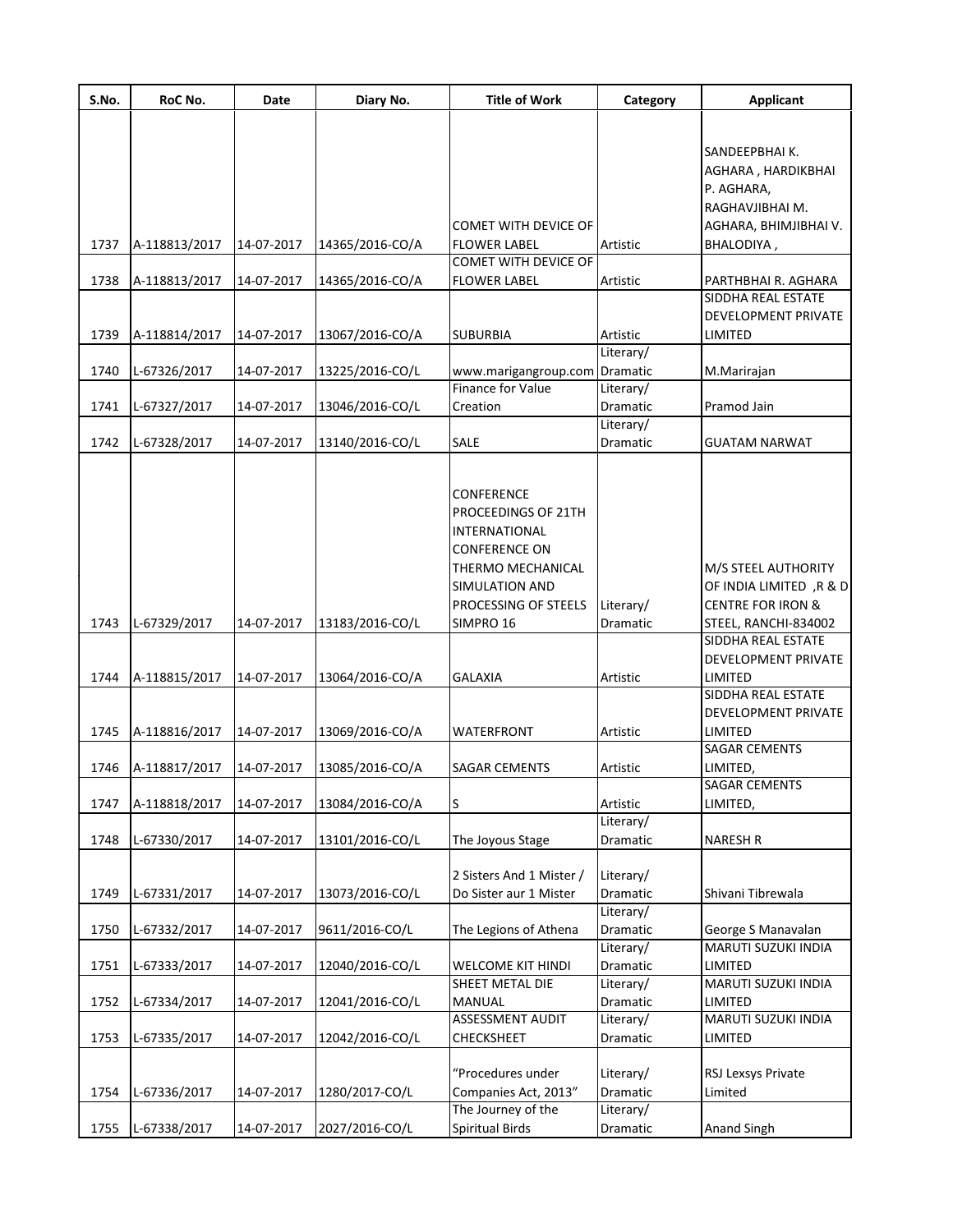| S.No. | RoC No.       | Date       | Diary No.       | <b>Title of Work</b>            | Category                | Applicant                   |
|-------|---------------|------------|-----------------|---------------------------------|-------------------------|-----------------------------|
|       |               |            |                 |                                 | Literary/               |                             |
| 1756  | L-67339/2017  | 14-07-2017 | 12229/2016-CO/L | Uboor(Transition)               | Dramatic                | <b>Akshay Patil</b>         |
|       |               |            |                 |                                 | Literary/               |                             |
| 1757  | L-67340/2017  | 14-07-2017 | 11880/2016-CO/L | Healthy Way to Eat              | Dramatic                | Joshy Sebastian             |
|       |               |            |                 |                                 | Literary/               |                             |
| 1758  | L-67341/2017  | 14-07-2017 | 8743/2015-CO/L  | I am a Saint                    | Dramatic                | Darpan Goyal                |
|       |               |            |                 |                                 |                         |                             |
|       |               |            |                 | LYRICS OF DEVOTIONAL            | Literary/               |                             |
| 1759  | L-67342/2017  | 14-07-2017 | 14012/2016-CO/L | <b>BHAJAN</b>                   | Dramatic                | <b>APURV JAIN</b>           |
|       |               |            |                 |                                 |                         |                             |
|       |               |            |                 | LYRICS OF DEVOTIONAL            | Literary/               |                             |
| 1760  | L-67342/2017  | 14-07-2017 | 14012/2016-CO/L | <b>BHAJAN</b>                   | Dramatic                | <b>SUNIL KUMAR</b>          |
|       |               |            |                 |                                 | Literary/               |                             |
| 1761  | L-67343/2017  | 14-07-2017 | 12065/2016-CO/L | Love (Re)defined                | Dramatic                | Muskan Makhija              |
|       |               |            |                 |                                 | Literary/               |                             |
| 1762  | L-67344/2017  | 14-07-2017 | 3181/2016-CO/L  | Don't Take It Otherwise         | Dramatic                | C V Verghese                |
|       |               |            |                 | <b>MATHURIYA'S</b>              | Literary/               |                             |
| 1763  | L-67345/2017  | 14-07-2017 | 13979/2016-CO/L | REASONING                       | Dramatic                | RAMNIWAS MATHURIYA          |
|       |               |            |                 |                                 | Literary/               |                             |
| 1764  | L-67346/2017  | 14-07-2017 | 13104/2016-CO/L | <b>Mystical Healer</b>          | Dramatic                | Sujitha Arvind              |
|       |               |            |                 |                                 |                         |                             |
|       |               |            |                 |                                 |                         | <b>Kumudam Publications</b> |
| 1765  | A-118819/2017 | 14-07-2017 | 11865/2016-CO/A | <b>KUMUDAM</b>                  | Artistic                | Private Limited             |
|       |               |            |                 |                                 |                         |                             |
|       |               |            |                 |                                 |                         | <b>Kumudam Publications</b> |
| 1766  | A-118820/2017 | 14-07-2017 | 11867/2016-CO/A | Kumudam Bakthi Special          | Artistic                | Private Limited             |
|       |               |            |                 |                                 |                         |                             |
|       |               |            |                 |                                 |                         | <b>Kumudam Publications</b> |
| 1767  | A-118821/2017 | 14-07-2017 | 11873/2016-CO/A | Kumudam Reporter                | Artistic                | Private Limited             |
|       |               |            |                 |                                 |                         |                             |
|       |               |            |                 |                                 |                         | <b>Kumudam Publications</b> |
| 1768  | A-118822/2017 | 14-07-2017 | 11874/2016-CO/A | <b>KUMUDAM SNEHIDHI</b>         | Artistic                | Private Limited             |
|       |               |            |                 |                                 |                         |                             |
|       |               |            |                 |                                 |                         |                             |
|       |               |            |                 |                                 |                         | <b>Kumudam Publications</b> |
| 1769  | A-118823/2017 | 14-07-2017 | 11876/2016-CO/A | Kumudam Health Special Artistic |                         | Private Limited             |
|       |               |            |                 |                                 |                         |                             |
|       |               |            |                 |                                 |                         | <b>Kumudam Publications</b> |
| 1770  | A-118824/2017 | 14-07-2017 | 11878/2016-CO/A | Kumudam Theeranadhi             | Artistic                | Private Limited             |
|       |               |            |                 | Lily and Her Magical            | Literary/               |                             |
| 1771  | L-67347/2017  | 17-07-2017 | 14623/2016-CO/L | Quests                          | Dramatic                | Keerti Mhalas               |
|       |               |            |                 |                                 |                         | <b>SONY MUSIC</b>           |
|       |               |            |                 |                                 |                         | ENTERTAINMENT INDIA         |
| 1772  | SR-12060/2017 | 17-07-2017 | 1891/2017-CO/SR | <b>JUNGLE MIX</b>               | Sound Recording PVT LTD |                             |
| 1773  | A-118825/2017 | 17-07-2017 | 12272/2016-CO/A | <b>INGA</b>                     | Artistic                | <b>SANKET NIKTE</b>         |
| 1774  | A-118826/2017 | 17-07-2017 | 15075/2016-CO/A | <b>COMET CHEMICALS</b>          | Artistic                | RAJKUMAR GUPTA              |
|       |               |            |                 | KRASHI SAMRUDHI                 |                         |                             |
| 1775  | A-118827/2017 | 17-07-2017 | 12082/2016-CO/A | (LABEL)                         | Artistic                | Agro Phos (India) Ltd.      |
|       |               |            |                 |                                 |                         |                             |
|       |               |            |                 |                                 |                         |                             |
|       |               |            |                 |                                 |                         | Seth Jewellery Centre (A    |
| 1776  | A-118828/2017 | 17-07-2017 | 12080/2016-CO/A | BILLE DI HATTI (LABEL)          | Artistic                | Partnership Concern)        |
|       |               |            |                 |                                 |                         |                             |
| 1777  | A-118829/2017 | 17-07-2017 | 13184/2016-CO/A | <b>KC MILK</b>                  | Artistic                | C. SURESHKUAMR, PROP        |
|       |               |            |                 |                                 |                         | <b>SONY MUSIC</b>           |
|       |               |            |                 |                                 |                         | ENTERTAINMENT INDIA         |
| 1778  | SR-12061/2017 | 17-07-2017 | 1892/2017-CO/SR | KAAL DHAMAAL                    | Sound Recording PVT LTD |                             |
|       |               |            |                 |                                 |                         |                             |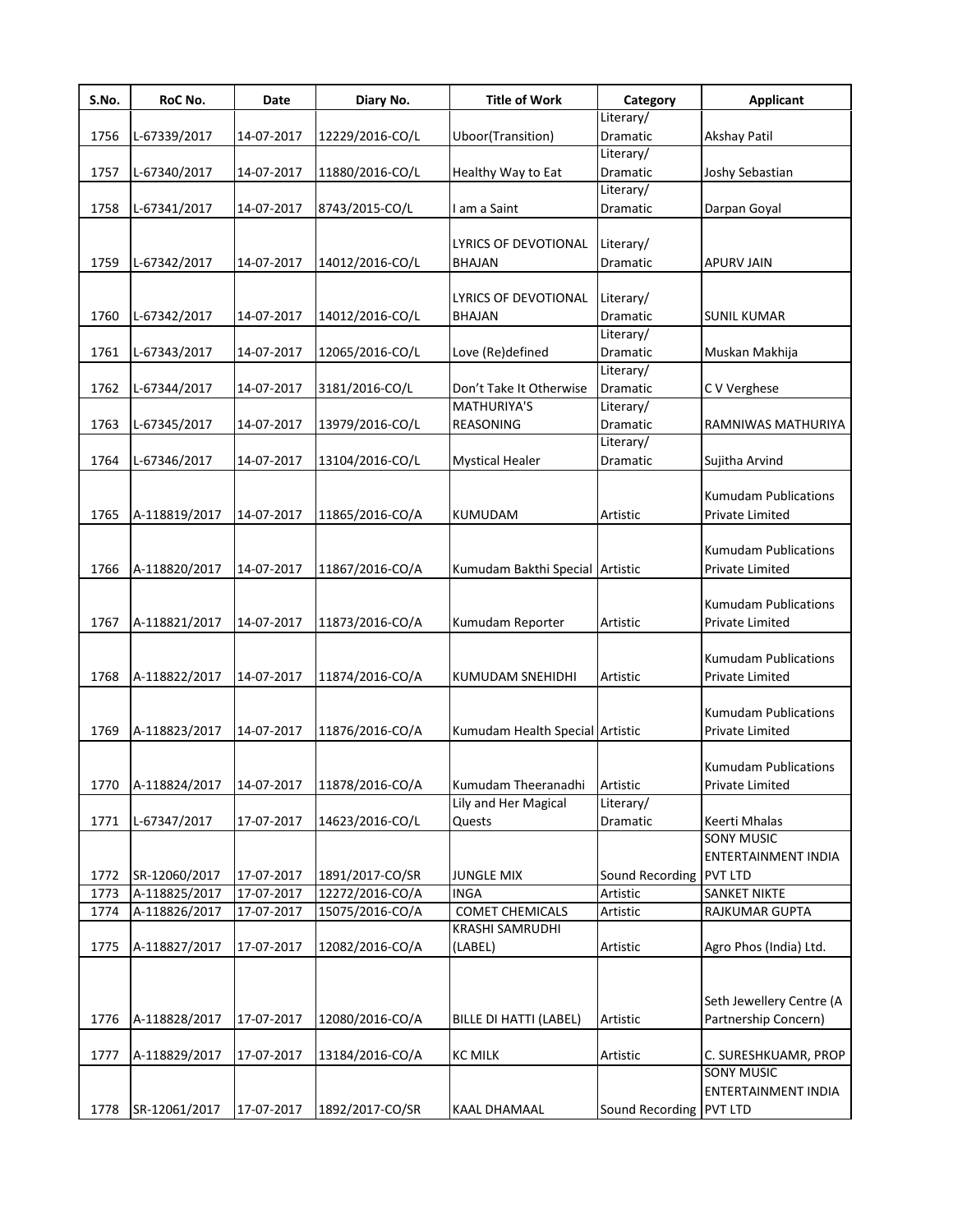| S.No. | RoC No.       | Date       | Diary No.       | <b>Title of Work</b>                 | Category                | <b>Applicant</b>                                  |
|-------|---------------|------------|-----------------|--------------------------------------|-------------------------|---------------------------------------------------|
|       |               |            |                 |                                      |                         |                                                   |
|       |               |            |                 | Design Digital Filter for            |                         |                                                   |
|       |               |            |                 | Harmonics Reduction in               | Literary/               |                                                   |
| 1779  | L-67348/2017  | 17-07-2017 | 8347/2016-CO/L  | Power System                         | Dramatic                | <b>Prashant Sunil Nagare</b><br><b>SONY MUSIC</b> |
|       |               |            |                 |                                      |                         |                                                   |
|       |               |            |                 |                                      |                         | ENTERTAINMENT INDIA                               |
| 1780  | SR-12062/2017 | 17-07-2017 | 1865/2017-CO/SR | JAB SE TERE NAINA                    | Sound Recording PVT LTD |                                                   |
|       |               |            |                 | Important mathematical               | Literary/               |                                                   |
| 1781  | L-67349/2017  | 17-07-2017 | 13968/2016-CO/L | formulas                             | Dramatic                | Anand Arun Joshi                                  |
|       |               |            |                 | Everything's Gonna Be                | Literary/               |                                                   |
| 1782  | L-67350/2017  | 17-07-2017 | 13987/2016-CO/L | Alright                              | Dramatic                | Dhruv Anand                                       |
|       |               |            |                 |                                      |                         |                                                   |
|       |               |            |                 |                                      |                         | PRANJIVANBHAI S.                                  |
|       |               |            |                 |                                      |                         | BHADAHIYA,                                        |
|       |               |            |                 |                                      |                         | JAYANTILAL A. RAJAPRA                             |
|       |               |            |                 |                                      |                         | JITENDRABHAI H.                                   |
| 1783  | A-118830/2017 | 17-07-2017 | 14363/2016-CO/A | <b>DIVINE INDIA LABEL</b>            | Artistic                | <b>GARDHARIYA</b>                                 |
|       |               |            |                 |                                      |                         | HIREN PRAVINBHAI                                  |
| 1784  | A-118831/2017 | 17-07-2017 | 14364/2016-CO/A | <b>SWARON WITH S LOGO</b>            | Artistic                | LATHIYA                                           |
|       |               |            |                 |                                      |                         | SMT. SARLA DEVI GERA                              |
|       |               |            |                 |                                      |                         | W/O. SH. MANOHAR LAL                              |
| 1785  | A-118832/2017 | 17-07-2017 | 13319/2016-CO/A | <b>GREAT VALUE</b>                   | Artistic                | <b>GERA</b>                                       |
|       |               |            |                 |                                      |                         | <b>SONY MUSIC</b>                                 |
|       |               |            |                 |                                      |                         | ENTERTAINMENT INDIA                               |
| 1786  | SR-12063/2017 | 17-07-2017 | 1864/2017-CO/SR | <b>THODE BADMASH</b>                 | Sound Recording PVT LTD |                                                   |
|       |               |            |                 |                                      |                         |                                                   |
| 1787  | A-118833/2017 | 17-07-2017 | 13112/2016-CO/A | SAVI                                 | Artistic                | <b>GIRISH KUMAR PAREEK</b>                        |
|       |               |            |                 | Classification of                    |                         |                                                   |
|       |               |            |                 | structured data using                |                         |                                                   |
|       |               |            |                 | new weight based                     | Literary/               | Mr. Nitin Nanadkumar                              |
| 1788  | L-67351/2017  | 17-07-2017 | 13094/2016-CO/L | algorithm                            | Dramatic                | Sakhare                                           |
|       |               |            |                 |                                      |                         | <b>SONY MUSIC</b>                                 |
|       |               |            |                 |                                      |                         | ENTERTAINMENT INDIA                               |
| 1789  | SR-12064/2017 | 17-07-2017 | 1863/2017-CO/SR | SAAWARIYA                            | Sound Recording PVT LTD | <b>SONY MUSIC</b>                                 |
|       |               |            |                 |                                      |                         | ENTERTAINMENT INDIA                               |
| 1790  | SR-12065/2017 | 17-07-2017 | 1862/2017-CO/SR | SAWAR GAYI                           | Sound Recording PVT LTD |                                                   |
|       |               |            |                 |                                      |                         |                                                   |
|       |               |            |                 |                                      |                         | Rashtriya Ispat Nigam                             |
|       |               |            |                 | Coke oven Batteries                  | Literary/               | Limited, Visakhapatnam                            |
| 1791  | L-67352/2017  | 17-07-2017 | 13110/2016-CO/L | revival after Hud-Hud                | Dramatic                | <b>Steel Plant</b>                                |
|       |               |            |                 |                                      |                         | <b>SONY MUSIC</b>                                 |
|       |               |            |                 |                                      |                         | <b>ENTERTAINMENT INDIA</b>                        |
| 1792  | SR-12066/2017 | 17-07-2017 | 1859/2017-CO/SR | <b>MASHA ALLAH</b>                   | Sound Recording PVT LTD |                                                   |
|       |               |            |                 |                                      |                         |                                                   |
|       |               |            |                 | ULTRACARE BUILDING                   |                         | Pilania Industries (India)                        |
| 1793  | A-118834/2017 | 17-07-2017 | 14804/2016-CO/A | <b>TOMORROW (LABEL)</b>              | Artistic                | Pvt. Ltd.                                         |
|       |               |            |                 |                                      |                         |                                                   |
|       |               |            |                 |                                      |                         | LA GAJJAR MACHINERIES                             |
| 1794  | A-118835/2017 | 17-07-2017 | 14310/2016-CO/A | <b>VARUNA SUPER</b>                  | Artistic                | PVT LTD                                           |
|       |               |            |                 |                                      |                         |                                                   |
|       |               |            |                 |                                      |                         | LA GAJJAR                                         |
| 1795  | A-118836/2017 | 17-07-2017 | 14311/2016-CO/A | <b>VARUNA SUPER ENGLISH Artistic</b> |                         | MACHINERIE3S PVT LTD                              |
|       |               |            |                 | <b>ACUBE PUMPS WITH A</b>            |                         |                                                   |
| 1796  | A-118837/2017 | 17-07-2017 | 14368/2016-CO/A | <b>LOGO</b>                          | Artistic                | SANJAY K. DESAI                                   |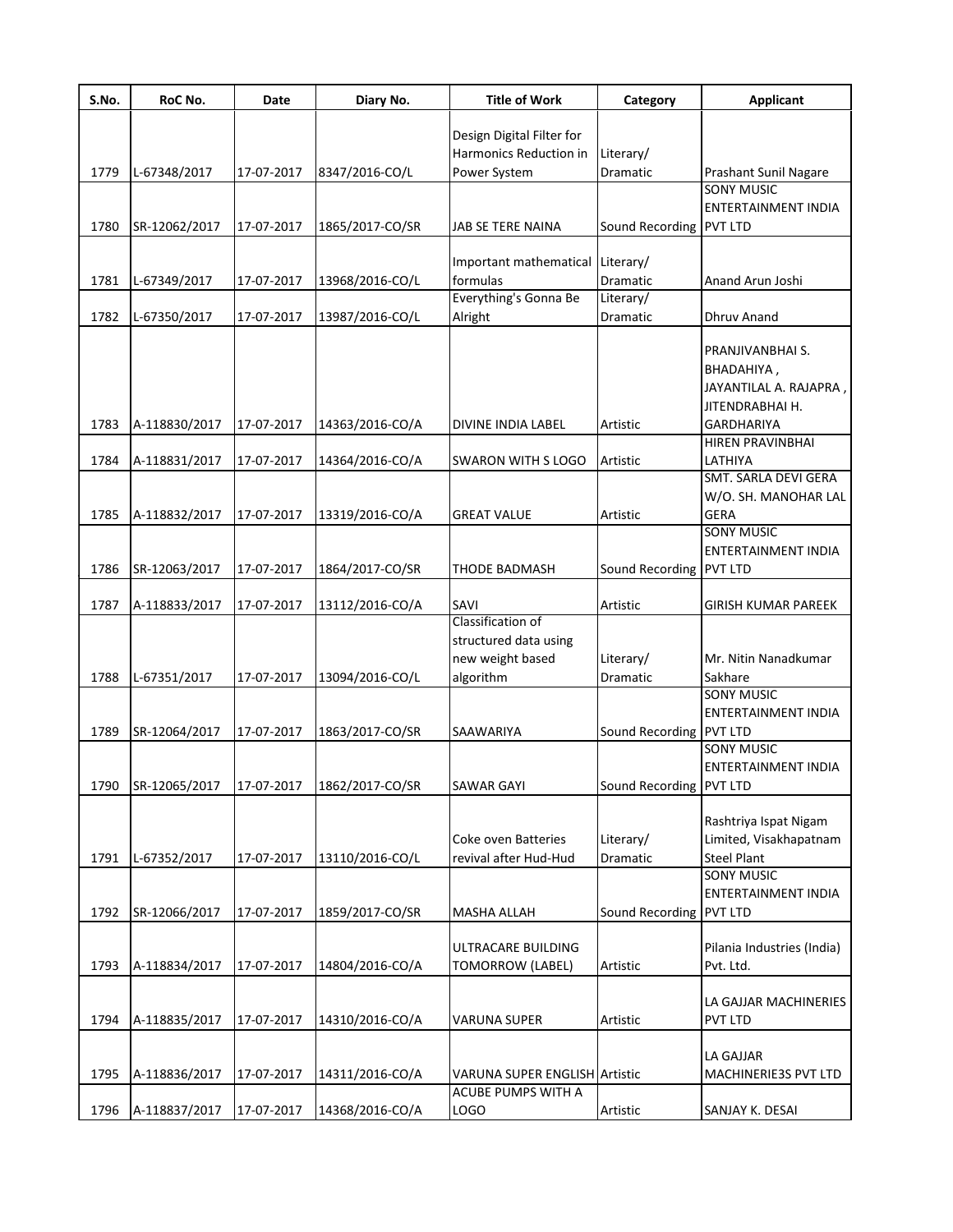| S.No. | RoC No.       | Date       | Diary No.        | <b>Title of Work</b>     | Category  | <b>Applicant</b>           |
|-------|---------------|------------|------------------|--------------------------|-----------|----------------------------|
|       |               |            |                  |                          |           | PATEL                      |
|       |               |            |                  |                          |           | POONAMCHANDRA              |
| 1797  | A-118838/2017 | 17-07-2017 | 13227/2016-CO/A  | <b>NEO</b>               | Artistic  | DHEBARBHAI                 |
|       |               |            |                  |                          |           |                            |
|       |               |            |                  | <b>CHAMPION PREMIUM</b>  |           | MS SAFECHEM                |
| 1798  | A-118839/2017 | 17-07-2017 | 14428/2016-CO/A  | DETERGENT POWDER         | Artistic  | <b>INDUSTRIES</b>          |
|       |               |            |                  |                          | Literary/ |                            |
| 1799  | L-67353/2017  | 17-07-2017 | 13519/2016-CO/L  | A JOURNEY WITHIN         | Dramatic  | PRIYAM ATTALANI            |
|       |               |            |                  |                          |           |                            |
| 1800  | A-118840/2017 | 17-07-2017 | 14430/2016-CO/A  | <b>JBT SEEDS</b>         | Artistic  | JYOTI BLOTECH PVT LTD      |
|       |               |            |                  |                          |           | ILABEN R. PATEL,           |
|       |               |            |                  |                          |           | RAMANBHAI I. PATEL,        |
|       |               |            |                  |                          |           | HARSHABEN M.               |
|       |               |            |                  |                          |           | <b>DOBARIA AND</b>         |
|       |               |            |                  |                          |           | MUKESHBHAI N.              |
| 1801  | A-118841/2017 | 17-07-2017 | 14361/2016-CO/A  | R S AUTOMATION LOGO      | Artistic  | <b>DOBARIA</b>             |
|       |               |            |                  |                          |           |                            |
| 1802  | A-118842/2017 | 17-07-2017 | 13048/2016-CO/A  | Soothing blues           | Artistic  | Sindhulina Chandrasingh    |
|       |               |            |                  |                          | Literary/ |                            |
| 1803  | L-67354/2017  | 17-07-2017 | 14794/2016-CO/L  | Buddhi Yoga              | Dramatic  | Aman Gopal Sureka          |
|       |               |            |                  | V K R LEGALLY AN         |           |                            |
|       |               |            |                  | <b>ONLINE WEB BASED</b>  | Computer  |                            |
| 1804  | SW-9227/2017  | 17-07-2017 | 14458/2016-CO/SW | <b>APPLICATION</b>       | Software  | VINAYAK KAMATH K.          |
|       |               |            |                  |                          | Computer  |                            |
| 1805  | SW-9228/2017  | 17-07-2017 | 12262/2016-CO/SW | <b>BEATROUTE</b>         | Software  | <b>VIVEK GAUR</b>          |
|       |               |            |                  |                          |           | Mr. Chaitanya Ramlal       |
|       |               |            |                  |                          | Computer  |                            |
|       |               |            |                  |                          |           | Chordiya, an Indian        |
| 1806  | SW-9229/2017  | 17-07-2017 | 9689/2016-CO/SW  | "LINGO SAVVY"            | Software  | National                   |
|       |               |            |                  |                          |           | <b>MS MONALISA BIRI</b>    |
|       |               |            |                  | SPECIAL BHOLE BIRI NO.   |           | <b>WORKS VILLAGE</b>       |
| 1807  | A-118843/2017 | 17-07-2017 | 14205/2016-CO/A  | 317                      | Artistic  | <b>SULITALA</b>            |
| 1808  | A-118844/2017 | 17-07-2017 | 14204/2016-CO/A  | I CUBEX                  | Artistic  | MR PRADEEP GOGYAL          |
|       |               |            |                  |                          |           | <b>MS BRIGHT STAR</b>      |
| 1809  | A-118845/2017 | 17-07-2017 | 14208/2016-CO/A  | JALWEL                   | Artistic  | SANITATION                 |
|       |               |            |                  |                          |           | <b>MS HARIOM INGOTS</b>    |
| 1810  | A-118846/2017 | 17-07-2017 | 14206/2016-CO/A  | EPOXYSHIELD              | Artistic  | AND POWER PVT LTD          |
|       |               |            |                  |                          |           |                            |
|       |               |            |                  | Software for data access |           |                            |
|       |               |            |                  | from OpenWork Project    |           |                            |
|       |               |            |                  | to Petrel over the       | Computer  | OIL AND NATURAL GAS        |
| 1811  | SW-9230/2017  | 17-07-2017 | 8885/2016-CO/SW  | Network                  | Software  | <b>CORPORATION LIMITED</b> |
|       |               |            |                  |                          |           |                            |
|       |               |            |                  | SAFFRON THE GOLDEN       | Literary/ | <b>VORA PRODUCTS</b>       |
| 1812  | L-67355/2017  | 17-07-2017 | 12003/2016-CO/L  | <b>SPICE OF KASHMIR</b>  | Dramatic  | PRIVATE LIMITED            |
| 1813  | A-118847/2017 | 17-07-2017 | 1100/2017-CO/A   | Y LOGO                   | Artistic  | MRS KEYA SETH              |
|       |               |            |                  | Prime H.R.M.I.S          | Computer  |                            |
| 1814  | SW-9231/2017  | 17-07-2017 | 6133/2016-CO/SW  | Software                 | Software  | PRIME EECTRONICS           |
|       |               |            |                  |                          |           | Mohammed Rashid            |
| 1815  | A-118848/2017 | 17-07-2017 | 1007/2017-CO/A   | <b>NOBEL</b>             | Artistic  | Shafiullah                 |
|       |               |            |                  |                          |           |                            |
|       |               |            |                  |                          |           | SANTRA PUBLICATION         |
| 1816  | A-118849/2017 | 17-07-2017 | 1017/2017-CO/A   | SANTRA                   | Artistic  | PRIVATE LIMITED            |
| 1817  | A-118850/2017 | 17-07-2017 | 1019/2017-CO/A   | ABSOLUTE                 | Artistic  | <b>ABSOLUTE</b>            |
|       |               |            |                  |                          |           |                            |
|       |               |            |                  |                          |           |                            |
|       |               |            |                  | VARUNA VIBRANT           |           | LA GAJJAR MACHINERIES      |
| 1818  | A-118851/2017 | 17-07-2017 | 14312/2016-CO/A  | <b>ENGLISH</b>           | Artistic  | PVT LTD                    |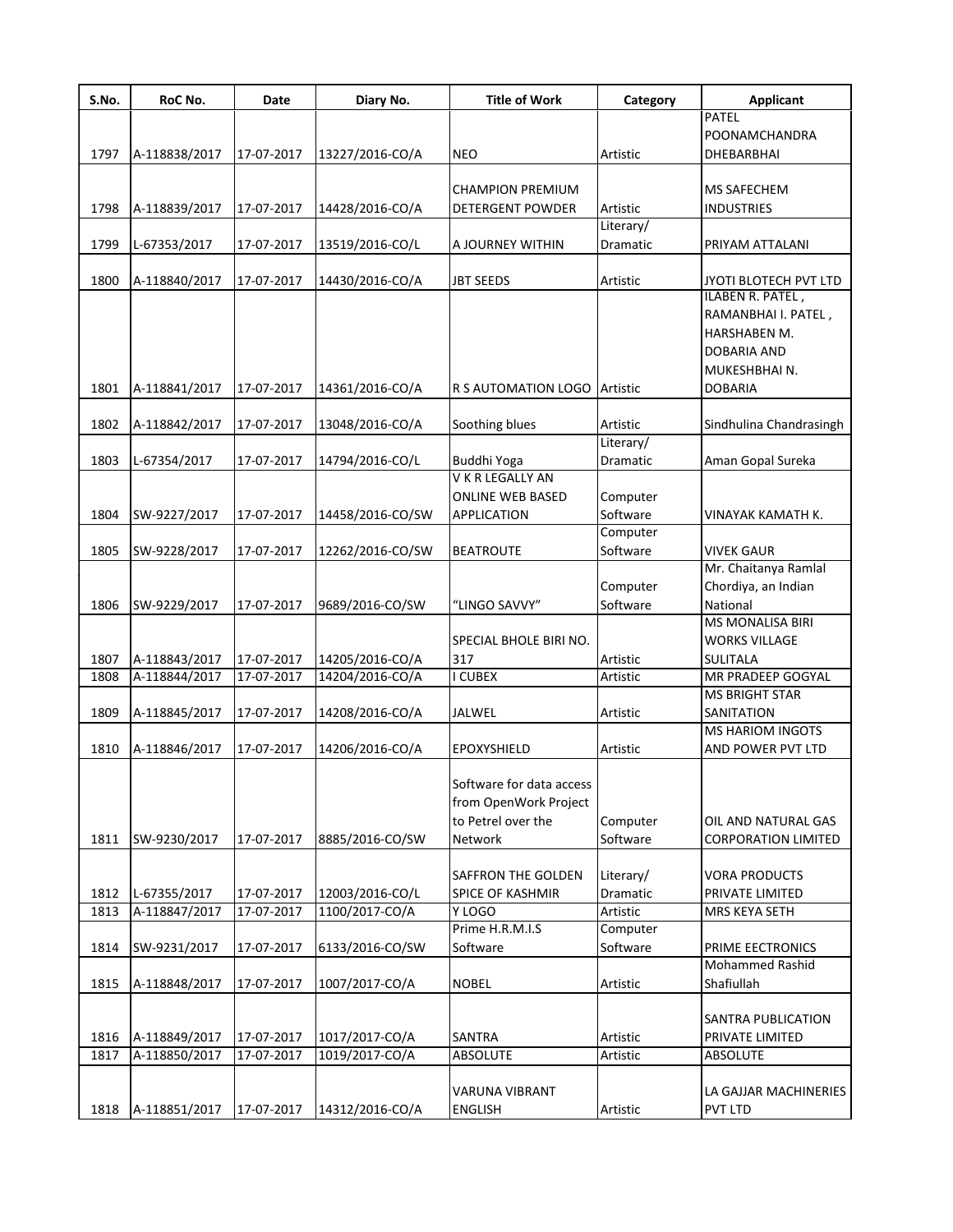| S.No. | RoC No.       | Date       | Diary No.        | <b>Title of Work</b>                                                                       | Category                     | <b>Applicant</b>                                                                                                   |
|-------|---------------|------------|------------------|--------------------------------------------------------------------------------------------|------------------------------|--------------------------------------------------------------------------------------------------------------------|
|       |               |            |                  |                                                                                            |                              | <b>SOMABHAI TEA</b>                                                                                                |
| 1819  | A-118852/2017 | 17-07-2017 | 945/2017-CO/A    | <b>UDAY GOLD DUST TEA</b>                                                                  | Artistic                     | PROCESSORS PVT LTD                                                                                                 |
|       |               |            |                  |                                                                                            | Literary/                    |                                                                                                                    |
| 1820  | L-67356/2017  | 17-07-2017 | 858/2017-CO/L    | KESHAV GYANALOK                                                                            | Dramatic                     | MR PRASHANT SWAMI                                                                                                  |
|       |               |            |                  |                                                                                            |                              |                                                                                                                    |
|       |               |            |                  |                                                                                            |                              | ATUL C. KUNDARIYA,<br>SAGAR V. KUNDARIYA,<br>CHUNILAL K. KUNDARIYA<br>. ANJABEN V.                                 |
| 1821  | A-118853/2017 | 17-07-2017 | 711/2017-CO/A    | <b>GLAZEO LABEL</b>                                                                        | Artistic                     | <b>KUNDARIYA</b>                                                                                                   |
| 1822  | A-118853/2017 | 17-07-2017 | 711/2017-CO/A    | <b>GLAZEO LABEL</b>                                                                        | Artistic                     | LATABEN J. KUNDARIYA<br>AND AMRUTBEN M.<br><b>KUNDARIYA</b>                                                        |
|       |               |            |                  |                                                                                            |                              | M/S. SHREEDHAR                                                                                                     |
| 1823  | A-118854/2017 | 17-07-2017 | 1854/2017-CO/A   | KAMALAJALI                                                                                 | Artistic                     | COALTAR CO.                                                                                                        |
| 1824  | A-118855/2017 | 17-07-2017 | 712/2017-CO/A    | <b>BELLONA PAPERS</b>                                                                      | Artistic                     | PANKAJBHAI HIRJIBHAI<br>MARVANIYA, ASHISBHAI<br>HIRJIBHAI MARVANIYA<br><b>AND BHARATBHAI</b><br>KARSHANBHAI LORIYA |
| 1825  | A-118856/2017 | 17-07-2017 | 713/2017-CO/A    | UJAS LABEL                                                                                 | Artistic                     | ASHVIN KUNVARJIBHAI<br>PADSUMBIYA AND<br><b>SUDHIR MANUBHAI</b><br>BHALODIYA                                       |
|       |               |            |                  |                                                                                            |                              | SONY MUSIC                                                                                                         |
|       |               |            |                  |                                                                                            |                              | ENTERTAINMENT INDIA                                                                                                |
| 1826  | SR-12067/2017 | 17-07-2017 | 1022/2017-CO/SR  | RAJU CHACHA                                                                                | Sound Recording PVT LTD      |                                                                                                                    |
| 1827  | SR-12068/2017 | 17-07-2017 | 1023/2017-CO/SR  | TUNE MUJHE<br>PEHCHANA NAHIA                                                               | Sound Recording PVT LTD      | <b>SONY MUSIC</b><br>ENTERTAINMENT INDIA                                                                           |
|       |               |            |                  |                                                                                            |                              | M/S. SHREEDHAR                                                                                                     |
| 1828  | A-118857/2017 | 17-07-2017 | 1852/2017-CO/A   | <b>CROWN BRAND</b>                                                                         | Artistic                     | COALTAR CO.                                                                                                        |
|       |               |            |                  |                                                                                            |                              | <b>SONY MUSIC</b><br>ENTERTAINMENT INDIA                                                                           |
| 1829  | SR-12069/2017 | 17-07-2017 | 1024/2017-CO/SR  | YEH VAADA HAI                                                                              | Sound Recording PVT LTD      |                                                                                                                    |
|       |               |            |                  |                                                                                            | Literary/                    |                                                                                                                    |
| 1830  | L-67357/2017  | 17-07-2017 | 1232/2017-CO/L   | <b>Business Stories</b>                                                                    | Dramatic                     | Aslam Charania                                                                                                     |
|       |               |            |                  |                                                                                            |                              | STEELBIRD HI-TECH                                                                                                  |
| 1831  | SR-12070/2017 | 17-07-2017 | 14404/2016-CO/SR | 08:15 ATTH PANDRAN                                                                         | Sound Recording   INDIA LTD. |                                                                                                                    |
| 1832  | L-67358/2017  | 17-07-2017 | 13174/2016-CO/L  | SSC TIER-II MODEL<br>PAPERS MATHS HINDI<br>MOCK TEST 1-20                                  | Literary/<br>Dramatic        | NITU SINGH ALIAS<br><b>NEETU SINGH (PEN</b><br>NAME), D/o LATE SH. KD<br><b>SINGH</b>                              |
| 1833  | L-67359/2017  | 17-07-2017 | 13053/2016-CO/L  | <b>SSC TIER-II ENGLISH</b><br>LANGUAGE AND<br><b>COMPREHENSION</b><br>MODEL PAPERS 1 TO 20 | Literary/<br>Dramatic        | NITU SINGH ALIAS<br>NEETU SINGH (PEN<br>NAME), D/o LATE SH. KD<br><b>SINGH</b>                                     |
| 1834  | A-118858/2017 | 17-07-2017 | 1853/2017-CO/A   | SHREEDHAR GANGAJI<br>TAR                                                                   | Artistic                     | M/S. SHREEDHAR<br>COALTAR CO.,                                                                                     |
|       |               |            |                  |                                                                                            |                              |                                                                                                                    |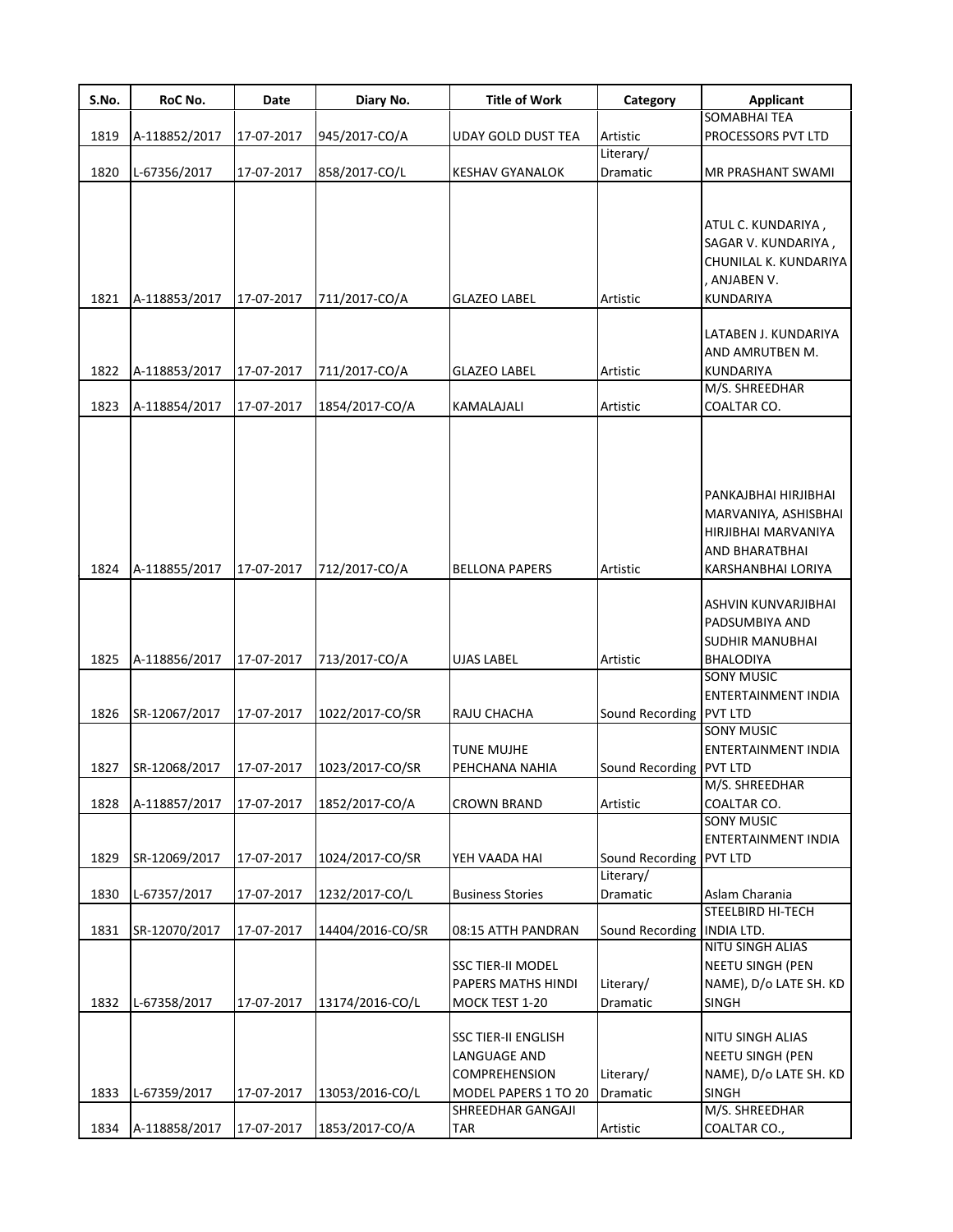| S.No. | RoC No.       | Date       | Diary No.        | <b>Title of Work</b>         | Category  | <b>Applicant</b>           |
|-------|---------------|------------|------------------|------------------------------|-----------|----------------------------|
|       |               |            |                  | KD CAMPUS TEST SERIES-       |           |                            |
|       |               |            |                  | 1 ENGLISH LANGUAGE           |           | NITU SINGH ALIAS           |
|       |               |            |                  |                              |           |                            |
|       |               |            |                  | AND COMPREHENSION            |           | <b>NEETU SINGH (PEN</b>    |
|       |               |            |                  | SSC (CGL-TIER II) MOCK       | Literary/ | NAME), D/o LATE SH. KD     |
| 1835  | L-67360/2017  | 17-07-2017 | 13109/2016-CO/L  | <b>TESTS 31 TO 40</b>        | Dramatic  | SINGH                      |
|       |               |            |                  | NISHA NATUREMATE             |           |                            |
|       |               |            |                  | NATURAL HEENA BASED          |           | M/S PREM MEHANDI           |
| 1836  | A-118859/2017 | 17-07-2017 | 1098/2017-CO/A   | <b>HAIR COLOR</b>            | Artistic  | <b>CENTRE</b>              |
|       |               |            |                  | PT. BANSHIDHAR               | Literary/ | PT. DAMODAR PRASAD         |
| 1837  | L-67361/2017  | 17-07-2017 | 1610/2016-CO/L   | JYOTISH PANCHANG             | Dramatic  | SHARMA                     |
|       |               |            |                  | DHARAMSAR POCKET             | Literary/ | PT. DAMODAR PRASAD         |
| 1838  | L-67362/2017  | 17-07-2017 | 1611/2016-CO/L   | <b>JANTRI PANCHANG</b>       | Dramatic  | SHARMA                     |
|       |               |            |                  | STATISTICAL ANALYSIS         |           |                            |
|       |               |            |                  | OF AGRICULTURAL              |           |                            |
|       |               |            |                  | <b>EXPERIMENTS PART 1,</b>   |           |                            |
|       |               |            |                  | <b>SINGLE FACTOR</b>         |           |                            |
|       |               |            |                  |                              | Literary/ |                            |
| 1839  | L-67363/2017  | 17-07-2017 | 12198/2016-CO/L  | <b>EXPERIMENTS</b>           | Dramatic  | DR. UC SUD, DIRECTOR       |
|       |               |            |                  |                              |           | M/S. SHREEDHAR             |
| 1840  | A-118860/2017 | 17-07-2017 | 1850/2017-CO/A   | <b>SWARAJ MARKA</b>          | Artistic  | COALTAR CO.,               |
|       |               |            |                  |                              |           | SANTRA PUBLICATION         |
| 1841  | A-118861/2017 | 17-07-2017 | 1015/2017-CO/A   | <b>SANTRA</b>                | Artistic  | PRIVATE LIMITED            |
|       |               |            |                  |                              |           | M/S. SHREEDHAR             |
| 1842  | A-118862/2017 | 17-07-2017 | 1851/2017-CO/A   | <b>ROYAL TIGER BRAND</b>     | Artistic  | COALTAR CO.,               |
|       |               |            |                  |                              |           |                            |
|       |               |            |                  | <b>APDL CODES FOR</b>        |           |                            |
|       |               |            |                  |                              |           |                            |
|       |               |            |                  | <b>RADIAL FAN IMPELLER</b>   | Computer  | <b>BHARAT HEAVY</b>        |
| 1843  | SW-9232/2017  | 17-07-2017 | 14537/2016-CO/SW | <b>NDV 21 HERAKLES</b>       | Software  | ELECTRICALS LIMITED        |
|       |               |            |                  |                              |           |                            |
|       |               |            |                  | <b>DESIGN PROCESS</b>        |           |                            |
|       |               |            |                  | <b>AUTOMATION OF ESP</b>     |           |                            |
|       |               |            |                  | <b>EMITTING ELECTRODE</b>    |           |                            |
|       |               |            |                  | (X15) USING VISUAL           | Computer  | BHARAT HEAVY               |
| 1844  | SW-9233/2017  | 17-07-2017 | 14534/2016-CO/SW | <b>BASIC.NET</b>             | Software  | ELECTRICALS LIMITED        |
|       |               |            |                  | <b>AUTOMATION TOOL</b>       |           |                            |
|       |               |            |                  |                              |           |                            |
|       |               |            |                  | FOR CALCULATING AND          |           |                            |
|       |               |            |                  | APPLYING LOADS ON            |           |                            |
|       |               |            |                  | STRUCTURAL MODEL OF          |           |                            |
|       |               |            |                  | <b>DOUBLE CONVEYOR</b>       | Computer  | <b>BHARAT HEAVY</b>        |
| 1845  | SW-9234/2017  | 17-07-2017 | 14531/2016-CO/SW | <b>GALLERY</b>               | Software  | ELECTRICALS LIMITED        |
|       |               |            |                  | <b>ONLINE VIGILANCE</b>      | Computer  | <b>BHARAT HEAVY</b>        |
| 1846  | SW-9235/2017  | 17-07-2017 | 14525/2016-CO/SW | <b>CLEARANCE SYSTEM</b>      | Software  | <b>ELECTRICALS LIMITED</b> |
|       |               |            |                  |                              | Computer  | VINAM SOLUTIONS PVT        |
| 1847  | SW-9236/2017  | 17-07-2017 | 7594/2016-CO/SW  | <b>VINMAIL</b>               | Software  | LTD                        |
|       |               |            |                  |                              |           |                            |
|       |               |            |                  | <b>BIO MEDICAL SIGNAL</b>    | Computer  | DR S. ROMINUS              |
| 1848  | SW-9237/2017  | 17-07-2017 | 14647/2016-CO/SW | <b>ANALYZER FOR SEIZURE</b>  | Software  | VALSALAM                   |
|       |               |            |                  | SOFTWARE PROGRAM             |           | <b>BHARAT HEAVY</b>        |
|       |               |            |                  |                              | Computer  |                            |
| 1849  | SW-9238/2017  | 17-07-2017 | 1354/2017-CO/SW  | FOR FLAME PROCESSOR          | Software  | ELECTRICALS LIMITED        |
|       |               |            |                  | SOFTWARE FOR HANGER Computer |           | <b>BHARAT HEAVY</b>        |
|       |               |            |                  |                              |           |                            |
| 1850  | SW-9239/2017  | 17-07-2017 | 1522/2017-CO/SW  | <b>TUBE DESIGN</b>           | Software  | ELECTRICALS LIMITED        |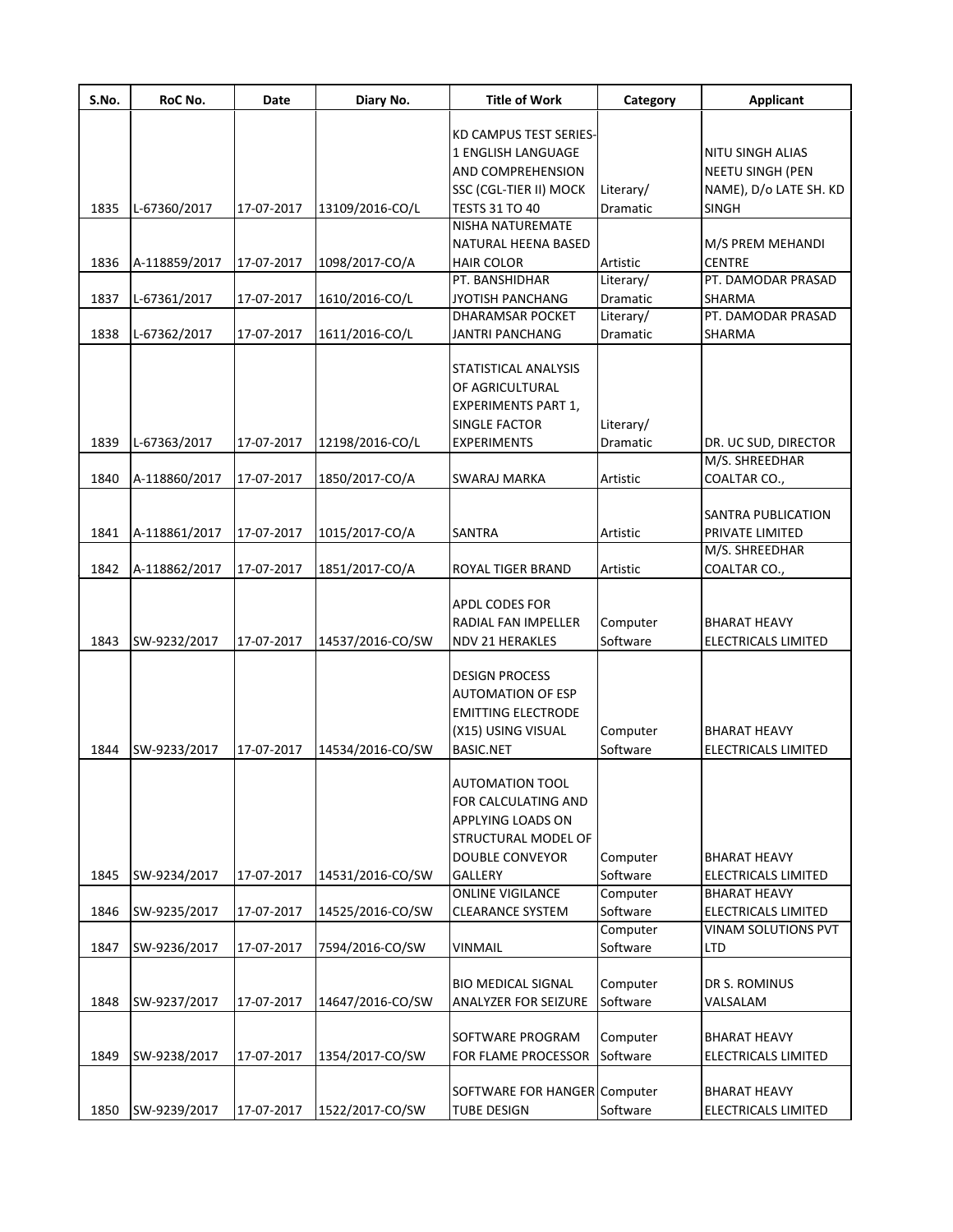| S.No. | RoC No.       | Date       | Diary No.       | <b>Title of Work</b>                                      | Category                | <b>Applicant</b>                                |
|-------|---------------|------------|-----------------|-----------------------------------------------------------|-------------------------|-------------------------------------------------|
|       |               |            |                 | PRELIMINARY TEST                                          |                         |                                                 |
|       |               |            |                 | CALCULATIONS                                              |                         |                                                 |
|       |               |            |                 | <b>PROGRAM FOR</b>                                        | Computer                | <b>BHARAT HEAVY</b>                             |
| 1851  | SW-9240/2017  | 17-07-2017 | 1523/2017-CO/SW | COMPRESSORS-PRETEST Software                              |                         | <b>ELECTRICALS LIMITED</b>                      |
|       |               |            |                 | <b>MATLAB BASED</b>                                       |                         |                                                 |
|       |               |            |                 | SOFTWARE FOR                                              |                         |                                                 |
|       |               |            |                 | PERFORMANCE                                               |                         |                                                 |
|       |               |            |                 | <b>CALCULATION OF</b>                                     |                         |                                                 |
|       |               |            |                 | <b>CONVENTIONAL METRO</b>                                 |                         |                                                 |
|       |               |            |                 | WITH DC PROPULSION                                        | Computer                | <b>BHARAT HEAVY</b>                             |
| 1852  | SW-9241/2017  | 17-07-2017 | 1526/2017-CO/SW | <b>SYSTEM</b>                                             | Software                | <b>ELECTRICALS LIMITED</b>                      |
|       |               |            |                 |                                                           |                         |                                                 |
|       |               |            |                 | SOFTWARE PROGRAM                                          |                         |                                                 |
|       |               |            |                 | FOR ELECTRONIC WATER Computer                             |                         | <b>BHARAT HEAVY</b>                             |
|       |               |            |                 |                                                           |                         |                                                 |
| 1853  | SW-9242/2017  | 17-07-2017 | 1355/2017-CO/SW | LEVEL INDICATOR                                           | Software                | <b>ELECTRICALS LIMITED</b><br><b>SONY MUSIC</b> |
|       |               |            |                 |                                                           |                         |                                                 |
|       |               |            |                 | <b>INN LAMHON KE</b>                                      |                         | <b>ENTERTAINMENT INDIA</b>                      |
| 1854  | SR-12071/2017 | 17-07-2017 | 1057/2017-CO/SR | <b>DAAMAN MEIN</b>                                        | Sound Recording PVT LTD |                                                 |
|       |               |            |                 | LAGE LOVE DAY LOVE                                        |                         | <b>SUPER CASSETTES</b>                          |
| 1855  | SR-12072/2017 | 17-07-2017 | 907/2017-CO/SR  | <b>DAY</b>                                                |                         | Sound Recording   INDUSTRIES PVT LTD            |
|       |               |            |                 |                                                           |                         | <b>SUPER CASSETTES</b>                          |
| 1856  | SR-12073/2017 | 17-07-2017 | 906/2017-CO/SR  | O SAHEBA LOVE DAY                                         |                         | Sound Recording   INDUSTRIES PVT LTD            |
|       |               |            |                 | CHUI MUI SAMJHO                                           |                         | <b>SUPER CASSETTES</b>                          |
| 1857  | SR-12074/2017 | 17-07-2017 | 904/2017-CO/SR  | NAKO LOVE DAY                                             |                         | Sound Recording   INDUSTRIES PVT LTD            |
|       |               |            |                 | TARARAMPAM CHALA                                          |                         | <b>SUPER CASSETTES</b>                          |
| 1858  | SR-12075/2017 | 17-07-2017 | 903/2017-CO/SR  | LOVE DAY                                                  |                         | Sound Recording   INDUSTRIES PVT LTD            |
|       |               |            |                 | KHAO KHUJAO BATTI                                         |                         | <b>SUPER CASSETTES</b>                          |
| 1859  | SR-12076/2017 | 17-07-2017 | 905/2017-CO/SR  | <b>BUJHAO LOVE DAY</b>                                    |                         | Sound Recording   INDUSTRIES PVT LTD            |
|       |               |            |                 | RAAT SATURDAY KI HAI                                      |                         | <b>SUPER CASSETTES</b>                          |
| 1860  | SR-12077/2017 | 17-07-2017 | 902/2017-CO/SR  | LOVE DAY                                                  |                         | Sound Recording   INDUSTRIES PVT LTD            |
|       |               |            |                 |                                                           |                         | <b>SUPER CASSETTES</b>                          |
| 1861  | SR-12078/2017 | 17-07-2017 | 901/2017-CO/SR  | FIZA YE KHIZA LOVE DAY Sound Recording INDUSTRIES PVT LTD |                         |                                                 |
|       |               |            |                 |                                                           |                         | <b>SONY MUSIC</b>                               |
|       |               |            |                 |                                                           |                         | <b>ENTERTAINMENT INDIA</b>                      |
| 1862  | SR-12079/2017 | 17-07-2017 | 1049/2017-CO/SR | LUKKA                                                     | Sound Recording PVT LTD |                                                 |
|       |               |            |                 |                                                           |                         | SONY MUSIC                                      |
|       |               |            |                 |                                                           |                         | JENTERTAINMENT INDIA                            |
| 1863  | SR-12080/2017 | 17-07-2017 | 1053/2017-CO/SR | TU BIN BATAYE                                             | Sound Recording PVT LTD |                                                 |
|       |               |            |                 |                                                           |                         | <b>SONY MUSIC</b>                               |
|       |               |            |                 |                                                           |                         | ENTERTAINMENT INDIA                             |
| 1864  | SR-12081/2017 | 17-07-2017 | 1051/2017-CO/SR | RANG DE BASANTI                                           | Sound Recording PVT LTD |                                                 |
|       |               |            |                 |                                                           |                         | <b>SONY MUSIC</b>                               |
|       |               |            |                 |                                                           |                         | ENTERTAINMENT INDIA                             |
| 1865  | SR-12082/2017 | 17-07-2017 | 1052/2017-CO/SR | <b>ROOBAROO</b>                                           | Sound Recording PVT LTD |                                                 |
|       |               |            |                 |                                                           |                         | <b>SONY MUSIC</b>                               |
|       |               |            |                 |                                                           |                         | <b>ENTERTAINMENT INDIA</b>                      |
| 1866  | SR-12083/2017 | 17-07-2017 | 1050/2017-CO/SR | MASTI KI PAATHSHALA                                       | Sound Recording PVT LTD |                                                 |
|       |               |            |                 |                                                           |                         | <b>SUPER CASSETTES</b>                          |
| 1867  | SR-12084/2017 | 17-07-2017 | 1255/2017-CO/SR | MIRZYA THEME MIRZYA                                       |                         | Sound Recording   INDUSTRIES PVT LTD            |
|       |               |            |                 | PHAA PAYE NA ISHQ DA                                      |                         | <b>SUPER CASSETTES</b>                          |
| 1868  | SR-12085/2017 | 17-07-2017 | 1254/2017-CO/SR | <b>MIRZYA</b>                                             |                         | Sound Recording   INDUSTRIES PVT LTD            |
|       |               |            |                 |                                                           |                         | <b>SUPER CASSETTES</b>                          |
| 1869  | SR-12086/2017 | 17-07-2017 | 1253/2017-CO/SR | KAAGA MIRZYA                                              |                         | Sound Recording   INDUSTRIES PVT LTD            |
|       |               |            |                 |                                                           |                         | <b>SUPER CASSETTES</b>                          |
| 1870  | SR-12087/2017 | 17-07-2017 | 1222/2017-CO/SR | DOLI RE DOLI MIRZYA                                       |                         | Sound Recording   INDUSTRIES PVT LTD            |
|       |               |            |                 |                                                           |                         |                                                 |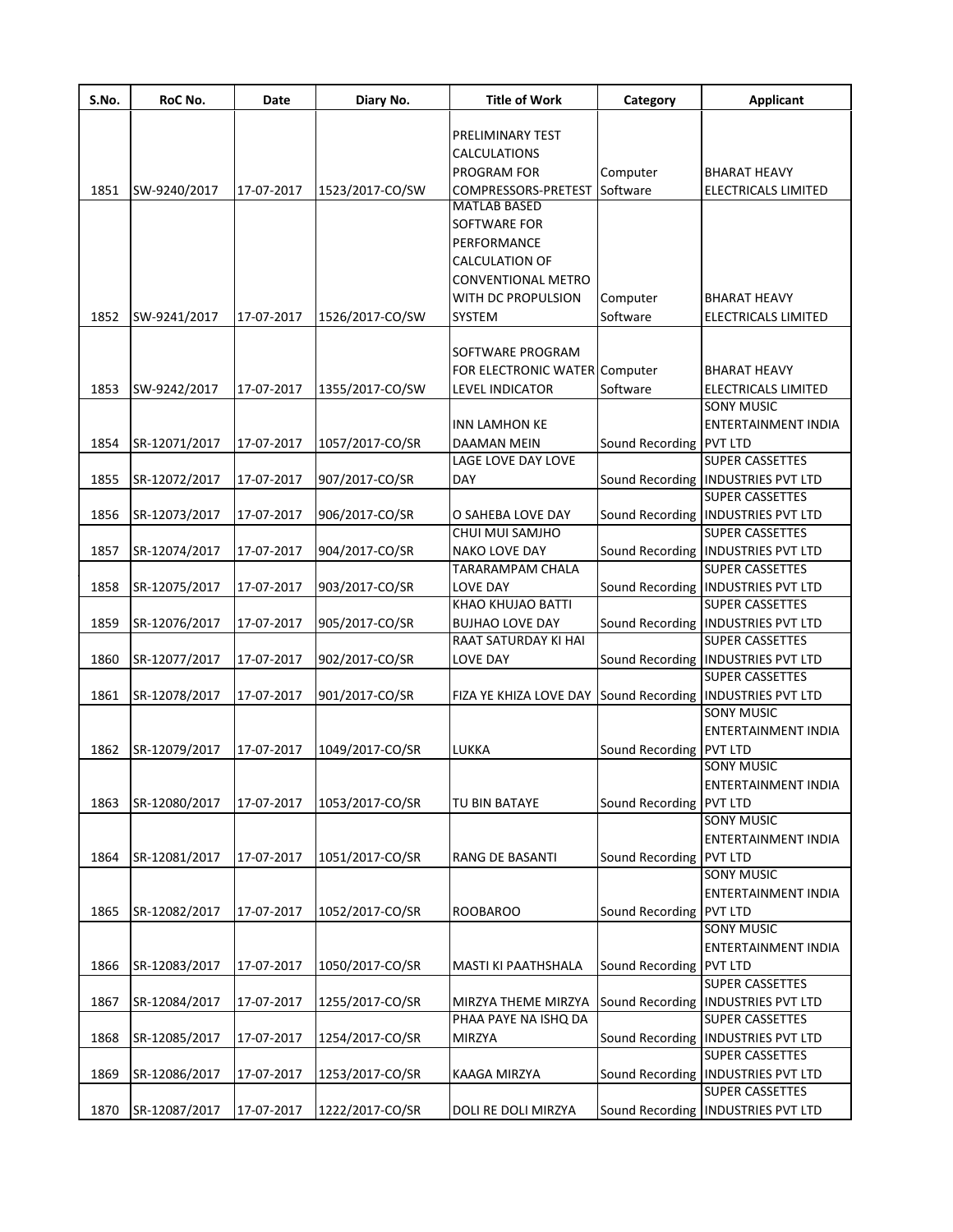| S.No. | RoC No.       | Date       | Diary No.       | <b>Title of Work</b>           | Category                | <b>Applicant</b>                     |
|-------|---------------|------------|-----------------|--------------------------------|-------------------------|--------------------------------------|
|       |               |            |                 |                                |                         | <b>SUPER CASSETTES</b>               |
| 1871  | SR-12088/2017 | 17-07-2017 | 1221/2017-CO/SR | EK NADI THI MIRZYA             | Sound Recording         | <b>INDUSTRIES PVT LTD</b>            |
|       |               |            |                 | PUCHH NA PENDE                 |                         | <b>SUPER CASSETTES</b>               |
| 1872  | SR-12089/2017 | 17-07-2017 | 1220/2017-CO/SR | <b>MIRZYA</b>                  |                         | Sound Recording   INDUSTRIES PVT LTD |
|       |               |            |                 |                                |                         | <b>SUPER CASSETTES</b>               |
| 1873  | SR-12090/2017 | 17-07-2017 | 1219/2017-CO/SR | HOTA HAI MIRZYA                |                         | Sound Recording   INDUSTRIES PVT LTD |
|       |               |            |                 | LAHOO LUHAAN                   |                         | <b>SUPER CASSETTES</b>               |
| 1874  | SR-12091/2017 | 17-07-2017 | 1218/2017-CO/SR | ZAMEEN MIRZYA                  |                         | Sound Recording   INDUSTRIES PVT LTD |
|       |               |            |                 | AAVE RE HITCHKI                |                         | <b>SUPER CASSETTES</b>               |
| 1875  | SR-12092/2017 | 17-07-2017 | 1217/2017-CO/SR | <b>MIRZYA</b>                  |                         | Sound Recording   INDUSTRIES PVT LTD |
|       |               |            |                 | MERA MIRZA SHER                |                         | <b>SUPER CASSETTES</b>               |
| 1876  | SR-12093/2017 | 17-07-2017 | 1216/2017-CO/SR | <b>JAWAN MIRZYA</b>            |                         | Sound Recording   INDUSTRIES PVT LTD |
|       |               |            |                 |                                |                         | <b>SUPER CASSETTES</b>               |
| 1877  | SR-12094/2017 | 17-07-2017 | 1214/2017-CO/SR | CHAKORA MIRZYA                 |                         | Sound Recording   INDUSTRIES PVT LTD |
|       |               |            |                 | MIRZA SE DARRE KHUDA           |                         | <b>SUPER CASSETTES</b>               |
| 1878  | SR-12095/2017 | 17-07-2017 | 1213/2017-CO/SR | <b>MIRZYA</b>                  |                         | Sound Recording INDUSTRIES PVT LTD   |
|       |               |            |                 | <b>TEEN GAWAH HAIN</b>         |                         | <b>SUPER CASSETTES</b>               |
| 1879  | SR-12096/2017 | 17-07-2017 | 1212/2017-CO/SR | <b>MIRZYA</b>                  |                         | Sound Recording   INDUSTRIES PVT LTD |
|       |               |            |                 |                                |                         | <b>SUPER CASSETTES</b>               |
| 1880  | SR-12097/2017 | 17-07-2017 | 1211/2017-CO/SR | <b>MIRZYA</b>                  | Sound Recording         | <b>INDUSTRIES PVT LTD</b>            |
|       |               |            |                 |                                |                         | <b>SUPER CASSETTES</b>               |
| 1881  | SR-12098/2017 | 17-07-2017 | 1209/2017-CO/SR | YEH WADIYAN MIRZYA             |                         | Sound Recording   INDUSTRIES PVT LTD |
|       |               |            |                 |                                |                         | <b>SONY MUSIC</b>                    |
|       |               |            |                 |                                |                         |                                      |
|       |               |            |                 |                                |                         | <b>ENTERTAINMENT INDIA</b>           |
| 1882  | SR-12099/2017 | 17-07-2017 | 1075/2017-CO/SR | PYAARI PYAARI                  | Sound Recording PVT LTD |                                      |
|       |               |            |                 |                                |                         | <b>SONY MUSIC</b>                    |
|       |               |            |                 |                                |                         | ENTERTAINMENT INDIA                  |
| 1883  | SR-12100/2017 | 17-07-2017 | 1080/2017-CO/SR | DHADKAN DHADKAN                | Sound Recording PVT LTD |                                      |
|       |               |            |                 |                                |                         | <b>SONY MUSIC</b>                    |
|       |               |            |                 |                                |                         | ENTERTAINMENT INDIA                  |
| 1884  | SR-12101/2017 | 17-07-2017 | 1081/2017-CO/SR | <b>BIKHRI BIKHRI</b>           | Sound Recording PVT LTD |                                      |
|       |               |            |                 |                                |                         | <b>SONY MUSIC</b>                    |
|       |               |            |                 |                                |                         | <b>ENTERTAINMENT INDIA</b>           |
| 1885  | SR-12102/2017 | 17-07-2017 | 1082/2017-CO/SR | <b>AAJA LEHRAATE</b>           | Sound Recording PVT LTD |                                      |
|       |               |            |                 |                                |                         |                                      |
| 1886  | A-118863/2017 | 17-07-2017 | 14129/2016-CO/A | HB HARI BANSHA LABEL           | Artistic                | M/S HARI BANSHA                      |
|       |               |            |                 |                                |                         | <b>ANAND PRAKASH</b>                 |
| 1887  | A-118864/2017 | 17-07-2017 | 14233/2016-CO/A | TATVA                          | Artistic                | SAXENA                               |
|       |               |            |                 | DADU'S SAYONARA                |                         |                                      |
|       |               |            |                 | COMFORT LEGGING,               |                         | M/S DADU TEXTILES,                   |
| 1888  | A-118865/2017 | 17-07-2017 | 14136/2016-CO/A | RUBY MAGIC LABEL               | Artistic                | PROP                                 |
|       |               |            |                 |                                | Literary/               |                                      |
| 1889  | L-67364/2017  | 17-07-2017 | 3372/2017-CO/L  | Kathputli                      | Dramatic                | Ushasi Sen Basu                      |
|       |               |            |                 |                                | Literary/               |                                      |
| 1890  | L-67365/2017  | 17-07-2017 | 2685/2017-CO/L  | <b>GANDHI TUM JINDA HO</b>     | Dramatic                | RAJ KUMAR UPADHYAY                   |
|       |               |            |                 |                                |                         | <b>FANUSTA GREEN</b>                 |
|       |               |            |                 |                                |                         |                                      |
| 1891  | A-118866/2017 | 17-07-2017 | 3307/2017-CO/A  | <b>FANUSTA</b>                 | Artistic                | PRIVATE LIMITED                      |
|       |               |            |                 |                                |                         |                                      |
|       |               |            |                 | <b>KING S GATE ORIGINAL</b>    |                         | MS S J J EXPORTS                     |
| 1892  | A-118867/2017 | 17-07-2017 | 14045/2016-CO/L | KASHMIRI BASMATI RICE Artistic |                         | COMPANY                              |
|       |               |            |                 |                                | Literary/               | RAJKIRAN SHIVRAJ                     |
| 1893  | L-67366/2017  | 17-07-2017 | 14254/2016-CO/L | Anju Ki Love Story             | Dramatic                | <b>GAJBINKAR</b>                     |
|       |               |            |                 |                                |                         | KHURSHEED ANWAR                      |
| 1894  | A-118868/2017 | 17-07-2017 | 1276/2017-CO/A  | <b>EAT FINE</b>                | Artistic                | MOHAMMED ALI                         |
|       |               |            |                 | DADU S SAYONARA                |                         |                                      |
|       |               |            |                 | COMFORT LEGGING,               |                         |                                      |
| 1895  | A-118869/2017 | 17-07-2017 | 14135/2016-CO/A | <b>GOLD LABEL</b>              | Artistic                | M/S DADU TEXTILES                    |
|       |               |            |                 |                                |                         |                                      |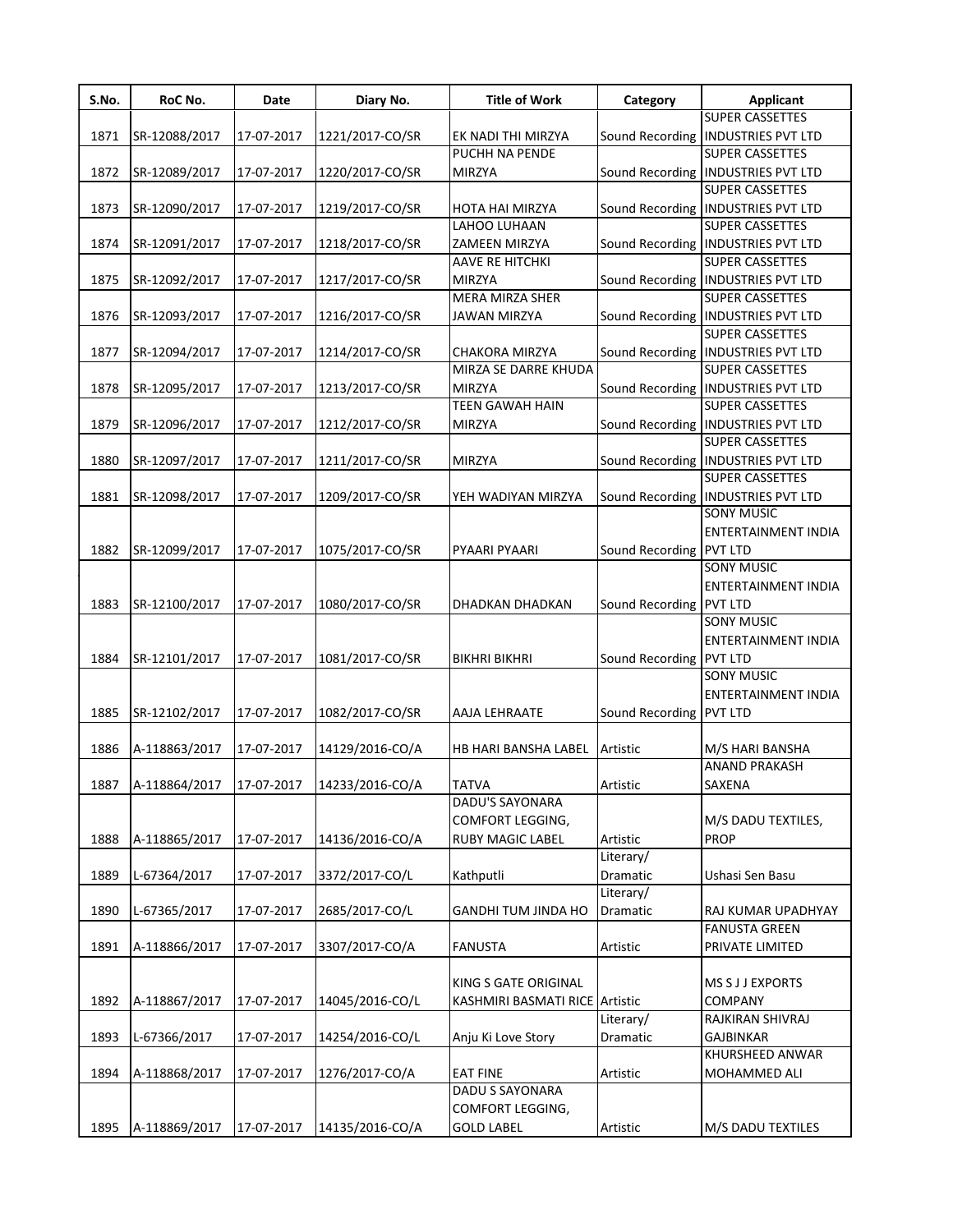| S.No. | RoC No.                        | Date       | Diary No.       | <b>Title of Work</b>                    | Category              | <b>Applicant</b>                                          |
|-------|--------------------------------|------------|-----------------|-----------------------------------------|-----------------------|-----------------------------------------------------------|
|       |                                |            |                 |                                         |                       | M/S MAHASHAKTI                                            |
|       |                                |            |                 |                                         |                       | <b>ENGINEERING WORKS,</b>                                 |
| 1896  | A-118870/2017                  | 17-07-2017 | 14134/2016-CO/A | MAHASHAKTI LABEL                        | Artistic              | <b>PROP</b>                                               |
|       |                                |            |                 |                                         |                       | <b>COSMIC INDIA</b>                                       |
|       |                                |            |                 |                                         |                       | INDUSTRIAL AND                                            |
|       |                                |            |                 | DIPLOMA IN BASIC                        | Literary/             | TECHNICAL EDUCATION                                       |
| 1897  | L-67367/2017                   | 17-07-2017 | 14271/2016-CO/L | MULTIMEDIA                              | Dramatic              | COUNCIL                                                   |
|       |                                |            |                 |                                         | Literary/             |                                                           |
| 1898  | L-67368/2017                   | 17-07-2017 | 14736/2016-CO/L | Nixwrap Theek Hai                       | Dramatic              | Nachiketas Waychal                                        |
|       |                                |            |                 |                                         |                       |                                                           |
|       |                                |            |                 |                                         | Literary/             | Sony Pictures Networks                                    |
| 1899  | L-67369/2017                   | 17-07-2017 | 10230/2016-CO/L | Meri Behna                              | Dramatic              | India Private Limited                                     |
|       |                                |            |                 |                                         |                       | <b>LUTFI OPTRONICS</b>                                    |
| 1900  | A-118871/2017                  | 17-07-2017 | 1027/2017-CO/A  | <b>OPTRONICS</b>                        | Artistic              | PRIVATE LIMITED                                           |
|       |                                |            |                 |                                         |                       |                                                           |
|       |                                |            |                 | SRISHTI KA KHEL NIRALA                  |                       |                                                           |
|       |                                |            |                 | <b>BHAAG 1 VISHAYA SUCHI</b>            |                       |                                                           |
| 1901  |                                |            |                 | I SE VI PAGE NO 4 TO<br><b>122 TAK</b>  | Literary/             | DULICHAND SHAKYA                                          |
|       | L-67370/2017                   | 17-07-2017 | 14561/2016-CO/L |                                         | Dramatic              | KOLI                                                      |
|       |                                |            |                 |                                         |                       |                                                           |
|       |                                |            |                 |                                         |                       |                                                           |
| 1902  | L-67371/2017                   | 17-07-2017 | 14790/2016-CO/L | My Choice My Future<br>(MCMF)           | Literary/<br>Dramatic | <b>BodhBridge Educational</b><br>Services Private Limited |
|       |                                |            |                 | TARA BIRI BIRI NO 961                   |                       |                                                           |
|       |                                |            |                 |                                         |                       |                                                           |
| 1903  | A-118872/2017                  | 17-07-2017 | 14767/2016-CO/A | WITH PHOTO<br>SOFTWARE                  | Artistic              | M/S. AMIR BIRI FACTORY                                    |
|       |                                |            |                 | <b>ENGINEERING LAB</b>                  |                       |                                                           |
| 1904  |                                |            |                 |                                         | Literary/             |                                                           |
|       | L-67372/2017                   | 17-07-2017 | 14674/2016-CO/L | MANUAL<br>SOFTWARE                      | Dramatic              | Parag Dhawan                                              |
|       |                                |            |                 |                                         |                       |                                                           |
| 1905  | L-67372/2017                   | 17-07-2017 | 14674/2016-CO/L | <b>ENGINEERING LAB</b><br><b>MANUAL</b> | Literary/<br>Dramatic | <b>Tushar Mendhe</b>                                      |
|       |                                |            |                 | <b>ELOIS ALOE VERA</b>                  |                       | M/S. PREM MEHANDI                                         |
| 1906  | A-118873/2017                  | 17-07-2017 | 1511/2017-CO/A  | <b>EXTRAC</b>                           | Artistic              | CENTRE,                                                   |
|       |                                |            |                 |                                         | Literary/             |                                                           |
| 1907  | L-67373/2017                   | 17-07-2017 |                 | SOCH                                    | Dramatic              | Mr. Madhavrao Surve                                       |
|       |                                |            | 14628/2016-CO/L | <b>JO'S CRISPY GOLDEN</b>               |                       |                                                           |
| 1908  |                                | 17-07-2017 | 1681/2017-CO/A  |                                         |                       |                                                           |
| 1909  | A-118874/2017<br>A-118875/2017 | 17-07-2017 | 1517/2017-CO/A  | ONION RIGNS<br><b>CAPTAN LABEL</b>      | Artistic<br>Artistic  | NITIN GUPTA<br><b>BMA STAINLESS LTD</b>                   |
|       |                                |            |                 |                                         | Literary/             |                                                           |
| 1910  | L-67374/2017                   | 17-07-2017 | 13872/2016-CO/L | GST SELF LEARNING                       | Dramatic              | <b>G SEKAR</b>                                            |
|       |                                |            |                 |                                         |                       |                                                           |
|       |                                |            |                 |                                         |                       | NAGIJIBHAI GOKALBHAI                                      |
| 1911  | A-118876/2017                  | 17-07-2017 | 1766/2017-CO/A  | <b>GENUINE</b>                          | Artistic              | PANSURIYA                                                 |
| 1912  | A-118877/2017                  | 17-07-2017 | 12833/2016-CO/A | <b>JALLAN</b>                           | Artistic              | <b>DIPAK JALLAN</b>                                       |
|       |                                |            |                 |                                         | Literary/             | S.PAVITHRA                                                |
| 1913  | L-67375/2017                   | 17-07-2017 | 12745/2016-CO/L | <b>SERENDIPITY</b>                      | Dramatic              | PRIYADARSHONI                                             |
|       |                                |            |                 |                                         | Literary/             |                                                           |
| 1914  | L-67376/2017                   | 18-07-2017 | 14147/2016-CO/L | <b>MEDIPLEXUS</b>                       | Dramatic              | <b>B S PRAKASH, PROP</b>                                  |
|       |                                |            |                 |                                         |                       | DURGESH PALIWAL,                                          |
| 1915  | A-118878/2017                  | 18-07-2017 | 11315/2015-CO/A | <b>STAR GOLD</b>                        | Artistic              | <b>PROPRIETOR</b>                                         |
|       |                                |            |                 | <b>MATHURIYA'S BASIC</b>                |                       |                                                           |
|       |                                |            |                 | AND GENERAL                             | Literary/             |                                                           |
| 1916  | L-67377/2017                   | 18-07-2017 | 14043/2016-CO/L | <b>MATHEMATICS</b>                      | Dramatic              | RAMNIWAS MATHURIYA                                        |
|       |                                |            |                 | NEW ERA GLOBAL                          |                       |                                                           |
| 1917  | A-118879/2017                  | 18-07-2017 | 781/2017-CO/A   | <b>SCHOOL LABEL</b>                     | Artistic              | HARDIK D. PADALIYA                                        |
|       |                                |            |                 | <b>HIMTANK WATER</b>                    |                       |                                                           |
| 1918  | A-118880/2017                  | 18-07-2017 | 14326/2016-CO/A | <b>STORAGE TANKS</b>                    | Artistic              | MRS. SAROJ BHANSALI                                       |
|       |                                |            |                 |                                         |                       |                                                           |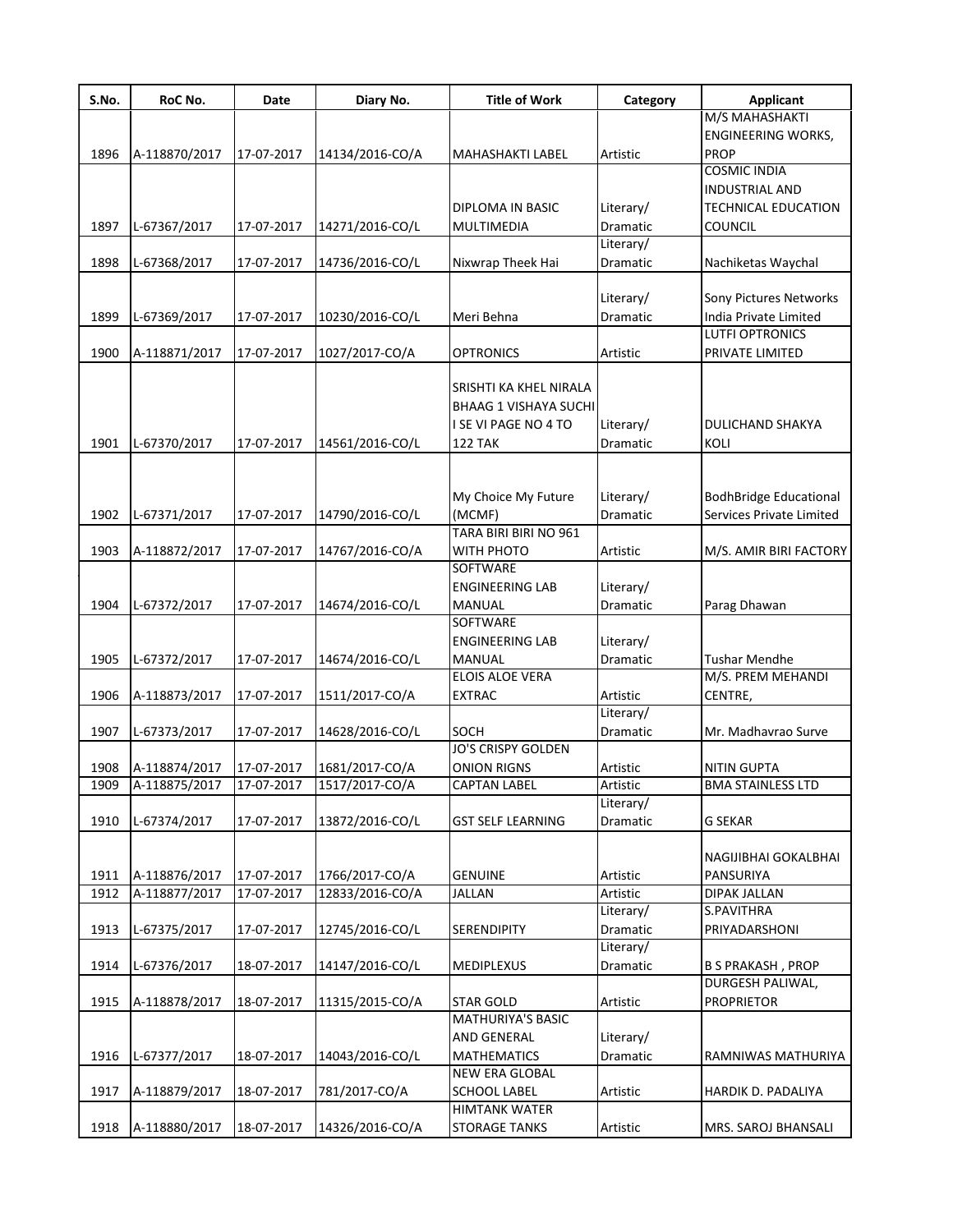| S.No. | RoC No.       | Date       | Diary No.       | <b>Title of Work</b>               | Category  | Applicant               |
|-------|---------------|------------|-----------------|------------------------------------|-----------|-------------------------|
| 1919  | A-118881/2017 | 18-07-2017 | 14859/2016-CO/A | Navyug Charitable Trust            | Artistic  | Navyug Charitable Trust |
|       |               |            |                 |                                    |           |                         |
|       |               |            |                 | COLOR COMBINATION                  |           |                         |
|       |               |            |                 | LABEL DESIGN ALONG                 |           |                         |
|       |               |            |                 | WITH DEVICE OF                     |           |                         |
|       |               |            |                 | PERSON IMAGINARY                   |           |                         |
|       |               |            |                 | <b>BUST PHOTO AS PER</b>           |           |                         |
|       |               |            |                 | LABEL AND MARKING                  |           |                         |
|       |               |            |                 | <b>SURROUNDING THE</b>             |           |                         |
|       |               |            |                 | LABEL BALANCING                    |           |                         |
|       |               |            |                 | <b>NATURE WITH</b>                 |           | SUNDEEP KUMAR           |
| 1920  | A-118882/2017 | 18-07-2017 | 14328/2016-CO/A | <b>HARMONY</b>                     | Artistic  | CHORARIA                |
|       |               |            |                 | <b>MARAN CHANDRASAHA</b>           |           | DHIMAN CHANDRA          |
| 1921  | A-118883/2017 | 18-07-2017 | 14331/2016-CO/A | S MODERN DALMOOT                   | Artistic  | SAHA                    |
|       |               |            |                 |                                    | Literary/ |                         |
| 1922  | L-67378/2017  | 18-07-2017 | 8338/2016-CO/L  | Gupshup                            | Dramatic  | Rekha Harjwani          |
|       |               |            |                 | <b>ADVANCE ELECTRICAL</b>          | Literary/ |                         |
| 1923  | L-67379/2017  | 18-07-2017 | 13754/2016-CO/L | <b>ENGINEERING</b>                 | Dramatic  | Prashant Debre          |
|       |               |            |                 | <b>ADVANCE ELECTRICAL</b>          | Literary/ |                         |
| 1924  | L-67379/2017  | 18-07-2017 | 13754/2016-CO/L | ENGINEERING                        | Dramatic  | Anuradha Munshi         |
|       |               |            |                 |                                    |           |                         |
|       |               |            |                 | ARPAN PLUMBING MALL                |           |                         |
| 1925  | A-118884/2017 | 18-07-2017 | 14329/2016-CO/A | APM DEVICE OF DROP                 | Artistic  | MR.ARPAN BHANSALI       |
|       |               |            |                 | <b>HAXELEAJONTA</b>                |           |                         |
|       |               |            |                 | PLAST AP MONOGRAM                  |           |                         |
| 1926  | A-118885/2017 | 18-07-2017 | 14330/2016-CO/A | <b>AS PER LABEL</b>                | Artistic  | <b>RAJEEV KAPOOR</b>    |
|       |               |            |                 |                                    | Literary/ |                         |
| 1927  | L-67380/2017  | 18-07-2017 | 14657/2016-CO/L |                                    | Dramatic  | Pinku Kumar Jha         |
|       |               |            |                 | Magicalmath<br>VOLCAN RUBBERS WITH |           | MR. SAMIR               |
|       |               |            |                 |                                    |           |                         |
| 1928  | A-118886/2017 | 18-07-2017 | 14333/2016-CO/A | LOGO VR                            | Artistic  | <b>CHOWDHURY</b>        |
|       |               |            |                 |                                    | Literary/ |                         |
| 1929  | L-67381/2017  | 18-07-2017 | 13744/2016-CO/L | WINNER OF DEATH                    | Dramatic  | P.A. RAJAN              |
|       |               |            |                 | <b>MATHURIYA'S</b>                 |           |                         |
|       |               |            |                 | MATHEMATICS ENGLISH Literary/      |           |                         |
| 1930  | L-67382/2017  | 18-07-2017 | 14034/2016-CO/L | EDITION                            | Dramatic  | RAMNIWAS MATHURIYA      |
|       |               |            |                 | <b>MATHURIYA'S</b>                 |           |                         |
|       |               |            |                 | ADVANCED                           | Literary/ |                         |
| 1931  | L-67383/2017  | 18-07-2017 | 14041/2016-CO/L | <b>MATHEMATICS</b>                 | Dramatic  | RAMNIWAS MATHURIYA      |
|       |               |            |                 | <b>ASAP Law presents</b>           |           |                         |
|       |               |            |                 | General Knowledge for              | Literary/ |                         |
| 1932  | L-67384/2017  | 18-07-2017 | 15081/2016-CO/L | Judicial Services Exam             | Dramatic  |                         |
|       |               |            |                 | <b>Three Phase Fault</b>           |           | Siddhartha K garg       |
|       |               |            |                 | Analysis & Dynamic                 |           |                         |
|       |               |            |                 |                                    |           |                         |
|       |               |            |                 | State Monitoring of                |           |                         |
|       |               |            |                 | Three Phase Induction              | Literary/ | Mr. Kakad Haridas       |
| 1933  | L-67385/2017  | 18-07-2017 | 14035/2016-CO/L | Motor                              | Dramatic  | Madhukar                |
|       |               |            |                 | Three Phase Fault                  |           |                         |
|       |               |            |                 | Analysis & Dynamic                 |           |                         |
|       |               |            |                 | State Monitoring of                |           |                         |
|       |               |            |                 | Three Phase Induction              | Literary/ |                         |
| 1934  | L-67385/2017  | 18-07-2017 | 14035/2016-CO/L | Motor                              | Dramatic  | Mr. Khule S.S           |
|       |               |            |                 |                                    | Literary/ |                         |
| 1935  | L-67386/2017  | 18-07-2017 | 13416/2016-CO/L | <b>Being Privileged</b>            | Dramatic  | Vikas Gupta             |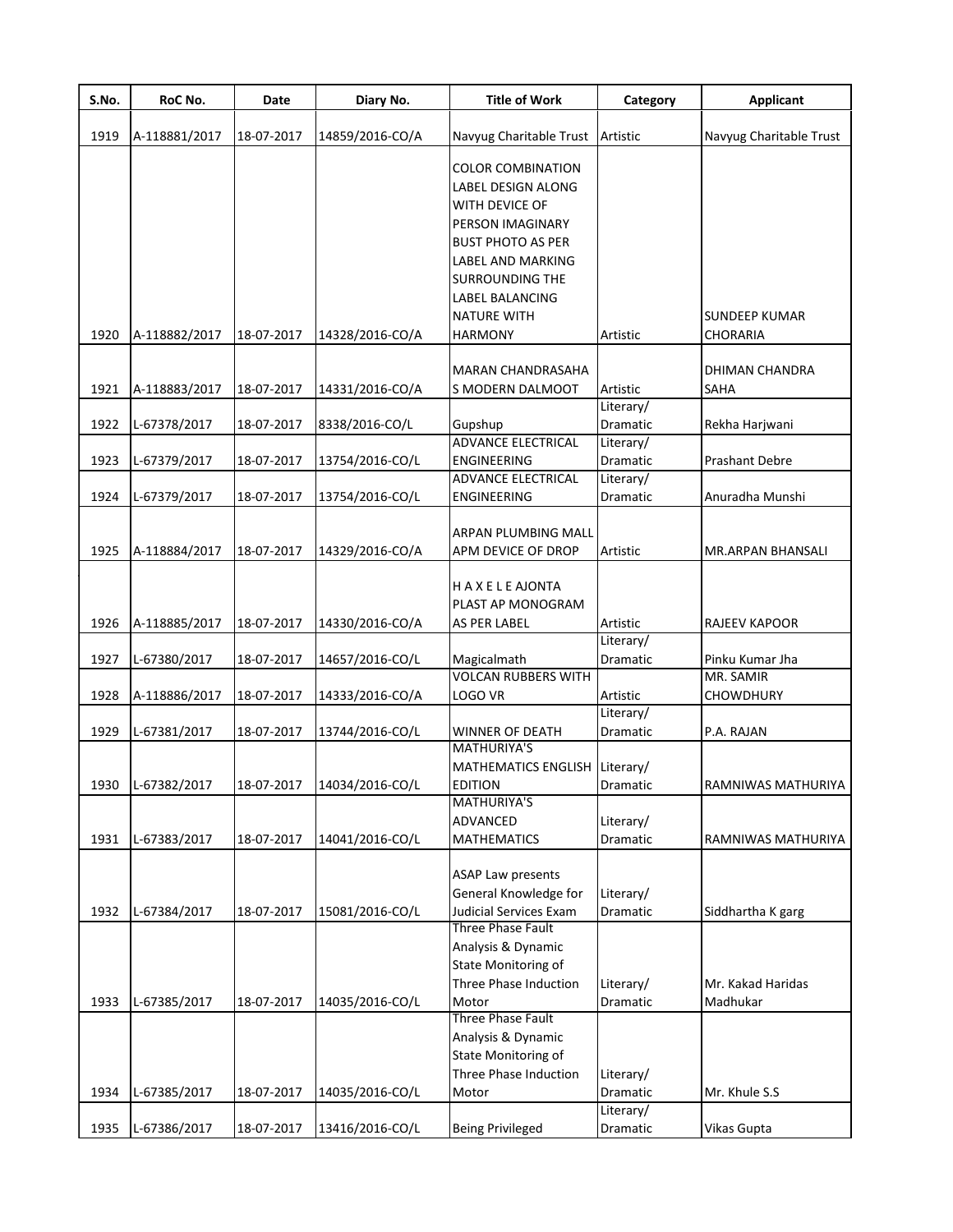| S.No. | RoC No.       | Date       | Diary No.       | <b>Title of Work</b>                | Category        | <b>Applicant</b>                          |
|-------|---------------|------------|-----------------|-------------------------------------|-----------------|-------------------------------------------|
|       |               |            |                 | MATHURIYA'S                         |                 |                                           |
|       |               |            |                 | <b>REASONING VERBAL</b>             | Literary/       |                                           |
| 1936  | L-67387/2017  | 18-07-2017 | 14044/2016-CO/L | AND NON VERBAL                      | Dramatic        | RAMNIWAS MATHURIYA                        |
|       |               |            |                 |                                     |                 | M/S GUIDEMEN TAPE                         |
| 1937  | A-118887/2017 | 18-07-2017 | 994/2017-CO/A   | <b>BOBRA</b>                        | Artistic        | <b>INDUSTRIES</b>                         |
|       |               |            |                 |                                     |                 |                                           |
|       |               |            |                 |                                     |                 | SHRI MOHIT AGARWAL                        |
| 1938  | A-118888/2017 | 18-07-2017 | 955/2017-CO/A   | SHAHI KORMA                         | Artistic        | & SHRI ALOK SINGHAL                       |
| 1939  | A-118889/2017 | 18-07-2017 | 956/2017-CO/A   | <b>PANCHHI</b>                      | Artistic        | SHRI VIKAS GUPTA                          |
|       |               |            |                 |                                     |                 |                                           |
|       |               |            |                 | HMI FOR COMPACT                     | Computer        | <b>BHARAT HEAVY</b>                       |
| 1940  | SW-9243/2017  | 18-07-2017 | 3079/2016-CO/SW | <b>GENERATOR SIMULATOR Software</b> |                 | ELECTRICALS LIMITED                       |
|       |               |            |                 |                                     |                 |                                           |
|       |               |            |                 | ANSYS MACRO FOR                     |                 |                                           |
|       |               |            |                 | DAMAGE EVALUATION                   | Computer        | <b>BHARAT HEAVY</b>                       |
| 1941  | SW-9244/2017  | 18-07-2017 | 3122/2016-CO/SW | OF HIGH CYCLE FATIGUE               | Software        | ELECTRICALS LIMITED                       |
|       |               |            |                 | <b>EFFICIENCY</b>                   |                 |                                           |
|       |               |            |                 | CALCULATION                         |                 |                                           |
|       |               |            |                 | PROGRAM FOR CFB                     | Computer        | <b>BHARAT HEAVY</b>                       |
| 1942  | SW-9245/2017  | 18-07-2017 | 3086/2016-CO/SW | <b>BOILERS</b>                      | Software        | ELECTRICALS LIMITED                       |
|       |               |            |                 |                                     |                 |                                           |
|       |               |            |                 | PROGRAM FOR                         |                 |                                           |
|       |               |            |                 | CALCULATION OF                      |                 |                                           |
|       |               |            |                 | NEUBER STRAIN FROM                  |                 |                                           |
|       |               |            |                 | <b>ELASTIC FE ANALYSIS</b>          | Computer        | BHARAT HEAVY                              |
| 1943  | SW-9246/2017  | 18-07-2017 | 3096/2016-CO/SW | <b>USING ANSYS APDL</b>             | Software        | ELECTRICALS LIMITED                       |
|       |               |            |                 |                                     |                 |                                           |
|       |               |            |                 | <b>AUTOMATION TOOL</b>              |                 |                                           |
|       |               |            |                 | FOR OPTIMIZATION OF                 |                 |                                           |
|       |               |            |                 | <b>CYCLONE SEPARATOR</b>            | Computer        | <b>BHARAT HEAVY</b>                       |
| 1944  | SW-9247/2017  | 18-07-2017 | 3101/2016-CO/SW | USING APDL IN ANSYS                 | Software        | ELECTRICALS LIMITED                       |
|       |               |            |                 |                                     | Literary/       |                                           |
| 1945  | L-67388/2017  | 18-07-2017 | 15068/2016-CO/L | The Dance of the Lord               | Dramatic        | Neel Aruna C                              |
|       |               |            |                 | PREFACE TO                          |                 | <b>TWO MINDS</b>                          |
|       |               |            |                 | <b>ENGINEERING VOLUME-</b>          | Literary/       | <b>TECHNOLOGY PRIVATE</b>                 |
| 1946  | L-67389/2017  | 18-07-2017 | 15059/2016-CO/L | $\overline{2}$                      | <b>Dramatic</b> | LIMITED                                   |
|       |               |            |                 |                                     |                 |                                           |
|       |               |            |                 |                                     |                 |                                           |
|       |               |            |                 |                                     |                 | MRS. ARTI SABHARWAL<br>Proprietor of DESI |
|       |               |            |                 | DESI CHASKKA WITH                   |                 |                                           |
| 1947  | A-118890/2017 | 18-07-2017 | 14840/2016-CO/A | <b>DEVICE</b>                       | Artistic        | <b>CHASKKA</b>                            |
|       |               |            |                 |                                     | Literary/       |                                           |
| 1948  | L-67390/2017  | 18-07-2017 | 15070/2016-CO/L | Chitthiyan Ab Aati Nahi             | Dramatic        | Pankaj Kumar Jha                          |
|       |               |            |                 | tumar & triangle                    |                 |                                           |
|       |               |            |                 | connection of I.I.I                 |                 |                                           |
|       |               |            |                 | engineer the untold love Literary/  |                 |                                           |
| 1949  | L-67391/2017  | 18-07-2017 | 14598/2016-CO/L | story                               | Dramatic        | subhash kumar                             |
|       |               |            |                 |                                     |                 | SUBHASH JAIN S/O.                         |
|       |               |            |                 |                                     |                 | LATE. SH. RAM KISHORE                     |
| 1950  | A-118892/2017 | 18-07-2017 | 14536/2016-CO/A | Mukesh Jhatke Fatke                 | Artistic        | <b>JAIN</b>                               |
|       |               |            |                 |                                     |                 |                                           |
|       |               |            |                 |                                     |                 | YASHWANT VYAS S/O.                        |
| 1951  | A-118893/2017 | 18-07-2017 | 14535/2016-CO/A | antara                              | Artistic        | SH. NANDKISHORE VYAS                      |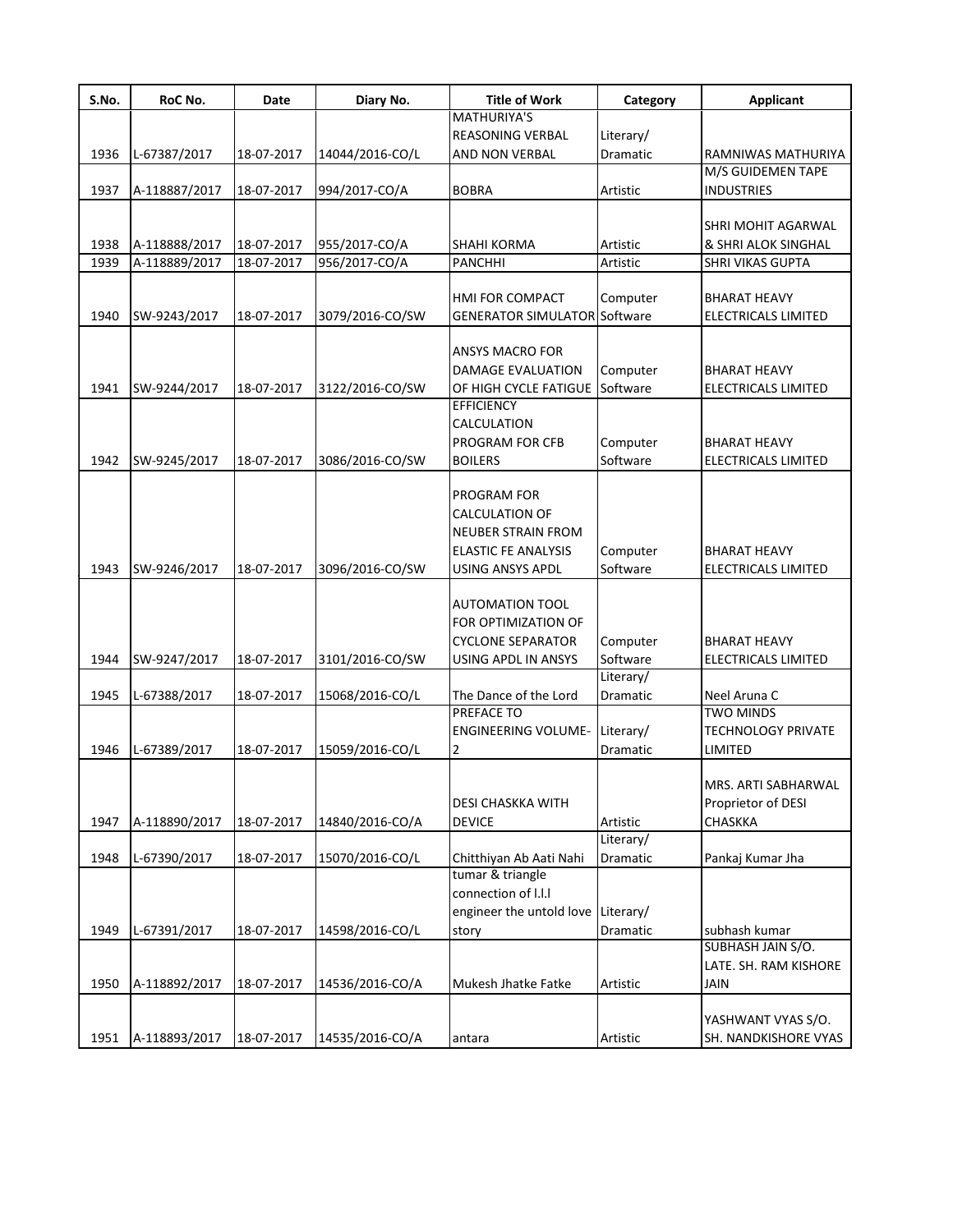| S.No. | RoC No.       | Date       | Diary No.       | <b>Title of Work</b>                    | Category              | <b>Applicant</b>                      |
|-------|---------------|------------|-----------------|-----------------------------------------|-----------------------|---------------------------------------|
|       |               |            |                 |                                         |                       |                                       |
|       |               |            |                 | POLICE INVESTIGATION                    |                       |                                       |
|       |               |            |                 | Atrocities against                      |                       |                                       |
|       |               |            |                 | Scheduled Castes and                    | Literary/             |                                       |
| 1952  | L-67392/2017  | 18-07-2017 | 10618/2016-CO/L | <b>Scheduled Tribes</b>                 | Dramatic              | V. SITHANNAN                          |
|       |               |            |                 |                                         |                       |                                       |
|       |               |            |                 |                                         |                       |                                       |
|       |               |            |                 | POLICE INVESTIGATION                    |                       |                                       |
|       |               |            |                 | Atrocities against                      |                       |                                       |
|       |               |            |                 | <b>Scheduled Castes and</b>             | Literary/             |                                       |
| 1953  | L-67393/2017  | 18-07-2017 | 10621/2016-CO/L | <b>Scheduled Tribes</b>                 | Dramatic              | V. SITHANNAN                          |
|       |               |            |                 | The Indian Penal                        | Literary/             |                                       |
| 1954  | L-67394/2017  | 18-07-2017 | 10629/2016-CO/L | Code, 1860                              | Dramatic              | V. SITHANNAN                          |
|       |               |            |                 | The Indian Evidence Act, Literary/      |                       |                                       |
| 1955  | L-67395/2017  | 18-07-2017 | 10630/2016-CO/L | 1872                                    | Dramatic              | V. SITHANNAN                          |
|       |               |            |                 | The Protection of                       |                       |                                       |
|       |               |            |                 | Children from Sexual                    | Literary/             |                                       |
| 1956  | L-67396/2017  | 18-07-2017 | 10631/2016-CO/L | Offences Act, 2012                      | Dramatic              | V. SITHANNAN                          |
|       |               |            |                 |                                         |                       |                                       |
|       |               |            |                 | <b>Scheduled Castes and</b>             |                       |                                       |
|       |               |            |                 | the Scheduled Tribes                    |                       |                                       |
|       |               |            |                 | (Prevention of                          | Literary/             |                                       |
| 1957  | L-67397/2017  | 18-07-2017 | 10632/2016-CO/L | Atrocities) Act, 1989                   | Dramatic              | V. SITHANNAN                          |
|       |               |            |                 |                                         |                       |                                       |
|       |               |            |                 | JUVENILE JUSTICE (CARE                  |                       |                                       |
|       |               |            |                 | AND PROTECTION OF                       | Literary/             |                                       |
| 1958  | L-67398/2017  | 18-07-2017 | 10633/2016-CO/L | CHILDREN) ACT, 2015                     | Dramatic              | V. SITHANNAN                          |
|       |               |            |                 |                                         |                       | <b>SURESH CHAND</b>                   |
|       |               |            |                 |                                         |                       | AGARWAL S/o. Late SH.                 |
|       |               |            |                 |                                         |                       | <b>JAMNA PRASAD</b>                   |
| 1959  | A-118894/2017 | 18-07-2017 | 14538/2016-CO/A | Murge Ki Tang                           | Artistic              | AGARWAL                               |
|       |               |            |                 |                                         |                       | <b>BABU LAL AGRAWAL</b>               |
|       |               |            |                 |                                         |                       | S/O. SH. CHIRANJI LAL                 |
| 1960  | A-118895/2017 | 18-07-2017 | 14540/2016-CO/A | RAGHAV BRAND                            | Artistic              | <b>GOYAL</b>                          |
|       |               |            |                 |                                         |                       |                                       |
| 1961  | L-67399/2017  | 18-07-2017 | 10627/2016-CO/L | The Code of Criminal<br>Procedure, 1973 | Literary/<br>Dramatic | V. SITHANNAN                          |
|       |               |            |                 |                                         |                       | VIRENDRA TALUKA S/O.                  |
|       |               |            |                 |                                         |                       | SH. KISHAN KUMAR                      |
| 1962  | A-118896/2017 | 18-07-2017 | 14541/2016-CO/A | <b>INDIAN ART VILLA</b>                 | Artistic              | <b>TALUKA</b>                         |
|       |               |            |                 |                                         |                       | THE DIVINE TASTE                      |
| 1963  | A-118897/2017 | 18-07-2017 | 14544/2016-CO/A | Kesar                                   | Artistic              | PRIVATE LIMITED                       |
|       |               |            |                 |                                         |                       |                                       |
|       |               |            |                 |                                         |                       | YADHUVANSHI LAND                      |
| 1964  | A-118898/2017 | 18-07-2017 | 14546/2016-CO/A | <b>YLB</b>                              | Artistic              | <b>BASE PRIVATE LIMITED</b>           |
|       |               |            |                 |                                         |                       | AMAN FOOD PRODUCTS                    |
|       |               |            |                 |                                         |                       | (INDIAN PARTNERSHIP                   |
| 1965  | A-118899/2017 | 18-07-2017 | 14547/2016-CO/A | SAJAL                                   | Artistic              | FIRM)                                 |
|       |               |            |                 | <b>CORNOLA ACTIVE</b>                   |                       |                                       |
|       |               |            |                 | REFINED CARN OIL                        |                       | MAWANA FOODS PVT                      |
| 1966  | A-118900/2017 | 18-07-2017 | 13196/2016-CO/A | LABEL                                   | Artistic              | <b>LTD</b>                            |
|       |               |            |                 |                                         |                       |                                       |
| 1967  | A-118901/2017 | 18-07-2017 | 13217/2016-CO/A | N MILETON                               | Artistic              | SOHANKUMAR S. RANKA<br>M/S. KESHAVLAL |
| 1968  |               |            |                 |                                         |                       |                                       |
|       | A-118902/2017 | 18-07-2017 | 13179/2016-CO/A | <b>KESHAV LABEL</b>                     | Artistic              | MOHANLAL PATEL                        |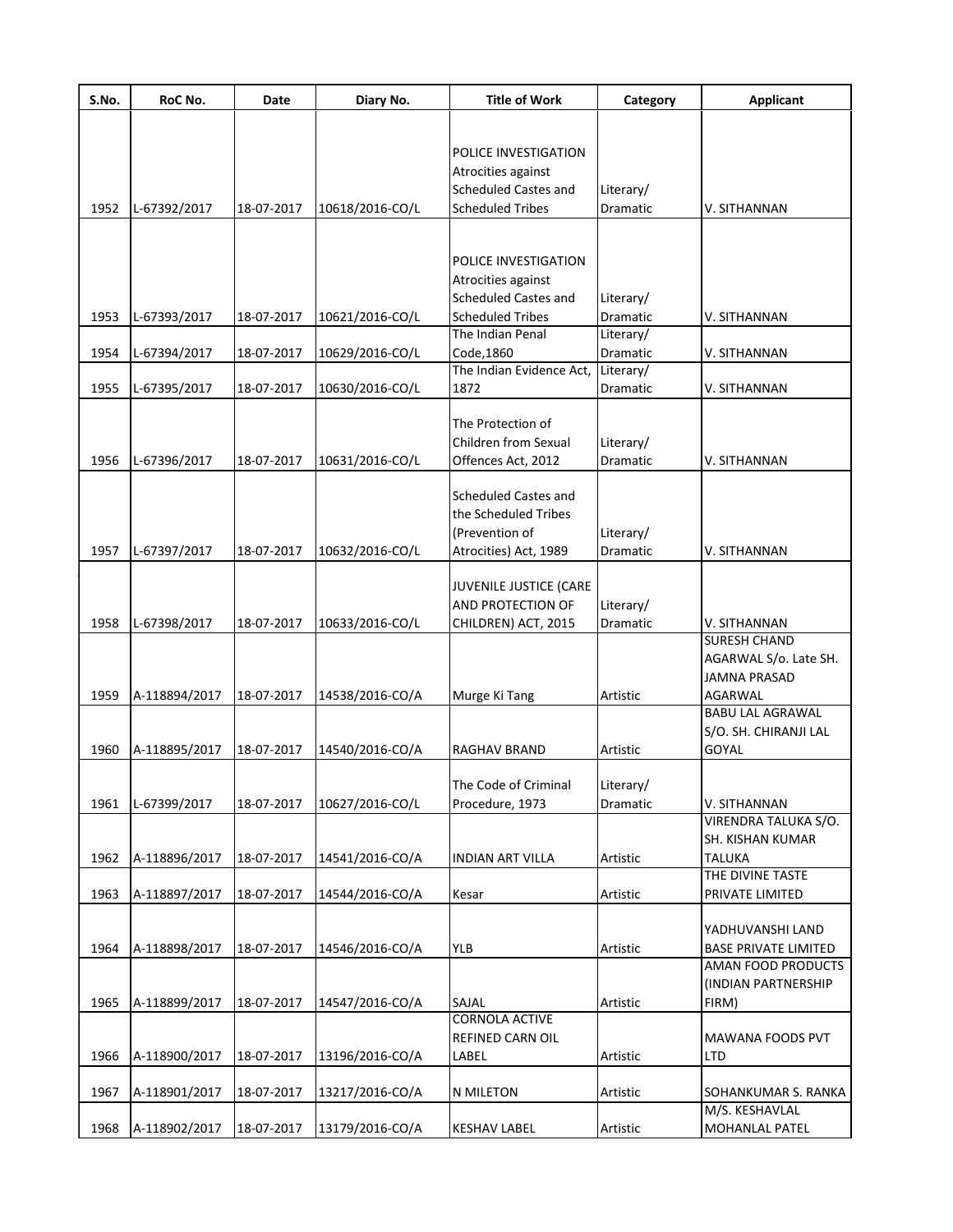| 1969<br>1970 | A-118903/2017<br>A-118904/2017 | 18-07-2017               | 13178/2016-CO/A                    | <b>FRIEND'S LABEL</b>                                                                                                                                                          | Artistic                     | M/S. MAYA SNACKS                                                                       |
|--------------|--------------------------------|--------------------------|------------------------------------|--------------------------------------------------------------------------------------------------------------------------------------------------------------------------------|------------------------------|----------------------------------------------------------------------------------------|
|              |                                |                          |                                    |                                                                                                                                                                                |                              |                                                                                        |
|              |                                | 18-07-2017               | 13177/2016-CO/A                    | SHAHI GULAB LABEL                                                                                                                                                              | Artistic                     | M/S. PALIWAL<br><b>CHEMICALS &amp; COMPANY</b>                                         |
| 1971         | A-118905/2017                  | 18-07-2017               | 13218/2016-CO/A                    | <b>ESCORTS</b>                                                                                                                                                                 | Artistic                     | MONY PUMPS PVT LTD                                                                     |
| 1972         | A-118906/2017                  | 18-07-2017               | 13164/2016-CO/A                    | <b>DAZZY ECLAIRS</b><br><b>CHOCOLATIER GOLD</b><br>RICH TRUFFLES LABEL                                                                                                         | Artistic                     | D.K. INDUSTRIES                                                                        |
| 1973         | A-118907/2017                  | 18-07-2017               | 13215/2016-CO/A                    | SPI                                                                                                                                                                            | Artistic                     | PARESHBHAI DAYABHAI<br>PATEL MANISHKUMAR                                               |
| 1974         | A-118908/2017                  | 18-07-2017               | 13163/2016-CO/A                    | <b>RACY LABEL</b>                                                                                                                                                              | Artistic                     | M/S. RACY SANITARY<br><b>WARES</b>                                                     |
| 1975         | A-118909/2017                  | 18-07-2017               | 13148/2016-CO/A                    | POP TAILOR COM                                                                                                                                                                 | Artistic                     | SANJAY VAGHAMSHI                                                                       |
| 1976         | L-67400/2017                   | 18-07-2017               | 13180/2016-CO/L                    | PHOENIX CHILD HEALTH<br><b>CARE</b>                                                                                                                                            | Literary/<br><b>Dramatic</b> | <b>MS PHOENIX LIFECARE</b><br><b>SYSTEMS PVT LTD</b><br>SHREE LAXMI FOOD               |
| 1977         | A-118910/2017                  | 18-07-2017               | 12879/2016-CO/A                    | MANJAA GOLD TEA.                                                                                                                                                               | Artistic                     | <b>INDUSTRIES</b>                                                                      |
| 1978         | L-67401/2017                   | 18-07-2017               | 12590/2016-CO/L                    | ES - TESTS                                                                                                                                                                     | Literary/<br>Dramatic        | <b>EKISTIC CONSULTANCY</b><br>SERVICES PVT.LTD.                                        |
| 1979         | L-67402/2017                   | 18-07-2017               | 14610/2016-CO/L                    | Chronux                                                                                                                                                                        | Literary/<br>Dramatic        | sagar kamath                                                                           |
| 1980         | A-118911/2017                  | 18-07-2017               | 11003/2016-CO/A                    | <b>KEARA</b>                                                                                                                                                                   | Artistic                     | MR. GAURAV SINGLA                                                                      |
| 1981         | A-118912/2017                  | 18-07-2017               | 11037/2016-CO/A                    | <b>CAPTAIN</b>                                                                                                                                                                 | Artistic                     | Mr. Mehtab, M/s M.L.<br>Sales Corporation                                              |
| 1982         | A-118913/2017                  | 18-07-2017               | 11038/2016-CO/A                    | <b>KARNAL</b>                                                                                                                                                                  | Artistic                     | Mr. Mehtab, M/s M.L.<br>Sales Corporation                                              |
|              |                                |                          |                                    | <b>KIRAN PRATIYOGITA</b>                                                                                                                                                       |                              |                                                                                        |
| 1983<br>1984 | A-118914/2017<br>A-118915/2017 | 18-07-2017<br>18-07-2017 | 11256/2016-CO/A<br>12646/2016-CO/A | <b>ACADEMY</b><br><b>BERLIN STREET</b>                                                                                                                                         | Artistic<br>Artistic         | <b>DAYAWATI</b><br><b>ASEEM GUPTA</b>                                                  |
| 1985         | SW-9248/2017                   | 18-07-2017               | 14646/2016-CO/SW                   | FPGA-IN-LOOP<br>SIMULATION OF AN<br><b>IMPROVED CONVERTER</b><br>FIRING CONTROL FOR<br><b>LCC HVDC AND</b><br><b>VALIDATION USING REAL</b><br><b>TIME DIGITAL</b><br>SIMULATOR | Computer<br>Software         | <b>BHARAT HEAVY</b><br>ELECTRICALS LIMITED                                             |
| 1986         | SW-9249/2017                   | 18-07-2017               | 3721/2017-CO/SW                    | Online Census & User<br>Data Management<br>System                                                                                                                              | Computer<br>Software         | Gyan Kumar Mishra                                                                      |
| 1987         | L-67403/2017                   | 18-07-2017               | 14652/2016-CO/L                    | PRINCE OF DARKNESS                                                                                                                                                             | Literary/<br>Dramatic        | K.S PADAM KUMAR                                                                        |
| 1988         | SW-9250/2017                   | 18-07-2017               | 14772/2016-CO/SW                   | DEZIGNWALA.COM                                                                                                                                                                 | Computer<br>Software         | MR. VIVEK BHATIJA [<br><b>AUTHOR OF COMPUTER</b><br>SOFTWARE WORK'<br>DEZIGNWALA.COM'] |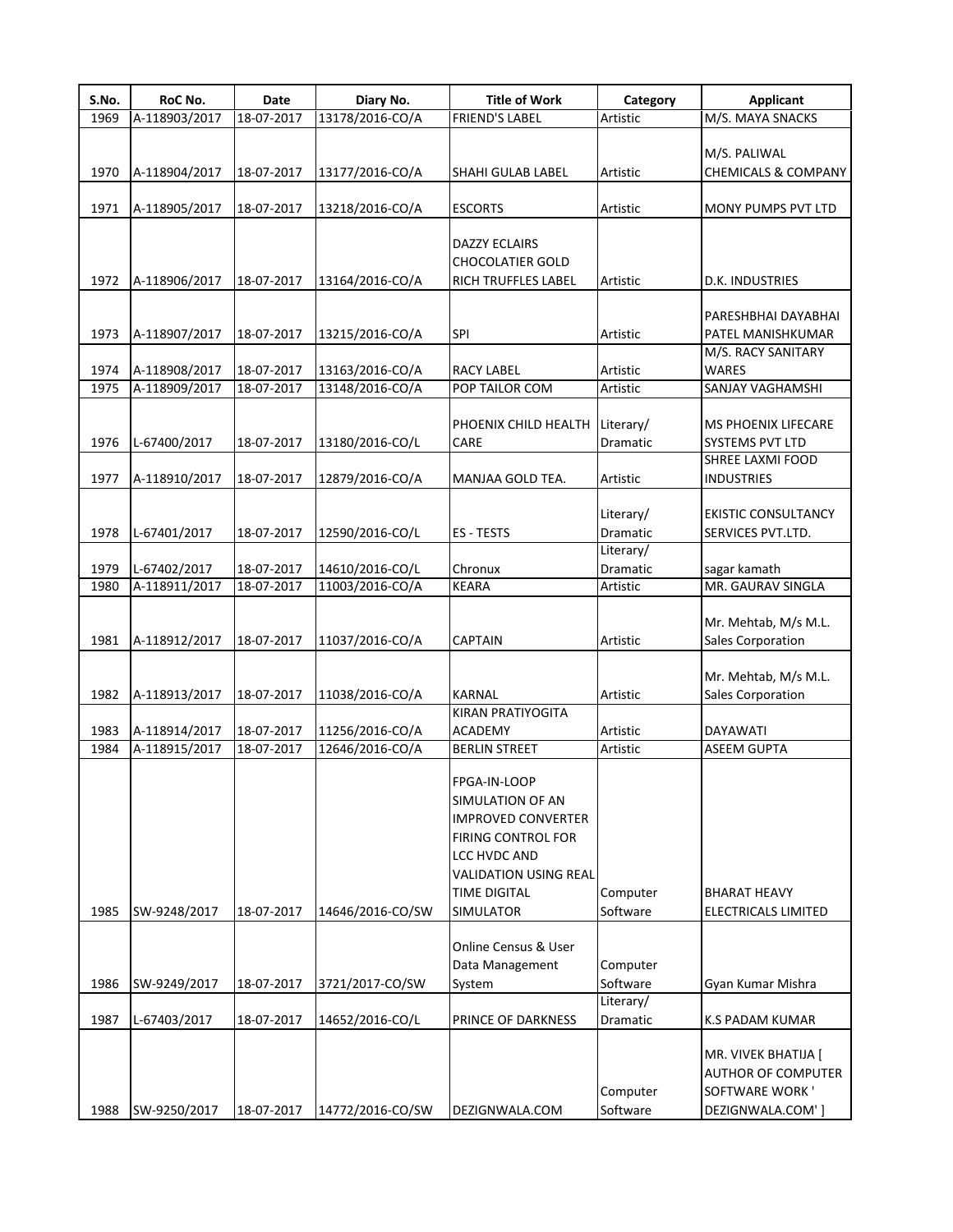| S.No.        | RoC No.                        | Date                     | Diary No.                          | <b>Title of Work</b>                                                                                                      | Category              | <b>Applicant</b>                                                    |
|--------------|--------------------------------|--------------------------|------------------------------------|---------------------------------------------------------------------------------------------------------------------------|-----------------------|---------------------------------------------------------------------|
| 1989         | A-118917/2017                  | 18-07-2017               | 14678/2016-CO/A                    | <b>BALAJI STEEL WITH</b><br>LOGO                                                                                          | Artistic              | MR. BHABUTARAM C.<br><b>CHAUDHARY Proprietor</b><br>of BALAJI STEEL |
|              |                                |                          |                                    | PIPLANI'S WITH AN<br><b>ARTISTIC LABEL WITH</b>                                                                           |                       |                                                                     |
| 1990         | A-118918/2017                  | 18-07-2017               | 14632/2016-CO/A                    | BLUE AND RED COLOUR                                                                                                       | Artistic              | M/S PIPLANI SWEETS                                                  |
| 1991         | A-118919/2017                  | 18-07-2017               | 1718/2017-CO/A                     | <b>HARSINGAR DIVINE</b><br><b>SUTRA INCENSE STICK</b><br>WITH THE DEVICE OF<br><b>LORD KUBER</b><br>TARA BIRI BIRI NO 961 | Artistic              | M/S KUBER GRAINS &<br>SPICES PVT LTD                                |
| 1992         | A-118920/2017                  | 18-07-2017               | 14766/2016-CO/A                    | WITH PHOTO                                                                                                                | Artistic              | M/S AMIR BIRI FACTORY                                               |
| 1993         | A-118921/2017                  | 18-07-2017               | 1720/2017-CO/A                     | RAJNIGANDHA DIVINE<br><b>SUTRA INCENSE STICKS</b><br>WITH THE DEVICE OF<br><b>LORD KUBER</b>                              | Artistic              | M/S KUBER GRAINS &<br><b>SPICES PVT LTD</b>                         |
| 1994         | A-118922/2017                  | 18-07-2017               | 1722/2017-CO/A                     | MONICA ICE CREAM                                                                                                          | Artistic              | M/S MONICA GALAXY<br><b>PVT LMT</b>                                 |
| 1995         | A-118923/2017                  | 18-07-2017               | 1723/2017-CO/A                     | NAGSANDAL DIVINE<br>SUTRA INCENSE STICKS<br>WITH THE DEVICE OF<br><b>LORD KUBER</b>                                       | Artistic              | M/S KUBER GRAINS &<br>SPICES PVT LTD                                |
| 1996         | A-118924/2017                  | 18-07-2017               | 1725/2017-CO/A                     | SUGHANDHRA DIVINE<br><b>SUTRA INCENSE STICKS</b><br>WITH THE DEVICE OF<br><b>LORD KUBER</b>                               | Artistic              | M/S KUBER GRAINS &<br><b>SPICES PVT LTD</b>                         |
| 1997         | SW-9251/2017                   | 18-07-2017               | 11397/2016-CO/SW                   | <b>WPP DOCUMENTS</b><br><b>MANAGEMENT SYSTEM</b><br>(ATP)                                                                 | Computer<br>Software  | <b>BHARAT HEAVY</b><br>ELECTRICALS LIMITED                          |
| 1998         | A-118925/2017                  | 18-07-2017               | 14578/2016-CO/A                    | <b>ALOMAX</b>                                                                                                             | Artistic              | M/S ALUCOPANEL<br>INDUSTRIES.                                       |
| 1999         | L-67404/2017                   | 18-07-2017               | 9832/2016-CO/L                     | <b>Rules of Solocricket</b>                                                                                               | Literary/<br>Dramatic | Bharadwaj Dayala                                                    |
| 2000         | L-67405/2017                   | 18-07-2017               | 14003/2016-CO/L                    | <b>Fastrack Quantitative</b><br>Aptitude                                                                                  | Literary/<br>Dramatic | Vase Publications Pvt.<br>Ltd.                                      |
| 2001         | A-118926/2017                  | 18-07-2017               | 14620/2016-CO/A                    | STEELCO USHA KIRAN<br>WITH DEVICE OF<br><b>INVENTED ARTISTIC</b><br>ROUND CIRCLE WITH<br><b>ARTIFICIAL SUN LABEL</b>      | Artistic              | M/S USHA KIRAN PIPES<br><b>PVT LTD</b>                              |
|              |                                |                          |                                    |                                                                                                                           |                       | <b>Panther Nails Business</b>                                       |
| 2002<br>2003 | A-118927/2017<br>A-118928/2017 | 18-07-2017<br>18-07-2017 | 14238/2016-CO/A<br>14163/2016-CO/A | <b>Panther Nails</b><br><b>BETI</b>                                                                                       | Artistic<br>Artistic  | Solutions<br><b>Shyamal Creation</b>                                |
| 2004         | A-118929/2017                  | 18-07-2017               | 715/2017-CO/A                      | SHIVAM WITH S LOGO                                                                                                        | Artistic              | ATUL C. KUNDARIYA,<br>SAGAR V. KUNDARIYA,<br>CHUNILAL K. KUNDARIYA  |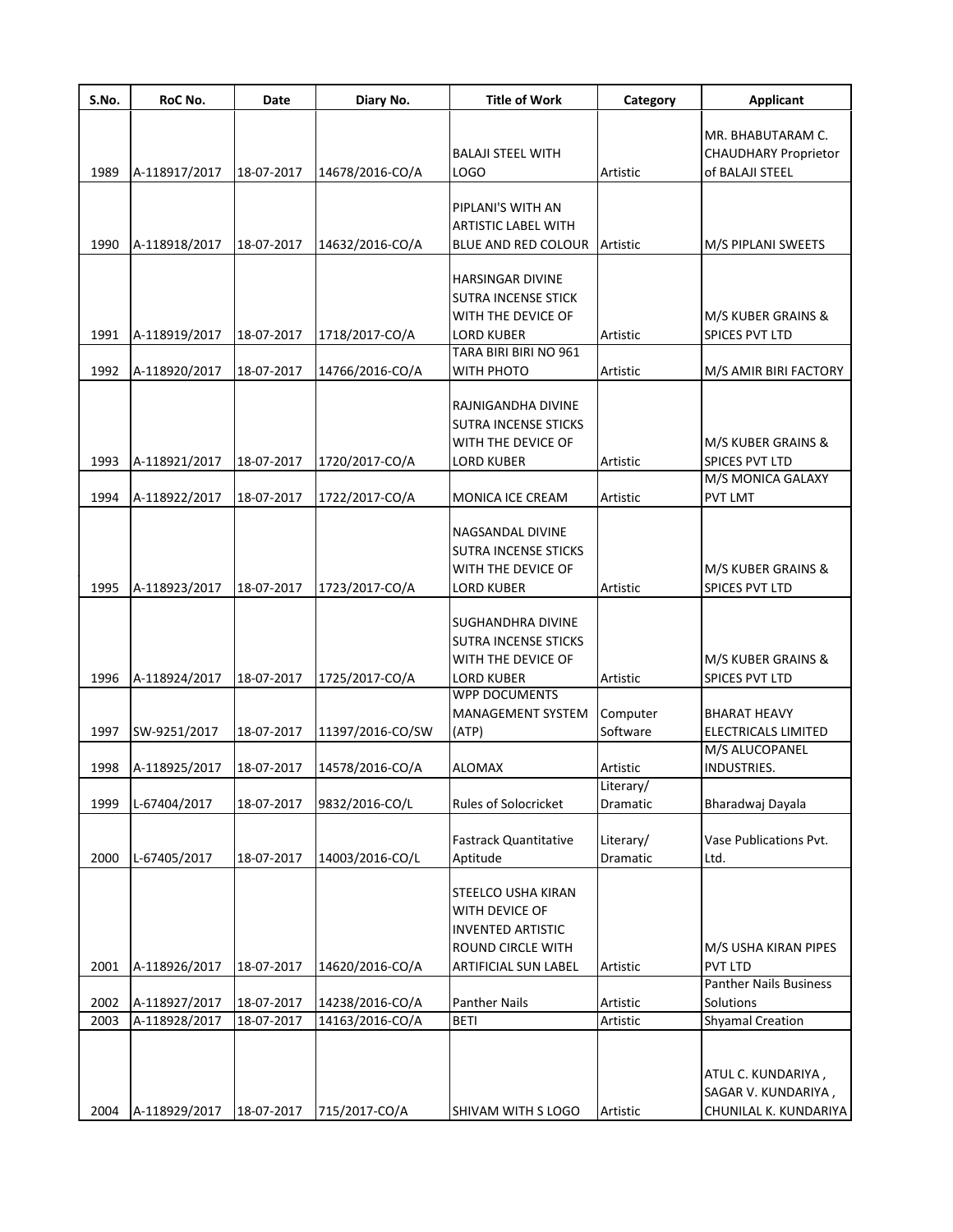| S.No. | RoC No.       | Date       | Diary No.        | <b>Title of Work</b>     | Category                    | <b>Applicant</b>             |
|-------|---------------|------------|------------------|--------------------------|-----------------------------|------------------------------|
|       |               |            |                  |                          |                             |                              |
|       |               |            |                  |                          |                             | ANJANABEN V.                 |
|       |               |            |                  |                          |                             | KUNDARIYA, LATABEN J.        |
|       |               |            |                  |                          |                             | KUNDARIYA AND                |
|       |               |            |                  |                          |                             | AMRUTBEN M.                  |
| 2005  | A-118929/2017 | 18-07-2017 | 715/2017-CO/A    | SHIVAM WITH S LOGO       | Artistic                    | <b>KUNDARIYA</b>             |
|       |               |            |                  |                          |                             | <b>DILIPBHAI</b>             |
|       |               |            |                  | THE POLARIS INFRA        |                             | <b>BAVCHANDBHAI</b>          |
| 2006  | A-118930/2017 | 18-07-2017 | 716/2017-CO/A    | LABEL                    | Artistic                    | <b>BHAGAT</b>                |
|       |               |            |                  |                          |                             | <b>SONY MUSIC</b>            |
|       |               |            |                  |                          |                             | ENTERTAINMENT INDIA          |
| 2007  | SR-12103/2017 | 18-07-2017 | 1035/2017-CO/SR  | DIL KO AAYA SUKOON       | Sound Recording PVT LTD     |                              |
|       |               |            |                  |                          |                             | <b>SONY MUSIC</b>            |
|       |               |            |                  |                          |                             | ENTERTAINMENT INDIA          |
| 2008  | SR-12104/2017 | 18-07-2017 | 1010/2017-CO/SR  | DIL SE MERE              | Sound Recording PVT LTD     |                              |
|       |               |            |                  |                          |                             | <b>SONY MUSIC</b>            |
|       |               |            |                  |                          |                             | <b>ENTERTAINMENT INDIA</b>   |
| 2009  | SR-12105/2017 | 18-07-2017 | 1048/2017-CO/SR  | LALKAAR                  | Sound Recording PVT LTD     |                              |
|       |               |            |                  |                          |                             | <b>SONY MUSIC</b>            |
|       |               |            |                  |                          |                             | <b>ENTERTAINMENT INDIA</b>   |
| 2010  | SR-12106/2017 | 18-07-2017 | 1047/2017-CO/SR  | <b>KHOON CHALA</b>       | Sound Recording PVT LTD     |                              |
|       |               |            |                  |                          |                             | <b>SONY MUSIC</b>            |
|       |               |            |                  |                          |                             | <b>ENTERTAINMENT INDIA</b>   |
|       |               |            | 1088/2017-CO/SR  |                          |                             |                              |
| 2011  | SR-12107/2017 | 18-07-2017 |                  | <b>KHAN THEME</b>        | Sound Recording PVT. LTD.   | <b>SONY MUSIC</b>            |
|       |               |            |                  |                          |                             |                              |
|       |               |            |                  |                          |                             | ENTERTAINMENT INDIA          |
| 2012  | SR-12107/2017 | 18-07-2017 | 1088/2017-CO/SR  | KHAN THEME               | Sound Recording PVT. LTD.   |                              |
|       |               |            |                  |                          |                             | SONY MUSIC                   |
|       |               |            |                  |                          |                             | ENTERTAINMENT INDIA          |
| 2013  | SR-12108/2017 | 18-07-2017 | 1084/2017-CO/SR  | <b>RANG DE</b>           | Sound Recording PVT. LTD.   |                              |
|       |               |            |                  |                          |                             | SONY MUSIC                   |
|       |               |            |                  |                          |                             | <b>ENTERTAINMENT INDIA</b>   |
| 2014  | SR-12108/2017 | 18-07-2017 | 1084/2017-CO/SR  | <b>RANG DE</b>           | Sound Recording PVT. LTD.   |                              |
|       |               |            |                  |                          |                             | <b>SONY MUSIC</b>            |
|       |               |            |                  |                          |                             | <b>ENTERTAINMENTBINDIA</b>   |
| 2015  | SR-12109/2017 | 18-07-2017 | 1086/2017-CO/SR  | <b>NOOR E KHUDA</b>      | Sound Recording   PVT. LTD. |                              |
|       |               |            |                  |                          |                             | <b>SONY MUSIC</b>            |
|       |               |            |                  |                          |                             | ENTERTAINMENTBINDIA          |
| 2016  | SR-12109/2017 | 18-07-2017 | 1086/2017-CO/SR  | <b>NOOR E KHUDA</b>      | Sound Recording PVT. LTD.   |                              |
|       |               |            |                  |                          |                             | <b>SONY MUSIC</b>            |
|       |               |            |                  |                          |                             | <b>ENTERTAINMENT INDIA</b>   |
| 2017  | SR-12110/2017 | 18-07-2017 | 1087/2017-CO/SR  | <b>TERE NAINA</b>        | Sound Recording PVT. LTD.   |                              |
|       |               |            |                  |                          |                             | <b>SONY MUSIC</b>            |
|       |               |            |                  |                          |                             | <b>ENTERTAINMENT INDIA</b>   |
| 2018  | SR-12110/2017 | 18-07-2017 | 1087/2017-CO/SR  | <b>TERE NAINA</b>        | Sound Recording PVT. LTD.   |                              |
|       |               |            |                  |                          |                             |                              |
|       |               |            |                  |                          |                             |                              |
|       |               |            |                  | LEATHER DEFECT           | Computer                    | <b>COUNCIL OF SCIENTIFIC</b> |
| 2019  | SW-9252/2017  | 18-07-2017 | 14608/2016-CO/SW | DIAGNOSTIC SOFTWARE      | Software                    | & INDUSTRIAL RESEARCH        |
|       |               |            |                  |                          |                             |                              |
| 2020  | A-118931/2017 | 18-07-2017 | 14570/2016-CO/A  | MA MAST ASSAM GOLD       | Artistic                    | M/S E.K. AGENCIES            |
|       |               |            |                  |                          |                             | ZIAUL ISLAM KHAN             |
|       |               |            |                  |                          |                             |                              |
|       |               |            |                  |                          | Literary/                   | SHERWANI ALIAS Z.I.          |
| 2021  | L-67406/2017  | 19-07-2017 | 3080/2017-CO/L   | <b>DEWDROPS 1 TERM 3</b> | Dramatic                    | SHERWANI                     |
|       |               |            |                  |                          |                             | ZIAUL ISLAM KHAN             |
|       |               |            |                  | <b>MATHMEMATICS LAB</b>  | Literary/                   | SHERWANI ALIAS Z.I.          |
| 2022  | L-67407/2017  | 19-07-2017 | 3073/2017-CO/L   | MANUAL 07                | Dramatic                    | SHERWANI                     |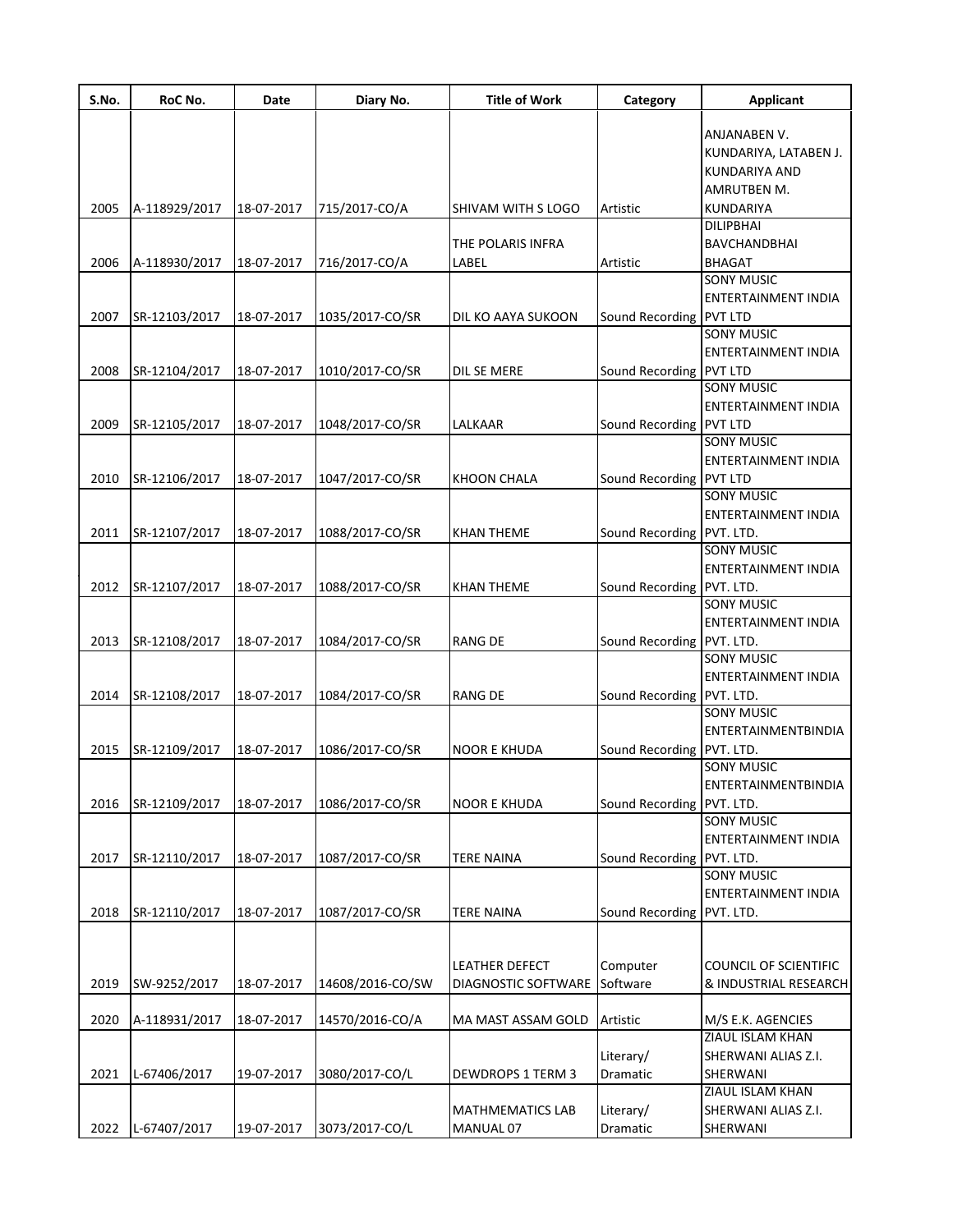| Literary/<br>2023<br>Dramatic<br>L-67408/2017<br>19-07-2017<br>2911/2017-CO/L<br>DEWDROPS 2 TERM 1<br>SHERWANI | <b>ZIAUL ISLAM KHAN</b><br>SHERWANI ALIAS Z.I.<br>ZIAUL ISLAM KHAN |
|----------------------------------------------------------------------------------------------------------------|--------------------------------------------------------------------|
|                                                                                                                |                                                                    |
|                                                                                                                |                                                                    |
|                                                                                                                |                                                                    |
|                                                                                                                |                                                                    |
| Literary/                                                                                                      | SHERWANI ALIAS Z.I.                                                |
| Dramatic<br>2024<br>L-67409/2017<br>19-07-2017<br>2914/2017-CO/L<br>SHERWANI<br>DEWDROPS 3 TERM 1              |                                                                    |
|                                                                                                                | ZIAUL ISLAM KHAN                                                   |
| Literary/<br><b>JYOTIKA HINDI</b>                                                                              | SHERWANI ALIAS Z.I.                                                |
| 2025<br>Dramatic<br>L-67410/2017<br>19-07-2017<br>2954/2017-CO/L<br>PATHMALA 04<br>SHERWANI                    |                                                                    |
|                                                                                                                |                                                                    |
|                                                                                                                | ZIAUL ISLAM KHAN                                                   |
| Literary/                                                                                                      | SHERWANI ALIAS Z.I.                                                |
| 2026<br>L-67411/2017<br>19-07-2017<br>2961/2017-CO/L<br><b>SUNSHINE UKG TERM 1</b><br>Dramatic                 | SHERWANI, DIRECTOR                                                 |
|                                                                                                                | ZIAUL ISLAM KHAN                                                   |
| Literary/                                                                                                      | SHERWANI ALIAS Z.I.                                                |
| 2027<br>L-67412/2017<br>19-07-2017<br>2973/2017-CO/L<br><b>DEWDROPS LKG TERM 3</b><br>Dramatic<br>SHERWANI     |                                                                    |
|                                                                                                                |                                                                    |
|                                                                                                                | ZIAUL ISLAM KHAN                                                   |
| Literary/                                                                                                      | SHERWANI ALIAS Z.I.                                                |
| 2028<br>L-67413/2017<br>19-07-2017<br>2962/2017-CO/L<br><b>SHOWER OF ENGLISH 03   Dramatic</b>                 | SHERWANI, DIRECTOR                                                 |
|                                                                                                                | ZIAUL ISLAM KHAN                                                   |
| Literary/<br><b>JYOTIKA HINDI</b>                                                                              | SHERWANI ALIAS Z.I.                                                |
| 2029<br>L-67414/2017<br>19-07-2017<br>2955/2017-CO/L<br>PATHMALA 05<br><b>Dramatic</b><br>SHERWANI             |                                                                    |
|                                                                                                                | ZIAUL ISLAM KHAN                                                   |
| Literary/<br><b>MATHMEMATICS LAB</b>                                                                           | SHERWANI ALIAS Z.I.                                                |
|                                                                                                                |                                                                    |
| 2030<br>3074/2017-CO/L<br>L-67415/2017<br>19-07-2017<br>MANUAL 06<br>Dramatic<br>SHERWANI                      | ZIAUL ISLAM KHAN                                                   |
|                                                                                                                |                                                                    |
| Literary/<br><b>SUGAAT PUNJABI</b>                                                                             | SHERWANI ALIAS Z.I.                                                |
| L-67416/2017<br>2031<br>19-07-2017<br>2983/2017-CO/L<br>PARVESHIKA A<br>Dramatic<br>SHERWANI                   |                                                                    |
|                                                                                                                | ZIAUL ISLAM KHAN                                                   |
| Literary/<br>SUPRABHATAM                                                                                       | SHERWANI ALIAS Z.I.                                                |
| SANSKRIT PATHMALA 07 Dramatic<br>2032<br>L-67417/2017<br>19-07-2017<br>2981/2017-CO/L<br>SHERWANI              |                                                                    |
|                                                                                                                | ZIAUL ISLAM KHAN                                                   |
| Literary/<br>LABORATORY MANUAL                                                                                 | SHERWANI ALIAS Z.I.                                                |
| <b>SCIENCE VI</b><br>2033<br>L-67418/2017<br>19-07-2017<br>2916/2017-CO/L<br>Dramatic<br>SHERWANI              |                                                                    |
| TROT Exchange -                                                                                                |                                                                    |
| Redefining the world of<br>Literary/                                                                           |                                                                    |
| L-67419/2017<br>2034<br>19-07-2017<br>14487/2016-CO/L<br>Rohit Tidke<br>finance<br>Dramatic                    |                                                                    |
|                                                                                                                |                                                                    |
|                                                                                                                | M/S HOUSE OF BRANDS                                                |
| 2035<br>A-118932/2017<br>19-07-2017<br>14574/2016-CO/A<br>Artistic<br><b>HOUSE OF BRANDS .IN</b>               | <b>FASHION LLP</b>                                                 |
| Literary/                                                                                                      |                                                                    |
| L-67420/2017<br>2036<br>19-07-2017<br>1992/2017-CO/L<br><b>Misted Lives</b><br>Dramatic<br>R Didraj            |                                                                    |
|                                                                                                                |                                                                    |
| ENGINEERING APTITUDE                                                                                           |                                                                    |
| Literary/<br>PART-2 QUANTITATIVE                                                                               | <b>IES MASTER</b>                                                  |
| <b>APTITUDE</b><br>Dramatic<br>2037<br>L-67421/2017<br>19-07-2017<br>12785/2016-CO/L                           | PUBLICATION                                                        |
| MA MAST ASSAM                                                                                                  |                                                                    |
| 2038<br>A-118933/2017<br>19-07-2017<br>14571/2016-CO/A<br>PREMIUM<br>Artistic                                  | M/S E.K. AGENCIES                                                  |
|                                                                                                                | M/S MAX STANDARD                                                   |
| 2039<br>A-118934/2017<br>19-07-2017<br>14587/2016-CO/A<br><b>GLOBAL REPUBLIC</b><br>Artistic                   | STORES PVT. LTD.                                                   |
|                                                                                                                |                                                                    |
| 2040<br>A-118935/2017<br>19-07-2017<br>14579/2016-CO/A<br>DIL PASAND<br>Artistic                               | M/S SANYAM PRODUCT                                                 |
|                                                                                                                |                                                                    |
|                                                                                                                | M/S MUNAFA                                                         |
| A-118936/2017<br>19-07-2017<br>14580/2016-CO/A<br>2041<br>MY MUNAFA<br>Artistic                                | ENTERPRISES PVT. LTD.                                              |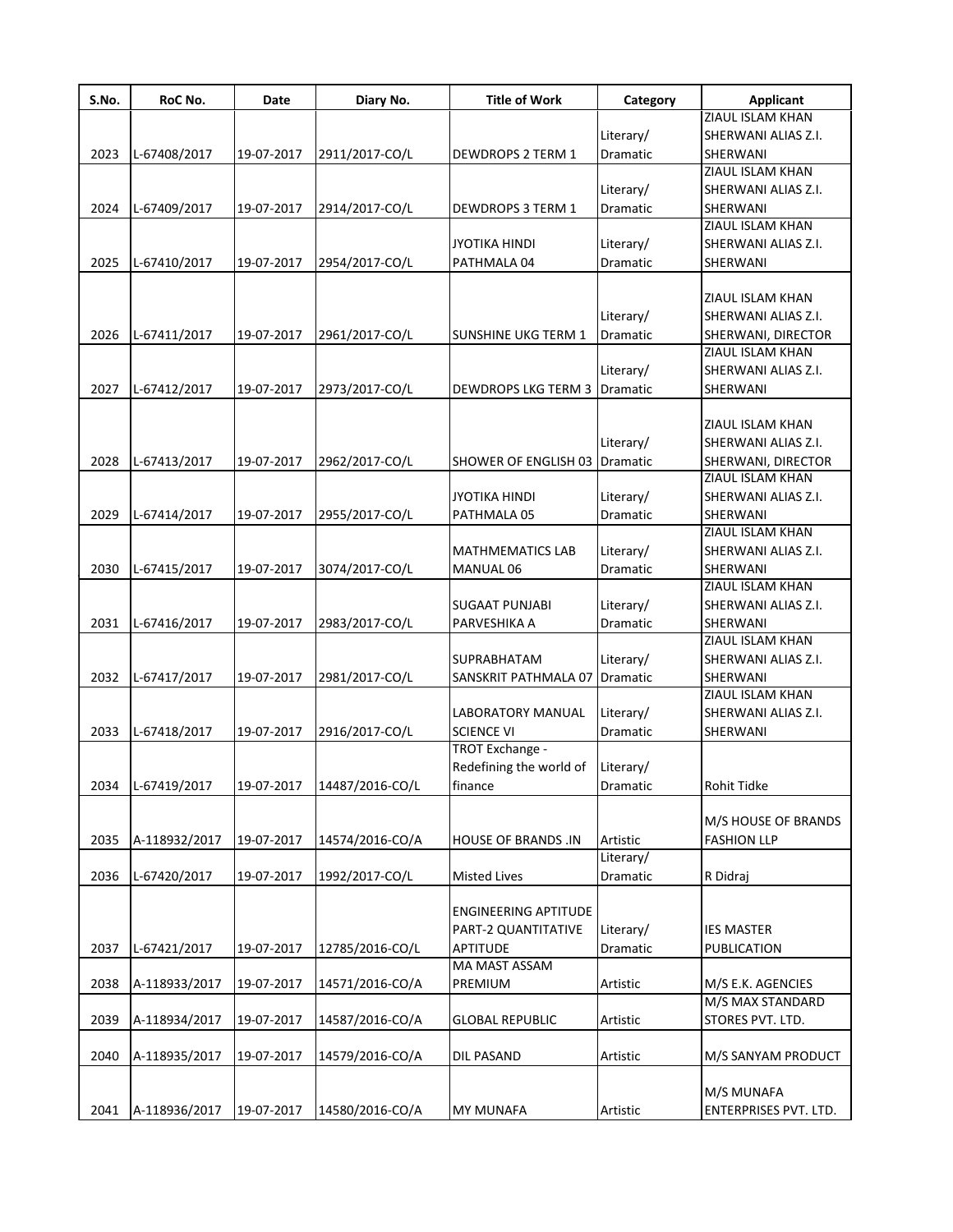| S.No. | RoC No.       | Date       | Diary No.       | <b>Title of Work</b>       | Category        | <b>Applicant</b>             |
|-------|---------------|------------|-----------------|----------------------------|-----------------|------------------------------|
|       |               |            |                 |                            |                 | M/S. KUMAR                   |
| 2042  | A-118937/2017 | 19-07-2017 | 14581/2016-CO/A | E P EQUIS POLO             | Artistic        | <b>ENTERPRISES.</b>          |
| 2043  | A-118938/2017 | 19-07-2017 | 14582/2016-CO/A | <b>JP TARP</b>             | Artistic        | M/S JINDAL FABRIC            |
|       |               |            |                 |                            |                 | M/S. KESHARWANI              |
| 2044  | A-118939/2017 | 19-07-2017 | 14584/2016-CO/A | RAJBHOG MAKHANA            | Artistic        | <b>BROTHERS</b>              |
|       |               |            |                 |                            |                 | <b>MS INNER SELF</b>         |
|       |               |            |                 | <b>INNER SELF</b>          | Literary/       | INTEGRATION                  |
| 2045  | L-67422/2017  | 19-07-2017 | 11947/2016-CO/L | <b>INTEGRATION COURSE</b>  | Dramatic        | WORLDWIDE                    |
|       |               |            |                 |                            |                 | <b>MS INNER SELF</b>         |
|       |               |            |                 | LOVE DEADDICTION           | Literary/       | <b>INTEGRATION</b>           |
| 2046  | L-67423/2017  | 19-07-2017 | 11942/2016-CO/L | <b>COURSE</b>              | Dramatic        | WORLDWIDE                    |
|       |               |            |                 |                            |                 | <b>MS INNER SELF</b>         |
|       |               |            |                 |                            | Literary/       | <b>INTEGRATION</b>           |
| 2047  | L-67424/2017  | 19-07-2017 | 11945/2016-CO/L | <b>CONFIDENT ME COURSE</b> | Dramatic        | <b>WORLDWIDE</b>             |
|       |               |            |                 |                            |                 | MS INNER SELF                |
|       |               |            |                 | AATMAVISHWAS               | Literary/       | <b>INTEGRATION</b>           |
| 2048  | L-67425/2017  | 19-07-2017 | 11946/2016-CO/L | COURSE                     | Dramatic        | WORLDWIDE                    |
|       |               |            |                 |                            |                 | <b>MS INNER SELF</b>         |
|       |               |            |                 | PURPOSE OF LIFE            | Literary/       | <b>INTEGRATION</b>           |
| 2049  |               |            |                 | <b>COURSE</b>              |                 | <b>WORLDWIDE</b>             |
|       | L-67426/2017  | 19-07-2017 | 11948/2016-CO/L |                            | Dramatic        | <b>MS INNER SELF</b>         |
|       |               |            |                 |                            |                 |                              |
|       |               |            |                 | ANTARAATMA                 | Literary/       | <b>INTEGRATION</b>           |
| 2050  | L-67427/2017  | 19-07-2017 | 11951/2016-CO/L | SAMAKALAN COURSE           | Dramatic        | WORLDWIDE                    |
|       |               |            |                 |                            |                 |                              |
| 2051  | A-118940/2017 | 19-07-2017 | 14576/2016-CO/A | ANDSLITE                   | Artistic        | M/S ANDSLITE PVT. LTD.       |
|       |               |            |                 |                            |                 | MS INNER SELF                |
|       |               |            |                 | SAFAL VAIVAHIK JEEVAN      | Literary/       | <b>INTEGRATION</b>           |
| 2052  | L-67428/2017  | 19-07-2017 | 11950/2016-CO/L | <b>COURSE</b>              | Dramatic        | WORLDWIDE                    |
|       |               |            |                 |                            |                 |                              |
| 2053  | SR-12111/2017 | 19-07-2017 | 8461/2015-CO/SR | ban parinda                | Sound Recording | raghav sharma                |
|       |               |            |                 |                            |                 |                              |
|       |               |            |                 | <b>MAESTRO Makes Life</b>  |                 | <b>MAESTRO HEALTHCARE</b>    |
| 2054  | A-118941/2017 | 19-07-2017 | 8953/2016-CO/A  | Healthy                    | Artistic        | PVT. LTD.                    |
|       |               |            |                 |                            |                 | <b>KEYUR</b>                 |
|       |               |            |                 |                            |                 | <b>GHANSHYAMBHAI</b>         |
|       |               |            |                 |                            |                 | MALAVIYA PRO. MS             |
| 2055  | A-118942/2017 | 19-07-2017 | 8461/2016-CO/A  | <b>NECK</b>                | Artistic        | <b>NECK FRAGRANCES</b>       |
|       |               |            |                 |                            |                 | <b>KEYUR</b>                 |
|       |               |            |                 |                            |                 | <b>GHANSHYAMBHAI</b>         |
| 2056  | A-118943/2017 | 19-07-2017 | 8463/2016-CO/A  | <b>FANCY LADY</b>          | Artistic        | MALAVIYA                     |
|       |               |            |                 | KRUPALI THE FABRIC.        |                 |                              |
|       |               |            |                 | THE DESIGN. EVERY ONE      |                 | M/s. Krupali Fashions        |
| 2057  | A-118944/2017 | 19-07-2017 | 7887/2016-CO/A  | LOVE TO WEAR               | Artistic        | Pvt. Ltd.                    |
| 2058  | A-118945/2017 | 19-07-2017 | 9682/2016-CO/A  | S & S                      | Artistic        | <b>MANOJ DAWRA</b>           |
|       |               |            |                 |                            | Literary/       |                              |
| 2059  | L-67429/2017  | 19-07-2017 | 8426/2016-CO/L  | <b>MERI KALAM</b>          | Dramatic        | <b>GURJEET SINGH, INDIAN</b> |
|       |               |            |                 | Educational                |                 |                              |
|       |               |            |                 |                            |                 |                              |
|       |               |            |                 | Scholarships in medical    | Literary/       |                              |
| 2060  | L-67430/2017  | 19-07-2017 | 8202/2016-CO/L  | education                  | Dramatic        | Dr Tripti K Srivastava       |
|       |               |            |                 | Educational                |                 |                              |
|       |               |            |                 | Scholarships in medical    | Literary/       | Dr Lalitbhushan S            |
| 2061  | L-67430/2017  | 19-07-2017 | 8202/2016-CO/L  | education                  | Dramatic        | Waghmare                     |
|       |               |            |                 |                            |                 |                              |
|       |               |            |                 | Evaluation of a Health     | Literary/       |                              |
| 2062  | L-67431/2017  | 19-07-2017 | 8203/2016-CO/L  | Profession Curriculum      | Dramatic        | Dr. Tripti K Srivastava      |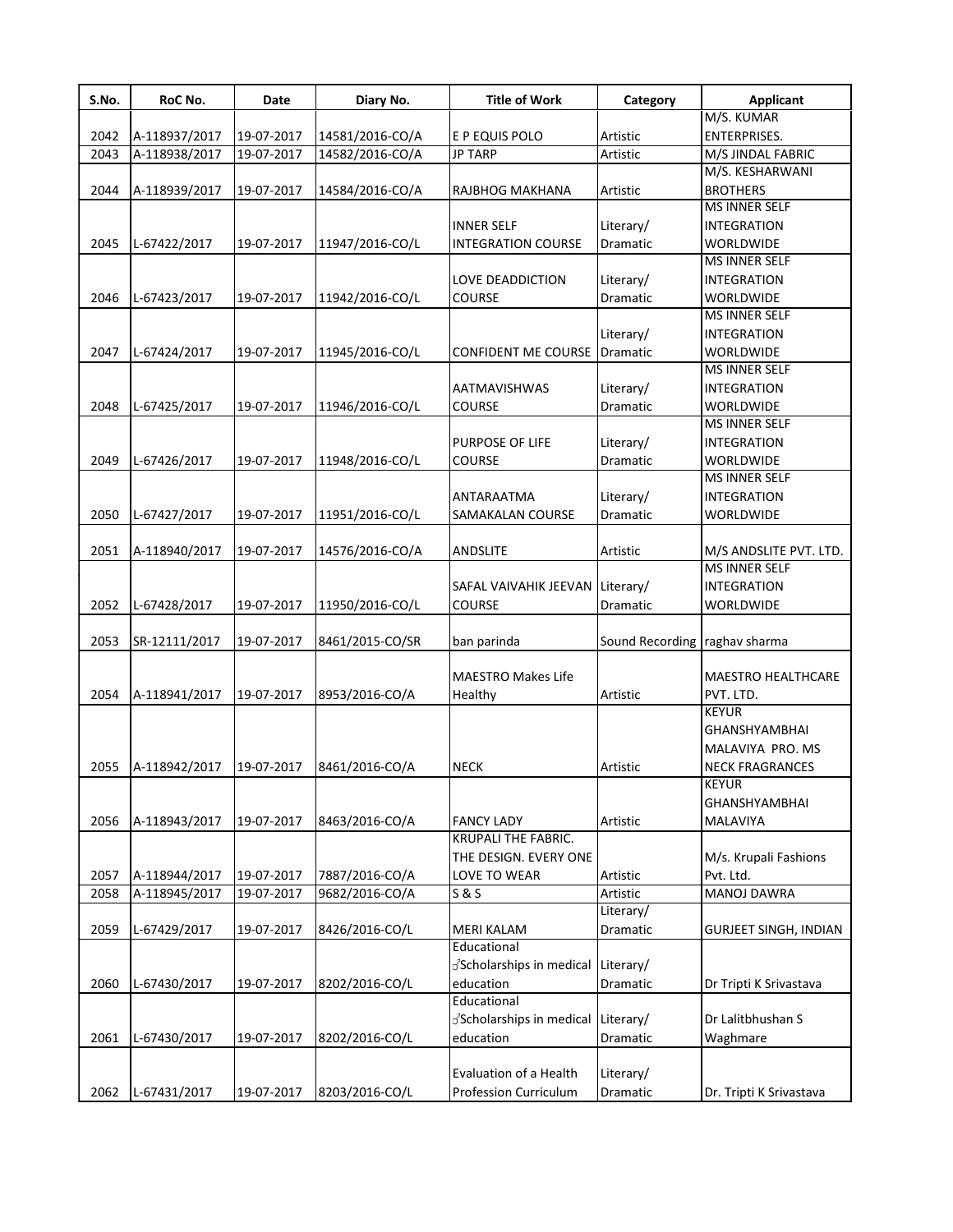| S.No. | RoC No.       | Date       | Diary No.       | <b>Title of Work</b>            | Category  | <b>Applicant</b>               |
|-------|---------------|------------|-----------------|---------------------------------|-----------|--------------------------------|
|       |               |            |                 |                                 |           |                                |
|       |               |            |                 | Assessment for Learning         | Literary/ |                                |
| 2063  | L-67432/2017  | 19-07-2017 | 8204/2016-CO/L  | in Medical Education            | Dramatic  | Dr Tripti K Srivastava         |
|       |               |            |                 |                                 |           |                                |
|       |               |            |                 | MUNDHADUGU VEY!                 | Literary/ |                                |
| 2064  | L-67433/2017  | 19-07-2017 | 6948/2016-CO/L  | FIRST STEP FORWARD              | Dramatic  | <b>SWAPNA SUNDAR</b>           |
|       |               |            |                 | MUNDHADUGU VEY!                 | Literary/ |                                |
| 2065  | L-67433/2017  | 19-07-2017 | 6948/2016-CO/L  | FIRST STEP FORWARD              | Dramatic  | <b>HARIPRASAD KS</b>           |
|       |               |            |                 |                                 |           |                                |
|       |               |            |                 |                                 |           | ISHA SNACKS PVT LTD, A         |
|       |               |            |                 |                                 |           | Company incorporated           |
|       |               |            |                 | <b>BABLU WITH DEVICE OF</b>     |           | under the Companys Act         |
| 2066  | A-118946/2017 | 19-07-2017 | 14488/2016-CO/A | <b>BOY</b>                      | Artistic  | 1956                           |
|       |               |            |                 |                                 |           |                                |
|       |               |            |                 |                                 |           | ISHA SNACKS PVT LTD, A         |
|       |               |            |                 |                                 |           | Company incorporated           |
|       |               |            |                 |                                 |           | under the Companys Act         |
| 2067  | A-118947/2017 | 19-07-2017 | 14489/2016-CO/A | <b>BABLU</b>                    | Artistic  | 1956                           |
| 2068  | A-118948/2017 | 19-07-2017 | 14479/2016-CO/A | Ms. FRUTTI                      | Artistic  | Shabbir Kanorewala             |
|       |               |            |                 |                                 |           | <b>SHREE AKHIL</b>             |
|       |               |            |                 |                                 |           | BHARATVARSHIYA                 |
|       |               |            |                 | DHRUV-                          | Literary/ | SADHUMARGI JAIN                |
| 2069  | L-67434/2017  | 19-07-2017 | 13998/2016-CO/L | ADHRUVBANDHINI                  | Dramatic  | SANGH                          |
|       |               |            |                 |                                 |           | SHREE AKHIL                    |
|       |               |            |                 |                                 |           | BHARATVARSHIYA                 |
|       |               |            |                 | <b>MOOL PRAKRATIYON</b>         | Literary/ | SADHUMARGI JAIN                |
| 2070  | L-67435/2017  | 19-07-2017 | 13997/2016-CO/L | MAIN BANDH STHAN                | Dramatic  | SANGH                          |
|       |               |            |                 |                                 | Literary/ |                                |
| 2071  | L-67436/2017  | 19-07-2017 | 14494/2016-CO/L | "NIRNAY"ek dhadas!              | Dramatic  | Dhanashree Bhusari             |
|       |               |            |                 |                                 | Literary/ |                                |
| 2072  | L-67436/2017  | 19-07-2017 | 14494/2016-CO/L | "NIRNAY"ek dhadas!              | Dramatic  | Amit Kanekar                   |
|       |               |            |                 |                                 | Literary/ |                                |
| 2073  | L-67437/2017  | 19-07-2017 | 14385/2016-CO/L | The Cursed Island               | Dramatic  | Yatin Agarwal                  |
|       |               |            |                 |                                 |           | M/s Shree Shyam Snacks         |
| 2074  | A-118949/2017 | 19-07-2017 | 14057/2016-CO/A | <b>MAST MAST LABEL</b>          | Artistic  | Food Pvt. Ltd.                 |
|       |               |            |                 |                                 | Literary/ | Pravinkumar Alabhai            |
| 2075  | L-67438/2017  | 19-07-2017 | 14396/2016-CO/L | Once Again                      | Dramatic  | Sagathiya                      |
|       |               |            |                 |                                 |           | M/S. KANAIYA POLY              |
| 2076  | A-118950/2017 | 19-07-2017 | 8278/2016-CO/A  | SMILE                           | Artistic  | <b>PACK</b>                    |
|       |               |            |                 |                                 |           | M/S. MITTAL POLYMERS           |
| 2077  | A-118951/2017 | 19-07-2017 | 14586/2016-CO/A | MPL KISSANSTAR                  | Artistic  | PVT. LTD.                      |
|       |               |            |                 | BETRAYAL-THE UNTOLD             | Literary/ |                                |
| 2078  | L-67439/2017  | 19-07-2017 | 9912/2016-CO/L  | <b>STORY</b>                    | Dramatic  | <b>AYUSH PANGORIA</b>          |
|       |               |            |                 |                                 | Literary/ | <b>CHAITRA CREATIONS &amp;</b> |
| 2079  | L-67440/2017  | 19-07-2017 | 9781/2016-CO/L  | URJA                            | Dramatic  | <b>PUBLICITY</b>               |
|       |               |            |                 |                                 | Literary/ |                                |
| 2080  | L-67441/2017  | 19-07-2017 | 12130/2016-CO/L | Artha Aani Asru                 | Dramatic  | <b>Bharat Appasaheb Walke</b>  |
|       |               |            |                 |                                 |           |                                |
| 2081  | A-118952/2017 | 19-07-2017 | 12309/2016-CO/A | Spandan Eco Foundation Artistic |           | Spandan Eco Foundation         |
|       |               |            |                 | UNITY SDK FOR SERVING           | Computer  | <b>VADR NETWORK</b>            |
| 2082  | SW-9253/2017  | 19-07-2017 | 9525/2016-CO/SW | ADS IN VR                       | Software  | PRIVATE LIMITED                |
|       |               |            |                 |                                 | Literary/ |                                |
| 2083  | L-67442/2017  | 19-07-2017 | 9578/2016-CO/L  | Begin to Win                    | Dramatic  | Shivanand Pandit               |
|       |               |            |                 | <b>VENUS THE LOVE FOR</b>       |           |                                |
| 2084  | A-118953/2017 | 19-07-2017 | 12308/2016-CO/A | ART                             | Artistic  | Mrs.Ganga Kunal Kadakia        |
|       |               |            |                 |                                 |           |                                |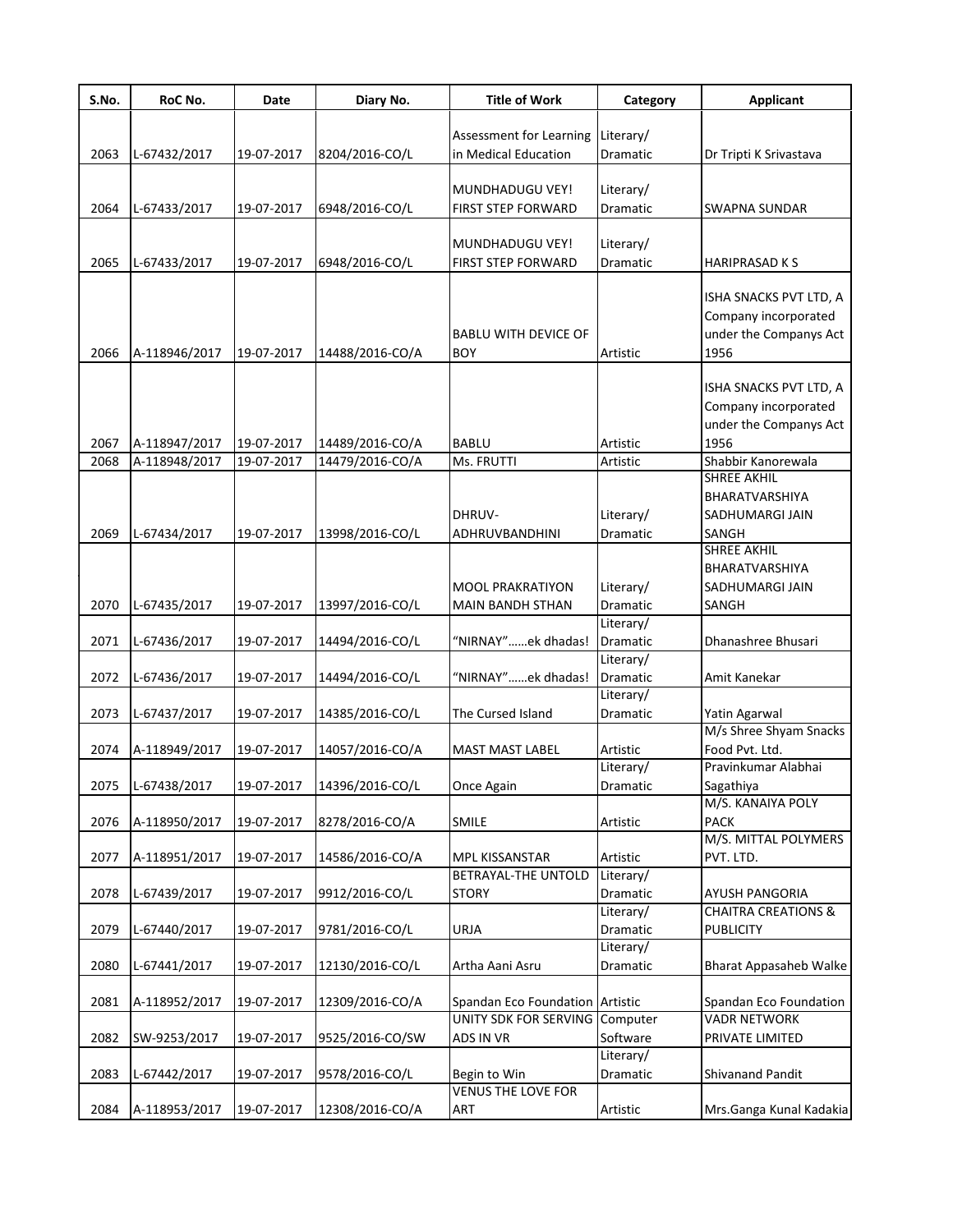| 2085<br>A-118954/2017<br>19-07-2017<br>14585/2016-CO/A<br>JALDHARA<br>Artistic<br>Literary/<br>19-07-2017<br>Devil Does Care<br>Pravin Shekar<br>2086<br>L-67443/2017<br>13119/2016-CO/L<br>Dramatic<br><b>PAAN KING</b><br>A-118955/2017<br>19-07-2017<br>11846/2016-CO/A<br><b>VINAY RAJPAL</b><br>2087<br>Artistic<br>Brain Buzzz abacus Term<br>Literary/<br>L-67444/2017<br>2088<br>19-07-2017<br>12032/2016-CO/L<br>1B<br>Dramatic<br>Haridarshan Singh<br>Literary/<br>Dramatic<br>Vidya Chathoth<br>2089<br>L-67445/2017<br>19-07-2017<br>11888/2016-CO/L<br>Reel to Real<br>Computer<br><b>UActive Technology</b><br>Software<br><b>Private Limited</b><br>2090<br>SW-9254/2017<br>19-07-2017<br>6577/2016-CO/SW<br><b>UACTIV</b><br>Student Security and<br>Computer<br>Software<br>SW-9255/2017<br>13007/2016-CO/SW<br>Attendance System<br>2091<br>19-07-2017<br>A-118956/2017<br>19-07-2017<br><b>MOJO</b><br>2092<br>10080/2016-CO/A<br>Artistic<br>ROHIT SONDHI<br>2093<br>A-118957/2017<br>19-07-2017<br>14575/2016-CO/A<br><b>FUTURE PLUS</b><br>Artistic<br>19-07-2017<br>10079/2016-CO/A<br><b>MOJO</b><br>ROHIT SONDHI<br>2094<br>A-118958/2017<br>Artistic<br>2095<br>A-118959/2017<br>19-07-2017<br>14572/2016-CO/A<br>PIYALO TEA<br>M/S E.K. AGENCIES<br>Artistic<br><b>PVT LTD</b><br>2096<br>A-118960/2017<br>19-07-2017<br>14309/2016-CO/A<br>VARUNA GOLD<br>Artistic<br><b>ASHOK KAUSHAL</b><br>PROPRIETOR M/S<br>PERFECTION BEAUTY<br>PERFECTION BEAUTY<br>2097<br>A-118961/2017<br>19-07-2017<br>14192/2016-CO/A<br>PARLOUR<br>PARLOUR<br>Artistic<br><b>Should Cost Process</b><br>using web and CAD tools<br>for vendor negotiation<br>by Purchase Department Computer<br>2098<br>19-07-2017<br>14244/2016-CO/SW<br>Software<br>SW-9256/2017<br>in Tata Motors<br><b>Tata Motors Limited</b><br>KHURSHEED ANWAR<br>2099<br>A-118962/2017<br>19-07-2017<br>1282/2017-CO/A<br>PUREGREY-100<br>Artistic<br>MOHAMMED ALI<br>Literary/<br><b>RAO</b><br>2100<br>L-67446/2017<br>19-07-2017<br>1223/2017-CO/L<br>NAAKENTI?<br>Dramatic<br>V. Panduranga's Theory<br>of Coupled Gravity<br>(Experiment base & Data Literary/<br>Pandurang Nanaji<br>2101<br>L-67447/2017<br>19-07-2017<br>14190/2016-CO/L<br>base)<br>Vidhale<br>Dramatic<br><b>Healthiance Concept</b><br>Dr. Ashutosh<br>Literary/<br>2102<br>19-07-2017<br>L-67448/2017<br>647/2017-CO/L<br>Dramatic<br>Paper<br><b>Healthiance Concept</b><br>Dr. Anjali Ashutosh<br>Literary/<br>2103<br>L-67448/2017<br>19-07-2017<br>647/2017-CO/L<br>Pradhan<br>Dramatic<br>Paper<br>OPTIMISATION OF | <b>Applicant</b>           |
|--------------------------------------------------------------------------------------------------------------------------------------------------------------------------------------------------------------------------------------------------------------------------------------------------------------------------------------------------------------------------------------------------------------------------------------------------------------------------------------------------------------------------------------------------------------------------------------------------------------------------------------------------------------------------------------------------------------------------------------------------------------------------------------------------------------------------------------------------------------------------------------------------------------------------------------------------------------------------------------------------------------------------------------------------------------------------------------------------------------------------------------------------------------------------------------------------------------------------------------------------------------------------------------------------------------------------------------------------------------------------------------------------------------------------------------------------------------------------------------------------------------------------------------------------------------------------------------------------------------------------------------------------------------------------------------------------------------------------------------------------------------------------------------------------------------------------------------------------------------------------------------------------------------------------------------------------------------------------------------------------------------------------------------------------------------------------------------------------------------------------------------------------------------------------------------------------------------------------------------------------------------------------------------------------------------------------------------------------------------------------------------------------------------------------------------------------------------------------------------------------------------------------------------------------------------------------------------|----------------------------|
|                                                                                                                                                                                                                                                                                                                                                                                                                                                                                                                                                                                                                                                                                                                                                                                                                                                                                                                                                                                                                                                                                                                                                                                                                                                                                                                                                                                                                                                                                                                                                                                                                                                                                                                                                                                                                                                                                                                                                                                                                                                                                                                                                                                                                                                                                                                                                                                                                                                                                                                                                                                      | M/S BHARAT MOTORS.         |
|                                                                                                                                                                                                                                                                                                                                                                                                                                                                                                                                                                                                                                                                                                                                                                                                                                                                                                                                                                                                                                                                                                                                                                                                                                                                                                                                                                                                                                                                                                                                                                                                                                                                                                                                                                                                                                                                                                                                                                                                                                                                                                                                                                                                                                                                                                                                                                                                                                                                                                                                                                                      |                            |
|                                                                                                                                                                                                                                                                                                                                                                                                                                                                                                                                                                                                                                                                                                                                                                                                                                                                                                                                                                                                                                                                                                                                                                                                                                                                                                                                                                                                                                                                                                                                                                                                                                                                                                                                                                                                                                                                                                                                                                                                                                                                                                                                                                                                                                                                                                                                                                                                                                                                                                                                                                                      |                            |
|                                                                                                                                                                                                                                                                                                                                                                                                                                                                                                                                                                                                                                                                                                                                                                                                                                                                                                                                                                                                                                                                                                                                                                                                                                                                                                                                                                                                                                                                                                                                                                                                                                                                                                                                                                                                                                                                                                                                                                                                                                                                                                                                                                                                                                                                                                                                                                                                                                                                                                                                                                                      |                            |
|                                                                                                                                                                                                                                                                                                                                                                                                                                                                                                                                                                                                                                                                                                                                                                                                                                                                                                                                                                                                                                                                                                                                                                                                                                                                                                                                                                                                                                                                                                                                                                                                                                                                                                                                                                                                                                                                                                                                                                                                                                                                                                                                                                                                                                                                                                                                                                                                                                                                                                                                                                                      |                            |
|                                                                                                                                                                                                                                                                                                                                                                                                                                                                                                                                                                                                                                                                                                                                                                                                                                                                                                                                                                                                                                                                                                                                                                                                                                                                                                                                                                                                                                                                                                                                                                                                                                                                                                                                                                                                                                                                                                                                                                                                                                                                                                                                                                                                                                                                                                                                                                                                                                                                                                                                                                                      |                            |
|                                                                                                                                                                                                                                                                                                                                                                                                                                                                                                                                                                                                                                                                                                                                                                                                                                                                                                                                                                                                                                                                                                                                                                                                                                                                                                                                                                                                                                                                                                                                                                                                                                                                                                                                                                                                                                                                                                                                                                                                                                                                                                                                                                                                                                                                                                                                                                                                                                                                                                                                                                                      |                            |
|                                                                                                                                                                                                                                                                                                                                                                                                                                                                                                                                                                                                                                                                                                                                                                                                                                                                                                                                                                                                                                                                                                                                                                                                                                                                                                                                                                                                                                                                                                                                                                                                                                                                                                                                                                                                                                                                                                                                                                                                                                                                                                                                                                                                                                                                                                                                                                                                                                                                                                                                                                                      |                            |
|                                                                                                                                                                                                                                                                                                                                                                                                                                                                                                                                                                                                                                                                                                                                                                                                                                                                                                                                                                                                                                                                                                                                                                                                                                                                                                                                                                                                                                                                                                                                                                                                                                                                                                                                                                                                                                                                                                                                                                                                                                                                                                                                                                                                                                                                                                                                                                                                                                                                                                                                                                                      |                            |
|                                                                                                                                                                                                                                                                                                                                                                                                                                                                                                                                                                                                                                                                                                                                                                                                                                                                                                                                                                                                                                                                                                                                                                                                                                                                                                                                                                                                                                                                                                                                                                                                                                                                                                                                                                                                                                                                                                                                                                                                                                                                                                                                                                                                                                                                                                                                                                                                                                                                                                                                                                                      |                            |
|                                                                                                                                                                                                                                                                                                                                                                                                                                                                                                                                                                                                                                                                                                                                                                                                                                                                                                                                                                                                                                                                                                                                                                                                                                                                                                                                                                                                                                                                                                                                                                                                                                                                                                                                                                                                                                                                                                                                                                                                                                                                                                                                                                                                                                                                                                                                                                                                                                                                                                                                                                                      |                            |
|                                                                                                                                                                                                                                                                                                                                                                                                                                                                                                                                                                                                                                                                                                                                                                                                                                                                                                                                                                                                                                                                                                                                                                                                                                                                                                                                                                                                                                                                                                                                                                                                                                                                                                                                                                                                                                                                                                                                                                                                                                                                                                                                                                                                                                                                                                                                                                                                                                                                                                                                                                                      |                            |
|                                                                                                                                                                                                                                                                                                                                                                                                                                                                                                                                                                                                                                                                                                                                                                                                                                                                                                                                                                                                                                                                                                                                                                                                                                                                                                                                                                                                                                                                                                                                                                                                                                                                                                                                                                                                                                                                                                                                                                                                                                                                                                                                                                                                                                                                                                                                                                                                                                                                                                                                                                                      | Hemant Pandit Bachhav      |
|                                                                                                                                                                                                                                                                                                                                                                                                                                                                                                                                                                                                                                                                                                                                                                                                                                                                                                                                                                                                                                                                                                                                                                                                                                                                                                                                                                                                                                                                                                                                                                                                                                                                                                                                                                                                                                                                                                                                                                                                                                                                                                                                                                                                                                                                                                                                                                                                                                                                                                                                                                                      |                            |
|                                                                                                                                                                                                                                                                                                                                                                                                                                                                                                                                                                                                                                                                                                                                                                                                                                                                                                                                                                                                                                                                                                                                                                                                                                                                                                                                                                                                                                                                                                                                                                                                                                                                                                                                                                                                                                                                                                                                                                                                                                                                                                                                                                                                                                                                                                                                                                                                                                                                                                                                                                                      |                            |
|                                                                                                                                                                                                                                                                                                                                                                                                                                                                                                                                                                                                                                                                                                                                                                                                                                                                                                                                                                                                                                                                                                                                                                                                                                                                                                                                                                                                                                                                                                                                                                                                                                                                                                                                                                                                                                                                                                                                                                                                                                                                                                                                                                                                                                                                                                                                                                                                                                                                                                                                                                                      | M/S. HARSH APPARELS.       |
|                                                                                                                                                                                                                                                                                                                                                                                                                                                                                                                                                                                                                                                                                                                                                                                                                                                                                                                                                                                                                                                                                                                                                                                                                                                                                                                                                                                                                                                                                                                                                                                                                                                                                                                                                                                                                                                                                                                                                                                                                                                                                                                                                                                                                                                                                                                                                                                                                                                                                                                                                                                      |                            |
|                                                                                                                                                                                                                                                                                                                                                                                                                                                                                                                                                                                                                                                                                                                                                                                                                                                                                                                                                                                                                                                                                                                                                                                                                                                                                                                                                                                                                                                                                                                                                                                                                                                                                                                                                                                                                                                                                                                                                                                                                                                                                                                                                                                                                                                                                                                                                                                                                                                                                                                                                                                      |                            |
|                                                                                                                                                                                                                                                                                                                                                                                                                                                                                                                                                                                                                                                                                                                                                                                                                                                                                                                                                                                                                                                                                                                                                                                                                                                                                                                                                                                                                                                                                                                                                                                                                                                                                                                                                                                                                                                                                                                                                                                                                                                                                                                                                                                                                                                                                                                                                                                                                                                                                                                                                                                      |                            |
|                                                                                                                                                                                                                                                                                                                                                                                                                                                                                                                                                                                                                                                                                                                                                                                                                                                                                                                                                                                                                                                                                                                                                                                                                                                                                                                                                                                                                                                                                                                                                                                                                                                                                                                                                                                                                                                                                                                                                                                                                                                                                                                                                                                                                                                                                                                                                                                                                                                                                                                                                                                      | LA GAJJAR MACHINERIES      |
|                                                                                                                                                                                                                                                                                                                                                                                                                                                                                                                                                                                                                                                                                                                                                                                                                                                                                                                                                                                                                                                                                                                                                                                                                                                                                                                                                                                                                                                                                                                                                                                                                                                                                                                                                                                                                                                                                                                                                                                                                                                                                                                                                                                                                                                                                                                                                                                                                                                                                                                                                                                      |                            |
|                                                                                                                                                                                                                                                                                                                                                                                                                                                                                                                                                                                                                                                                                                                                                                                                                                                                                                                                                                                                                                                                                                                                                                                                                                                                                                                                                                                                                                                                                                                                                                                                                                                                                                                                                                                                                                                                                                                                                                                                                                                                                                                                                                                                                                                                                                                                                                                                                                                                                                                                                                                      |                            |
|                                                                                                                                                                                                                                                                                                                                                                                                                                                                                                                                                                                                                                                                                                                                                                                                                                                                                                                                                                                                                                                                                                                                                                                                                                                                                                                                                                                                                                                                                                                                                                                                                                                                                                                                                                                                                                                                                                                                                                                                                                                                                                                                                                                                                                                                                                                                                                                                                                                                                                                                                                                      |                            |
|                                                                                                                                                                                                                                                                                                                                                                                                                                                                                                                                                                                                                                                                                                                                                                                                                                                                                                                                                                                                                                                                                                                                                                                                                                                                                                                                                                                                                                                                                                                                                                                                                                                                                                                                                                                                                                                                                                                                                                                                                                                                                                                                                                                                                                                                                                                                                                                                                                                                                                                                                                                      |                            |
|                                                                                                                                                                                                                                                                                                                                                                                                                                                                                                                                                                                                                                                                                                                                                                                                                                                                                                                                                                                                                                                                                                                                                                                                                                                                                                                                                                                                                                                                                                                                                                                                                                                                                                                                                                                                                                                                                                                                                                                                                                                                                                                                                                                                                                                                                                                                                                                                                                                                                                                                                                                      |                            |
|                                                                                                                                                                                                                                                                                                                                                                                                                                                                                                                                                                                                                                                                                                                                                                                                                                                                                                                                                                                                                                                                                                                                                                                                                                                                                                                                                                                                                                                                                                                                                                                                                                                                                                                                                                                                                                                                                                                                                                                                                                                                                                                                                                                                                                                                                                                                                                                                                                                                                                                                                                                      |                            |
|                                                                                                                                                                                                                                                                                                                                                                                                                                                                                                                                                                                                                                                                                                                                                                                                                                                                                                                                                                                                                                                                                                                                                                                                                                                                                                                                                                                                                                                                                                                                                                                                                                                                                                                                                                                                                                                                                                                                                                                                                                                                                                                                                                                                                                                                                                                                                                                                                                                                                                                                                                                      |                            |
|                                                                                                                                                                                                                                                                                                                                                                                                                                                                                                                                                                                                                                                                                                                                                                                                                                                                                                                                                                                                                                                                                                                                                                                                                                                                                                                                                                                                                                                                                                                                                                                                                                                                                                                                                                                                                                                                                                                                                                                                                                                                                                                                                                                                                                                                                                                                                                                                                                                                                                                                                                                      |                            |
|                                                                                                                                                                                                                                                                                                                                                                                                                                                                                                                                                                                                                                                                                                                                                                                                                                                                                                                                                                                                                                                                                                                                                                                                                                                                                                                                                                                                                                                                                                                                                                                                                                                                                                                                                                                                                                                                                                                                                                                                                                                                                                                                                                                                                                                                                                                                                                                                                                                                                                                                                                                      |                            |
|                                                                                                                                                                                                                                                                                                                                                                                                                                                                                                                                                                                                                                                                                                                                                                                                                                                                                                                                                                                                                                                                                                                                                                                                                                                                                                                                                                                                                                                                                                                                                                                                                                                                                                                                                                                                                                                                                                                                                                                                                                                                                                                                                                                                                                                                                                                                                                                                                                                                                                                                                                                      | <b>BALUSU RAMA KRISHNA</b> |
|                                                                                                                                                                                                                                                                                                                                                                                                                                                                                                                                                                                                                                                                                                                                                                                                                                                                                                                                                                                                                                                                                                                                                                                                                                                                                                                                                                                                                                                                                                                                                                                                                                                                                                                                                                                                                                                                                                                                                                                                                                                                                                                                                                                                                                                                                                                                                                                                                                                                                                                                                                                      |                            |
|                                                                                                                                                                                                                                                                                                                                                                                                                                                                                                                                                                                                                                                                                                                                                                                                                                                                                                                                                                                                                                                                                                                                                                                                                                                                                                                                                                                                                                                                                                                                                                                                                                                                                                                                                                                                                                                                                                                                                                                                                                                                                                                                                                                                                                                                                                                                                                                                                                                                                                                                                                                      |                            |
|                                                                                                                                                                                                                                                                                                                                                                                                                                                                                                                                                                                                                                                                                                                                                                                                                                                                                                                                                                                                                                                                                                                                                                                                                                                                                                                                                                                                                                                                                                                                                                                                                                                                                                                                                                                                                                                                                                                                                                                                                                                                                                                                                                                                                                                                                                                                                                                                                                                                                                                                                                                      |                            |
|                                                                                                                                                                                                                                                                                                                                                                                                                                                                                                                                                                                                                                                                                                                                                                                                                                                                                                                                                                                                                                                                                                                                                                                                                                                                                                                                                                                                                                                                                                                                                                                                                                                                                                                                                                                                                                                                                                                                                                                                                                                                                                                                                                                                                                                                                                                                                                                                                                                                                                                                                                                      |                            |
|                                                                                                                                                                                                                                                                                                                                                                                                                                                                                                                                                                                                                                                                                                                                                                                                                                                                                                                                                                                                                                                                                                                                                                                                                                                                                                                                                                                                                                                                                                                                                                                                                                                                                                                                                                                                                                                                                                                                                                                                                                                                                                                                                                                                                                                                                                                                                                                                                                                                                                                                                                                      | Chandrashekhar Pradhan     |
|                                                                                                                                                                                                                                                                                                                                                                                                                                                                                                                                                                                                                                                                                                                                                                                                                                                                                                                                                                                                                                                                                                                                                                                                                                                                                                                                                                                                                                                                                                                                                                                                                                                                                                                                                                                                                                                                                                                                                                                                                                                                                                                                                                                                                                                                                                                                                                                                                                                                                                                                                                                      |                            |
|                                                                                                                                                                                                                                                                                                                                                                                                                                                                                                                                                                                                                                                                                                                                                                                                                                                                                                                                                                                                                                                                                                                                                                                                                                                                                                                                                                                                                                                                                                                                                                                                                                                                                                                                                                                                                                                                                                                                                                                                                                                                                                                                                                                                                                                                                                                                                                                                                                                                                                                                                                                      |                            |
| DUCTING AND DUCTING<br>SUPPORT MEMBER OF<br>VERTICAL HRSG USING<br>Computer<br><b>BHARAT HEAVY</b><br>Software<br>2104<br>SW-9257/2017<br>14280/2016-CO/SW<br>ANSYS APDL<br>ELECTRICALS LIMITED<br>19-07-2017                                                                                                                                                                                                                                                                                                                                                                                                                                                                                                                                                                                                                                                                                                                                                                                                                                                                                                                                                                                                                                                                                                                                                                                                                                                                                                                                                                                                                                                                                                                                                                                                                                                                                                                                                                                                                                                                                                                                                                                                                                                                                                                                                                                                                                                                                                                                                                        |                            |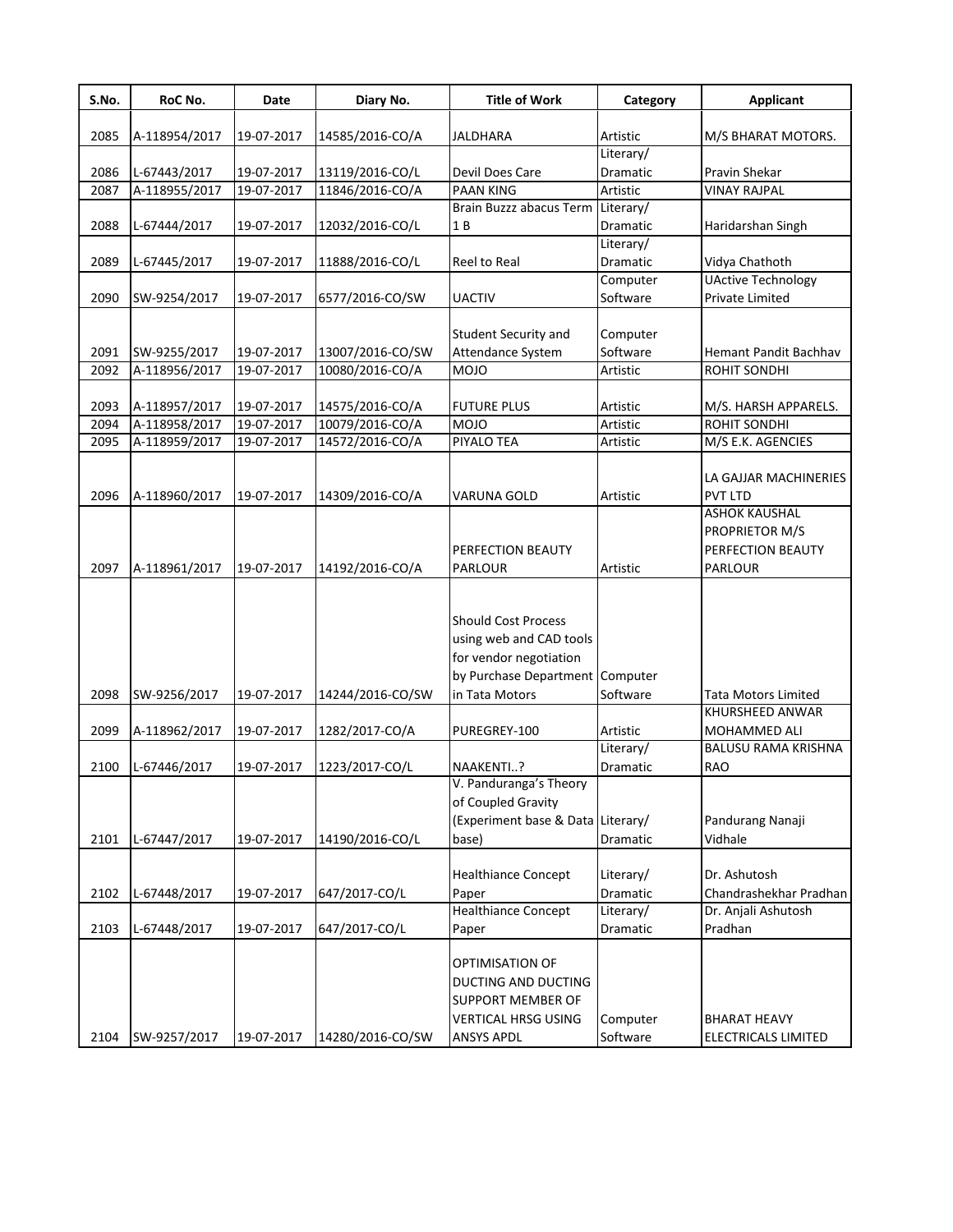| S.No. | RoC No.       | Date       | Diary No.        | <b>Title of Work</b>           | Category                | <b>Applicant</b>                  |
|-------|---------------|------------|------------------|--------------------------------|-------------------------|-----------------------------------|
|       |               |            |                  | <b>AUTOMATION OF</b>           |                         |                                   |
|       |               |            |                  | <b>QUADRA LOBE</b>             |                         |                                   |
|       |               |            |                  | <b>AEROFOIL DRAWINGS</b>       |                         |                                   |
|       |               |            |                  | <b>THROUGH 3D</b>              |                         |                                   |
|       |               |            |                  | PARAMETRIC MODEL IN            | Computer                | <b>BHARAT HEAVY</b>               |
| 2105  | SW-9258/2017  | 19-07-2017 | 14305/2016-CO/SW | UGS Nx                         | Software                | ELECTRICALS LIMITED               |
|       |               |            |                  |                                | Literary/               |                                   |
| 2106  | L-67449/2017  | 19-07-2017 | 684/2017-CO/L    | Basic rules of parenting       | Dramatic                | sanjay kumar jain                 |
|       |               |            |                  |                                |                         |                                   |
|       |               |            |                  | Fufimywish Wish Karo!          | Literary/               | Jay Agarwal Proprietor of         |
| 2107  | L-67450/2017  | 19-07-2017 | 14230/2016-CO/L  | Khush Karo !                   | Dramatic                | M/s. FUFIMYWISH INC.,             |
|       |               |            |                  | PEHAL THE START                | Literary/               |                                   |
| 2108  | L-67451/2017  | 19-07-2017 | 1067/2017-CO/L   | VOLUME-2                       | Dramatic                | MR. VIKRANT ROHIN                 |
|       |               |            |                  | Life Skills Dynamic            |                         |                                   |
|       |               |            |                  | Meditation-LSD                 | Literary/               | Dr. Pandit Devjyoti               |
| 2109  | L-67452/2017  | 19-07-2017 | 14262/2016-CO/L  | Meditation                     | Dramatic                | Sharma                            |
|       |               |            |                  | LETHAL WAVES, ME &             | Literary/               |                                   |
| 2110  | L-67453/2017  | 19-07-2017 | 1292/2017-CO/L   | <b>MY FAMILY</b>               | Dramatic                | <b>GOVIND VAISH</b>               |
|       |               |            |                  | Implementation of              |                         |                                   |
|       |               |            |                  | <b>Integrated Disaster</b>     |                         |                                   |
|       |               |            |                  | Management System              | Literary/               |                                   |
| 2111  | L-67454/2017  | 19-07-2017 | 833/2017-CO/L    | Using Wireless -Sensors.       | Dramatic                | Kirankumar B. More                |
|       |               |            |                  | <b>MovINS</b> (Movement        |                         |                                   |
|       |               |            |                  | <b>Tracking Information</b>    | Computer                |                                   |
| 2112  | SW-9259/2017  | 19-07-2017 | 1294/2017-CO/SW  | System)                        | Software                | Anidhya Bhatnagar                 |
|       |               |            |                  |                                |                         |                                   |
|       |               |            |                  | Software Application for       |                         |                                   |
|       |               |            |                  | estimation of carbon           | Computer                |                                   |
| 2113  | SW-9260/2017  | 19-07-2017 | 939/2017-CO/SW   | footprint of Brick Kiln.       | Software                | HIMANI MAHESHWARI                 |
|       |               |            |                  |                                |                         |                                   |
|       |               |            |                  | Software Application for       |                         |                                   |
|       |               |            |                  | estimation of carbon           | Computer                |                                   |
| 2114  | SW-9260/2017  | 19-07-2017 | 939/2017-CO/SW   | footprint of Brick Kiln.       | Software                | <b>KAMAL JAIN</b>                 |
|       |               |            |                  |                                |                         | SONY MUSIC<br>ENTERTAINMENT INDIA |
| 2115  | SR-12112/2017 | 19-07-2017 | 1092/2017-CO/SR  | <b>NOOR UN ALA NOOR</b>        | Sound Recording PVT LTD |                                   |
|       |               |            |                  |                                |                         | SONY MUSIC                        |
|       |               |            |                  |                                |                         | <b>ENTERTAINMENT INDIA</b>        |
| 2116  | SR-12113/2017 | 19-07-2017 | 1091/2017-CO/SR  | POTTERS VILLAGE                | Sound Recording PVT LTD |                                   |
|       |               |            |                  |                                |                         | <b>SONY MUSIC</b>                 |
|       |               |            |                  |                                |                         | ENTERTAINMENT INDIA               |
| 2117  | SR-12114/2017 | 19-07-2017 | 965/2017-CO/SR   | LIFE IS CRAZY                  | Sound Recording PVT LTD |                                   |
|       |               |            |                  | <b>TALKSTOCK:</b>              |                         |                                   |
|       |               |            |                  | COMMUNICATIVE SKILLS Literary/ |                         |                                   |
| 2118  | L-67455/2017  | 19-07-2017 | 1241/2017-CO/L   | <b>IN ENGLISH</b>              | Dramatic                | <b>SURESH</b>                     |
|       |               |            |                  |                                |                         |                                   |
|       |               |            |                  | VISHVA VAHRE                   | Literary/               | SMITA SANKALCHAND                 |
| 2119  | L-67456/2017  | 19-07-2017 | 1043/2017-CO/L   | VISHVAKARMA                    | Dramatic                | <b>SUTHAR</b>                     |
|       |               |            |                  |                                | Literary/               |                                   |
| 2120  | L-67457/2017  | 19-07-2017 | 14217/2016-CO/L  | <b>Digital Communication</b>   | Dramatic                | Prabhakar Dorge                   |
|       |               |            |                  |                                | Literary/               |                                   |
| 2121  | L-67457/2017  | 19-07-2017 | 14217/2016-CO/L  | Digital Communication          | Dramatic                | Dhiraj Thote                      |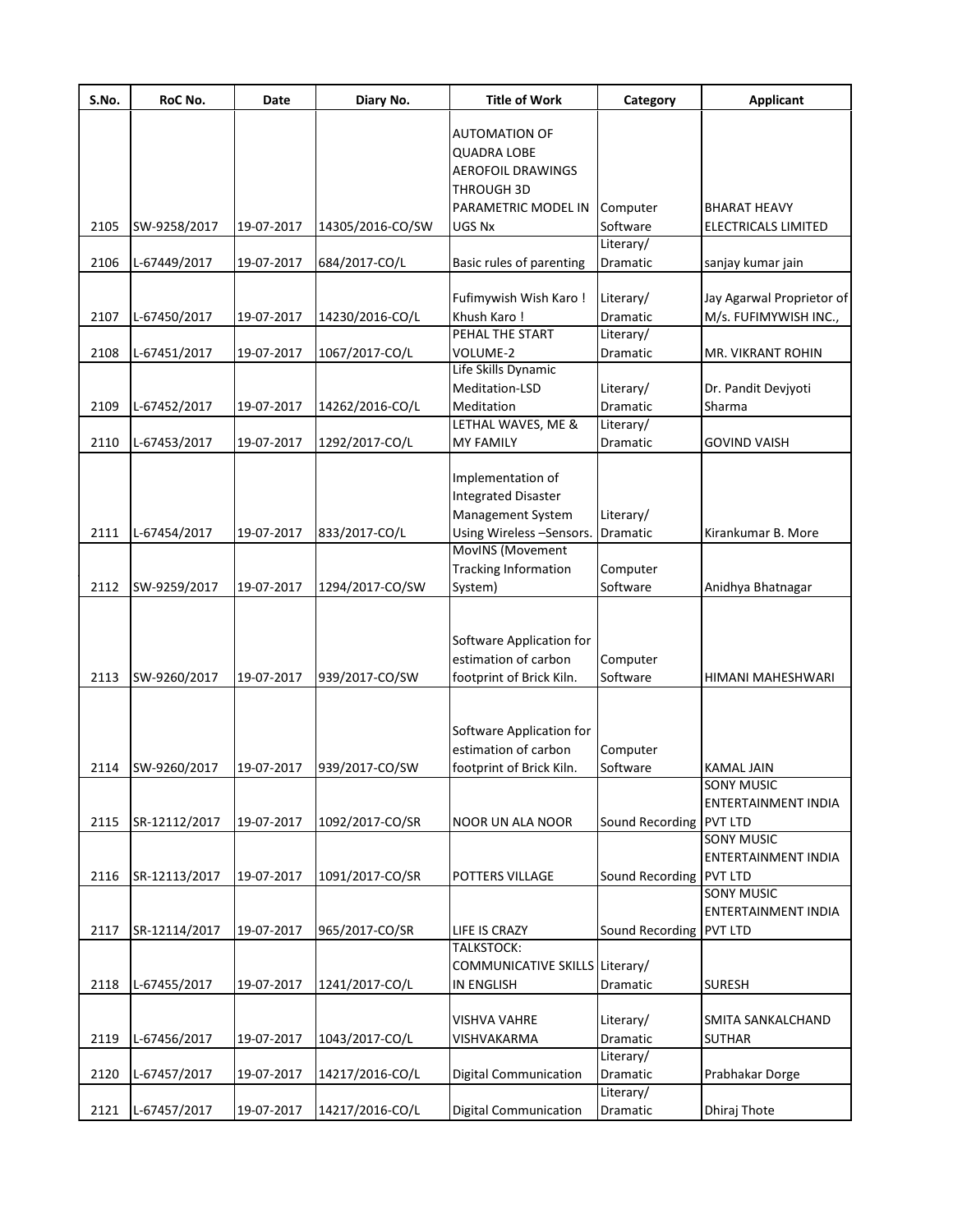| S.No. | RoC No.       | Date       | Diary No.       | <b>Title of Work</b>                                                                                                                                                    | Category              | <b>Applicant</b>                                                        |
|-------|---------------|------------|-----------------|-------------------------------------------------------------------------------------------------------------------------------------------------------------------------|-----------------------|-------------------------------------------------------------------------|
|       |               |            |                 | Analog Integrated                                                                                                                                                       | Literary/             |                                                                         |
| 2122  | L-67458/2017  | 19-07-2017 | 14221/2016-CO/L | <b>Circuits</b>                                                                                                                                                         | <b>Dramatic</b>       | Kanchan Kamble                                                          |
|       |               |            |                 | Analog Integrated                                                                                                                                                       | Literary/             |                                                                         |
| 2123  | L-67458/2017  | 19-07-2017 | 14221/2016-CO/L | <b>Circuits</b>                                                                                                                                                         | Dramatic              | Amoli Belsare                                                           |
|       |               |            |                 | Analog Integrated                                                                                                                                                       | Literary/             |                                                                         |
| 2124  | L-67458/2017  | 19-07-2017 | 14221/2016-CO/L | <b>Circuits</b>                                                                                                                                                         | Dramatic              | Nita Rehpade                                                            |
|       |               |            |                 | Himalaya Neem Face                                                                                                                                                      |                       | <b>HIMALAYA GLOBAL</b>                                                  |
| 2125  | A-118963/2017 | 19-07-2017 | 14185/2016-CO/A | Wash                                                                                                                                                                    | Artistic              | <b>HOLDINGS LTD</b>                                                     |
|       |               |            |                 |                                                                                                                                                                         |                       | SRI LALITHA DAIRY                                                       |
| 2126  | A-118964/2017 | 19-07-2017 | 766/2017-CO/A   | <b>DEVI GHEE</b>                                                                                                                                                        | Artistic              | FOODS PVT. LTD.                                                         |
|       |               |            |                 |                                                                                                                                                                         |                       |                                                                         |
|       |               |            |                 | <b>KEY TO FLUENCY FOR</b>                                                                                                                                               | Literary/             | SHUKLA ASHISH KUMAR                                                     |
| 2127  | L-67459/2017  | 19-07-2017 | 942/2017-CO/L   | <b>LEARNERS OF ENGLISH</b>                                                                                                                                              | Dramatic              | <b>SAROJ KUMAR</b>                                                      |
|       |               |            |                 |                                                                                                                                                                         | Literary/             |                                                                         |
| 2128  | L-67460/2017  | 19-07-2017 | 857/2017-CO/L   | <b>KESHAV</b>                                                                                                                                                           | Dramatic              | MR PRASHANT SWAMI                                                       |
|       |               |            |                 | <b>IMPROVED METHOD</b><br>FOR MACHINING OF<br><b>BODY FOR</b><br><b>PRODUCTIONISATION</b><br>OF SUPER CHARGER<br><b>REGULATOR OF</b><br>AEROSPACE                       | Literary/             | THE DY. GENERAL                                                         |
| 2129  | L-67461/2017  | 19-07-2017 | 1124/2017-CO/L  | APPLICATION                                                                                                                                                             | Dramatic              | <b>MANAGER</b>                                                          |
| 2130  | L-67461/2017  | 19-07-2017 | 1124/2017-CO/L  | <b>IMPROVED METHOD</b><br>FOR MACHINING OF<br><b>BODY FOR</b><br><b>PRODUCTIONISATION</b><br>OF SUPER CHARGER<br><b>REGULATOR OF</b><br>AEROSPACE<br><b>APPLICATION</b> | Literary/<br>Dramatic | <b>HINDUSTAN</b><br><b>AERONAUTICS LIMITED</b><br>ACCESSORIES DIVISION, |
|       |               |            |                 |                                                                                                                                                                         |                       | M/S EMCO CABLES INDIA                                                   |
| 2131  | A-118965/2017 | 19-07-2017 | 1118/2017-CO/A  | <b>BONFLEX</b>                                                                                                                                                          | Artistic              | PVT LTD                                                                 |
|       |               |            |                 |                                                                                                                                                                         |                       | M/S KANTA                                                               |
| 2132  | A-118966/2017 | 19-07-2017 | 1121/2017-CO/A  | <b>KANTA</b>                                                                                                                                                            | Artistic              | <b>ENTERPRIESE</b>                                                      |
| 2133  | A-118967/2017 | 19-07-2017 | 1122/2017-CO/A  | LAFUN                                                                                                                                                                   | Artistic              | M/S R.N. INDUSTRIES                                                     |
|       |               |            |                 |                                                                                                                                                                         |                       | M/S HEENA                                                               |
| 2134  | A-118968/2017 | 19-07-2017 | 1123/2017-CO/A  | <b>NEW MEENA</b>                                                                                                                                                        | Artistic              | <b>ENTERPRISES</b>                                                      |
|       |               |            |                 | <b>TRDP ROCK ON FILTER</b>                                                                                                                                              |                       | M/S TEJ RAM DHARAM                                                      |
| 2135  | A-118969/2017 | 19-07-2017 | 14151/2016-CO/A | <b>KHAINI</b>                                                                                                                                                           | Artistic              | PAUL                                                                    |
|       |               |            |                 |                                                                                                                                                                         |                       |                                                                         |
|       |               |            |                 | <b>TRDP FINEST TOBACCO</b>                                                                                                                                              |                       | M/S TEJ RAM DHARAM                                                      |
| 2136  | A-118970/2017 | 19-07-2017 | 14149/2016-CO/A | <b>CO. SINCE 1948</b>                                                                                                                                                   | Artistic              | PAUL                                                                    |
|       |               |            |                 |                                                                                                                                                                         |                       | VIIKING BEVERAGES PVT                                                   |
| 2137  | A-118971/2017 | 19-07-2017 | 14167/2016-CO/A | IM IMMUNITY WATER                                                                                                                                                       | Artistic              | LTD                                                                     |
|       |               |            |                 |                                                                                                                                                                         |                       | NITU SINGH ALIAS                                                        |
|       |               |            |                 | <b>KD CAMPUS SSC (JE)</b>                                                                                                                                               |                       | <b>NEETU SINGH (PEN</b>                                                 |
|       |               |            |                 | ELECTRICAL MOCK TEST                                                                                                                                                    | Literary/             | NAME) D/o LATE SH. KD                                                   |
| 2138  | L-67462/2017  | 19-07-2017 | 665/2017-CO/L   | <b>SERIES (11 TO 20)</b>                                                                                                                                                | Dramatic              | <b>SINGH</b>                                                            |
|       |               |            |                 | Success at Every                                                                                                                                                        | Literary/             | NAGARAJAN                                                               |
| 2139  | L-67463/2017  | 19-07-2017 | 1162/2017-CO/L  | Obstacle                                                                                                                                                                | Dramatic              | MUTHUKRISHNAN                                                           |
|       |               |            |                 |                                                                                                                                                                         | Literary/             |                                                                         |
| 2140  | L-67464/2017  | 19-07-2017 | 655/2017-CO/L   | THE KING OF CONMEN                                                                                                                                                      | Dramatic              | P K SINGH                                                               |
|       |               |            |                 | PHYSICS CLASS XTH BY                                                                                                                                                    | Literary/             |                                                                         |
| 2141  | L-67465/2017  | 19-07-2017 | 10738/2016-CO/L | MEENAXI VERMA                                                                                                                                                           | Dramatic              | MEENAXI VERMA                                                           |
|       |               |            |                 |                                                                                                                                                                         |                       |                                                                         |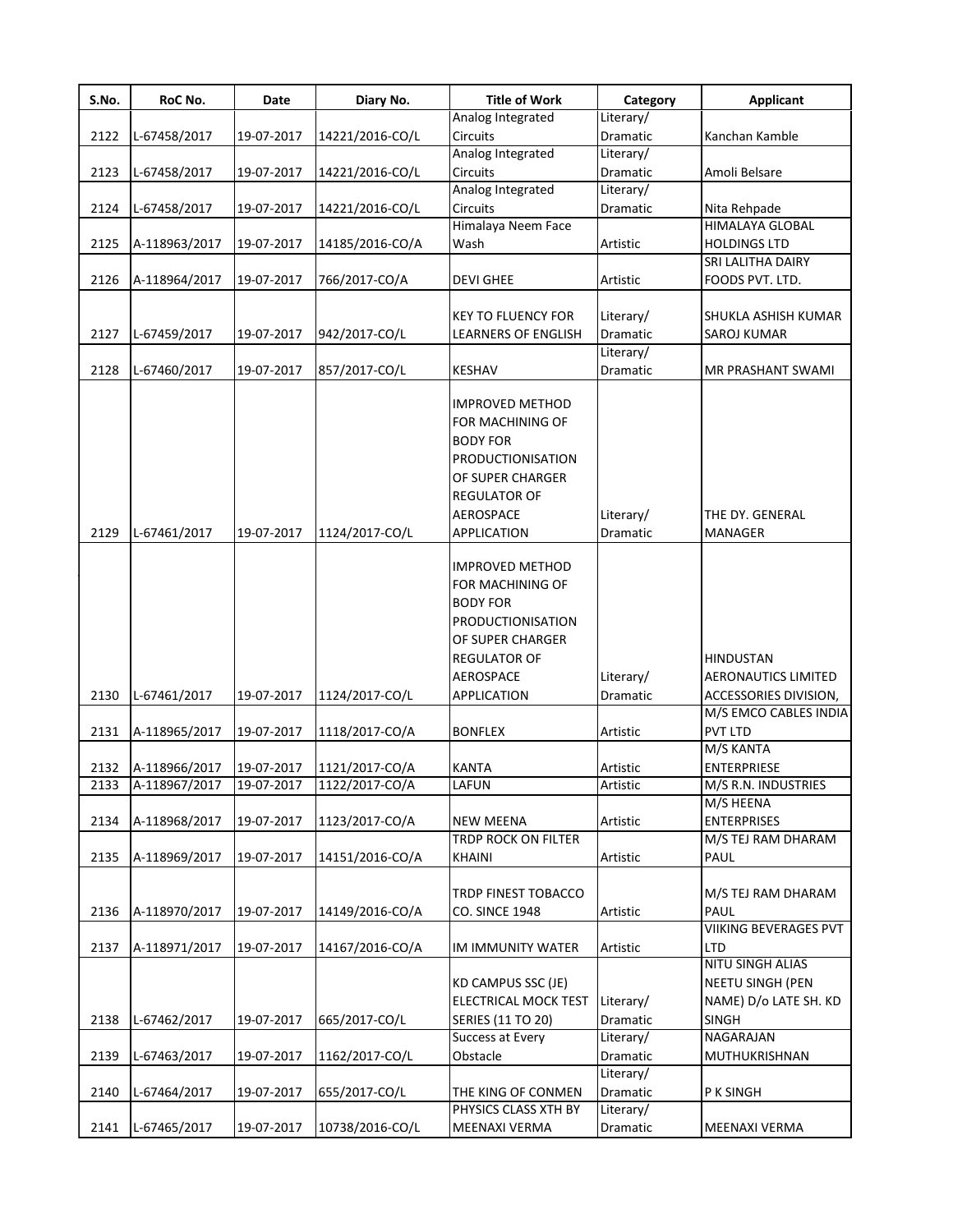| S.No. | RoC No.       | Date       | Diary No.       | <b>Title of Work</b>                         | Category               | <b>Applicant</b>                            |
|-------|---------------|------------|-----------------|----------------------------------------------|------------------------|---------------------------------------------|
|       |               |            |                 |                                              | Literary/              |                                             |
| 2142  | L-67466/2017  | 19-07-2017 | 10783/2016-CO/L | SmartCitizen<br>Trinetra: The Magnetism      | Dramatic               | Shekhar Chatterjee                          |
| 2143  | L-67467/2017  | 19-07-2017 | 10716/2016-CO/L | of Anger                                     | Literary/<br>Dramatic  | Manisha Pathak Dey                          |
|       |               |            |                 |                                              |                        |                                             |
|       |               |            |                 |                                              |                        |                                             |
|       |               |            |                 | <b>DESIGN AND</b>                            |                        |                                             |
|       |               |            |                 | <b>DEVELOPMENT OF</b>                        |                        |                                             |
|       |               |            |                 | <b>HYBRID ELECTRIC -</b>                     |                        |                                             |
|       |               |            |                 | INTERNAL COMBUSTION                          |                        |                                             |
|       |               |            |                 | <b>ENGINE (ICE) THREE -</b>                  |                        |                                             |
|       |               |            |                 | <b>WHEELER AND FOUR-</b>                     | Literary/              |                                             |
| 2144  | L-67468/2017  | 19-07-2017 | 14685/2016-CO/L | <b>WHEELER VEHICLES</b>                      | Dramatic               | SHARADA PRASAD N                            |
|       |               |            |                 |                                              |                        | Sachin Jaychand Maurya                      |
|       |               |            |                 |                                              |                        | and Punit Janardan                          |
| 2145  | SR-12115/2017 | 19-07-2017 | 9827/2016-CO/SR | AE CHORI TU                                  | Sound Recording Sharma |                                             |
|       |               |            |                 |                                              |                        |                                             |
|       |               |            |                 |                                              |                        | K. V. VIJAYARAGHAVAN,<br>K.V. VYAS AND R.N. |
|       |               |            |                 |                                              |                        | JAYA, TRADING IN                            |
|       |               |            |                 |                                              |                        | PARTNERSHIP AS                              |
|       |               |            |                 | AMBIKA APPALAM                               |                        | AMBIKA APPALAM                              |
| 2146  | A-118972/2017 | 19-07-2017 | 13847/2016-CO/A | <b>DEPOT</b>                                 | Artistic               | COMPANY,                                    |
|       |               |            |                 |                                              |                        |                                             |
| 2147  | SR-12116/2017 | 19-07-2017 | 9824/2016-CO/SR | NAWAB (Original Mix)                         |                        | Sound Recording Vaibhav Srivastava          |
| 2148  |               | 19-07-2017 |                 |                                              | Artistic               | JUST SCENTS PVT. LTD.                       |
|       | A-118973/2017 |            | 15014/2016-CO/A | COOL EAU DE TOILETTE<br>URBANE NIGHTS EAU DE |                        |                                             |
| 2149  | A-118974/2017 | 19-07-2017 | 15025/2016-CO/A | <b>TOILETTE</b>                              | Artistic               | JUST SCENTS PVT. LTD.                       |
|       |               |            |                 |                                              |                        |                                             |
| 2150  | A-118975/2017 | 19-07-2017 | 15015/2016-CO/A | CHIC EAU DE TOILETTE                         | Artistic               | JUST SCENTS PVT. LTD.                       |
|       |               |            |                 | <b>ENGINEERING APTITUDE</b>                  |                        |                                             |
|       |               |            |                 | PART-1(LOGICAL                               |                        |                                             |
|       |               |            |                 | <b>REASONING &amp;</b>                       | Literary/              | <b>IES MASTER</b>                           |
| 2151  | L-67469/2017  | 19-07-2017 | 10803/2016-CO/L | ANALYTICAL ABILITY)                          | <b>Dramatic</b>        | PUBLICATION                                 |
|       |               |            |                 |                                              |                        |                                             |
|       |               |            |                 | <b>BLOCK SCHEMATIC OF</b>                    |                        |                                             |
|       |               |            |                 | <b>GATE DRIVE CIRCUIT</b>                    |                        |                                             |
|       |               |            |                 | FOR IBGT BASED                               |                        |                                             |
|       |               |            |                 | <b>INVERTER MODULES OF</b>                   |                        |                                             |
|       |               |            |                 | 3X100 kVA Aux.                               | Literary/              | <b>BHARAT HEAVY</b>                         |
| 2152  | L-67470/2017  | 19-07-2017 | 10308/2016-CO/L | <b>CONVERTERS</b>                            | Dramatic               | ELECTRICALS LIMITED                         |
|       |               |            |                 |                                              |                        |                                             |
| 2153  | A-118976/2017 | 19-07-2017 | 15017/2016-CO/A | FLIRTY EAU DE TOILETTE Artistic              |                        | JUST SCENTS PVT. LTD.                       |
|       |               |            |                 | <b>TENDER EAU DE</b>                         |                        |                                             |
| 2154  | A-118977/2017 | 19-07-2017 | 15024/2016-CO/A | <b>TOILETTE</b><br><b>SUPER SERIAL</b>       | Artistic<br>Literary/  | JUST SCENTS PVT. LTD.<br>Zee Entertainment  |
| 2155  | L-67471/2017  | 19-07-2017 | 10609/2016-CO/L | CHAMPIONSHIP                                 | Dramatic               | <b>Enterprises Limited</b>                  |
|       |               |            |                 |                                              | Literary/              | Zee Entertainment                           |
| 2156  | L-67472/2017  | 19-07-2017 | 10608/2016-CO/L | <b>BADHO BAHU</b>                            | Dramatic               | <b>Enterprises Limited</b>                  |
|       |               |            |                 | Can Spring be far                            | Literary/              |                                             |
| 2157  | L-67473/2017  | 19-07-2017 | 10788/2016-CO/L | behind?                                      | Dramatic               | Inderpreet Kaur Gupta                       |
|       |               |            |                 |                                              | Literary/              | Mr.Shripad Manohar                          |
| 2158  | L-67474/2017  | 19-07-2017 | 289/2017-CO/L   | <b>Genericart Medicine</b>                   | Dramatic               | Kolhatkar                                   |
|       |               |            |                 |                                              | Literary/              |                                             |
| 2159  | L-67475/2017  | 19-07-2017 | 89/2017-CO/L    | <b>TIMELESS</b>                              | Dramatic               | <b>NAVINDER OBEROI</b>                      |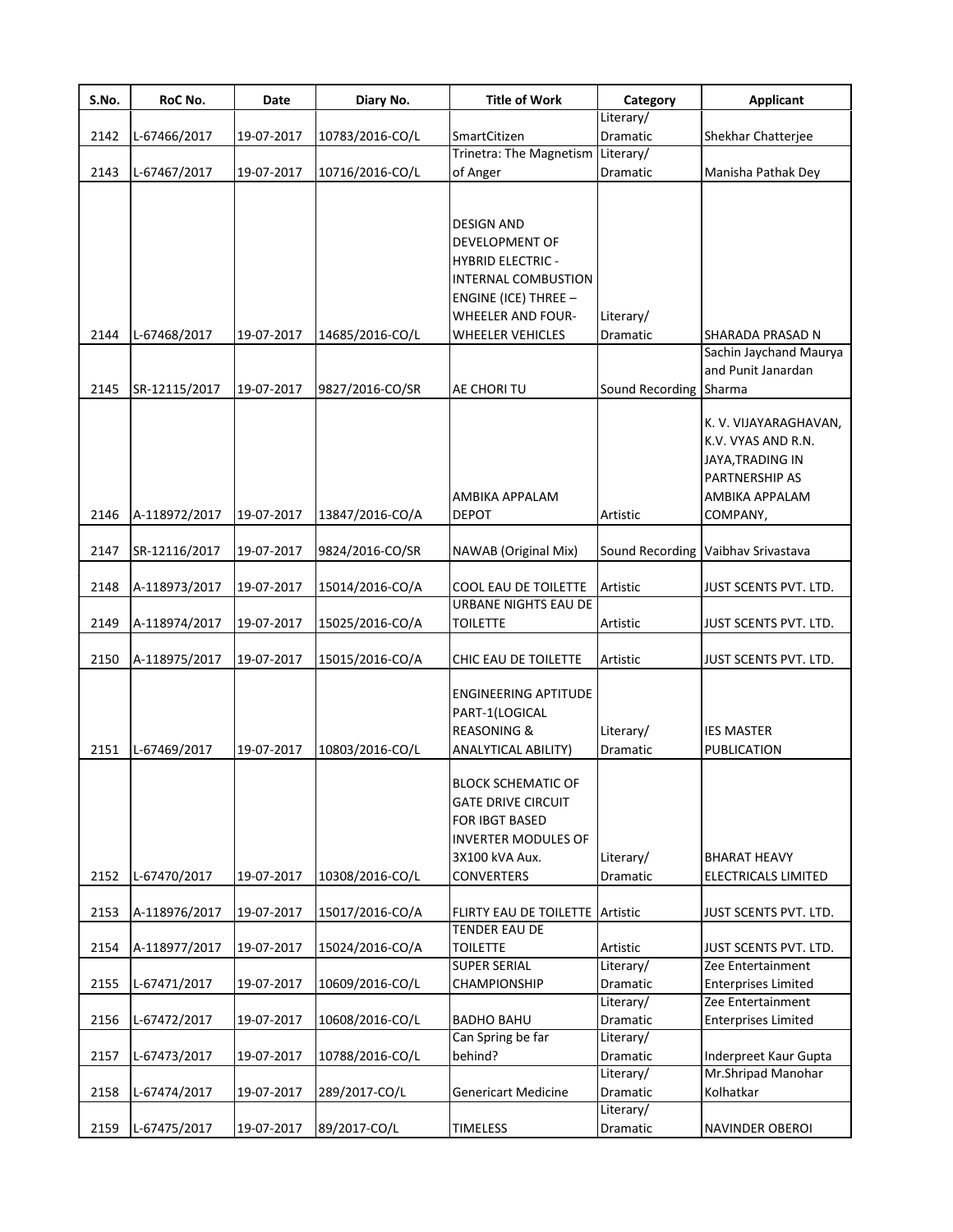| S.No.        | RoC No.                    | Date                     | Diary No.                          | <b>Title of Work</b>                                                                            | Category          | <b>Applicant</b>                                                                                |
|--------------|----------------------------|--------------------------|------------------------------------|-------------------------------------------------------------------------------------------------|-------------------|-------------------------------------------------------------------------------------------------|
|              |                            |                          |                                    | Sahajanand World                                                                                |                   | Jaydeep Hasmukhlal                                                                              |
| 2160         | A-118978/2017              | 19-07-2017               | 504/2017-CO/A                      | <b>Travels</b>                                                                                  | Artistic          | Kothari                                                                                         |
|              |                            |                          |                                    |                                                                                                 | Literary/         |                                                                                                 |
| 2161         | L-67476/2017               | 19-07-2017               | 4/2017-CO/L                        | AJAY AND VIJAY                                                                                  | Dramatic          | NAVEEN TADAS                                                                                    |
|              |                            |                          |                                    | STUDY OF THE EFFECT<br>OF SOFA YAWING FOR<br><b>GAS SIDE ENERGY</b><br><b>IMBALANCE IN HIGH</b> |                   |                                                                                                 |
|              |                            |                          |                                    | PRESSURE STEAM                                                                                  | Literary/         | <b>BHARAT HEAVY</b>                                                                             |
| 2162         | L-67477/2017               | 19-07-2017               | 10388/2016-CO/L                    | GENERATOR(S)                                                                                    | <b>Dramatic</b>   | ELECTRICALS LIMITED                                                                             |
|              |                            |                          |                                    |                                                                                                 |                   | CHANDRESHBHAI<br>MANSUKHBHAI                                                                    |
| 2163         | A-118979/2017              | 19-07-2017               | 15027/2016-CO/A                    | RAJ SHRINAGAR                                                                                   | Artistic          | <b>DUDHATRA</b>                                                                                 |
| 2164         | A-118980/2017              | 19-07-2017               | 15028/2016-CO/A                    | <b>TRIPAL MAX</b>                                                                               | Artistic          | PARESHBHAI<br>BHAGVANJIBHAI GAJERA                                                              |
| 2165         | A-118981/2017              | 19-07-2017               | 14969/2016-CO/A                    | <b>KRINAL</b>                                                                                   | Artistic          | <b>KRUSHIT CHEMICAL</b>                                                                         |
|              |                            |                          |                                    |                                                                                                 | Literary/         |                                                                                                 |
| 2166         | L-67478/2017               | 19-07-2017               | 13498/2016-CO/L                    | Retrograde Mars - Part II                                                                       | <b>Dramatic</b>   | Himanshu Shangari                                                                               |
|              |                            |                          |                                    | <b>Antidumping Duty Laws</b>                                                                    | Literary/         |                                                                                                 |
| 2167         | L-67479/2017               | 19-07-2017               | 952/2017-CO/L                      | in India                                                                                        | Dramatic          | <b>Anand Singh</b>                                                                              |
|              |                            |                          |                                    | Advance Ruling Laws in                                                                          | Literary/         |                                                                                                 |
| 2168         | L-67480/2017               | 19-07-2017               | 1125/2017-CO/L                     | India                                                                                           | Dramatic          | Anand Singh                                                                                     |
|              |                            |                          |                                    |                                                                                                 |                   | <b>MOHIT RAMESHBHAI</b><br>MULCHANDANI,<br>MAHESH MANSUKHBHAI<br>KHUNT, SANJAY<br>BHAGVANJIBHAI |
| 2169         | A-118982/2017              | 19-07-2017               | 14779/2016-CO/A                    | ULTRALUX                                                                                        | Artistic          | SHINGALA                                                                                        |
| 2170         | A-118983/2017              | 19-07-2017               | 14780/2016-CO/A                    | <b>KEW</b>                                                                                      | Artistic          | VIMAL B. PATHAK                                                                                 |
|              |                            |                          |                                    | <b>ECOHAWAK WITH EAGLE</b>                                                                      |                   |                                                                                                 |
| 2171         | A-118984/2017              | 19-07-2017               | 14786/2016-CO/A                    | <b>DEVICE</b>                                                                                   | Artistic          | MR DHIRAJ LAL                                                                                   |
|              |                            |                          |                                    |                                                                                                 |                   | Serajuddin and                                                                                  |
| 2172         | A-118985/2017              | 20-07-2017               | 12871/2016-CO/A                    | SHAHZADA 60X60                                                                                  | Artistic          | Reazuddin                                                                                       |
|              |                            |                          |                                    | <b>BASICS OF PROJECT</b>                                                                        | Literary/         |                                                                                                 |
| 2173         | L-67481/2017               | 20-07-2017               | 13932/2016-CO/L                    | MANAGEMENT                                                                                      | Dramatic          | <b>IES Master Publication</b>                                                                   |
|              |                            |                          |                                    | DiaSense Sales &                                                                                | Computer          |                                                                                                 |
| 2174         | SW-9261/2017               | 20-07-2017               | 4538/2016-CO/SW                    | <b>Marketing Module</b>                                                                         | Software          | PRATIK SHAH                                                                                     |
|              |                            |                          |                                    |                                                                                                 | Literary/         |                                                                                                 |
| 2175         | L-67482/2017               | 20-07-2017               | 13711/2016-CO/L                    | SADDA DIL                                                                                       | Dramatic          | RAVINDER SINGH                                                                                  |
|              |                            |                          |                                    |                                                                                                 | Literary/         |                                                                                                 |
| 2176         | L-67483/2017               | 20-07-2017               | 10430/2016-CO/L                    | SARAVEDI                                                                                        | Dramatic          | A.John Charles                                                                                  |
| 2177         | L-67484/2017               | 20-07-2017               | 12857/2016-CO/L                    | HALFWAY (Aspiration for Literary/<br>Deliverance: book 1)                                       | Dramatic          | Anubhav Sharma                                                                                  |
|              |                            |                          |                                    |                                                                                                 |                   |                                                                                                 |
| 2178<br>2179 | L-67484/2017<br>M-460/2017 | 20-07-2017<br>20-07-2017 | 12857/2016-CO/L<br>13027/2016-CO/M | HALFWAY (Aspiration for Literary/<br>Deliverance: book 1)<br>Apnaoge Kabhi?                     | Dramatic<br>Music | Lokesh Sharma<br>Vibhu Trehan                                                                   |
|              |                            |                          |                                    |                                                                                                 |                   | NITU SINGH ALIAS                                                                                |
|              |                            |                          |                                    | Physics For general                                                                             | Literary/         | NEETU SINGH (PEN                                                                                |
| 2180         | L-67485/2017               | 20-07-2017               | 10401/2016-CO/L                    | Competitions                                                                                    | Dramatic          | NAME)                                                                                           |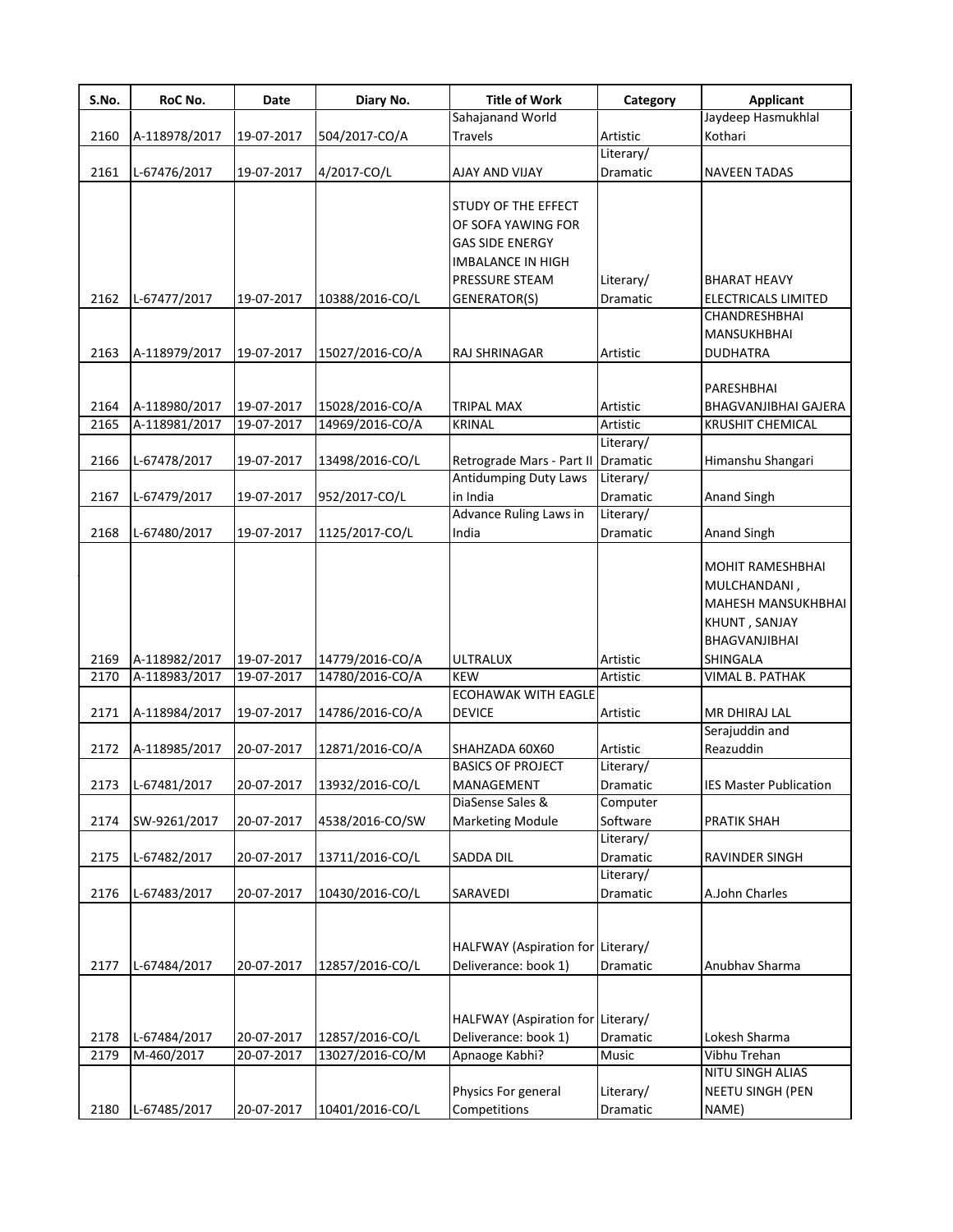| S.No. | RoC No.       | Date       | Diary No.        | <b>Title of Work</b>                               | Category  | <b>Applicant</b>             |
|-------|---------------|------------|------------------|----------------------------------------------------|-----------|------------------------------|
|       |               |            |                  | KD CAMPUS SSC (JE)                                 |           | <b>NITU SINGH ALIAS</b>      |
|       |               |            |                  | <b>ELECTRICAL MOCK TEST</b>                        | Literary/ | NEETU SINGH D/o LATE         |
| 2181  | L-67486/2017  | 20-07-2017 | 663/2017-CO/L    | <b>SERIES (1 TO 10)</b>                            | Dramatic  | SH. KD SINGH                 |
|       |               |            |                  | <b>MY FOREX TRADING</b>                            | Literary/ |                              |
| 2182  | L-67487/2017  | 20-07-2017 | 1154/2017-CO/L   | <b>SCHOOL</b>                                      | Dramatic  | D.R.A. SRIKANTH              |
|       |               |            |                  |                                                    |           |                              |
|       |               |            |                  | INTRODUCTION TO THE                                | Literary/ |                              |
| 2183  | L-67488/2017  | 20-07-2017 | 11623/2016-CO/L  | LAWS OF MAINTENANCE                                | Dramatic  | <b>Vishv Dev</b>             |
|       |               |            |                  |                                                    |           | <b>EXTRAMARKS</b>            |
|       |               |            |                  | <b>Geography Smart Learn</b>                       | Literary/ | <b>EDUCATION PRIVATE</b>     |
| 2184  | L-67489/2017  | 20-07-2017 | 1101/2015-CO/L   | Class 6th to 12th                                  | Dramatic  | LIMITED                      |
|       |               |            |                  |                                                    |           | <b>EXTRAMARKS</b>            |
|       |               |            |                  | <b>History Smart Learn</b>                         | Literary/ | <b>EDUCATION PRIVATE</b>     |
| 2185  | L-67490/2017  | 20-07-2017 | 1104/2015-CO/L   | Class 6th to 12th                                  | Dramatic  | LIMITED                      |
|       |               |            |                  | PREFACE TO                                         |           | <b>TWO MINDS</b>             |
|       |               |            |                  | <b>ENGINEERING VOLUME-</b>                         | Literary/ | <b>TECHNOLOGY PRIVATE</b>    |
| 2186  | L-67491/2017  | 20-07-2017 | 699/2017-CO/L    | 3                                                  | Dramatic  | LIMITED                      |
|       |               |            |                  |                                                    |           | Shri K.I. Somakumar          |
|       |               |            |                  |                                                    |           | Proprietor M/s Pyary         |
| 2187  | A-118986/2017 | 20-07-2017 | 13818/2016-CO/A  | PYARY LABEL                                        | Artistic  | Products                     |
|       |               |            |                  |                                                    | Literary/ |                              |
| 2188  | L-67492/2017  | 20-07-2017 | 12816/2016-CO/L  | <b>DIASPORA</b>                                    | Dramatic  | Varud Gupta                  |
|       |               |            |                  |                                                    |           |                              |
|       |               |            |                  | DRAWINGS FOR                                       |           |                              |
|       |               |            |                  | <b>DEVELOPMENT OF</b>                              |           |                              |
|       |               |            |                  | <b>WIRELESS MOBILE</b>                             | Computer  | <b>COUNCIL OF SCIENTIFIC</b> |
| 2189  | SW-9262/2017  | 20-07-2017 | 14611/2016-CO/SW | <b>MANIPULATION SYSTEM</b>                         | Software  | & INDUSTRIAL RESEARCH        |
|       |               |            |                  |                                                    | Literary/ |                              |
| 2190  | L-67493/2017  | 20-07-2017 | 11764/2016-CO/L  | PILI CHITTHI-A Novel                               | Dramatic  | Dharmendra Kumar             |
|       |               |            |                  | <b>CRISP NEWS</b>                                  |           |                              |
|       |               |            |                  | <b>DESCRIPTION FOR</b>                             | Computer  | M/S. VIJAYANAND              |
| 2191  | SW-9263/2017  | 20-07-2017 | 9463/2016-CO/L   | <b>MOBILE APP</b>                                  | Software  | INFOTECH PVT LTD.            |
|       |               |            |                  |                                                    |           |                              |
|       |               |            |                  |                                                    |           | Mr. Bimal Karmakar,          |
| 2192  | A-118987/2017 | 20-07-2017 | 14856/2016-CO/A  | <b>SPECIAL BIMAL BIRI</b>                          | Artistic  | trading as B. B. F. CO.,     |
|       |               |            |                  |                                                    |           |                              |
|       |               |            |                  |                                                    |           |                              |
|       |               |            |                  |                                                    |           | ALPESHBHAI R. GAJERA         |
|       |               |            |                  |                                                    |           | ,RAMESHBHAI V. GAJERA        |
|       |               |            |                  | <b>BHAKTI INTERNATIONAL</b>                        |           | , BHANUBEN R. GAJERA ,       |
| 2193  | A-118988/2017 | 20-07-2017 | 714/2017-CO/A    | SCHOOL LABEL                                       | Artistic  | HETALBEN A. GAJERA           |
|       |               |            |                  |                                                    |           | HARESHBHAI A.                |
| 2194  | A-118988/2017 | 20-07-2017 | 714/2017-CO/A    | <b>BHAKTI INTERNATIONAL</b><br><b>SCHOOL LABEL</b> | Artistic  | <b>GONDALIYA</b>             |
|       |               |            |                  |                                                    |           |                              |
|       |               |            |                  |                                                    |           | MUKESHKUMAR V.               |
|       |               |            |                  |                                                    |           | TILVA, JIMMY                 |
|       |               |            |                  |                                                    |           | TUSHARKUMAR TILVA,           |
|       |               |            |                  |                                                    |           | ALKABEN M. TILVA,            |
| 2195  | A-118989/2017 | 20-07-2017 | 717/2017-CO/A    | <b>GANGA LABEL</b>                                 | Artistic  | NIRUBEN T. TILVA             |
|       |               |            |                  |                                                    |           |                              |
| 2196  | A-118989/2017 | 20-07-2017 | 717/2017-CO/A    | <b>GANGA LABEL</b>                                 | Artistic  | TUSHARKUMAR V. TILVA         |
|       |               |            |                  |                                                    |           |                              |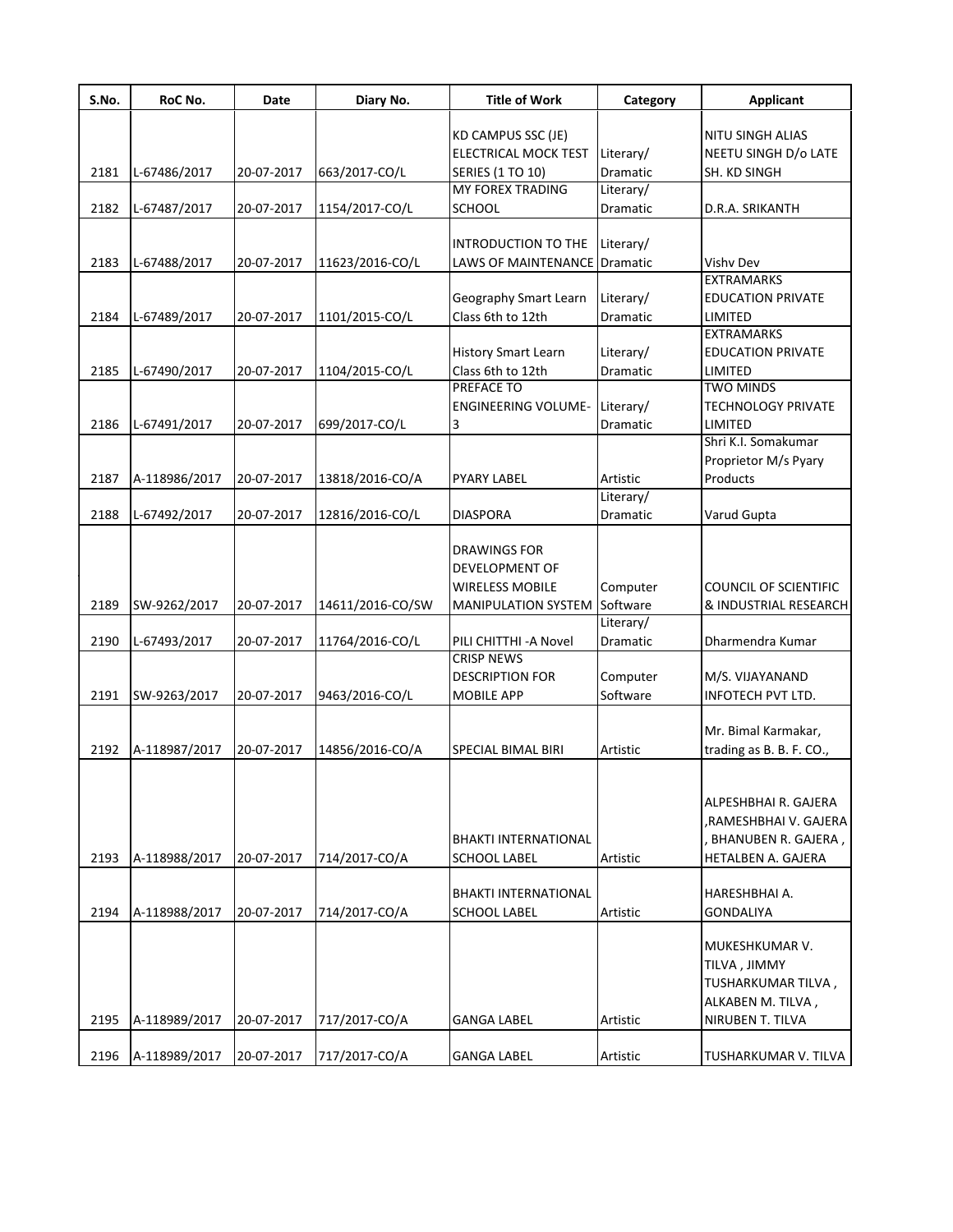| S.No. | RoC No.       | Date       | Diary No.       | <b>Title of Work</b>      | Category  | <b>Applicant</b>         |
|-------|---------------|------------|-----------------|---------------------------|-----------|--------------------------|
|       |               |            |                 |                           |           |                          |
|       |               |            |                 |                           |           | ALPABEN VIPULBHAI        |
|       |               |            |                 |                           |           | <b>BHUT, NANJIBHAI</b>   |
|       |               |            |                 |                           |           | BHAGVANBHAI PADLIYA      |
|       |               |            |                 | KISHAN JEWELLERS          |           | RAJESHBHAI               |
| 2197  | A-118990/2017 | 20-07-2017 | 14370/2016-CO/A | WITH KJ LOGO              | Artistic  | RUGNATHBHAI PADLIYA      |
|       |               |            |                 |                           |           | <b>SHAILESHBHAI</b>      |
|       |               |            |                 |                           |           | MANJIBHAI SHIRVI AND     |
|       |               |            |                 | KISHAN JEWELLERS          |           | DILIPBHAI MAVJIBHAI      |
| 2198  | A-118990/2017 | 20-07-2017 | 14370/2016-CO/A | WITH KJ LOGO              | Artistic  | <b>SHIRVI</b>            |
|       |               |            |                 |                           |           | RAMESHBHAIR.             |
|       |               |            |                 |                           |           | MORADIYA, RATILAL P.     |
|       |               |            |                 |                           |           | KALARIYA, DAYALAL K.     |
|       |               |            |                 |                           |           | BHADJA,                  |
|       |               |            |                 |                           |           | GHANSHYAMBHAI R.         |
| 2199  | A-118991/2017 | 20-07-2017 | 14374/2016-CO/A | <b>GRANICER LABEL</b>     | Artistic  | <b>MORADIYA</b>          |
|       |               |            |                 |                           |           | VINODBHAI T. PACHOTIA    |
|       |               |            |                 |                           |           | AND RAJNIKANT K.         |
| 2200  | A-118991/2017 | 20-07-2017 | 14374/2016-CO/A | <b>GRANICER LABEL</b>     | Artistic  | PATEL                    |
|       |               |            |                 |                           |           |                          |
|       |               |            |                 | Introducing the style &   |           |                          |
|       |               |            |                 | techniques of business    | Literary/ |                          |
| 2201  | L-67494/2017  | 20-07-2017 | 921/2017-CO/L   | case study solving        | Dramatic  | Dr. Mamta Vyas           |
|       |               |            |                 | JH JEWELRY WITH JH        |           | <b>GHANSYAMBHAI</b>      |
| 2202  | A-118992/2017 | 20-07-2017 | 14372/2016-CO/A | LOGO                      | Artistic  | MANUBHAI RADADIA         |
|       |               |            |                 |                           |           | NILESH LIMBABHAI         |
|       |               |            |                 |                           |           | PATEL, VIMALBHAI         |
|       |               |            |                 |                           |           | SHANTILAL HALVADIA       |
|       |               |            |                 |                           |           | ,NARAYANBHAI             |
| 2203  | A-118993/2017 | 20-07-2017 | 705/2017-CO/A   | <b>SEZ LABEL</b>          | Artistic  | LIMBABHAI SAVSANI        |
|       |               |            |                 |                           |           |                          |
|       |               |            |                 |                           |           | BHARATBHAI               |
|       |               |            |                 |                           |           | MAGANBHAI SAVSANI,       |
|       |               |            |                 |                           |           | MIKULKUMAR J.            |
|       |               |            |                 |                           |           | SAVSANI AND DINESH C.    |
| 2204  | A-118993/2017 | 20-07-2017 | 705/2017-CO/A   | SEZ LABEL                 | Artistic  | PATEL                    |
|       |               |            |                 | TRYCONE LED WITH          |           | ANIL K. PATEL,           |
| 2205  | A-118994/2017 | 20-07-2017 | 707/2017-CO/A   | <b>BULB DEVICE</b>        | Artistic  | CHANDRIKA A. PATEL       |
|       |               |            |                 |                           |           | JYOTIBEN NISHANT BHAI    |
| 2206  | A-118995/2017 | 20-07-2017 | 708/2017-CO/A   | TEKNO CERAM LABEL         | Artistic  | <b>UPADHAY</b>           |
|       |               |            |                 |                           |           |                          |
|       |               |            |                 |                           |           | MANUBHAI HARSUBHAI       |
|       |               |            |                 |                           |           | BHADAKIYA, DILIPBHAI     |
|       |               |            |                 |                           |           | DINAKARRAY PATHAK        |
|       |               |            |                 | <b>BHUMI TRAVELS WITH</b> |           | AND RAJDIPSINH           |
| 2207  | A-118996/2017 | 20-07-2017 | 709/2017-CO/A   | BT LOGO                   | Artistic  | HARDEVSINH ZALA          |
|       |               |            |                 |                           |           |                          |
|       |               |            |                 |                           |           | PRAGNESHKUMAR            |
|       |               |            |                 |                           |           | <b>BHARATKUMAR SHAH,</b> |
|       |               |            |                 |                           |           | KINALKUMAR               |
|       |               |            |                 |                           |           | <b>BHARATKUMAR SHAH</b>  |
|       |               |            |                 | HI TECH ALLUMINIUMS       |           | AND ILABEN               |
| 2208  | A-118997/2017 | 20-07-2017 | 14371/2016-CO/A | WITH HA LOGO              | Artistic  | <b>BHARATKUMAR SHAH</b>  |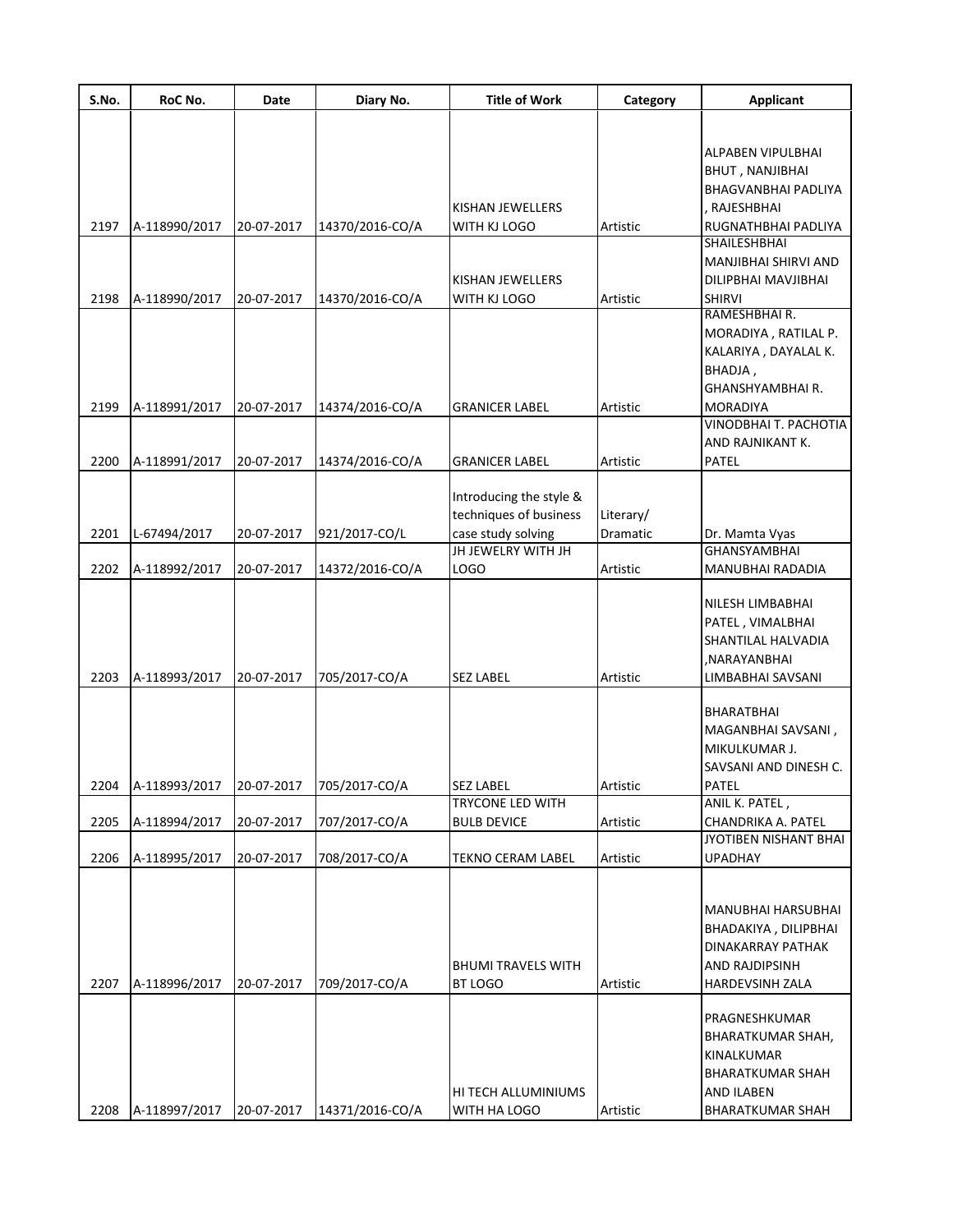| S.No. | RoC No.       | Date       | Diary No.       | <b>Title of Work</b>                                                                                                                                                | Category              | <b>Applicant</b>                                                                    |
|-------|---------------|------------|-----------------|---------------------------------------------------------------------------------------------------------------------------------------------------------------------|-----------------------|-------------------------------------------------------------------------------------|
| 2209  | A-118998/2017 | 20-07-2017 | 824/2017-CO/A   | EMAMI 7 OILS IN ONE<br>HAIR OIL FOR DAMAGE<br><b>CONTROL B/W LABEL</b>                                                                                              | Artistic              | M/S. EMAMI LIMITED                                                                  |
|       |               |            |                 | EMAMI 7 OILS IN ONE<br><b>DAMAGE CONTROL HAIR</b>                                                                                                                   |                       |                                                                                     |
| 2210  | A-118999/2017 | 20-07-2017 | 827/2017-CO/A   | OIL BW LABEL                                                                                                                                                        | Artistic              | M/S. EMAMI LIMTED                                                                   |
| 2211  | A-119000/2017 | 20-07-2017 | 826/2017-CO/A   | ZANDU B/W                                                                                                                                                           | Artistic              | M/S. EMAMI LIMITED                                                                  |
| 2212  | A-119001/2017 | 20-07-2017 | 706/2017-CO/A   | DELITE PUMPS LABEL                                                                                                                                                  | Artistic              | JITENDRAKUMAR B.<br>PATEL                                                           |
| 2213  | L-67495/2017  | 20-07-2017 | 941/2017-CO/L   | Kya Likhun (Kavya<br>Sangraha)                                                                                                                                      | Literary/<br>Dramatic | Monika Shivhare                                                                     |
| 2214  | A-119002/2017 | 20-07-2017 | 14373/2016-CO/A | SAFE WITH S LOGO                                                                                                                                                    | Artistic              | KETAN V. KAVAR, ANIL G.<br>MAKASANA, KIRIT V.<br>KAVAR AND CHANDULAL<br>G. MAKASANA |
| 2215  | A-119003/2017 | 20-07-2017 | 14004/2016-CO/A | Rajdhani Collection                                                                                                                                                 | Artistic              | Rajdhani Collection                                                                 |
| 2216  | A-119004/2017 | 20-07-2017 | 14174/2016-CO/A | Megha Engineering                                                                                                                                                   | Artistic              | Megha Engineering                                                                   |
| 2217  | SW-9264/2017  | 20-07-2017 | 4467/2016-CO/SW | LEKHA JOKHA                                                                                                                                                         | Computer<br>Software  | KANWAR LAL GARG                                                                     |
| 2218  | L-67496/2017  | 20-07-2017 | 10103/2016-CO/L | <b>HOME MAKER TO KING</b><br><b>MAKER</b>                                                                                                                           | Literary/<br>Dramatic | <b>G.SREEDHAR</b>                                                                   |
| 2219  | A-119005/2017 | 20-07-2017 | 10340/2016-CO/A | <b>DEVICES OF THE</b><br>ALPHABET O AND LEAF<br>LABEL                                                                                                               | Artistic              | OJB HERBAL PRIVATE<br>LIMITED                                                       |
| 2220  | L-67497/2017  | 20-07-2017 | 14265/2016-CO/L | U-Turn - When Life<br>Takes An Un-Expected                                                                                                                          | Literary/<br>Dramatic | Vaibhav Gohel                                                                       |
| 2221  | L-67498/2017  | 20-07-2017 | 14242/2016-CO/L |                                                                                                                                                                     | Literary/<br>Dramatic |                                                                                     |
|       |               |            |                 | Digital Bai                                                                                                                                                         |                       | Vijay Shankar Sharma<br>MR. GOBARDHAN                                               |
| 2222  | A-119006/2017 | 20-07-2017 | 10332/2016-CO/A | MALLI PHOOL LABEL                                                                                                                                                   | Artistic              | AGARWAL                                                                             |
| 2223  | L-67499/2017  | 20-07-2017 | 10382/2016-CO/L | PLC SOFTWARE BASED<br><b>ALGORITHM FOR</b><br><b>OPERATION AND</b><br><b>CONTROL OF</b><br><b>HYDRAULIC POWER</b><br>PACK OF TUNDISH<br>NOZZLES ALIGNMENT<br>SYSTEM | Literary/<br>Dramatic | MS STEEL AUTHORITY OF<br><b>INDIA LIMITED</b>                                       |
| 2224  | A-119007/2017 | 20-07-2017 | 14288/2016-CO/A | <b>CHATLEY HING PANI</b>                                                                                                                                            |                       | MS BENFENLI FOODS<br><b>PVT LTD</b>                                                 |
| 2225  | A-119008/2017 | 20-07-2017 | 14291/2016-CO/A | <b>BLUE STAR</b>                                                                                                                                                    | Artistic<br>Artistic  | <b>BLUE STAR STEEL</b><br><b>INDUSTRIES</b>                                         |
|       |               |            |                 |                                                                                                                                                                     |                       | <b>MS PIKQUICK SERVICES</b>                                                         |
| 2226  | A-119009/2017 | 20-07-2017 | 14292/2016-CO/A | <b>PIKQUICK</b><br><b>TRAVEL INDIA</b>                                                                                                                              | Artistic              | <b>PVT LTD</b><br>MS TRAVEL INDIA                                                   |
| 2227  | A-119010/2017 | 20-07-2017 | 14293/2016-CO/A | PROFESSIONALS                                                                                                                                                       | Artistic              | PROFESSIONALS                                                                       |
| 2228  | A-119011/2017 | 20-07-2017 | 14295/2016-CO/A | VAIBU                                                                                                                                                               | Artistic              | <b>MS VAIBHAV MENZ</b><br><b>WEAR</b>                                               |
| 2229  | A-119012/2017 | 20-07-2017 | 14286/2016-CO/A | BENFENLI                                                                                                                                                            | Artistic              | MS BENFENLI FOODS<br>PVT LTD                                                        |
| 2230  | A-119013/2017 | 20-07-2017 | 14289/2016-CO/A | <b>CHATLEY NAGPURI</b><br>SANTRA                                                                                                                                    | Artistic              | MS BENFENLI FOODS<br>PVT LTD                                                        |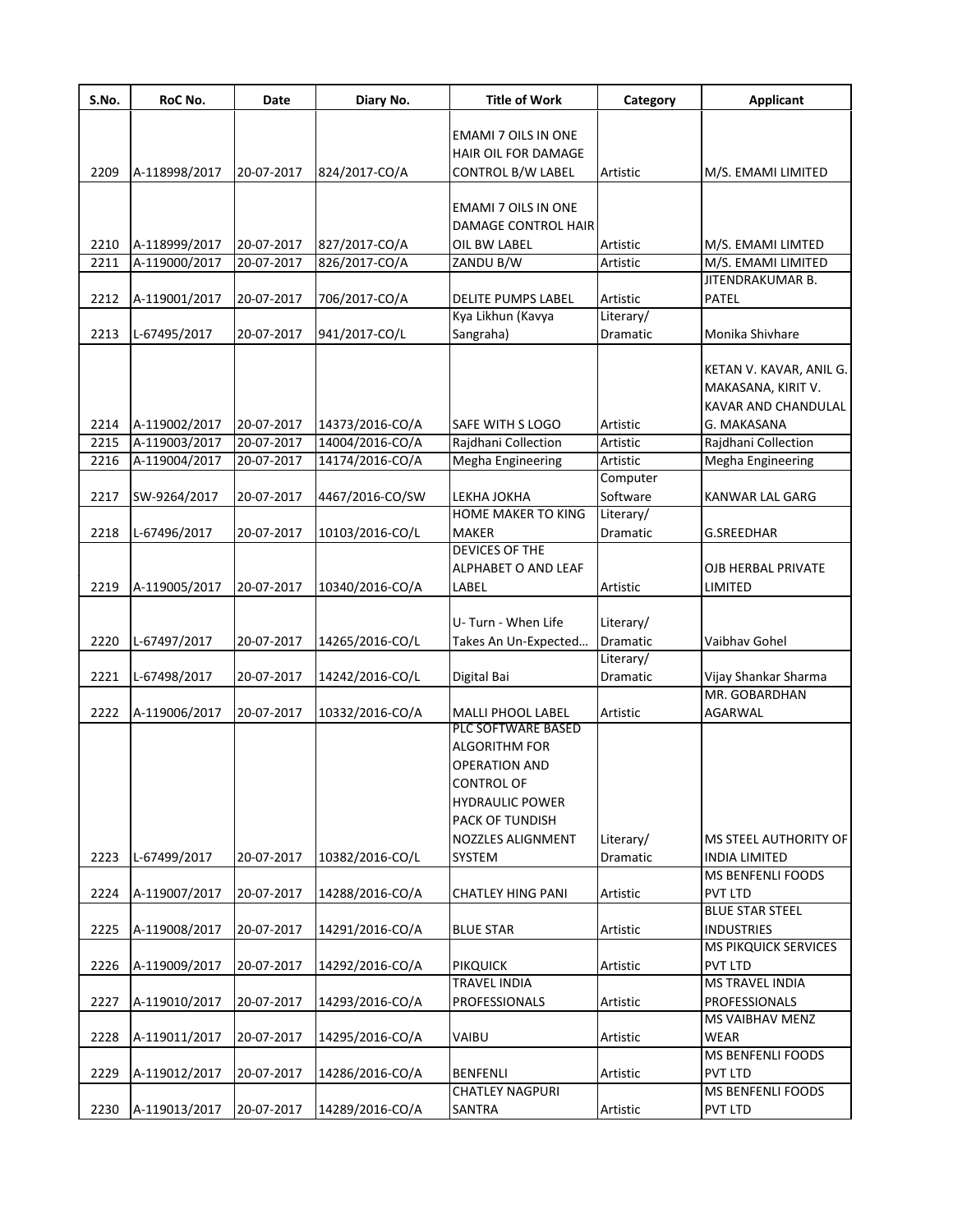| S.No. | RoC No.       | Date       | Diary No.       | <b>Title of Work</b>                                          | Category             | <b>Applicant</b>                                                |
|-------|---------------|------------|-----------------|---------------------------------------------------------------|----------------------|-----------------------------------------------------------------|
|       |               |            |                 |                                                               |                      | <b>MS BENFELNLI FOODS</b>                                       |
| 2231  | A-119014/2017 | 20-07-2017 | 14290/2016-CO/A | <b>CHATLEY</b>                                                | Artistic             | <b>PVT LTD</b>                                                  |
|       |               |            |                 |                                                               |                      |                                                                 |
| 2232  | A-119015/2017 | 20-07-2017 | 14384/2016-CO/A | <b>KAPOORI</b>                                                | Artistic             | M/S MOHAN PRODUCTS.                                             |
| 2233  | A-119016/2017 | 20-07-2017 | 14383/2016-CO/A | <b>FILE</b>                                                   | Artistic             | M/S. J.D. FASHIONS                                              |
|       |               |            |                 |                                                               |                      | <b>MS CHANDRA</b>                                               |
| 2234  | A-119017/2017 | 20-07-2017 | 14296/2016-CO/A | <b>YOLO</b>                                                   | Artistic             | <b>CHEMICALS</b>                                                |
|       |               |            |                 |                                                               |                      | FIIKEM LABORATORIES                                             |
| 2235  | A-119018/2017 | 20-07-2017 | 14560/2016-CO/A | <b>MADHUCURE</b>                                              | Artistic             | <b>PVT LTD</b>                                                  |
|       |               |            |                 |                                                               |                      |                                                                 |
|       |               |            |                 |                                                               |                      | <b>FIZIKEM LABORATORIES</b>                                     |
| 2236  | A-119019/2017 | 20-07-2017 | 14562/2016-CO/A | <b>MADHUCURE</b>                                              | Artistic             | <b>PVT LTD</b>                                                  |
|       |               |            |                 |                                                               |                      | PASURA CROP CARE PVT                                            |
| 2237  | A-119020/2017 | 20-07-2017 | 14563/2016-CO/A | <b>XLNC</b>                                                   | Artistic             | <b>LTD</b>                                                      |
|       |               |            |                 |                                                               |                      | PASURA CROP CARE PVT                                            |
| 2238  | A-119021/2017 | 20-07-2017 | 14564/2016-CO/A | <b>INSTA</b>                                                  | Artistic             | <b>LTD</b>                                                      |
|       |               |            |                 |                                                               |                      | AWALA VIJAY KUMAR,                                              |
| 2239  | A-119023/2017 | 20-07-2017 | 14566/2016-CO/A | <b>DOLLY</b>                                                  | Artistic             | <b>PROP</b>                                                     |
| 2240  | A-119024/2017 | 20-07-2017 | 14568/2016-CO/A | <b>MEHAK</b>                                                  | Artistic             | JUZAR A. MAGAR AND<br>HARSHNATH MANSINGH,<br><b>PARTNERS</b>    |
| 2241  | A-119025/2017 | 20-07-2017 | 14569/2016-CO/A | SOUBAGYA                                                      | Artistic             | A. KASI VISWANATH                                               |
|       |               |            |                 | KRISHNAKALI WITH THE                                          |                      | Krishnakali Couture Pvt.                                        |
| 2242  | A-119026/2017 | 21-07-2017 | 3125/2016-CO/A  | <b>DEVIC OF FEATHER</b>                                       | Artistic             | Ltd.                                                            |
|       |               |            |                 | ZIMALAYA LAL TAIL                                             |                      | <b>ZIMALAYA DRUG PVT</b>                                        |
| 2243  | A-119027/2017 | 21-07-2017 | 14641/2016-CO/A | LABEL                                                         | Artistic             | LTD<br><b>ANIKET TEXTILES PVT</b>                               |
|       |               |            |                 |                                                               |                      |                                                                 |
| 2244  | A-119028/2017 | 21-07-2017 | 14639/2016-CO/A | SANDO BRAT LABEL                                              | Artistic             | LTD<br>M/S RITA MACHINES                                        |
| 2245  | A-119029/2017 | 21-07-2017 | 1371/2017-CO/A  | <b>RITA</b>                                                   | Artistic             | <b>INDIA PVT LTD</b>                                            |
| 2246  | SW-9265/2017  | 21-07-2017 | 1484/2017-CO/SW | <b>NES (NELLS ELECTRONIC</b><br>SYSTEMS): SWITCH<br>v20161020 | Computer<br>Software | Nells K S                                                       |
|       |               |            |                 | The more you thinkthe Literary/                               |                      |                                                                 |
| 2247  | L-67500/2017  | 21-07-2017 | 1841/2017-CO/L  | worse it gets                                                 | Dramatic             | Manasi Wavade                                                   |
|       |               |            |                 |                                                               | Literary/            |                                                                 |
| 2248  | L-67501/2017  | 21-07-2017 | 1542/2017-CO/L  | Kalyug Ki Poorv Sandhya                                       | Dramatic             | Vineet Agarwal                                                  |
|       |               |            |                 |                                                               |                      |                                                                 |
| 2249  | A-119030/2017 | 21-07-2017 | 1387/2017-CO/A  | P WITH PATEL                                                  | Artistic             | PATEL MANDAP SERVICE                                            |
|       |               |            |                 |                                                               |                      | <b>MR RAJENDRA</b>                                              |
|       |               |            |                 |                                                               |                      | MANEKLAL JAYSWAL,                                               |
| 2250  | A-119031/2017 | 21-07-2017 | 1391/2017-CO/A  | <b>SAPANA</b>                                                 | Artistic             | <b>PROP</b>                                                     |
|       |               |            |                 | PATEL MATTRESSES AND                                          |                      |                                                                 |
|       |               |            |                 | TRADING WITH PM                                               |                      | RAMESHBHAI NANJIBHAI                                            |
| 2251  | A-119032/2017 | 21-07-2017 | 14369/2016-CO/A | <b>LOGO</b>                                                   | Artistic             | SHIROYA                                                         |
| 2252  | A-119033/2017 | 21-07-2017 | 14375/2016-CO/A | <b>SMILE LABEL</b>                                            | Artistic             | SANJAYBHAI N. VADSOLA<br>AND HASMUKHBHAI B.<br><b>GHODASARA</b> |
|       |               |            |                 | <b>BCC: Behind Closed</b>                                     | Literary/            |                                                                 |
| 2253  | L-67502/2017  | 21-07-2017 | 13118/2016-CO/L | Cubicles                                                      | Dramatic             | Vijayalakshmi H                                                 |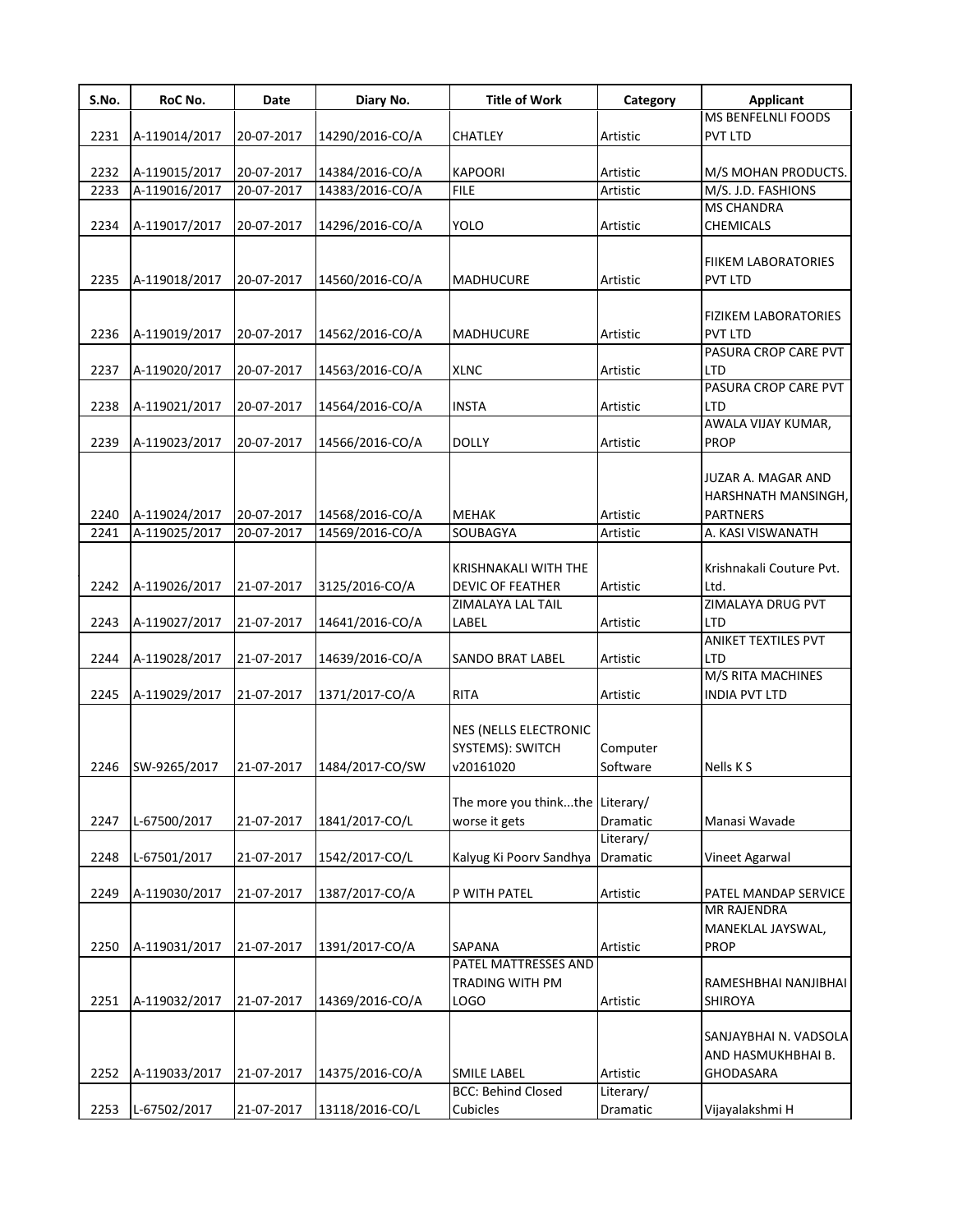| S.No.        | RoC No.                        | Date                     | Diary No.                          | <b>Title of Work</b>                                                                                                                                        | Category              | <b>Applicant</b>                                                                                                                  |
|--------------|--------------------------------|--------------------------|------------------------------------|-------------------------------------------------------------------------------------------------------------------------------------------------------------|-----------------------|-----------------------------------------------------------------------------------------------------------------------------------|
|              |                                |                          |                                    |                                                                                                                                                             | Literary/             |                                                                                                                                   |
| 2254         | L-67503/2017                   | 21-07-2017               | 14120/2016-CO/L                    | Petrol Condenser                                                                                                                                            | Dramatic              | <b>SUMAN SAURABH</b>                                                                                                              |
|              |                                |                          |                                    | Electronic Circuit for the<br>identification of 'ON'<br>and 'OFF' state of<br>electrical load in the<br>usage of Two-way switch<br>during unavailability of | Literary/             | BHASKAR<br>VINODCHANDRA                                                                                                           |
| 2255         | L-67504/2017                   | 21-07-2017               | 13969/2016-CO/L                    | AC mains power supply                                                                                                                                       | Dramatic              | THAKKAR                                                                                                                           |
| 2256         | A-119034/2017                  | 21-07-2017               | 14377/2016-CO/A                    | ZONES WITH Z LOGO                                                                                                                                           | Artistic              | HARISH KHUSALCHAND<br>SANWAL                                                                                                      |
| 2257         | L-67505/2017                   | 21-07-2017               | 991/2017-CO/L                      | I AM WILLING                                                                                                                                                | Literary/<br>Dramatic | Noel Prabhuraj                                                                                                                    |
| 2258         | A-119035/2017                  | 21-07-2017               | 1393/2017-CO/A                     | RHYFEEL                                                                                                                                                     | Artistic              | RAHIL FOAM PVT LTD                                                                                                                |
| 2259         | A-119036/2017                  | 21-07-2017               | 1378/2017-CO/A                     | <b>OWI PUMPS</b>                                                                                                                                            | Artistic              | MR KETANBHAI<br>KANTIBHAI SOJITRA,<br>PROP<br><b>STEAM POWER</b>                                                                  |
| 2260         | A-119037/2017                  | 21-07-2017               | 1390/2017-CO/A                     | DEVICE OF MAN                                                                                                                                               | Artistic              | ENTERTAINMENT PVT<br>LTD                                                                                                          |
| 2261         | A-119038/2017                  | 21-07-2017               | 1400/2017-CO/A                     | AVADH WITH DEVICE OF<br><b>CARTOON AND GATHIYA Artistic</b>                                                                                                 |                       | RAJESH MANSUKHBHAI<br>SAVANI                                                                                                      |
| 2262         | A-119039/2017                  | 21-07-2017               | 1385/2017-CO/A                     | EPI                                                                                                                                                         | Artistic              | <b>SHRI RAM</b><br>INTERNATIONAL                                                                                                  |
| 2263<br>2264 | A-119040/2017<br>A-119041/2017 | 21-07-2017<br>21-07-2017 | 13713/2016-CO/A<br>13720/2016-CO/A | <b>BHARAT SHOE CO.</b><br>TOP 10 MAI BANUGA<br><b>KARORPATI</b>                                                                                             | Artistic<br>Artistic  | Jai Punjabi, Nationality<br>Indian trading as<br><b>BHARAT SHOE CO.</b><br>Mrs. SHAMI DEVI<br>AASNANI W/o. SH.<br>HARUMAL AASNANI |
| 2265         | A-119042/2017                  | 21-07-2017               | 14613/2016-CO/A                    | <b>AGRIMALL CROP CARE</b>                                                                                                                                   | Artistic              | SHRI. MANEPALLI NAGA<br>RATNAKAR SASTRY<br>SHRI. RAVULA PRAVEEN                                                                   |
| 2266         | A-119042/2017                  | 21-07-2017               | 14613/2016-CO/A                    | <b>AGRIMALL CROP CARE</b>                                                                                                                                   | Artistic<br>Literary/ | <b>REDDY</b>                                                                                                                      |
| 2267         | L-67506/2017                   | 21-07-2017               | 5504/2016-CO/L                     | <b>SAFAR PART 2</b>                                                                                                                                         | Dramatic              | PRADEEP SINGH                                                                                                                     |
| 2268         | A-119043/2017                  | 21-07-2017               | 14407/2016-CO/A                    | <b>IDASA</b>                                                                                                                                                | Artistic              | IDASA INDIA LIMITED                                                                                                               |
| 2269         | A-119044/2017                  | 21-07-2017               | 12419/2016-CO/A                    | <b>SPORTY BEANS</b>                                                                                                                                         | Artistic              | Luminosa Education<br>Private Limited                                                                                             |
| 2270         | A-119045/2017                  | 21-07-2017               | 14408/2016-CO/A                    | RAJDHANI                                                                                                                                                    | Artistic              | SHAKTI INDUSTRIES                                                                                                                 |
| 2271         | A-119046/2017                  | 21-07-2017               | 14409/2016-CO/A                    | <b>COROTOUCH</b><br><b>INDUSTRIAL COATINGS</b>                                                                                                              | Artistic              | <b>SHAKTI COATINGS</b><br><b>AMRIT MARKETING</b>                                                                                  |
| 2272         | A-119047/2017                  | 21-07-2017               | 14410/2016-CO/A                    | CARNIVAL                                                                                                                                                    | Artistic              | <b>HOUSE</b>                                                                                                                      |
| 2273         | A-119048/2017                  | 21-07-2017               | 14411/2016-CO/A                    | <b>BAAZ</b>                                                                                                                                                 | Artistic              | SANTA SINGH ATMA<br><b>SINGH</b>                                                                                                  |
| 2274         | A-119049/2017                  | 21-07-2017               | 14412/2016-CO/A                    | <b>SGRD BIO MATIC</b>                                                                                                                                       | Artistic              | <b>GRD INTERNATIONAL</b>                                                                                                          |
| 2275         | A-119050/2017                  | 21-07-2017               | 14413/2016-CO/A                    | SF SATNAM FORGE                                                                                                                                             | Artistic              | SATNAM FORGE PVT.<br>LTD.                                                                                                         |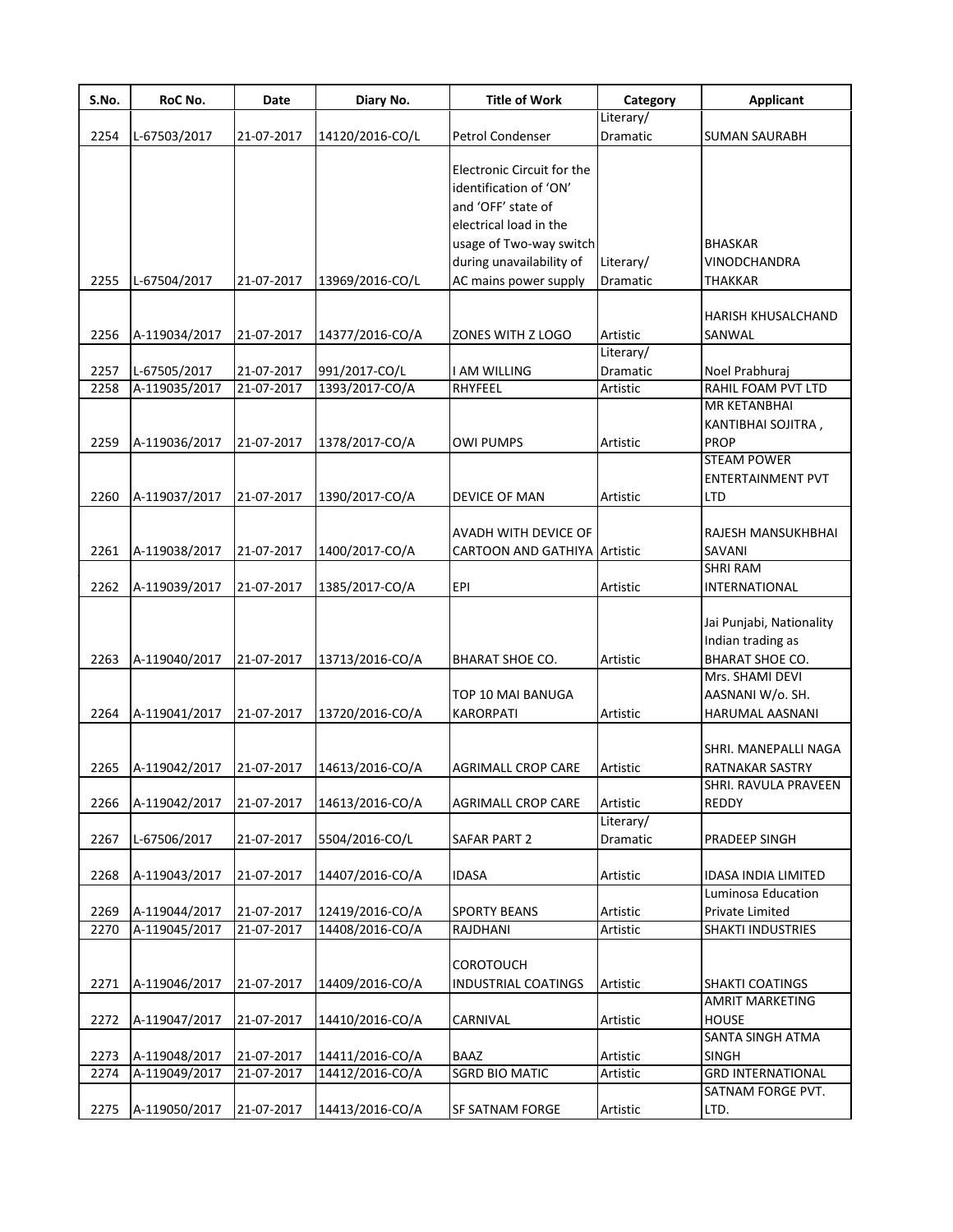| S.No. | RoC No.       | Date       | Diary No.       | <b>Title of Work</b>                      | Category  | <b>Applicant</b>          |
|-------|---------------|------------|-----------------|-------------------------------------------|-----------|---------------------------|
| 2276  | A-119051/2017 | 21-07-2017 | 14414/2016-CO/A | SARU                                      | Artistic  | SHREYANS SYNTHETICS       |
|       |               |            |                 |                                           |           | <b>MAHAJAN TYRE</b>       |
| 2277  | A-119052/2017 | 21-07-2017 | 14415/2016-CO/A | CST                                       | Artistic  | <b>COMPANY</b>            |
|       |               |            |                 |                                           |           | Sage Ayurveda             |
| 2278  | A-119053/2017 | 21-07-2017 | 12445/2016-CO/A | NUAYURVEDA                                | Artistic  | Medicines Pvt. Ltd.       |
|       |               |            |                 |                                           |           |                           |
|       |               |            |                 | Krushna Ilaychi Yukta                     |           |                           |
|       |               |            |                 | Chaha Naya Swad Aur                       |           | Mr. Banwarilal Purnaram   |
| 2279  | A-119054/2017 | 21-07-2017 | 12446/2016-CO/A | Nayi Umang                                | Artistic  | Sharma                    |
|       |               |            |                 |                                           |           | Vastuyash Consultant      |
| 2280  | A-119055/2017 | 21-07-2017 | 12441/2016-CO/A | VASTUYASH                                 | Artistic  | Pvt. Ltd.                 |
|       |               |            |                 |                                           |           |                           |
|       |               |            |                 |                                           |           | INFRAKING CONSULTING      |
| 2281  | A-119056/2017 | 21-07-2017 | 12443/2016-CO/A | <b>INFRAKING</b>                          | Artistic  | <b>ENGINEERS PVT LTD</b>  |
|       |               |            |                 |                                           |           | M/S ESTEEM                |
| 2282  | A-119057/2017 | 22-07-2017 | 1405/2017-CO/A  | <b>DEVICE MARK</b>                        | Artistic  | <b>MEDINCEPTION LTD</b>   |
|       |               |            |                 |                                           |           |                           |
| 2283  | A-119058/2017 | 22-07-2017 | 1406/2017-CO/A  | <b>KUAIKE</b>                             | Artistic  | M/S ROYAL MERCHANTS       |
|       |               |            |                 |                                           |           |                           |
|       |               |            |                 | 19th Akshavhni -                          | Literary/ | Ravindra Ranga Rao        |
| 2284  | L-67507/2017  | 22-07-2017 | 1309/2017-CO/L  | Algorithm of the Gita                     | Dramatic  | (Haribakth)               |
|       |               |            |                 | <b>CLASSIC BALANCED</b>                   |           |                           |
| 2285  | A-119059/2017 | 22-07-2017 | 14739/2016-CO/A | <b>TASTE</b>                              | Artistic  | <b>ITC Limited</b>        |
|       |               |            |                 |                                           |           |                           |
| 2286  | A-119060/2017 | 22-07-2017 | 14744/2016-CO/A | <b>CLASSIC REFINED TASTE</b>              | Artistic  | <b>ITC Limited</b>        |
|       |               |            |                 | <b>GOLD FLAKE FILTER</b>                  |           |                           |
| 2287  | A-119061/2017 | 22-07-2017 | 14850/2016-CO/A | <b>TIPPED</b><br><b>SCISSORS STANDARD</b> | Artistic  | <b>ITC Limited</b>        |
| 2288  | A-119062/2017 | 22-07-2017 | 14816/2016-CO/A | <b>FILTER</b>                             | Artistic  | <b>ITC Limited</b>        |
|       |               |            |                 |                                           |           |                           |
| 2289  | A-119063/2017 | 22-07-2017 | 14818/2016-CO/A | <b>GOLD FLAKE KINGS BLUE Artistic</b>     |           | <b>ITC Limited</b>        |
| 2290  | A-119064/2017 | 22-07-2017 | 14867/2016-CO/A | DUKE DELUXE FILTER                        | Artistic  | <b>ITC Limited</b>        |
|       |               |            |                 |                                           |           |                           |
| 2291  | A-119065/2017 | 24-07-2017 | 1817/2017-CO/A  | <b>NUFASHION</b>                          | Artistic  | M/S R.M. INDUSTRIES       |
|       |               |            |                 |                                           |           | ARCADIA COMMERCE          |
| 2292  | A-119066/2017 | 24-07-2017 | 1432/2017-CO/A  | <b>ARCADIA LABEL</b>                      | Artistic  | <b>LLP</b>                |
|       |               |            |                 |                                           |           |                           |
|       |               |            |                 | <b>COOL LIP FILTER</b>                    |           | M/S TEJ RAM DHARAM        |
| 2293  | A-119067/2017 | 24-07-2017 | 1655/2017-CO/A  | <b>TABBAQ LABEL</b>                       | Artistic  | PAUL, PARTNERS            |
|       |               |            |                 |                                           |           | <b>ARTISAN SPIRITS</b>    |
| 2294  | A-119068/2017 | 24-07-2017 | 1827/2017-CO/A  | J DEVICE OF LOGO LABEL Artistic           |           | PRIVATE LIMITED           |
|       |               |            |                 |                                           |           |                           |
| 2295  | A-119069/2017 | 24-07-2017 | 14938/2016-CO/A | DIP SIP                                   | Artistic  | ZOTA HEALTH CARE LTD      |
|       |               |            |                 | <b>SWAYAM SIDDHA</b>                      | Literary/ |                           |
| 2296  | L-67508/2017  | 24-07-2017 | 1520/2017-CO/L  | <b>METHODOLOGY</b>                        | Dramatic  | MR SWAMI HARDAS           |
|       |               |            |                 |                                           |           |                           |
|       |               |            |                 | <b>SCIENTIFIC</b>                         |           |                           |
|       |               |            |                 | ACHIEVEMENTS BEYOND Literary/             |           |                           |
| 2297  | L-67509/2017  | 24-07-2017 | 1521/2017-CO/L  | <b>SCIENCE BY S.H.L.S</b>                 | Dramatic  | <b>MR SWAMI HARDAS</b>    |
|       |               |            |                 | BARFANI BEST QUALITY                      |           | <b>BARFANI AGRO</b>       |
| 2298  | A-119070/2017 | 24-07-2017 | 1414/2017-CO/A  | <b>RICE LABEL</b>                         | Artistic  | PRODUCTS PVT LTD          |
|       |               |            |                 |                                           |           | SHYAM DHANI               |
|       |               |            |                 |                                           |           | <b>INDUSTRIES PRIVATE</b> |
| 2299  | A-119071/2017 | 24-07-2017 | 1618/2017-CO/A  | SHYAM                                     | Artistic  | LIMITED                   |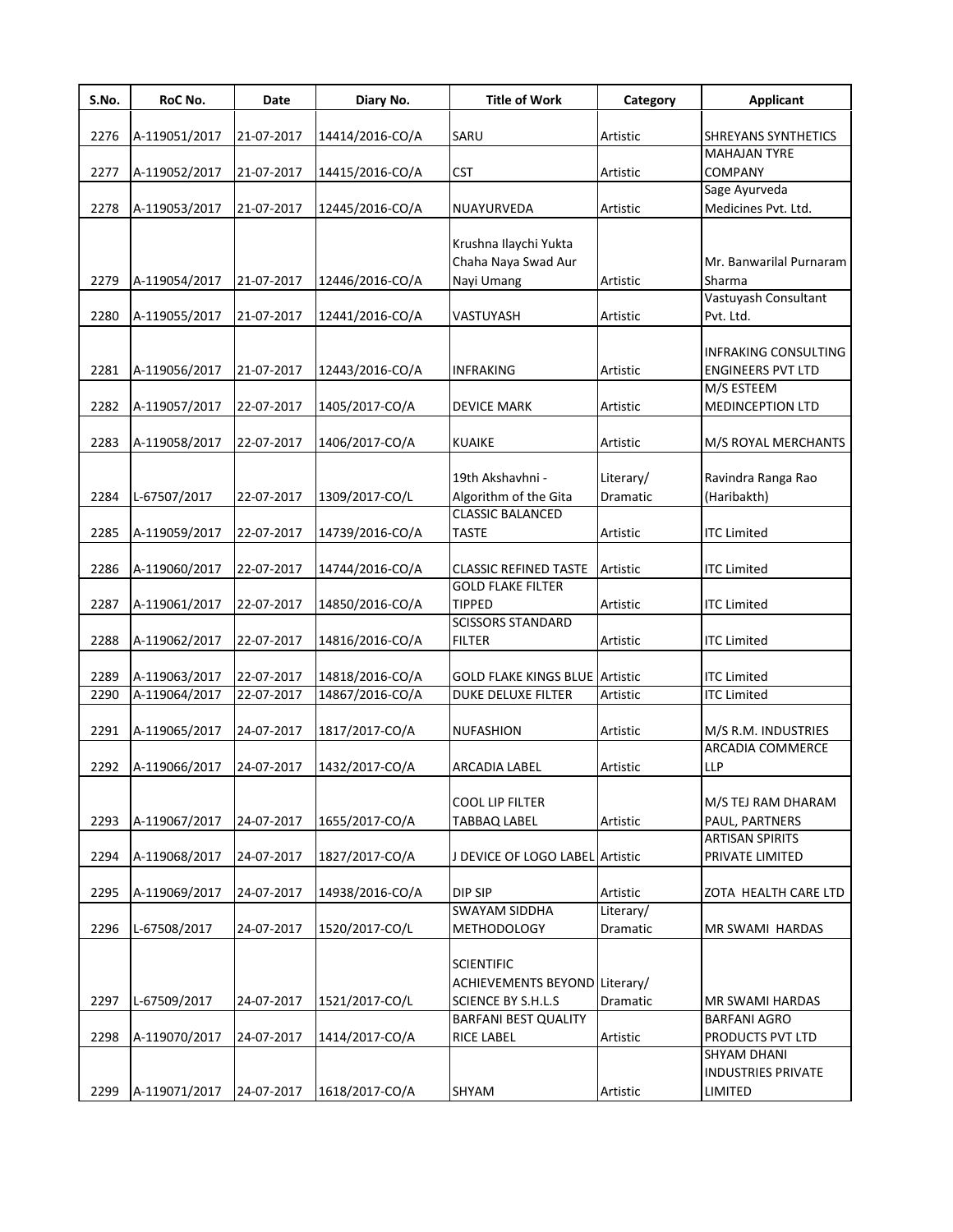| S.No. | RoC No.       | Date       | Diary No.       | <b>Title of Work</b>        | Category                       | <b>Applicant</b>              |
|-------|---------------|------------|-----------------|-----------------------------|--------------------------------|-------------------------------|
|       |               |            |                 | HAMARA LAKSHYA              |                                |                               |
|       |               |            |                 | VISWA KA KALYAN HO          |                                | JANMANGAL INFOTECH            |
| 2300  | A-119072/2017 | 24-07-2017 | 1711/2017-CO/A  | <b>LOGO</b>                 | Artistic                       | <b>PVT LTD</b>                |
|       |               |            |                 |                             |                                |                               |
|       |               |            |                 |                             |                                | SIDDALINGESH S.Y.[            |
|       |               |            |                 |                             |                                | PROPRIETOR TREADING           |
| 2301  | A-119073/2017 | 24-07-2017 | 1161/2017-CO/A  | <b>BELL'S</b>               | Artistic                       | AS BELL'S INDIA ]             |
|       |               |            |                 |                             |                                | NITU SINGH ALIAS              |
|       |               |            |                 | KD CAMPUS TEST SERIES       |                                | <b>NEETU SINGH (PEN</b>       |
|       |               |            |                 | SSC MOCK TEST 21 TO         | Literary/                      | NAME) D/o LATE SH. KD         |
| 2302  | L-67510/2017  | 24-07-2017 | 681/2017-CO/L   | 40 (BILINGUAL)              | Dramatic                       | <b>SINGH</b>                  |
|       |               |            |                 |                             | Literary/                      |                               |
| 2303  | L-67511/2017  | 24-07-2017 | 852/2017-CO/L   | STANDARD CHYWALA            | Dramatic                       | <b>SURAJ LODHA</b>            |
|       |               |            |                 |                             |                                | <b>JITENDRA RATILAL</b>       |
| 2304  | A-119074/2017 | 24-07-2017 | 842/2017-CO/A   | <b>BRIGHT WOVEN TAPE</b>    | Artistic                       | <b>JARIWALA</b>               |
|       |               |            |                 |                             | Literary/                      |                               |
| 2305  | L-67512/2017  | 24-07-2017 | 1288/2017-CO/L  | My Brother                  | Dramatic                       | Y.P.VIJAY KUMAR               |
|       |               |            |                 |                             | Literary/                      |                               |
| 2306  | L-67513/2017  | 24-07-2017 |                 | Modi Hindustani Faulad      | Dramatic                       |                               |
|       |               |            | 1132/2017-CO/L  |                             |                                | Raja Solanki<br>HIRENKUMAR P. |
|       |               |            |                 |                             |                                |                               |
| 2307  | A-119075/2017 | 24-07-2017 | 776/2017-CO/A   | <b>SATRANI LABEL</b>        | Artistic                       | LATHIYA                       |
|       |               |            |                 |                             |                                |                               |
| 2308  | SR-12117/2017 | 24-07-2017 | 1134/2017-CO/SR | Modi Hindustani Faulad      | Sound Recording Raja Solanki   |                               |
|       |               |            |                 |                             | Literary/                      |                               |
| 2309  | L-67514/2017  | 24-07-2017 | 55882/2014-CO/L | KANINI EZHUTHAMUDU          | Dramatic                       | R. ARAVAMUDHAN                |
|       |               |            |                 |                             |                                | MR NIMAICHAND                 |
| 2310  | A-119076/2017 | 24-07-2017 | 890/2017-CO/A   | <b>TECHNOVAA</b>            | Artistic                       | SRIVASTAVA                    |
|       |               |            |                 |                             |                                |                               |
|       |               |            |                 | <b>CRADLE OF THOUGHTS -</b> | Literary/                      |                               |
| 2311  | L-67515/2017  | 24-07-2017 | 1060/2017-CO/L  | VOLUME i                    | Dramatic                       | Arish Panthaky                |
|       |               |            |                 |                             |                                |                               |
|       |               |            |                 |                             |                                | NARENDRA R.                   |
|       |               |            |                 |                             |                                | DALSANIYA, KANITLAL P.        |
|       |               |            |                 |                             |                                | BHUT, HARDIK A. PATEL,        |
| 2312  | A-119077/2017 | 24-07-2017 | 772/2017-CO/A   | <b>SEZON LABEL</b>          | Artistic                       | DIVYANG V. PATEL              |
|       |               |            |                 |                             |                                | RASIKBHAI HARIBHAI            |
| 2313  | A-119078/2017 | 24-07-2017 | 779/2017-CO/A   | <b>RBI LABEL</b>            | Artistic                       | <b>HIRAPARA</b>               |
|       |               |            |                 |                             | Literary/                      |                               |
| 2314  | L-67516/2017  | 24-07-2017 | 7462/2016-CO/L  | PAVITRA VESHYA              | Dramatic                       | DHARMENDRA KUMAR              |
|       |               |            |                 |                             |                                |                               |
|       |               |            |                 |                             |                                | <b>MADHUBEN</b>               |
|       |               |            |                 |                             |                                | KARSHANBHAI PATEL,            |
|       |               |            |                 |                             |                                | <b>HIMATBHAI</b>              |
|       |               |            |                 |                             |                                | ODHAVJIBHAI KOSHIYA           |
|       |               |            |                 |                             |                                | AND SURESHBHAI                |
|       |               |            |                 |                             |                                | RAVJIBHAI                     |
| 2315  | A-119079/2017 | 24-07-2017 | 14376/2016-CO/A | <b>DHUP LABEL</b>           | Artistic                       | <b>BHINGARADIA</b>            |
|       |               |            |                 | <b>SIMCO SWIFT WAX HAIR</b> |                                |                               |
| 2316  | A-119080/2017 | 24-07-2017 | 976/2017-CO/A   | FIXER (LABEL)               | Artistic                       | Simla Chemicals Pvt. Ltd.     |
|       |               |            |                 | Teri Zulfo ki saaye mein,   |                                |                               |
|       |               |            |                 | mein hu jiya. Teri palko    |                                |                               |
|       |               |            |                 |                             |                                |                               |
|       |               |            |                 | ki chao mein, mein hu       |                                |                               |
| 2317  | SR-12118/2017 | 24-07-2017 | 3249/2016-CO/SR | jiya                        | Sound Recording Rohit Aggarwal |                               |
|       |               |            |                 |                             |                                | <b>BHIKHBHAI</b>              |
| 2318  | A-119081/2017 | 24-07-2017 | 14378/2016-CO/A | SHAKTI WITH S LOGO          | Artistic                       | R.NONDHANVADARA               |
|       |               |            |                 | AMAN CHAMAN AAO             | Literary/                      |                               |
| 2319  | L-67517/2017  | 24-07-2017 | 13985/2016-CO/L | <b>HINDI SIKHEIN</b>        | Dramatic                       | <b>NESAR AHMAD</b>            |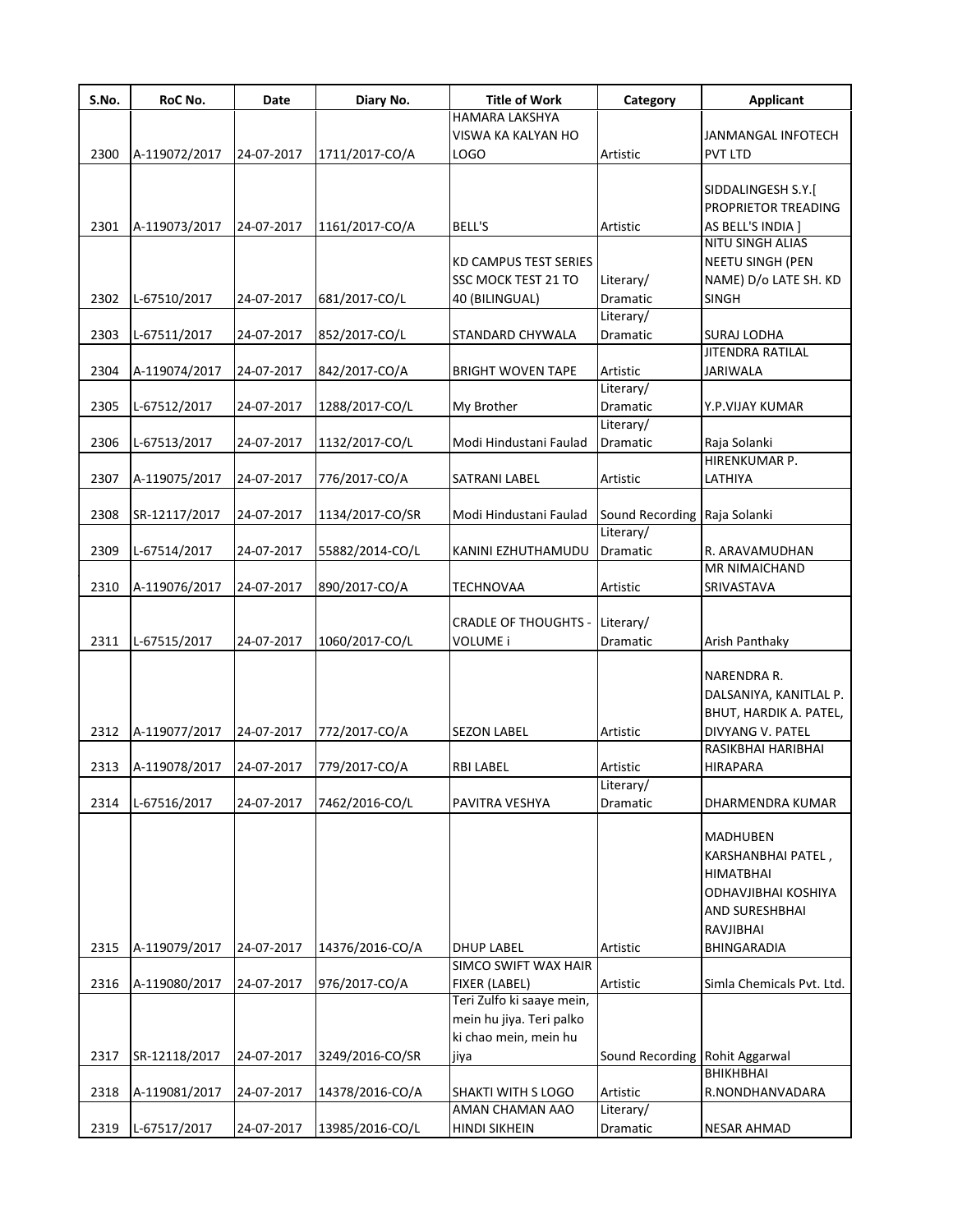| S.No. | RoC No.       | Date       | Diary No.        | <b>Title of Work</b>           | Category  | <b>Applicant</b>               |
|-------|---------------|------------|------------------|--------------------------------|-----------|--------------------------------|
|       |               |            |                  |                                |           |                                |
|       |               |            |                  | <b>AMAN CHAMAN</b>             | Literary/ |                                |
| 2320  | L-67518/2017  | 24-07-2017 | 13986/2016-CO/L  | <b>ENGLISH PRIMER PART 1</b>   | Dramatic  | <b>NESAR AHMAD</b>             |
|       |               |            |                  |                                | Literary/ | Zee Entertainment              |
| 2321  | L-67519/2017  | 24-07-2017 | 829/2017-CO/L    | <b>MR &amp; MRS KHILADIS</b>   | Dramatic  | <b>Enterprises Limited</b>     |
|       |               |            |                  | <b>INDIA'S BEST</b>            | Literary/ | Zee Entertainment              |
| 2322  | L-67520/2017  | 24-07-2017 | 831/2017-CO/L    | DRAMEBAAZ                      | Dramatic  | <b>Enterprises Limited</b>     |
|       |               |            |                  |                                | Literary/ | Zee Entertainment              |
| 2323  | L-67521/2017  | 24-07-2017 | 832/2017-CO/L    | <b>FRESHER'S</b>               | Dramatic  | <b>Enterprises Limited</b>     |
| 2324  | A-119082/2017 | 24-07-2017 | 13764/2016-CO/A  | <b>AYUKRT</b>                  | Artistic  | <b>CHIRAYUSH SHAH</b>          |
|       |               |            |                  |                                |           | <b>ASHANI PRODUCTS PVT</b>     |
| 2325  | A-119083/2017 | 24-07-2017 | 14156/2016-CO/A  | <b>GARBA LABEL</b>             | Artistic  | LTD<br><b>NITU SINGH ALIAS</b> |
|       |               |            |                  |                                |           |                                |
|       |               |            |                  | <b>BANK PO MOCK TEST</b>       |           | NEETU SINGH (PEN               |
|       |               |            |                  | <b>SERIES (1 TO 20)</b>        | Literary/ | NAME) D/o LATE SH. KD          |
| 2326  | L-67522/2017  | 24-07-2017 | 667/2017-CO/L    | (ENGLISH)                      | Dramatic  | <b>SINGH</b>                   |
|       |               |            |                  |                                |           | NITU SINGH ALIAS               |
|       |               |            |                  |                                |           | <b>NEETU SINGH (PEN</b>        |
|       |               |            |                  |                                | Literary/ | NAME) D/o LATE SH. KD          |
| 2327  | L-67523/2017  | 24-07-2017 | 670/2017-CO/L    | <b>STATISTICS TEST SERIES</b>  | Dramatic  | <b>SINGH</b>                   |
|       |               |            |                  |                                |           | NITU SINGH ALIAS               |
|       |               |            |                  | KD CAMPUS SSC TIER-I           |           | <b>NEETU SINGH (PEN</b>        |
|       |               |            |                  | <b>MOCK TEST SERIES 41</b>     | Literary/ | NAME) D/o LATE SH. KD          |
| 2328  | L-67524/2017  | 24-07-2017 | 674/2017-CO/L    | TO 60 (BILINGUAL)              | Dramatic  | <b>SINGH</b>                   |
|       |               |            |                  | VA VALIANT LIFE                |           | MR SANJEEV SHARMA,             |
| 2329  | A-119084/2017 | 24-07-2017 | 891/2017-CO/A    | <b>SCIENCES</b>                | Artistic  | <b>DIRECTOR</b>                |
|       |               |            |                  | <b>SHORT FILM SCRIPT</b>       | Literary/ |                                |
| 2330  | L-67525/2017  | 24-07-2017 | 1147/2017-CO/L   | "DILLI 420"                    | Dramatic  | <b>NARINDER SINGH</b>          |
|       |               |            |                  | LOGO WITH ADORN IN             |           |                                |
|       |               |            |                  | <b>SPECIAL ARTISTIC</b>        |           | DR HARSH BHARAT                |
| 2331  | A-119085/2017 | 24-07-2017 | 14157/2016-CO/A  | <b>MANNER</b>                  | Artistic  | AMIN                           |
| 2332  | A-119086/2017 | 24-07-2017 | 821/2017-CO/A    | <b>DEVICE B/W LABEL</b>        | Artistic  | M/S EMAMI LIMITED              |
|       |               |            |                  |                                |           | M/S SWASTIK                    |
| 2333  | A-119087/2017 | 24-07-2017 | 1113/2017-CO/A   | <b>SAKHI</b>                   | Artistic  | <b>LABORATORIES</b>            |
| 2334  | A-119088/2017 | 24-07-2017 | 995/2017-CO/A    | <b>DEVICE OF BOY</b>           | Artistic  | M/S LOVELY BAKERY              |
|       |               |            |                  |                                |           | M/S SUPER SEEDS                |
| 2335  | A-119089/2017 | 24-07-2017 | 1116/2017-CO/A   | <b>SSPL SUPER SEEDS</b>        | Artistic  | PRIVATE LIMITED                |
|       |               |            |                  |                                |           | M/S. KASHI                     |
|       |               |            |                  |                                |           | <b>VISHWANATH STEELS</b>       |
| 2336  | A-119090/2017 | 24-07-2017 | 1001/2017-CO/A   | <b>KVS PREMIER</b>             | Artistic  | PVT. LTD.                      |
|       |               |            |                  |                                |           |                                |
|       |               |            |                  | Sri Kanaka Durga Amma          |           | M/s Sri Durga                  |
|       |               |            |                  | Varu and Sri Durga             |           | Malleswara Swamya              |
| 2337  | A-119091/2017 | 24-07-2017 | 14505/2016-CO/A  | Malleswara Swamy Varu Artistic |           | varla Devasthanam              |
|       |               |            |                  |                                |           | M/S. RISHABH SALT              |
| 2338  | A-119092/2017 | 24-07-2017 | 15037/2016-CO/A  | <b>BSR</b>                     | Artistic  | <b>INDUSTRIES</b>              |
|       |               |            |                  | Sri Swarna                     |           | M/s Sri Durga                  |
|       |               |            |                  | Kavachaalankrutha              |           | Malleswara Swamy varla         |
| 2339  | A-119093/2017 | 24-07-2017 | 14506/2016-CO/A  | Durgaa Devi                    | Artistic  | Devasthanam                    |
|       |               |            |                  |                                |           | M/S. RISHABH SALT              |
| 2340  | A-119094/2017 | 24-07-2017 | 15038/2016-CO/A  | <b>ECO FRESH</b>               | Artistic  | <b>INDUSTRIES</b>              |
|       |               |            |                  |                                | Literary/ |                                |
| 2341  | L-67526/2017  | 24-07-2017 | 531/2017-CO/L    | Observations                   | Dramatic  | Madanlal Bamalwa               |
|       |               |            |                  |                                |           |                                |
|       |               |            |                  |                                | Computer  | M/s. Fine IT Solutions         |
| 2342  | SW-9266/2017  | 24-07-2017 | 14627/2016-CO/SW | iBake                          | Software  | (India) Pvt. Ltd.              |
|       |               |            |                  |                                |           |                                |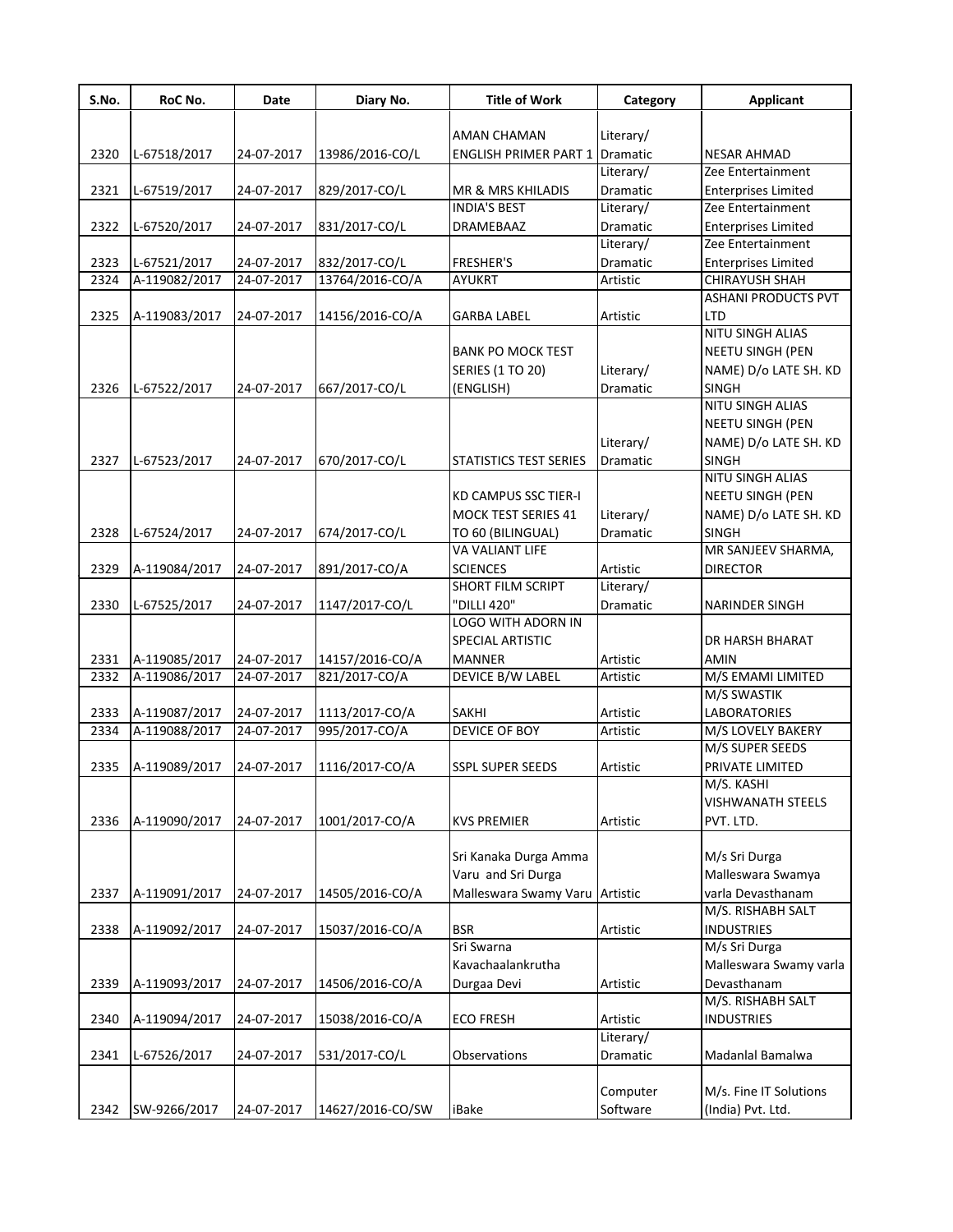| S.No. | RoC No.       | Date       | Diary No.       | <b>Title of Work</b>       | Category        | <b>Applicant</b>       |
|-------|---------------|------------|-----------------|----------------------------|-----------------|------------------------|
|       |               |            |                 |                            |                 | M/s Sri Durga          |
|       |               |            |                 | Sri Balaa Tripura Sundari  |                 | Malleswara Swamy varla |
| 2343  | A-119095/2017 | 24-07-2017 | 14507/2016-CO/A | Devi                       | Artistic        | Devasthanam            |
|       |               |            |                 |                            |                 | M/s Sri Durga          |
|       |               |            |                 |                            |                 | Malleswara Swamy varla |
| 2344  | A-119096/2017 | 24-07-2017 | 14508/2016-CO/A | Sri Maha Lakshmi Devi      | Artistic        | Devasthanam            |
|       |               |            |                 |                            |                 | M/s Sri Durga          |
|       |               |            |                 |                            |                 | Malleswara Swamy varla |
| 2345  | A-119097/2017 | 24-07-2017 | 14509/2016-CO/A | Sri Saraswathi Devi        | Artistic        | Devasthanam            |
|       |               |            |                 |                            |                 | M/s Sri Durga          |
|       |               |            |                 |                            |                 | Malleswara Swamy varla |
| 2346  | A-119098/2017 | 24-07-2017 | 14510/2016-CO/A | Sri Durgaa Devi            | Artistic        | Devasthanam            |
|       |               |            |                 | <b>Standard operating</b>  |                 |                        |
|       |               |            |                 | procedure for effictive    |                 |                        |
|       |               |            |                 | operation of               | Literary/       |                        |
| 2347  | L-67527/2017  | 24-07-2017 | 2311/2015-CO/L  | Ultrasonicator.            | Dramatic        | Dr.Suresh Jain         |
|       |               |            |                 | Standard operating         |                 |                        |
|       |               |            |                 | procedure for effictive    |                 |                        |
|       |               |            |                 | operation of               | Literary/       |                        |
| 2348  | L-67527/2017  | 24-07-2017 | 2311/2015-CO/L  | Ultrasonicator.            | Dramatic        | Prof. Vipin Saini      |
|       |               |            |                 |                            |                 | M/s Sri Durga          |
|       |               |            |                 | Sri Mahishasura            |                 | Malleswara Swamy varla |
| 2349  | A-119099/2017 | 24-07-2017 | 14511/2016-CO/A | Mardhini Devi              | <b>Artistic</b> | Devasthanam            |
|       |               |            |                 |                            |                 | M/s Sri Durga          |
|       |               |            |                 |                            |                 | Malleswara Swamy varla |
| 2350  | A-119100/2017 | 24-07-2017 | 14512/2016-CO/A | Sri Raja Rajeswari Devi    | Artistic        | Devasthanam            |
|       |               |            |                 |                            |                 | M/s Sri Durga          |
|       |               |            |                 | Sri Lalitha Tripura        |                 | Malleswara Swamy varla |
| 2351  | A-119101/2017 | 24-07-2017 | 14513/2016-CO/A | Sundari Devi               | Artistic        | Devasthanam            |
|       |               |            |                 |                            |                 | M/s Sri Durga          |
|       |               |            |                 |                            |                 | Malleswara Swamy varla |
| 2352  | A-119102/2017 | 24-07-2017 | 14514/2016-CO/A |                            | Artistic        | Devasthanam            |
|       |               |            |                 | Sri Katyayani Devi         |                 | M/s Sri Durga          |
|       |               |            |                 |                            |                 |                        |
|       |               |            |                 |                            |                 | Malleswara Swamy varla |
| 2353  | A-119103/2017 | 24-07-2017 | 14515/2016-CO/A | Sri Annapurna Devi         | Artistic        | Devasthanam            |
| 2354  | A-119104/2017 | 24-07-2017 | 11149/2016-CO/A | IME 9 LABEL                | Artistic        | KARAN GOOMER , PROP    |
|       |               |            |                 |                            |                 | M/s Sri Durga          |
|       |               |            |                 |                            |                 | Malleswara Swamy varla |
| 2355  | A-119105/2017 | 24-07-2017 | 14516/2016-CO/A | Sri Gayatri Devi           | Artistic        | Devasthanam            |
|       |               |            |                 |                            |                 |                        |
|       |               |            |                 | Understanding the          | Literary/       |                        |
| 2356  | L-67528/2017  | 24-07-2017 | 10582/2016-CO/L | Criminal Trial in India    | Dramatic        | Vishv Dev              |
|       |               |            |                 |                            | Literary/       | Jamal Mohammed         |
| 2357  | L-67529/2017  | 24-07-2017 | 2271/2017-CO/L  | Thoughts of Aesthetics     | Dramatic        |                        |
|       |               |            |                 |                            |                 | Siddiqui               |
|       |               |            |                 | WEIGHTLESSNESS             |                 |                        |
|       |               |            |                 | <b>FORMS SPACE MASSES</b>  |                 |                        |
|       |               |            |                 |                            |                 |                        |
|       |               |            |                 | NO GRAVITY NO              |                 |                        |
|       |               |            |                 | TECTONICS CONCEPT OF       |                 |                        |
|       |               |            |                 | EVOLUTION AND              | Literary/       | <b>KRISHNA MOHAN</b>   |
| 2358  | L-67530/2017  | 24-07-2017 | 253/2017-CO/L   | <b>EARTHQUAKES</b>         | Dramatic        | AGRAWAL                |
|       |               |            |                 | <b>KAARAN AUR KRITI KE</b> | Literary/       |                        |
| 2359  | L-67531/2017  | 24-07-2017 | 1244/2017-CO/L  | MADHYA                     | Dramatic        | <b>KISHLAY GAUR</b>    |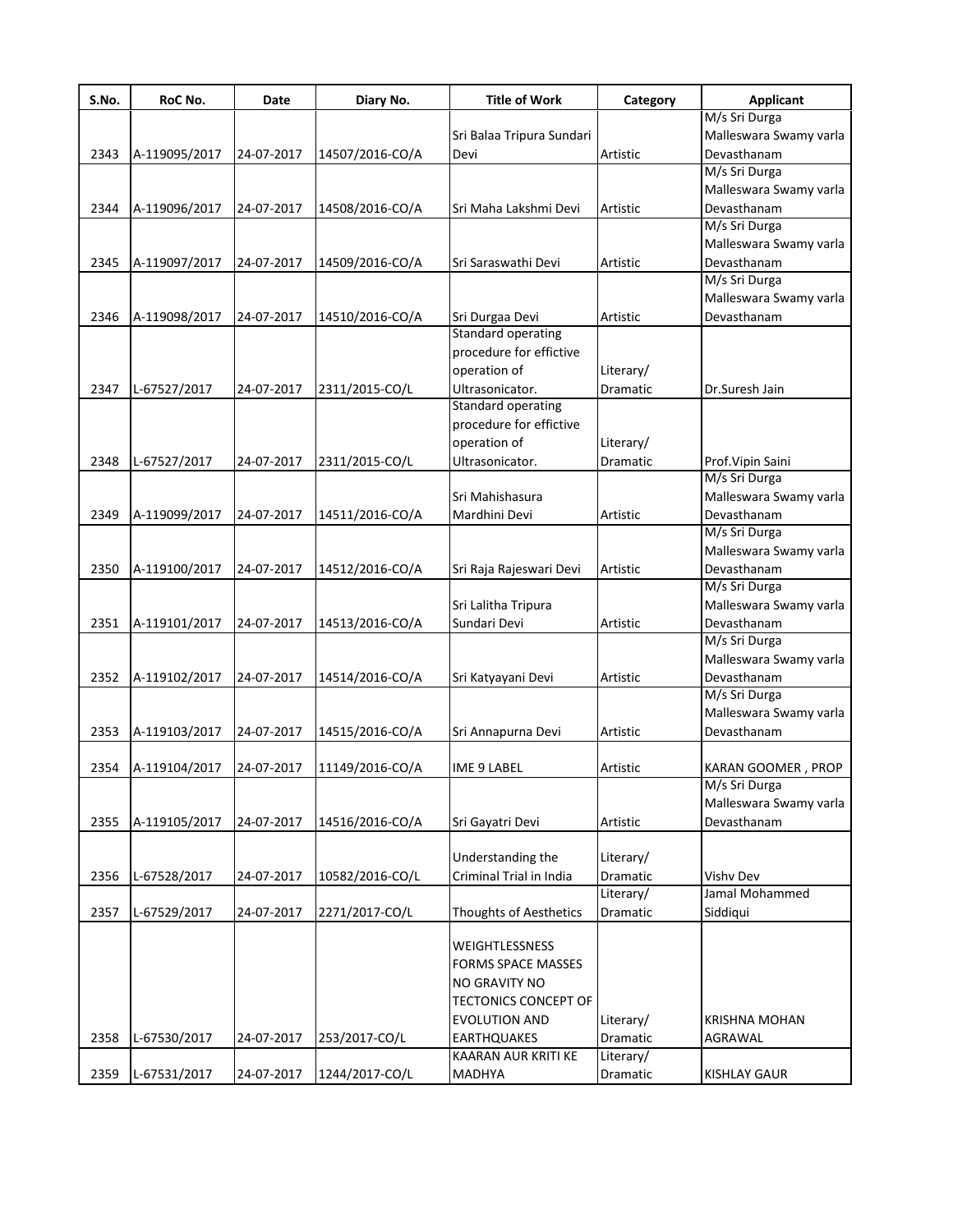| S.No. | RoC No.       | Date       | Diary No.        | <b>Title of Work</b>                                    | Category                | <b>Applicant</b>                                      |
|-------|---------------|------------|------------------|---------------------------------------------------------|-------------------------|-------------------------------------------------------|
|       |               |            |                  | <b>KD CAMPUS SSC TIER-II</b>                            |                         | NITU SINGH ALIAS                                      |
|       |               |            |                  | QUANTITATIVE                                            |                         | <b>NEETU SINGH (PEN</b>                               |
|       |               |            |                  | APTITUDE MOCK TEST 1 Literary/                          |                         | NAME) D/o LATE SH. KD                                 |
| 2360  | L-67532/2017  | 24-07-2017 | 13556/2016-CO/L  | TO 10 (BILINGUAL)                                       | Dramatic                | SINGH                                                 |
|       |               |            |                  | The Panacea of General                                  | Literary/               |                                                       |
| 2361  | L-67533/2017  | 24-07-2017 | 2214/2017-CO/L   | Science                                                 | Dramatic                | Sushant Kumar Sharma                                  |
|       |               |            |                  | Advance fuel                                            |                         |                                                       |
|       |               |            |                  | measurement                                             | Computer                |                                                       |
| 2362  | SW-9267/2017  | 24-07-2017 | 10884/2016-CO/SW | technology                                              | Software                | Vikram                                                |
|       |               |            |                  |                                                         |                         |                                                       |
|       |               |            |                  |                                                         |                         | AJAY GUPTA, Authorized                                |
|       |               |            |                  | SPEKOBOOK 3 IN ONE                                      | Literary/               | Director of S.K.                                      |
| 2363  | L-67534/2017  | 24-07-2017 | 13539/2016-CO/L  | <b>STARTER SERIES</b>                                   | Dramatic                | EDUCATIONS PVT. LTD.                                  |
|       |               |            |                  | <b>DRUG INFORMATION</b>                                 | Literary/               |                                                       |
| 2364  | L-67535/2017  | 24-07-2017 | 13823/2016-CO/L  | MOBILE APPLICATION                                      | Dramatic                | Dr. Sanvidhan Suke                                    |
|       |               |            |                  | <b>BESABRIYAAN M S</b>                                  |                         | <b>SUPER CASSETTES</b>                                |
| 2365  | SR-12119/2017 | 24-07-2017 | 725/2017-CO/SR   | <b>DHONI</b>                                            |                         | Sound Recording   INDUSTRIES PVT LTD                  |
|       |               |            |                  |                                                         |                         | <b>SUPER CASSETTES</b>                                |
| 2366  | SR-12120/2017 | 24-07-2017 | 726/2017-CO/SR   | KAUN TUJHE M S DHONI Sound Recording INDUSTRIES PVT LTD |                         |                                                       |
|       |               |            |                  |                                                         | Literary/               |                                                       |
| 2367  | L-67536/2017  | 24-07-2017 | 2230/2017-CO/L   | The Beggars Son                                         | Dramatic                | Moti Lal Khanna                                       |
|       |               |            |                  |                                                         |                         |                                                       |
|       |               |            |                  | <b>SPACE MASSES MOVE</b>                                |                         |                                                       |
|       |               |            |                  | <b>CONVERGING TO ORIGIN</b>                             |                         |                                                       |
|       |               |            |                  | <b>NO GRAVITY NO</b>                                    |                         |                                                       |
|       |               |            |                  | <b>TECTONICS CONCEPT OF</b>                             |                         |                                                       |
|       |               |            |                  | <b>EVOLUTION AND</b>                                    | Literary/               | <b>KRISHNA MOHAN</b>                                  |
| 2368  | L-67537/2017  | 24-07-2017 | 258/2017-CO/L    | <b>EARTHQUAKES</b>                                      | Dramatic                | AGRAWAL                                               |
|       |               |            |                  |                                                         |                         | <b>SONY MUSIC</b>                                     |
|       |               |            |                  |                                                         |                         | ENTERTAINMENT INDIA                                   |
| 2369  | SR-12121/2017 | 24-07-2017 | 2698/2017-CO/SR  | <b>KUBAAN HUA</b>                                       | Sound Recording PVT LTD |                                                       |
|       |               |            |                  |                                                         | Literary/               |                                                       |
| 2370  | L-67538/2017  | 24-07-2017 | 2338/2017-CO/L   | Magnus Hooper                                           | Dramatic                | Ananya Rajaraman                                      |
|       |               |            |                  |                                                         |                         | <b>SONY MUSIC</b>                                     |
|       |               |            |                  | AASMAN SE CHAND                                         |                         | <b>ENTERTAINMENT INDIA</b>                            |
|       | SR-12122/2017 |            |                  |                                                         |                         |                                                       |
| 2371  |               | 24-07-2017 | 2771/2017-CO/SR  | LAOON                                                   | Sound Recording PVT LTD | SONY MUSIC                                            |
|       |               |            |                  |                                                         |                         | ENTERTAINMENT INDIA                                   |
|       |               |            |                  |                                                         |                         |                                                       |
| 2372  | SR-12123/2017 | 24-07-2017 | 2693/2017-CO/SR  | SHUKRAN ALLAH                                           | Sound Recording PVT LTD | <b>SUPER CASSETTES</b>                                |
|       |               |            |                  |                                                         |                         |                                                       |
| 2373  | SR-12124/2017 | 24-07-2017 | 727/2017-CO/SR   | JAB TAK M S DHONI                                       |                         | Sound Recording   INDUSTRIES PVT LTD                  |
|       |               |            |                  |                                                         |                         | SUPER CASSETTES<br>Sound Recording INDUSTRIES PVT LTD |
| 2374  | SR-12125/2017 | 24-07-2017 | 728/2017-CO/SR   | PHIR KABHI M S DHONI                                    |                         |                                                       |
|       |               |            |                  | PARWAH NAHIN M S                                        |                         | SUPER CASSETTES                                       |
| 2375  | SR-12126/2017 | 24-07-2017 | 729/2017-CO/SR   | <b>DHONI</b>                                            |                         | Sound Recording   INDUSTRIES PVT LTD                  |
|       |               |            |                  | JAB TAK REDUX MS                                        |                         | SUPER CASSETTES                                       |
| 2376  | SR-12127/2017 | 24-07-2017 | 730/2017-CO/SR   | <b>DHONI</b>                                            |                         | Sound Recording   INDUSTRIES PVT LTD                  |
|       |               |            |                  | PADHOGE LIKHOGE M S                                     |                         | <b>SUPER CASSETTES</b>                                |
| 2377  | SR-12128/2017 | 24-07-2017 | 731/2017-CO/SR   | <b>DHONI</b>                                            |                         | Sound Recording   INDUSTRIES PVT LTD                  |
|       |               |            |                  |                                                         |                         | SHRI.T.SATHISH KUMAR,                                 |
|       |               |            |                  |                                                         |                         | PROPRIETOR OF                                         |
|       |               |            |                  |                                                         |                         | M/S.DHANAM AUTO                                       |
| 2378  | A-119106/2017 | 24-07-2017 | 751/2017-CO/A    | <b>THIRD SPACE</b>                                      | Artistic                | <b>ACCESSORIES</b>                                    |
|       |               |            |                  |                                                         |                         | M/S-HYDERABAD AGRI                                    |
|       |               |            |                  |                                                         |                         | <b>GENETICS PRIVATE</b>                               |
| 2379  | A-119107/2017 | 24-07-2017 | 11124/2016-CO/A  | <b>HYGENIC HAG DAMINI</b>                               | Artistic                | LIMITED                                               |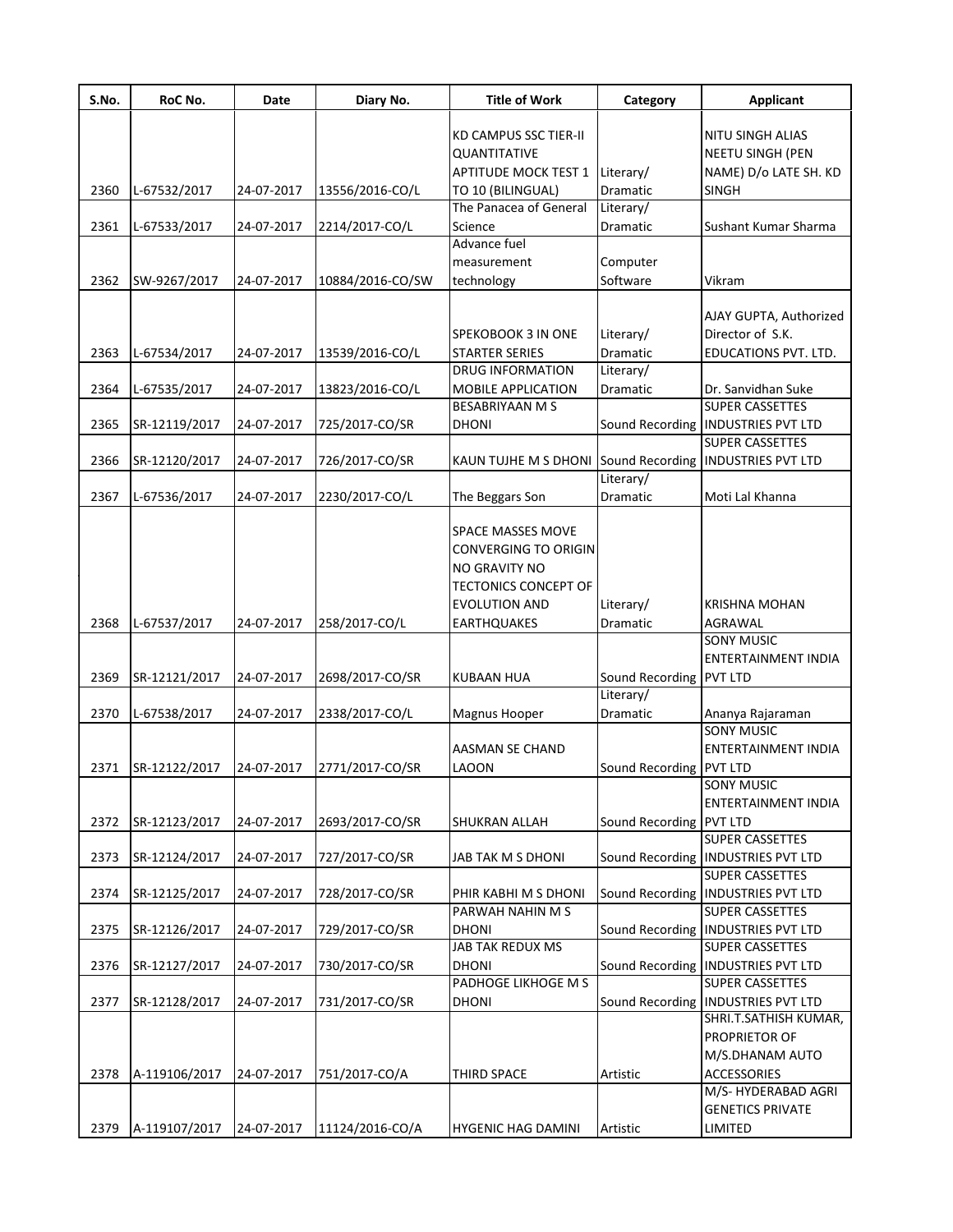| S.No. | RoC No.       | Date       | Diary No.       | <b>Title of Work</b>       | Category                | <b>Applicant</b>                  |
|-------|---------------|------------|-----------------|----------------------------|-------------------------|-----------------------------------|
|       |               |            |                 |                            |                         | M/S. VIKRAM AHUJA                 |
|       |               |            |                 |                            |                         | <b>ENTERPRISE</b>                 |
| 2380  | A-119108/2017 | 24-07-2017 | 3399/2017-CO/A  | <b>VA LABEL</b>            | Artistic                | <b>INERNATIONAL PVT. LTD.</b>     |
| 2381  | A-119109/2017 | 24-07-2017 | 3163/2017-CO/A  | <b>GAMES AND TOYS</b>      | Artistic                | SANDEEP JAIN                      |
| 2382  | A-119110/2017 | 24-07-2017 | 11123/2016-CO/A | SURYA GOLD                 | Artistic                | <b>ARCHIR JAIN</b>                |
|       |               |            |                 |                            |                         | <b>SONY MUSIC</b>                 |
|       |               |            |                 | AAJ JAANE KI ZIDD NA       |                         | <b>ENTERTAINMENT INDIA</b>        |
| 2383  | SR-12129/2017 | 24-07-2017 |                 | <b>KARO</b>                | Sound Recording PVT LTD |                                   |
|       |               |            | 3339/2017-CO/SR |                            |                         | <b>SONY MUSIC</b>                 |
|       |               |            |                 | CHAMCHAM                   |                         | ENTERTAINMENT INDIA               |
| 2384  | SR-12130/2017 | 24-07-2017 | 3340/2017-CO/SR | <b>NAACHOONGI</b>          | Sound Recording PVT LTD |                                   |
|       |               |            |                 |                            |                         | <b>SONY MUSIC</b>                 |
|       |               |            |                 | TU KAUN KAHAN SE AAYI      |                         | <b>ENTERTAINMENT INDIA</b>        |
| 2385  | SR-12131/2017 | 24-07-2017 | 3341/2017-CO/SR | HAI                        | Sound Recording PVT LTD |                                   |
|       |               |            |                 |                            |                         |                                   |
|       |               |            |                 |                            |                         |                                   |
|       |               |            |                 | PADARTH AUR                | Literary/               |                                   |
| 2386  | L-67539/2017  | 24-07-2017 | 1243/2017-CO/L  | <b>CHAITANYA KE MADHYA</b> | <b>Dramatic</b>         | <b>KISHLAY GAUR</b>               |
|       |               |            |                 |                            |                         | DINESH SHANKAR                    |
| 2387  | A-119111/2017 | 24-07-2017 | 11126/2016-CO/A | <b>YUG</b>                 | Artistic                | <b>JAISWAL</b>                    |
|       |               |            |                 |                            | Literary/               |                                   |
| 2388  | L-67540/2017  | 24-07-2017 | 1246/2017-CO/L  | ADHYATMA KI KHICHADI       | Dramatic                | KISHLAY GAUR                      |
|       |               |            |                 |                            |                         |                                   |
| 2389  | A-119112/2017 | 24-07-2017 | 11125/2016-CO/A | PAAWAN E RITE              | Artistic                | SANTOSH KESARWANI                 |
|       |               |            |                 | <b>HIMANI NAVRATNA</b>     |                         |                                   |
|       |               |            |                 | ALMOND COOL                |                         |                                   |
|       |               |            |                 | <b>AYURVEDIC OIL AND</b>   |                         |                                   |
| 2390  | A-119113/2017 | 24-07-2017 | 822/2017-CO/A   | <b>DEVICE</b>              | Artistic                | M/S EMAMI LIMITED                 |
| 2391  | A-119114/2017 | 24-07-2017 | 11122/2016-CO/A | <b>SHREE MAHAKAL</b>       | Artistic                | <b>ANIL KUMAR GUPTA</b>           |
| 2392  | A-119115/2017 | 24-07-2017 | 823/2017-CO/A   | HE DEVICE B/W              | Artistic                | M/S EMAMI LIMITED                 |
|       |               |            |                 |                            |                         | <b>SONY MUSIC</b>                 |
|       |               |            |                 |                            |                         | <b>ENTERTAINMENT INDIA</b>        |
| 2393  | SR-12132/2017 | 24-07-2017 | 962/2017-CO/SR  | <b>MAYYA</b>               | Sound Recording PVT LTD |                                   |
|       |               |            |                 |                            |                         | <b>SONY MUSIC</b>                 |
|       |               |            |                 |                            |                         | <b>ENTERTAINMENT INDIA</b>        |
| 2394  | SR-12133/2017 | 24-07-2017 | 1026/2017-CO/SR | DIL DIL                    | Sound Recording PVT LTD |                                   |
|       |               |            |                 |                            |                         | <b>SONY MUSIC</b>                 |
|       |               |            |                 |                            |                         | <b>ENTERTAINMENT INDIA</b>        |
| 2395  | SR-12134/2017 | 24-07-2017 | 1077/2017-CO/SR | <b>KOI JAANE NAR</b>       | Sound Recording PVT LTD |                                   |
|       |               |            |                 |                            |                         | <b>SONY MUSIC</b>                 |
| 2396  | SR-12135/2017 | 24-07-2017 | 1095/2017-CO/SR | <b>CYCLIST'S RYHTHM</b>    |                         | Sound Recording ENTERTAINMENT LTD |
|       |               |            |                 |                            |                         | <b>SONY MUSIC</b>                 |
|       |               |            |                 |                            |                         | <b>ENTERTAINMENT INDIA</b>        |
| 2397  | SR-12136/2017 | 24-07-2017 | 1011/2017-CO/SR | <b>LUTF DE GAYEE</b>       | Sound Recording PVT LTD |                                   |
|       |               |            |                 |                            |                         | <b>SONY MUSIC</b>                 |
|       |               |            |                 |                            |                         | <b>ENTERTAINMENT INDIA</b>        |
| 2398  | SR-12137/2017 | 24-07-2017 | 1012/2017-CO/SR | <b>ISHQ HAI</b>            | Sound Recording PVT LTD |                                   |
|       |               |            |                 |                            |                         | <b>SONY MUSIC</b>                 |
|       |               |            |                 |                            |                         | <b>ENTERTAINMENT INDIA</b>        |
| 2399  | SR-12138/2017 | 24-07-2017 | 1014/2017-CO/SR | DIL DIL                    | Sound Recording PVT LTD |                                   |
|       |               |            |                 |                            |                         | <b>SONY MUSIC</b>                 |
|       |               |            |                 |                            |                         | ENTERTAINMENT INDIA               |
| 2400  |               | 24-07-2017 | 1045/2017-CO/SR | <b>IK ONKAR</b>            | Sound Recording PVT LTD |                                   |
|       | SR-12139/2017 |            |                 | The World's Most           | Literary/               |                                   |
|       |               |            |                 |                            |                         |                                   |
| 2401  | L-67541/2017  | 24-07-2017 | 2311/2017-CO/L  | Powerful Man               | Dramatic                | Parth Arora                       |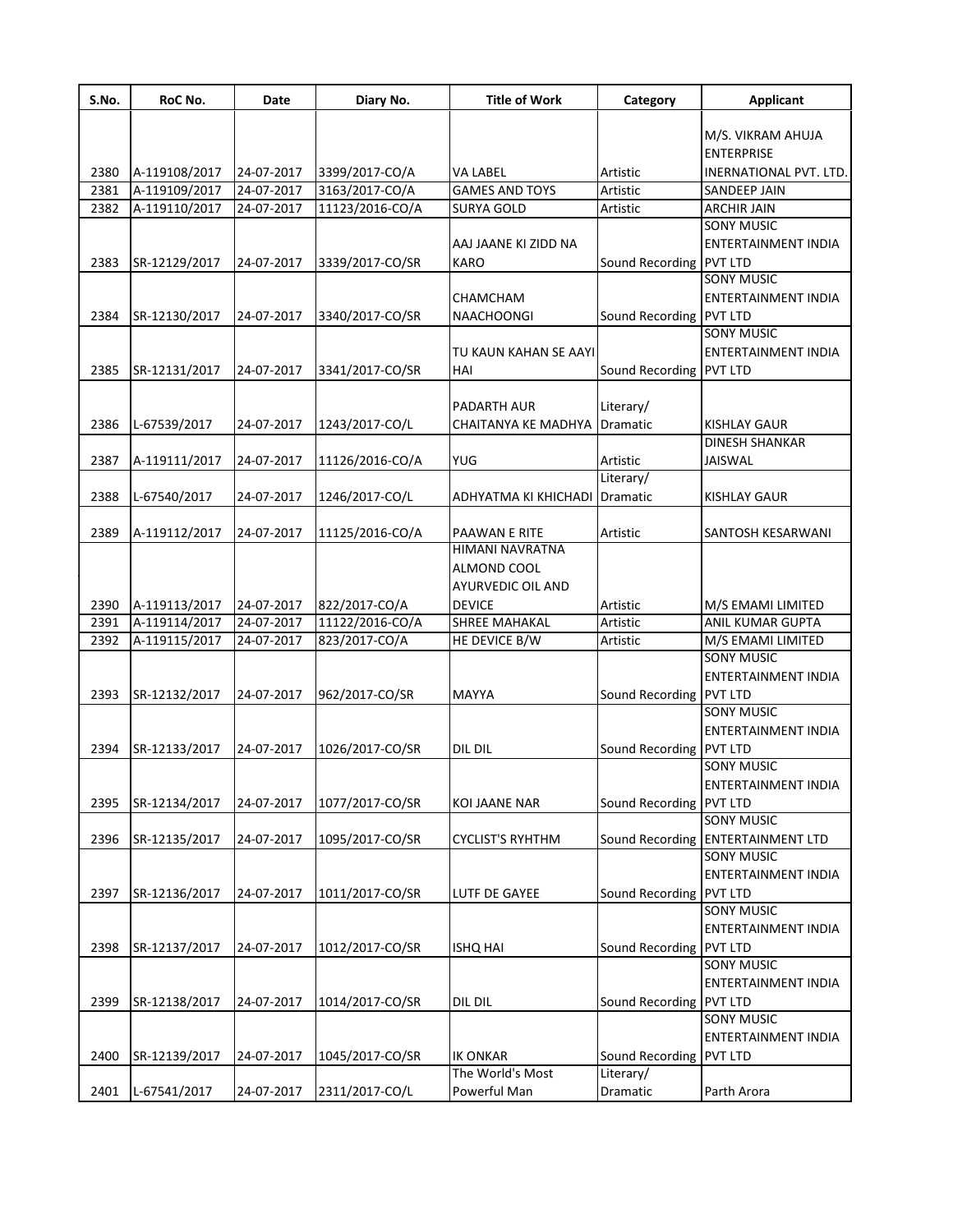| S.No. | RoC No.       | Date       | Diary No.       | <b>Title of Work</b>                      | Category                  | <b>Applicant</b>                                                                                                     |
|-------|---------------|------------|-----------------|-------------------------------------------|---------------------------|----------------------------------------------------------------------------------------------------------------------|
|       |               |            |                 |                                           |                           | <b>SONY MUSIC</b>                                                                                                    |
|       |               |            |                 |                                           |                           | ENTERTAINMENT INDIA                                                                                                  |
| 2402  | SR-12140/2017 | 24-07-2017 | 1089/2017-CO/SR | ALLAH HI REHAM                            | Sound Recording PVT. LTD. |                                                                                                                      |
|       |               |            |                 |                                           |                           | <b>SONY MUSIC</b>                                                                                                    |
|       |               |            |                 |                                           |                           | ENTERTAINMENT INDIA                                                                                                  |
| 2403  | SR-12140/2017 | 24-07-2017 | 1089/2017-CO/SR | ALLAH HI REHAM                            | Sound Recording PVT. LTD. |                                                                                                                      |
|       |               |            |                 |                                           |                           | SONY MUSIC                                                                                                           |
|       |               |            |                 |                                           |                           | ENTERTAINMENT INDIA                                                                                                  |
| 2404  | SR-12141/2017 | 24-07-2017 | 1073/2017-CO/SR | <b>LETS NACHO</b>                         | Sound Recording PVT. LTD. |                                                                                                                      |
|       |               |            |                 |                                           |                           | <b>SONY MUSIC</b>                                                                                                    |
|       |               |            |                 |                                           |                           | ENTERTAINMENT INDIA                                                                                                  |
| 2405  | SR-12141/2017 | 24-07-2017 | 1073/2017-CO/SR | LETS NACHO                                | Sound Recording PVT. LTD. |                                                                                                                      |
|       |               |            |                 | EK SATYANVESHI KI                         | Literary/                 |                                                                                                                      |
| 2406  | L-67542/2017  | 24-07-2017 | 1245/2017-CO/L  | <b>DAIRY</b>                              | Dramatic                  | <b>KISHLAY GAUR</b>                                                                                                  |
|       |               |            |                 |                                           | Literary/                 |                                                                                                                      |
|       |               |            |                 |                                           |                           |                                                                                                                      |
| 2407  | L-67543/2017  | 24-07-2017 | 650/2017-CO/L   | Go To Hell                                | Dramatic                  | Gautam Joshi                                                                                                         |
|       |               |            |                 | <b>MANHATTAN REVIEW</b>                   |                           |                                                                                                                      |
|       |               |            |                 | <b>GRADUATE RECORD</b>                    |                           |                                                                                                                      |
|       |               |            |                 | EXAMINATION[GRE]                          |                           | CK's Edvantage                                                                                                       |
|       |               |            |                 | QUANTITATIVE                              | Literary/                 | <b>Education Private</b>                                                                                             |
| 2408  | L-67544/2017  | 24-07-2017 | 1038/2017-CO/L  | REASONING GUIDE-2017                      | <b>Dramatic</b>           | Limited                                                                                                              |
| 2409  | A-119116/2017 | 24-07-2017 | 778/2017-CO/A   | NEW PEARL VITRIFIED<br><b>TILES LABEL</b> | Artistic                  | DHIRAJBHAI NARANBHAI<br>PATEL, BIPINBHAI<br>MOHANLAL PATEL,<br>DHARMENDRAKUMAR<br>PATEL AND VIJAY<br><b>KASUNDRA</b> |
|       |               |            |                 |                                           |                           |                                                                                                                      |
|       |               |            |                 |                                           |                           | TARUNBHAI C. LIKHIYA                                                                                                 |
|       |               |            |                 |                                           |                           | AND VASANTBHAIT.                                                                                                     |
| 2410  | A-119117/2017 | 24-07-2017 | 775/2017-CO/A   | LIVE LABEL                                | Artistic                  | RAJMALA                                                                                                              |
|       |               |            |                 |                                           |                           | HINDALCO INDUSTRIES                                                                                                  |
| 2411  | A-119118/2017 | 24-07-2017 | 5699/2016-CO/A  | <b>ECOFOIL</b>                            | Artistic                  | LIMITED                                                                                                              |
|       |               |            |                 |                                           |                           | HINDALCO INDUSTRIES                                                                                                  |
| 2412  | A-119119/2017 | 24-07-2017 | 5700/2016-CO/A  | <b>DOTZ</b>                               | Artistic                  | LIMITED                                                                                                              |
|       |               |            |                 | THE WORK DESCRIBE<br>THAT TEST PROCEDURE  |                           | MISSION AND COMBAT<br>SYSTEMS RESEARCH AND                                                                           |
|       |               |            |                 | TO VERIFY AND                             |                           | <b>DESIGN CENTRE MCSRDC</b>                                                                                          |
|       |               |            |                 | <b>VALIDATE THE STROKE</b>                |                           | <b>HINDUSTAN</b>                                                                                                     |
|       |               |            |                 | PMC OF MISSION                            | Literary/                 | AERONAUTICS LTD HAL                                                                                                  |
| 2413  | L-67545/2017  | 24-07-2017 | 13141/2016-CO/L | <b>COMPUTER</b>                           | Dramatic                  | <b>BANGHALOR</b>                                                                                                     |
|       |               |            |                 |                                           | Literary/                 |                                                                                                                      |
|       |               |            | 11889/2016-CO/L |                                           |                           |                                                                                                                      |
| 2414  | L-67546/2017  | 24-07-2017 |                 | SWADHINTA                                 | Dramatic                  | Mr. Rajiev Raj Singhania                                                                                             |
|       |               |            |                 |                                           |                           | M/S. IDEAL CREAM                                                                                                     |
| 2415  | A-119120/2017 | 24-07-2017 | 13066/2016-CO/A | <b>IDEAL CREAM PARLOUR</b>                | Artistic                  | PARLOUR,                                                                                                             |
|       |               |            |                 | Arjun and his Quest for                   | Literary/                 |                                                                                                                      |
| 2416  | L-67547/2017  | 25-07-2017 | 1606/2017-CO/L  | God                                       | Dramatic                  | Roopal Kewalya                                                                                                       |
|       |               |            |                 |                                           |                           | <b>SONY MUSIC</b>                                                                                                    |
|       |               |            |                 |                                           |                           | ENTERTAINMENT INDIA                                                                                                  |
| 2417  | SR-12142/2017 | 25-07-2017 | 3364/2017-CO/SR | KAARA KARUNA                              | Sound Recording           | PVT LTD                                                                                                              |
|       |               |            |                 |                                           |                           | SONY MUSIC                                                                                                           |
|       |               |            |                 | VANDHAARU                                 |                           | ENTERTAINMENT INDIA                                                                                                  |
| 2418  | SR-12143/2017 | 25-07-2017 | 3365/2017-CO/SR | VANDHAARU                                 | Sound Recording PVT LTD   |                                                                                                                      |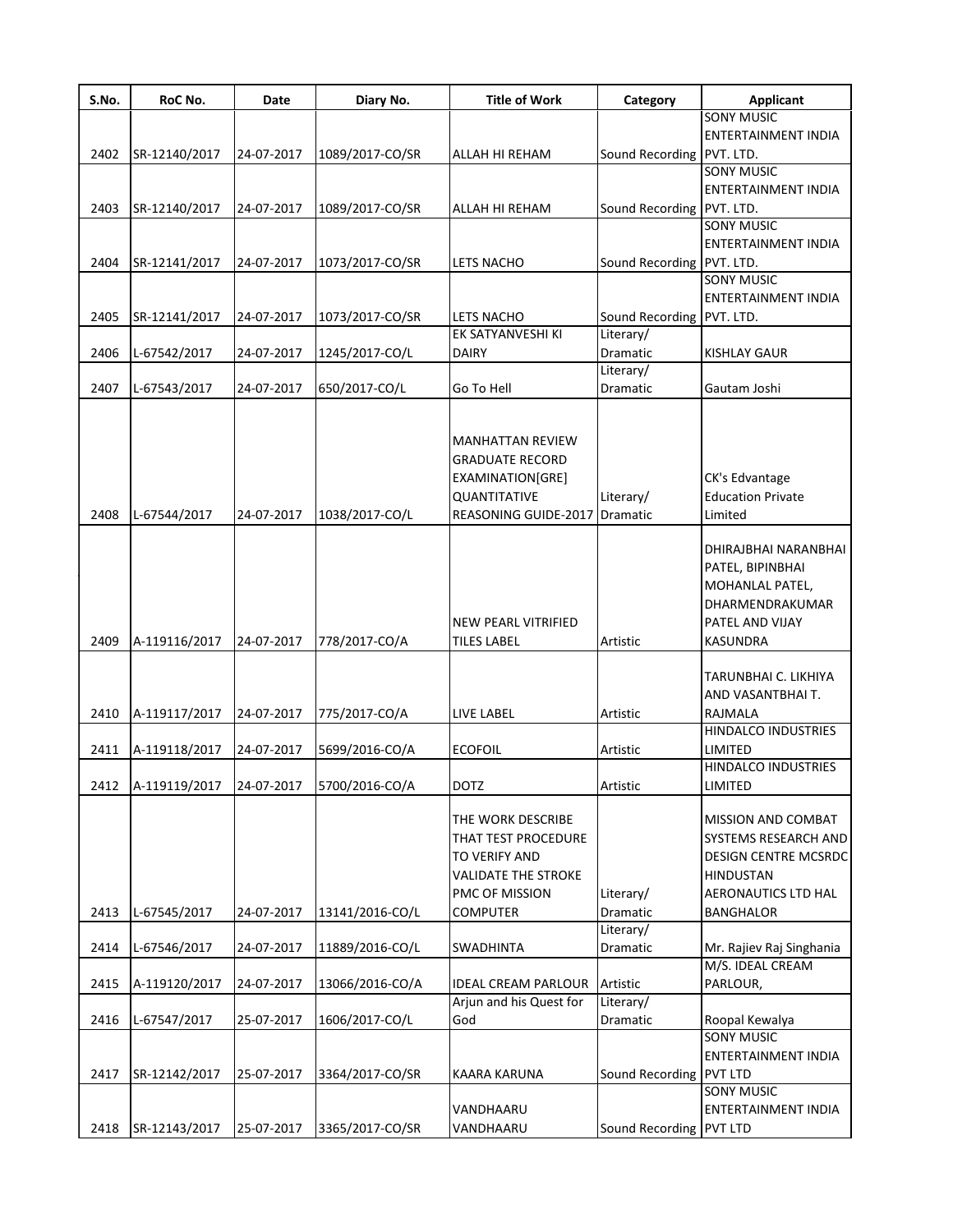| S.No. | RoC No.       | <b>Date</b> | Diary No.        | <b>Title of Work</b>                                                                                                                       | Category                  | <b>Applicant</b>                                                  |
|-------|---------------|-------------|------------------|--------------------------------------------------------------------------------------------------------------------------------------------|---------------------------|-------------------------------------------------------------------|
|       |               |             |                  | SHIV SPECIAL PARCEL                                                                                                                        |                           | <b>SURESHBHIA</b>                                                 |
| 2419  | A-119121/2017 | 25-07-2017  | 317/2017-CO/A    | <b>MAVA LABEL</b>                                                                                                                          | Artistic                  | <b>GOVINDBHAI PATEL</b>                                           |
|       |               |             |                  | <b>BANGALI BABA NIMBU</b>                                                                                                                  |                           |                                                                   |
| 2420  | A-119122/2017 | 25-07-2017  | 3384/2017-CO/A   | <b>MASTI WALA</b>                                                                                                                          | Artistic                  | NARAYAN AGARWAL                                                   |
|       |               |             |                  | <b>DESIGN AUTOMATION</b><br>OF WINDBOX                                                                                                     | Computer                  | <b>BHARAT HEAVY</b>                                               |
| 2421  | SW-9268/2017  | 25-07-2017  | 1182/2017-CO/SW  | CONNECTING DUCT                                                                                                                            | Software                  | <b>ELECTRICALS LIMITED</b>                                        |
| 2422  | A-119123/2017 | 25-07-2017  | 3405/2017-CO/A   | JC LOGO                                                                                                                                    | Artistic                  | JAGDAMBA CHAINS PVT.<br>LTD.                                      |
| 2423  | A-119124/2017 | 25-07-2017  | 537/2017-CO/A    | IТ                                                                                                                                         | Artistic                  | <b>MAHESH VALUE</b><br>PRODUCTS P LIMITED<br><b>SONY MUSIC</b>    |
| 2424  | SR-12144/2017 | 25-07-2017  | 2899/2017-CO/SR  | <b>KALLIL AADUM</b>                                                                                                                        | Sound Recording PVT. LTD  | ENTERTAINMENT INDIA<br><b>SONY MUSIC</b>                          |
| 2425  | SR-12144/2017 | 25-07-2017  | 2899/2017-CO/SR  | <b>KALLIL AADUM</b>                                                                                                                        | Sound Recording PVT. LTD  | <b>ENTERTAINMENT INDIA</b>                                        |
|       |               |             |                  |                                                                                                                                            |                           | M/S ELECTRO                                                       |
| 2426  | A-119125/2017 | 25-07-2017  | 1119/2017-CO/A   | <b>ELECTRO</b>                                                                                                                             | Artistic                  | PRODUCTS, INDIA                                                   |
| 2427  | SW-9269/2017  | 25-07-2017  | 14358/2016-CO/SW | <b>EEG ANALYSER FOR</b><br>SEIZURE DETECTION A<br><b>GUI APPLICATION TO</b><br>DETECT NEUROLOGICAL<br><b>DISORDER EPILEPTIC</b><br>SEIZURE | Computer<br>Software      | DR. S. ROMINUS<br>VALSALAM [HEAD]                                 |
| 2428  | SW-9270/2017  | 25-07-2017  | 845/2017-CO/SW   | <b>DESIGN AUTOMATION</b><br>OF KNIFE EDGE GATE<br>VALVE                                                                                    | Computer<br>Software      | <b>BHARAT HEAVY</b><br>ELECTRICALS LIMITED                        |
|       |               |             |                  |                                                                                                                                            | Computer                  |                                                                   |
| 2429  | SW-9271/2017  | 25-07-2017  | 12159/2016-CO/SW | Intellect Hub Technology Software                                                                                                          |                           | Arun Jain                                                         |
| 2430  | SR-12145/2017 | 25-07-2017  | 1062/2017-CO/SR  | <b>WHAT'S YOUR RASHEE?</b><br>CHEHRE JO DEKHE HAIN                                                                                         | Sound Recording           | <b>SONY MUSIC</b><br><b>ENTERTAINMENT INDIA</b><br><b>PVT LTD</b> |
| 2431  | A-119126/2017 | 25-07-2017  | 404/2017-CO/A    | <b>BISK FARM BOURBON</b><br>CHOCOLATE CREAM                                                                                                | Artistic                  | SAJ FOOD PRODUCTS<br>PVT LTD                                      |
| 2432  | SR-12146/2017 | 25-07-2017  | 1061/2017-CO/SR  | WHAT'S YOUR RAASHEE Sound Recording PVT LTD                                                                                                |                           | <b>SONY MUSIC</b><br>ENTERTAINMENT INDIA                          |
|       |               |             |                  |                                                                                                                                            |                           | <b>SONY MUSIC</b><br>ENTERTAINMENT INDIA                          |
| 2433  | SR-12147/2017 | 25-07-2017  | 1882/2017-CO/SR  | <b>MAUKA</b>                                                                                                                               | Sound Recording PVT LTD   | <b>SONY MUSIC</b>                                                 |
| 2434  | SR-12148/2017 | 25-07-2017  | 1094/2017-CO/SR  | <b>DHUAN DHUAN</b>                                                                                                                         | Sound Recording PVT. LTD. | ENTERTAINMENT INDIA                                               |
|       |               |             |                  |                                                                                                                                            |                           | <b>SONY MUSIC</b>                                                 |
| 2435  | SR-12148/2017 | 25-07-2017  | 1094/2017-CO/SR  | <b>DHUAN DHUAN</b>                                                                                                                         | Sound Recording           | ENTERTAINMENT INDIA<br>PVT. LTD.                                  |
| 2436  | SR-12149/2017 | 25-07-2017  | 960/2017-CO/SR   | EK LO EK MUFT                                                                                                                              | Sound Recording PVT LTD   | <b>SONY MUSIC</b><br>ENTERTAINMENT INDIA                          |
|       |               |             |                  |                                                                                                                                            |                           | SONY MUSIC<br>ENTERTAINMENT INDIA                                 |
| 2437  | SR-12150/2017 | 25-07-2017  | 961/2017-CO/SR   | <b>JAAGE HAIN</b>                                                                                                                          | Sound Recording PVT LTD   |                                                                   |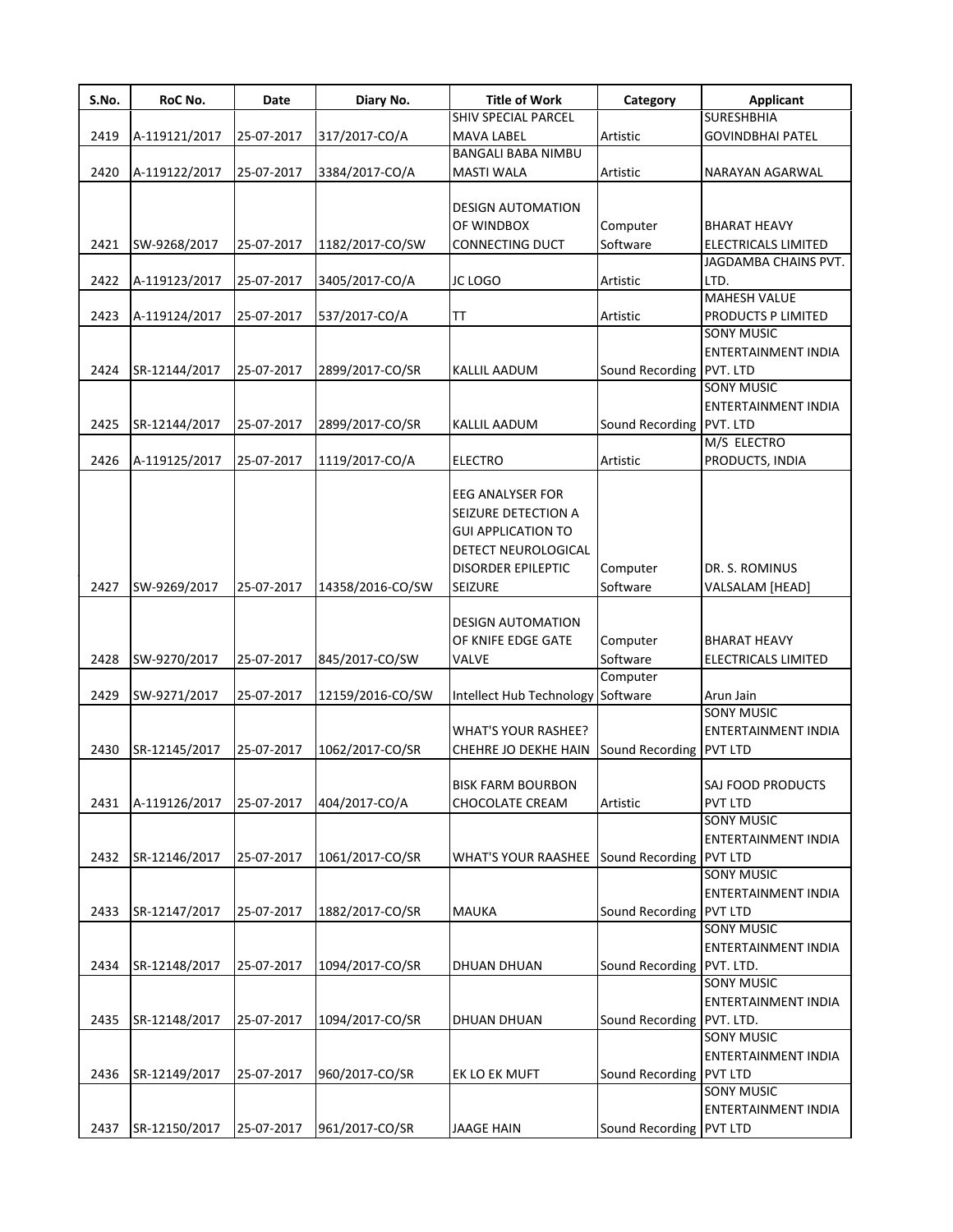| S.No. | RoC No.       | Date       | Diary No.      | <b>Title of Work</b>        | Category                | <b>Applicant</b>           |
|-------|---------------|------------|----------------|-----------------------------|-------------------------|----------------------------|
|       |               |            |                |                             |                         | <b>SONY MUSIC</b>          |
|       |               |            |                |                             |                         | ENTERTAINMENT INDIA        |
| 2438  | SR-12151/2017 | 25-07-2017 | 964/2017-CO/SR | <b>TERE BINA</b>            | Sound Recording PVT LTD |                            |
|       |               |            |                |                             |                         | <b>SONY MUSIC</b>          |
|       |               |            |                |                             |                         | <b>ENTERTAINMENT INDIA</b> |
| 2439  | SR-12152/2017 | 25-07-2017 | 959/2017-CO/SR | <b>BARSO RE</b>             | Sound Recording PVT LTD |                            |
|       |               |            |                |                             |                         |                            |
|       |               |            |                | ARTISTIC WORK OF THE        |                         |                            |
|       |               |            |                | LABEL MARK ZION SPA         |                         | MR SANDIP MOHANBHAI        |
| 2440  | A-119127/2017 | 25-07-2017 | 3141/2017-CO/A | <b>AND SALON</b>            | Artistic                | <b>SORATHIA</b>            |
|       |               |            |                | <b>ARTISTIC WORK OF THE</b> |                         |                            |
|       |               |            |                | LABEL MARK ZION SPA         |                         |                            |
| 2441  | A-119127/2017 | 25-07-2017 | 3141/2017-CO/A | <b>AND SALON</b>            | Artistic                | MRS POOJA DIPEN JOSHI      |
|       |               |            |                |                             |                         |                            |
|       |               |            |                | <b>ARTISTIC WORK OF THE</b> |                         |                            |
|       |               |            |                | <b>LABEL MARK ZION SPA</b>  |                         | MRS HEENA VISHWAS          |
| 2442  | A-119127/2017 | 25-07-2017 | 3141/2017-CO/A | <b>AND SALON</b>            | Artistic                | RANPARIYA                  |
|       |               |            |                |                             |                         |                            |
|       |               |            |                | <b>ARTISTIC WORK OF THE</b> |                         |                            |
|       |               |            |                | LABEL MARK ZION SPA         |                         |                            |
| 2443  | A-119127/2017 | 25-07-2017 | 3141/2017-CO/A | <b>AND SALON</b>            | Artistic                | KARRA BEAUTY PVT LTD       |
|       |               |            |                |                             | Literary/               |                            |
| 2444  | L-67548/2017  | 25-07-2017 | 467/2017-CO/L  | The Castle                  | Dramatic                | Rajoshi Seth               |
|       |               |            |                |                             |                         | PRINS POLYTECH             |
| 2445  | A-119128/2017 | 25-07-2017 | 3048/2017-CO/A | <b>PRINS</b>                | Artistic                | PRIVATE LIMITED            |
| 2446  | A-119129/2017 | 25-07-2017 | 2672/2017-CO/A | <b>BURGER FARM</b>          | Artistic                | <b>BURGER FARM</b>         |
|       |               |            |                |                             |                         | ZIAUL ISLAM KHAN           |
|       |               |            |                | JUHI HINDI PATHMALA         | Literary/               | SHERWANI ALIAS Z.I.        |
| 2447  | L-67549/2017  | 25-07-2017 | 3085/2017-CO/L | 06                          | <b>Dramatic</b>         | SHERWANI                   |
|       |               |            |                |                             | Literary/               |                            |
| 2448  | L-67550/2017  | 25-07-2017 | 3199/2017-CO/L | Bitiya                      | Dramatic                | Rijvan Husain Rehmani      |
|       |               |            |                |                             |                         |                            |
| 2449  | A-119130/2017 | 25-07-2017 | 17/2017-CO/A   | <b>JADI BUTTI</b>           | Artistic                | PIYUSH J. JAVIYA, PROP     |
|       |               |            |                |                             |                         |                            |
|       |               |            |                |                             |                         |                            |
|       |               |            |                |                             |                         | <b>SHRI KALPESH</b>        |
|       |               |            |                |                             |                         | GORDHANBHAI ADHUK,         |
|       |               |            |                |                             |                         | SH MANISH DAYABHAI         |
|       |               |            |                |                             |                         | DADHANIYA, SH CHETAN       |
| 2450  | A-119131/2017 | 25-07-2017 | 18/2017-CO/A   | <b>BALAJI AGRO</b>          | Artistic                | DAYALAL DADHANIYA          |
|       |               |            |                |                             |                         | NITU SINGH ALIAS           |
|       |               |            |                | <b>ADVANCE MATHS FOR</b>    |                         | NEETU SINGH (PEN           |
|       |               |            |                | <b>GENERAL</b>              | Literary/               | NAME) D/o LATE SH. KD      |
| 2451  | L-67551/2017  | 25-07-2017 | 675/2017-CO/L  | <b>COMPETITIONS (HINDI)</b> | Dramatic                | <b>SINGH</b>               |
|       |               |            |                |                             |                         | NITU SINGH ALIAS           |
|       |               |            |                | KD CAMPUS SSC (JE)          |                         | <b>NEETU SINGH (PEN</b>    |
|       |               |            |                | <b>MECHANICAL MOCK</b>      | Literary/               | NAME) D/o LATE SH. KD      |
| 2452  | L-67552/2017  | 25-07-2017 | 671/2017-CO/L  | TEST SERIES (21 TO 40)      | Dramatic                | SINGH                      |
| 2453  | A-119132/2017 | 25-07-2017 | 456/2017-CO/A  | R/N LOGO                    | Artistic                | MR. RAJEEV JAIN            |
|       |               |            |                |                             |                         |                            |
|       |               |            |                |                             |                         | WORLDWIDE COTSPIN          |
| 2454  | A-119133/2017 | 25-07-2017 | 70/2017-CO/A   | MALKIE                      | Artistic                | PRIVATE LIMITED            |
|       |               |            |                |                             |                         |                            |
|       |               |            |                |                             |                         | RAMNIWAS                   |
| 2455  | A-119134/2017 | 25-07-2017 | 63/2017-CO/A   | rachit                      | Artistic                | LOONKARANDAS GUPTA         |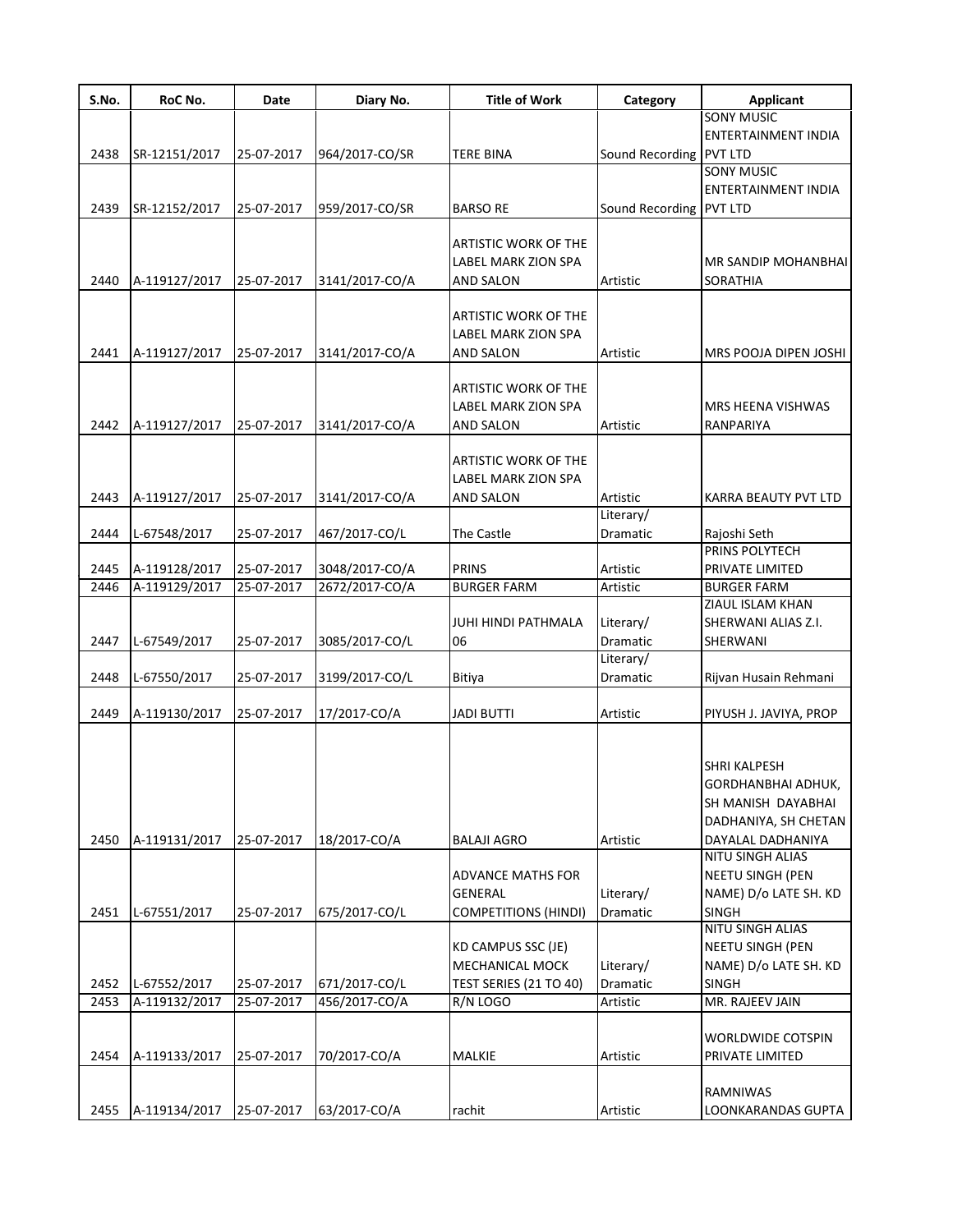| S.No. | RoC No.       | Date       | Diary No.       | <b>Title of Work</b>                               | Category        | <b>Applicant</b>            |
|-------|---------------|------------|-----------------|----------------------------------------------------|-----------------|-----------------------------|
|       |               |            |                 |                                                    |                 |                             |
|       |               |            |                 | VIN IT'S NOT A NAME,                               |                 | <b>BHUVNESHWAR</b>          |
| 2456  | A-119135/2017 | 25-07-2017 | 73/2017-CO/A    | <b>IT'S A BRAND</b><br><b>IMPLEMENTAION OF AIR</b> | Artistic        | RAVIBABU JAMANJYOTI         |
|       |               |            |                 | EJECTOR LOGICS IN                                  | Literary/       | <b>BHARAT HEAVY</b>         |
| 2457  |               |            |                 |                                                    | Dramatic        | <b>ELECTRICALS LIMITED</b>  |
|       | L-67553/2017  | 25-07-2017 | 10378/2016-CO/L | maxDNA                                             |                 |                             |
| 2458  | A-119136/2017 | 25-07-2017 | 168/2017-CO/A   | <b>CHOW CHOW NOODLES</b>                           | Artistic        | <b>MANJU DEVI</b>           |
| 2459  | A-119137/2017 | 25-07-2017 | 170/2017-CO/A   | ALOO CHAAT                                         | Artistic        | <b>MANJU DEVI</b>           |
|       |               |            |                 |                                                    |                 |                             |
|       |               |            |                 |                                                    |                 |                             |
|       |               |            |                 | INNRA THE GUEST                                    |                 | ANANNYA CHOWDHURY           |
| 2460  | A-119138/2017 | 25-07-2017 | 437/2017-CO/A   | <b>HOUSE</b>                                       | Artistic        | & ANARGA CHOWDHURY          |
|       |               |            |                 |                                                    |                 |                             |
|       |               |            |                 | YOGIDHARA TRAVELS                                  |                 | <b>JAYESHBHAI</b>           |
| 2461  | A-119139/2017 | 25-07-2017 | 331/2017-CO/A   | LABEL                                              | Artistic        | JAGADISHBHAI ISLAMIYA       |
|       |               |            |                 |                                                    |                 | NARENDRAKUMAR               |
| 2462  | A-119140/2017 | 25-07-2017 | 330/2017-CO/A   | ASMI JAL LABEL                                     | Artistic        | <b>NARANBHAI PATEL</b>      |
| 2463  | A-119141/2017 | 25-07-2017 | 171/2017-CO/A   | <b>ZELUS</b>                                       | Artistic        | MR ANIL D. KALEKAR          |
|       |               |            |                 | <b>COMMON MANS</b>                                 | Literary/       |                             |
| 2464  | L-67554/2017  | 25-07-2017 | 1353/2017-CO/L  | <b>JOURNEY</b>                                     | Dramatic        | AMANPREET SINGH             |
|       |               |            |                 |                                                    | Literary/       |                             |
| 2465  | L-67555/2017  | 25-07-2017 | 101/2017-CO/L   | As if in a dream                                   | Dramatic        | Aruna Arvind Pednekar       |
|       |               |            |                 | TF SWEET DREAM                                     |                 |                             |
|       |               |            |                 | <b>HINDUSTANI BACK</b>                             |                 |                             |
| 2466  | A-119142/2017 | 25-07-2017 | 14160/2016-CO/A | <b>CUSHION</b>                                     | Artistic        | TIRUPAI FOAM LIMITED        |
|       |               |            |                 | TF SWEET DREAM                                     |                 |                             |
|       |               |            |                 | <b>HINDUSTANI PILLOW</b>                           |                 |                             |
|       |               |            |                 |                                                    |                 |                             |
| 2467  | A-119143/2017 | 25-07-2017 | 14161/2016-CO/A | <b>ENGLISH</b>                                     | Artistic        | TIRUPATI FOAM LIMITED       |
|       |               |            |                 |                                                    |                 | SAFAL FLEXIBOND PVT         |
| 2468  | A-119144/2017 | 25-07-2017 | 1713/2017-CO/A  | SAFAL FLEXIBOND LABEL                              | Artistic        | <b>LTD</b>                  |
| 2469  | A-119145/2017 | 25-07-2017 | 1712/2017-CO/A  | SNOWCERA LABEL                                     | Artistic        | SNOW CERA PVT LTD           |
|       |               |            |                 | <b>TF SWEET DREAM</b>                              |                 |                             |
|       |               |            |                 | <b>BENITO LUXUERY</b>                              |                 |                             |
| 2470  | A-119146/2017 | 25-07-2017 | 14162/2016-CO/A | <b>MATTRESS</b>                                    | Artistic        | TIRUPATI FOAM LIMITED       |
|       |               |            |                 |                                                    |                 |                             |
|       |               |            |                 |                                                    |                 | <b>CUROSIS HEALTHCARE</b>   |
| 2471  | A-119147/2017 | 25-07-2017 | 1622/2017-CO/A  | <b>CUROSIS</b>                                     | Artistic        | PRIVATE LIMITED             |
|       |               |            |                 |                                                    |                 |                             |
|       |               |            |                 |                                                    |                 | SAURABH SHARMA S/o.         |
| 2472  | A-119148/2017 | 25-07-2017 | 1605/2017-CO/A  | ONIO                                               | Artistic        | <b>GYAN PRAKASH SHARMA</b>  |
|       |               |            |                 |                                                    |                 |                             |
|       |               |            |                 | REAL NAMKEEN FARALI                                |                 | <b>LAXMI SNACKS PRIVATE</b> |
| 2473  | A-119149/2017 | 25-07-2017 | 1499/2017-CO/A  | CHIWDA MITHA                                       | Artistic        | LIMITED                     |
|       |               |            |                 | AKHIL BHARTIYA NATANI                              | Literary/       |                             |
| 2474  | L-67556/2017  | 25-07-2017 | 10809/2016-CO/L | PARIVAAR                                           | Dramatic        | RAMSWAROOP NATANI           |
| 2475  | A-119150/2017 | 25-07-2017 | 1496/2017-CO/A  | ZAIKA                                              | Artistic        | MR. SUSANTA KARATI          |
|       |               |            |                 |                                                    |                 | VIKRANT SHARMA S/O.         |
|       |               |            |                 |                                                    |                 | SH. SATYA PRAKASH           |
| 2476  | A-119151/2017 | 25-07-2017 | 1620/2017-CO/A  | KKG KOTHARI MASALA                                 | Artistic        | SHARMA                      |
|       |               |            |                 |                                                    |                 | <b>SONY MUSIC</b>           |
|       |               |            |                 |                                                    |                 | ENTERTAINMENT INDIA         |
| 2477  | SR-12153/2017 | 25-07-2017 | 2697/2017-CO/SR | ALI MAULA                                          | Sound Recording | PVT LTD                     |
|       |               |            |                 |                                                    |                 | <b>SONY MUSIC</b>           |
|       |               |            |                 |                                                    |                 | ENTERTAINMENT INDIA         |
| 2478  | SR-12154/2017 | 25-07-2017 | 3538/2017-CO/SR | <b>FANNY RE</b>                                    | Sound Recording | <b>PVT LTD</b>              |
|       |               |            |                 |                                                    |                 |                             |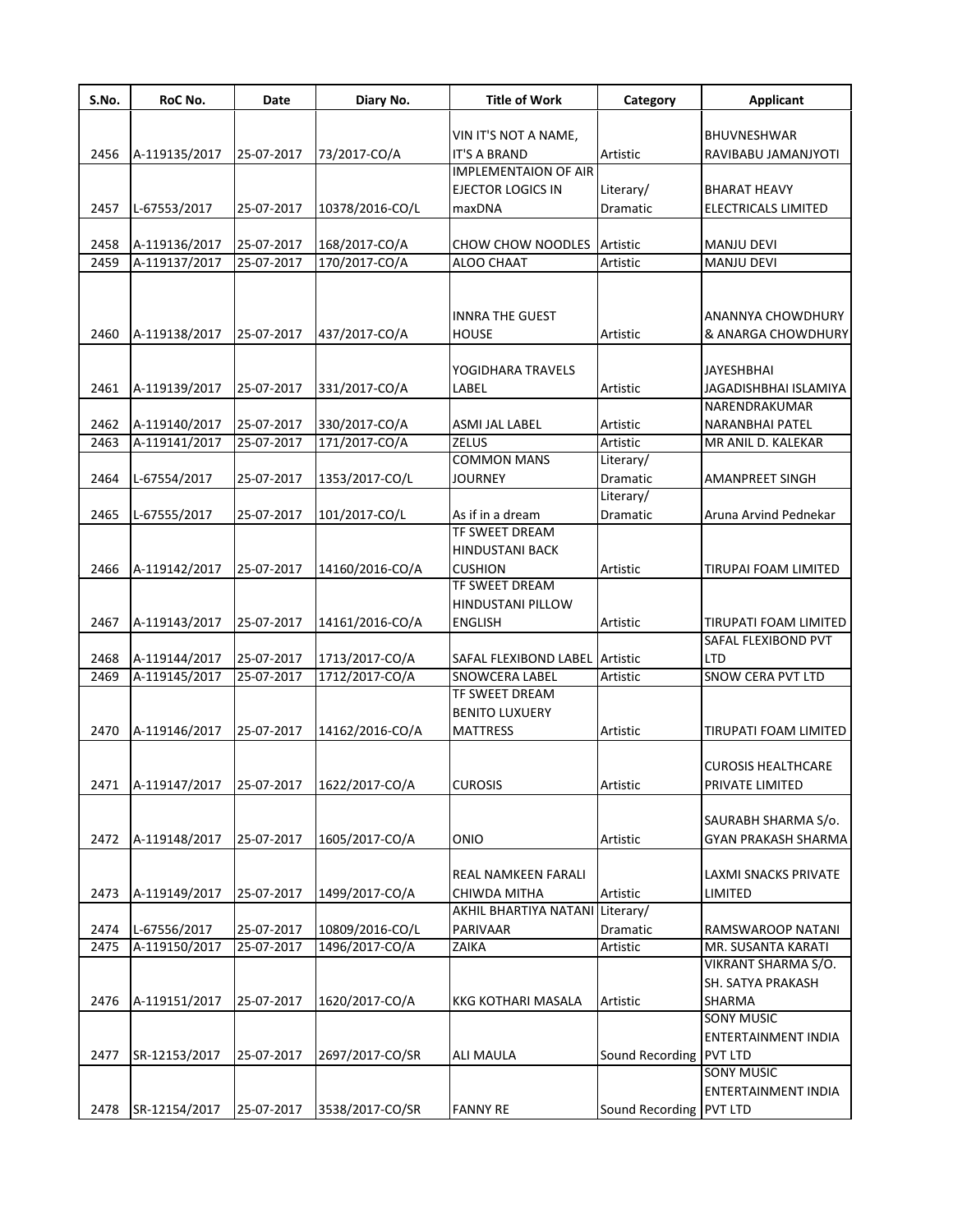| S.No. | RoC No.       | Date       | Diary No.       | <b>Title of Work</b>                  | Category                | <b>Applicant</b>                |
|-------|---------------|------------|-----------------|---------------------------------------|-------------------------|---------------------------------|
|       |               |            |                 |                                       |                         | <b>SONY MUSIC</b>               |
|       |               |            |                 |                                       |                         | <b>ENTERTAINMENT INDIA</b>      |
| 2479  | SR-12155/2017 | 25-07-2017 | 3598/2017-CO/SR | ANBIL AVAN                            | Sound Recording PVT LTD |                                 |
|       |               |            |                 |                                       |                         |                                 |
|       |               |            |                 |                                       |                         | M/S. NEM                        |
| 2480  | A-119152/2017 | 26-07-2017 | 1474/2017-CO/A  | <b>CLONEM LABEL</b>                   | Artistic                | LABORATORIES PVT. LTD           |
|       |               |            |                 |                                       | Literary/               |                                 |
| 2481  | L-67557/2017  | 26-07-2017 | 2487/2017-CO/L  | I-PING ALGORITHM                      | Dramatic                | J. JEHOSHAPHAT                  |
| 2482  | A-119153/2017 | 26-07-2017 | 75/2017-CO/A    | <b>BUDGET BAZAAR</b>                  | Artistic                | YASH GOYAL, PROP                |
|       |               |            |                 |                                       |                         |                                 |
|       |               |            |                 |                                       |                         | <b>BHARATKUMAR</b>              |
|       |               |            |                 |                                       |                         | KANJIBHAI BHALODIA              |
|       |               |            |                 |                                       |                         | AND RAJNISH RATILAL             |
| 2483  | A-119154/2017 | 26-07-2017 | 492/2017-CO/A   | PHARMA WORLD                          | Artistic                | <b>ROJIWADIA</b>                |
|       |               |            |                 |                                       |                         | M/S GAYATRI                     |
| 2484  | A-119155/2017 | 26-07-2017 | 1714/2017-CO/A  | <b>GAYATRI LABEL</b>                  | Artistic                | SEVASHARAM                      |
|       |               |            |                 |                                       |                         |                                 |
|       |               |            |                 |                                       |                         | NIKUNJ SAVSANI AND              |
| 2485  | A-119156/2017 | 26-07-2017 | 493/2017-CO/A   | <b>BDC</b>                            | Artistic                | <b>SHRUTI SAVSANI</b>           |
|       |               |            |                 |                                       |                         | SAJ FOODS PRODUCTS              |
| 2486  | A-119157/2017 | 26-07-2017 | 184/2017-CO/A   | <b>BISK FARM DIGESTIVE</b>            | Artistic                | PVT LTD                         |
|       |               |            |                 |                                       |                         | <b>AVDHESH KUMAR</b>            |
|       |               |            |                 |                                       |                         |                                 |
| 2487  | A-119158/2017 | 26-07-2017 | 521/2017-CO/A   | A O                                   | Artistic                | AGARWAL<br><b>AVDHESH KUMAR</b> |
|       |               |            |                 |                                       |                         |                                 |
| 2488  | A-119159/2017 | 26-07-2017 | 520/2017-CO/A   | ١C                                    | Artistic                | AGARWAL                         |
|       |               |            |                 |                                       |                         |                                 |
| 2489  | A-119160/2017 | 26-07-2017 | 556/2017-CO/A   | <b>KEPRO</b><br>SHIVAJI GOLD WITH     | Artistic                | MANOJ MOHTA, PROP               |
|       |               |            |                 |                                       |                         |                                 |
| 2490  | A-119161/2017 | 26-07-2017 | 557/2017-CO/A   | LOGO SE                               | Artistic                | LAB KUMAR DAS, PROP             |
|       |               |            |                 |                                       |                         |                                 |
| 2491  | A-119162/2017 | 26-07-2017 | 558/2017-CO/A   | GARMAGARAM ANMOL                      | Artistic                | BIJAY KR. SHAW, PROP            |
|       |               |            |                 |                                       |                         | <b>SAJ FOODS PRODUCTS</b>       |
| 2492  | A-119163/2017 | 26-07-2017 | 186/2017-CO/A   | <b>BISK FARM MULTI GRAIN Artistic</b> |                         | PVT LTD                         |
|       |               |            |                 |                                       |                         |                                 |
|       |               |            |                 | <b>BISK FARM SANDWICH</b>             |                         | SAJ FOODS PRODUCTS              |
| 2493  | A-119164/2017 | 26-07-2017 | 183/2017-CO/A   | CHOCOLATE                             | Artistic                | <b>PVT LTD</b>                  |
|       |               |            |                 |                                       |                         |                                 |
|       |               |            |                 |                                       | Literary/               | Living Entertainment            |
| 2494  | L-67558/2017  | 26-07-2017 | 5860/2017-CO/L  | <b>FEMME FOODIES</b>                  | Dramatic                | <b>Enterprises Limited</b>      |
|       |               |            |                 |                                       |                         |                                 |
|       |               |            |                 | <b>COMPUTER PROGRAM</b>               |                         |                                 |
|       |               |            |                 | <b>FOR PREDICTING</b>                 |                         |                                 |
|       |               |            |                 | WATERWALL METAL                       |                         |                                 |
|       |               |            |                 | TEMPERATURE OF                        |                         |                                 |
|       |               |            |                 | SPIRAL WALL ONCE                      |                         |                                 |
|       |               |            |                 | <b>THROUGH</b>                        |                         |                                 |
|       |               |            |                 | SUPERCRITICAL STEAM                   | Computer                | <b>BHARAT HEAVY</b>             |
| 2495  | SW-9272/2017  | 26-07-2017 | 1233/2017-CO/SW | <b>GENERATOR</b>                      | Software                | <b>ELECTRICALS LIMITED</b>      |
|       |               |            |                 |                                       |                         |                                 |
|       |               |            |                 | APPLICATION FOR                       |                         |                                 |
|       |               |            |                 | PLACING ATTACHMENTS                   |                         |                                 |
|       |               |            |                 | ON SPIRAL WALL SIDE                   |                         |                                 |
|       |               |            |                 | <b>HOPPER PANELS USING</b>            | Computer                | <b>BHARAT HEAVY</b>             |
| 2496  | SW-9273/2017  | 26-07-2017 | 1178/2017-CO/SW | PML                                   | Software                | ELECTRICALS LIMITED             |
|       |               |            |                 |                                       |                         |                                 |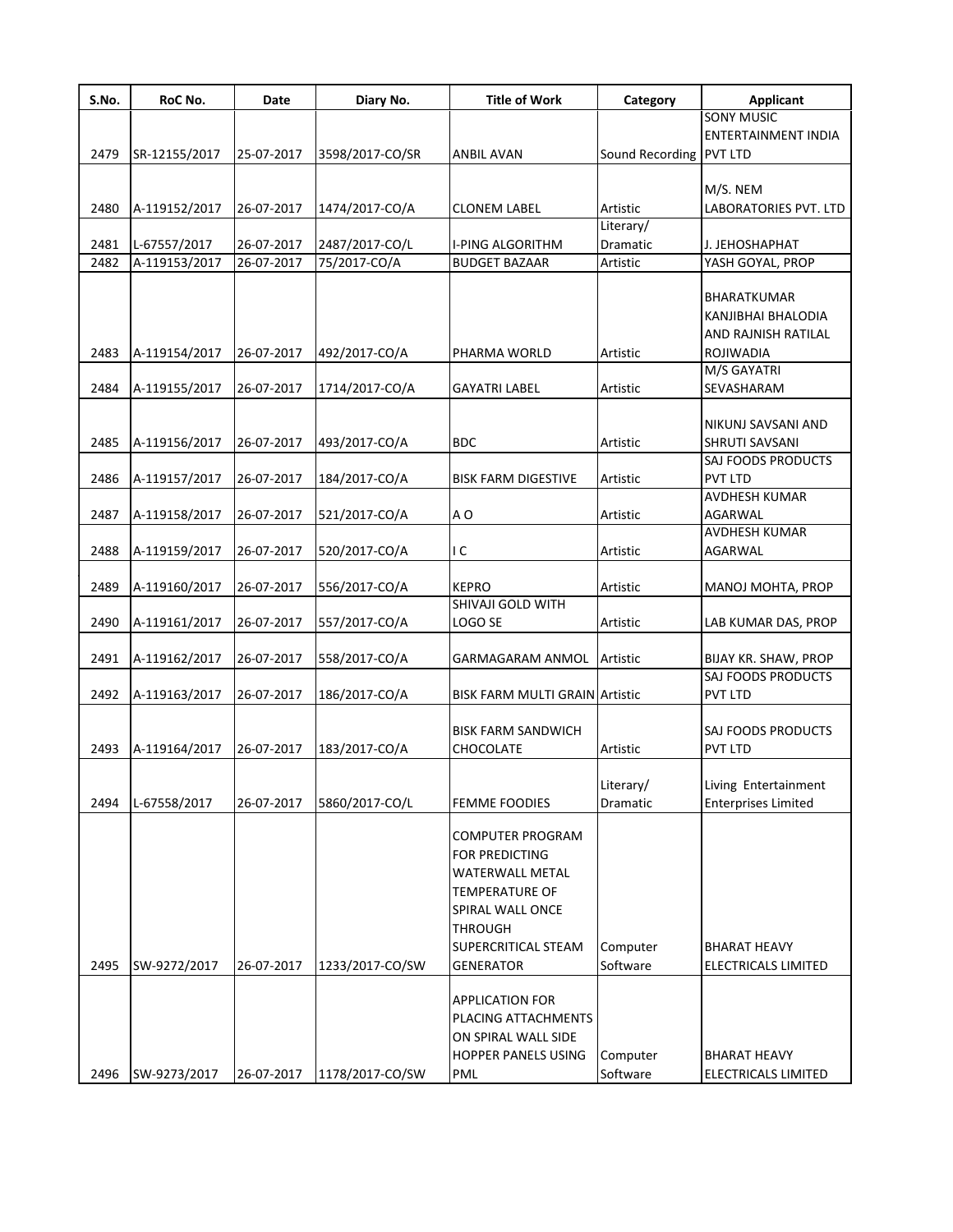| S.No. | RoC No.      | Date       | Diary No.       | <b>Title of Work</b>                         | Category              | <b>Applicant</b>                                 |
|-------|--------------|------------|-----------------|----------------------------------------------|-----------------------|--------------------------------------------------|
|       |              |            |                 |                                              |                       |                                                  |
|       |              |            |                 | <b>APPLICATION FOR</b>                       |                       |                                                  |
|       |              |            |                 | <b>GENERATING DETAILED</b>                   |                       |                                                  |
|       |              |            |                 | DRAWINGS OF PENDANT Computer                 |                       | BHARAT HEAVY                                     |
| 2497  | SW-9274/2017 | 26-07-2017 | 1226/2017-CO/SW | COILS USING PML                              | Software              | <b>ELECTRICALS LIMITED</b>                       |
|       |              |            |                 | PROGRAM FOR                                  |                       |                                                  |
|       |              |            |                 | <b>IMPROVED WEIGHT</b>                       |                       |                                                  |
|       |              |            |                 | <b>ESTIMATION OF</b>                         |                       |                                                  |
|       |              |            |                 | PNEUMATICALLY                                |                       |                                                  |
|       |              |            |                 | <b>OPERATED HOT AIR</b>                      |                       |                                                  |
|       |              |            |                 | <b>GATES &amp; COLD AIR</b>                  | Computer              | <b>BHARAT HEAVY</b>                              |
| 2498  | SW-9275/2017 | 26-07-2017 | 1296/2017-CO/SW | GATES                                        | Software              | <b>ELECTRICALS LIMITED</b>                       |
|       |              |            |                 |                                              | Computer              | <b>BHARAT HEAVY</b>                              |
| 2499  | SW-9276/2017 | 26-07-2017 | 1293/2017-CO/SW | <b>FLANGE PROGRAM</b>                        | Software              | ELECTRICALS LIMITED                              |
|       |              |            |                 | HMI FOR 3-PHASE                              |                       |                                                  |
|       |              |            |                 | SECONDARY INJECTION                          | Computer              | <b>BHARAT HEAVY</b>                              |
| 2500  | SW-9277/2017 | 26-07-2017 | 1270/2017-CO/SW | SYSTEM                                       | Software              | ELECTRICALS LIMITED                              |
|       |              |            |                 |                                              | Literary/             |                                                  |
| 2501  | L-67559/2017 | 26-07-2017 | 3229/2017-CO/L  | Say Bye to Goodbye                           | Dramatic              | Anshu Arora                                      |
|       |              |            |                 |                                              | Literary/             | Chippada                                         |
| 2502  | L-67560/2017 | 26-07-2017 | 2835/2017-CO/L  | Life Is An Asset - Revised                   | Dramatic              | Sivaramakrishna                                  |
|       |              |            |                 | Attitude to Right                            | Literary/             | Chippada                                         |
| 2503  | L-67561/2017 | 26-07-2017 | 2881/2017-CO/L  | Attitude                                     | Dramatic              | Sivaramakrishna                                  |
|       |              |            |                 |                                              | Literary/             |                                                  |
| 2504  | L-67562/2017 | 26-07-2017 | 3318/2017-CO/L  | Corporate Comedy                             | Dramatic              | <b>PJ THOBIAS</b>                                |
|       |              |            |                 |                                              | Literary/             |                                                  |
| 2505  | L-67563/2017 | 26-07-2017 | 14402/2016-CO/L | Ve Tu Kitti Bewafai                          | Dramatic              | Rohit Choudhary                                  |
|       |              |            |                 |                                              |                       |                                                  |
|       |              |            |                 | Secure Prepaid Hybrid                        | Literary/             | VINAYANAND NARAYAN                               |
| 2506  | L-67564/2017 | 26-07-2017 | 973/2017-CO/L   | Or Prepaid Debit Card                        | Dramatic              | LIMAYE                                           |
|       |              |            |                 | Of Heartbreaks and                           | Literary/             |                                                  |
| 2507  | L-67565/2017 | 26-07-2017 | 1994/2017-CO/L  | Hope                                         | Dramatic              | Divya Singh                                      |
|       |              |            |                 | <b>DIGITAL BANKING</b>                       | Literary/             |                                                  |
| 2508  | L-67566/2017 | 26-07-2017 | 1778/2017-CO/L  | INSURANCE                                    | <b>Dramatic</b>       | KUNAL BUDHRAJA                                   |
|       |              |            |                 |                                              | Computer              |                                                  |
| 2509  | SW-9278/2017 | 26-07-2017 | 535/2017-CO/SW  | GoalDone                                     | Software              | Shreyas Phatak                                   |
|       |              |            |                 |                                              |                       | NITU SINGH ALIAS                                 |
|       |              |            |                 |                                              |                       | <b>NEETU SINGH (PEN</b><br>NAME) D/o IATE SH. KD |
| 2510  |              |            |                 | <b>MARKETING FOR</b><br><b>BANKING EXAMS</b> | Literary/<br>Dramatic | <b>SINGH</b>                                     |
|       | L-67567/2017 | 26-07-2017 | 682/2017-CO/L   |                                              | Literary/             | <b>NAGARAJAN</b>                                 |
| 2511  | L-67568/2017 | 26-07-2017 | 1071/2017-CO/L  | Ungallukul oru vingyaani                     | Dramatic              | MUTHUKRISHNAN                                    |
|       |              |            |                 |                                              | Literary/             |                                                  |
| 2512  | L-67569/2017 | 26-07-2017 | 2225/2017-CO/L  | Ananya                                       | Dramatic              | Urmila Deshpande                                 |
|       |              |            |                 |                                              | Literary/             | Shyam Narayan                                    |
| 2513  | L-67570/2017 | 26-07-2017 | 1583/2017-CO/L  | YAAD KARO QURBANI                            | Dramatic              | Chouksey                                         |
|       |              |            |                 |                                              | Computer              |                                                  |
| 2514  | SW-9279/2017 | 26-07-2017 | 100/2017-CO/SW  | Roots                                        | Software              | Sahaj Rana                                       |
|       |              |            |                 |                                              | Literary/             |                                                  |
| 2515  | L-67571/2017 | 26-07-2017 | 2250/2017-CO/L  | <b>ROSHINI</b>                               | Dramatic              | Sudhir Uppal                                     |
|       |              |            |                 | Dynamics of the                              |                       |                                                  |
|       |              |            |                 | Domestic Software                            | Literary/             | Ablin Joanes Carneiro-                           |
| 2516  | L-67572/2017 | 26-07-2017 | 2178/2017-CO/L  | Industry                                     | Dramatic              | Alphonso                                         |
|       |              |            |                 |                                              | Literary/             |                                                  |
| 2517  | L-67573/2017 | 26-07-2017 | 2228/2017-CO/L  | SQL the One                                  | Dramatic              | Uday Arumilli                                    |
|       |              |            |                 |                                              |                       |                                                  |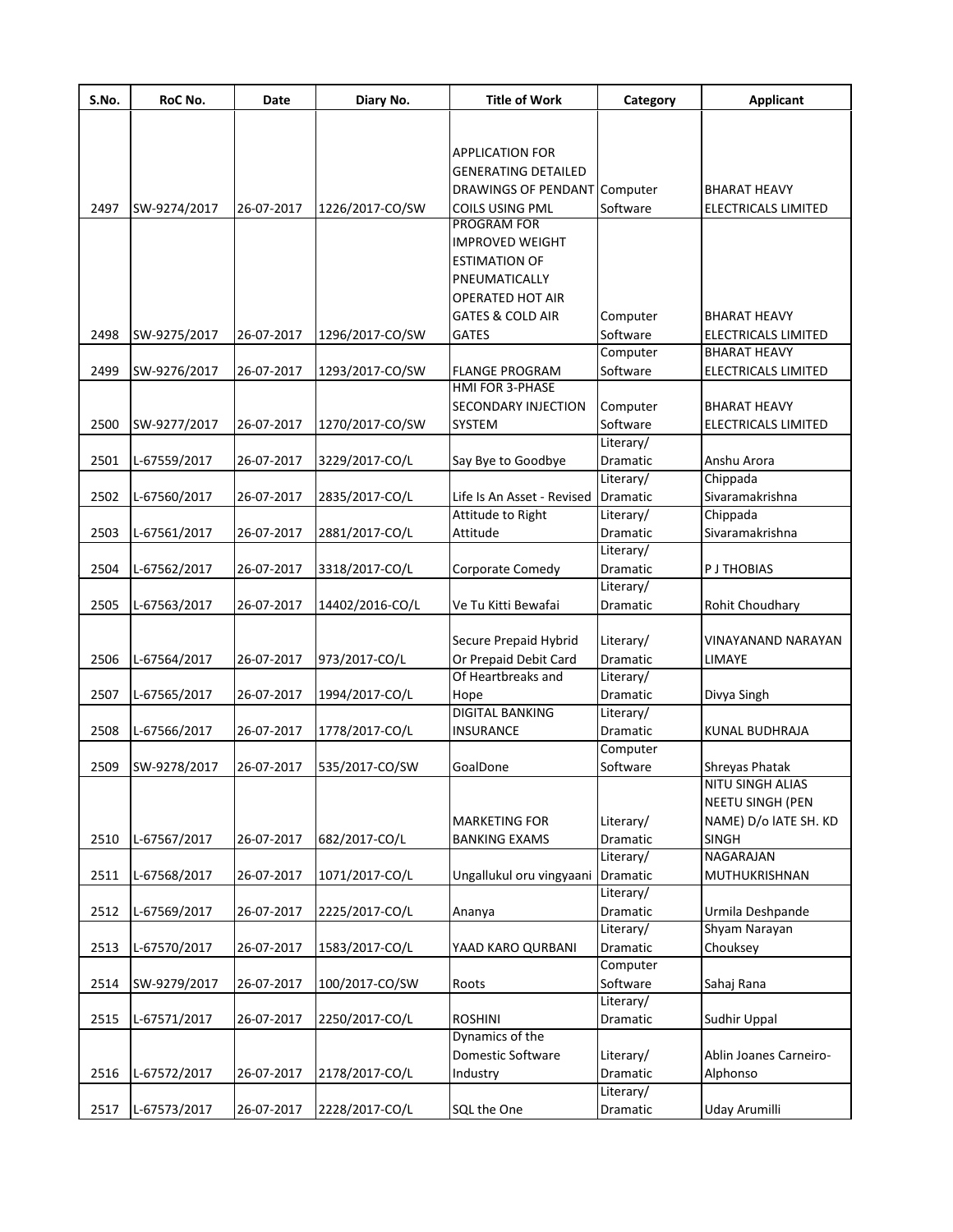| S.No. | RoC No.       | Date       | Diary No.       | <b>Title of Work</b>             | Category                | <b>Applicant</b>                             |
|-------|---------------|------------|-----------------|----------------------------------|-------------------------|----------------------------------------------|
|       |               |            |                 |                                  |                         | Manoharraj S.Mehta,                          |
|       |               |            |                 |                                  |                         | Narendra M.Mehta,                            |
|       |               |            |                 |                                  |                         | Rachna N.Mehta,                              |
|       |               |            |                 |                                  |                         | Shakunbai M.Mehta,                           |
| 2518  | A-119165/2017 | 27-07-2017 | 306/2017-CO/A   | Mehta & Sons Logo                | Artistic                | Dhruv N.Mehta                                |
|       |               |            |                 | ROBOPLAZMA SYSTEM                |                         | Plazma Technologies Pvt.                     |
| 2519  | L-67574/2017  | 27-07-2017 | 527/2017-CO/L   | <b>OPERATIONAL GUIDE</b>         | Literary/<br>Dramatic   | Ltd.                                         |
|       |               |            |                 |                                  | Literary/               |                                              |
| 2520  | L-67575/2017  | 27-07-2017 | 139/2017-CO/L   | Sunshine is Everywhere           | Dramatic                | Pradeep Malhotra                             |
|       |               |            |                 | <b>BISK FARM WAFER</b>           |                         | SAJ FOOD PRODUCTS                            |
| 2521  | A-119166/2017 | 27-07-2017 | 407/2017-CO/A   | <b>STRAWBERRY</b>                | Artistic                | <b>PVT LTD</b>                               |
|       |               |            |                 | Mother and Child                 |                         |                                              |
| 2522  | A-119167/2017 | 27-07-2017 | 292/2017-CO/A   | Mascot                           | Artistic                | Mrs. Sushma Berlia                           |
|       |               |            |                 | <b>CLARITY WITH DEVICE</b>       |                         | DR. RABINDRA K.                              |
| 2523  | A-119168/2017 | 27-07-2017 | 319/2017-CO/A   | OF EYE                           | Artistic                | <b>SACHDEV</b>                               |
|       |               |            |                 |                                  | Literary/               |                                              |
| 2524  | L-67576/2017  | 27-07-2017 | 156/2017-CO/L   | YE KAHAN                         | Dramatic                | <b>ANAND BIHOLA</b>                          |
|       |               |            |                 |                                  |                         |                                              |
|       |               |            |                 | Swachata Ke Ansune               |                         |                                              |
|       |               |            |                 | Fayde Aur Desh Me Ho             |                         |                                              |
|       |               |            |                 | Rahi Gandagi Ke Karan            |                         |                                              |
|       |               |            |                 | Honewali Ansuni Samsya Literary/ |                         |                                              |
| 2525  | L-67577/2017  | 27-07-2017 | 2824/2017-CO/L  | $b$ hag -?                       | Dramatic                | Jayprakash Vishwakarma<br>5 Pentacles Sports |
| 2526  | A-119169/2017 | 27-07-2017 | 2999/2017-CO/A  | <b>WAKY</b>                      | Artistic                | Private Limited                              |
|       |               |            |                 |                                  | Literary/               |                                              |
| 2527  | L-67578/2017  | 27-07-2017 | 2675/2017-CO/L  | MULTAN KA SULTAN                 | <b>Dramatic</b>         | <b>DEEPAK CHAKRAVARTY</b>                    |
|       |               |            |                 | The Drop Dead Gorgeous Literary/ |                         |                                              |
| 2528  | L-67579/2017  | 27-07-2017 | 2683/2017-CO/L  | Girl                             | Dramatic                | Aman Khaneja                                 |
|       |               |            |                 |                                  | Literary/               |                                              |
| 2529  | L-67580/2017  | 27-07-2017 | 2668/2017-CO/L  | <b>NILA</b>                      | Dramatic                | DAMODAR P.N.                                 |
|       |               |            |                 |                                  |                         |                                              |
|       |               |            |                 |                                  | Literary/               | Space Technology and                         |
| 2530  | L-67581/2017  | 27-07-2017 | 3346/2017-CO/L  | The Martian Lab                  | Dramatic                | Education Pvt. Ltd.                          |
|       |               |            |                 |                                  | Literary/               |                                              |
| 2531  | L-67582/2017  | 27-07-2017 | 3112/2017-CO/L  | SWANTHAM                         | Dramatic                | Amal Abraham John                            |
|       |               |            |                 |                                  | Literary/               |                                              |
| 2532  | L-67583/2017  | 27-07-2017 | 2834/2017-CO/L  | The recharge of Rs. 65           | Dramatic<br>Literary/   | Ankit Gadiya                                 |
| 2533  | L-67584/2017  | 28-07-2017 | 1252/2017-CO/L  | Krishna Town                     | Dramatic                | Yashaswi Songara                             |
| 2534  | A-119170/2017 | 28-07-2017 | 788/2017-CO/A   | <b>F DEVICE</b>                  | Artistic                | SAURABH KOHLI                                |
|       |               |            |                 |                                  |                         | <b>SONY MUSIC</b>                            |
|       |               |            |                 |                                  |                         | ENTERTAINMENT INDIA                          |
| 2535  | SR-12156/2017 | 28-07-2017 | 1034/2017-CO/SR | <b>GOVINDA AALA RE</b>           | Sound Recording PVT LTD |                                              |
|       |               |            |                 | PRO AND DEVICE B/W               |                         | M/S. KHADIM INDIA                            |
| 2536  | A-119171/2017 | 28-07-2017 | 759/2017-CO/A   | LABEL                            | Artistic                | LIMITED                                      |
|       |               |            |                 |                                  |                         |                                              |
|       |               |            |                 | WEIGHTLESSNESS                   | Literary/               | <b>KRISHNA MOHAN</b>                         |
| 2537  | L-67585/2017  | 28-07-2017 | 3426/2017-CO/L  | <b>FORMS SPACE MASSES</b>        | Dramatic                | AGRAWAL                                      |
|       |               |            |                 |                                  |                         | THE COMORIN MATCH                            |
|       |               |            |                 |                                  |                         | <b>INDUSTRIES PRIVATE</b>                    |
| 2538  | A-119172/2017 | 28-07-2017 | 3440/2017-CO/A  | <b>KISAN</b>                     | Artistic                | LIMITED,                                     |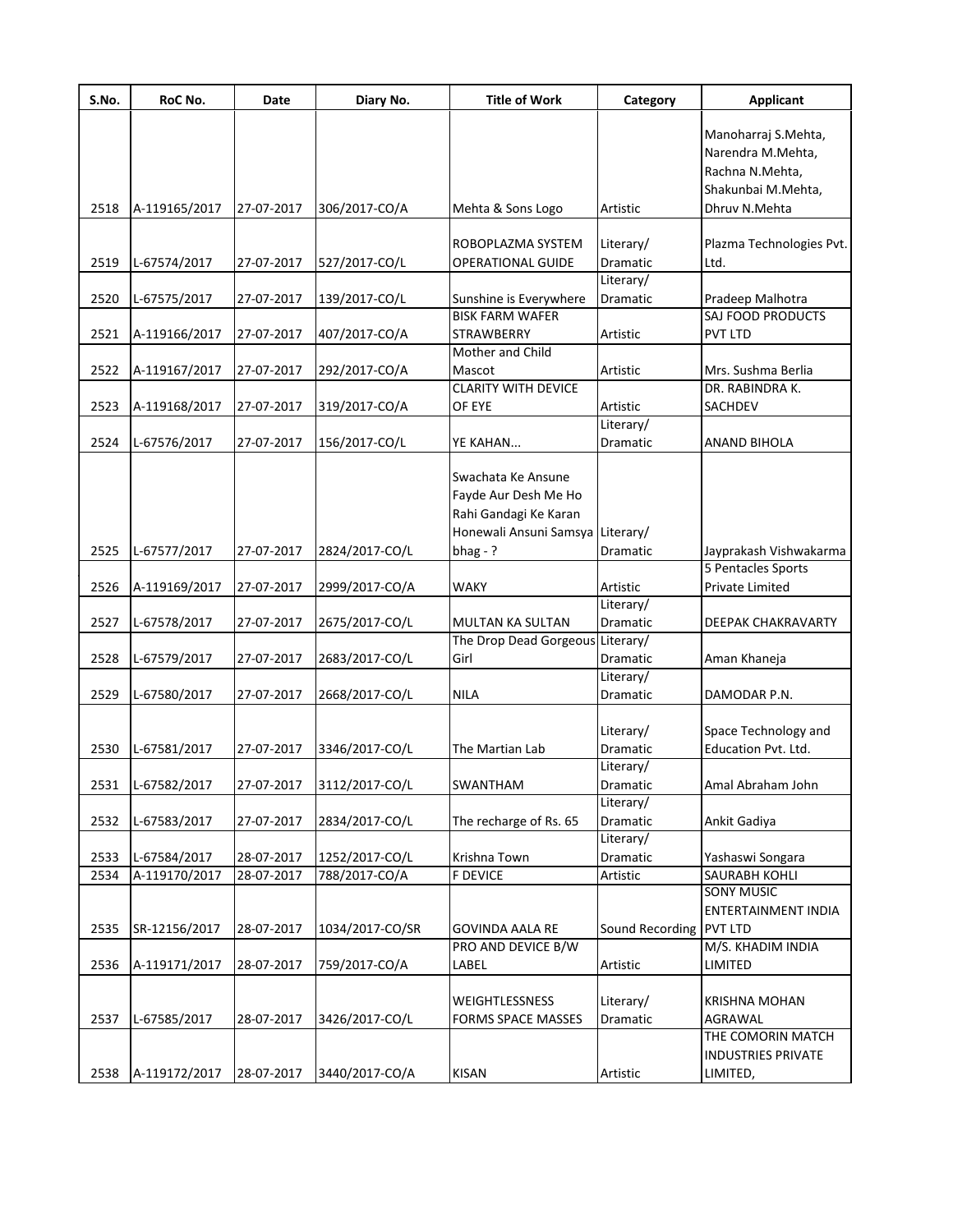| S.No. | RoC No.       | Date       | Diary No.        | <b>Title of Work</b>                                                                                                                                 | Category             | <b>Applicant</b>                                                                 |
|-------|---------------|------------|------------------|------------------------------------------------------------------------------------------------------------------------------------------------------|----------------------|----------------------------------------------------------------------------------|
|       |               |            |                  | <b>DEVICE OF</b>                                                                                                                                     |                      |                                                                                  |
|       |               |            |                  | <b>GEOMETRICAL</b>                                                                                                                                   |                      |                                                                                  |
|       |               |            |                  | <b>ALONGWITH GEETA</b>                                                                                                                               |                      | LIFELONG HIRISE                                                                  |
| 2539  | A-119173/2017 | 28-07-2017 | 3172/2017-CO/A   | <b>WHOLESALE MART</b>                                                                                                                                | Artistic             | PRIVATE LIMITED                                                                  |
| 2540  | A-119174/2017 | 28-07-2017 | 3173/2017-CO/A   | <b>KITCHOFF</b>                                                                                                                                      | Artistic             | KITCHOFF INDIA                                                                   |
|       |               |            |                  | <b>EMBEDDED REAL TIME</b><br>OS COMPATIBLE<br><b>INTEGRATED PSS</b><br><b>SOFTWARE FOR</b><br><b>CONTROL OF</b><br><b>SYNCHRONOUS</b>                | Computer             | <b>BHARAT HEAVY</b>                                                              |
| 2541  | SW-9280/2017  | 28-07-2017 | 1297/2017-CO/SW  | <b>MACHINE</b>                                                                                                                                       | Software             | ELECTRICALS LIMITED                                                              |
|       |               |            |                  | <b>3D PARAMETRIC</b><br><b>MODELING &amp; DRAWING</b><br><b>EXTRACTION OF SOFA</b><br>NOZZLE TIPS OF SUPER<br><b>CRITICAL BOILERS USING Computer</b> |                      | <b>BHARAT HEAVY</b>                                                              |
| 2542  | SW-9281/2017  | 28-07-2017 | 14257/2016-CO/SW | <b>Nx SOFTWARE</b>                                                                                                                                   | Software             | ELECTRICALS LIMITED                                                              |
|       |               | 28-07-2017 | 128/2017-CO/A    | PEHLA NASHA PAN                                                                                                                                      | Artistic             | SYED HAMEEDDUDIN                                                                 |
| 2543  | A-119175/2017 |            |                  | MASALA                                                                                                                                               |                      |                                                                                  |
| 2544  | SW-9282/2017  | 28-07-2017 | 14030/2016-CO/SW | LLAVESH AGARWAL                                                                                                                                      | Computer<br>Software | 1) Llavesh Chunnilal<br>Agarwal and 2) Chunnilal<br><b>B.</b> Agarwal (Partners) |
| 2545  | SW-9283/2017  | 28-07-2017 | 1259/2017-CO/SW  | <b>AUTOMATION OF</b><br><b>DESIGN OF PENDANT</b><br><b>COIL SUPPORT SYSTEM</b><br><b>AND ITS COMPONENTS</b><br><b>IN BOILER</b>                      | Computer<br>Software | <b>BHARAT HEAVY</b><br>ELECTRICALS LIMITED                                       |
| 2546  | SW-9284/2017  | 28-07-2017 | 1290/2017-CO/SW  | ONLINE BOOKS /<br>JOURNALS REQUISITION<br>AND APPROVAL SYSTEM                                                                                        | Computer<br>Software | BHARAT HEAVY<br>ELECTRICALS LIMITED                                              |
|       |               |            |                  | <b>RR GOLD CHEWING</b>                                                                                                                               |                      |                                                                                  |
| 2547  | A-119176/2017 | 28-07-2017 | 126/2017-CO/A    | <b>TOBACCO</b>                                                                                                                                       | Artistic             | SYED HAMEEDDUDIN                                                                 |
| 2548  | SW-9285/2017  | 28-07-2017 | 14498/2016-CO/SW | <b>COMPLIANCE</b><br>MANAGEMENT SYSTEM                                                                                                               | Computer<br>Software | <b>BHARAT HEAVY</b><br>ELECTRICALS LIMITED                                       |
| 2549  | A-119177/2017 | 28-07-2017 | 1281/2017-CO/A   | <b>LITTLE RED CAR</b>                                                                                                                                | Artistic             | M/S. PARIJAT<br>ENTERTAINMENT PVT.<br>LTD.                                       |
|       |               |            |                  |                                                                                                                                                      |                      | <b>SONY MUSIC</b>                                                                |
| 2550  | SR-12157/2017 | 28-07-2017 | 1016/2017-CO/SR  | CHAHAT KI KHUSHBOO                                                                                                                                   | Sound Recording      | ENTERTAINMENT INDIA<br><b>PVT LTD</b>                                            |
| 2551  | A-119178/2017 | 28-07-2017 | 765/2017-CO/A    | <b>MAHAVIR</b><br><b>INTERNATIONAL WITH</b><br>DEVICE OF HAND                                                                                        | Artistic             | <b>MAHAVIR</b><br>INTERNATIONAL [APEX]                                           |
|       |               |            |                  | RR 24 CARAT PAN                                                                                                                                      |                      |                                                                                  |
| 2552  | A-119179/2017 | 28-07-2017 | 127/2017-CO/A    | MASALA                                                                                                                                               | Artistic             | SYED HAMEEDDUDIN                                                                 |
| 2553  | A-119180/2017 | 28-07-2017 | 767/2017-CO/A    | PRAGATI                                                                                                                                              | Artistic             | MOOLCHAND JAIN                                                                   |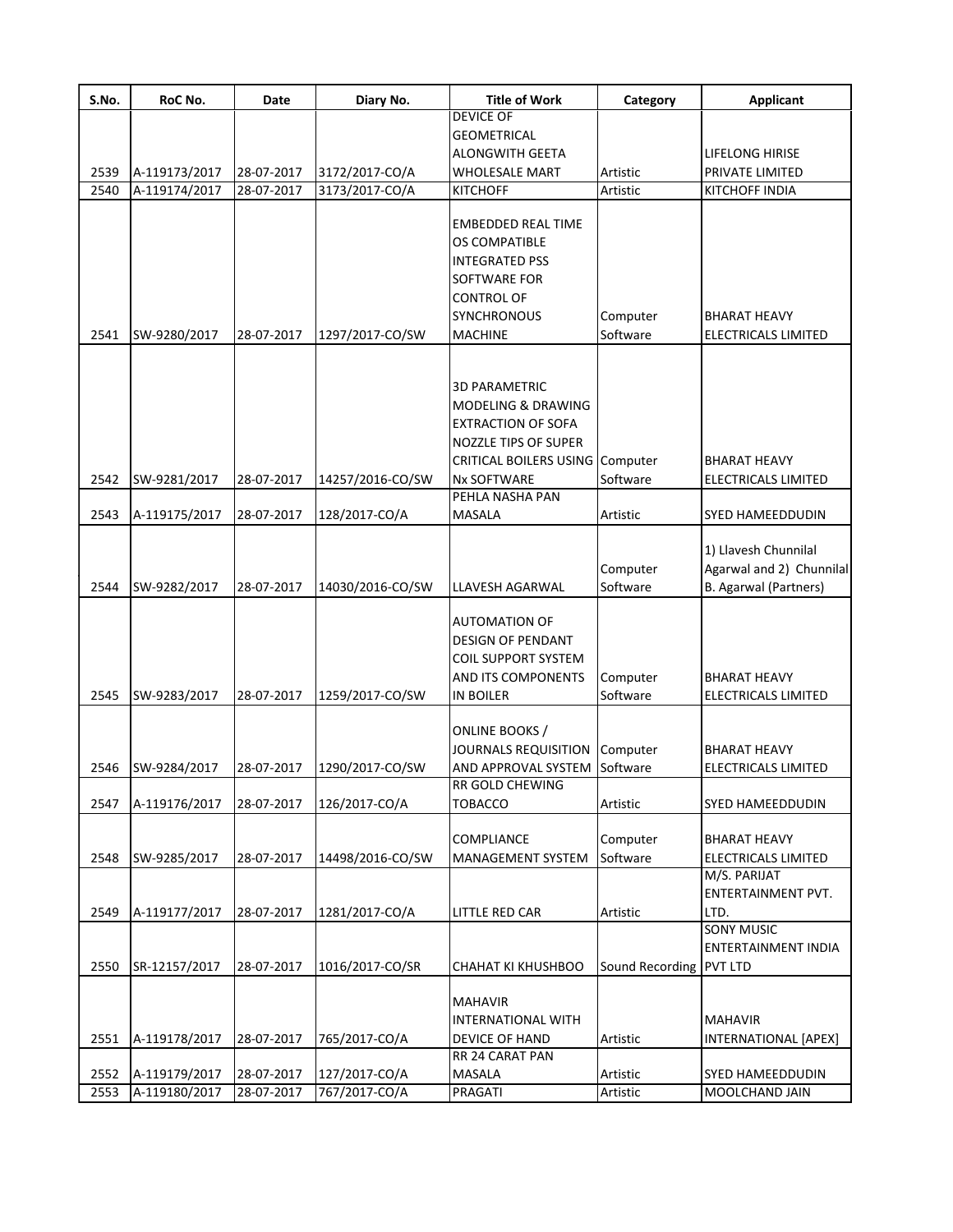| S.No. | RoC No.       | Date       | Diary No.       | <b>Title of Work</b>                      | Category              | <b>Applicant</b>                                               |
|-------|---------------|------------|-----------------|-------------------------------------------|-----------------------|----------------------------------------------------------------|
|       |               |            |                 |                                           |                       |                                                                |
|       |               |            |                 | SARVOCH MAHASHAKTI                        |                       |                                                                |
|       |               |            |                 | <b>AND ADWITIYA</b>                       | Literary/<br>Dramatic | MR. NAGESHWAR<br><b>MISHRA</b>                                 |
| 2554  | L-67586/2017  | 28-07-2017 | 828/2017-CO/L   | MAHASHAKTI<br><b>QATL E AAM RAMAN</b>     |                       | <b>SUPER CASSETTES</b>                                         |
|       |               |            |                 | <b>RAGHAV</b>                             |                       | Sound Recording  INDUSTRIES PVT LTD                            |
| 2555  | SR-12158/2017 | 28-07-2017 | 913/2017-CO/SR  | <b>BEHOODA RAMAN</b>                      |                       | <b>SUPER CASSETTES</b>                                         |
|       |               |            |                 | RAGHAV                                    |                       |                                                                |
| 2556  | SR-12159/2017 | 28-07-2017 | 914/2017-CO/SR  | PAANI KA RAASTA                           |                       | Sound Recording   INDUSTRIES PVT LTD<br><b>SUPER CASSETTES</b> |
| 2557  |               |            |                 |                                           |                       | Sound Recording   INDUSTRIES PVT LTD                           |
|       | SR-12160/2017 | 28-07-2017 | 919/2017-CO/SR  | RAMAN RAGHAV<br><b>RAGHAV THEME RAMAN</b> |                       | <b>SUPER CASSETTES</b>                                         |
| 2558  | SR-12161/2017 | 28-07-2017 | 920/2017-CO/SR  | RAGHAV                                    |                       | Sound Recording   INDUSTRIES PVT LTD                           |
|       |               |            |                 | <b>QATL E AAM</b>                         |                       |                                                                |
|       |               |            |                 | UNPLUGGED RAMAN                           |                       | <b>SUPER CASSETTES</b>                                         |
| 2559  | SR-12162/2017 | 28-07-2017 | 922/2017-CO/SR  | RAGHAV                                    | Sound Recording       | <b>INDUSTRIES PVT LTD</b>                                      |
|       |               |            |                 |                                           |                       |                                                                |
|       |               |            |                 | <b>Cursives Italic Hand</b>               | Literary/             | Venkata Poorna Chandra                                         |
| 2560  | L-67587/2017  | 28-07-2017 | 2609/2017-CO/L  | <b>Writing Book</b>                       | Dramatic              | Rao Mynampati                                                  |
|       |               |            |                 | <b>BHAANG RAGAD KE LAAL</b>               |                       | <b>SUPER CASSETTES</b>                                         |
|       | SR-12163/2017 |            |                 | RANG                                      |                       | Sound Recording  INDUSTRIES PVT LTD                            |
| 2561  |               | 28-07-2017 | 1197/2017-CO/SR | <b>BAWLI BOOCH LAAL</b>                   |                       | <b>SUPER CASSETTES</b>                                         |
|       |               |            |                 |                                           |                       |                                                                |
| 2562  | SR-12164/2017 | 28-07-2017 | 1198/2017-CO/SR | <b>RAND</b>                               | Sound Recording       | <b>INDUSTRIES PVT LTD</b>                                      |
|       |               |            |                 | <b>MERA MANN LAAL</b>                     |                       | <b>SUPER CASSETTES</b>                                         |
| 2563  | SR-12165/2017 | 28-07-2017 | 1200/2017-CO/SR | RANG                                      | Sound Recording       | <b>INDUSTRIES PVT LTD</b>                                      |
|       |               |            |                 |                                           |                       | SUPER CASSETTES                                                |
| 2564  | SR-12166/2017 | 28-07-2017 | 1201/2017-CO/SR | AYE KHUDA LAAL RANG                       |                       | Sound Recording   INDUSTRIES PVT LTD                           |
|       |               |            |                 |                                           |                       | SUPER CASSETTES                                                |
| 2565  | SR-12167/2017 | 28-07-2017 | 1202/2017-CO/SR | LAALI LAAL RANG                           |                       | Sound Recording   INDUSTRIES PVT LTD                           |
|       |               |            |                 | <b>KHARCH KAROD LAAL</b>                  |                       | <b>SUPER CASSETTES</b>                                         |
| 2566  | SR-12168/2017 | 28-07-2017 | 1203/2017-CO/SR | RANG                                      |                       | Sound Recording   INDUSTRIES PVT LTD                           |
|       |               |            |                 | <b>KHARCH KAROD SLOW</b>                  |                       | <b>SUPER CASSETTES</b>                                         |
| 2567  | SR-12169/2017 | 28-07-2017 | 1205/2017-CO/SR | <b>LAAL RANG</b>                          |                       | Sound Recording   INDUSTRIES PVT LTD                           |
|       |               |            |                 | <b>MAA OORI</b>                           | Literary/             |                                                                |
| 2568  | L-67588/2017  | 28-07-2017 | 1999/2017-CO/L  | MONAGAADU                                 | <b>Dramatic</b>       | KIRAN KUMAR GOLI                                               |
|       |               |            |                 |                                           | Literary/             | <b>Chaitra Creations &amp;</b>                                 |
| 2569  | L-67589/2017  | 28-07-2017 | 14748/2016-CO/L | <b>SURAKSHA FIRST</b>                     | Dramatic              | Publicity                                                      |
|       |               |            |                 | <b>GOOD MONEY BAD</b>                     | Literary/             |                                                                |
| 2570  | L-67590/2017  | 28-07-2017 | 231/2017-CO/L   | <b>MONEY</b>                              | Dramatic              | Puneet Mathur                                                  |
|       |               |            |                 |                                           |                       |                                                                |
|       |               |            |                 | Role & Roll Lands My                      |                       |                                                                |
|       |               |            |                 | Dream Job Guide (A 26-                    |                       |                                                                |
|       |               |            |                 | Book Series on World                      |                       |                                                                |
|       |               |            |                 | Professions) Series 1                     | Literary/             |                                                                |
| 2571  | L-67591/2017  | 28-07-2017 | 4294/2017-CO/L  | Alphabet E                                | Dramatic              | Mrs. Yesha Mody                                                |
|       |               |            |                 |                                           |                       |                                                                |
|       |               |            |                 | Role & Roll Lands My                      |                       |                                                                |
|       |               |            |                 | Dream Job Guide (A 26-                    |                       |                                                                |
|       |               |            |                 | Book Series on World                      |                       |                                                                |
|       |               |            |                 | Professions) Series 1                     | Literary/             |                                                                |
| 2572  | L-67592/2017  | 28-07-2017 | 4209/2017-CO/L  | Alphabet B                                | Dramatic              | Mrs. Yesha Mody                                                |
|       |               |            |                 | art of happiness and                      | Literary/             |                                                                |
| 2573  | L-67593/2017  | 28-07-2017 | 2476/2017-CO/L  | successful life                           | Dramatic              | swarn singh                                                    |
|       |               |            |                 |                                           | Literary/             |                                                                |
| 2574  | L-67594/2017  | 28-07-2017 | 2474/2017-CO/L  | LOVE THE CATASTROPHE                      | Dramatic              | swarn singh                                                    |
|       |               |            |                 |                                           |                       | Mansi Sharma,                                                  |
| 2575  | A-119181/2017 | 28-07-2017 | 12016/2016-CO/A | DIE CUTS & MORE LOGO Artistic             |                       | Proprietor                                                     |
|       |               |            |                 |                                           |                       |                                                                |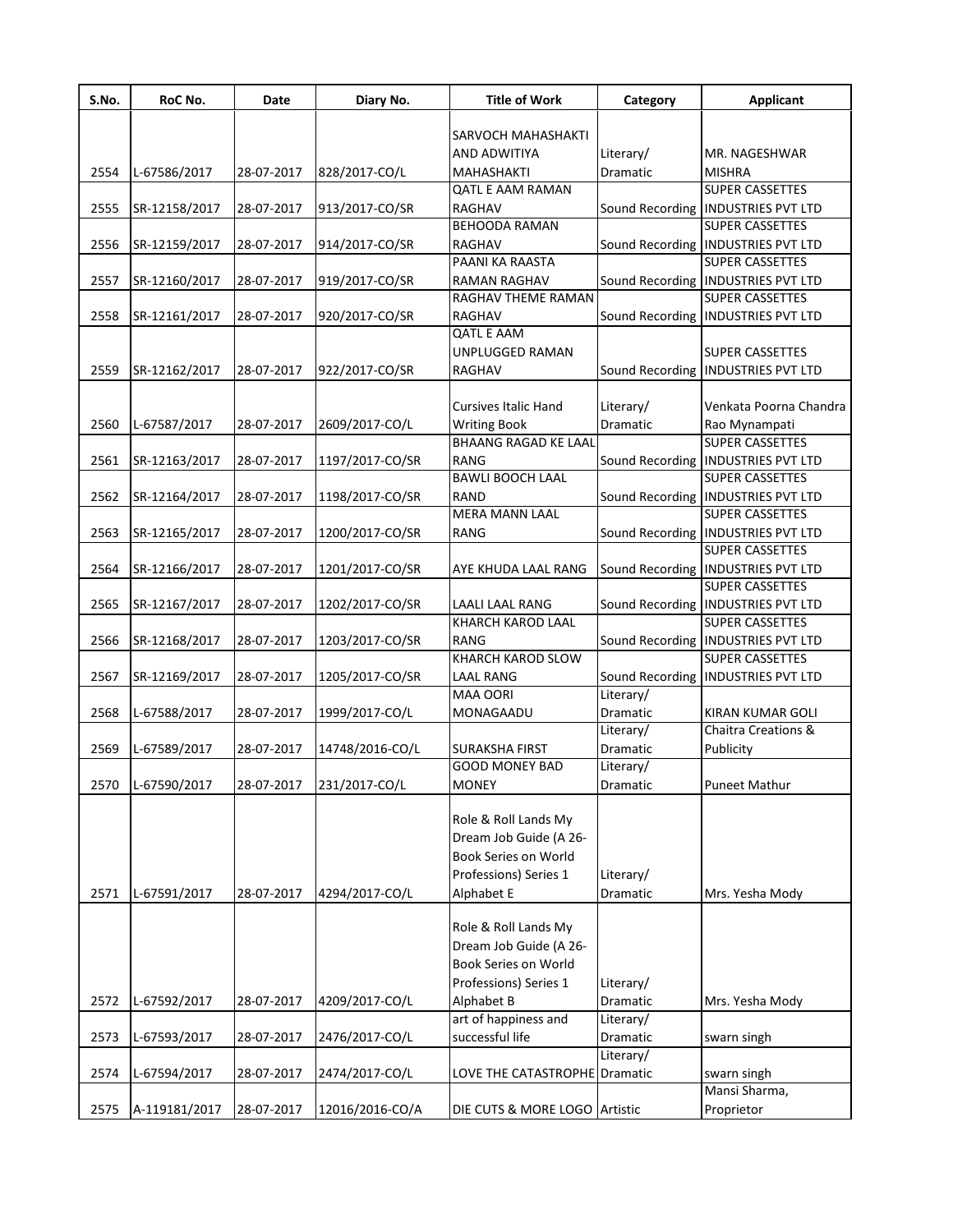| S.No. | RoC No.       | <b>Date</b> | Diary No.       | <b>Title of Work</b>                | Category                | <b>Applicant</b>                         |
|-------|---------------|-------------|-----------------|-------------------------------------|-------------------------|------------------------------------------|
|       |               |             |                 | <b>JAY YOGESHWAR</b>                |                         | <b>DINESHBHAI</b>                        |
| 2576  | A-119182/2017 | 28-07-2017  | 321/2017-CO/A   | <b>TRAVELS</b>                      | Artistic                | <b>GOVINDBHAI ITALIA</b>                 |
|       |               |             |                 |                                     |                         | NILESH RAMJIBHAI                         |
| 2577  | A-119183/2017 | 28-07-2017  | 322/2017-CO/A   | ANJALI MODELING                     | Artistic                | AMBALIYA                                 |
| 2578  | A-119184/2017 | 28-07-2017  | 323/2017-CO/A   | <b>FABCORD WITH F</b>               | Artistic                | CHITRANG JARIWALA                        |
|       |               |             |                 |                                     |                         | NIRAV DHIRAJLAL                          |
| 2579  | A-119185/2017 | 28-07-2017  | 324/2017-CO/A   | <b>ISHANARCH</b>                    | Artistic                | KANOJIYA                                 |
| 2580  | A-119186/2017 | 28-07-2017  | 325/2017-CO/A   | <b>DIVINE INDIA</b>                 | Artistic                | DEVRAJBHAI JIVRAJBHAI<br><b>SUTARIYA</b> |
|       |               |             |                 |                                     |                         | PARIXIT GULABRAI                         |
| 2581  | A-119187/2017 | 28-07-2017  | 316/2017-CO/A   | PUTRADA LABEL                       | Artistic                | JOBANPUTRA                               |
|       |               |             |                 | PANCHAKANYA BPT                     |                         |                                          |
| 2582  | A-119188/2017 | 28-07-2017  | 4242/2017-CO/A  | <b>RAW REGULAR</b>                  | Artistic                | MANISH KUMAR SAHU                        |
|       |               |             |                 | PANCHAKANYA BPT                     |                         |                                          |
| 2583  | A-119189/2017 | 28-07-2017  | 4243/2017-CO/A  | <b>STEAM HAMESHA</b>                | Artistic                | MANISH KUMAR SAHU                        |
|       |               |             |                 | PANCHAKANYA                         |                         |                                          |
| 2584  | A-119190/2017 | 28-07-2017  | 4279/2017-CO/A  | <b>BANSKATI RICE</b>                | Artistic                | MANISH KUMAR SAHU                        |
|       |               |             |                 |                                     |                         |                                          |
|       |               |             |                 | PANCHAKANYA                         |                         |                                          |
| 2585  | A-119191/2017 | 28-07-2017  | 4280/2017-CO/A  | SONACHUR MAST MAST Artistic         |                         | MANISH KUMAR SAHU                        |
|       |               |             |                 |                                     |                         | M/S PAWAN KUMAR                          |
|       |               |             |                 |                                     |                         | SUSHIL KUMAR AGRO                        |
| 2586  | A-119192/2017 | 28-07-2017  | 14431/2016-CO/A | <b>BENGASSA</b>                     | Artistic                | PVT. LTD                                 |
|       |               |             |                 |                                     |                         |                                          |
|       |               |             |                 | PARMARTHNI VATO (                   | Literary/               | RASHA SOAMI SATSANG                      |
| 2587  | L-67595/2017  | 28-07-2017  | 1811/2017-CO/L  | PARMARTHI SAKHIAN)                  | Dramatic                | <b>BEAS</b>                              |
|       |               |             |                 |                                     | Literary/               | Chippada                                 |
| 2588  | L-67596/2017  | 28-07-2017  | 2873/2017-CO/L  | Invest In Yourself                  | Dramatic                | Sivaramakrishna                          |
|       |               |             |                 |                                     | Literary/               |                                          |
| 2589  | L-67597/2017  | 28-07-2017  | 3231/2017-CO/L  | Solivagant                          | Dramatic                | Avantica David                           |
|       |               |             |                 | <b>kAM KAJI MAHILAYE</b>            | Literary/               |                                          |
| 2590  | L-67598/2017  | 28-07-2017  | 3221/2017-CO/L  | <b>AVAM KANOON</b>                  | <b>Dramatic</b>         | Dr. Sushila Yadav                        |
|       |               |             |                 |                                     | Literary/               |                                          |
| 2591  | L-67599/2017  | 28-07-2017  | 3261/2017-CO/L  | Intehaa                             | Dramatic                | Abhishek Donge                           |
|       |               |             |                 |                                     |                         | STEELBIRD HITECH INDIA                   |
| 2592  | SR-12170/2017 | 28-07-2017  | 2669/2017-CO/SR | VALENTINE DAY                       | Sound Recording LIMITED |                                          |
|       |               |             |                 | <b>NEAT QUARTER SAAT</b>            |                         | <b>SUPER CASSETTES</b>                   |
| 2593  | SR-12171/2017 | 28-07-2017  | 721/2017-CO/SR  | <b>UCHAKKEY</b>                     |                         | Sound Recording   INDUSTRIES PVT LTD     |
|       |               |             |                 |                                     |                         |                                          |
|       |               |             |                 | <b>CYCLE SE CHHALAANG</b>           |                         | <b>SUPER CASSETTES</b>                   |
| 2594  | SR-12172/2017 | 28-07-2017  | 722/2017-CO/SR  | SAAT UCHAKKEY                       |                         | Sound Recording   INDUSTRIES PVT LTD     |
|       |               |             |                 | CHHAP TILAK SAAT                    |                         | SUPER CASSETTES                          |
| 2595  | SR-12173/2017 | 28-07-2017  | 723/2017-CO/SR  | <b>UCHAKKEY</b>                     |                         | Sound Recording   INDUSTRIES PVT LTD     |
|       |               |             |                 | <b>HUSH WALE FAREBI</b>             |                         | <b>SUPER CASSETTES</b>                   |
| 2596  | SR-12174/2017 | 28-07-2017  | 724/2017-CO/SR  | SAAT UCHAKKEY                       |                         | Sound Recording   INDUSTRIES PVT LTD     |
|       |               |             |                 |                                     | Literary/               | Chippada                                 |
| 2597  | L-67600/2017  | 28-07-2017  | 2878/2017-CO/L  | Open Up Your Mind                   | Dramatic                | Sivaramakrishna                          |
|       |               |             |                 | "Arduino" Digital Trainer           | Literary/               |                                          |
| 2598  | L-67601/2017  | 28-07-2017  | 3190/2017-CO/L  | kit                                 | Dramatic                | Prof. Jitendra S. Edle                   |
|       |               |             |                 | "Arduino" Digital Trainer           | Literary/               |                                          |
| 2599  | L-67601/2017  | 28-07-2017  | 3190/2017-CO/L  | kit                                 | Dramatic                | Dipali S. Shewatkar                      |
|       |               |             |                 | "Arduino" Digital Trainer Literary/ |                         |                                          |
| 2600  | L-67601/2017  | 28-07-2017  | 3190/2017-CO/L  | kit                                 | Dramatic                | Pratiksha P. Pote                        |
|       |               |             |                 | "Arduino" Digital Trainer Literary/ |                         |                                          |
| 2601  | L-67601/2017  | 28-07-2017  | 3190/2017-CO/L  | kit                                 | Dramatic                | Pranjali A. Puri                         |
|       |               |             |                 |                                     |                         |                                          |